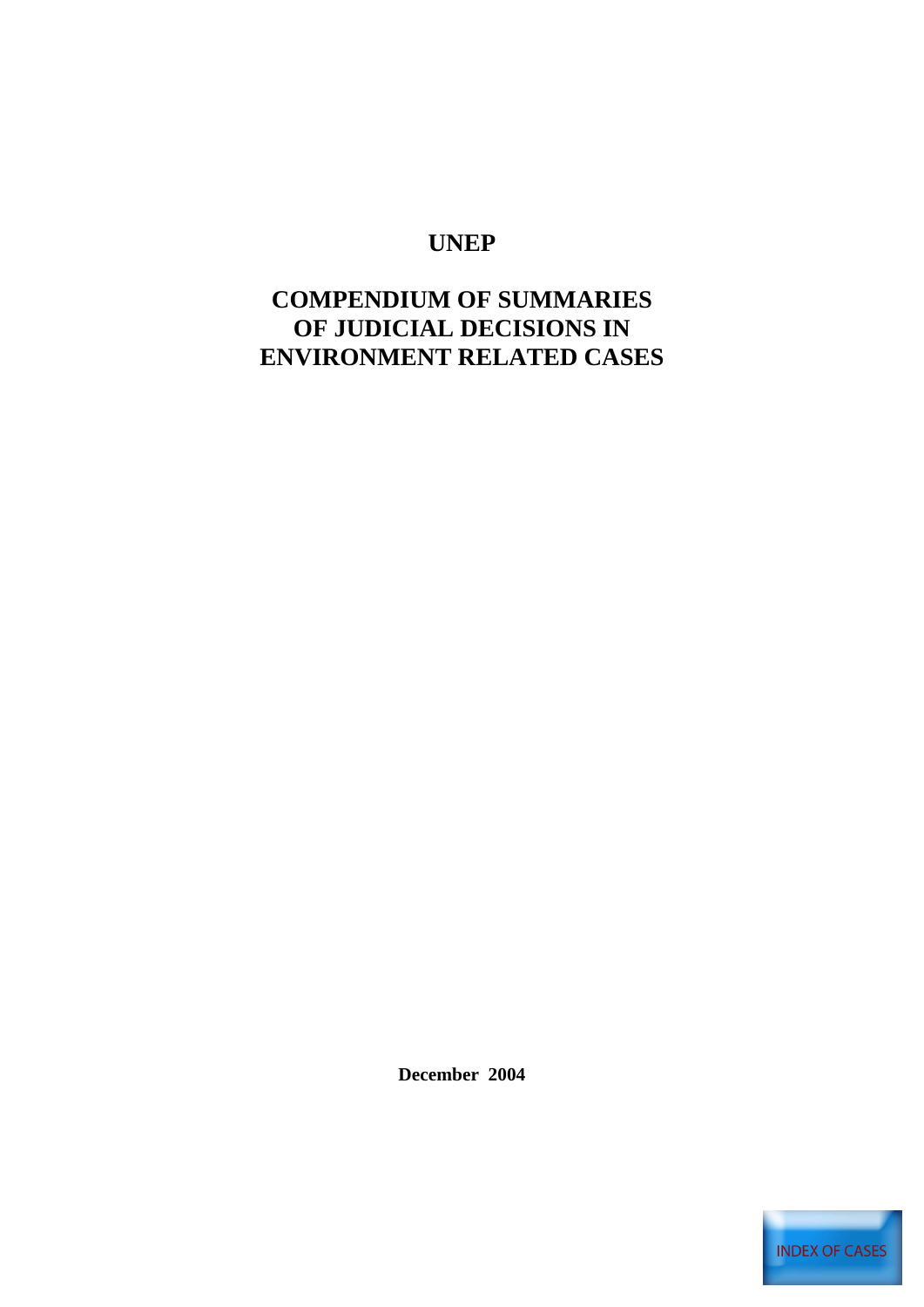# **INTRODUCTION**

The Compendium has been developed in response to requests made by Chief Justices and senior Judges of over one hundred countries who participated in the UNEP Global Judges Symposium on Sustainable Development and the Role of the Judiciary, held in Johannesburg on the eve of the World Summit on Sustainable Development (WSSD) in August 2002, as well as over twenty five regional and national Judges Symposia on Environmental Law organised by UNEP during past few years. The outcome of this global initiative may be summarised as follows:

- Creation of a UNEP Global Alliance of Chief Justices and Senior Judges from over 100 countries, fully supportive of the UNEP Judges Programme and have declared their commitment to carry out capacity building of Judges **at national level** with the support of UNEP and its partner agencies,
- Creation of Regional Judges Forums for the Environment in Europe, Pacific, Southern Africa, Eastern and West Africa, the Arab States, the Francophone States and the Caribbean
- Development of a UNEP Judges Handbook and other Manuals/case law books, including this Compendium, to respond to call from judiciaries of the developing world for urgently required books on environmental law. It became evident during the above mentioned global, regional and national judges meetings that most judges from developing countries do not have access to books on environmental law in their libraries. Some of these publications have also been translated to national languages (Chinese, Khmer, Lao and Vietnamese) at the request of national judiciaries.
- Mobilising a consortium of partners for the UNEP capacity building programme on environmental law of judiciaries, prosecutors, and other legal stakeholders. The organisations and institutions that have collaborated with UNEP in the above programme include, UNDP, the World Bank Institute, United Nations University, UNITAR, IUCN and its Academy of Environmental Law, Commonwealth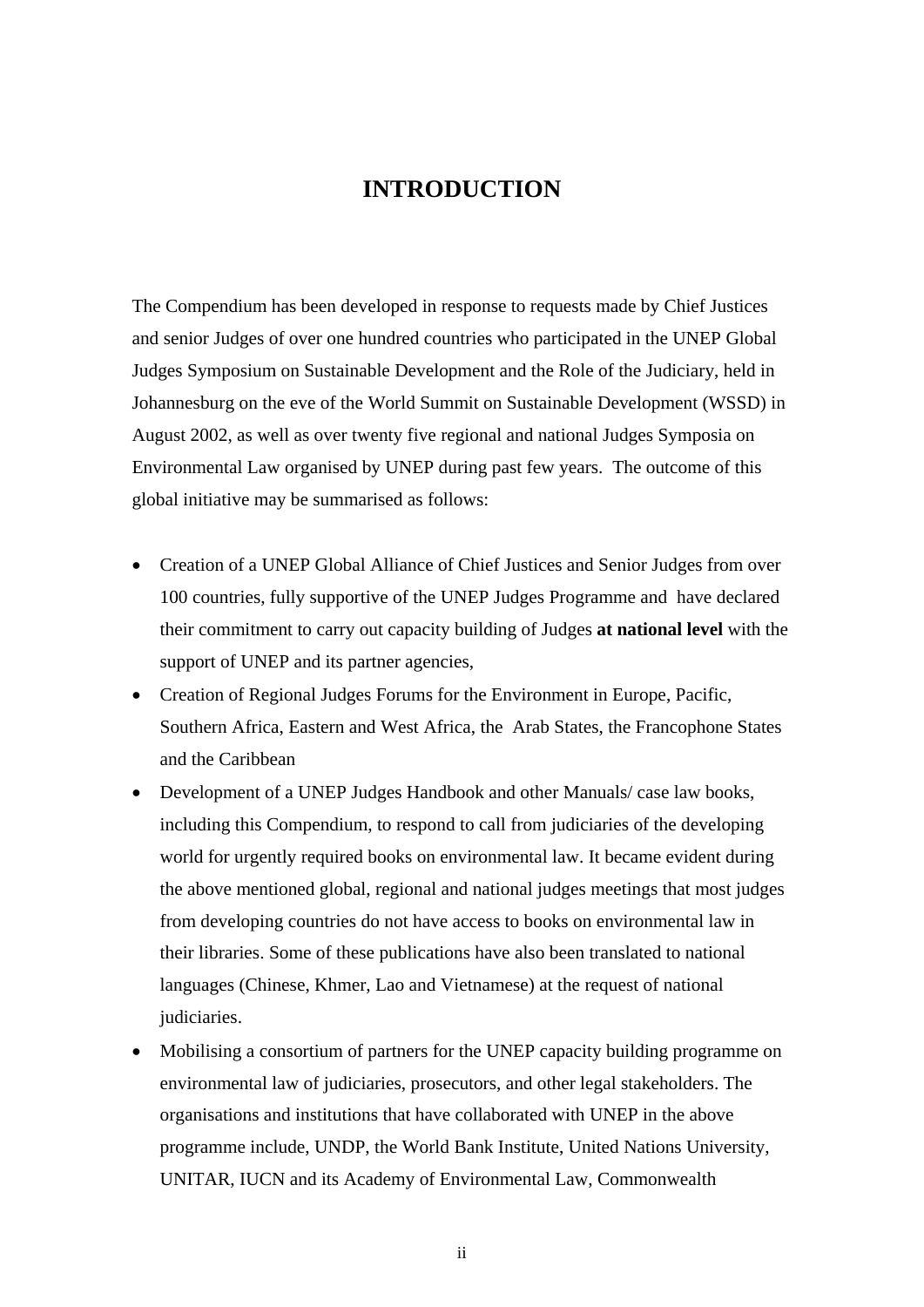Secretariat, Francophone Secretariat, Commonwealth Magistrates and Judges Association, the Asia Foundation, the Hanns Seidel Foundation, Secretariat of the Pacific Regional Environment Programme (SPREP), South Asian Co-operative Environment Programme (SACEP), Environmental Law Foundation of the UK, Environmental Law Institute and the Centre for International Environmental Law.

• Commencement of systematic national training of judges through national judicial institutions with support of UNEP and partners agencies. While such national judges training programmes were held during 2004 in South Africa, Uganda, Tanzania, Vietnam, Cambodia, Lao PDR, plans are underway to hold similar national training workshops in over thirty countries during 2005.)

 This compendium of judicial decisions in environment related cases consolidates earlier compendia published by UNEP in 1997 and 2002 and also includes summaries of several additional cases. It also includes a new index of cases by continent and, alphabetically, by country, as well as by subject matter. The indexes are contained in pages iii to xxvii. The case summaries themselves begin on page 1.

 UNEP wishes to acknowledge the excellent work done by Professor Robert Lee of the University of Cardiff who edited the final version of the Compendium prepared by the staff of the DPDL Environmental Law Branch and also further developed the indexes. We also express our deep appreciation to the Rt. Hon. Lord Justice Robert Carnwath, Justice of the Court of Appeal of England and Wales, for writing the Foreword to this publication.

 We sincerely hope that this Compendium and the other UNEP Environmental Law publications would contribute to meeting the information needs in the field of environmental law of judges and other legal stakeholders, especially in developing countries and countries with economies in transition.

Bakary Kante Director, Division of Policy Development and Law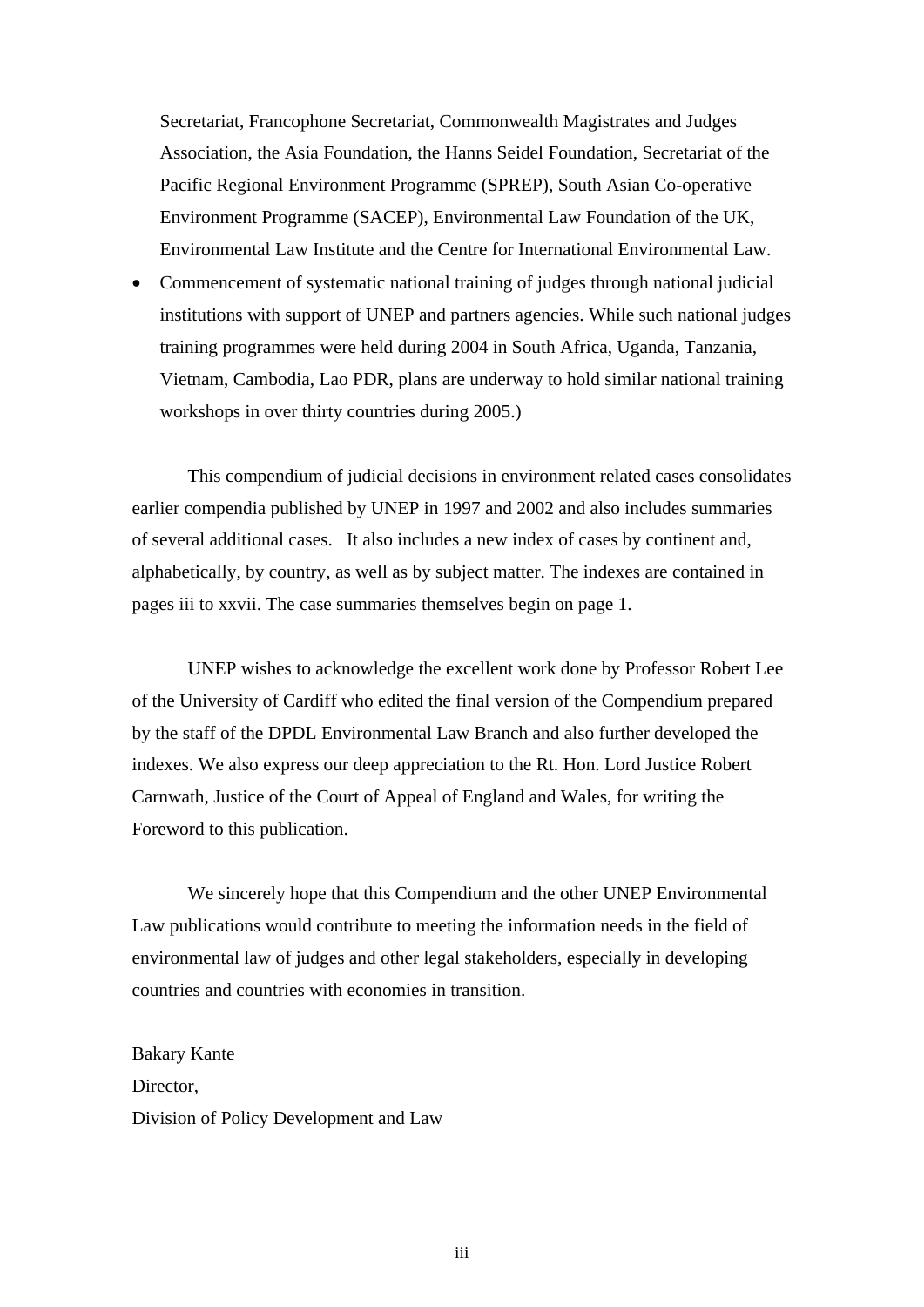# **INDEX OF CASES**

## **AFRICA**

<span id="page-3-1"></span><span id="page-3-0"></span>

|                  | Ghana                                                                                                                                                                        |                |
|------------------|------------------------------------------------------------------------------------------------------------------------------------------------------------------------------|----------------|
| 1.               | Felicia Adjui v The Attorney General, High Court of Justice,<br>Suit No. Misc. 811/96 Ghana                                                                                  | $\mathbf{1}$   |
|                  | Kenya                                                                                                                                                                        |                |
| 1.               | Abdikadir Sheika Hassan & others v Kenya Wildlife Service<br>Civil Case No. 2059,1996, High Court Kenya, Nairobi                                                             | $\overline{2}$ |
| 2.               | Nairobi Golf Hotels (Kenya) Ltd v Pelican Engineering &<br>Construction Co Ltd, Case No.706, 1997, High Court Kenya<br>Nairobi                                               | 3              |
| 3.               | Paul Nderitu Ndungu & others v Pashito Holdings Ltd & Shital<br>Bhandari, Case No.3063, 1996, High Court Kenya, Nairobi                                                      | 5              |
| $\overline{4}$ . | Prof. Wangari Maathai Pius John Njogu John Makanga v City<br>Council of Nairobi, Commissioner of Lands and Market Plaza<br>Ltd, Case No. 72, 1994, High Court Kenya, Nairobi | 6              |
| 5.               | Kinyua Njuguna v Karui Muthuita, Civil Case No. 1897/1980,<br>Judgement on 27/10/86, High Court Kenya, Nairobi                                                               | $\tau$         |
| 6.               | Mirigo Mwangi v Wambura Mwangi, Misc. Application No.<br>5,1987, High Court Kenya, Nyeri                                                                                     | 8              |
| 7.               | Nzasu Ndungu v Nzambulo Munyasya, Civil Appeal No. 27,<br>1989, High Court Kenya, Machakos                                                                                   | 9              |
| 8.               | Stephen Thiongo Karanja v The Republic, Criminal Appeal<br>No. 1593,1984, High Court Kenya, Nairobi                                                                          | 10             |
| 9.               | Rogers Muema Nzioka & others v Tiomin Kenya Ltd, Civil<br>Case No. 97, 2001, Kenya                                                                                           | 11             |
| 10.              | Lawrence Nginyo Kariuki v County Council of Kiambu,<br>HCCC Misc. No. 1446, 1994, Kenya                                                                                      | 12             |
| 11.              | Karanja Waweru v Gakunga Waitathu, Civil Case No. 1531,<br>1978, High Court Kenya, Nairobi                                                                                   | 13             |
| 12.              | Wangari Maathai (Greenbelt Movement) v Kenya Times<br>Media Trust, HCCC 5403, 1989, Kenya                                                                                    | 14             |
| 13.              | Paul K. Nzangu v Mbiti Ndili, Civil Appeal No. 8, 1991, High<br><b>Court Kenya, Machakos</b>                                                                                 | 15             |
| 14.              | Kenya Ports Authority v East African Power & Lighting Co<br>Appeal No. 41, 1981, 9.3.82 Court of Appeal, Mombasa                                                             | 16             |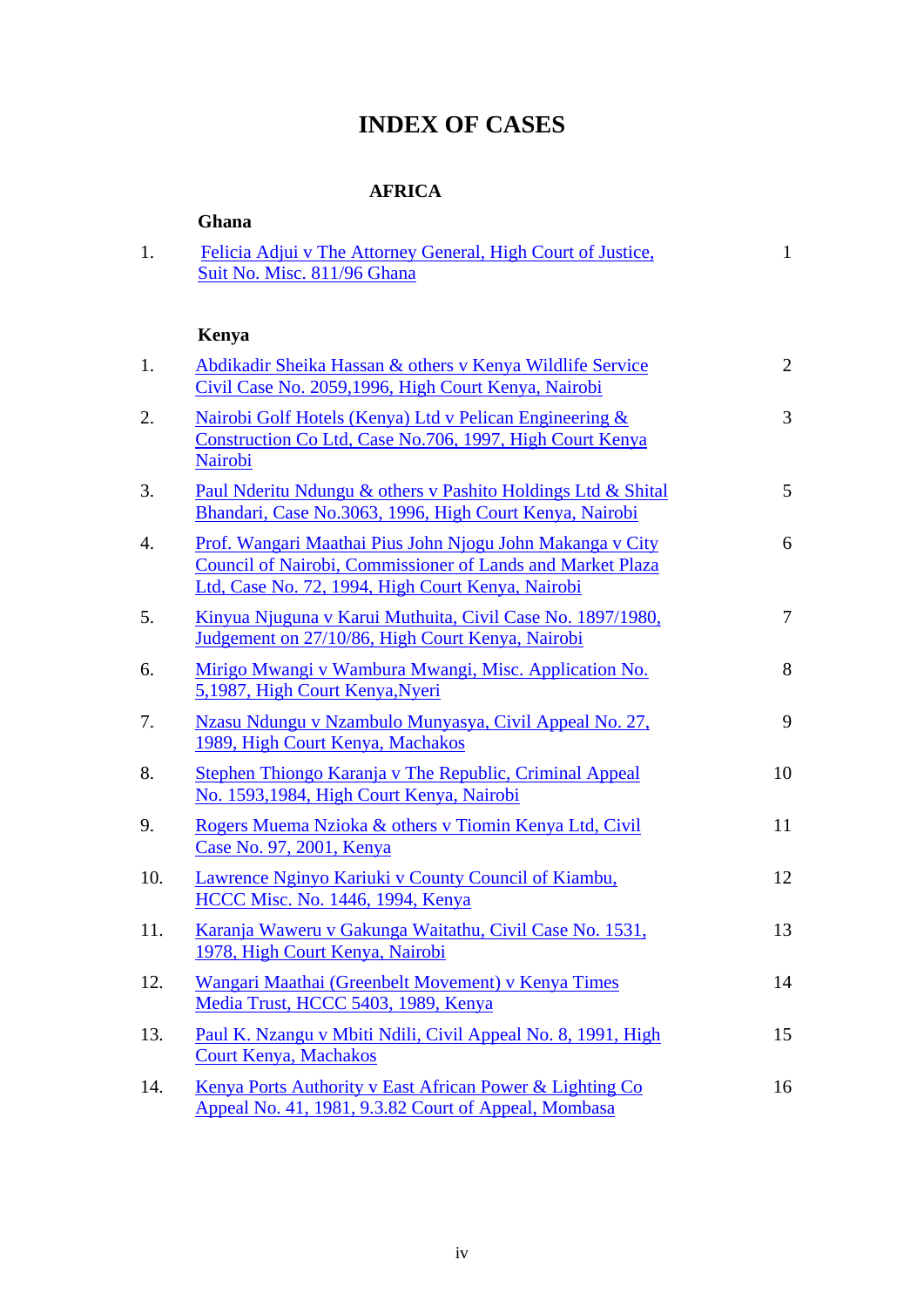# **Mauritius**

| 1. | Ste Wiehe Montocchio & Cie v Minister of the Environment<br>and Quality of Life, Case No.2/95,<br><b>Mauritius Environment Appeal Tribunal</b>                          | 17 |
|----|-------------------------------------------------------------------------------------------------------------------------------------------------------------------------|----|
| 2. | Movement Social De PetitCamp/Valentina v Ministry of the<br>Environment and Quality of Life, Case No.2/94,<br><b>Mauritius Environment Appeal Tribunal</b>              | 18 |
|    | <b>South Africa</b>                                                                                                                                                     |    |
| 1. | Von Moltke v Costa Areosa (Pty) Ltd 1975 (1) [CPD] 255<br><b>South Africa</b>                                                                                           | 19 |
| 2. | Van Huyssteen & others v Minister of Environmental Affairs<br>& Tourism & Others 1996 (1) SA 283 (c) South Africa                                                       | 20 |
| 3. | Verstappen v Port Edward Town Board & Others, Case No.<br>4645/93 Durban & Coast Local Division, South Africa                                                           | 21 |
| 4. | Wildlife Society of Southern Africa & others v Minister of<br>Environmental Affairs & Tourism & others,<br>Case No. 1672/1995, South Africa                             | 22 |
| 5. | Minister of Health & Welfare v Woodcarb (Pty) Ltd &<br>Another, 1996(3) SA 155, South Africa                                                                            | 23 |
| 6. | <b>Natal Fresh Produce Growers Association v Agroserve (Pty)</b><br>Ltd 1990(4) SA 749, South Africa                                                                    | 24 |
| 7. | Save the Vaal v The Director Mineral Development Gauteng<br>Region; High Court of South Africa (Witwatersrand Local<br>Division) Case No. 97021011 (1997), South Africa | 25 |
| 8. | Leonardia Safaris v Premier of Gauteng Province, High Court<br>South Africa Witwatersrand Case No. 98/18201, South Africa                                               | 26 |
|    | <b>Tanzania</b>                                                                                                                                                         |    |
| 1. | Attorney General v Lohay Aknonaay, Civil Appeal No. 31<br>1994, Tanzania                                                                                                | 27 |
| 2. | Festo Balegele and 749 others v Dar Es Salaam City Council,<br>Civil Cause No. 90 of 1991, Tanzania                                                                     | 28 |
| 3. | Joseph D. Kessy and others v The City council of Dar Es<br>Salaam, Tanzania                                                                                             | 29 |
|    | <b>Transkei</b>                                                                                                                                                         |    |
| 1. | Wildlife Society v Minister Of Environment Transkei Supreme<br>$Court - 1996$                                                                                           | 31 |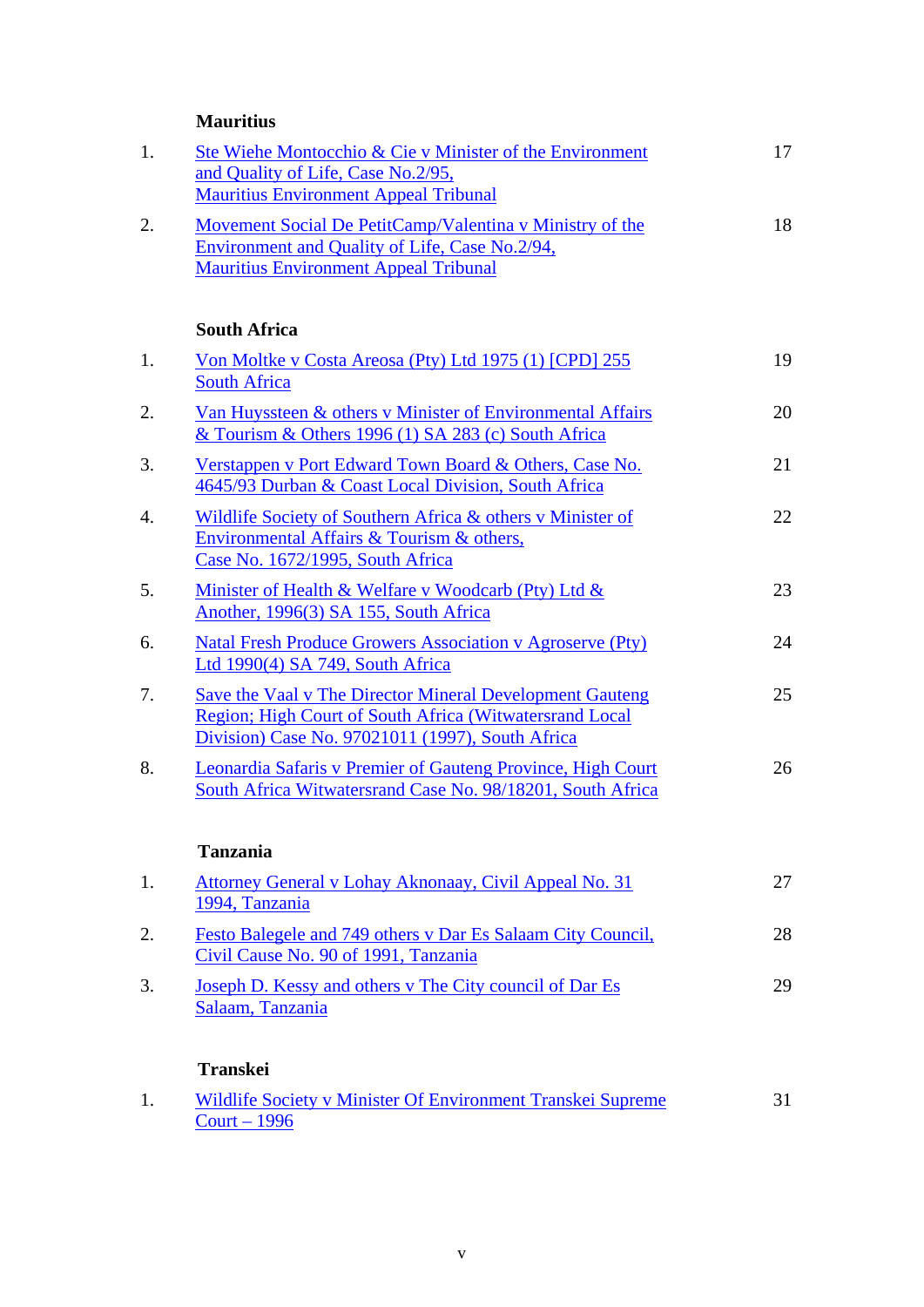# **Uganda**

| 1. | <b>British American Tobacco Limited v Environmental Action</b><br>Network Ltd., Civil Appl. No. 27/2003 - Arising from Misc.<br>Appl. No. 70/2002, High Court of Uganda at Kampala | 32 |
|----|------------------------------------------------------------------------------------------------------------------------------------------------------------------------------------|----|
| 2. | Greenwatch Limited v. Attorney General and Uganda<br><b>Electricity Transmission Company Ltd., HTC-00-CV-MC-</b><br>0139 of 2001, High Court of Uganda at Kampala                  | 33 |
| 3. | Sibaji Waiswa v Kakira Sugar Work Ltd., MISC.<br>APPLICATION N0. 230/2001- FROM CIVIL SUIT N0.<br>63/2001, High Court of Uganda at Jinja                                           | 35 |
| 4. | The Environmental Action Network Ltd v The Attorney<br>General and the National Environment Management Authority,<br>Misc app. No. 39 of 2001, High Court of Uganda at Kampala     | 36 |
| 5. | Greenwatch and Advocates Coalition for Development &<br>Environment v Golf Course Holdings Ltd, Misc app No.<br>390/2001 (from HCCS No. 834/2000), High Court at Nakawa            | 37 |
| 6. | Byabazaire Grace Thaddeus v Mukwano Industries, Misc app.<br>No. 909 of 2000 (Arising from Civil Suit No. 466 of 2000),<br><b>High Court at Kampala</b>                            | 38 |
| 7. | <b>National Association of Professional Environmentalists</b><br>(NAPE) v Aes Nile Power Limited Respondent, misc. Case.<br>No 268 of 1999, High Court at Kampala                  | 40 |

# **THE AMERICAS**

# **Canada**

| 1. | R v Varnicolor Chemical Limited Tri Union Chemical of<br>Elmira and Severin Argenton, Director/Owner and Officers,<br>(1992) 9 CELR. (NS) 177 Ontario Provincial Court               | 41 |
|----|--------------------------------------------------------------------------------------------------------------------------------------------------------------------------------------|----|
| 2. | R v Bata Industries Limited and Others, (1992) 70 CCC (3rd)<br>395, Ontario Provincial Court                                                                                         | 42 |
| 3. | R v Blackbird Holdings Limited & George Crowe, Controlling<br>Shareholder (1990) 6 CELR (NS) 119 Ontario Provincial Court                                                            | 44 |
| 4. | Attorney General, Quebec v Mark Levy, Lubrimax (1982) Inc.<br>and D. M. Transport Ltd., Judgement Nos. 93-612, 93-613, 93-<br>614, 93-615 1993, Jurisprudence Express No. 14 294-295 | 45 |
| 5. | R v Tioxide Canada Inc, Turcotte, Eckersley, Gauthier,<br>Lachance & Collingwood, Directors, (unreported), Quebec<br><b>Court, 1993</b>                                              | 46 |
| 6. | R v Westmin Mines Ltd (unreported) BC Provincial Court                                                                                                                               | 47 |
| 7. | R v Aimco Solrec Limited, (unreported) Ontario Provincial<br>Court                                                                                                                   | 48 |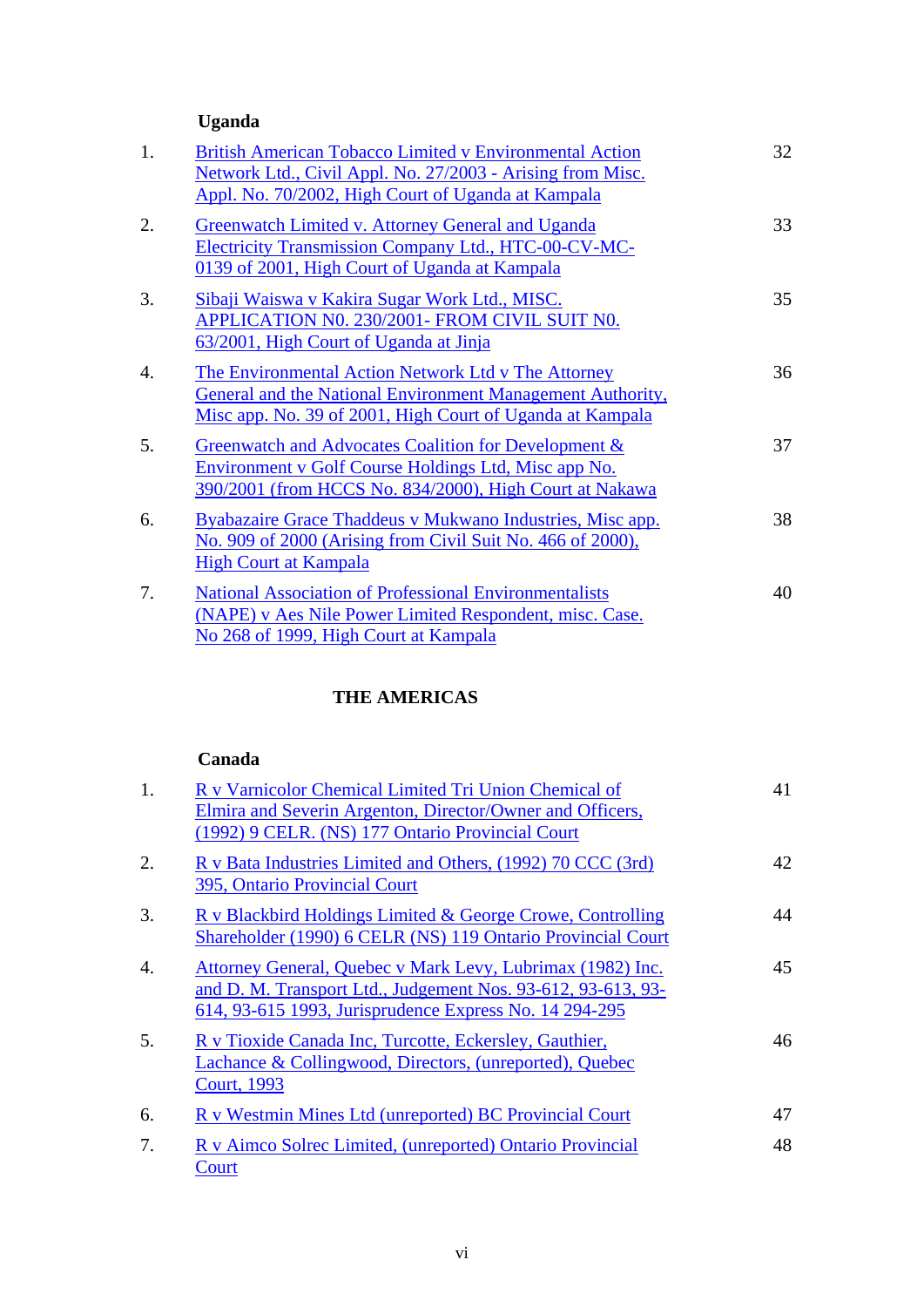| 8.  | Re Sause Brothers Ocean Towing concerning an Oil Spill from<br>the 'Nestucca' off the Coast of British Columbia, (1991) 769 F.<br>Supp. 1147 (Dor.) United States District Court | 50 |
|-----|----------------------------------------------------------------------------------------------------------------------------------------------------------------------------------|----|
| 9.  | R (Environment Canada) v R (Northwest Territories Canada)<br>(1993)12 C.E.L.R. (NS) 55 Northwest Territories Territorial Ct                                                      | 52 |
| 10. | Recherches Internationales Quebec v Cambior Inc and Home<br><b>Insurance and Golder Associes Ltd. 14 August 1998</b><br><b>Superior Court, Province of Quebec</b>                | 54 |
|     | <b>United States of America</b>                                                                                                                                                  |    |
| 1.  | <b>Calvert Cliffs' Coordinating Committee v Automatic Energy</b><br>Commission, United States Court of Appeals, District of<br>Columbia, 449 F.2d 1109 (1971)                    | 55 |
| 2.  | Scenic Hudson Preservation Conference v Federal Power<br>Commission 354 F.2d 608 (1965)                                                                                          | 57 |
| 3.  | Vermont Yankee Nuclear Power Corp v Natural Resources<br>Defence Council 435 US 519.98 S. Ct. 1197                                                                               | 58 |
| 4.  | Just v Marinette County, 56 WIS.2D7 Nos. 106, 107, Supreme<br><b>Court of Wisconsin</b>                                                                                          | 59 |
| 5.  | United States v Riverside Bayview Homes Inc 474 US 121: US<br><b>Supreme Court</b>                                                                                               | 60 |
| 6.  | Fontainebleau Hotel Corp v Forty-Five Twenty-Five Inc.,<br>District Court of Appeal of Florida, 114 So 2d 357: 27.8.1959                                                         | 61 |
| 7.  | Tennessee Valley Authority v Hill Supreme Court of the<br>United States, [437 US 153] June 15, 1978                                                                              | 62 |
| 8.  | Tanner v Armco Steel Corporation, US District Court,<br>Southern District, Texas [340 F. Supp. 532], 8 March 1972                                                                | 63 |
| 9.  | The Village of Wilsonville v SCA Services, Inc. Supreme<br>Court of Illinois [426 N.E. 2d 824], May 22, 1981                                                                     | 64 |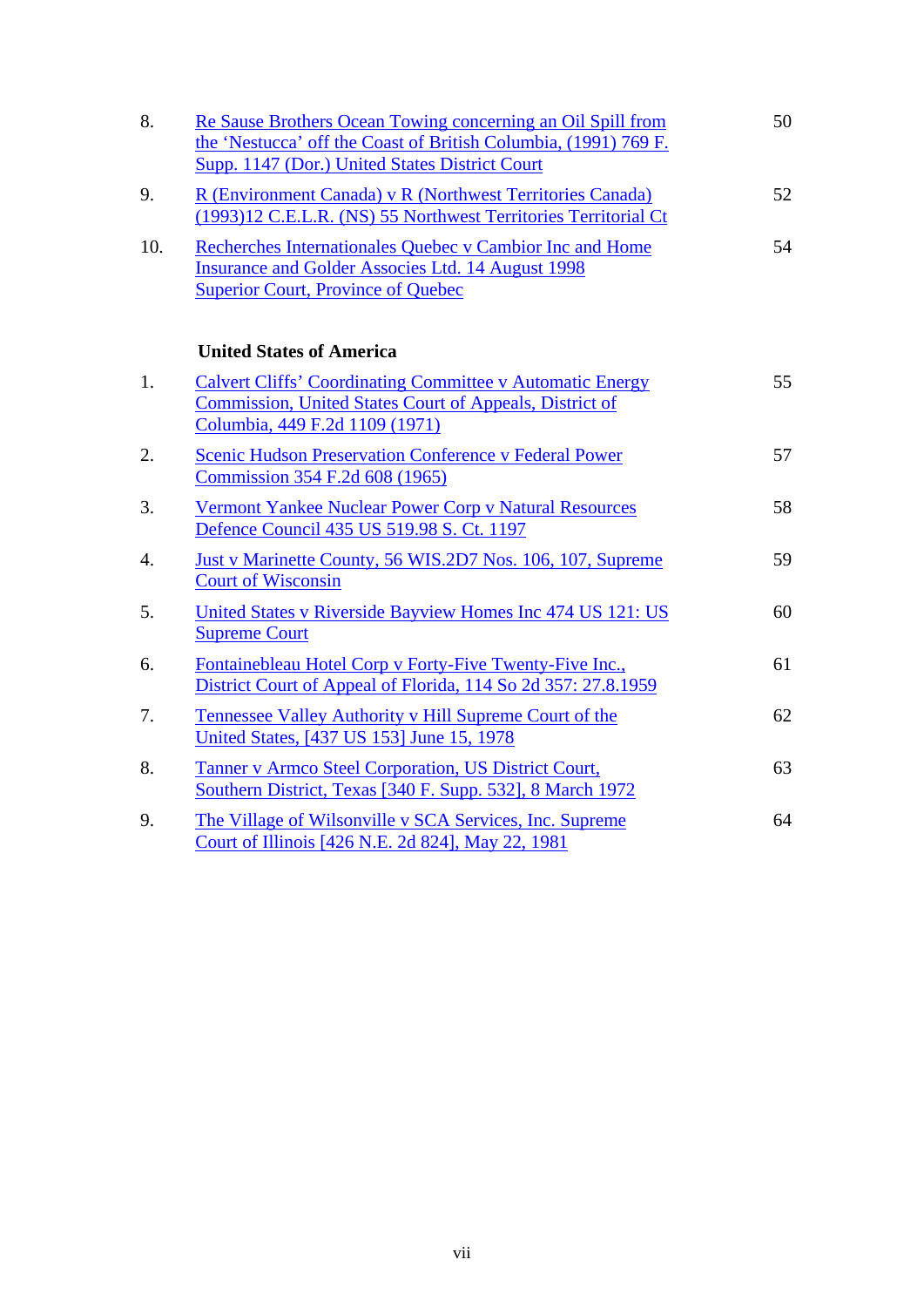| 10. | National Audubon Society V. Department of Water and Power<br>of the City of Los Angles Supreme Court of California, [658 P<br>2d 709], February 17, 1983                                             | 65 |
|-----|------------------------------------------------------------------------------------------------------------------------------------------------------------------------------------------------------|----|
| 11. | Sierra Club Et. Alv. Coleman and Tiemann, 14 Ilm P.1425<br>(1975) & 15 Ilm P.L417 (1976), United States: District Court<br>for the District of Columbia                                              | 66 |
| 12. | Sierra Club v Morton, Supreme Court of the United States, 405<br>U.S. 727, 92 S.Ct. 1361(1972)                                                                                                       | 69 |
|     | Antigua & Barbuda                                                                                                                                                                                    |    |
| 1.  | The Barbuda Council v Attorney General & Others, High<br>Court of Justice Antigua and Barbuda, Civil AD 1993                                                                                         | 70 |
|     | <b>Argentina</b>                                                                                                                                                                                     |    |
| 1.  | Asociación Coordinadora de Usuarios, Consumidores y<br>Contribuyentes v ENRE - EDESUR, Camara Federal de<br>Apelaciones de La Plata, Sala 2a, July 8, 2003                                           | 71 |
| 2.  | Asociación Para la Protección del Medio Ambiente y<br>Educación Ecológica "18 de Octubre" y Aguas Argentinas S.A.<br>and Others, Camara Federal de Apelaciones de La Plata, Sala<br>2a, July 8, 2003 | 72 |
|     | <b>Brazil</b>                                                                                                                                                                                        |    |
| 1.  | Ministerio Publico v Orlando Linden and Hermes Gildo<br>Masera, Tribunal of Rio Grande do Sul, April 30 1998                                                                                         | 73 |
| 2.  | Ministerio Publico v olodymir Kysnichan, Federal Regional<br>Tribunal of the 4 <sup>th</sup> Region, August 8 1999                                                                                   | 75 |
| 3.  | Ministerio Publico y Federal Union, Substitute Federal Judge<br>of 2a Vara, State of Mato Grosso, January 19 1998                                                                                    | 77 |
| 4.  | Pedro Korkowski v Ministerio Publico, Federal Regional<br>Tribunal of the 4 <sup>th</sup> Region, Porto Alegre, November 12 1992                                                                     | 79 |
| 5.  | GR Extracao de Areia & Transportes Rodoviarios Ltda v Mini-<br>sterio Publico, Trib of Justice, State of Parana, March 1 1994                                                                        | 80 |
|     | <b>Chile</b>                                                                                                                                                                                         |    |
| 1.  | Pablo Orrego Silva and others v Empresa Eléctrica Pange SA,<br>Supreme Court, August 5 1993                                                                                                          | 81 |
| 2.  | <b>Antonio Horvath Kiss and others v National Commission for</b><br>the Environment, Supreme Court, March 19 1997                                                                                    | 83 |
| 3.  | <b>Pedro Flores and others v Corporation Del Cobre</b>                                                                                                                                               | 85 |

viii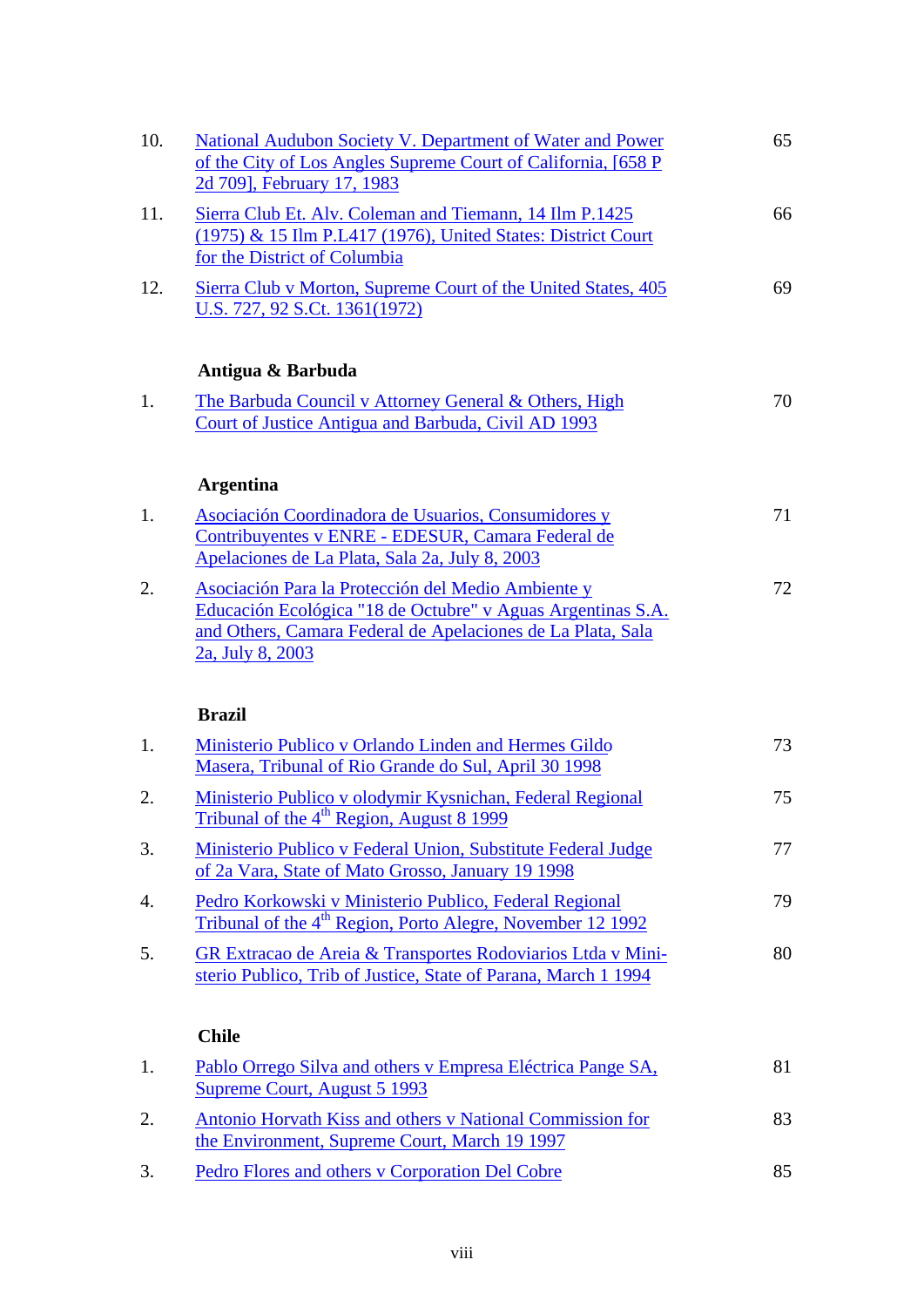|    | (CODELCO), Corte de Apelaciones: 23.6.1988: Rol<br>12.753.FS641 1988                                                                                                                                                                    |     |
|----|-----------------------------------------------------------------------------------------------------------------------------------------------------------------------------------------------------------------------------------------|-----|
| 4. | Aurelio Vargas & others v Municipalidad de Santiago and<br>others (The Lo Errazuriz Case) Corte Suprema 27 May 1997                                                                                                                     | 86  |
| 5. | <b>CODEFF</b> v Minister of Public Works and others, Corte de<br><b>Apelaciones 21 August 1985</b>                                                                                                                                      | 87  |
|    | Colombia                                                                                                                                                                                                                                |     |
| 1. | Raul Arturo Rincón Ardila v The Republic of Colombia,<br><b>Constitutional Court, April 9 1996</b>                                                                                                                                      | 88  |
| 2. | José Cuesta Novoa and Milciades Ramírez Melo v The<br>Secretary of Public Health of Bogotá, Constitutional Court,<br>May 17 1995                                                                                                        | 90  |
| 3. | Marlene Beatriz Durán Camacho v The Republic of Colombia,<br><b>Constitutional Court, September 26 1996</b>                                                                                                                             | 91  |
| 4. | María Elena Burgos y Municipality of Campoalegre (Huila),<br><b>Constitutional Court, February 27 1997</b>                                                                                                                              | 92  |
| 5. | National Ombudsman v The Republic of Colombia,<br><b>Constitutional Court, December 3 1997</b>                                                                                                                                          | 93  |
| 6. | Claudia Sampedro and Héctor A. Suárez v Ministry of the<br><b>Environment and Direction of Stupefacient Substances,</b><br><b>Administrative Tribunal of Cundinamarca, June 13 2003</b>                                                 | 94  |
|    | <b>Mexico</b>                                                                                                                                                                                                                           |     |
| 1. | Regina Barba Pires & others v The Secretary of Environment,<br>Natural Resources and Fishery, Judge 10 of Administrative<br>Affairs of the Federal District, Fifth Administrative Tribunal of<br>the Federal District, December 15 1995 | 96  |
| 2. | Homero Aridjis & others v Secretary of Environment, Natural<br>Resources and Fishery, Judge 5 of Administrative Affairs of<br>the Federal District, First Administrative Tribunal of the<br>Federal District, November 12 1996          | 97  |
|    | <b>Venezuela</b>                                                                                                                                                                                                                        |     |
| 1. | Donato Furio Giordano v Ministry of Environment &<br>Renewable Natural Resources, Sup Ct of Justice, 25.11.1999                                                                                                                         | 99  |
| 2. | Jesús Manuel Vera Rivera v Ministry of Environment &<br>Renewable Natural Resources, Sup Court of Justice, 21.9.1999                                                                                                                    | 101 |
| 3. | Kari'na Community v Municipality of Marin, State of<br>Monagas, Supreme Court of Justice (Plenary), October 6 1998                                                                                                                      | 102 |
| 4. | Promociones Terra Cardón v The Republic of Venezuela,                                                                                                                                                                                   | 103 |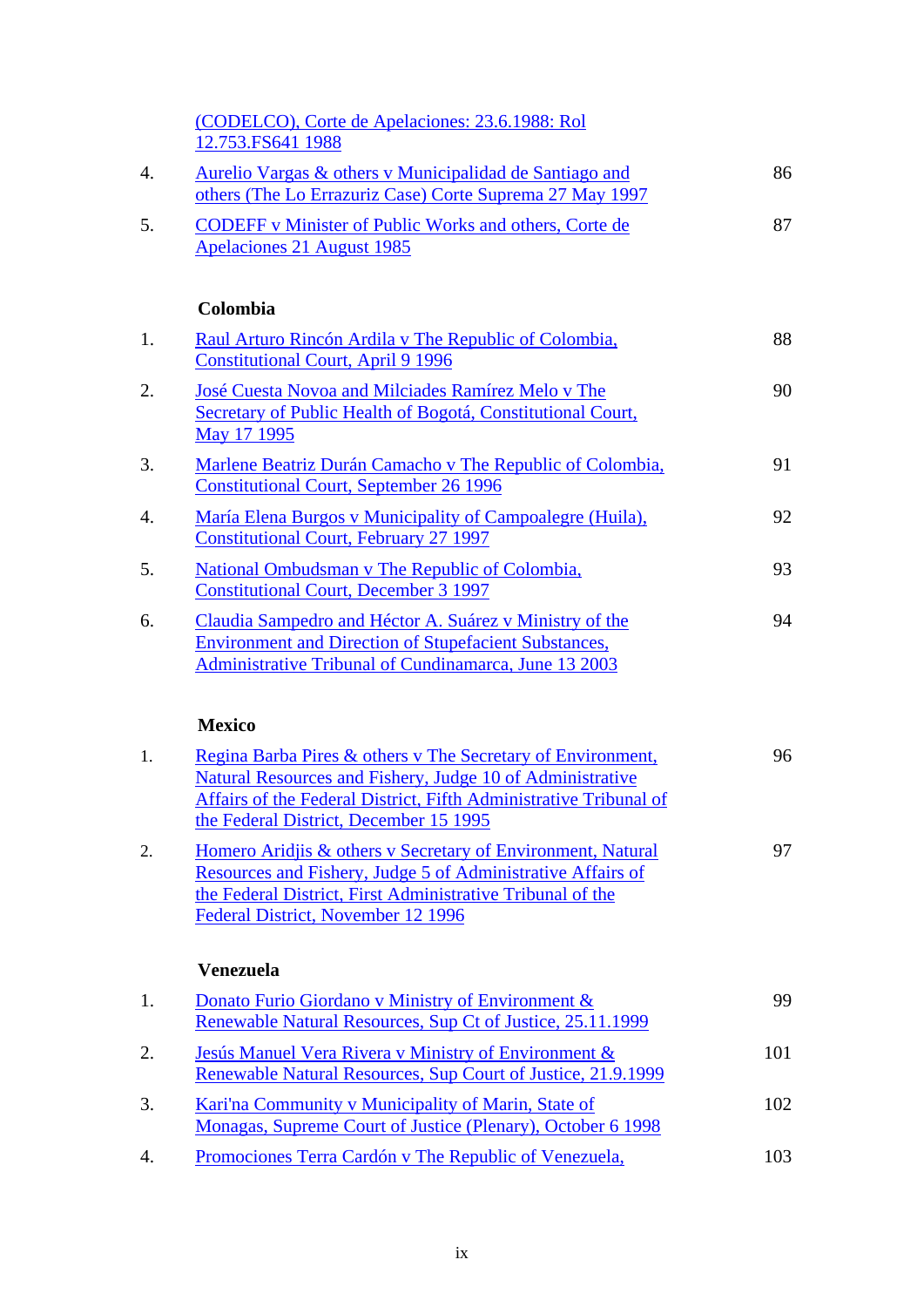Supreme Court of Justice, January 27 1994

5. [Granja Porcina Isabel v The Ministry of Environment and](#page-131-0)  [Renewable Natural Resources, Supreme Court of Justice,](#page-131-0)  [January 23 1992](#page-131-0) 104

# **ASIA**

# **Bangladesh**

| 1. | Dr Mohiuddin Farooque v Bangladesh, rep by the Secretary,<br>Ministry of Irrigation, Water Resources & Flood Control &<br>others; 48 Dlr 1996, Sup Ct of Bangladesh, App Div (Civil)      | 105 |
|----|-------------------------------------------------------------------------------------------------------------------------------------------------------------------------------------------|-----|
| 2. | Dr Mohiuddin Farooque v Secretary, Ministry of Comm, Govt<br>of the Peoples'' Republic of Bangladesh & 12 others; Sup Ct of<br>Bangladesh, High Court Division, Writ No. 300 of 1995      | 107 |
| 3. | Sharif Nurul Ambia v Bangladesh, Supreme Court of<br>Bangladesh, High Court Division, Dhaka (Special Original<br>Jurisdiction) Writ Petition No. 937 of 1995                              | 108 |
| 4. | <b>Bangladesh Environmental Lawyers Association v The</b><br><b>Election Commission and Others, Supreme Court of</b><br>Bangladesh, High Court Division, Writ Petition No. 186 of<br>1994 | 109 |
| 5. | Farooque and Sekandar Ali Mondol v Bangladesh, Supreme<br>Court of Bangladesh, High Court Division, Writ Petition No.<br>998 of 1994 with Petition No. 1576 of 1994                       | 110 |
|    | India                                                                                                                                                                                     |     |
| 1. | M.C. Mehta v Kamal Nath & others, Supreme Court of India,<br>(1997) 1 Supreme Court Cases 388                                                                                             | 111 |
| 2. | <b>Research Foundation for Sciences, Technology and National</b><br>Resource Policy v Union of India; The Supreme Court of India,<br>Writ Petition No. 657 0f 1995                        | 113 |
| 3. | Indian Council for Enviro-Legal Action v Union of India;<br>Supreme Court of India (1996) 3 Scc 212                                                                                       | 115 |
| 4. | M/S Aziz Timber Corp. & others v State of Jammu & Kashmir,<br>Through Chief Secretary and others; The High Court of Jammu<br>and Kashmir at Srinagar, O.W.P. No. 568-84/96                | 117 |
| 5. | Vellore Citizens Welfare Forum v Union of India; Supreme<br>Court of India, Air 1996 Sc 2715                                                                                              | 119 |
| 6. | Union Carbide Corporation v Union of India (Bhopal Case -<br>Iii) Air 1992 Sc 248                                                                                                         | 121 |
| 7. | M.C. Mehta v Union of India & others; Supreme Court of<br>India, Writ Petition (Civil) No. 860 of 1991                                                                                    | 122 |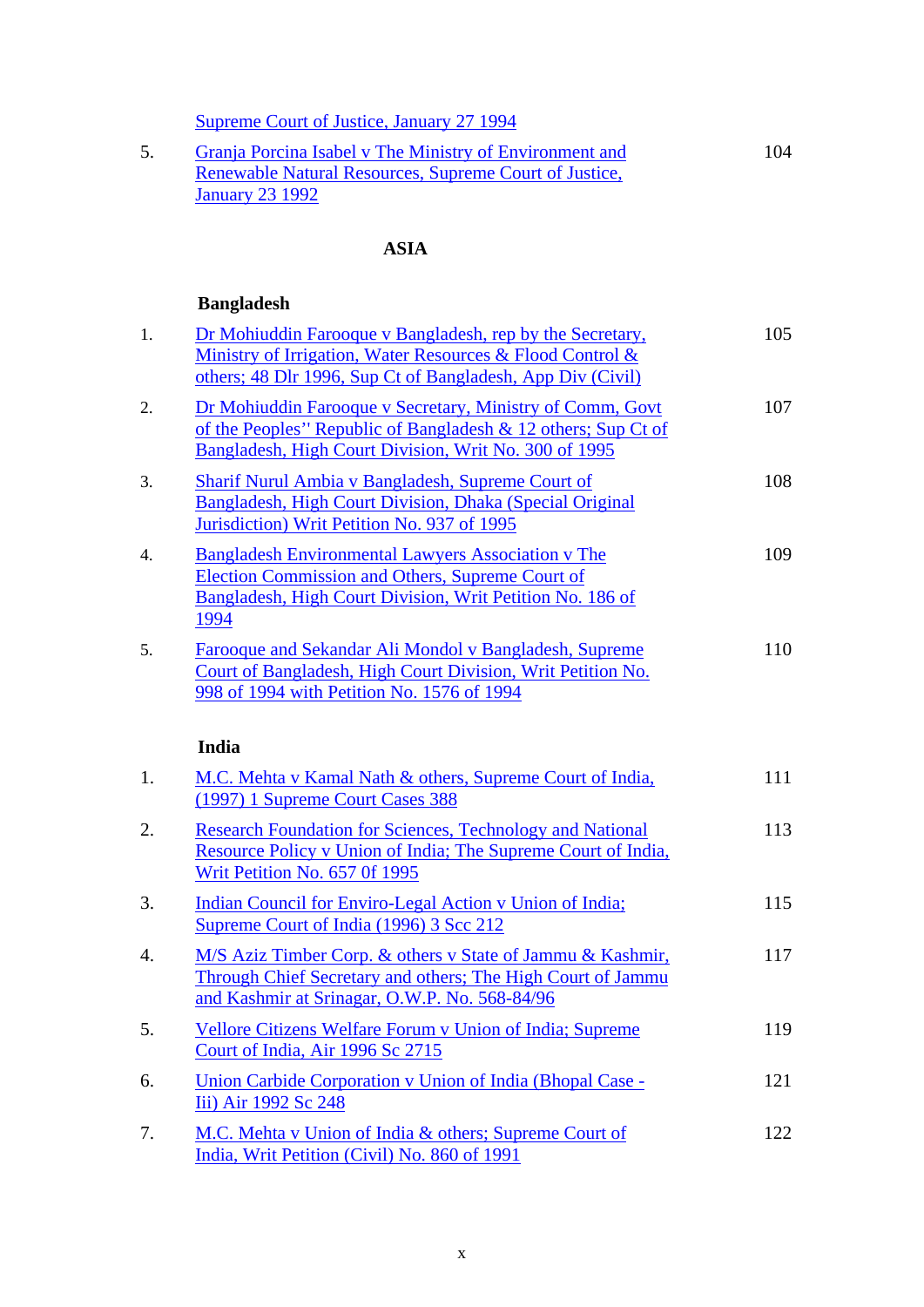| 8.  | Subash Kumar v State of Bihar; Air 1991 Sc 420                                                                                                                                                                                 | 124 |
|-----|--------------------------------------------------------------------------------------------------------------------------------------------------------------------------------------------------------------------------------|-----|
| 9.  | Charan Lal Sahu v Union of India (Bhopal Case – Ii) Air 1990<br><b>Supreme Court 1480</b>                                                                                                                                      | 125 |
| 10. | Chhetriya Pardushan Mukti Sangharsh Samiti v State of U.P.<br>and others, Air 1990 Sc 2060                                                                                                                                     | 126 |
| 11. | Rajasthan State Electricity Board v The Cess App Ctee & an:<br>with Rajasthan State Electricity Bd v Assessing Authority, Raj-<br>asthan Bd for Prevention & Control of Pollution; 1990 Sc 123                                 | 128 |
| 12. | Union Carbide Corporation v Union of India and others<br>(Bhopal - I), Air 1990 Sc 273                                                                                                                                         | 129 |
| 13. | State of Bihar v Murad Ali Khan, Air 1989 Sc 1                                                                                                                                                                                 | 130 |
| 14. | Calcutta Youth Front v State of West Bengal, 1988 Sc 436                                                                                                                                                                       | 132 |
| 15. | Dr. Shiva Rao, Shanta Ram Wagle & others v Union of India<br>& others, Air 1988 Sc 953                                                                                                                                         | 145 |
| 16. | Kinkri Devi & other v State of Himachal Pradesh and others,<br>Air 1988 Himachal Pradesh 4                                                                                                                                     | 134 |
| 17. | M.C. Mehta v Union of India & others, Air 1988 Supreme<br><b>Court 1037</b>                                                                                                                                                    | 136 |
| 18. | M.C. Mehta v Union of India & others, Air 1988 Supreme<br><b>Court 1115</b>                                                                                                                                                    | 137 |
| 19. | Rural Litigation and Entitlement Kendera v State Of U.P., Air<br>1988 Sc 2187                                                                                                                                                  | 139 |
| 20. | U.P. Pollution Control Board v M/S. Modi Distillery and<br>others, Air 1988 Sc 1128                                                                                                                                            | 140 |
| 21. | Ambica Quarry Works v State of Gujarat & others, Air 1987<br>Sc 1073                                                                                                                                                           | 141 |
| 22. | M.C. Mehta & others v Shriram Food and Fertilizer Industries<br>& Union of India (Oleum Gas Leak Case - I), Air 1987 Sc 965                                                                                                    | 142 |
| 23. | M.C. Mehta & others v Shriram Food and Fertilizer Industries<br>& Union of India (Oleum Gas Leak Case: Ii), Air 1987 Sc 982                                                                                                    | 144 |
| 24. | M.C. Mehta & others v Shriram Food and Fertilizer Industries<br>& Union of India (Oleum Gas Leak Case - Iii),<br>Air 1987 Sc 1026                                                                                              | 145 |
| 25. | Sachidanand Pandey v State of West Bengal, Air 1987 Sc 1109                                                                                                                                                                    | 146 |
| 26. | Bombay Environment Action Group, Shaym H.K. Chainani<br>Indian Inhabitant, Save Pune Citizen's Committee v Pune<br>Cantonment Board; The High Court of Judicature at Bombay,<br>Appellate Side, Writ Petition No. 2733 of 1986 | 148 |
| 27. | The Member-Secretary, Kerala State, Board for Prevention &<br>Control of Water Pollution, Kawadiar, Trivandrum v The<br>Gwalior Rayon Silk Manufacturing (Weaving) Company Ltd.,<br>Kazhikode & others; Air 1986 Kerala 256    | 149 |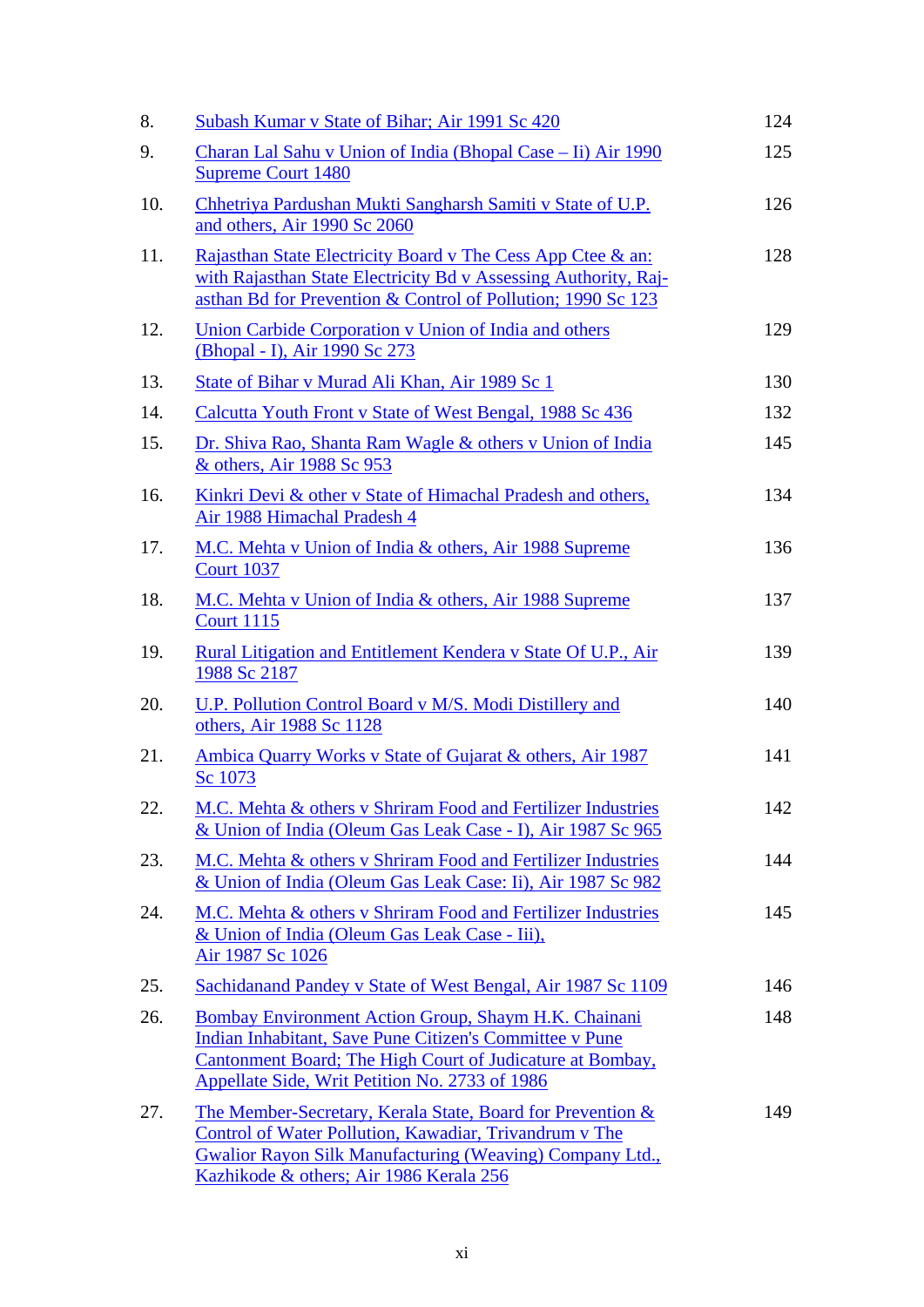| 28. | Rabin Mukherjee & others v State of West Bengal and others,<br>Air 1985 Calcutta 222                                                                                          | 150 |
|-----|-------------------------------------------------------------------------------------------------------------------------------------------------------------------------------|-----|
| 29. | Rural Litigation and Entitlement Kendera v Union of India<br>(Doon Valley Limestone Quarrying Case - Ii), Air 1985 Sc 652                                                     | 151 |
| 30. | Tehri Bandh Virodhi Sangarsh Samiti & others v The State of<br>Uttar Pradesh & others; Supreme Court of India, Writ Petition<br>No. 12829 of 1985                             | 152 |
| 31. | Ratlam Municipality v Vardhichand, Air 1980 Sc 1622                                                                                                                           | 153 |
| 32. | Pollution Control Board v M.V. Nayudu, Supreme Court of<br>India Case No. 53                                                                                                  | 155 |
| 33. | Narmada Bachao Andolan v Union of India & ors 18.10.2000                                                                                                                      | 156 |
| 34. | Ramakrishnan v State of Kerala, High Court of Kerala, O.P.<br>NO. 24160 of 1988-A                                                                                             | 157 |
| 35. | Vellore Citizens Welfare Forum v Union of India PIL 981-97                                                                                                                    | 158 |
|     | <b>Malaysia</b>                                                                                                                                                               |     |
| 1.  | Kajing Tubik & others v Ekran Biid & others, Originating<br>Summons No-55 (21 June 1995), High Court (Kuala Lumpur)                                                           | 159 |
|     | <b>Nepal</b>                                                                                                                                                                  |     |
| 1.  | Yogi Narahari Nath & other v Hon Prime Minister Girija<br>Prasad Koirala & other, 33 NLR 1955, Sup Court of Nepal                                                             | 162 |
| 2.  | Rajendra Parajuli & others v Shree Distillery Pvt Ltd. & others,<br>Writ No 3259, 1996, Supreme Court of Nepal                                                                | 164 |
| 3.  | Prakash Mani Sharma & others on behalf of Pro Public v<br>Honorable Prime Minister Girija Prasad Koirala & others, 312<br>NRL 1997, Supreme Court of Nepal                    | 166 |
| 4.  | Advocate Prakash Mani Sharma & others on behalf of Pro<br>Public v HMG, Cabinet Secretariat and others, Writ No. 3017<br>of 1995, Supreme Court of Nepal                      | 168 |
| 5.  | Advocate Kedar Bhakta Shrestha & others v HMG,<br>Department of Transportation Management and others, Writ<br>No. 3109 of 1999, Supreme Court of Nepal                        | 170 |
|     | <b>Pakistan</b>                                                                                                                                                               |     |
| 1.  | Gen Secretary, West Pakistan Salt Miners Labour Union (Cba)<br>Khwra, Khelum v The Director, Industries and Mineral<br>Development, Punjab Lahore; 1996 Sc Mr 2061, Sup Court | 172 |
| 2.  | In Re: Human Rights Case (Environment Pollution In<br>Balochistan), Human Rights Case No: 31-K/92(Q)                                                                          | 174 |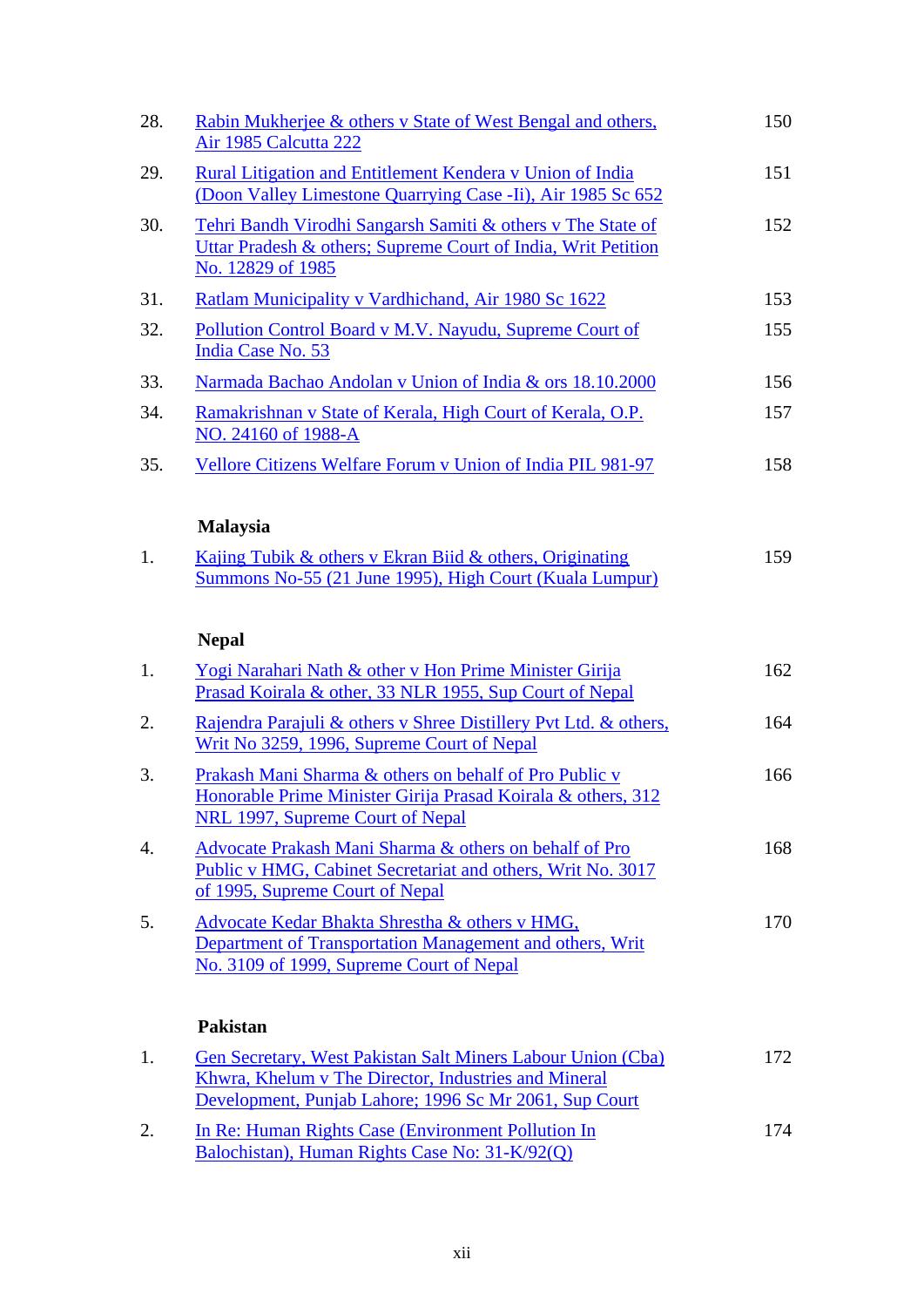| Ms. Shehla Zia and Others v Wapda, Human Rights Case No:<br>15-K Of 1992, Supreme Court                                                                                                                                    | 176 |
|----------------------------------------------------------------------------------------------------------------------------------------------------------------------------------------------------------------------------|-----|
| <b>Phillipines</b>                                                                                                                                                                                                         |     |
| Juan Antonio Oposa & others v The Honourable Fulgencio S.<br>Factoran and other, G.R.No: 101083, Supreme Court                                                                                                             | 179 |
| <b>Sri Lanka</b>                                                                                                                                                                                                           |     |
| Appeal By W.I.A.B. Fernando & others against Issue of<br><b>Environmental Protection Licence to Thaha Plastic Industries</b><br>Ltd; Appeal No. 3/95, S.D. Sabaratnam, Acting Secretary,<br><b>Ministry Of Environment</b> | 182 |
| Appeal under section 23dd of National Environmental Act by<br><b>Ceylon Electricity Board; Secretary, Ministry of Environment</b><br>1995, Cecil Amarasinghe, Secretary, Ministry of Environment                           | 183 |
| <b>Appeal under Section 23e of The National Environmental Act</b><br>by E.M.S. Niyaz, Secretary, Ministry of Environment (1995)<br>D. Nesiah, Secretary, Ministry of Environment                                           | 185 |
| Appeal under section 23e of the National Environmental Act<br>by GLM Kamal Fernando, Secretary, Ministry of Environment,<br>No. 1/95 D. Nesiah, Sec. Ministry of Environment                                               | 187 |
| <b>Appeal Under Section 23dd Of The National Environmental</b><br>Act by Rajawella Holdings (Pvt.) Ltd.; Secretary, Ministry of<br>Environment (1994) D. Nesiah, Secretary, Ministry of Envt.                              | 190 |
| The Environmental Foundation Limited & others v The<br>Attorney-General & others, Supreme Court of Sri Lanka S.C.,<br><b>Application No. 128/91</b>                                                                        | 192 |
| Keangnam Enterprises Limited v E.A. Abeysinghe and 11<br>others, C. A. Application No. 259/92, Court Of Appeal                                                                                                             | 195 |
| S. C. Amarasinghe and 3 others v The Attorney General and 3<br>others, S. C. (Spl.) No. 6/92, Supreme Court of Sri Lanka                                                                                                   | 197 |
| Environmental Foundation Ltd v Ratnasiri Wickramanayake,<br>Court of Appeal Sri Lanka CA Application No. 137/96                                                                                                            | 199 |
| Bulankulama v The Secretary, Ministry of Industrial<br>Development, Supreme Court Application No. 884/99 (FR)                                                                                                              | 200 |

# **EUROPE**

# **Slovak Republic**

| <b>Polovnicke Zdruzenie (Hunter's Association) Gajdoska Hronec</b> | 201 |
|--------------------------------------------------------------------|-----|
| v The Slovak Inspectorate of the Environment, Supreme Court        |     |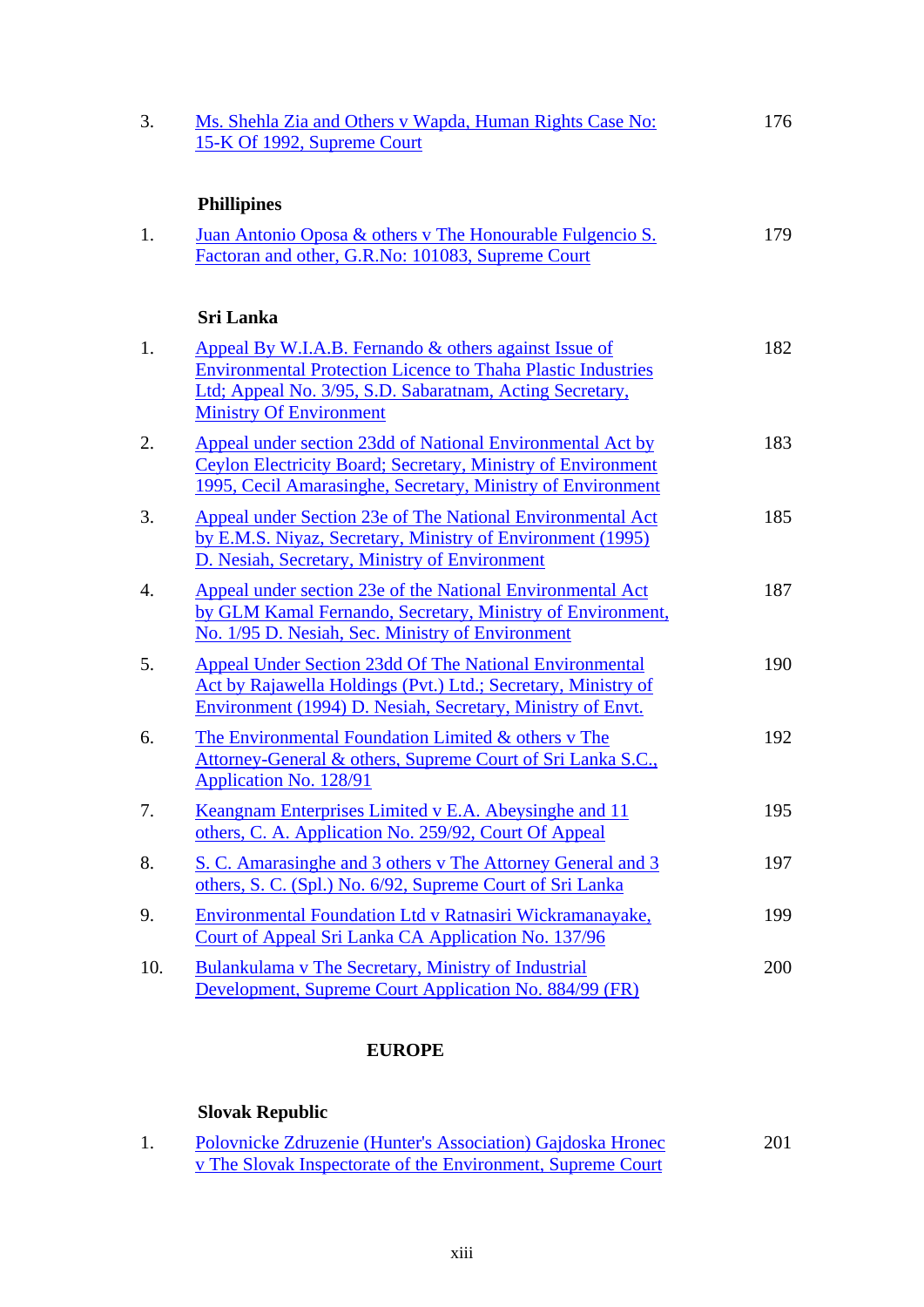|     | of the Slovak Republic, Ref 3397001100/533-00-D 3010.2000                                                                   |     |
|-----|-----------------------------------------------------------------------------------------------------------------------------|-----|
| 2.  | UNIKOS, Co-operative Society v The Slovak Inspectorate of<br>the Environment, Ref No: 43 960 046 00/100/Du, 7.10.2000       | 202 |
| 3.  | Alzbeta Brovzova v Ministry of the Environment of the Slovak<br>Republic Ref. No: 220/936/2000 - 6.2/Hia dated 26 July 2000 | 203 |
|     | <b>Ukraine</b>                                                                                                              |     |
| 1.  | Joint Stock Company "Okean" Ministry of Environmental<br>Protection and Nuclear Safety of Ukraine, Case No. 1/47 1997       | 204 |
|     | <b>United Kingdom</b>                                                                                                       |     |
| 1.  | Englebert Ngcobo & others v Thor Chemical Holdings Ltd $\&$<br>others, Case No. 1994 N. 1212 (U.K.)                         | 205 |
| 2.  | R v Secretary of State for Trade & Industry ex p Duddridge<br>JEL Vol. 7 No. 2, 224 (UK)                                    | 206 |
| 3.  | Lubbe v Cape PLC, House of Lords: 20 July 2000 UK                                                                           | 207 |
| 4.  | Environment Agency v Empress Co (Abertillery) 2 WLR 1998<br>House of Lords (UK)                                             | 208 |
| 5.  | <b>Environment Agency v Brock OBD February 16 1988</b>                                                                      | 209 |
| 6.  | R v HMIP ex p Greenpeace Ltd (1993) Independent 30<br>September: The Digest Vol. 20(3) 1996                                 | 210 |
| 7.  | R v Secretary of State for the Environment ex p Greenpeace<br>Ltd. (1994) 4 All ER 352 (UK)                                 | 211 |
| 8.  | R v Inspectorate of Pollution, ex p Greenpeace Ltd. [1994] 4<br><b>All ER 321 (UK)</b>                                      | 212 |
| 9.  | Merlin & another v British Nuclear Fuels plc [1990] 2 QB 557                                                                | 213 |
| 10. | R v Secretary of State for the Environment ex. p. Friends of the<br>Earth [1995] 7 Admin LR 793                             | 214 |
| 11. | R v North Yorkshire County Council, ex p Brown & another<br>1999 1 ALL ER 969                                               | 215 |
| 12. | R v Secretary of State for the Environment ex p Rochford<br>District Council [2000] 3 ALL ER 1018 (UK)                      | 216 |
| 13. | R v Secretary of State for the Environment ex p Billson [1998]<br>2 ALL ER 587                                              | 217 |

# **OCEANIA**

# **[Australia](#page-228-1)**

|  |  | Greenpeace Australia Ltd v Redbank Power Company Pty Ltd | 218 |
|--|--|----------------------------------------------------------|-----|
|--|--|----------------------------------------------------------|-----|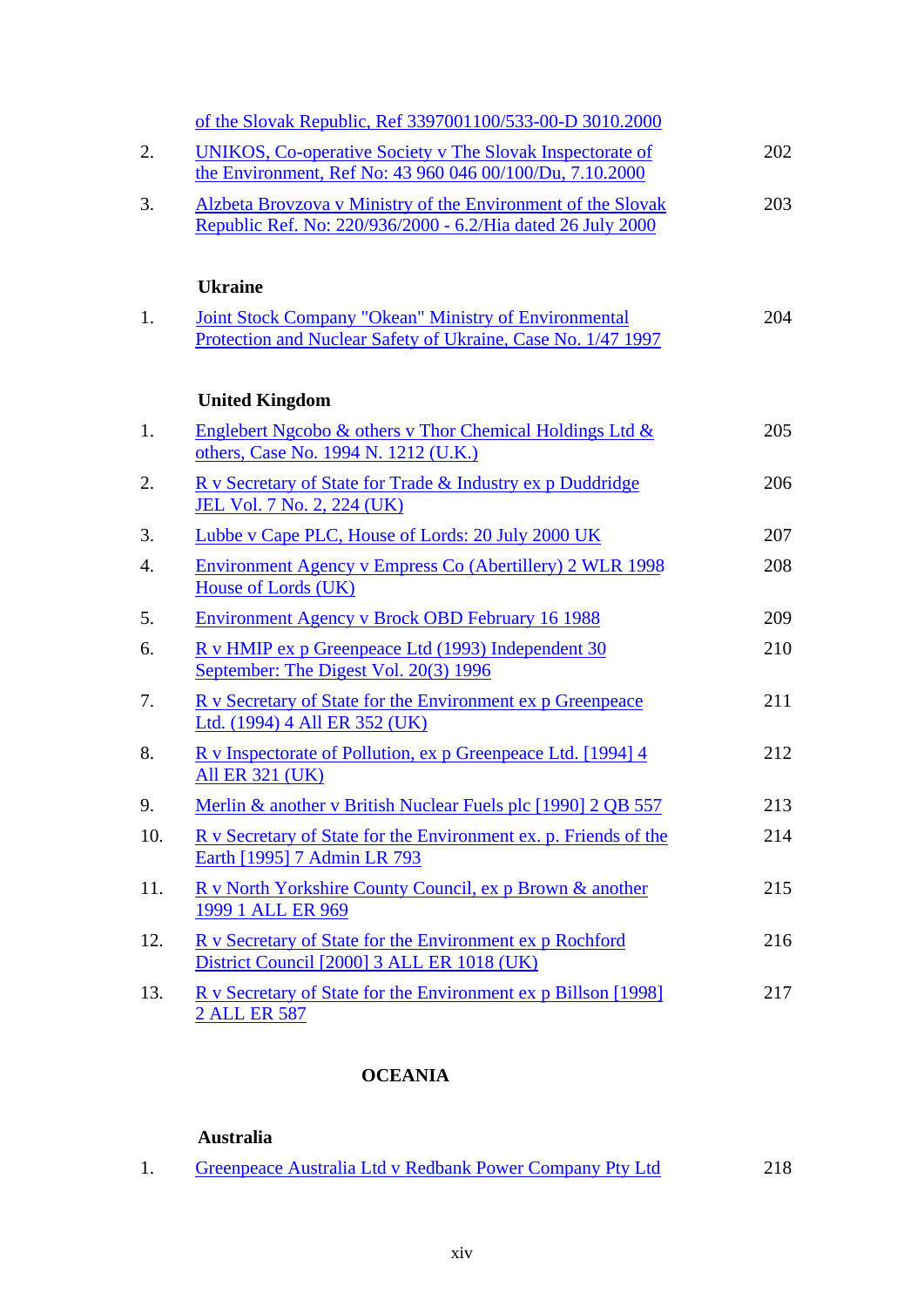|    | and Singleton Council, Land and Environment Court of New<br>South Wales, 86 Lgera 143 (1994)                                                                                |     |
|----|-----------------------------------------------------------------------------------------------------------------------------------------------------------------------------|-----|
| 2. | Nicholls v Director General of Private National Parks and<br>Wildlife and Others, Land and Environment Court of New<br>South Wales, 81 Lgera 397                            | 220 |
| 3. | Leatch v National Parks and Wildlife Service and Shoalhaven<br>City Council, Land and Environment Court of New South<br>Wales, 81 Lgera 270 (1993)                          | 221 |
| 4. | Yanner v Eaton (1999) HCA 53, High Court of Australia                                                                                                                       | 223 |
| 5. | Booth v Bosworth [2001] FCA 1453 (17 October 2001),<br><b>Federal Court of Australia</b>                                                                                    | 224 |
| 6. | Ryan v Great Lakes Council [1999] FCA 177 5 March 1999,<br><b>Federal Court of Australia</b>                                                                                | 226 |
| 7. | <b>Environment Protection Authority v Charles Gardner Land and</b><br><b>Environment Court of New South Wales Matter No: 50072/96</b><br>and 50074/96                       | 227 |
| 8. | Byron Shire Businesses for the Future Inc. v Byron Council<br>and Holiday Villages (Byron Bay) PTY Ltd., Land and<br>Environment Court of New South Wales, (1994) LGERA 434 | 228 |
| 9. | Worimi Local Aboriginal Land Council v Minister<br>Administering The Crown Lands Act and Another, Land And<br><b>Environment Court of New South Wales, 72 LGRA (1991)</b>   | 229 |
|    | <b>New Zealand</b>                                                                                                                                                          |     |
| 1. | Summers v The Far North District Council and others,<br><b>Environment Court Decision A 132/98</b>                                                                          | 230 |
| 2. | Paykel v The Northland Regional Council, Environment Court<br>Decision No. A8/99                                                                                            | 231 |
| 3. | Ravensdown Fertilizer Co-op Ltd and Smith v Otago Regional<br>Council, Environment Court Decision No. A86/99                                                                | 232 |
| 4. | Hatton v The Far North District Council, Environment Court<br>Decision No. A25/98                                                                                           | 233 |
| 5. | Daroux v The Minister of Lands and others, Environment<br><b>Court Decision No. A88/99</b>                                                                                  | 234 |
| 6. | Kotuku Parks Ltd v The Coast District Council, Environment<br>Court Decision No. A73/2000                                                                                   | 235 |
| 7. | Robert Te Kotahi Mahuta v The Waikato Regional Council and<br>Anchor Products Ltd., Environment Court Decision No.<br>A91/98                                                | 236 |
| 8. | Contact Energy Ltd v Waikato Regional Council, Environment<br>Court Decision No. A 04/2000                                                                                  | 237 |
| 9. | H Te M Parata v The Northland Regional Council,                                                                                                                             | 238 |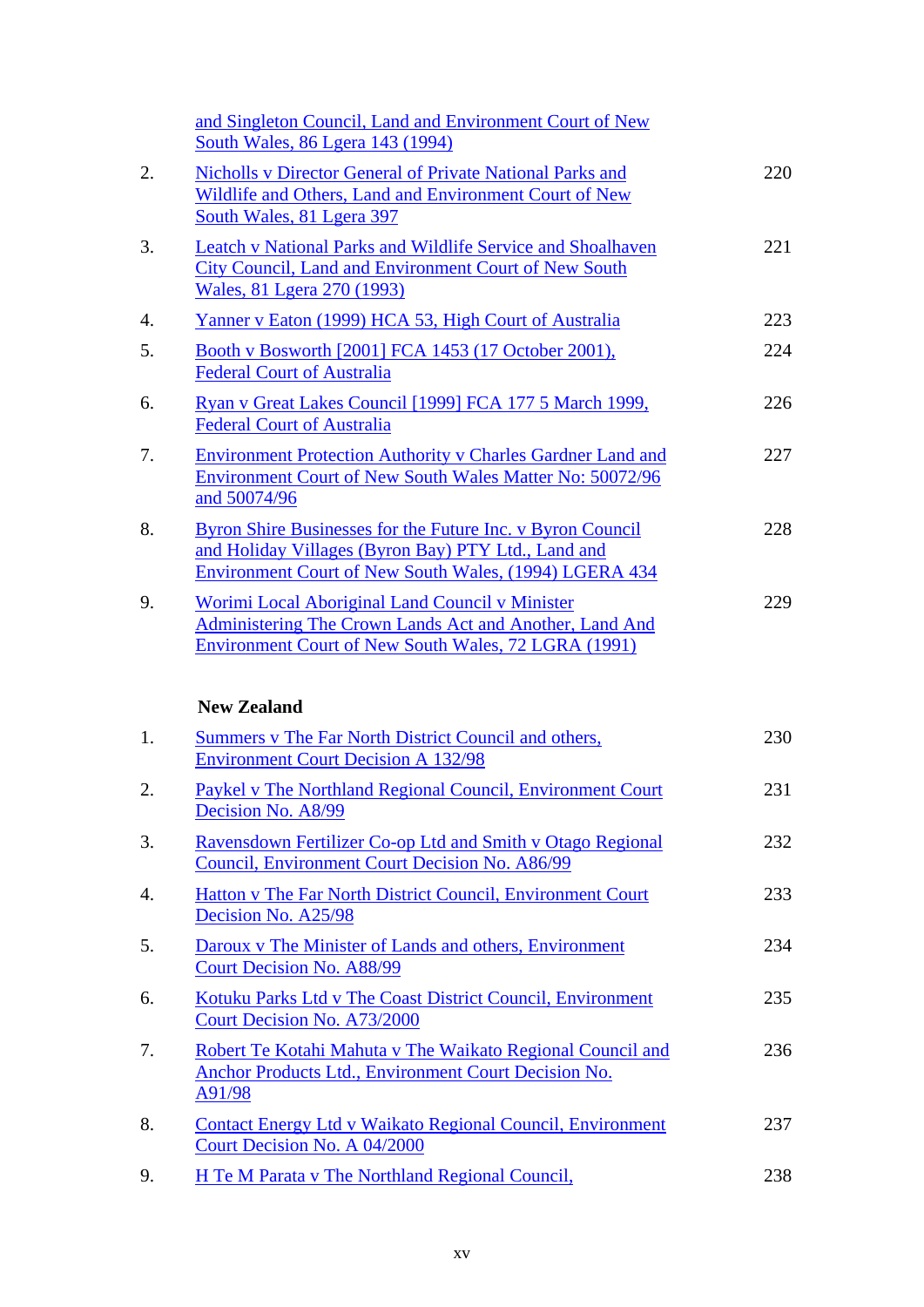Environment Court Decision A 53/99

10. Auckland City Council and TranzRail Ltd v The Auckland [Regional Council, Decision No. A 28/99](#page-266-0) 239

# **European Court of Justice**

| 1.               | Greenpeace International v European Commission, Case No.<br>C-321/95-p; 1998 EC 620                                                            | 240 |
|------------------|------------------------------------------------------------------------------------------------------------------------------------------------|-----|
| 2.               | Commission of the European Communities v United Kingdom,<br>$C-337/89(1993)$                                                                   | 242 |
| 3.               | Case 7/71 Re Euratom Supply Agency, EC Commission v<br>France[1972] CMCR 453, ECJ                                                              | 243 |
| $\overline{4}$ . | The Commission of the European Communities v French<br>Republic Supported by Kingdom of Spain, European Court of<br>Justice, Case No. C-258/00 | 244 |
| 5.               | <b>Commission of the European Communities v French Republic</b><br>European Court of Justice, Case No. C-60/01                                 | 246 |
| 6.               | Commission of the European Communities v Ireland, European<br>Court of Justice, Case No. C-117/00                                              | 247 |
| 7.               | <b>Commission of the European Communities v Hellenic</b><br>Republic, European Court of Justice, Case No. C-33/01                              | 248 |
| 8.               | Commission of the European Communities v Kingdom of<br>Spain, European Court of Justice, Case No. C-474/99                                     | 249 |
| 9.               | Commission of the European Communities v French Republic,<br>European Court of Justice, Case No C - 292/99                                     | 250 |
| 10.              | Commission of the European Communities v Italian Republic,<br>European Court of Justice, Case No. C - 396/00                                   | 251 |
| 11.              | Palin Granit Oy. European Court of Justice, Case No. C- 9/00                                                                                   | 252 |
| 12.              | Commission of the European Communities v Germany (Spain<br>& Netherlands Supp), European Ct of Justice Case No C161/00                         | 254 |
| 13.              | Commission of the European Communities v Kingdom of the<br>Netherlands, European Court of Justice, Case No. C - 268/00                         | 255 |
| 14.              | <b>Intervet International BV v Commission of European</b><br>Communities, European Court of Justice, Case No. T - 212/99                       | 256 |
| 15.              | Abfall Service AG (ASA) v Bundesminister fur Unwelt,<br>Jugend und Familie, European Ct of Justice, Case No. C6/00                             | 257 |
| 16.              | Xavier Tridon v Federation Rhone - Alpes de Protection de la<br>Nature, European Court of Justice, Case No. C - 510/99                         | 258 |
| 17.              | Commission of European Communities v Kingdom of Sweden,<br>European Court of Justice, Case No. 368/00                                          | 259 |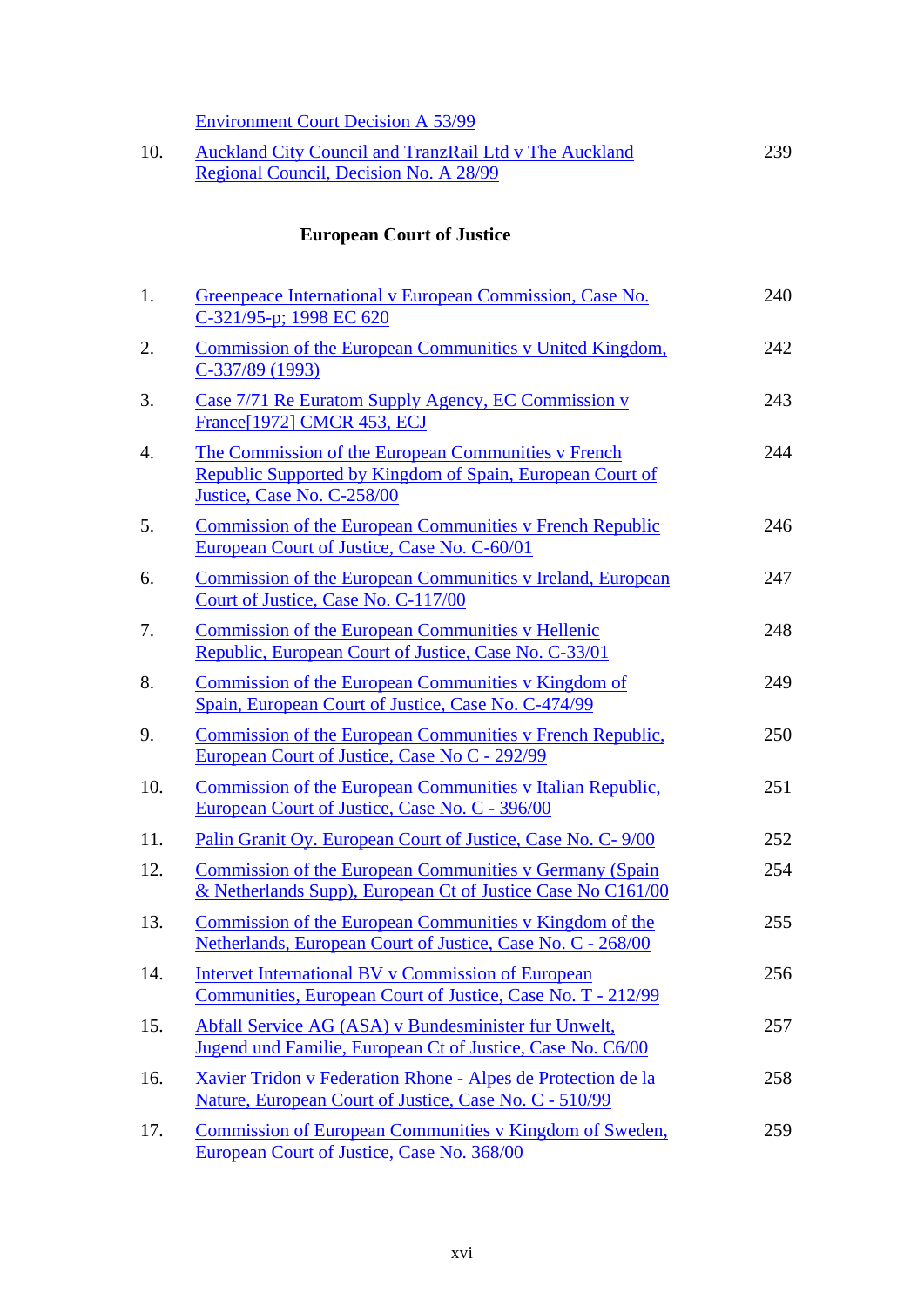| 18.              | <b>Commission of the European Communities v Hellenic</b><br>Republic, European Court of Justice, Case No. C - 64/01                                                                                                             | 260 |
|------------------|---------------------------------------------------------------------------------------------------------------------------------------------------------------------------------------------------------------------------------|-----|
| 19.              | <b>Commission of European Communities v Luxembourg,</b><br>European Court of Justice, Case No. 366/00                                                                                                                           | 261 |
| 20.              | Daimler Chrysler AG V. Land Baden - Wurttenmberg,<br>European Court of Justice, Case No. 324/99                                                                                                                                 | 262 |
|                  | <b>International Court of Justice</b>                                                                                                                                                                                           |     |
| 1.               | Legality of the Threat or Use of Nuclear Weapons, Advisory<br>Opinion of the International Court of Justice (Request For<br>Advisory Opinion by the General Assembly Of The United<br>Nations) 1996                             | 263 |
| 2.               | Legality of the Use by a State of Nuclear Weapons in Armed<br><b>Conflict (Request for Advisory Opinion by the World Health</b><br>Organisation) International Court of Justice, 8 July 1996                                    | 265 |
| 3.               | Request for an Examination of the Situation in Accordance<br>With Paragraph 63 of International Court Judgement of 20<br>December 1974 in Nuclear Tests Cases, New Zealand v<br>France, September 22, 1995, General List No. 97 | 267 |
| $\overline{4}$ . | Nuclear Tests Cases, I.C.J. Rep. 1974, Pp. 253, 457,<br><b>International Court of Justice</b>                                                                                                                                   | 268 |
| 5.               | United Kingdom v Iceland, I.C.J. Reports 1974, P. 3                                                                                                                                                                             | 269 |
| 6.               | The Corfu Channel Case (Merits), I.C.J. Reports 1949, P. 4,<br>Per Curiam                                                                                                                                                       | 271 |
| 7.               | Trail Smelter Arbitration, (1938/1941) 3 R.I.A.A. 1905<br>Arbitral; Tribunal: U.S. and Canada                                                                                                                                   | 273 |
| 8.               | ICJ 1997 General List No. 92, 25 September 1997, Case<br><b>Concerning The Gabcikovo-Nagymaros Project</b><br>(Hungary/Slovakia) and Separate Opinion Of Vice-President<br>Weeramantry                                          | 275 |

# **International Trade Agreements**

| 1. | Mexico v United States of America, GATT Panel, Panel Report | 311 |
|----|-------------------------------------------------------------|-----|
|    | Circulated 3 September 1991, unadopted (GATT 1)             |     |
| 2. | India, Malaysia, Pakistan and Thailand v United States of   | 313 |
|    | America, WTO Panel, Panel Report Circulated 15 may 1998,    |     |
|    | adopted as modified by Appellate body                       |     |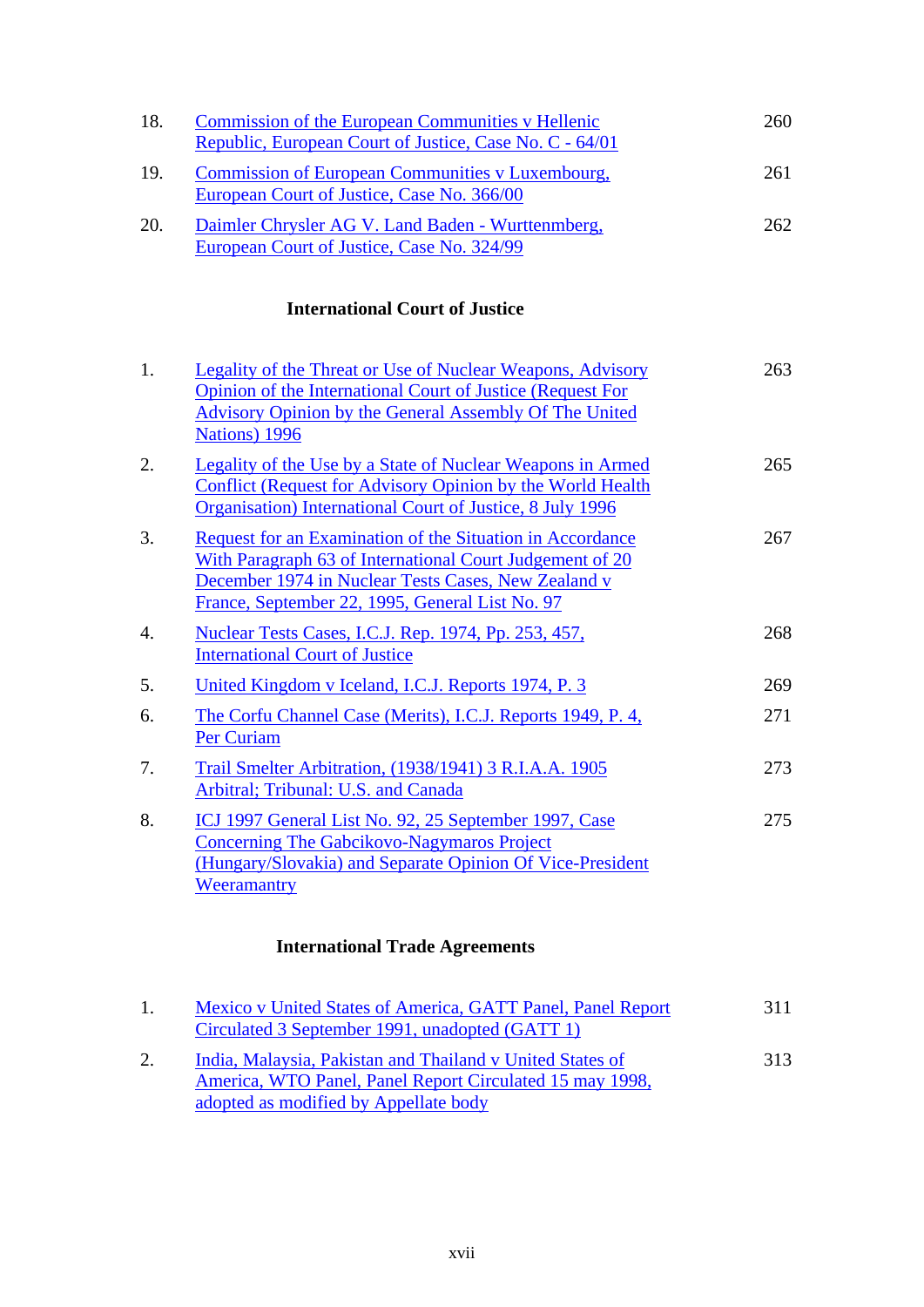# **INDEX BY SUBJECT MATTER**

#### **Aboriginal Claims**

Australia 4, 9 Canada 8 Venezuela 3

**Access to a Recreational Park**  United Kingdom 14

**Act of God**  India 23

**Admiralty Law**  Canada 8

**Aggrieved Person**  Bangladesh 1

**Agriculture** Uganda 3

**Air Horns**  India 28

## **Air Pollution**

Australia 1 Bangladesh 2 Canada 4 Colombia 4 ECJ 5 India 10 Mauritius 2 Sri Lanka 4 Uganda 6

**Ancient Monuments**  Australia 5

**National Heritage Protection** 

Nepal 3, 4 United Kingdom 12

#### **Animal Breeding**  Brazil 4

Colombia 4

**Archaeological Site**  Nepal 1, 3

**Audible Signalling Devices**  Bangladesh 2

**Balancing Environment and Development**  Colombia 3 India 16, 17, 21, 22, 25, 29 International 8 Nepal 2 Pakistan 3 Philippines 1 United States 1, 7, 10

**Ban on Import of Hazardous Waste/Basel Convention**  India 2

**Bhopal Disaster**  India 6, 9, 12

**Biodiversity**  Australia 3

**Bio-related issues**  Colombia 1

**Cause of Action**  Kenya 3

**Cess**  India 27

**Civil Liability**  India 9

**Civil Proceedings** 

India 12 Tanzania 3 Uganda 4, 5, 6

**Closure of Waste Handling Units**  India 2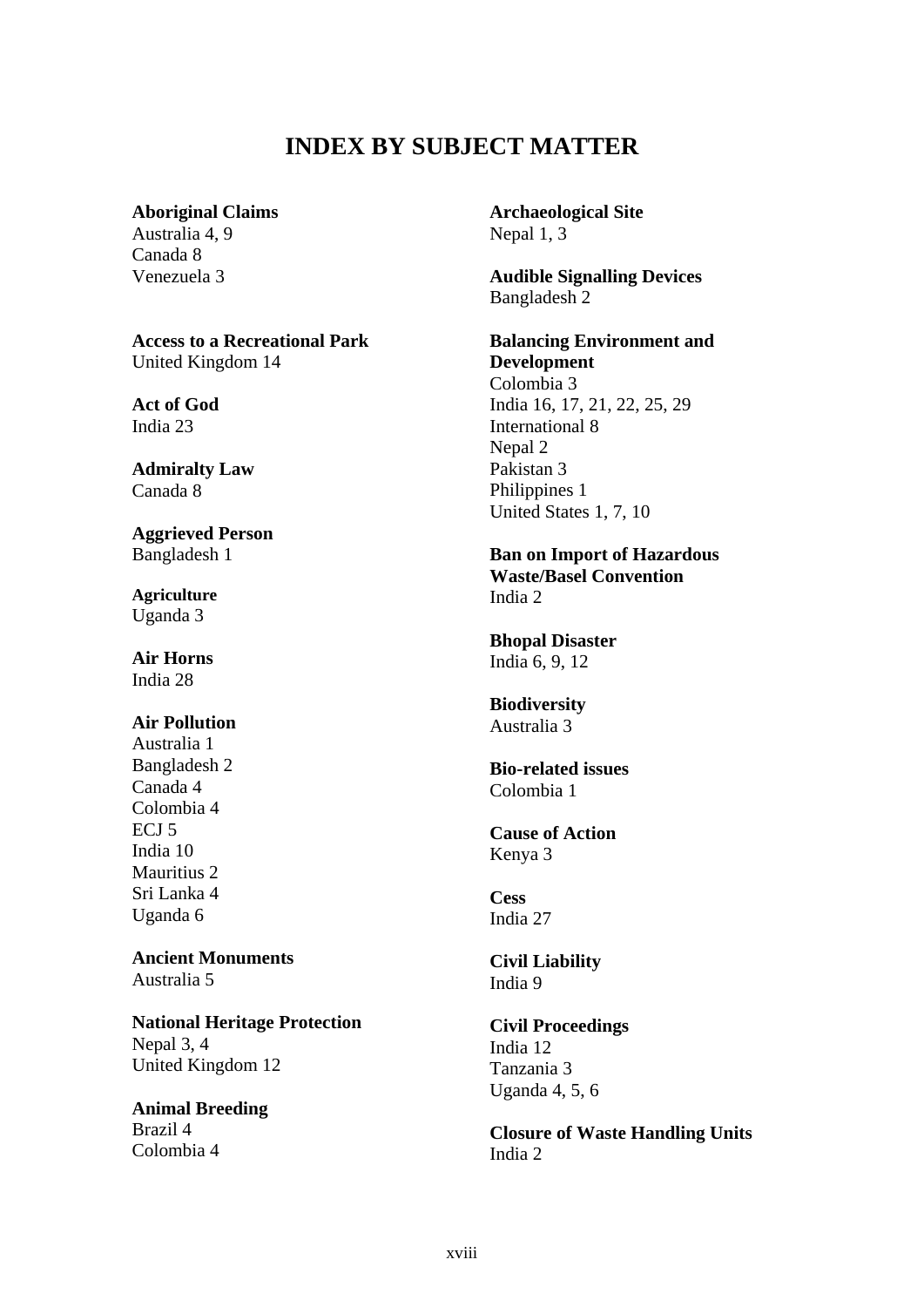**Chemical Industrial Plants**  India 3, 22, 23

**Chemical Wastes**  Canada 2 United States 9

**Chernobyl Disaster**  India 15

**Chrome Tanning Process**  India 5

**Class Action**  Canada 10 Chile 2 Colombia 2 Uganda 1

**Classification of Waste**  ECJ 15

**Commission of Inquiry**  Canada 4

**Community Complaints**  Sri Lanka 3

## **Compensation**

Australia 6 India 3, 5, 9, 16, 24, 35 Kenya 13 United Kingdom 1, 9 Venezuela 1, 4

**Compliance with EC Directives**  ECJ 2 United Kingdom 10, 11

**Conservation of Wild Birds**  ECJ 6

**Constitutional Duty of Citizens**  India 16

**Constitutional Rights**  Bangladesh 1, 2, 3, 4, 5 Colombia 2, 4 India 3, 5, 7, 8, 24, 31 Pakistan 1, 2, 3

Philippines 1 Sri Lanka 6 Uganda 1 United States 4

**Construction of a Brick Kiln**  Sri Lanka 4

**Construction of Buildings**  Bangladesh 3 India 14, 25

**Construction of a Highway or Expressway**  Sri Lanka 8 United States 11, 12

**Construction of a Power Station**  Australia 1 Chile 1

**Construction of a Shipping Canal**  Brazil 3

**Contempt of Court**  India 4

**Continuous Environmental Impact Assessment**  International 9

**Copper Tailing Wastes**  Chile 3

**Criminal Liability**  Brazil 1 India 9, 12

**Culture and Environment**  Australia 4 New Zealand 6, 9

**Customary International Law**  India 5 International 8, 9

**Customary Rights and Law**  Australia 4 Kenya 1, 5, 6 Tanzania 1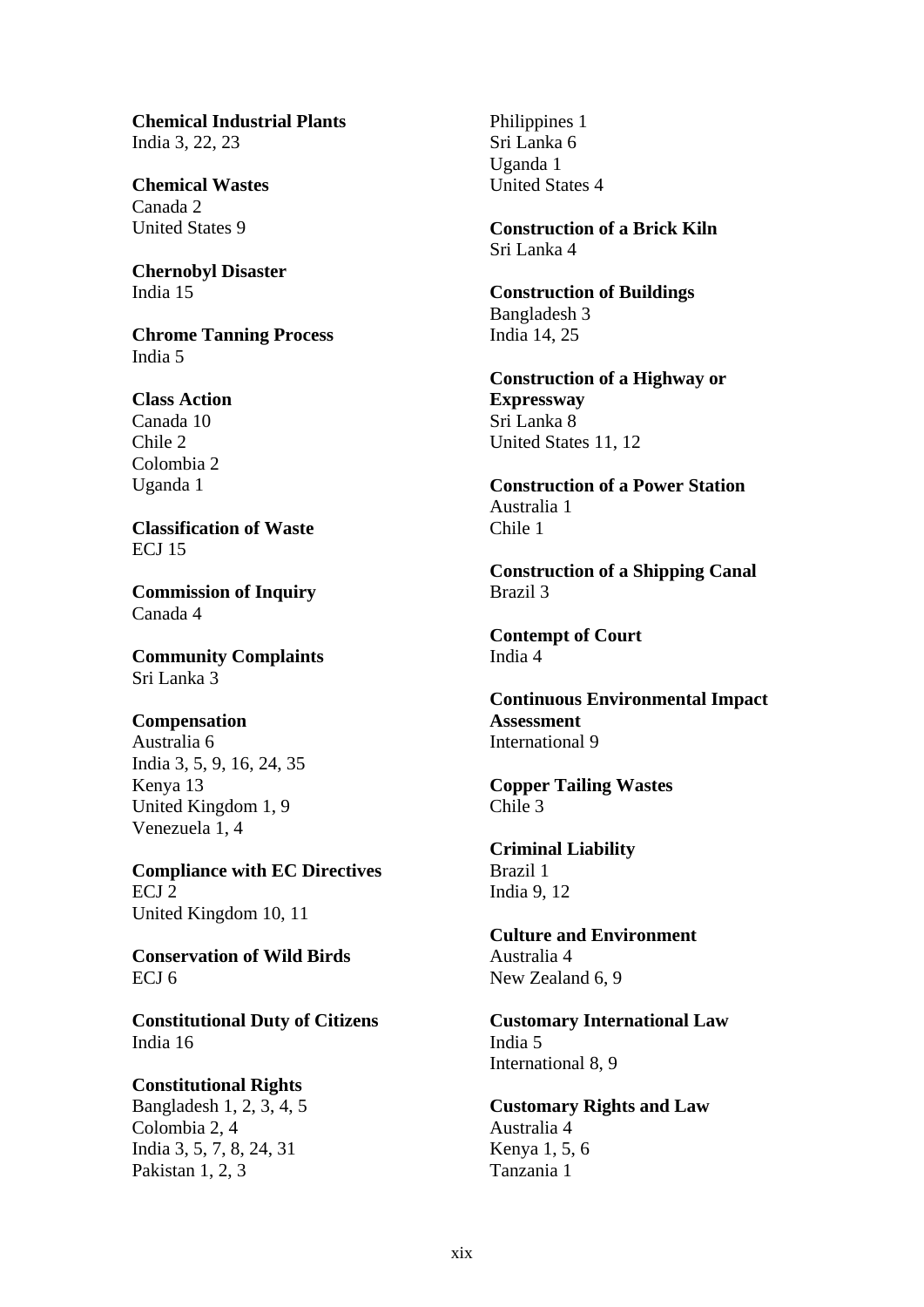#### **Dam Construction**

Chile 1 India 30 Kenya 2 Malaysia 1 International 8, 9

## **Damages (see Compensation)**

#### **Deforestation**

Chile 2 India 4, 21 Philippines 1 Uganda 3

#### **Development**

Australia 1, 3 Bangladesh 5 New Zealand 2, 10 Slovak Republic 3

**Development Consent**  United Kingdom 11

**Development Work in Public Park**  India 14

**Discharge of Effluents**  India 1, 5, 8, 20 Venezuela 1, 5

**Disclosure of information**  India 26 Uganda 1, 2

**Disposal of Wastes**  Brazil 1 Canada 3 Tanzania 2

**Domestication of Decree**  India 12

**Due Process of Law**  Australia 9 South Africa 7 Sri Lanka 3, 4, 8

**Duties of Federal Agencies to Consider Environmental Values in Their Daily Operations**  United States 1

**Duties of the State in regard to Environment**  India 16

**Duties of Municipal Authorities**  Brazil 1 India 31 Nepal 4

**Duty to Conserve Wildlife in Habitat**  Kenya 1

**Duty to Consider Options**  United States 2, 11 Sri Lanka 2

**Duty to Consider Environmental Aspects**  United States 1

**Duty to Refrain from Causing Injury to Territory, Property or Persons in Another State**  International 7, 8, 9

**Earthquakes**  India 30

**Ecological Imbalance**  India 14, 21

**Ecologically Fragile Land**  India 1

**Electric Grid**  Argentina 1 Australia 5 United Kingdom 2

#### **Endangered Species**

Australia 5 Kenya 1 ECJ 16 United States 7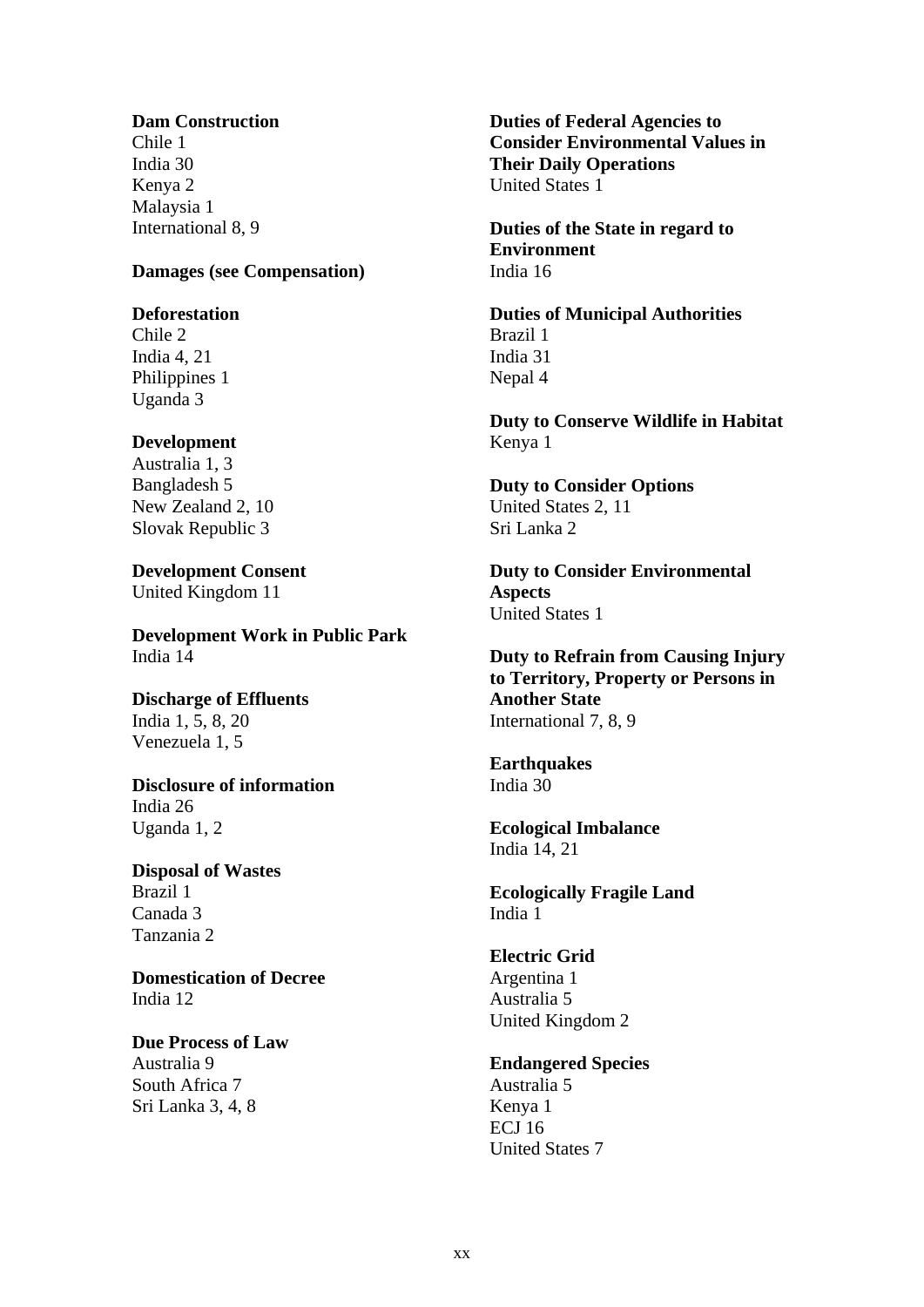**Effects of Projects on Environment**  ECJ 8, 19

**Effluent Treatment Plants**  India 5, 17, 27 Venezuela 1

**Election Laws**  Bangladesh 4

### **Electromagnetic Fields**

Argentina 1 Pakistan 3 United Kingdom 2

## **Enforcement**

Antigua and Barbuda 1 Bangladesh 2 Colombia 2 India 34 Kenya 7 Nepal 2 Tranksei 1

**Enforcement of Rights**  Philippines 1 Venezuela 1

**Environment Protection Fund**  India 5

**Environmental Appeal Tribunal**  Mauritius 1, 2

**Environmental Court**  India 22 New Zealand 1, 2, 3, 4, 5, 6, 7 8, 9,

# **Environmental Crime/Offence**

Antigua and Barbuda 1 Australia 4, 6, 7 India 34 Kenya 8 Tanzania 3 United Kingdom 4, 5

# **Environmental Damage**

Bangladesh 5

**Environmental Education**  India 7

**Environmental Heritage**  Chile 5

**Environmental Impact Assessment**  Australia 8 Brazil 5 Chile 2 Colombia 5 ECJ 1 International 9 Kenya 9 India 33 Malaysia 1 Mauritius 1, 2 Mexico 1, 2 Sri Lanka 2, 5, 8, 10 Uganda 7 United States 1, 11

**Environmental Information** 

South Africa 2

## **Environmental Issues**  India 25

## **Environmental Justice**  India 9 Sri Lanka 3, 8

## **Environmental Levy**  Colombia 3

# **Environmental Protection**

Canada 1 Chile 3 Transkei 1 India 4, 29 Uganda 3 United States 1, 12

#### **Environmental Protection Licence**  Brazil 5 Sri Lanka 3, 4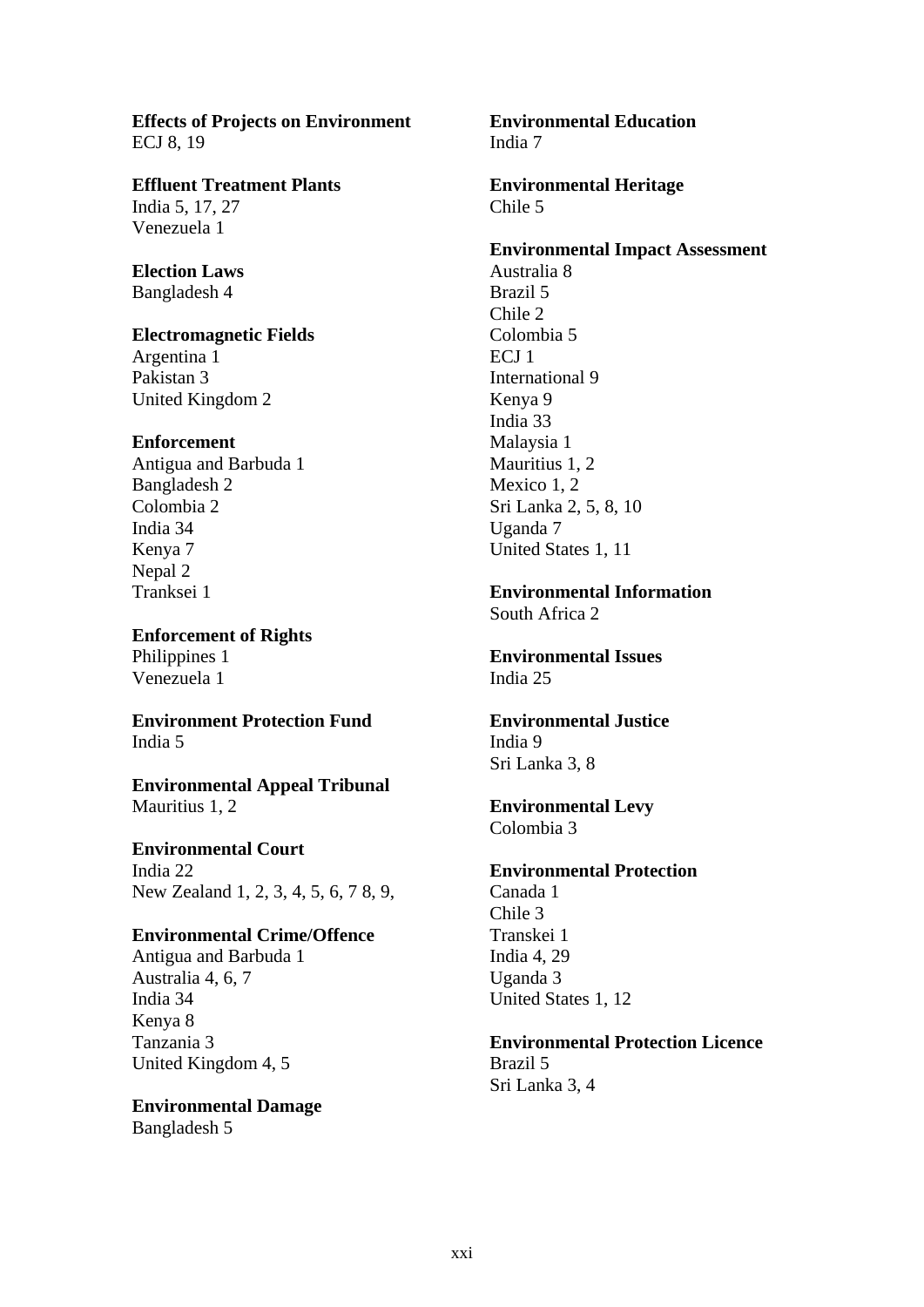**Environmental Reserves**  Colombia 5 Uganda 3 Venezuela 2, 4

**Environmental Rights**  Mexico 2

**Environmental Status of Disputed Land**  Kenya 5

**Erga Omnes** Argentina 2 International 9

**Estoppel**  International 9

**Failure to Exercise Due Diligence**  Canada 2, 6, 9 Brazil 1, 2

**Failure to Package or Mark Waste**  Canada 7

**Fauna Protection**  Australia 2, 4 International Trade Agreements 1 International Trade Agreements 2

**Fauna Impact Statement**  Australia 3, 8

**Feasibility Study**  Sri Lanka 2 Venezuela 2

**Financial Standing**  India 31

**Fire Prevention Measures**  Canada 4

**Fishing Zones**  International 5 International Trade Agreements 1

**Fit For Human Consumption**  India 15

**Flood and Damage Control**  New Zealand 1

**Flood Control Plan**  Bangladesh 1, 5 India 1

**Forest Preservation**  India 19 Venezuela 2 Uganda 3

**Convention on Climate Change**  Australia 1

**Fundamental Duties**  India 18

**Fundamental Rights**  India 8, 10, 24 Pakistan 1 Sri Lanka 6

**Functus Officio**  Tanzania 3

**International Trade**  International Trade Agreements 1 International Trade Agreements 2

**Geothermal Power Station**  New Zealand 8

**Green Bench**  India 5, 35

**Green Belt Area**  India 10, 19

**Greenhouse Effect**  Australia 1

**Grid Stations**  Pakistan 3

**Ground Water**  Canada 1

**Hazardous or Dangerous Activities**  India 3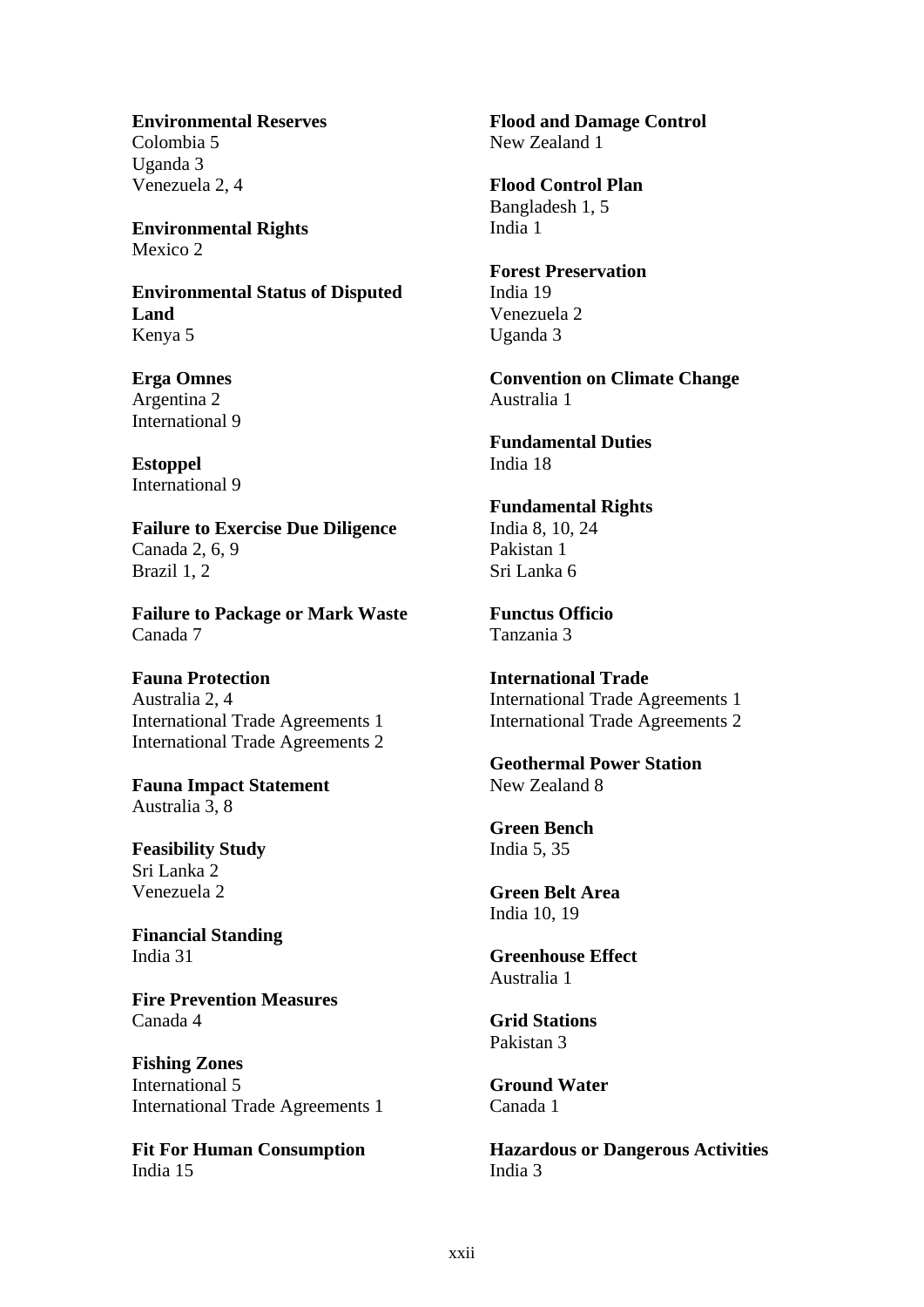## **Hazardous Waste**

Canada 1 ECJ 7, 9 India 2 Slovak Republic 2

# **Healthy and Secure Environment**

Bangladesh 1 Kenya 9 Nepal 5 United States 8

**Human Carcinogens**  Canada 3

**Human Habitat**  Brazil 1

# **Human Rights**

India 17, 31 International 9 Pakistan 1

## **Hydro Power Project**  Chile 1 India 30 Malaysia 1 Sri Lanka 2 Uganda 2

**Illegal Discharge of Mine Water**  Canada 6

**Illegal Mining**  Antigua and Barbuda 1 India 19

# **Indigenous Peoples**

Australia 4 Brazil 3 Canada 8 Chile 1 New Zealand 6, 9 Venezuela 3

**Industrial Siting**  Sri Lanka 4

**Injunction**  Australia 5

South Africa 1 Tanzania 3 Uganda 3, 5 United States 6, 7, 9

## **Inter Comunis**  India 18

**Intergenerational Equity** India 19 Philippines 1

**Intergovernmental Agreement on the Environment**  Australia 1

**International Humanitarian Law**  International 1

**International Law Applicable in Armed Conflict**  International 1

**International Watercourse**  International 8

#### **Interpretation of Laws**  India 27 Uganda 4 United States 5

**Judicial Intervention in EIA**  Australia 3

**Judicial Review**  Colombia 1, 3, 4 Kenya 6 United Kingdom 2, 6, 7, 8, 12, 13, 14

## **Jurisdiction and Forum**  Canada 10 Ghana 1 Sri Lanka 1

Tanzania 3 United Kingdom 1, 3

**Land and Environment Court**  Australia 1, 2, 3, 7, 8, 9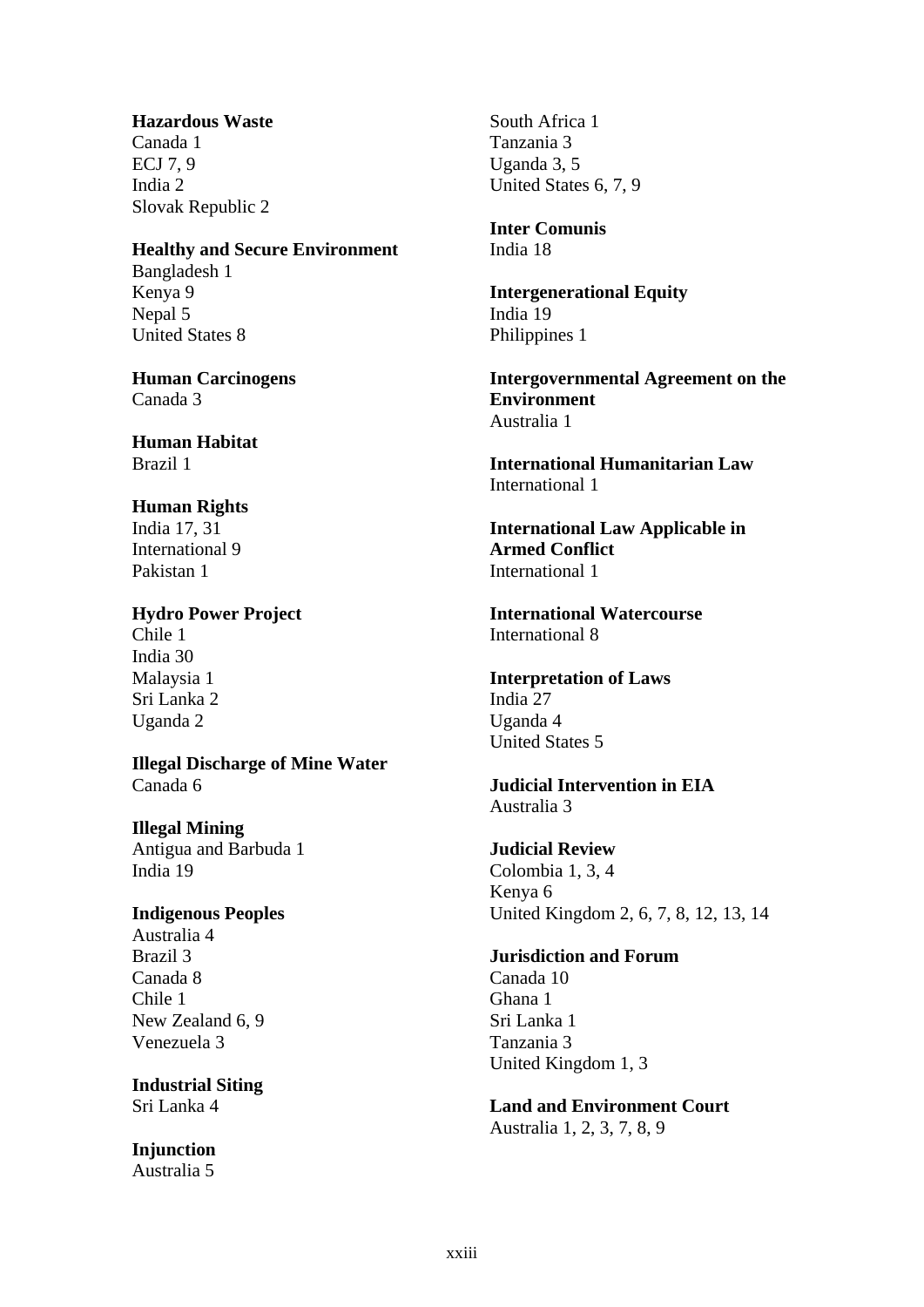**Land Tenure and Transfer**  Kenya 11 Tanzania 1

**Land Use Planning**  Pakistan 3 Kenya 3, 4 United Kingdom 11, 13

**Legacy of Humanity**  Brazil 4

**Legality of Nuclear Tests**  International 3, 4

**Legitimate Expectation**  South Africa 8

**Liability of Company Officials**  Canada 1, 2, 3, 5, 7, 8 India 20, 23

**Liability of Government Officials**  Canada 9 Brazil 1

**Licensing**  Sri Lanka 7

**Limestone Mining**  India 19, 29

#### **Locus Standi**

Bangladesh 1 Chile 2 ECJ 1 India 24 Kenya 3, 4, 7, 10, 12 Malaysia 1 Mexico 1, 2 Nepal 3 Philippines 1 South Africa 1, 3, 4, 5, 6 Tranksei 1 Tanzania 2 Transkei 1 Uganda 2, 4, 5, 6 United Kingdom 6, 12 United States 12

**Logging**  India 4

**Maritime Traffic**  International 6

**Medicinal Products**  ECJ 14

**Minefields**  International 6

**Mining Lease** India 16, 21 Venezuela 2

Pakistan 1

**Mining Operations**  Brazil 5 Chile 3 India 16, 19, 21, 29

**Monitoring Commissions**  Pakistan 1

**Monitoring of Chemical Industries**  India 3

**Municipal Corporations**  India 18, 21

**Greenhouse Response Strategy**  Australia 1

**Nuclear Waste Reprocessing**  United Kingdom 8, 9

**Nature Conservation**  South Africa 9 Nepal 1

**Nature and Landscape Preservation**  New Zealand 6, 7 Slovak Republic 1

**Negligence**  Canada 8 Brazil 2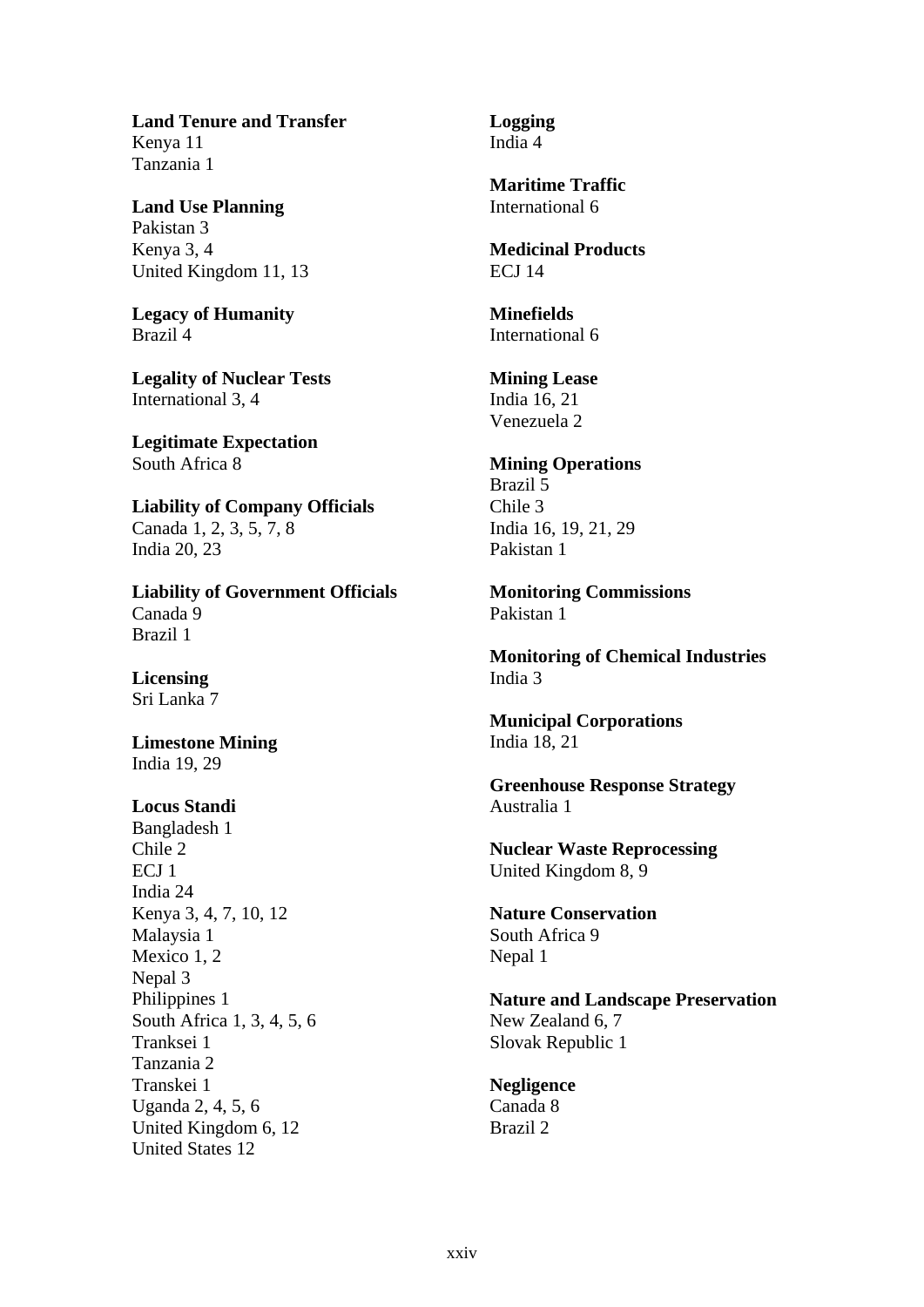**Noise Pollution**  Bangladesh 2, 4 India 28 Sri Lanka 1, 3, 6

**Nuclear Disarmament**  International 1

**Nuclear Waste**  United Kingdom 6,7, 8, 9

**Nuclear Weapons**  International 2

**Nuisance**  Kenya 13 South Africa 1

**Obligation of States not to Knowingly Allow Their Territory to be Used Contrary to the Rights of Others**  International 6, 8, 9

**Obligation to Society**  India 21

**Oil Spills**  Canada 8

**Oleum Gas Leak**  India 22, 23, 24

#### **Parens Patriae**  India 9 Philippines 1

#### **Permits**

Canada 1 Chile 1 India 3, 26 Slovak Republic 2

#### **Planning Control**

New Zealand 1, 3, 4, 5 South Africa 7 Sri Lanka 10

**Police Power and Compulsory Acquisition**  United States 4, 5

## **Polluter Pays Principle**

India 1, 3, 5, 11, 35

## **Pollution**

Australia 6, 7 Chile 3 Kenya 14 India 35 Nepal 2, 5 United Kingdom 4, 5, 6

**Pollution by Nitrates**  ECJ 12

**Pollution by Government Agencies**  Canada 9

**Pollution Control**  ECJ 18

#### **Pollution of Waters**

Australia 6, 7 Canada 1, 5, 6, 9 ECJ 4 India 3, 8, 10, 17, 18, 20, 27 Mauritius 2 Pakistan 1 United Kingdom 4, 5 Venezuela 1

## **Powers of Court**

Colombia 1 India 24, 30, 32 Sri Lanka 9 United States 3

# **"Practical Approach"**

Australia 2

## **Precautionary Principle**

Argentina 1 Australia 1, 2, 3 Colombia 6 India 5, 35 Pakistan 3 South Africa 6 United Kingdom 2

#### **Prescribed Projects**  Sri Lanka 8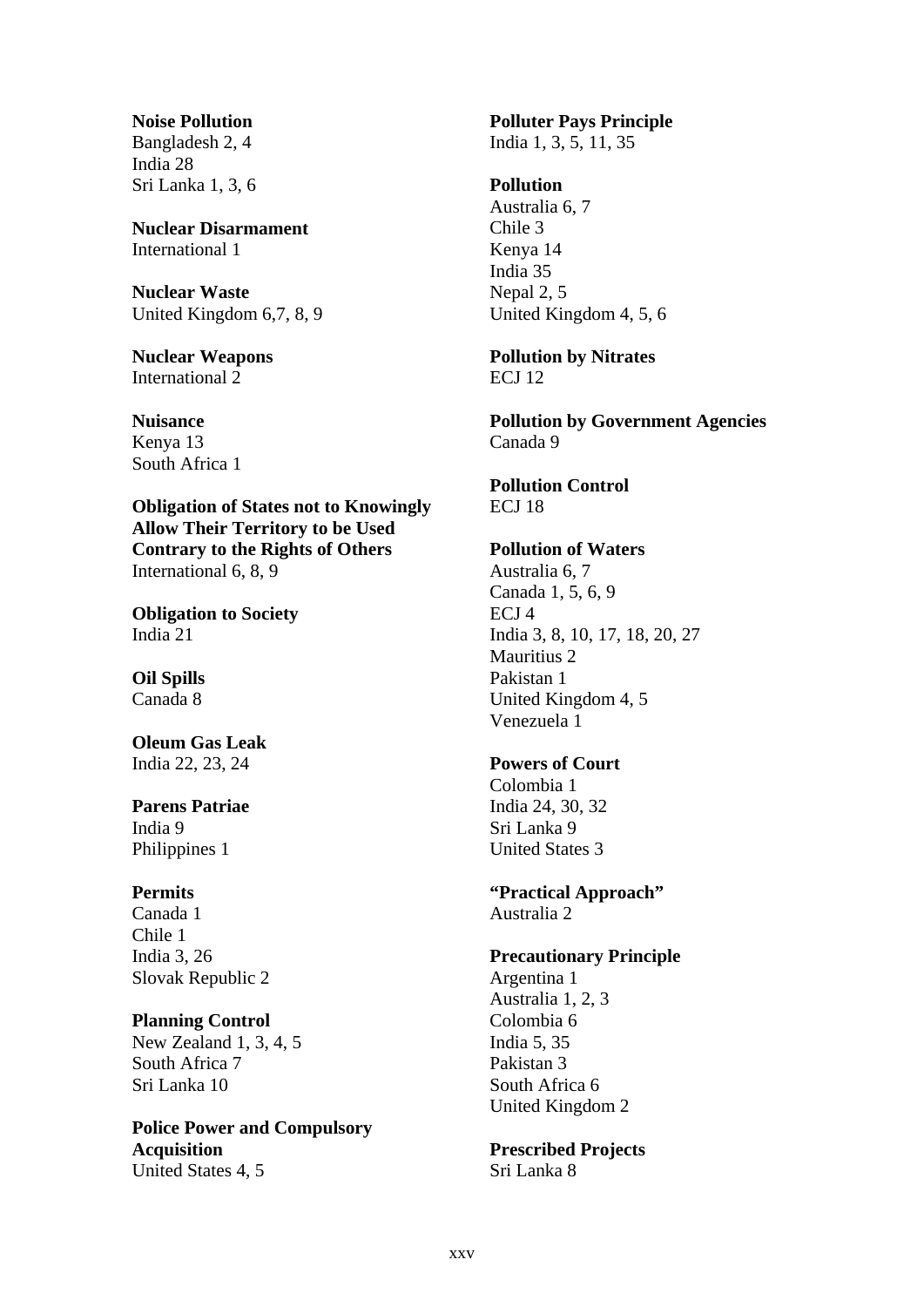**Preliminary Objections**  Uganda 4

**Principles of Contemporaneity**  International 9

# **Procedural Issues**

Colombia 2 India 19 Brazil 3 Mexico 1 Tanzania 2, 3 Uganda 3 United States 1, 6 Venezuela 5

## **Property Rights**

Brazil 4 Chile 1 Uganda 5 Venezuela 1, 4

**Protected Fauna**  Australia 3

**Public Companies**  India 24

**Public Conveniences**  India 31

## **Public Interest Litigation**

Bangladesh 1 Chile 4 India 8, 17, 19 Nepal 1, 3, 4 Pakistan 1 Sri Lanka 6 Uganda 2, 4

## **Public Nuisance**  India 31

Mauritius 1 Sri Lanka 1, 7

**Public Policy**  India 5

**Public Participation**  Australia 3

Brazil 4 Mexico 2 Colombia 5 India 26 Malaysia 1 New Zealand 1, 9 Sri Lanka 3, 8 Ukraine 1

**Public Trust Doctrine** 

India 1 United States 10

**Quality of Bathing Water**  ECJ 13, 17

**Quantifying of Damages**  India 12

**Radioactive Pollution**  India 15 United Kingdom 9

**Reasonable Care**  Canada 2, 6

**Remedial Measures**  Brazil 5 India 3

**Restoring Land**  India 1 Venezuela 3

**Right to Appeal** Sri Lanka 4, 5

**Right to a Balanced and Healthful Ecology**  Bangladesh 1 Philippines 1 Uganda 6

**Right to a Copy of EIA Report**  Malaysia 1

**Right to health**  Bangladesh 1 Colombia 4 Uganda 1, 6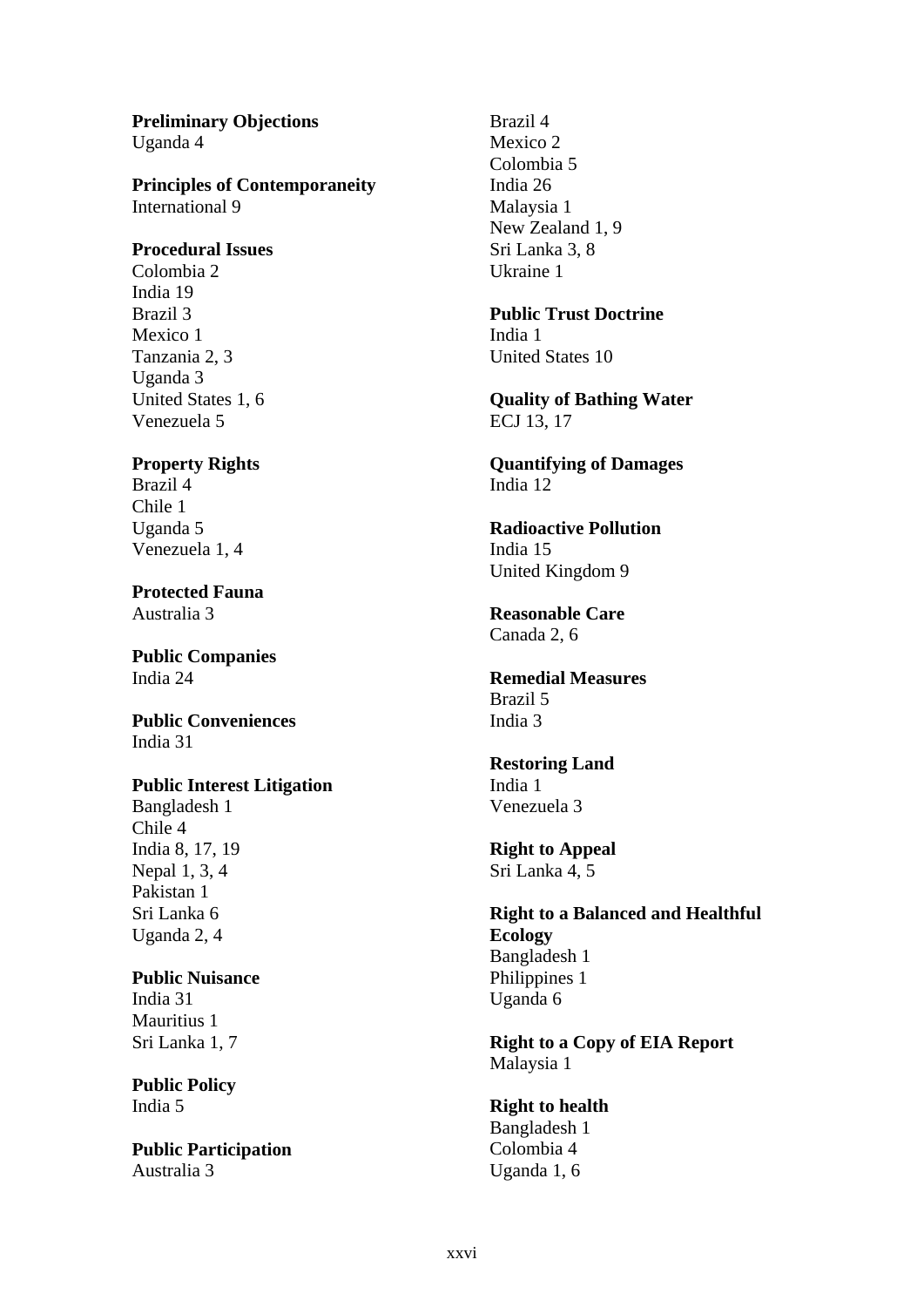**Right to Information**  India 7 Uganda 1, 2 Ukraine 1

**Right to Know**  India 26 Uganda 1, 2

**Right to Life**  Bangladesh 1, 2 Colombia 2 India 8 Pakistan 1, 3 Uganda 1

**Right to property (see** *Property Rights***)** 

**Right to Sue (See** *Locus Standi***)** 

**River Diversion**  India 1 Kenya 2

**Rock Quarry**  Sri Lanka 6, 7

**Role of the Courts**  Chile 1 India 4 India 25

**Rubbish Dumping**  Brazil 1 Kenya 13 Tanzania 2

**Strict Liability**  India 3 United Kingdom 5

**Sabotage**  India 23

**Sacred Site**  Nepal 1, 2

**Safe Disposal Sites**  India 2

**Scientific Uncertainty**  Argentina 1 Australia 3 Pakistan 3

**Sewage**  Canada 9

**Shared Water Resources**  Canada 6 International 8

**Shipwreck**  Brazil 2

**Shrimp/ Turtle**  International Trade Agreements 2

**Site Clearance Application**  Sri Lanka 4

**Sovereignty**  International 6

**Soil Pollution**  India 3

**Special Fund**  Canada 5

**Special Interest**  United States 12

**Statutory Duties**  India 18

**Statutory Liability**  India 31

**Stockholm Conference**  India 17, 27

**Storage and Transport of Dangerous Waste**  Canada 4, 7

**Subsidiary Legislation**  Malaysia 1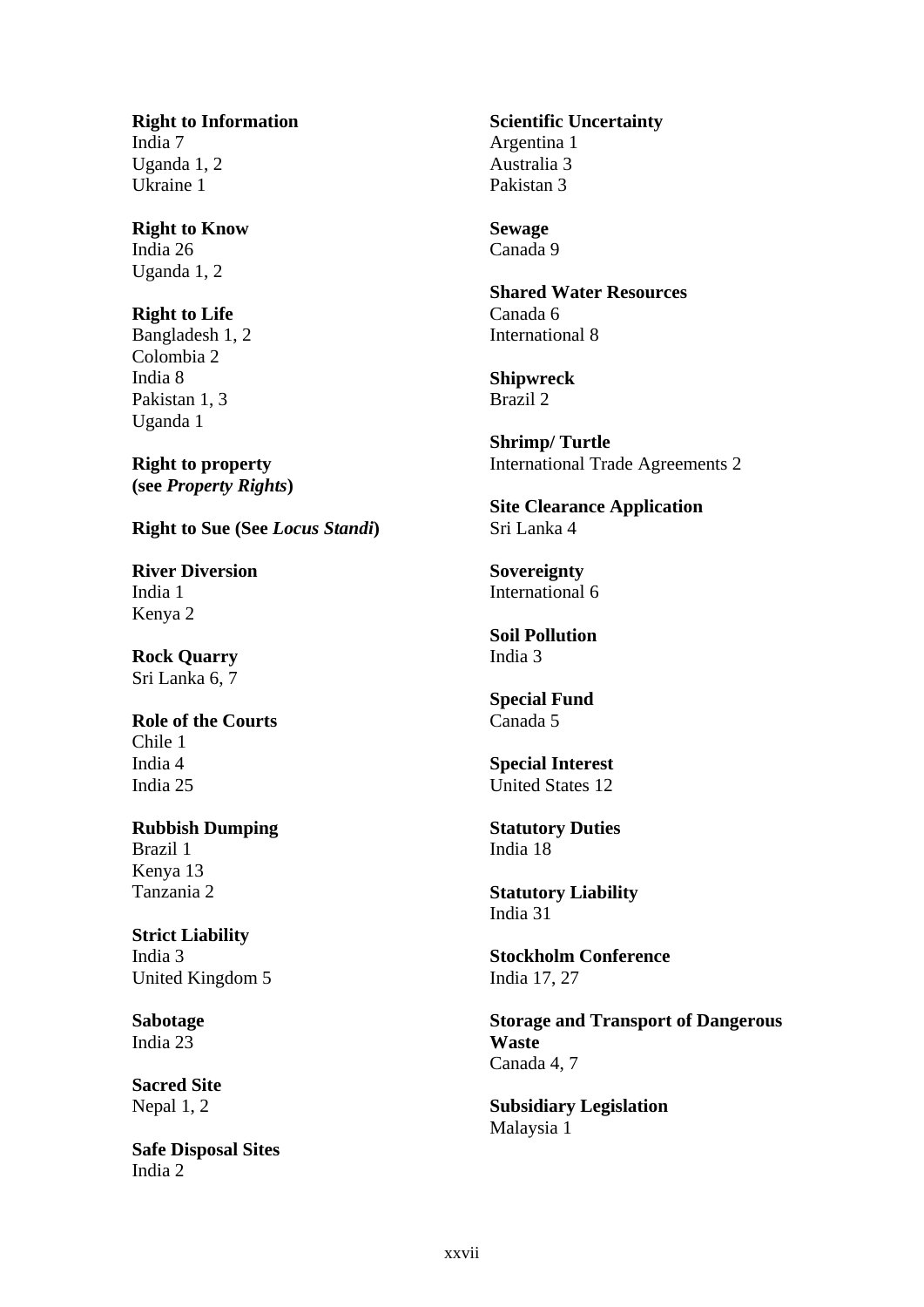**Sufficient Interest**  Bangladesh 1

**Supply of Ore & Nuclear Fuels** ECJ 3

**Sustainable Development**  India 5 International 8, 9 Nepal 2 New Zealand 7, 8 Venezuela 4

**Tanneries**  India 5, 17, 18, 35

**Thermal Power Station**  India 11

**Threat to Life, Ecology and Environment**  India 30

**Threat or Use of Nuclear Weapons**  International 1

**Transboundary Pollution**  Canada 6

**Transport of Timber**  India 4

**Treatment Plant**  Canada 6

**Tribal People**  India 19

**TRIPS**  Colombia 1

**Trust Fund**  Canada 9

**Tuna/Dolphin**  International Trade Agreements 1

**Underground Nuclear Weapons Tests**  International 3

**Unemployment**  India 17, 22, 29

**United Nations Charter**  International 1

**Urban Waste Treatment**  ECJ 10

**Use of Waste**  ECJ 11

**Vital and Existential Public Order**  Venezuela 4

**Voluntary Settlement**  Sri Lanka 6

**Waste Disposal**  Chile 4 Pakistan 2 South Africa 3

**Waste Export** ECJ 20

**Water Cess Act**  India 11

**Water Extraction**  Chile 5

**Waterfalls**  Sri Lanka 2

**Wildlife Protection**  Australia 3 India 13

**World Health Organization (WHO)** International 2

**WHO Constitution**  International 2

**Zoning**  India 22 Pakistan 3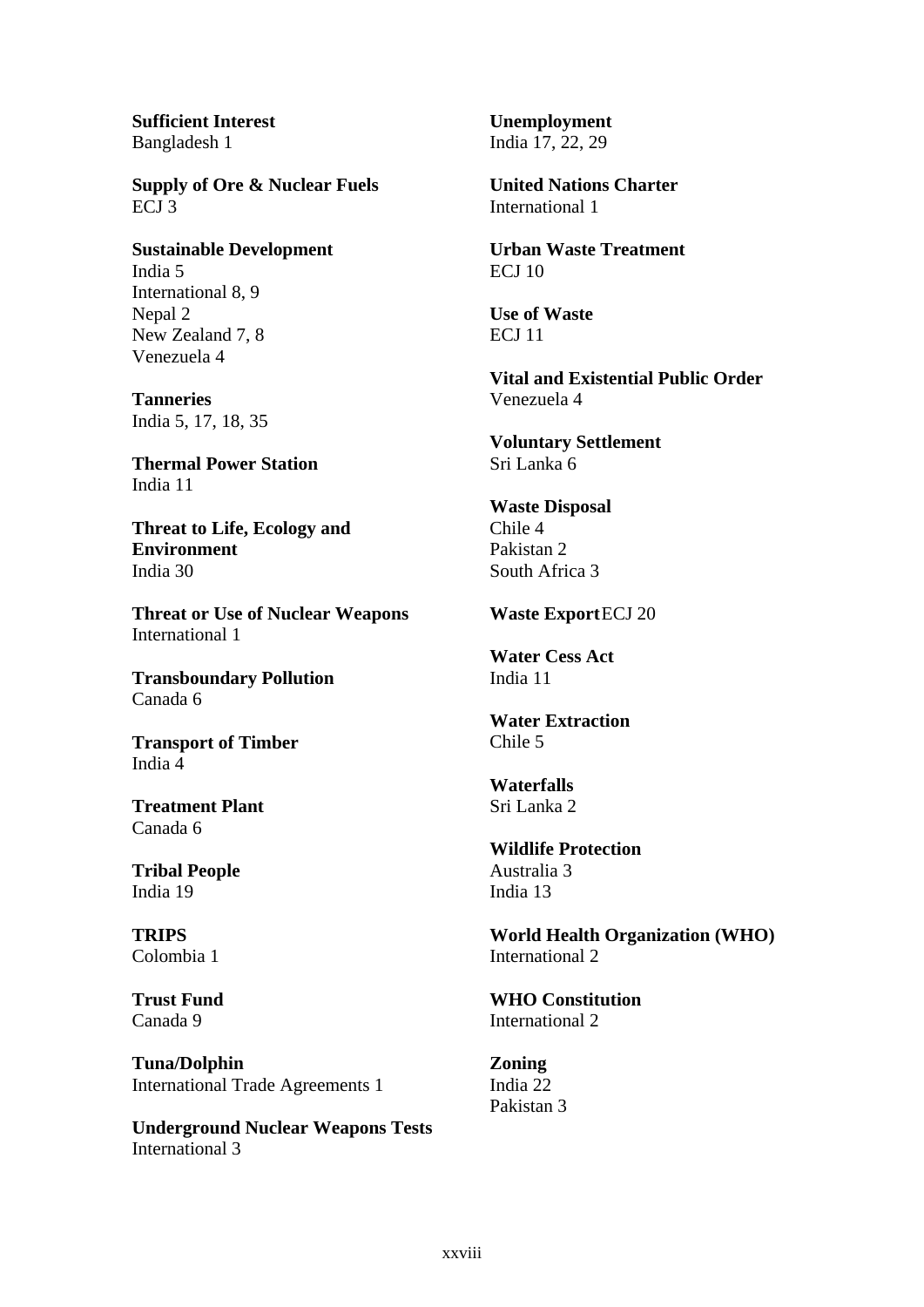## **GHANA 1**

# <span id="page-28-0"></span>**[Felicia Adjui v The Attorney General High Court Of Justice](#page-3-0)  [Suit No. Misc. 811/96 Ghana](#page-3-0)**

#### **Introduction**

The plaintiff filed suit claiming relief from nuisance committed during the construction of an open sewerage system at Tema, Ghana. This work was undertaken under funding granted to the Government of Ghana by the International Bank for Reconstruction and Development (The World Bank). The World Bank contended that the court did not have jurisdiction because Ghana had an obligation to recognize its immunity from suit unless waived. The plaintiff argued that there should be no immunity where the wrong done affected private citizens.

#### **Legal Framework**

The Diplomatic Immunities Act 1962 The Vienna Convention on Privileges and Immunities

## **Held**

The court declined to exercise jurisdiction on the ground that to find the Bank subject to the jurisdiction of the court would expose it to numerous actions arising merely out of the fact that the Bank had extended aid to a Government project.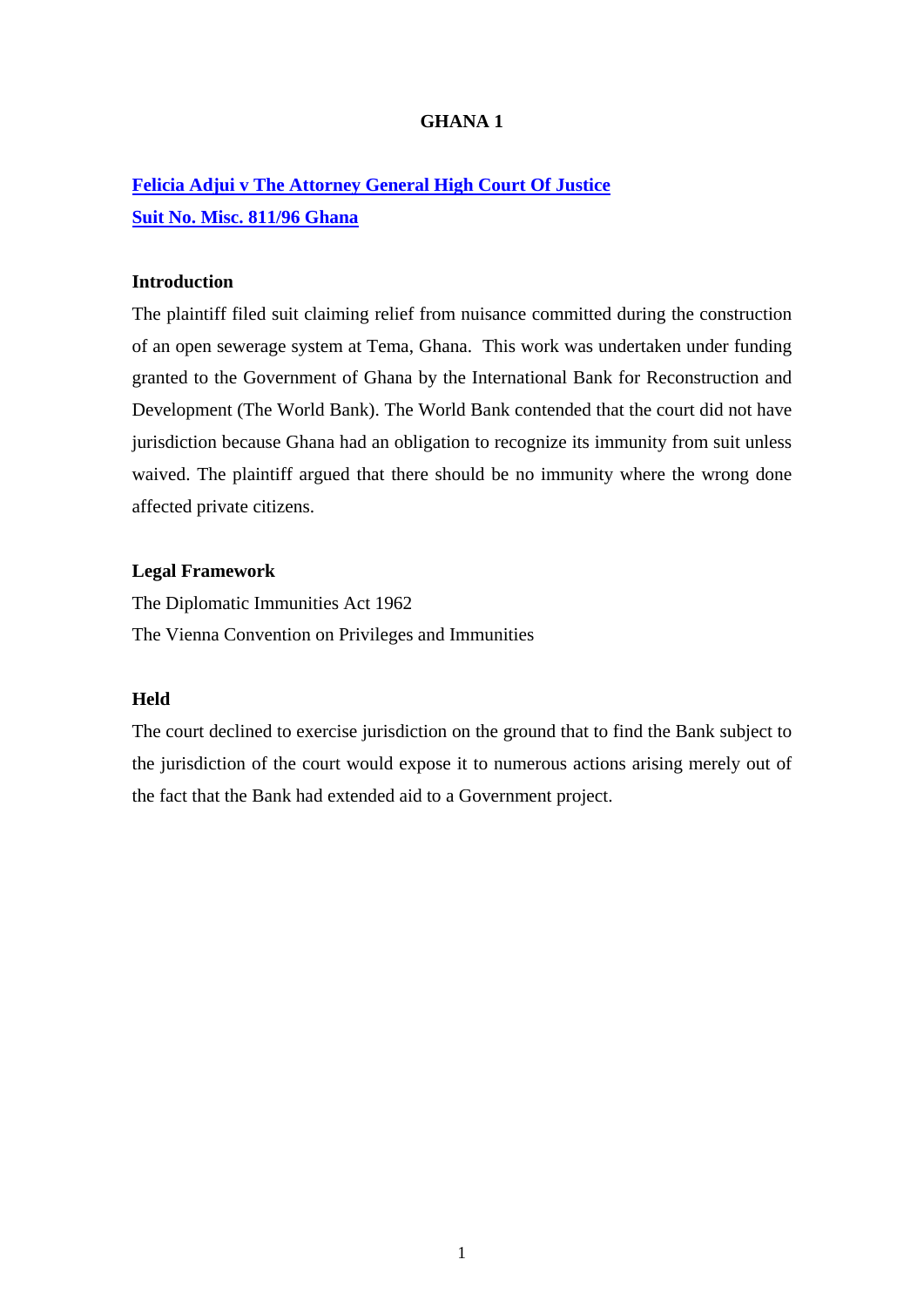# <span id="page-29-0"></span>**[Abdikadir Sheika Hassan & others v Kenya Wildlife Service](#page-3-0) [Civil Case No. 2059 Of 1996, High Court Of Kenya At Nairobi](#page-3-0)**

#### **Introduction**

In this case, the Plaintiff on his own behalf and on behalf of the community sought an order from the High Court of Kenya restraining the defendant, a Kenya Government Agency operating under an Act of Parliament, from removing or dislocating a rare and endangered species named the "Hirola" from its natural habitat.

#### **Legal Framework**

Customary Common Law. Wildlife Conservation Act.

## **Held**

The Court observed that according to the customary law of the people, those entitled to the use of the land are also entitled to the fruits thereof including the fauna and flora. While this could be changed by law, according to the Wildlife Conservation Act, the defendant is required to conserve wild animals in their natural state. The Court held that the Respondent would be acting outside its powers if it were to remove any animals/flora from their natural habitat.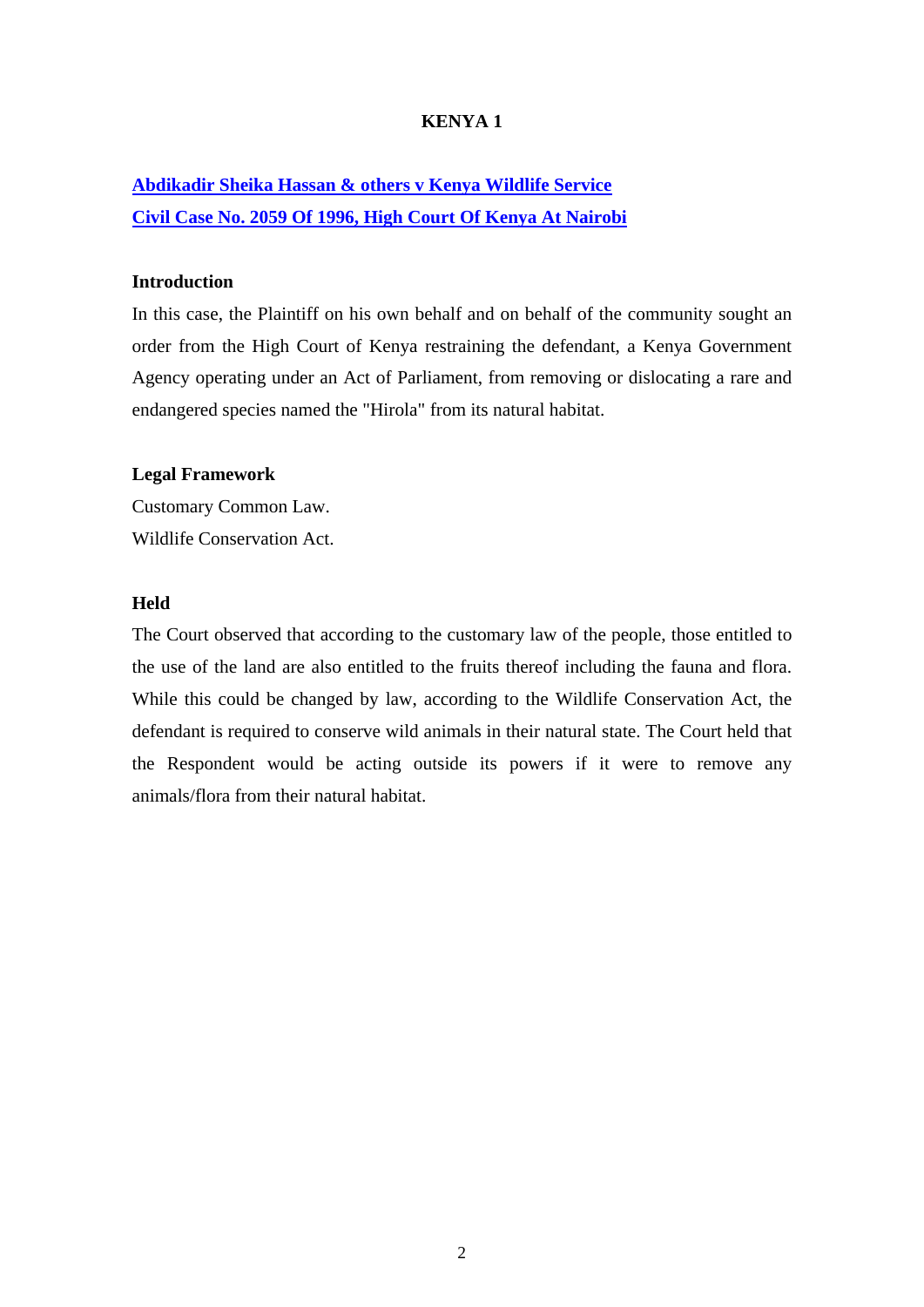# <span id="page-30-0"></span>**[Nairobi Golf Hotels \(Kenya\) Ltd v Pelican Engineering And Construction Co Ltd](#page-3-0) [High Court Of Kenya At Nairobi Civil Case N0.706 Of 1997](#page-3-0)**

This was a preliminary objection raised against the plaintiff's application for an order of injunction.

#### **Introduction**

The Plaintiff owned land on which it erected a resort hotel/club, conference facilities and a 18 hole golf course. The Plaintiff claimed that it conserved nature by maintaining indigenous vegetation. The boundary of the land was the centre of the Gatharaini River, which flows from west to east. The Plaintiff, with the permission of the Water Apportionment Board, erected a dam from which it derived water for the maintenance of the golf course. The Plaintiff claimed rights to the use of water from the river as a riparian owner.

The Defendant, without permission from the Water Board, erected a concrete reinforced wall across the river up-stream, and erected a temporary water reservoir pending construction of a dam. It installed a water pump and diverting large quantities of water from the river via the reservoir to its land for irrigated floricultural and horticultural farming and water storage reservoirs thereby extinguishing the natural flow down stream of Gatharani River. The Defendants' actions adversely affected the plaintiff's user of its own dam and water rights causing the grass on the Golf course and vegetation to wither.

The Plaintiff filed a suit against the defendant claiming damages and a permanent injunction to restrain the defendant from constructing such dam and from trespassing on the plaintiffs' land. On the same day, plaintiff filed an application for an injunction to restrain the defendant from constructing a dam on Gatharani River, from diverting the river water, and from trespassing on the plaintiffs' land.

This injunction was granted and the Defendant raised a series of preliminary objections, including the plaintiff's lack of standing since, according to the Water Act, water is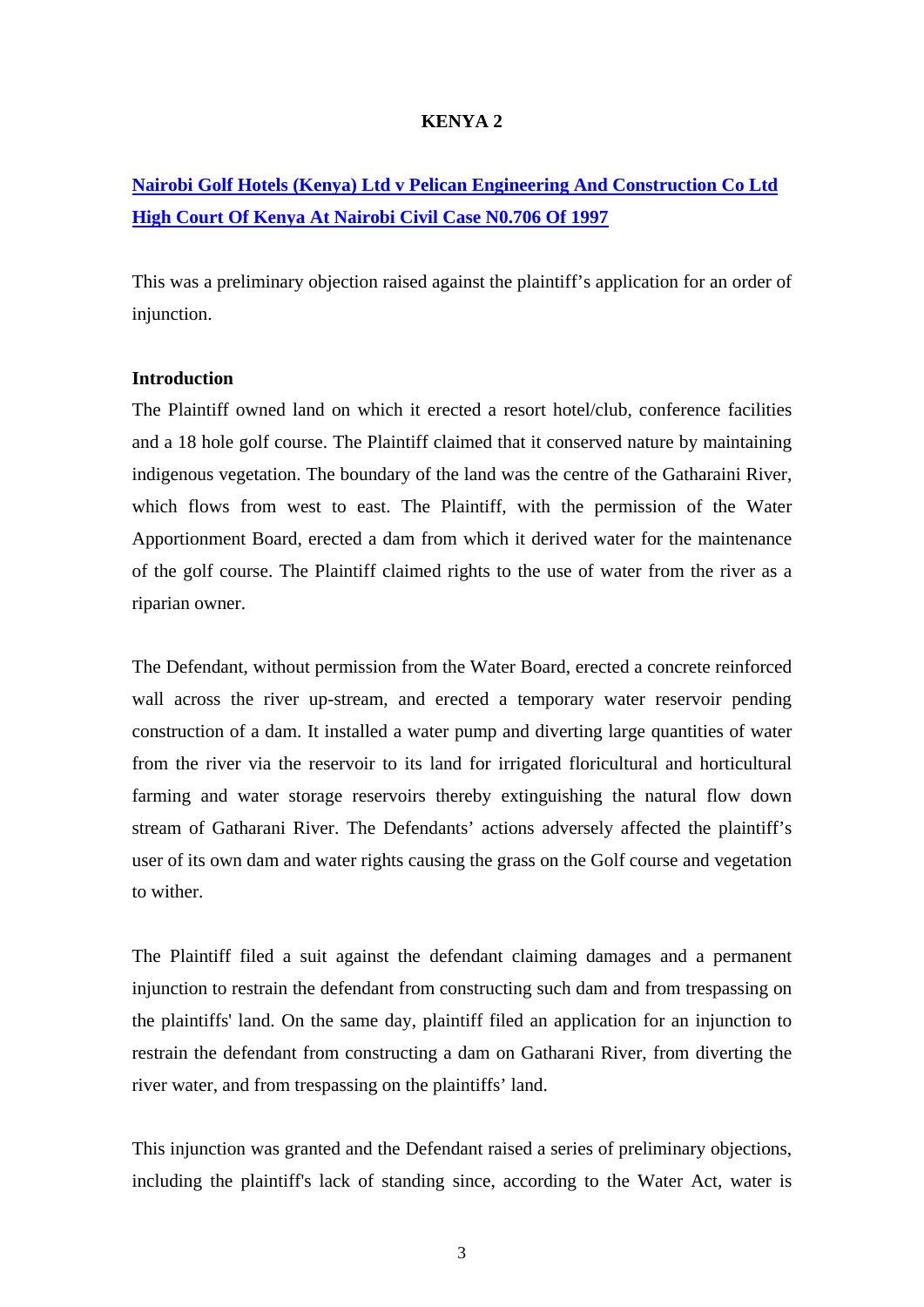vested in the Government. The Defendant argued that as the Water Apportionment Board is charged with determining the utilisation of water, the plaintiff should have lodged a complaint with that body and that the plaintiff could only come to court to seek judicial review after all the administrative machinery under the Water Act had been exhausted: Finally, because the Defendant leased the land to a third party responsible for the actions affecting the Plaintiff, the defendant argued that it had been sued wrongly.

#### **Legal Framework** Water Act

#### **Held**

Court held that although it is true that water in Kenya is vested in the Government, Section 3 of the Water Act provides that this is subject to any rights of user granted under the Act or recognized as being vested in any other person. This being so, the Court implied a duty to preserve, control and apportion water for the general good of the people; and a power to require permits for the extra ordinary use of water.

The Court stated that a "riparian owner is a person who owns land on a bank of a river, or along a river or bordering a river or contiguous to a river". Under the common law, and as permitted by section 38 of the Water Act, a riparian owner "has a right to take a reasonable amount account of water from a natural river as it flows past his land for ordinary purposes such as domestic use which includes such things as watering his animals, his garden…(and he) can even construct a dam", subject to certain limitations in the Water Act.

The Court suggested that if the defendant had taken water without the Government's permission, then the Government could bring a prosecution. However, the Court stated that others with an interest could also take proceedings against the defendant in such circumstances. The Plaintiff, as a riparian owner, was entitled to apply for an injunction to restrain the defendant from making extraordinary use of water for irrigation purposes. Finally, the court stated that although the defendant had leased its property to a third party, the plaintiff had a cause of action against the defendant who might then wish to join the third party to the proceedings.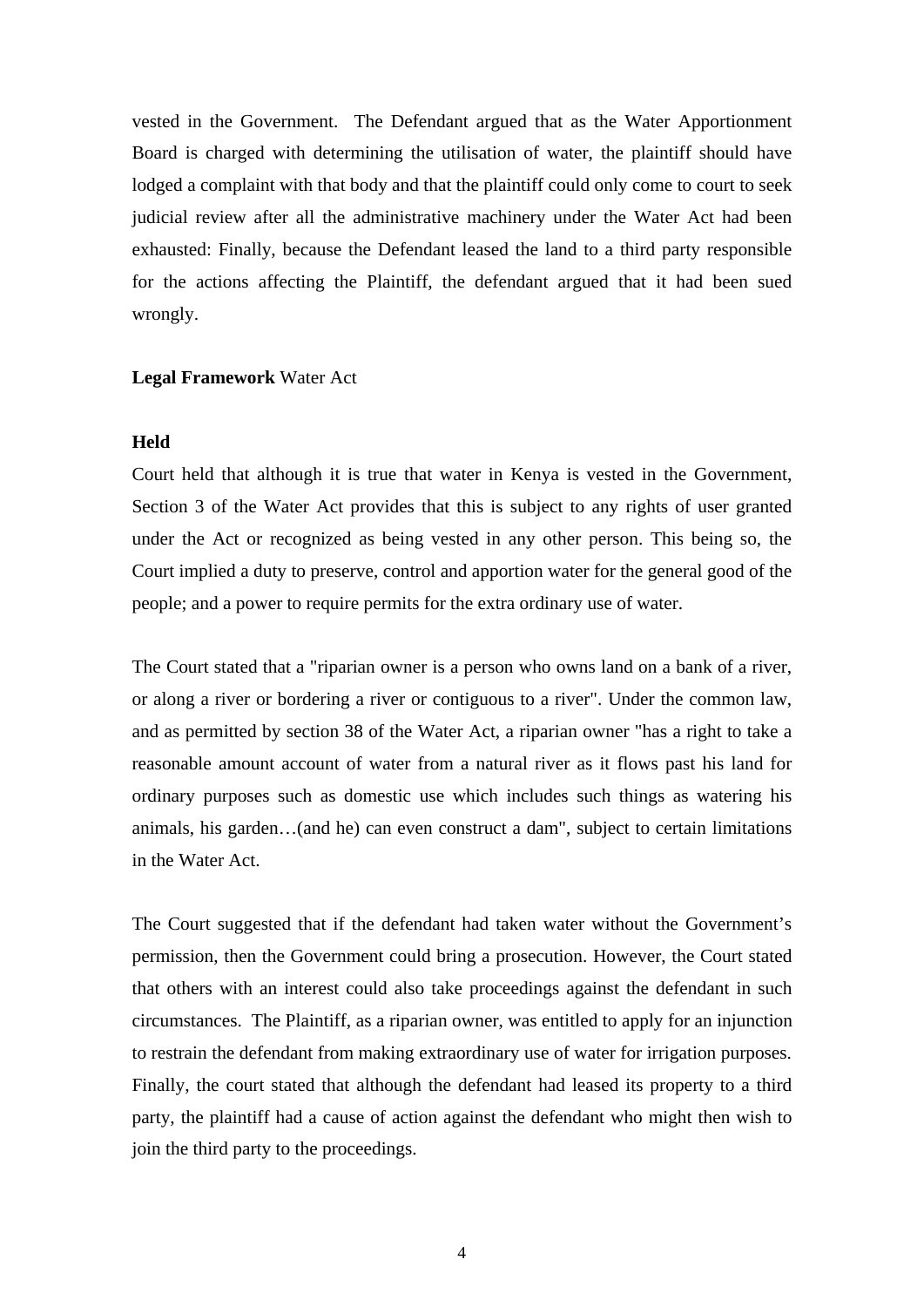# <span id="page-32-0"></span>**[Paul Nderitu Ndungu and Others v Pashito Holdings Limited & Shital Bhandari](#page-3-0) [High Court Of Kenya At Nairobi, Civil Case N03063 Of 1996](#page-3-0)**

#### **Introduction**

The defendants owned some parcels of land at Loresho, within the city of Nairobi. The parcels were subdivided and several of their subparcels were reserved for public utility. After the Commissioner of Lands purported to cancel the titles of the parcels properties, the plaintiffs sought a declaration that the allocation of the properties owned by the defendants was null and void ab-initio, and the corresponding injunction to restrain them from taking possession of them by fencing or developing the said parcels. Plaintiffs consider the parcels are public utility and that they acquired them in an illegal way.

Defendants challenged the locus staid of the defendants to bring the suit alleging their lack of sufficient interest.

### **Held**

Considering the public utility character of the parcels, the Court stated the wide public interest of the issue and granted the locus standi of the plaintiffs.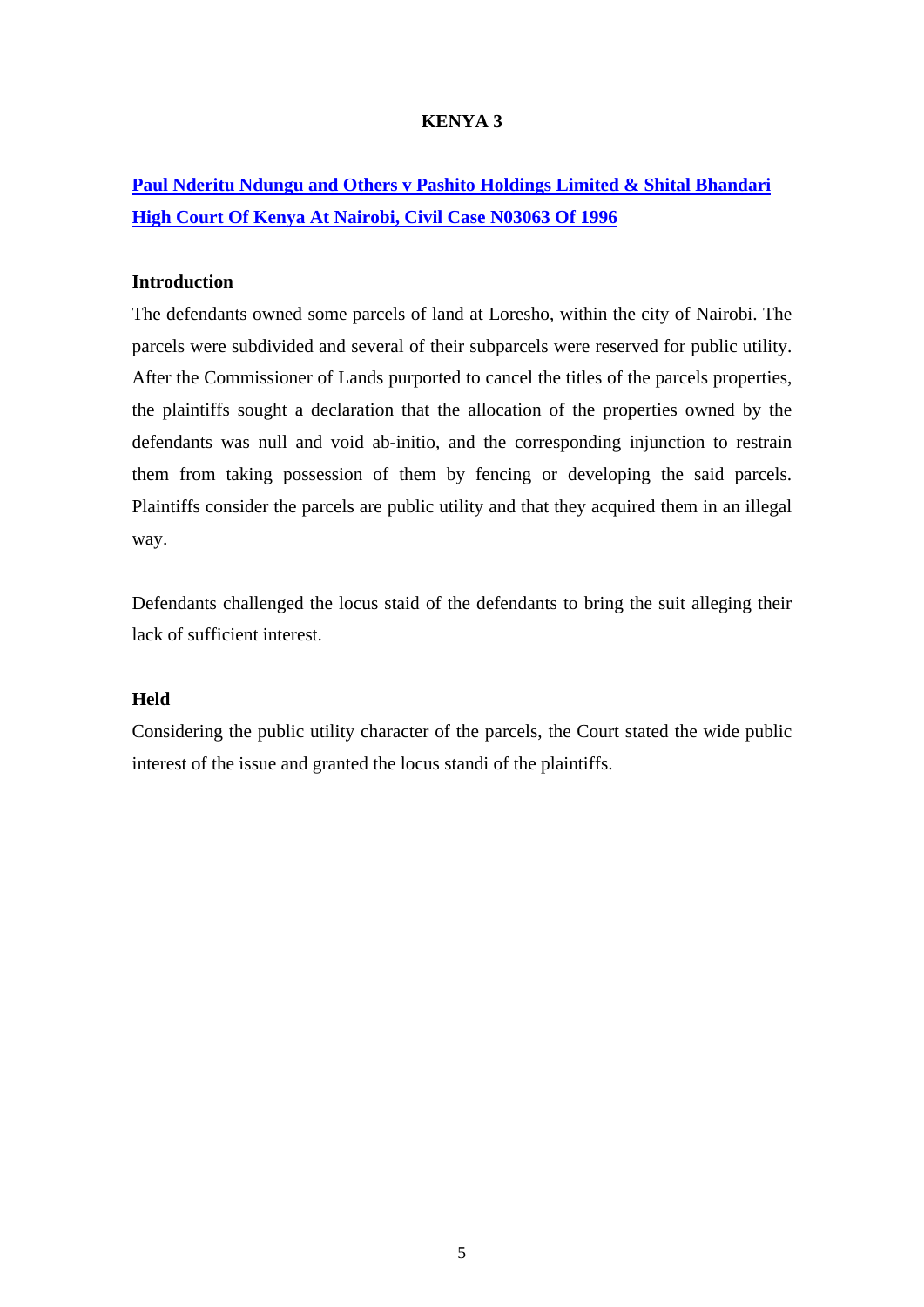<span id="page-33-0"></span>**[Prof. Wangari Maathai Pius John Njogu John Makanga v City Council Of](#page-3-1) Nairobi, Commissioner Of Lands and Market Plaza Limited High Court Of Kenya At Nairobi, Civil Case N0 72 Of 1994**

#### **Introduction**

The plaintiffs sued the defendants and seeking, *inter alia*, an injunction to restrain the third defendant from selling or carrying out any construction work upon a particular parcel of land, due to its alleged illegal acquisition. The third defendant challenged the standing of the plaintiffs to bring the action.

#### **Legal Framework**

Local Government Act 1972

#### **Held**

The Court held the plaintiffs had no locus standi to seek injunctive relief as they did not have the sufficient interest to bring the action. The Court established that section 222 of the Local Government Act 1972, only allowed the Attorney General to sue on behalf of the public for the purpose of preventing public wrongs. A private individual could not do so on behalf of the public, though he might be able to do so if he would sustain particular injury a result of a public wrong. However, the courts had no jurisdiction to entertain such claims by private individuals who had not suffered and were not likely to suffer damage.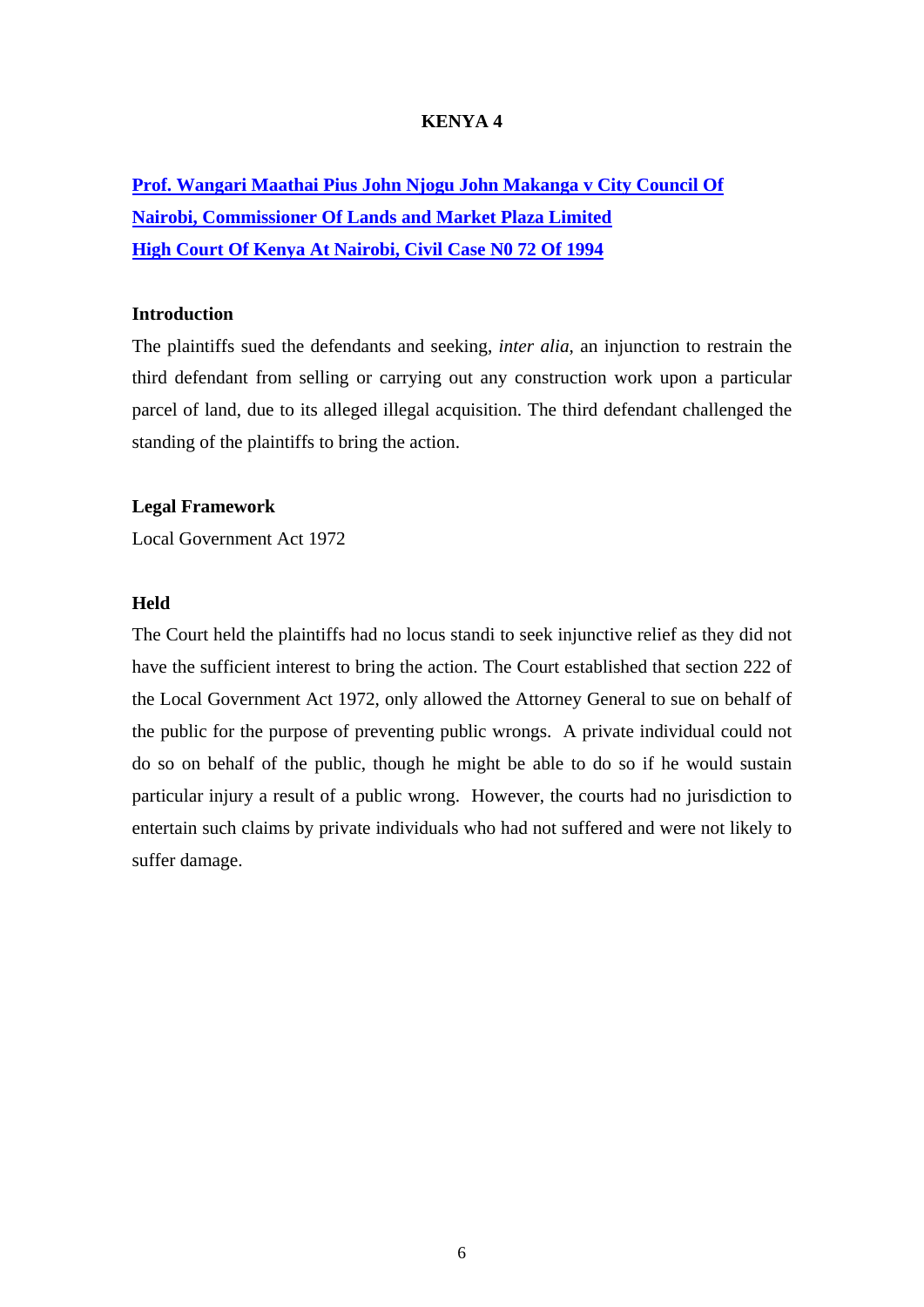#### <span id="page-34-0"></span>**Kinyua Njuguna v Karui Muthuita**

**[High Court of Kenya at Nairobi, Civil Case No. 1897/1980, Judgment on 27/10/86](#page-3-1)** 

#### **Introduction**

The Plaintiff sought orders for the transfer of three parcels of land registered in the Defendants name since 1958/59 when land consolidation took place in Kenya. The Plaintiff was 70 years old and the nephew of the Defendant who was 93 years old. The Plaintiff argued that these family lands were registered in the Defendant's name at a time in Kenya when both the Plaintiff and his father (the Defendants brother) were in political detention and when it was the practice for the brother left at home (i.e. the Defendant) to register the family lands in his name. The Defendant therefore held the land in trust for the family. The Defendant said the lands were his own as his deceased brother disposed off his share of the family land before his death ten years earlier.

#### **Legal Framework**

Customary Law & Practice Registered Land Act Limitation of Actions Act

#### **Held**

The Plaintiff had acquired by adverse possession an absolute title to certain land marked NKT 135, but the Defendant was sole proprietor of other land marked NK 130. The District Officer with the assistance of the District Surveyor was directed to inspect the remainder of the disputed land and report back with findings on its occupancy, and its environmental status with a view to determining whether subdivision between the parties was warranted.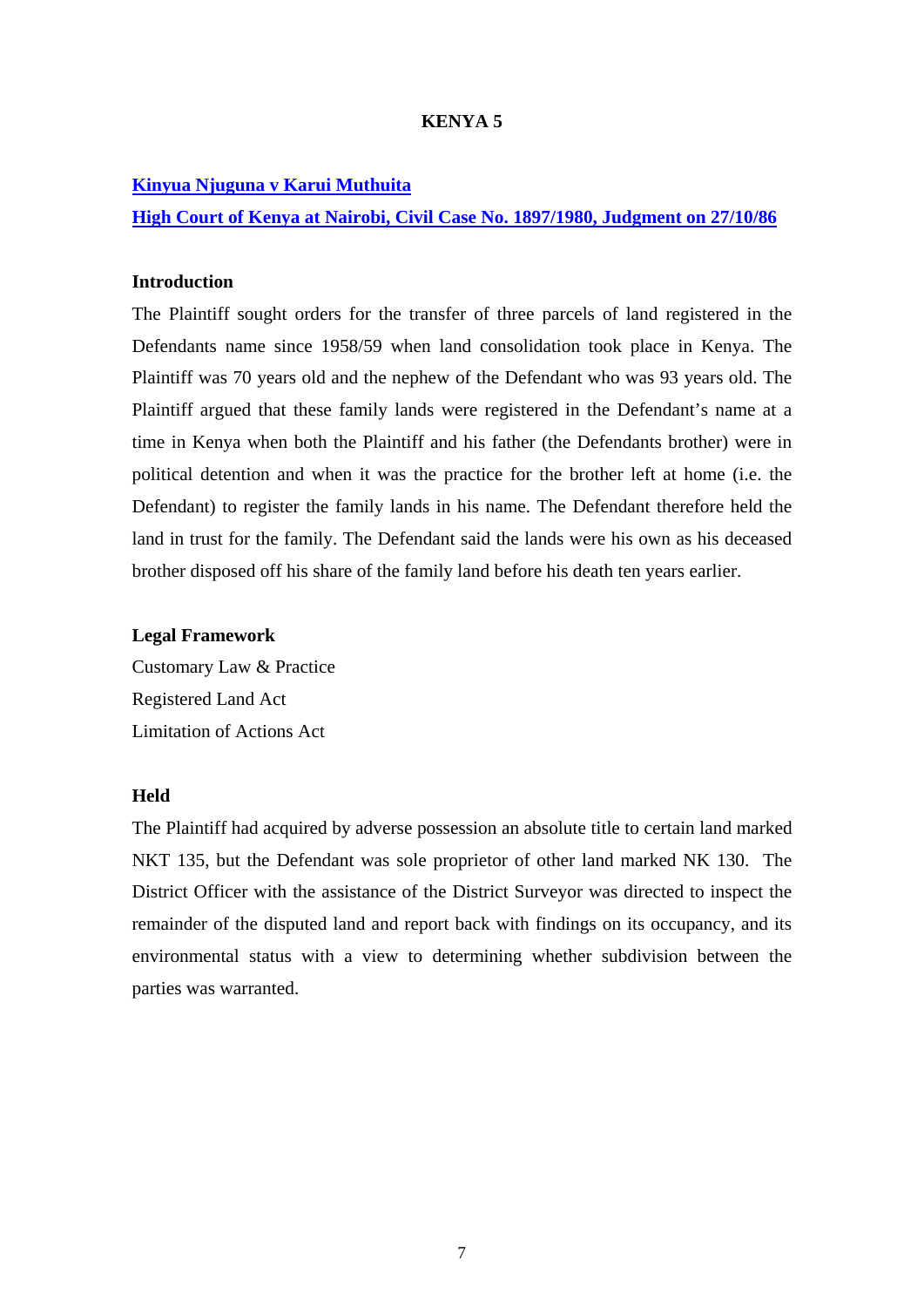#### <span id="page-35-0"></span>**Mirigo Mwangi v Wambura Mwangi**

**[High Court of Kenya at Nyeri Misc. Application No. 5 of 1987, Torgbor J](#page-3-1)**

#### **Introduction**

This was a land dispute between two wives of the deceased husband. The applicant Mirigo sought to review the order of the High Court of 28 November 1983 by which two properties belonging to the deceased husband were divided equally between the two widows, even though the applicant Mirigo had three sons while the respondent widow Wambura had only one son. The District Magistrate following what he accepted as Kikuyu Customary Law divided equally between the two wives the total estate of 13 acres so that each wife took six and a half acres irrespective of the number of children in the family. The District Magistrate's decision was reversed by the Senior Resident Magistrate who awarded four and a half acres to the respondent and eight and a half acres to the Applicant, in accordance with the oral will of the deceased husband. This decision was then reversed by the High Court, which held that District Magistrates decision was correct and that there was no oral will. The applicant argued that the Kikuyu customary law was repugnant to justice and other written laws of the land.

**Legal Framework**: Customary Law, African Wills Act

#### **Held**

The court declined to declare the Kikuyu customary law repugnant to justice and other written laws because the mischief complained of arose not from repugnancy but from the failure of the previous courts to give proper consideration to the evidence. The conflict was not between customary law and other laws but between customary law and the evidence before the court. On the evidence neither party wanted a truly equal distribution of the total estate which would have been unduly disruptive of the domestic and farming lives and environments of the two families. There was no disruption if the applicant retained the eight and a half acres comprised in parcel No. 602 and the respondent retained the four and a half acres in parcel No. 319 as ordered by the court. The application for review was therefore successful.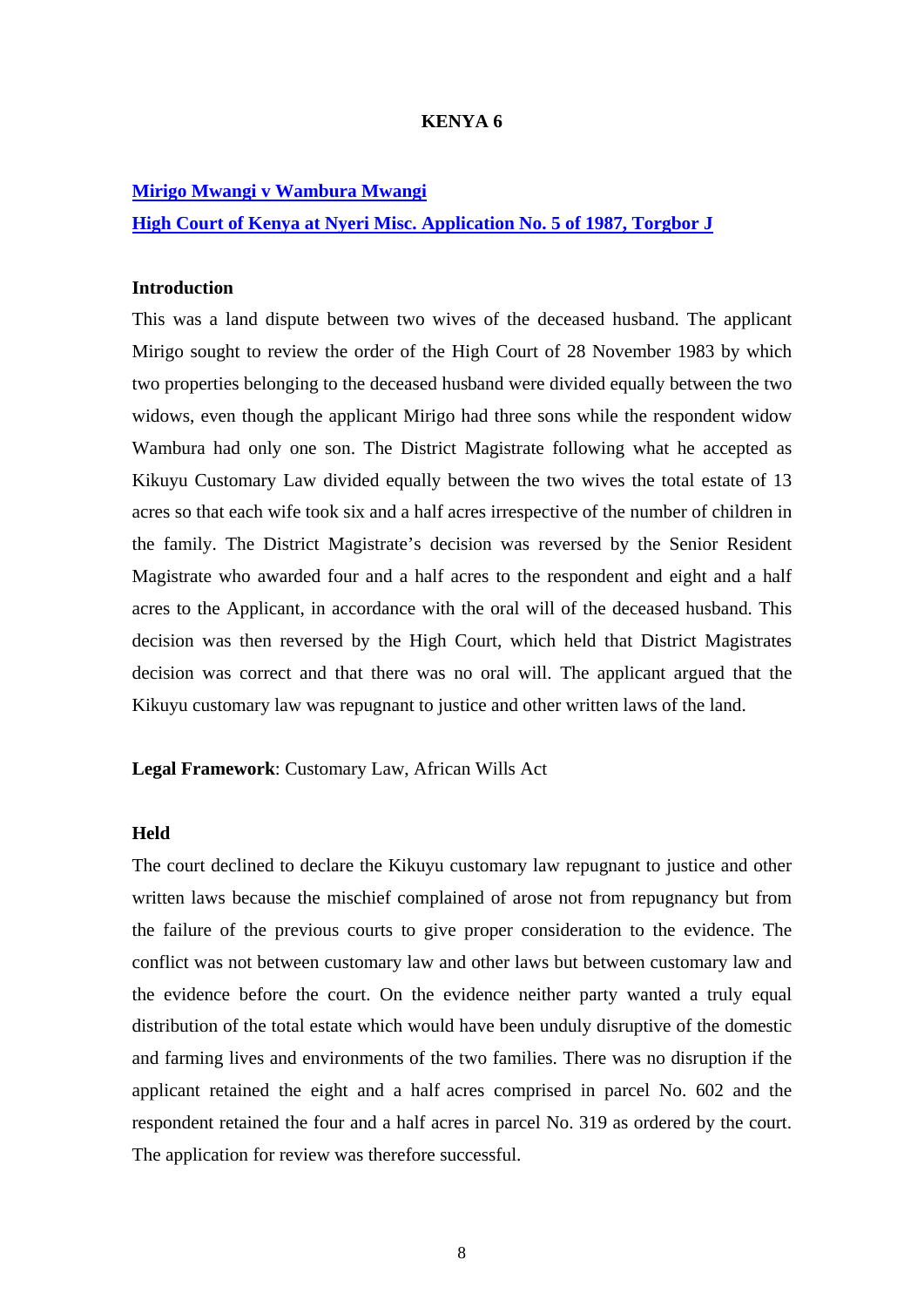# **[Nzasu Ndungu v Nzambulo Munyasya, High Court of Kenya at Machakos](#page-3-0) Civil Appeal No. 27 of 1989**

#### **Introduction**

This case involved a land dispute between the parties which was referred to the area District Officer who constituted a panel that arbitrated the dispute. The District Officer then sent the award as required by law to the Magistrates Court for registration and the issuance of a court decree in terms of the award. The magistrate found the award well balanced and dismissed the defendant's application to set it aside. The defendant appealed on the ground that the nature, landscape and portion of land awarded to the plaintiff was unclear and undefined. The defendant further argued that the proceedings before the Panel of Arbitrators and the Resident Magistrate were nullities for lack of *locus standi* and jurisdiction as the dispute was not referred to the Panel by the court but by the parties themselves.

#### **Legal Framework**

The Magistrate Courts Act Order 45: Civil Procedure Rules

## **Held**

It was not a legal requirement for parties who sought arbitration of a land dispute in Kenya first to file an expensive suit in technical legal language before obtaining a referral order to appear before an untechnical panel of village elders sitting as arbitrators. The court upheld the *locus standi* of the parties and the jurisdiction of the Magistrates Court and declared the award valid. However, to render the award efficacious the Court ordered it to be remitted to the arbitrators to consider the nature and landscape of the land and to define more clearly the portions awarded to each party.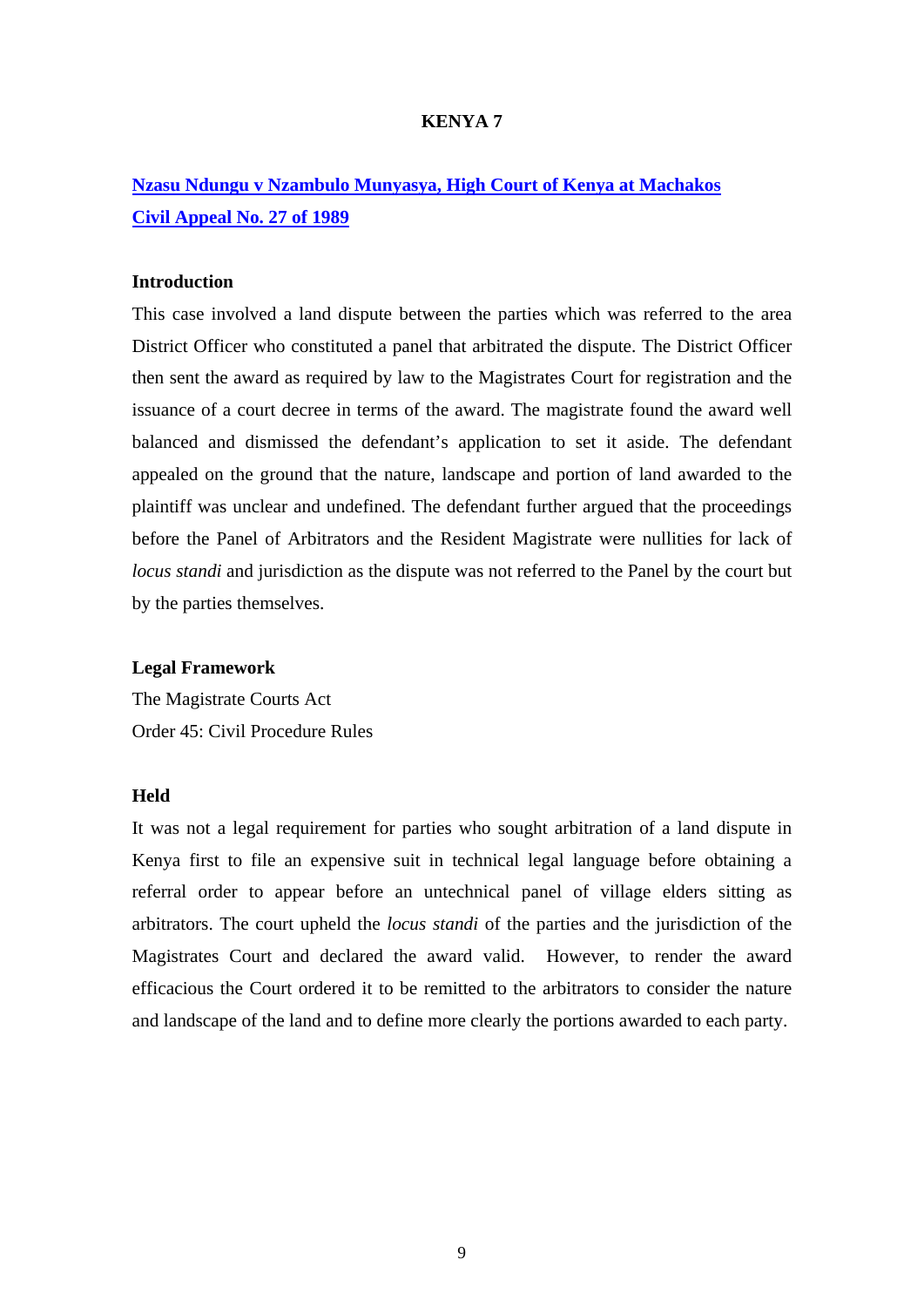# **[Stephen Thiongo Karanja v The Republic, Criminal Appeal No. 1593 of 1984](#page-3-0) High Court of Kenya at Nairobi, Cockar and Torgbor J. J.**

#### **Introduction**

The appellant was charged with wilful damage to property, consisting of numerous trees and crops, under section 339(1) of the Penal Code and was tried and convicted by the Senior Resident Magistrate at Kiambu, near Nairobi. The trees and crops were willfully uprooted by a person driving a tractor and employed by the appellant. The land belonged to the appellant who was present on the farm when the trees and crops were destroyed. The trial magistrate found that the destruction and damage occurred in the appellant's presence and with his concurrence, approval and participation and did not accept the appellant's evidence that the damage was done by the complainant in order to put the appellant in trouble. The appellant appealed against the conviction and sentence.

#### **Legal Framework**

Section 339(1) Penal Code Chapter 63 of the Laws of Kenya

### **Held**

The Appellate Court found that the land belonged to the appellant. However, the crops and trees were planted by the Complainant by mutual arrangement. The trees destroyed included indigenous trees, some 1700 coffee trees and a variety of crops. The Complainant found the appellant on the farm at the material time and the appellant ignored the Complainant's warning to stop the damage. The Court found the damage extensive and costly, upheld the conviction and sentence and dismissed the appeal.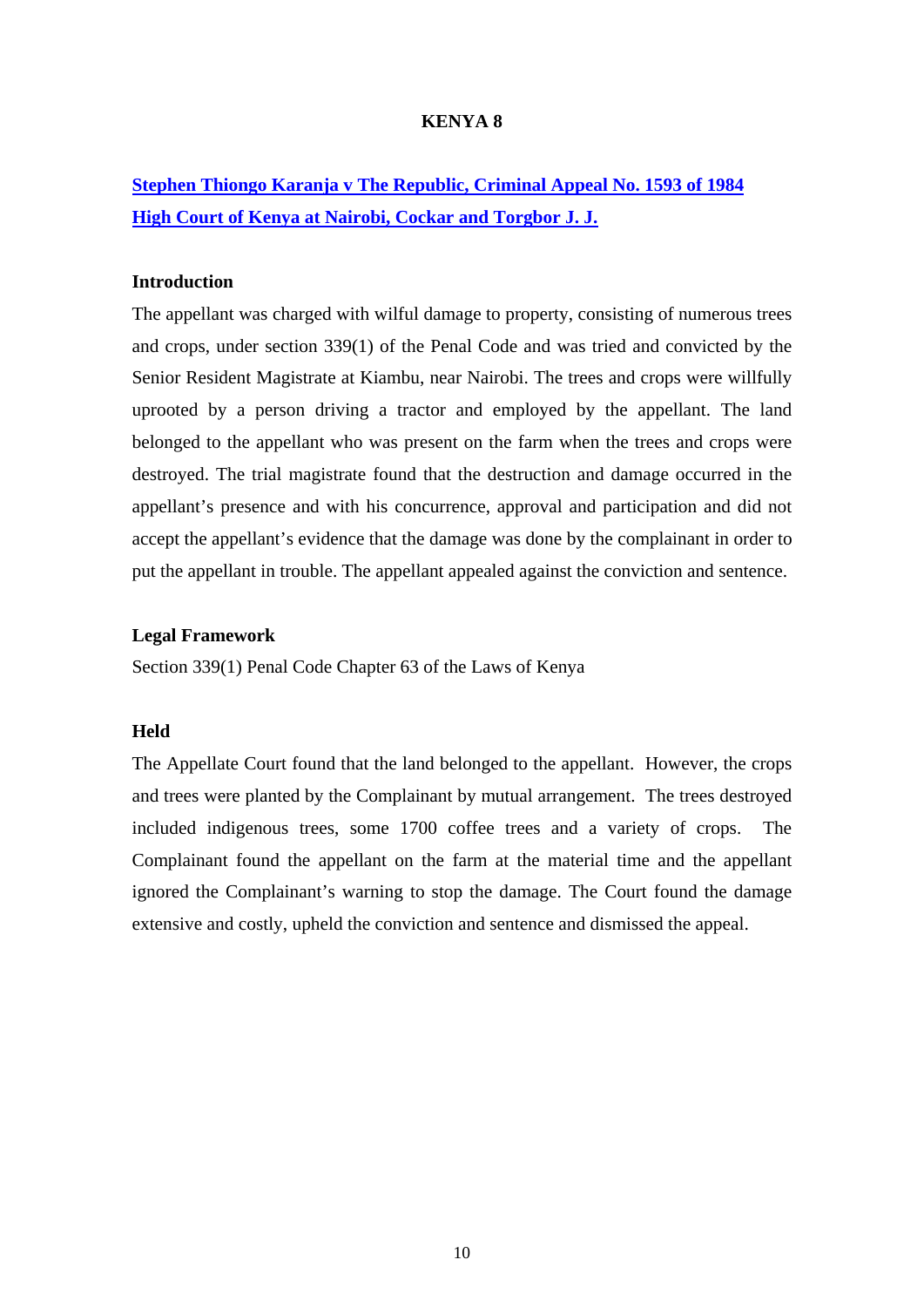# **[Rogers Muema Nzioka & 2 others v Tiomin Kenya Ltd Civil](#page-3-0) Case No. 97 of 2001, Kenya, Hayanga J**

## **Introduction**

Tiomin Kenya Ltd, the Defendant was a local company and a fully owned subsidiary of the Canadian Company Tiomin Resources Incorporated. The company had obtained licences to prospect for minerals. The plaintiffs were local inhabitants who sought orders to restrain the defendants from mining in any part of land in the Kwale District of Mombasa, Kenya. They argued that the licences threatened the security of their environment and health and that the environmental impact report was misleading and inappropriate.

#### **Legal Framework**

Land Control Act The Mining Act The Environmental Management And Co-ordination Act No. 8 of 1999.

## **Held**

The court found that the defendant had not taken any environmental factors into account in proposing the project. Although at that stage not all the facts were known and final decisions were still to be made, on the balance of probabilities the applicants had made a case for injunction, which was granted.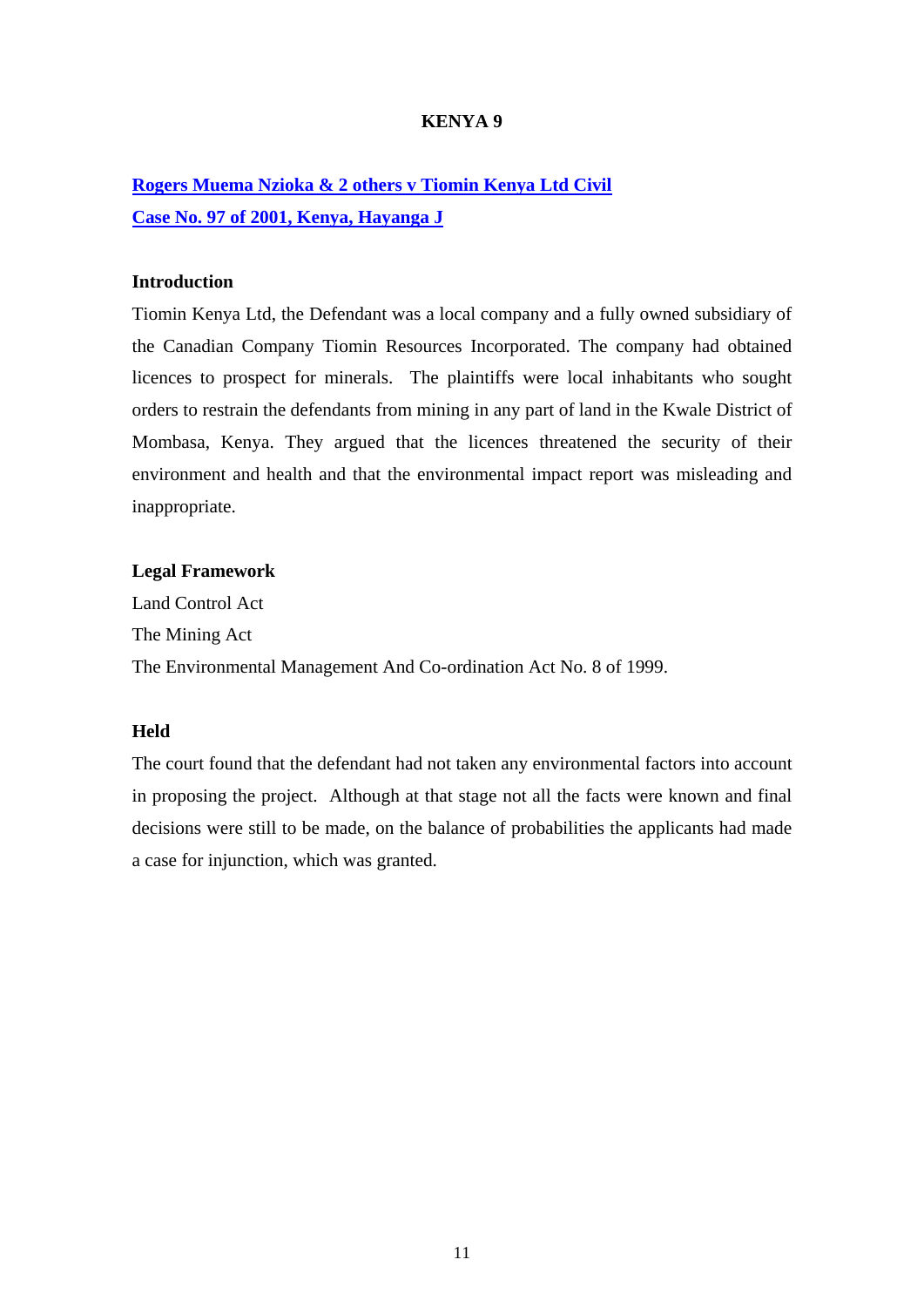# **[Lawrence Nginyo Kariuki v County Council of Kiambu](#page-3-0) HCCC Misc. No. 1446 of 1994; (Kenya)**

## **Introduction**

The applicant sought leave to apply for orders of prohibition against the County Council of Kiambu and the Commissioner of Lands from alienating, leasing or transferring title, and from the disposal or construction, excavation or erection of structures or felling of trees or interfering with the landscape of the Kamiti Forest Reserve.

#### **Legal Framework**

Section 61, Civil Procedure Act Supreme Court Practice 1982 Edition

# **Held**

A private individual cannot sue on behalf of the public for a public wrong though he might be able to do so if he would sustain injury as a result of that public wrong (Supreme Court Practice 1982 Ed. Para 15/11/1 and see also case 72 of 1994 reported as Kenya 4 above). However, on prima facie evidence, the applicant had sufficient interest, connection and association with the matter in the application. Leave was granted to the applicant to apply for an order of prohibition and to file Notice of Motion for judicial review within 14 days.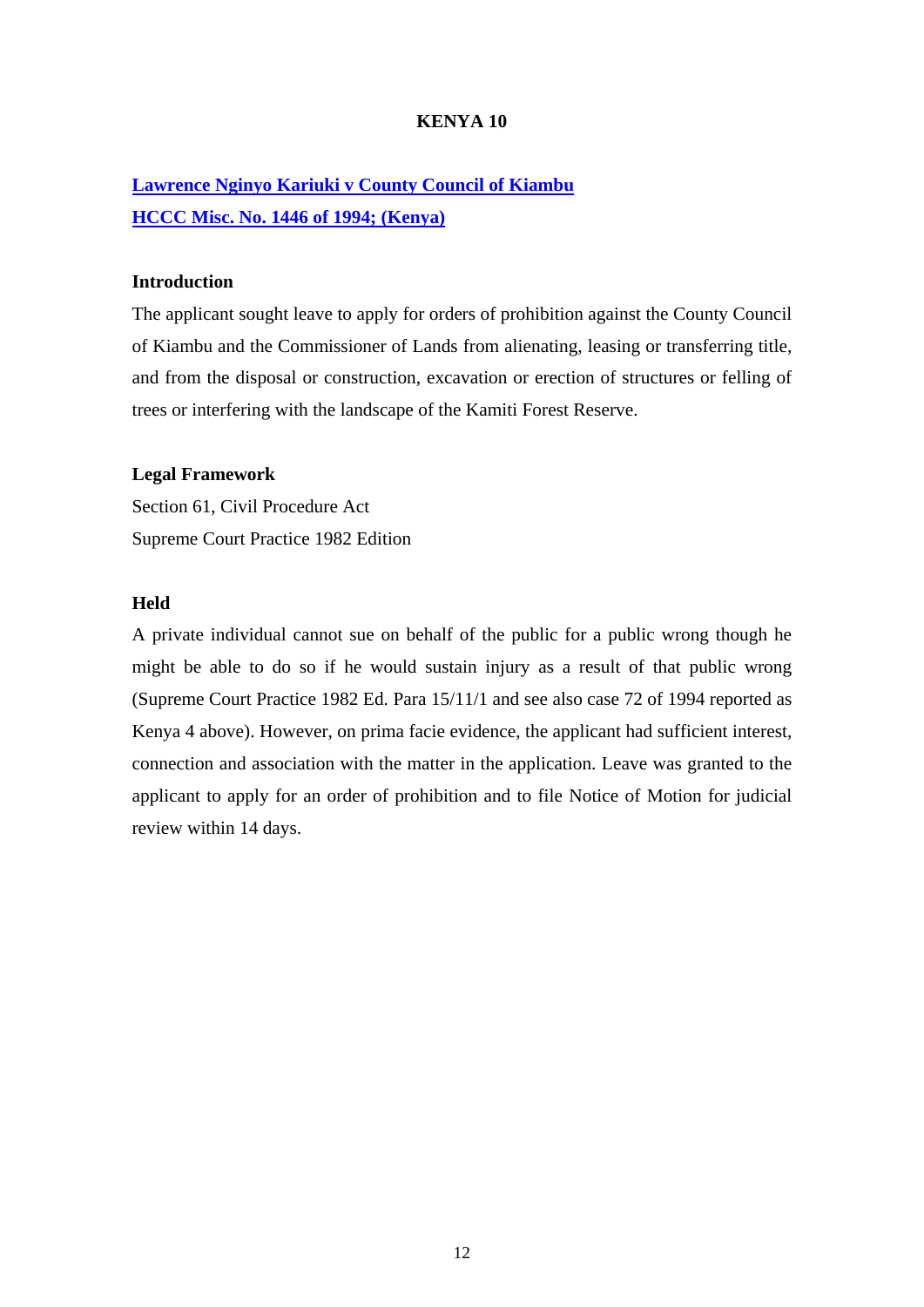# **[Karanja Waweru v Gakunga Waitathu, High Court of Kenya at Nairobi](#page-3-0) Civil Case No. 1531 of 1978**

### **Introduction**

The plaintiff sought recovery of a portion of land from the defendant. The plaintiff's case was that the Defendant, without the plaintiff's consent, became registered as coowner of the disputed land. However, the plaintiff argued that the transaction of sale was void for lack of genuine consent from the Land Board, which takes environmental and other issues into consideration before granting consent.

# **Held**

The Court found that there was a sale agreement in writing and the consent of the Divisional Land Board was duly obtained for the transfer of the land by Plaintiff to Defendant. The Plaintiff's claim was therefore dismissed.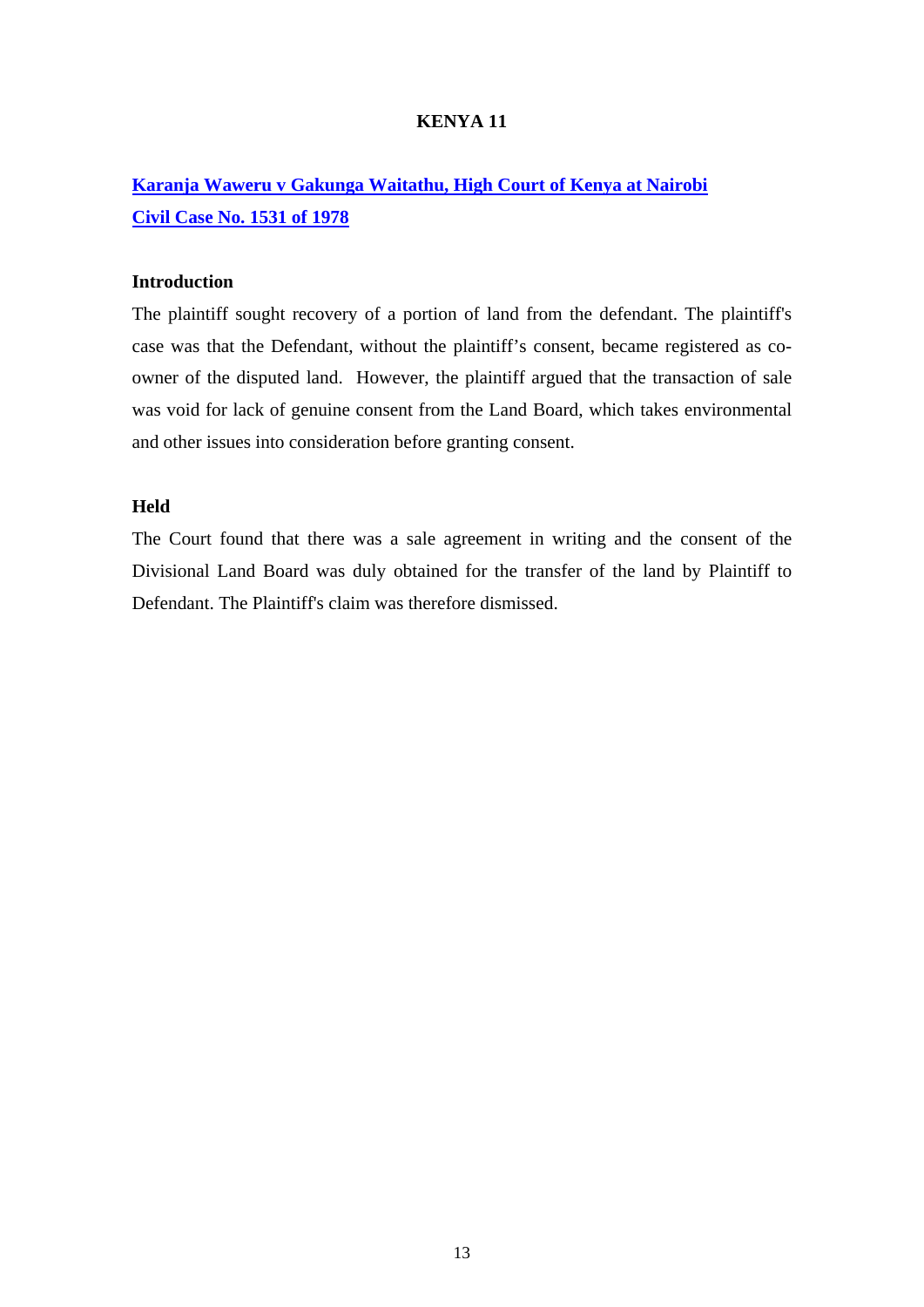# **[Wangari Maathai \(Greenbelt Movement\) v Kenya Times Media Trust](#page-3-0) HCCC5403 of 1989 (Kenya)**

# **Introduction**

The plaintiff sought a temporary injunction restraining the defendant from constructing a proposed complex in a recreational park in central Nairobi. The plaintiff was coordinator of the Green Belt Movement, an environmental NGO, but sued in her own behalf. The defendant objected for lack of *locus standi*.

# **Held**

The court upheld the defendants' contention that the plaintiff had no *locus standi.*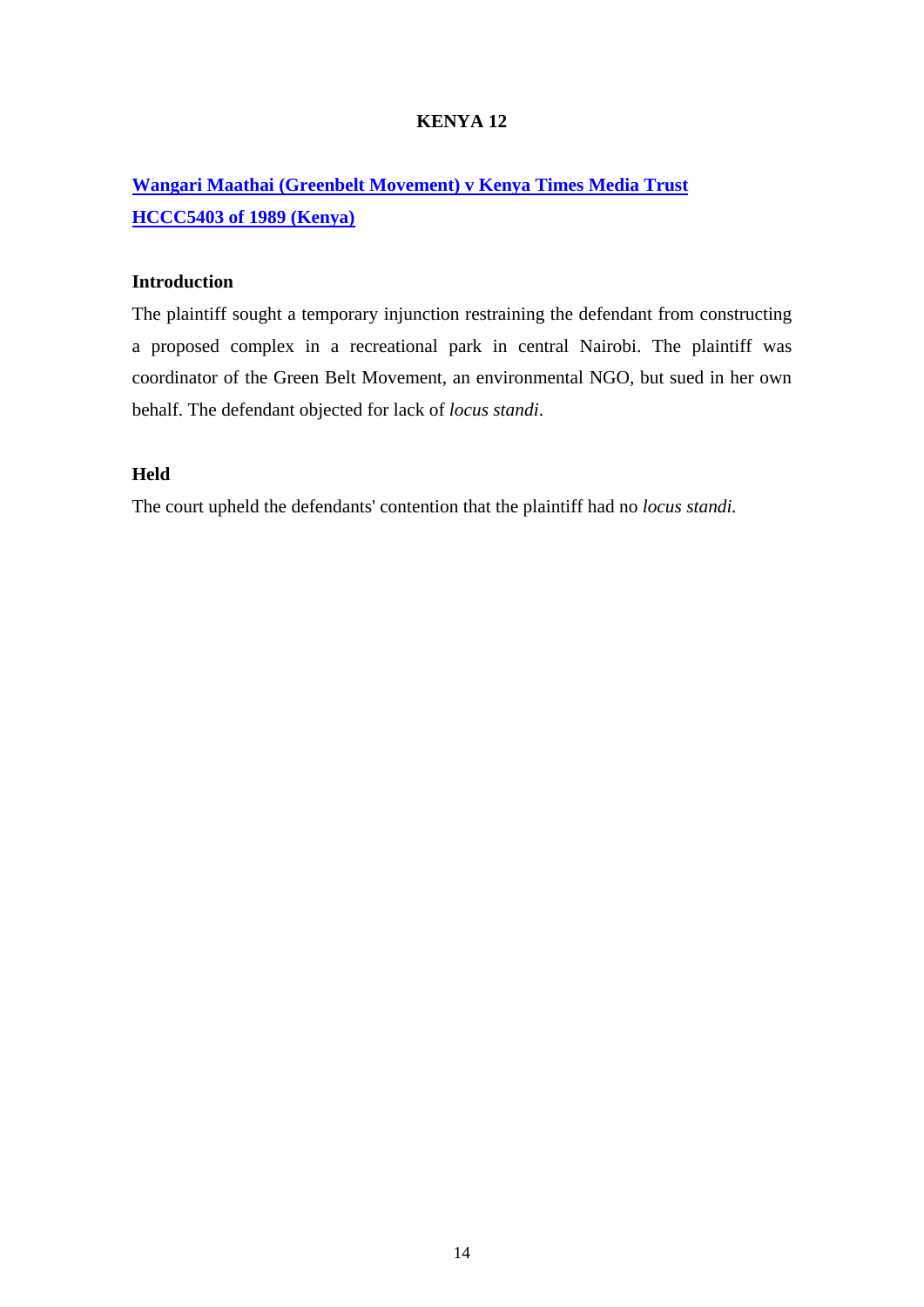# **[Paul K. Nzangu v Mbiti Ndili, High Court of Kenya at Machakos](#page-3-0) Civil Appeal No. 8 of 1991**

## **Introduction**

The plaintiff sued the defendant for damages for dumping rubbish on the plaintiff's land. There was evidence that the defendant had demolished a wall on his own plot and dumped the debris on the plaintiff's plot in the latter's absence. The defendant denied undertaking any renovations to his wall and specifically denied dumping the rubbish and polluting the environment. The trial magistrate resolved the conflicting evidence by finding that the defendant's servants or employees had indeed dumped the rubbish on the plaintiff's land but declined to award the plaintiff any damages for what the magistrate believed was the wrongdoing of an independent contractor and not the defendant himself. The plaintiff appealed.

#### **Legal Framework**

Polluter Pays Principle Law of Nuisance

## **Held**

On appeal, that the defendant, his servants or agents had dumped the rubbish on the plaintiff's land and therefore was responsible for removing the rubbish. Although the plaintiff had sought monetary damages the court declined to award pecuniary damages as the assessment of quantum was not satisfactory. The defendant was ordered to remove the rubbish at his own expense within one week of the court order.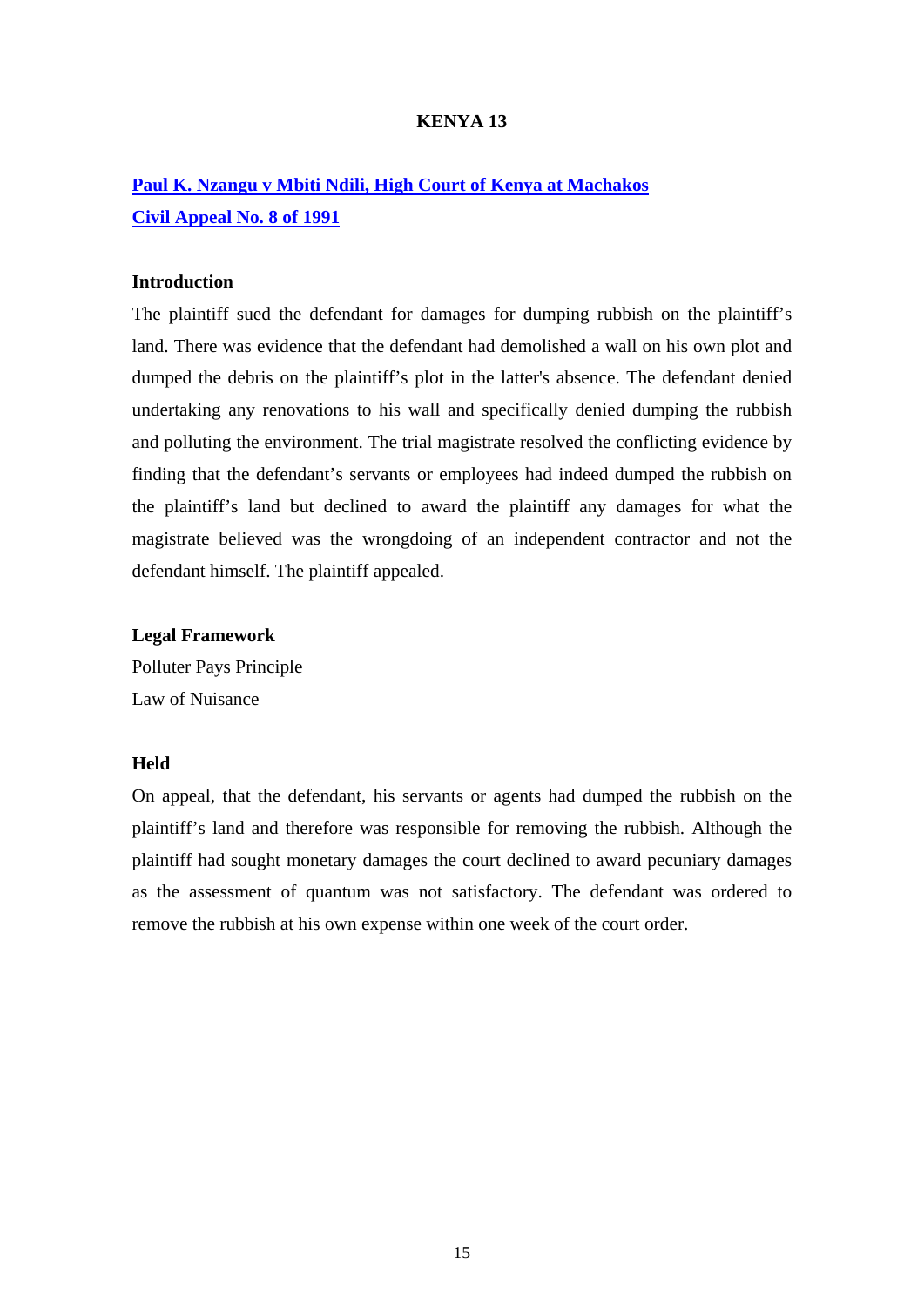# **[Kenya Ports Authority v East African Power & Lighting Co. Ltd. Court of Appeal,](#page-3-0)  Mombasa 9 March 1982, Civil Appeal No. 41 of 1981**

## **Introduction**

The respondent had been licensed by the appellant to operate a power station inside the port of Mombasa on the appellant's land. Following a leakage from the pipes serving the power station, the waters of the port were contaminated with oil. The appellant sued the respondent for damages in cleaning up the harbour, which, as pleaded, had been done to avoid the possible combustion of the oil.

## **Legal Framework**

Kenya Ports Authority Act Laws of the East African Community East African Harbours Corporation Act

#### **Held**

The port waters was *res nullius* (incapable of ownership) and was therefore not the property of the appellant. Moreover, no actual damage had been caused to any of the appellant's property from the pollution of the port waters.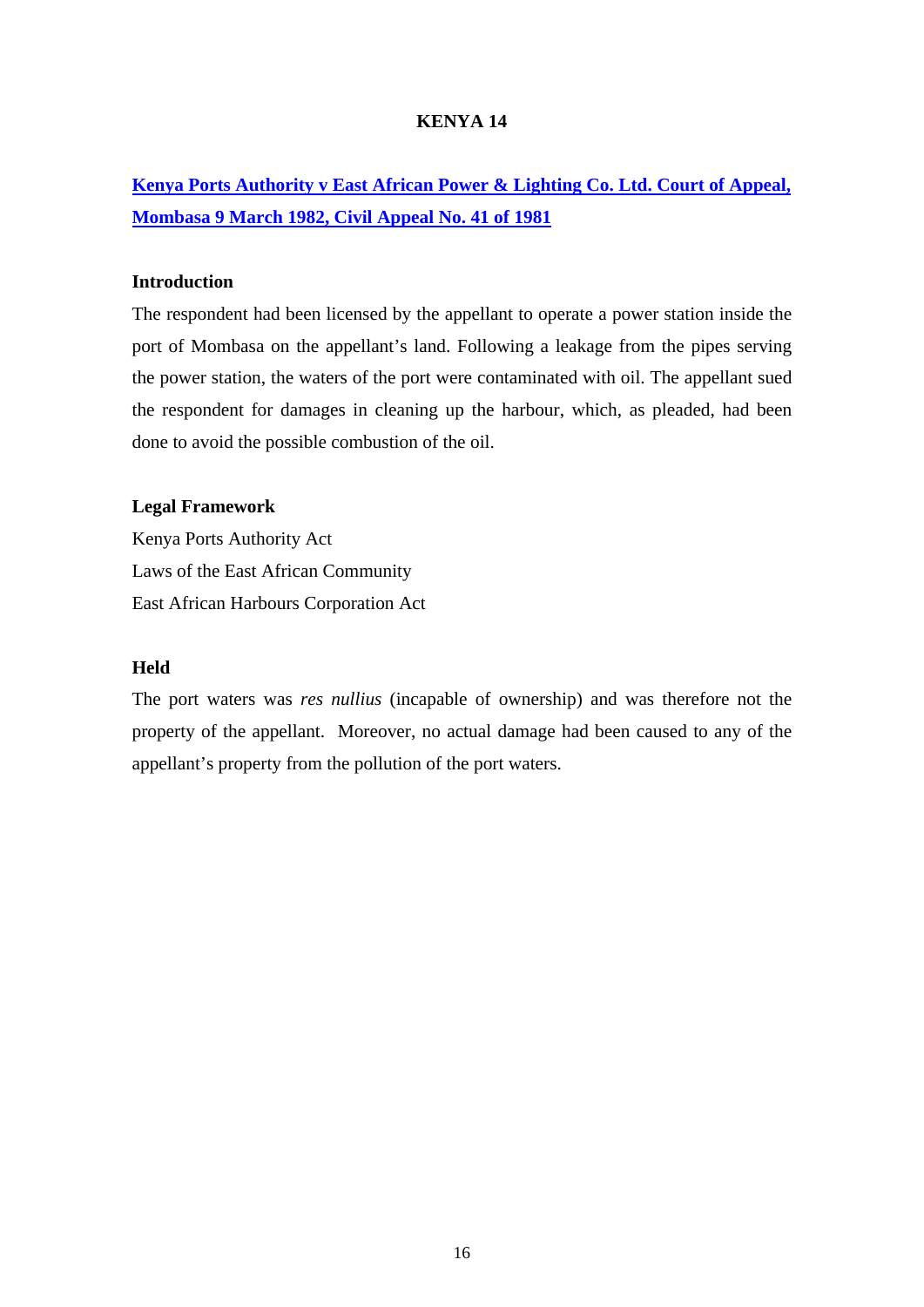### **MAURITIUS 1**

# **[Ste Wiehe Montocchio & Cie v Minister Of The Environment and Quality Of Life](#page-4-0) [Mauritius Environment Appeal Tribunal \(Case No. 2/95\)](#page-4-0)**

#### **Introduction**

Ste Wiehe Montocchio & Cie (the appellant) appealed against the refusal of the Minister of Environment & Quality of Life to grant a licence to operate a poultry project at the St. Felix Industrial Estate at Chamouny. The Minister refused to grant the EIA licence noting: (1) its incompatibility in a residential area, and (2) the potential risk of nuisance to nearby neighbours by noise, odour and fly proliferation.

#### **Legal Framework**

Environmental Impact Assessment Act.

#### **Held**

The Environment Appeal Tribunal revoked the Minister of Environment & Quality of Life's decision refusing to grant an EIA licence. The Tribunal noted that the case rested on factual matters. It visited the proposed project site and found that both the site and buildings were suitable for the project, because there was adequate distance between the project and a neighbouring house. Further, the site was well-fenced and two buildings on the site were spacious and well-aerated. Finally, the appellant promised to maintain the project as well as abide by the conditions imposed by the Ministry of Health.

The Tribunal ordered that an EIA licence be granted to appellant on the condition that the two buildings at the poultry project were made flyproof, that waste be properly removed and disposed of, that the buildings and premises are cleaned and disinfected after each production cycle to the satisfaction of the Ministry of Health, and that no nuisance by virtue of noise, odour and fly proliferation is caused to the nearby residents.

The Tribunal also noted that the Ministry of Health is responsible for monitoring compliance with conditions set forth in an EIA licence, but that the Ministry of Environment & Quality of Life's EIA Committee is charged with making the decision about whether or not to grant an EIA licence.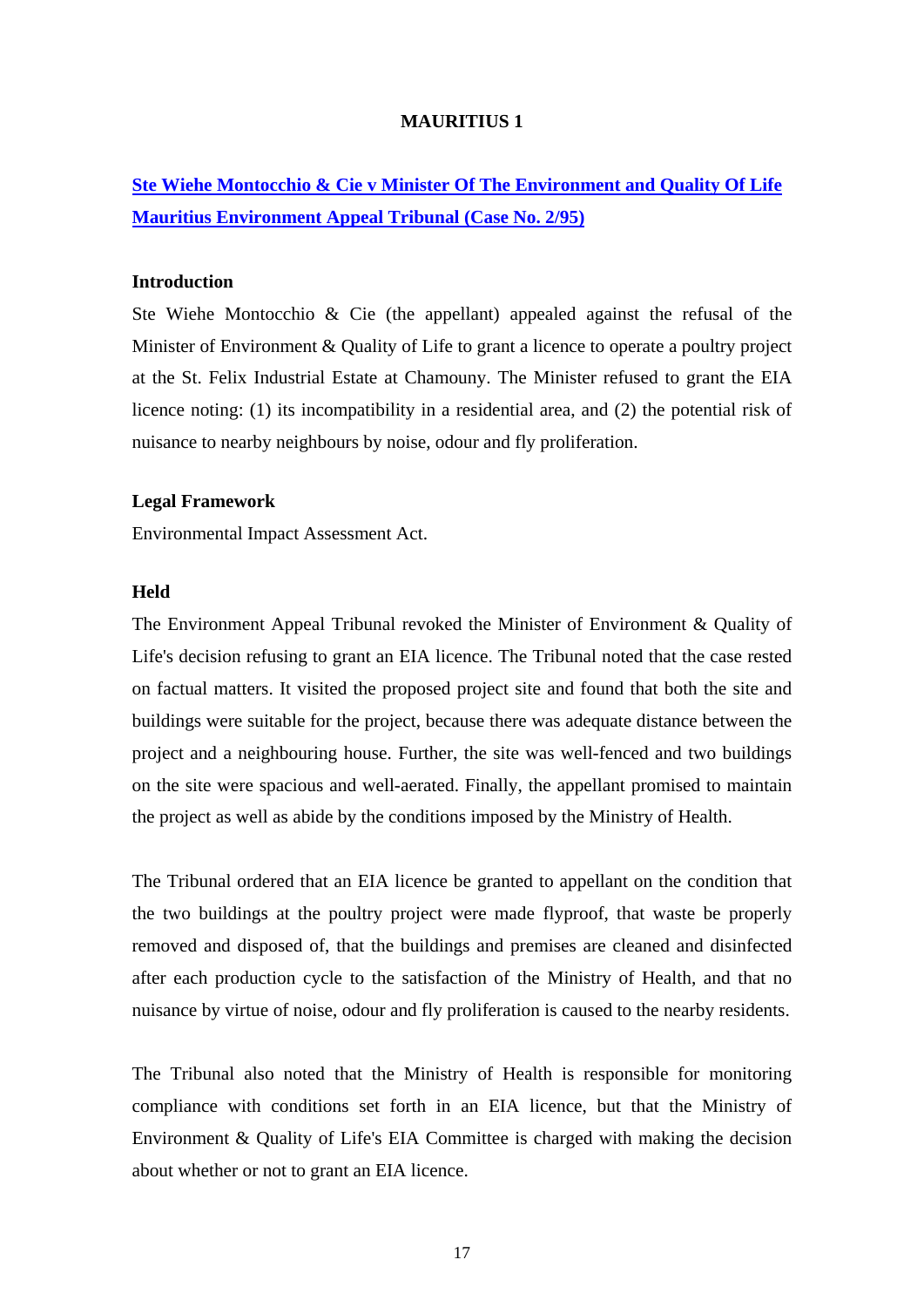### **MAURITIUS 2**

# **[Movement Social De PetitCamp/Valentina v Ministry Of The Environment and](#page-4-0)  [Quality Of Life, Mauritius Environment Appeal Tribunal \(Case No. 2/94\)](#page-4-0)**

#### **Introduction**

Movement Social de Petit Camp (the appellant) appealed against the decision of the Minister of Environment & Quality of Life granting an EIA licence to Maurilait Production Limitee (MP Ltee) to operate a factory at the DBM Industrial Estate, Valentina. The appellant argued that the factory would cause numerous environmental problems including dust, ash, smoke emissions, water pollution, and noise pollution.

#### **Legal Framework**

Environmental Impact Assessment Act.

#### **Held**

The decision of the Minister of Environment & Quality of Life granting the EIA licence was affirmed. The Minister did not act unreasonably in granting this EIA licence.

The Tribunal found that: (1) the locality of Valentina is polluted and the pollution is caused by the Ramdenee Oil Factory and the Dye factories; (2) this pollution has affected the health of the inhabitants, the vegetation and plants, and environment of this area; (3) the Ministry of Environment & Qualitv of Life has taken steps to reduce the level of pollution and has succeeded in doing so. When the Tribunal visited the residential locality of Valentina, it noticed black dust in some areas as well as corroded iron sheets on a house. It did not, however, notice any sort of smell connected with pollution. The Tribunal also visited the M.P. Ltee factory, and did not notice any form of pollution--the site was neat, clean and pleasant. In fact, M.P. Ltee had abided by the conditions set out in the EIA licence, for example those relating to coal burning and the chimney's height and draft.

The Tribunal noted that the appellant had stated that inhabitants in the area of the factory had no problems with the EIA licence if M.P. Ltee met the EIA licence's conditions, and that M.P. Ltee was in material compliance with these conditions.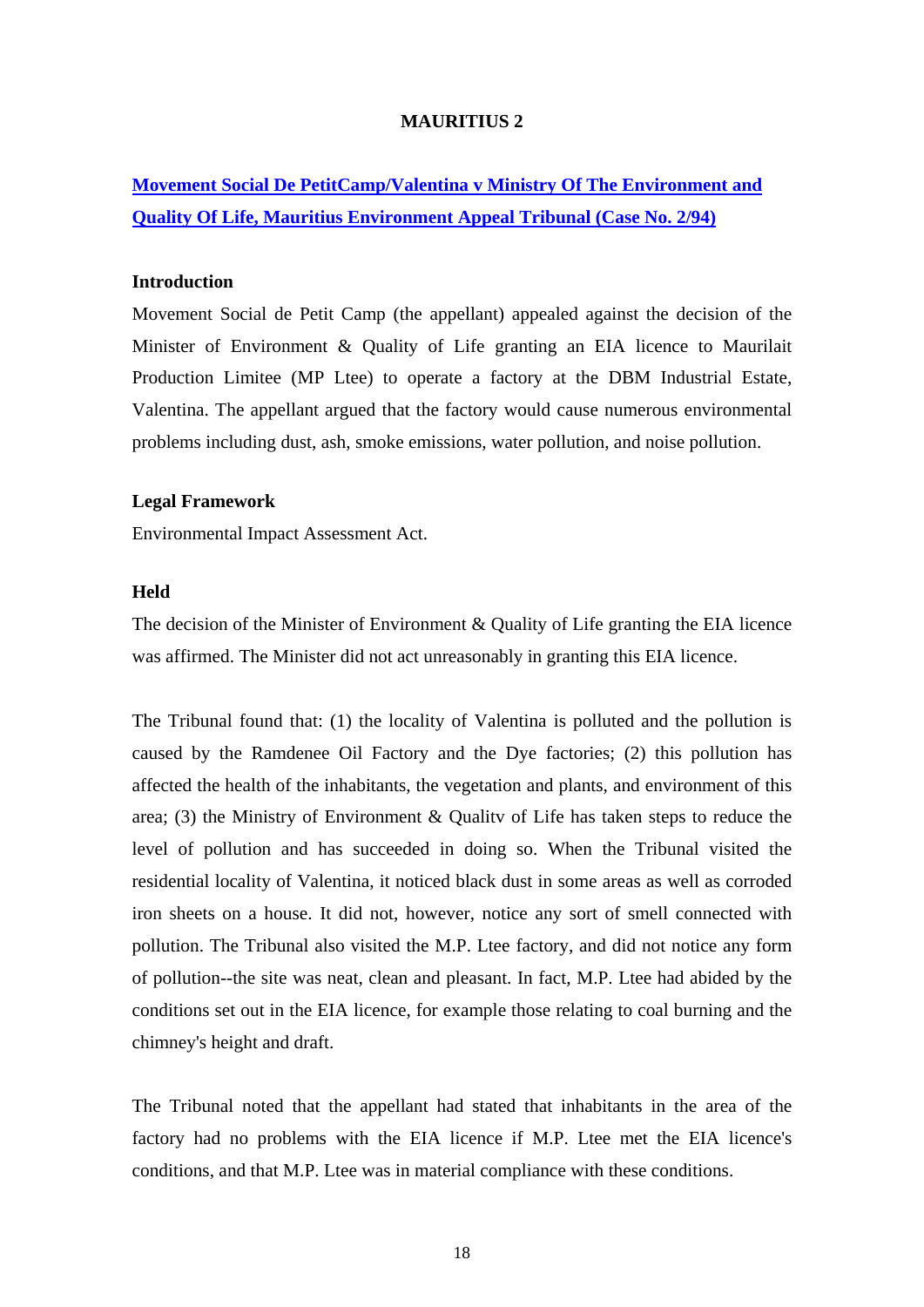## **[Von Moltke v Costa Areosa \(Pty\) Ltd 1975 \(1\) \[CPD\] 255 SA](#page-4-0)**

## **Introduction**

Frederick Baldur Harrer Braun Von Moltke (the applicant) a resident of Llandudno, Cape Peninsula, had chosen to reside in Llandudno because he disliked crowded city life and wished to live in a peaceful and quiet area close to nature. His house is approximately one mile from Sandy Bay. On becoming aware that Sandy Bay was about to be developed as a township and that the respondent had submitted an application to the Divisional Council of the Cape, the applicant filed a written objection with the Secretary of the Provincial Administration. He also organized a petition with 4000 signatures and a protest meeting. He complained that bulldozing operations, which had already commenced, constituted nuisance to his enjoyment of his property and irreparable damage to the indigenous vegetation and sand dunes. He also complained of public nuisance and sought an injunction to restrain the respondent from carrying on further operations and an order for restoration of his property to its previous condition. The respondent challenged the applicants' *locus standi* to institute proceedings.

#### **Legal Framework**

*Locus standi* and protection of private rights. Public Nuisance Law S.13 Ordinance 33 of 1934(c); Town & Country Planning Regulations

### **Held**

Whether the party seeking an interdiction restraining a nuisance proceeds by way of summons or on motion he must show that he is suffering or will suffer some injury, prejudice or damage or invasion of a right peculiar to himself and over and above that sustained by the members of the public in general. It is not enough to allege that a nuisance is being committed. He must go further and at the very least allege facts from which it can be inferred that he has a special reason for coming to the court. It follows that the applicant is entitled to relief neither for the alleged public nuisance nor for the alleged contraventions of the Townships Ordinance and the Town Planning Regulations. The application was dismissed with costs.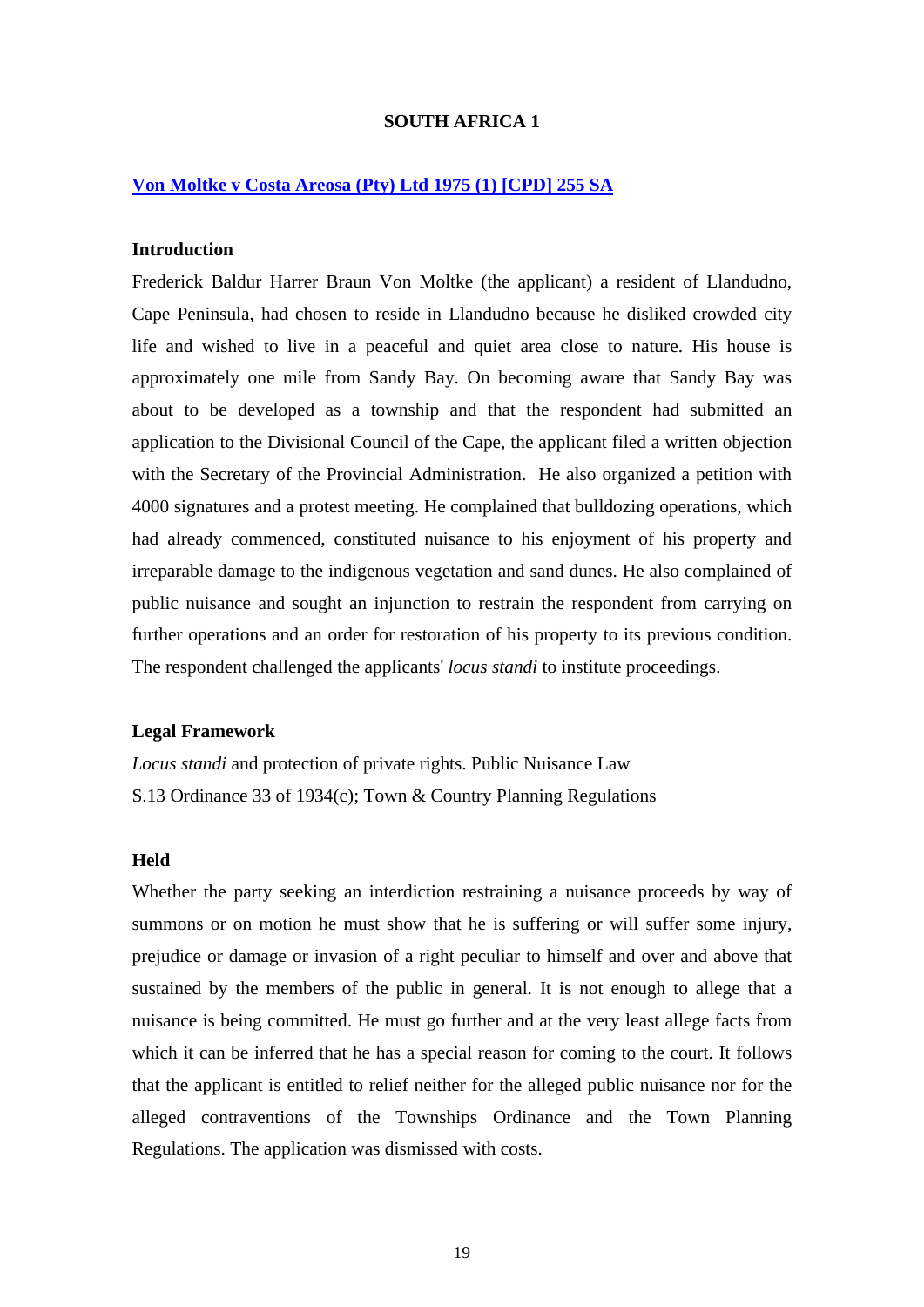# **[Van Huyssteen & others v Minister of Environmental](#page-4-0) [Affairs & Tourism & others, 1996 \(1\) SA 283 \(c\) South Africa.](#page-4-0)**

### **Introduction**

The Respondents proposed the construction of a steel mill on a portion of a farm at Saldania, near the West Coast National Park and the Langerian Lagoon and had applied to the Provincial Administration of the Western Cape for the rezoning of the land under the Land Use Planning Ordinance 15 of 1985 (c). The Lagoon's wetlands were protected by the Convention on Wetlands of International Importance to which South Africa was a contracting party. Erf 2121 Langebaan was situated opposite the Lagoon and was owned by the Witterdrift Trust, the trustees of which were the first three applicants. The fourth applicant was joined in his personal capacity as a trust beneficiary. The trustees intended to build a holiday home or a permanent home on the trust property. Expert opinion was divided on whether the proposed mill would be environmentally undesirable. The applicants sought a temporary injunction and an order that the respondent to make available copies of all documents relevant to the proposed mill and to appoint a board of investigation to evaluate the environmental effects.

#### **Legal Framework**

S.23 of the Constitution of South Africa S 151(1) of the Environmental Conservation Act 1989

### **Held**

The applicants had no right to compel the first respondent to appoint a board of enquiry under S.151(1) of the Environmental Conservation Act 1989; but the applicants, under S.23 of the Constitution were entitled to require the documents sought for the purpose of protecting their rights to the trust property which was potentially threatened by the proposed mill. An injunction was accordingly granted.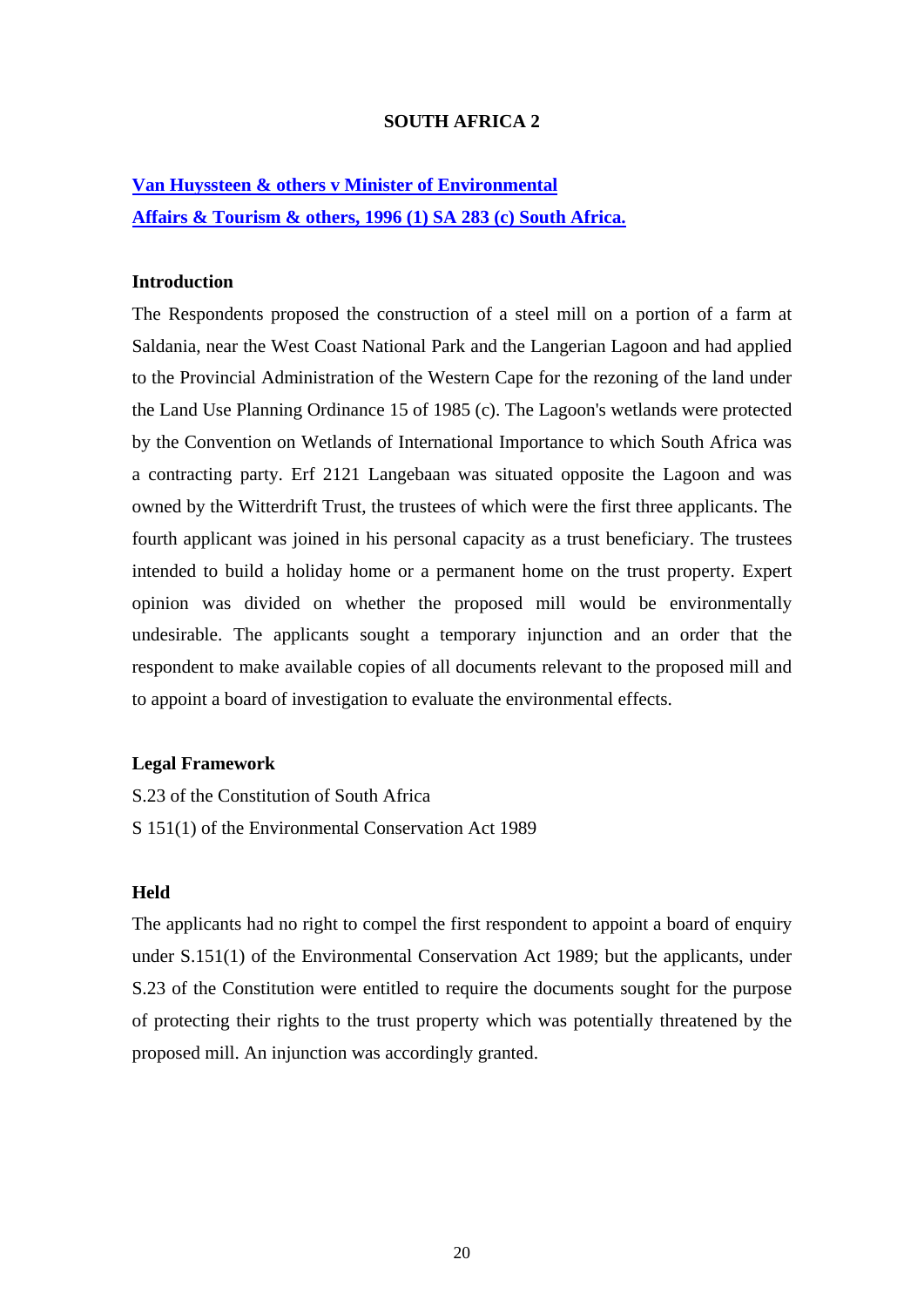# **Verstappen v Port Edward Town Board & Others; [Case No. 4645/93 Durban & Coast Local Divison \(SA\)](#page-4-1)**

#### **Introduction**

The applicant was co-owner of properties within the jurisdiction of the first respondent local authority. One of the properties was adjacent to a worked quarry and the other opposite it. In 1985 the respondent started using the quarry area as a site for waste disposal. The applicant sought an injunction against the respondents from using the quarry and for the removal of the rubbish. The applicant complained that the use of the site for waste disposal was a nuisance, illegal and contrary to the Environmental Conservation Act 1989. The respondent opposed the application for an injunction.

#### **Legal Framework**

The Environment Conservation Act 1989

#### **Held**

The case raises a number of issues, including the *locus standi* of the applicant. On this point the Court held that in order to determine whether a member of the public has *locus standi* to prevent the commission of an act prohibited by statute, the first inquiry is whether the legislature prohibited the doing of the act in the interests of only a particular person or class of persons or whether it was merely prohibited in the general public interest. If the former, any person who belongs to the class of persons in whose interests the doing of the act was prohibited may interdict the act without proof of any special damage. If not, the applicant must prove that he has suffered or will suffer such special damage as a result of the doing of the act. The court was satisfied there was no basis for holding that the applicant belonged to a special class of persons in whose interest the act was passed as the provisions were intended to operate in the interest of the public at large. The applicant had not therefore established *locus standi* to interdict the respondent from continuing with its unlawful operation. But she would have *locus standi* to interdict the nuisance if she is able to prove that the management and operation of the site constituted such nuisance.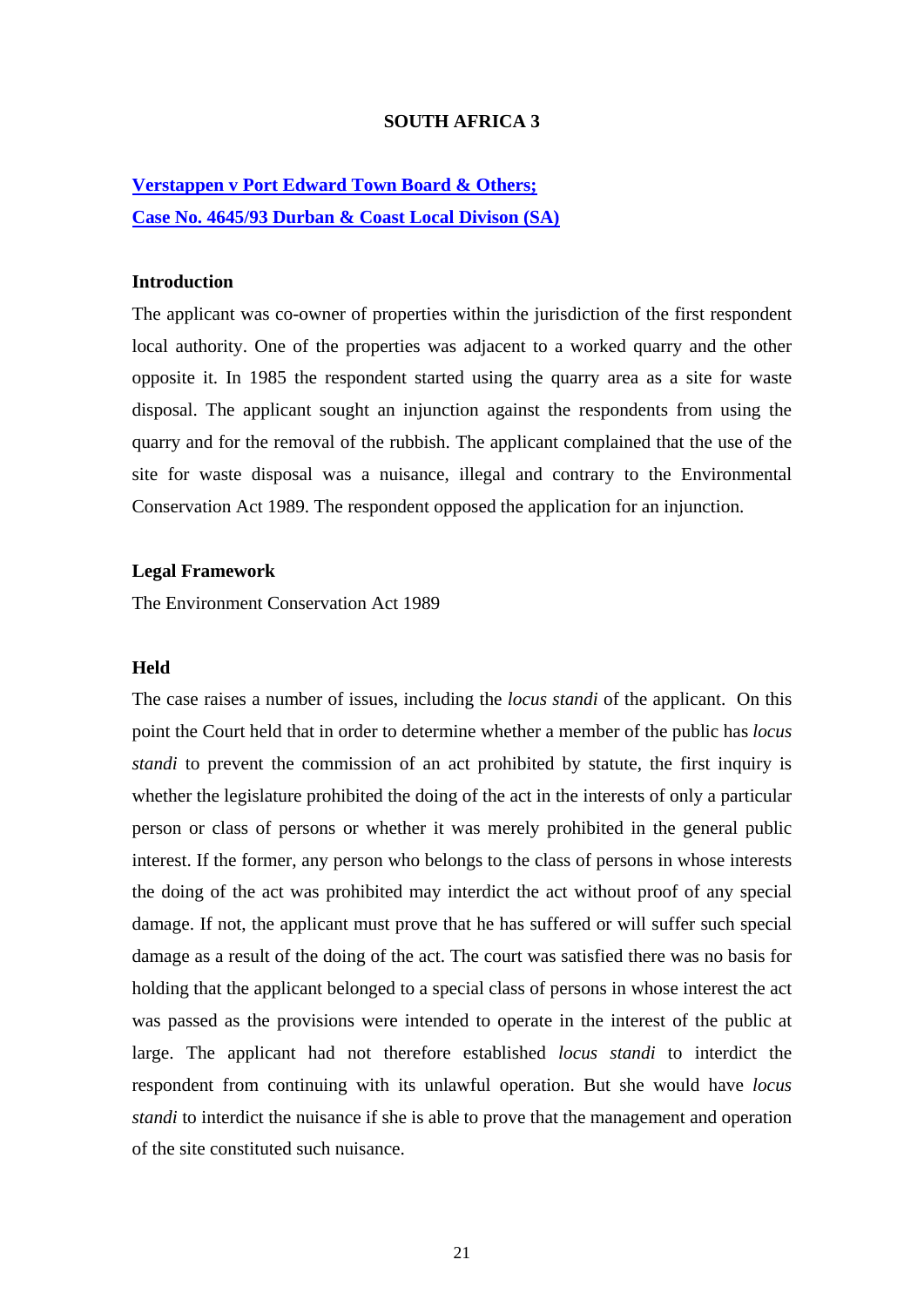# **Wildlife Society of Southern Africa & others v Minister of [Environmental Affairs & Tourism & others, Case No. 1672/1995 SA](#page-4-1)**

## **Introduction**

The applicants applied for an order compelling the respondents to enforce the provisions of Decree 9 (Environment Conservation) 1992. The first applicant was the Wildlife Society of Southern Africa and the second its Conservation Director. The third and fourth applicants were two lawful occupiers of cottages located on the coast and members of the (Wild) Coast Cottage Owners' Association. The first respondent was Minister of Environmental Affairs, the second the Premier of the Eastern Cape, the third the Minister of Agriculture and Environmental Planning and the fourth to seventh respondents were the chiefs or headmen of the Eastern Cape. The applicants contended that the fourth to the seventh respondents had granted rights of occupation and allocated sites within the coastal conservation area to private individuals for very small considerations. Shacks, dwellings, roads, pathways and tracks had been constructed on the sites resulting in environmental degradation but, the applicants argued, the Ministers responsible had taken no preventive measures.

#### **Legal framework**

Decree 9 (Environment Conservation) 1992

*Locus standi* based on S7(4) (b) read with S.29 of the Constitution of South Africa Act 200 of 1993.

## **Held**

The locus standi of the applicants was challenged but later conceded by reason of the constitutional provisions and the Court ordered the first respondent to take such steps necessary to enforce the provisions of S.39(2) of Decree 9 (Environment Conservation) 1992 promulgated by the Government of Transkei. The 4th-7th respondents were restrained from granting any rights in land which formed part of the territory that formerly constituted the Republic of Transkei.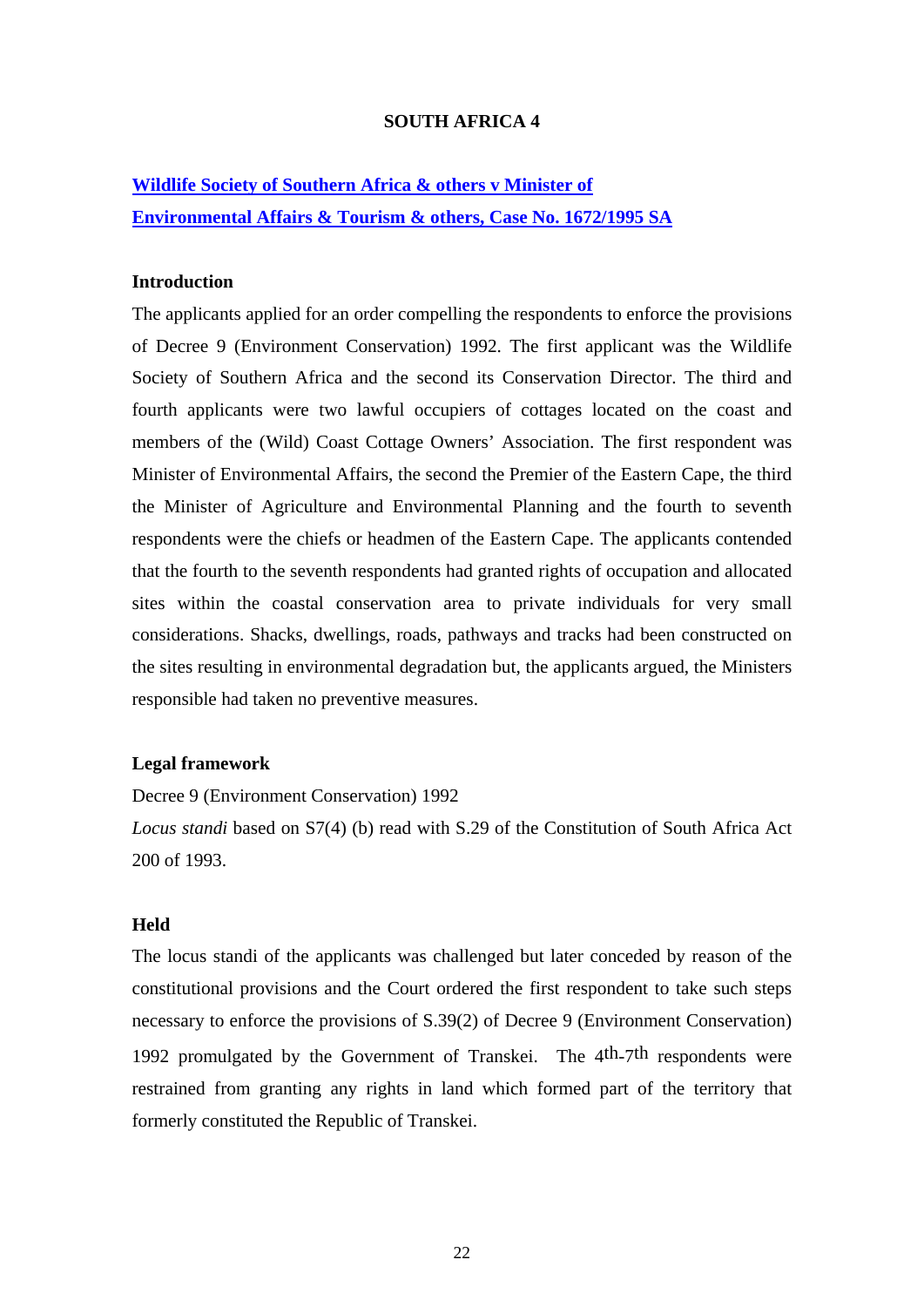## **[Minister of Health & Welfare v Woodcarb \(Pty\) Ltd & Another 1996\(3\) SA 155](#page-4-1)**

## **Introduction**

The second respondent was owner of a saw milling business and installed a Reese burner to burn up the sawdust and wood chips that emanated from the mill. In 1968 the Minister of Health declared the whole country a scheduled area under the Atmospheric Pollution Act 1965 with the result that persons carrying on scheduled processes needed registration certificates authorizing such activity. Wood burning was made a scheduled process. The respondent applied for a registration certificate and a provisional one was issued. In March 1992 the Department of Health issued a directive that burners of the category of the Reese burner be phased out within three years. When the respondents' provisional certificate expired in 1994 the applicants refused to renew it. In June 1994 the applicants commenced litigation to prevent the respondent from continuing to use the Reese burner. The respondent contended that the applicants had no *locus standi*.

#### **Legal Framework**

The Atmospheric Pollution Act 1965

## **Held**

The Act contained no specific provisions, which the applicants or any other interested party could invoke in order to stop a person from contravening it. In those circumstances the principle that the Act was exclusive as to what could be done to enforce its provisions did not arise. The whole purpose of the legislation and the provisions of ss 9-13 of the Act is to control the installation and use of scheduled processes throughout the Republic. The applicant needed the remedy of injunction to enable it to control these processes effectively and thereby discharge its duties under the Act. The first and second respondents were interdicted by order from 31 January 1996 from carrying on a wood burning process on the property with a Reese burner and ordered to pay the costs of the application.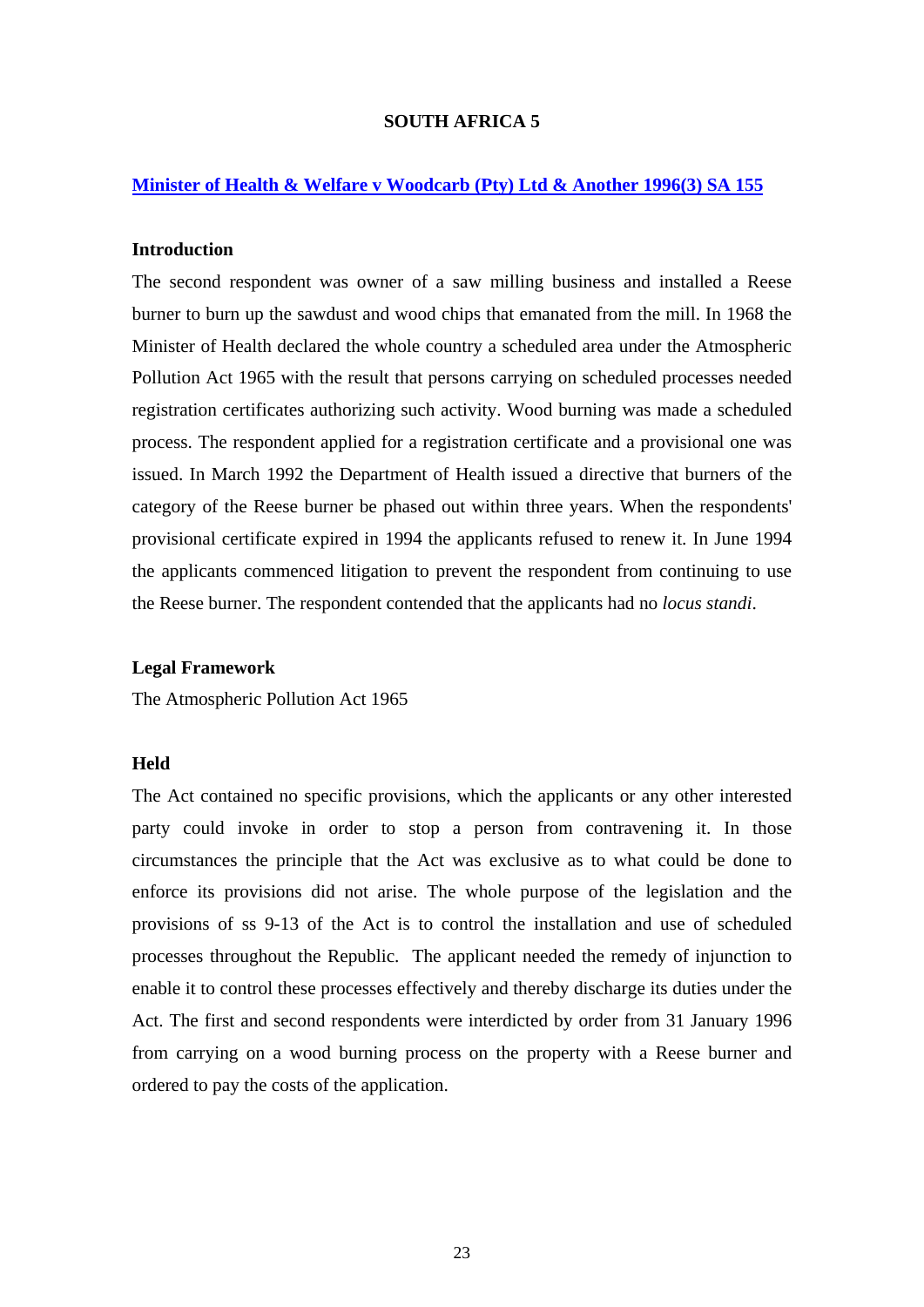## **[Natal Fresh Produce Growers Association v Agroserve \(Pty\) Ltd 1990\(4\) SA 749](#page-4-1)**

## **Introduction**

The plaintiffs sought an order to interdict the defendants from manufacturing and distributing hormonal herbicides in South Africa. The plaintiffs alleged that hormonal herbicides used in South Africa were transported through water and air and deposited on fresh produce growing within Natal damaging plants grown and owned by the plaintiffs. The plaintiffs contended that the damage could not be prevented except by stopping the use of these herbicides in South Africa. The defendants said they were registered manufacturers and their activities were lawful and not wrongful.

## **Legal Framework**

The Fertilizers, Farm Feeds, Agricultural Remedies and Stock Remedies Act (36 of 1947).

## **Held**

- (1) The plaintiffs had no direct and substantial interest in the action to interdict the manufacture and distribution of hormonal herbicides.
- (2) The plaintiffs' allegations did not disclose that the defendant's conduct was wrongful.
- (3) The second and third plaintiffs were given leave to deliver amended particulars of their claim within 20 days.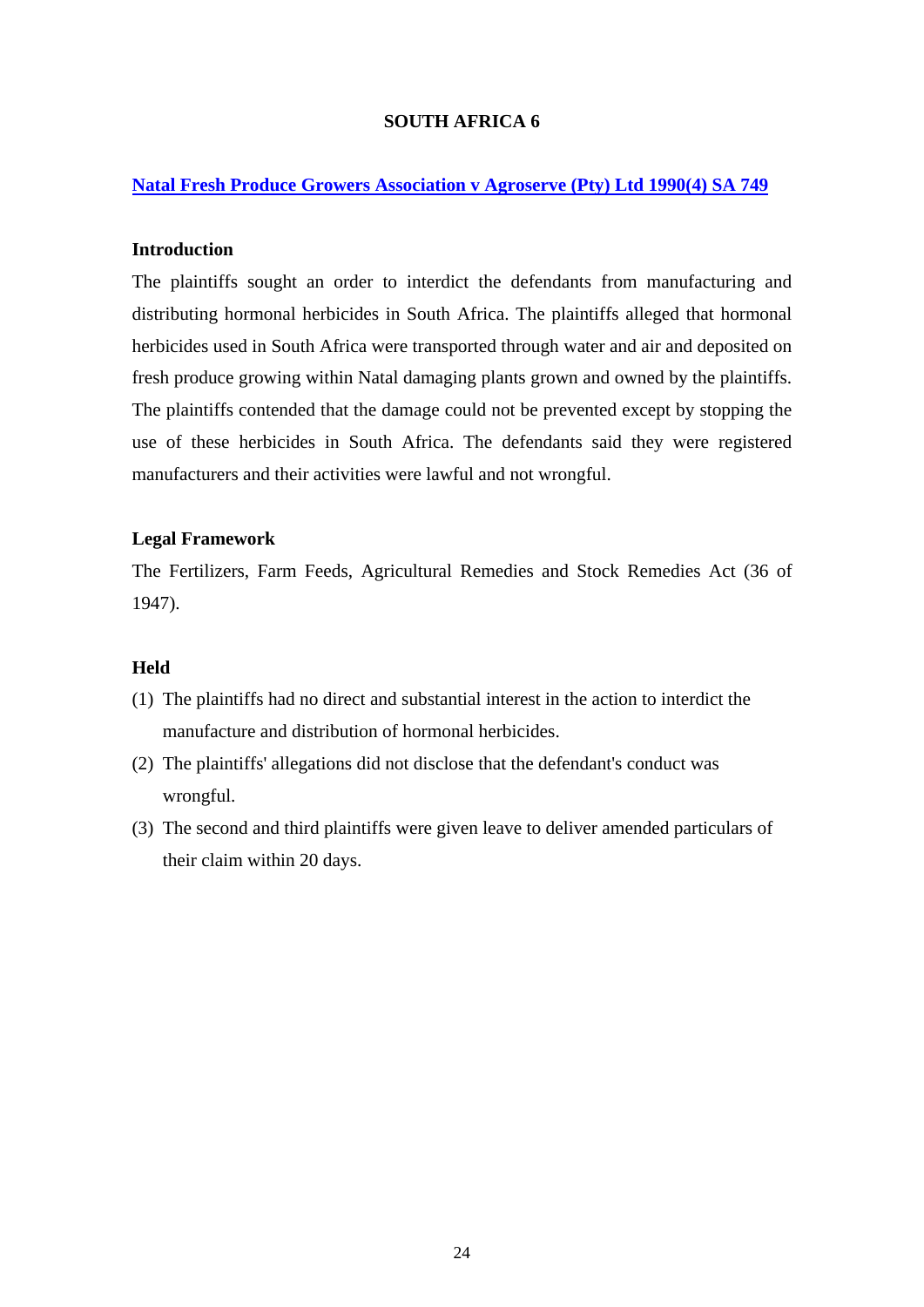# **[Save the Vaal v The Director Mineral Development Gauteng Region High Court of](#page-4-1)  South Africa (Witwatersrand Local Division) Case No. 97021011 (1997)**

## **Introduction**

The applicant brought the application under Rule 53 against the First Respondent to review and set aside the decision of the First Respondent taken on 22 May 1997 whereby he granted the Fourth Respondent a mining authorization under Section 9 of the Minerals Act No. 50 of 1991 for the establishment of an open cast mine in the vicinity of Sasolburg. The licence would permit the respondent to mine on the riverbank of the Vaal River. The respondents opposed the application.

## **Legal Framework**

The Mineral Act (50 of 1991)

### **Held**

The complaint was based on the first respondent's failure to give the applicant an opportunity to be heard and the court declared the applicant to be entitled to be heard before the respondent took the decision to grant the licence.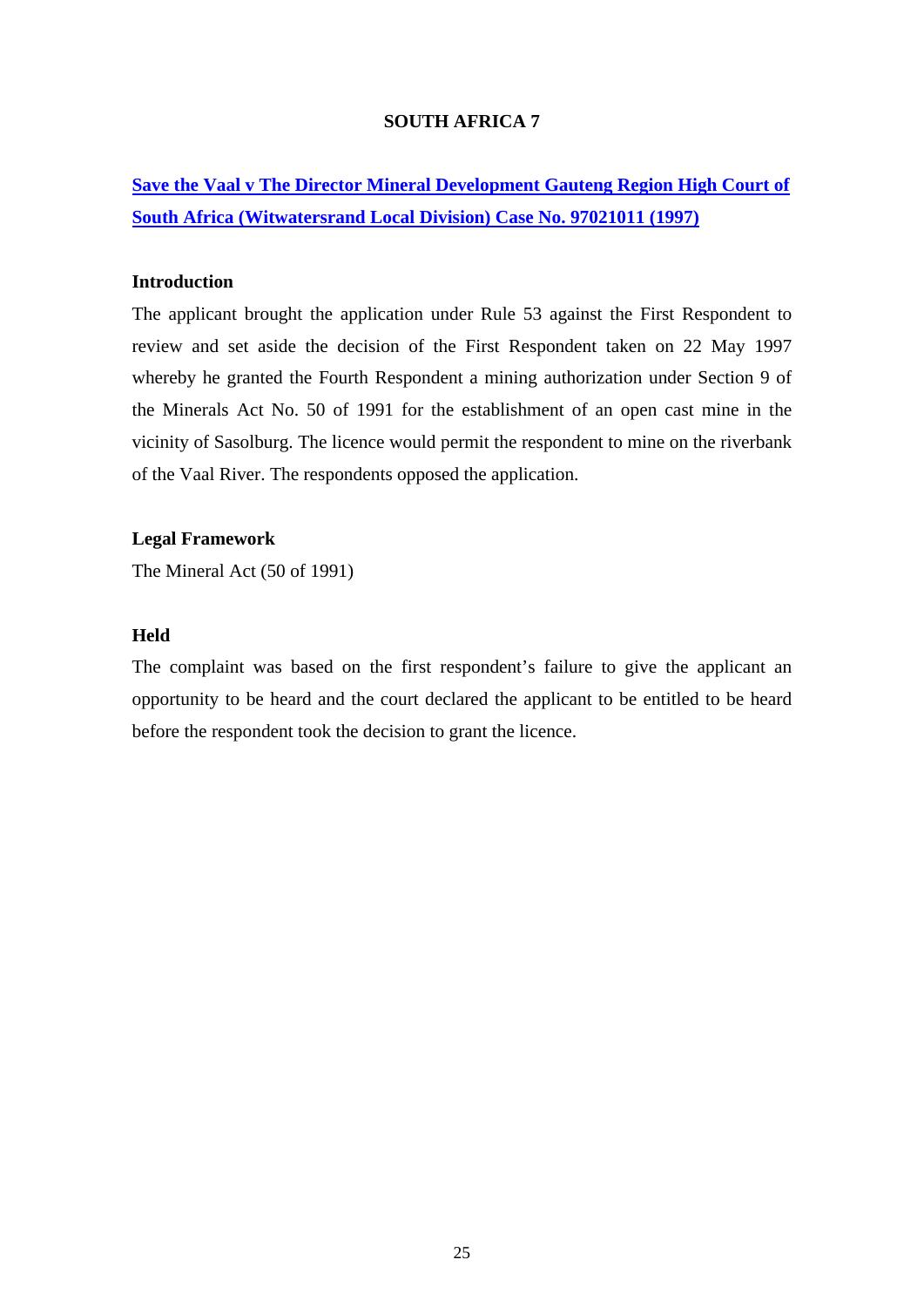# **[Leonardia Safaris v Premier of Gauteng Province High Court of South Africa.](#page-4-1) Witwatersrand Local Division, Case No. 98/18201**

### **Introduction**

The applicant wanted to import rhinos into the province and take them to a farm where he had a client who wished to shoot them. The applicant sought to compel the authorities to issue the relevant permits to enable this to be done. In order to import the animals into the province and then shoot them, two permits were required. The permits were not issued but the applicant alleged that the authority had been given for the permit to be issued at some future time so that he had a legitimate expectation of being granted a permit. The applicant commenced action when the permit was refused in 1998.

#### **Legal Framework**

Nature Conservation Ordinance No. 12 of 1983

#### **Held**

The court dismissed the application holding that a legitimate expectation did not amount to the acquisition of a legal right, which could be enforced in a court of law.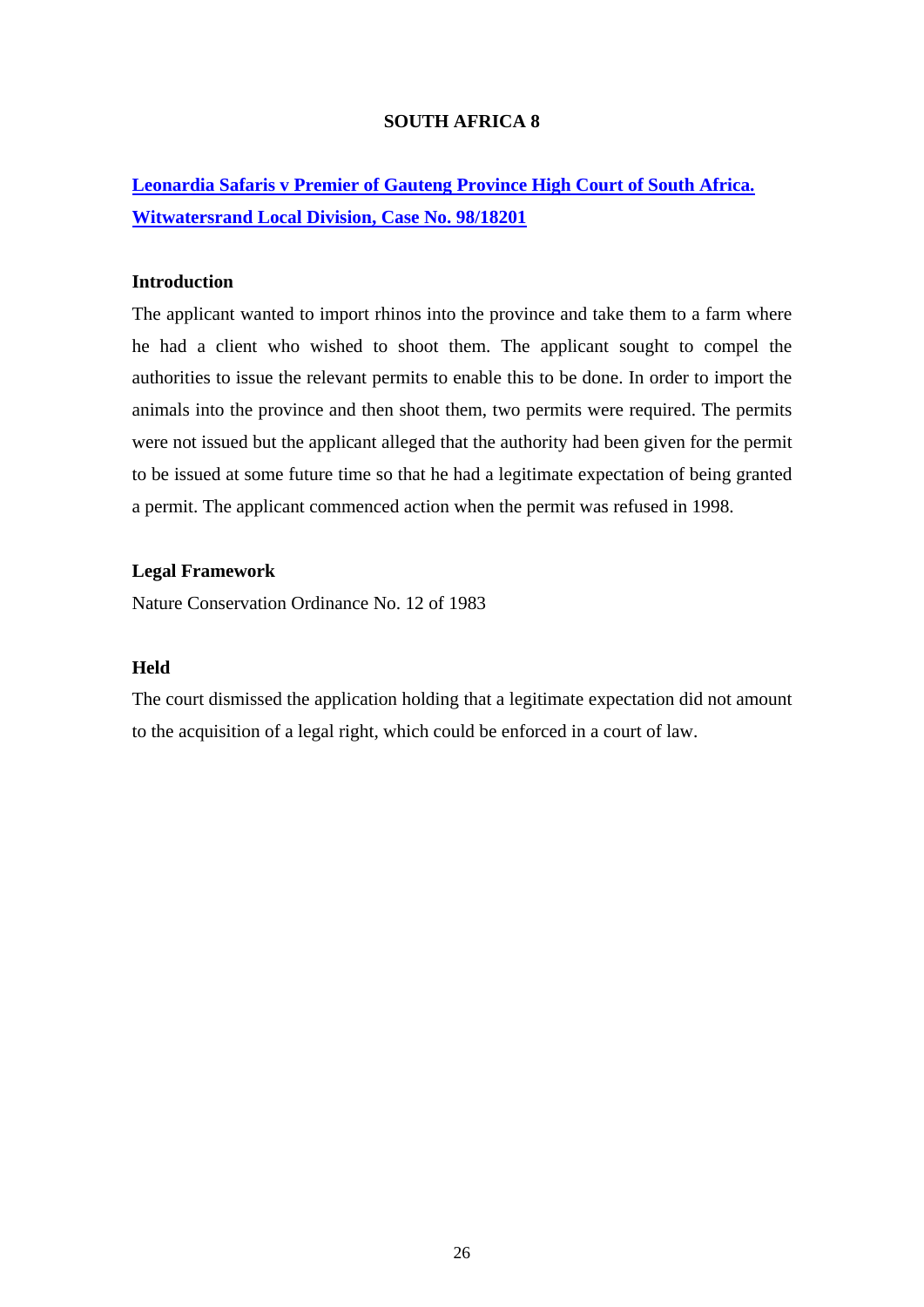# **TANZANIA 1**

## **[Attorney General v Lohay Aknonaay,Civil Appeal No. 31 of 1994, Tanzania](#page-4-1)**

## **Introduction**

The respondents, a father and son living in the village of Kambi ya Simba in the Arusha region successfully sued for recovery of land held under customary law. However, while an appeal was pending a new law was passed declaring the extinction of customary rights in land, and prohibiting the payment of compensation for such extinction. The legislation purported to oust the jurisdiction of the court, and to terminate all proceedings in the courts, prohibiting enforcement orders from the courts. The respondents petitioned under the Constitution for a declaration that the new law was unconstitutional, null and void.

### **Legal Framework**

Customary Rights Ordinance, Tanzania Regulation of Land Tenure (Established Villages) Act 1992, Act No. 22 of 1992. Sections 30(3) and 26(2) Constitution of Tanzania

## **Held**

The sections of the 1992 Act that provided for extinction of customary rights in land and prohibition of compensation payments were unconstitutional, null and void. However, the provisions of the 1992 Act did not apply to the respondents because their customary rights were extinguished before the 1992 Act. As the appeal was partly allowed and partly dismissed there would be no order as to costs.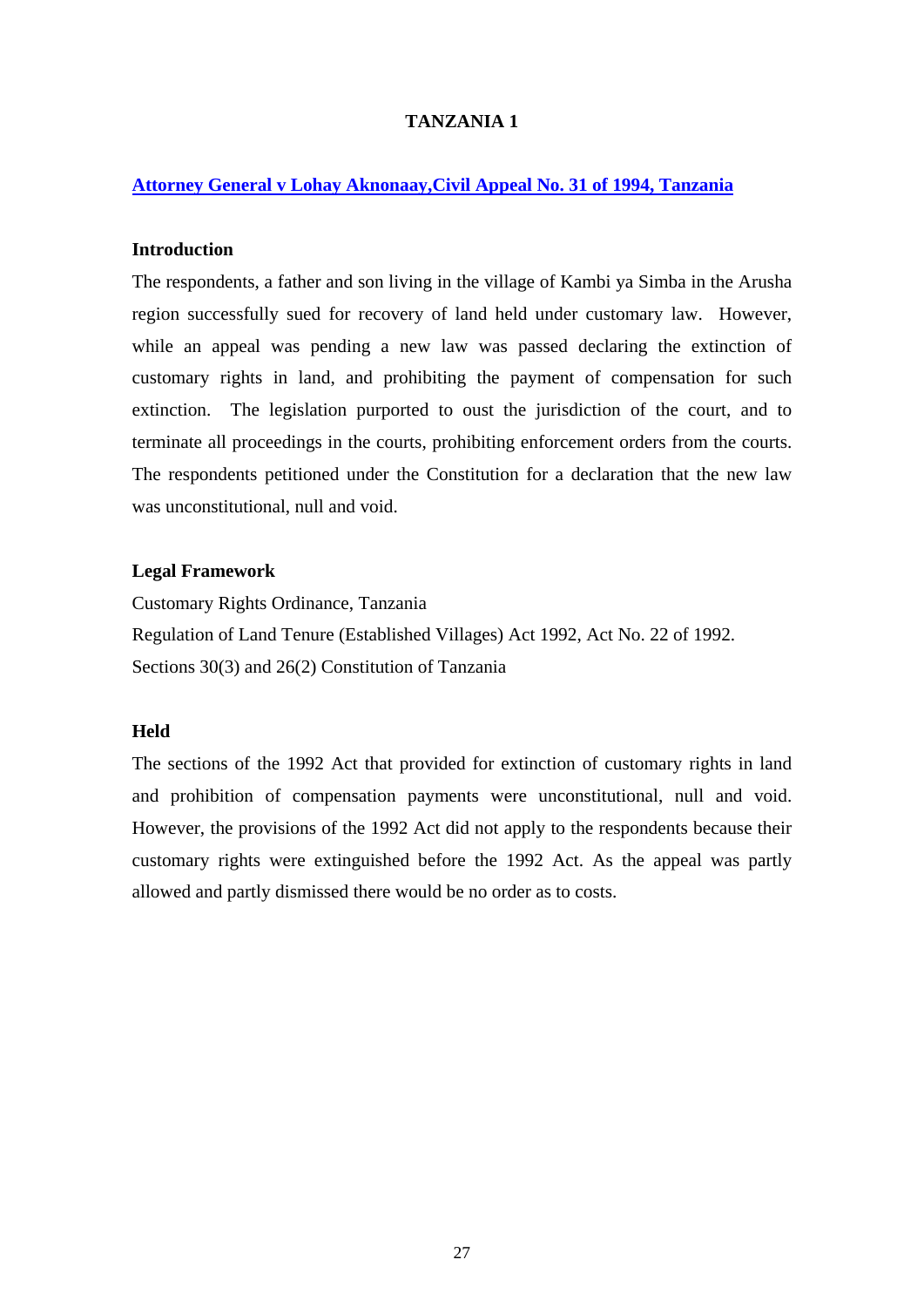# **TANZANIA 2**

# **[Festo Balegele & 749 others v Dar es Salaam City Council,](#page-4-1) Civil Appeal No. 90 of 1991**

## **Introduction**

The applicants sought orders of: (i) certiorari - to quash the decision of the respondent to allow the dumping of the city waste at Kunduchi Mtongari; (ii) prohibition - barring the future use of the refuse dump site; and (iii) mandamus - to direct the respondent to establish an appropriate refuse dumping site. It was not disputed that Kunduchi Mtongani lay within the jurisdiction of the city council and that, although that the site was zoned as a residential area and the applicants resided there, the respondent had been dumping the city refuse and waste at the site. The burning of the waste had generated smoke and offensive smells and had attracted flies. The respondent contended that the disposal of refuse in the area was temporary and sought an order to continue dumping as without this facility it could not perform its statutory duty of collecting refuse for disposal.

#### **Held**

The court upheld the locus standi of the applicants and granted them orders sought. The court ruled that it was a denial of a basic right deliberately to expose anybody's life to danger and it was eminently monstrous to enlist the assistance of the court in this infringement.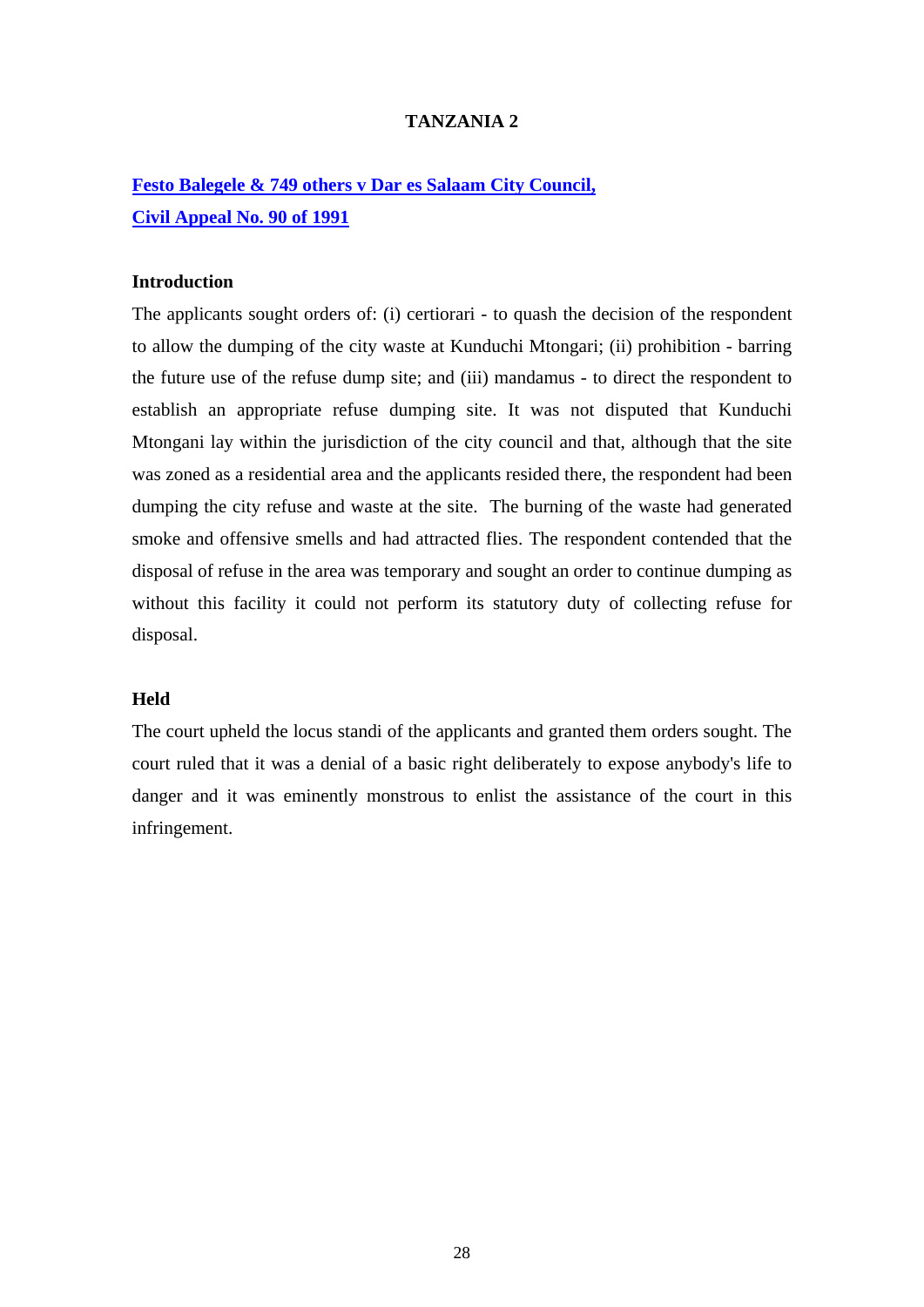# **TANZANIA 3**

## **[Joseph D. Kessy and others v The City Council of Dar Es Salaam](#page-4-1)**

## **Introduction**

The residents of Tabata obtained a judgment from Court in which the City Council of Dar Es Salaam was ordered to, inter alia, to cease using the Tabata area for dumping of garbage collected in the City, and to construct a dumping ground at site or place where the activity would not pose a danger to life.

The City Council then filed an application for review of the judgment while seeking a stay of execution of the judgment, arguing that although the City Council had plans to move the dumping site, it would still take two more years to accomplish this. Because of this the Council had already begun work on establishing three mini-dumps in three districts of the city. This work would also take about a year to complete. Hence, the Council requested the execution of the judgment be stayed for one year, and the Court agreed to grant it.

Two days before the expiration of the extended term of compliance the defendant solicited a new extension for an additional year after alleging delays due to technical problems. The court again granted the requested extension. One day before its corresponding expiration, however, the situation was repeated and the defendant solicited a new extension of three months. The plaintiff fiercely opposed this further stay and argued that the defendant was failing in its duty to ensure the health of the city's residents, and that the court had no further jurisdiction to extend the original term of compliance.

The defendant argued that the Court could not take action to interfere with the Council's statutory authority.

#### **Legal Framework**

Civil Procedure Code of Tanzania Penal Code of Tanzania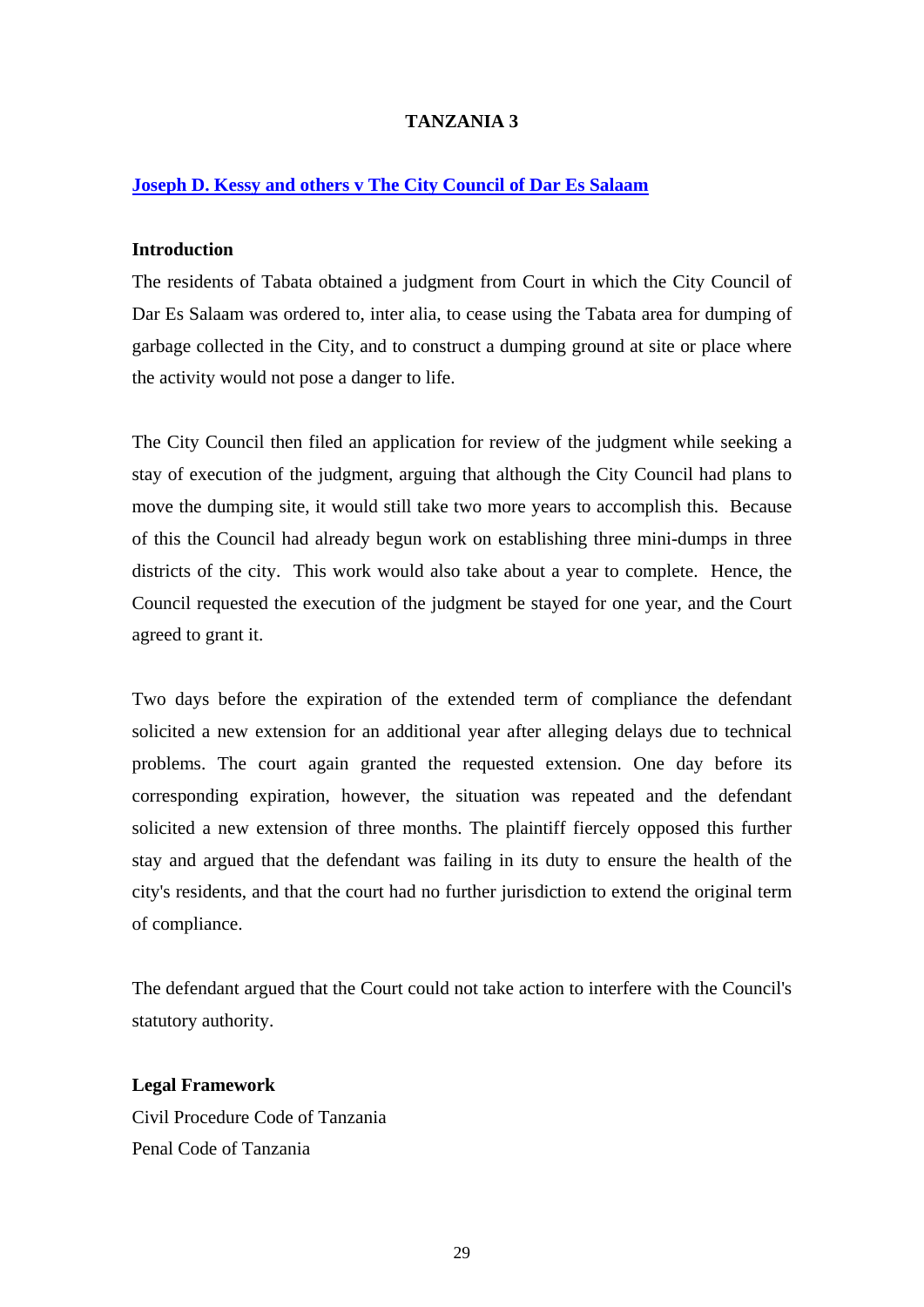# **Held**

The Court held that indeed once the judiciary had set a term for an injunction under principles of *functus officio* its jurisdiction ended. Regarding this matter, the court argued that "(t) the execution of an injunction…is the operation of the injunction itself; therefore to suspend the operation of such injunction is in effect to raise it"'.

On the second matter, the court held that though it is generally true that the judiciary cannot interfere with the statutory authority, in this case there was grave pollution affecting the residents of Tabata. In consequence the continuing delay on the part of the Council constituted a tort as well as a criminal action, which the court was in no position to authorise.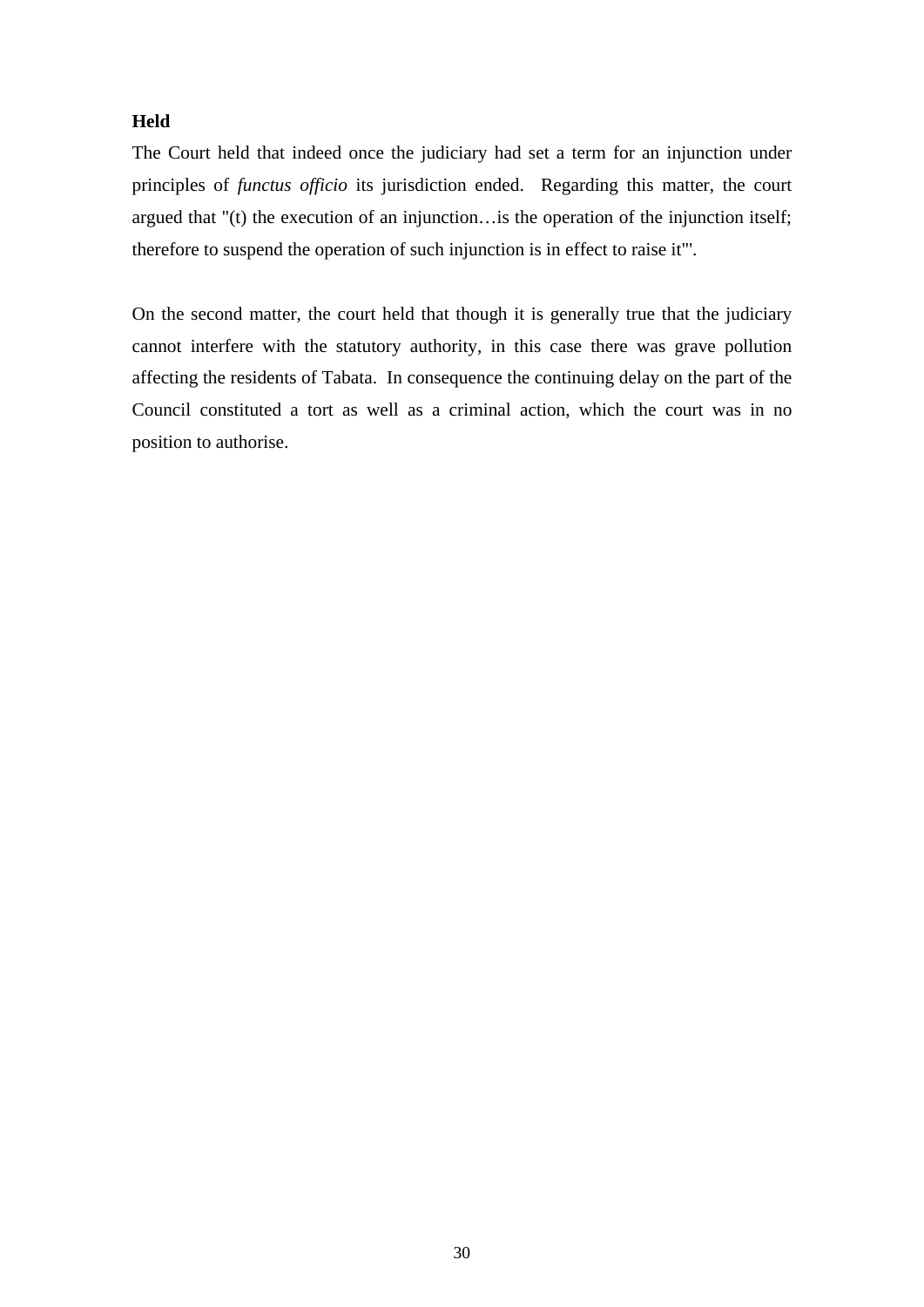## **TRANSKEI 1**

## **[Wildlife Society v Minister Of Environment Transkei Supreme Court – 1996](#page-4-1)**

## **Introduction**

The applicants applied for an order compelling the respondents to enforce the provisions of a law on environmental conservation. It was contended that the respondents had granted rights of occupation and had allocated sites within the coastal conservation area to private individuals. As a result of this encroachment, there was considerable and irreversible environmental degradation of the Transkei wild coast.

## **Held**

Where a statute imposed an obligation upon the state to take certain measures in order to protect the environment in the interests of the public, then a body such as the applicant, with its main aim being to promote environmental conservation, should have *locus standi* to apply for an order to compel the state to comply with its statutory obligations.

It was not the case that to afford *locus stan*di to a body such as the applicant, in the circumstances as these, would open the floodgates to a torrent of frivolous or vexatious litigation against the state by cranks and busybodies. Neither was it certain, given the exorbitant costs of Supreme Court litigation, that should the law be so adapted, cranks and busy bodies would flood the courts with vexatious or frivolous applications. Should they be tempted to do so, an appropriate order of costs would soon inhibit such litigation. It might well be that the time has arrived for a re-examination of the common law rules of standing in environmental matters involving the state and for an adaptation of such rules to meet the ever-changing needs of society.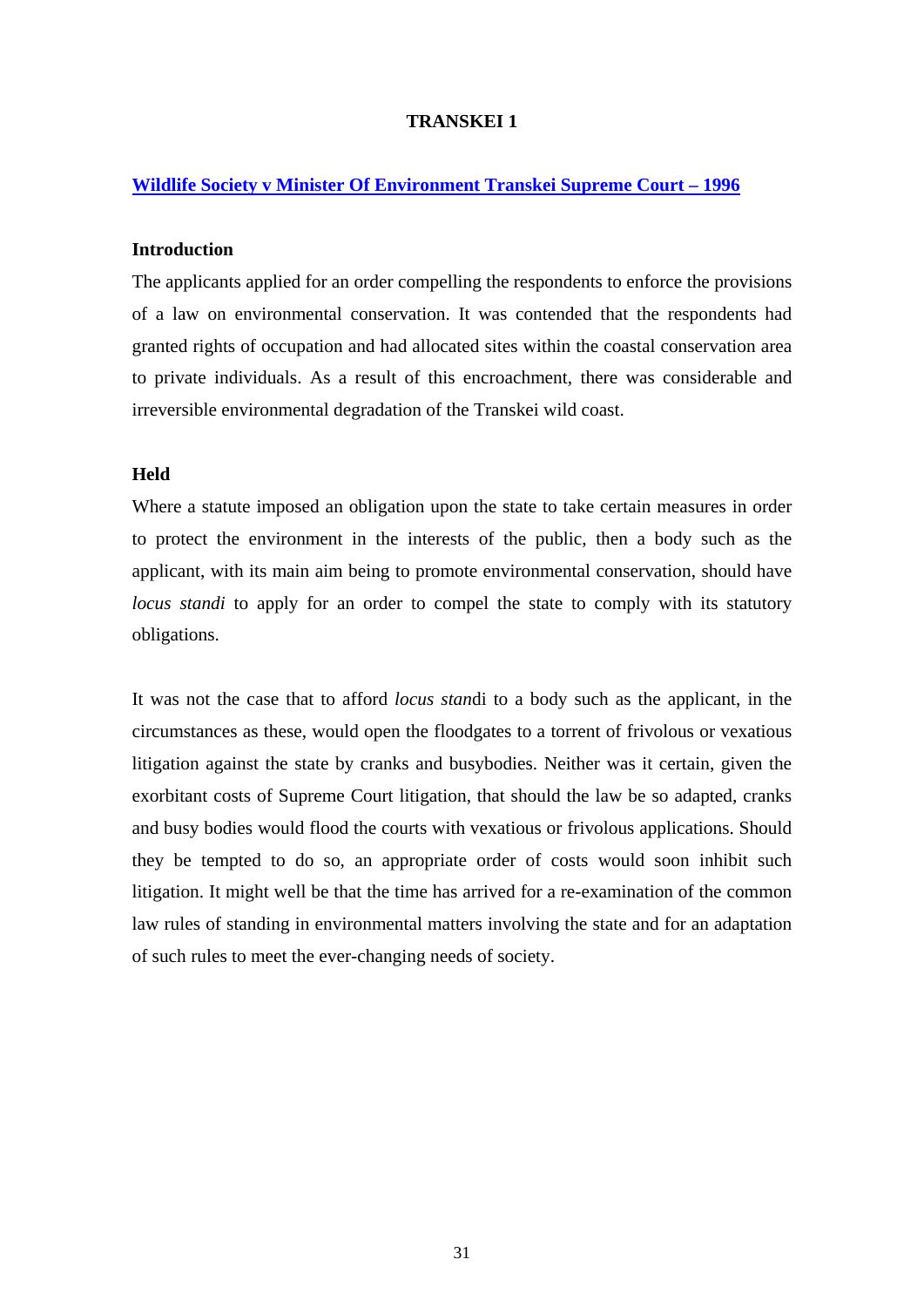**[British American Tobacco Limited v Environmental Action Network Ltd](#page-5-0) [Civil Appl. No. 27/2003 - Arising from Misc. Appl. No. 70/2002](#page-5-0) [High Court of Uganda at Kampala](#page-5-0)**

#### **Introduction**

The Environmental Action Network, Ltd (TEAN in short) filed and application seeking: (a) a declaration that the respondent failed to warn the consumers and potential consumers or its cigarettes of the health risks associated with smoking of the said products; (b) a declaration that the respondent's failure constituted a violation of or a threat to such persons' constitutional right to life; and (c) an order that the respondent place on packets of its cigarettes, its advertising and marketing materials, and at all its advertising and marketing events, warning labels or signage, with such wording, graphics, size and placement as in the court's determination, are sufficient to fully and adequately inform consumers of its cigarettes of the full risks to their health.

#### **Legal framework**

Articles 22 and 50(2) of the Constitution of Uganda

## **Held**

The court could not determine fully and sufficiently the kind of information to be included in the desired labels and publication. It simply did not have the expertise to do so; and in fact, the way the pleadings were couched, it imposed on the court a duty it could not discharge. It was or the applicant to present the court with sufficient information that would allow the court to consider the matter at hand.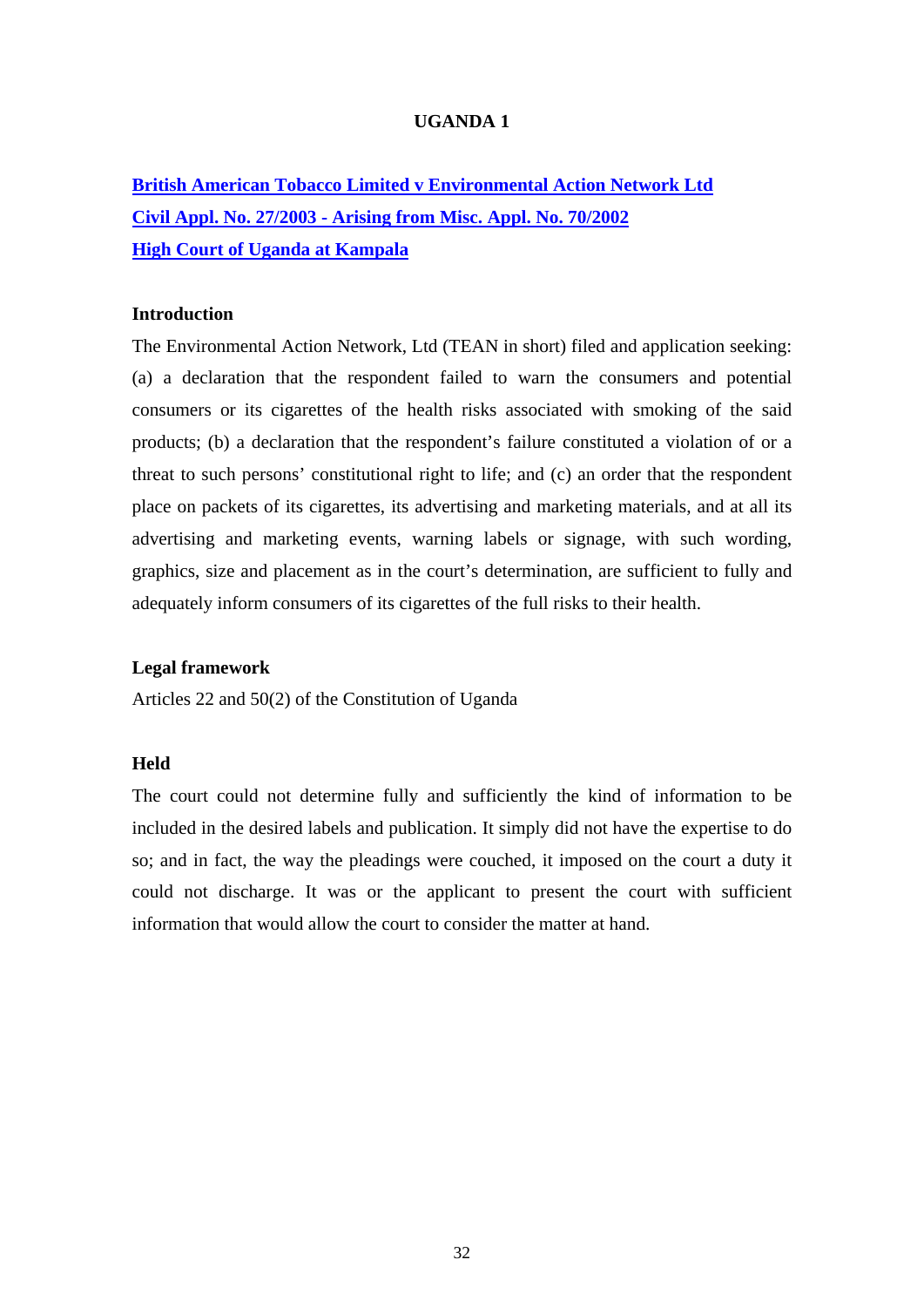# **[Greenwatch Limited v Attorney General And Uganda Electricity Transmission](#page-5-0)  [Company Ltd HTC-00-CV-MC-0139 of 2001 High Court of Uganda at Kampala](#page-5-0)**

### **Introduction**

The Government of Uganda entered into an Implementation Agreement (IA) with the AES Nile Power Limited, covering the building, operation and transfer of a hydroelectric power complex. In consequence of the IA, a Power Purchase Agreement (PPA) was executed by AES Nile Power Limited and Uganda Electricity Board – then a public corporation established and wholly owned by the Government of Uganda, with the commercial monopoly to generate, transmit and sell electric current in Uganda.

The Applicant, a Ugandan NGO whose main mission is environmental protection through advocacy and education, sought to obtain a copy of the PPA from the Government of Uganda. The Government however responded that the PPA "is a comprehensive document with a lot of information including the sponsor's technical and commercial secrets (and, thus) contains clauses on confidentiality and protection of intellectual property, which do not permit us to make it available to the entire public."

Following this letter, the Applicant commenced this action initially against the Attorney General.

#### **Legal framework**

Article 41 of the Constitution of Uganda Section 72 of the Evidence Act

#### **Held**

Uganda's Minister of Energy and Mineral Development signed the IA on behalf of the Government. The Minister is a member of the executive organ of the Government of Uganda, and hence, the IA is an act in her official capacity. The IA is therefore a public document.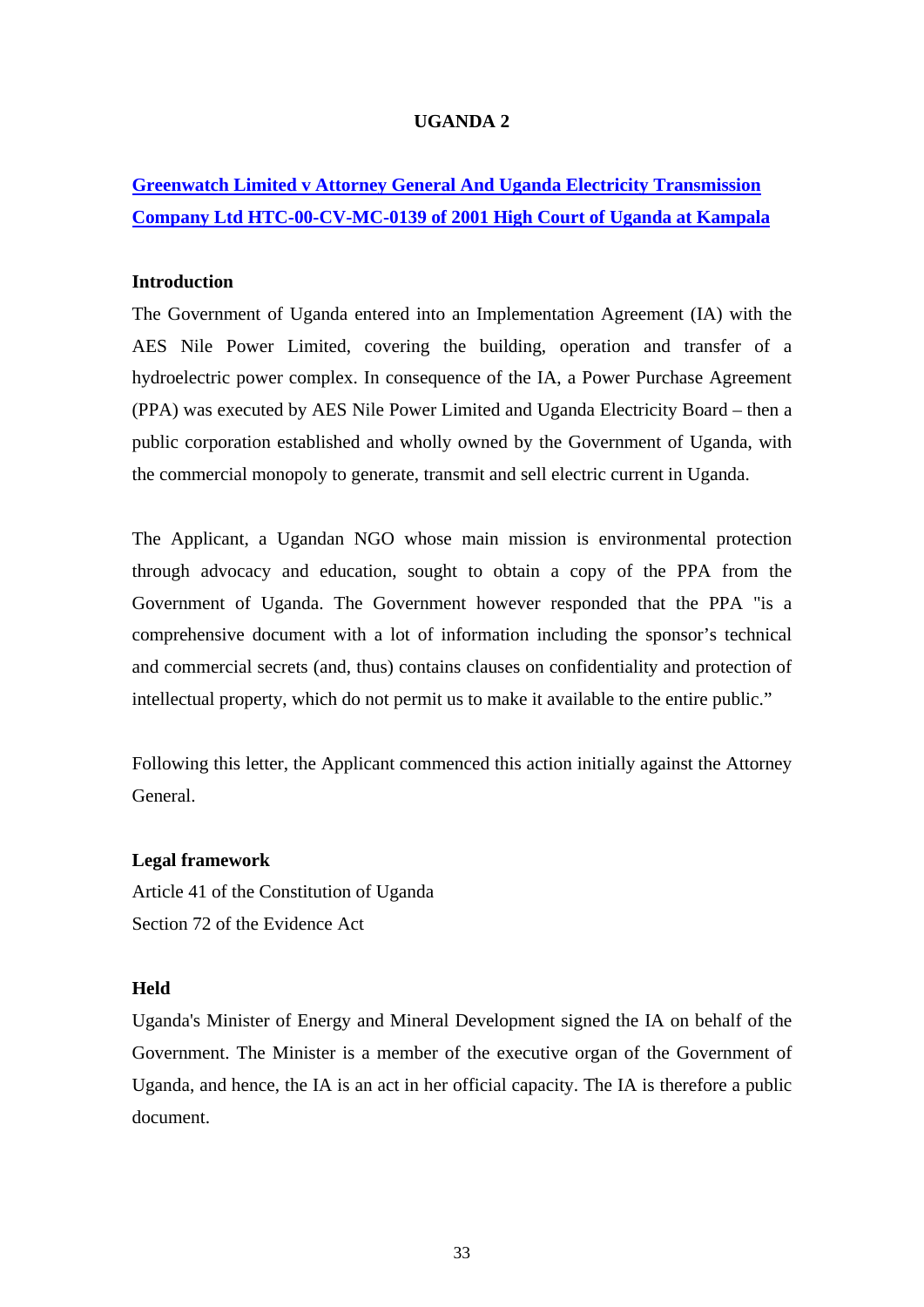The IA and PPA are intertwined documents. Neither of these two agreements is complete without the other. As the IA is a public document, and the PPA is incorporated by reference into the IA, therefore the PPA is a public document also.

A corporate body can also qualify as a citizen under article 41 of the Constitution, and have access to information in the possession of the State or its organs and agencies. However, on the evidence before the judge, it was not shown that the Applicant qualified as a corporate citizen. On that account alone, the judge declined to grant the declaration that it was entitled to access the information.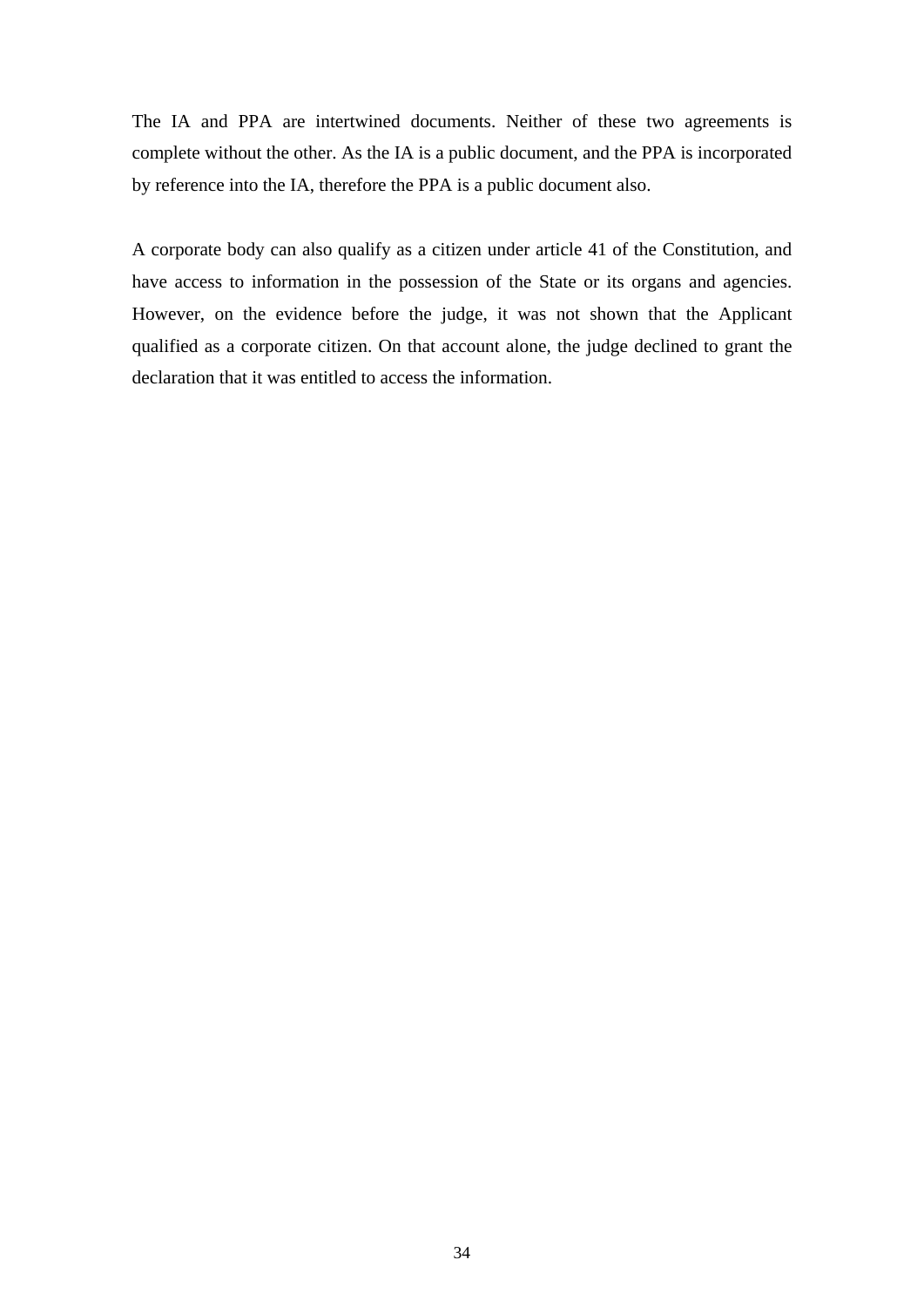# **[Sibaji Waiswa v Kakira Sugar Works Ltd MISC. APPLICATION N0. 230/2001-](#page-5-0) [FROM CIVIL SUIT N0. 63/2001 High Court of Uganda at Jinja](#page-5-0)**

#### **Introduction**

The Applicant requested a temporary injunction: (a) Restraining the defendant from acquiring the Butamira reserve and uprooting the forest to establish a sugar cane plantation; (b) Restraining the defendant's servants or agents from evicting, intimidating, threatening or in anyway interrupting or destroying the applicant's and other residents' use and occupation of Butamira Forest reserve until the disposal of the main suit or until further judicial order.

The plaintiff had previously filed a suit against the respondent. Such suit was yet unheard but the respondent had entered the disputed forest reserve and uprooted trees therein and routinely destroyed seed nurseries, resulting in a irreparable damage to the environment.

#### **Legal framework**

0.37 rr. 2,3 and 9 of the Civil Procedure Rules

## **Held**

The alleged damages were of a character that could not adequately be compensated by an award of damages alone. Although the respondent argued that since June 2000 the threat to the environment had ceased, documentary evidence showed continuing reasons for concern. The balance of convenience was therefore in favour of a temporary injunction being granted. The judge granted the request for an injunction and ordered restraint on the part of the defendant from uprooting the forest to establish sugar cane plantations pending the hearing of the main suit. The defendant was also restrained from evicting, intimidating, threatening or in any way interrupting the status quo pending the hearing of the main suit or until the Government provided a lasting solution, which ever came first. To avoid abuse of the court process, the life span of the injunction was set at 6 months from the date of the ruling, subject to renewal for just cause.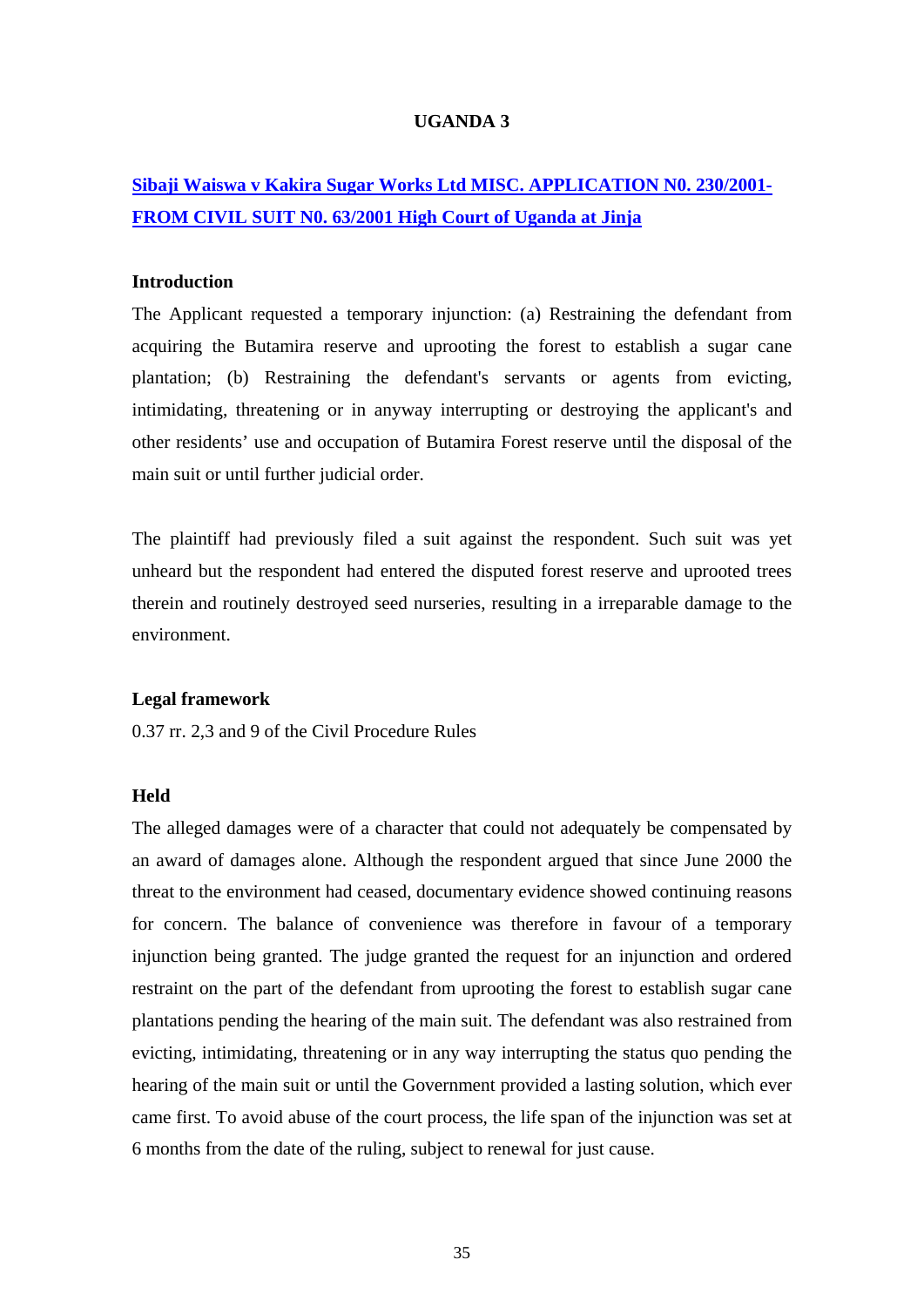# **[The Environmental Action Network Ltd v The Attorney General and the National](#page-5-0)  [Environment Management Authority MISC. APPLICATION No. 39 OF 2001](#page-5-0) [High Court of Uganda at Kampala](#page-5-0)**

#### **Introduction**

The plaintiff, a public interest litigation group, brought an application on its own behalf and on behalf of the non-smoking members of the public, to protect their rights to a clean and healthy environment, their right to life, and for the general good of public health in Uganda. The plaintiff stated that several medical reports highlighted the dangers of passive smoking or environmental exposure to tobacco smoke. Therefore, he sought declarations and orders to this effect.

The issue came before the court on several preliminary objections raised by a State Attorney, including: (a) that the applicant had no cause of action; (b) there was inadequate evidence in support of the suit; (c) that the applicant was not an expert on the effects of secondary smoke; and, (d) that the applicant had no standing to represent Uganda's non-smokers.

#### **Legal framework**

Evidence Act of Uganda Article 50 of the Constitution of Uganda

### **Held**

The Court first established that smoking in public is not a crime either under any Ugandan statutes, and that Courts had no jurisdiction to create new criminal offences. The Court overruled the preliminary objection that referred to the credibility of the evidence (medical reports) presented, stating that such evidence could be challenged during the hearing. Then the Court established that the absence to date of judicial preemptive action was not a reason to prohibit the public from requesting immediate and urgent redress. Finally, the Court held that Article 50 of the Constitution did allow public interest litigation by the plaintiff, given that the interest of public rights should transcend procedural technicalities.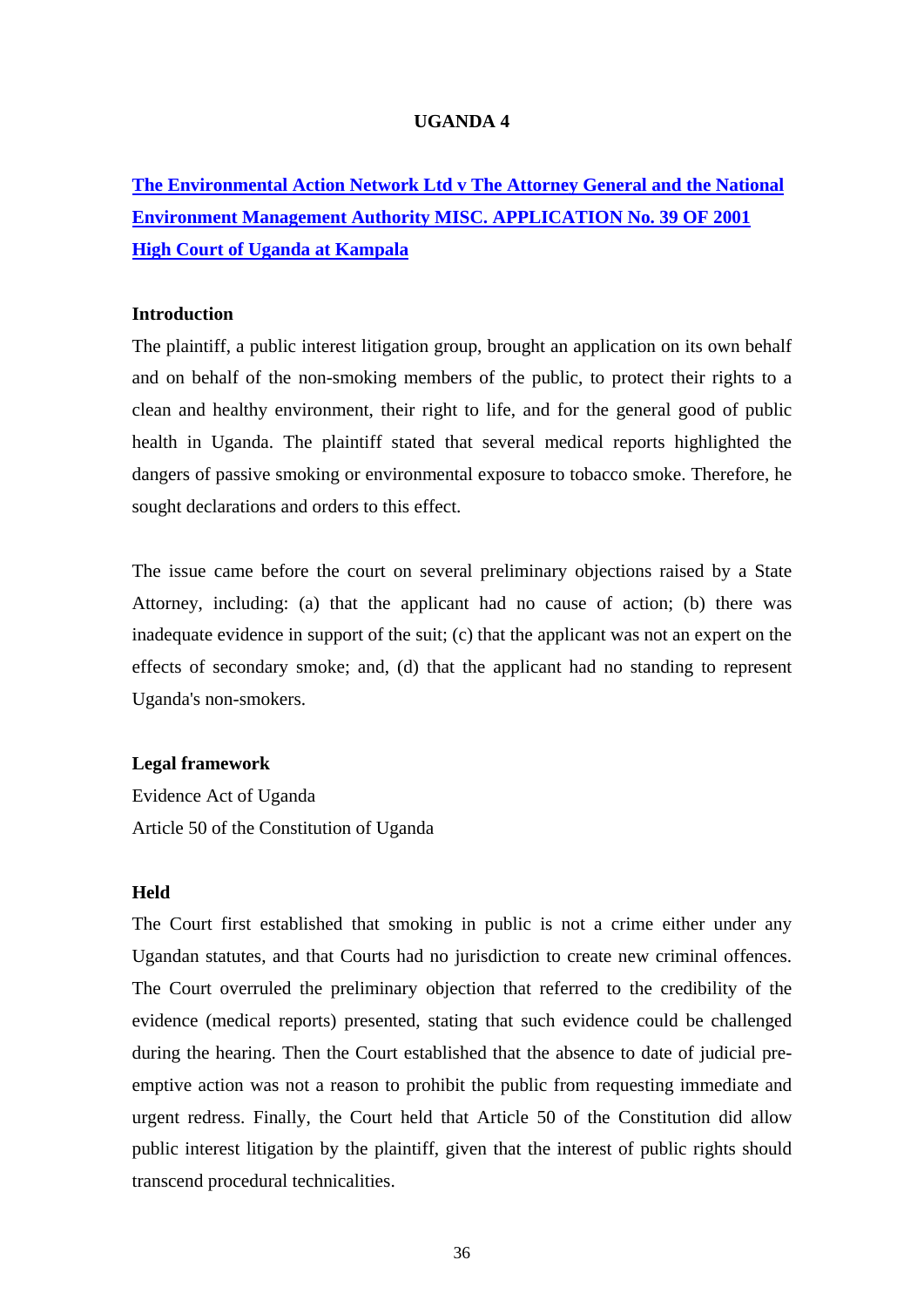**[Greenwatch and Advocates Coalition For Development & Environment v Golf](#page-5-0)  [Course Holdings Ltd. MISC. APPUCATJON No390/2001\(Arising From H.C.C.S.](#page-5-0)  [N0.834/2000\) High Court of Uganda at Nakawa](#page-5-0)**

#### **Introduction**

The plaintiffs (NGOs, whose main objectives are policy research and advocacy for protection of the environment and environmental rights in Uganda) claimed that the construction of a hotel on a land owned by the defendants threatened the environment and contravened environmental law. Thus, they requested a temporary injunction restraining the defendants from further development of the land until the final saying on the issue.

#### **Legal framework**

0.37 p. 1.7 and 9 of the Civil Procedure rules

#### **Held**

The second plaintiff was dismissed from the application since she never signed the plaint.

On the merits issues the Court held that, in order to grant a temporary injunction, there must be a pending legal action, which there was. There should also be a serious issue to be tried in that suit such that the applicant would be entitled to the relief sought, which the applicants should refer to in their affidavit. Finally, the occurrence of an irreparable damage to the applicant should be threatened. However, this last condition was not met by the applicants. The land referred to in the plaint belonged to the respondents. As the applicants did not have a proprietary interests in the suit property, notwithstanding the potential use, the application failed.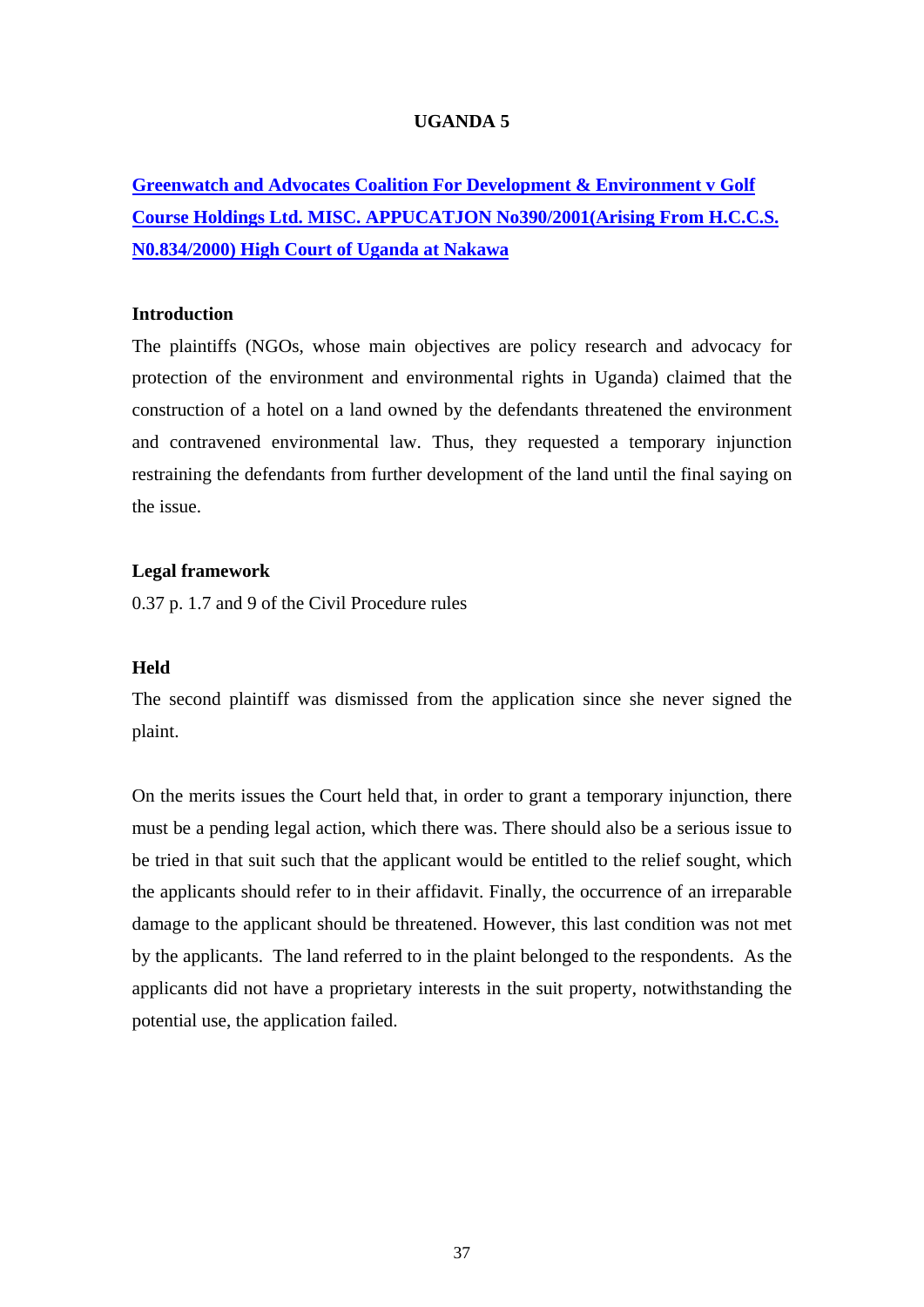# **Byabazaire Grace Thaddeus v Mukwano Industries [MISC. APPLICATION No 909 of 2000 \(Arising from Civil Suit No. 466 of 2000\)](#page-5-1)  High Court of Uganda at Kampala**

#### **Introduction**

The defendant operated a factory located adjacent to a residential area where the plaintiff lived. The factory released, into the air, obnoxious smoke that was said to be a health hazard to the community, particularly the plaintiff who already suffered adverse health effects. The plaintiff brought a suit arguing that the defendant failed to control smoke emissions from his factory, failed to purify the smoke to a safe level before the emission, and failed to alert the residents in the neighbourhood about the possible effects of the smoke emitted.

The defendant challenged the cause of action by the plaintiff affirming that Section 4 of the National Environment Statute of l995 (as referred to by the plaintiff) does not create a right to bring legal action on any individual, but, rather, vests the power in the National Environment Management Authority (NEMA) or in local environment committees formed under that Act. The defendant also argued that no action can lie against any person in respect of emissions unless such emissions exceed the standards and guidelines prescribed by NEMA under the National Environment Statute.

### **Legal framework**

Section 4 National Environment Statute of l995. Order 7, Rule 11 and 19 of the Civil Procedure rules

#### **Held**

The Court began stating the right to a healthy environment that is vested in every person; pointing out that NEMA is the body entrusted with the duty of guaranteeing adequate environmental standards for the enjoyment of this right. Considering that the plaintiff did not refer to any particular violation of a standard defined by NEMA, the Court considered the action was not based on the breach of right.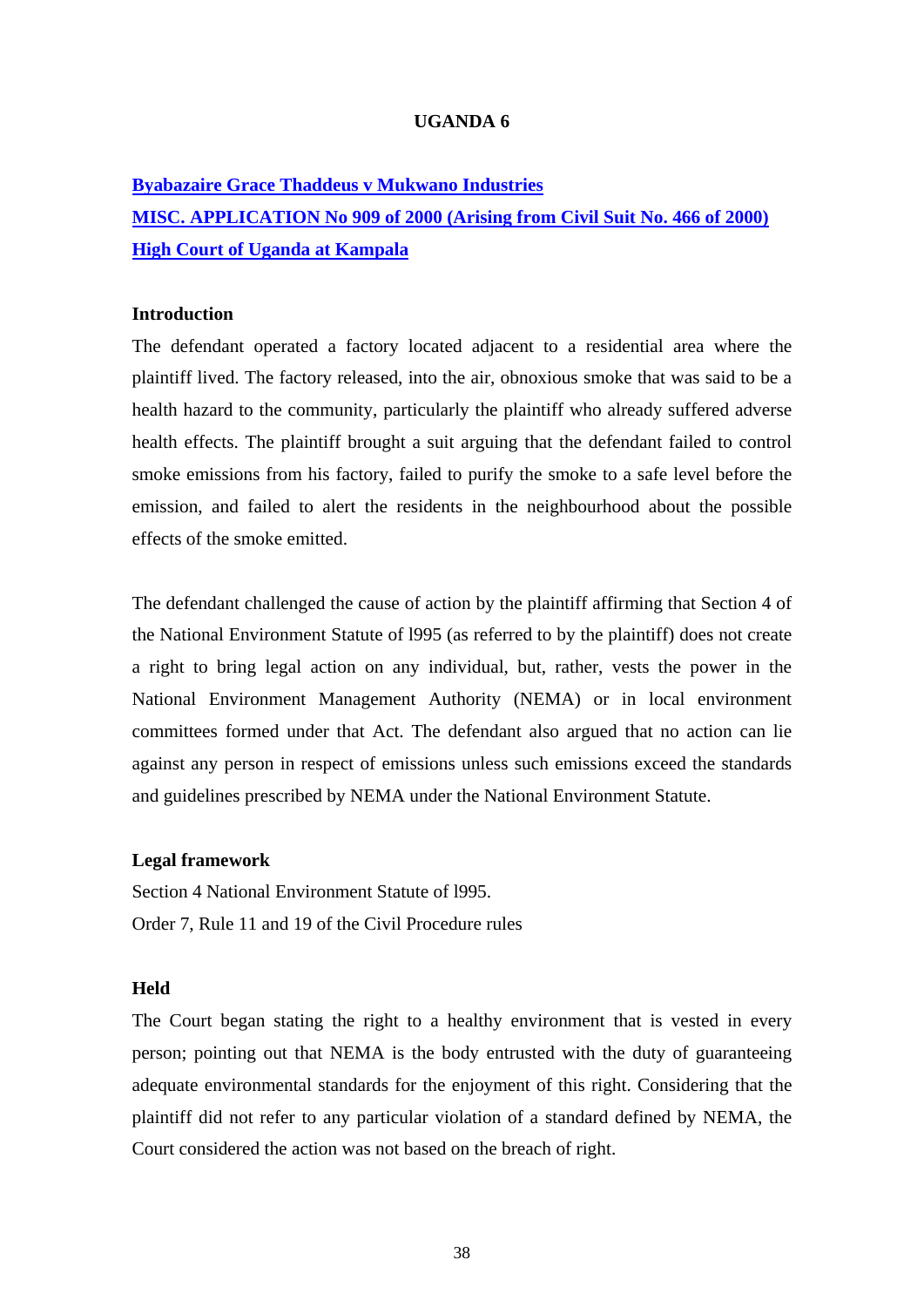Finally, the Court held that the plaintiff had no locus standi. NEMA was "the only person vested with the power and duty to sue for violations committed under the Statute". The only recourse available to any person whose right to a healthy environment was violated was to inform NEMA.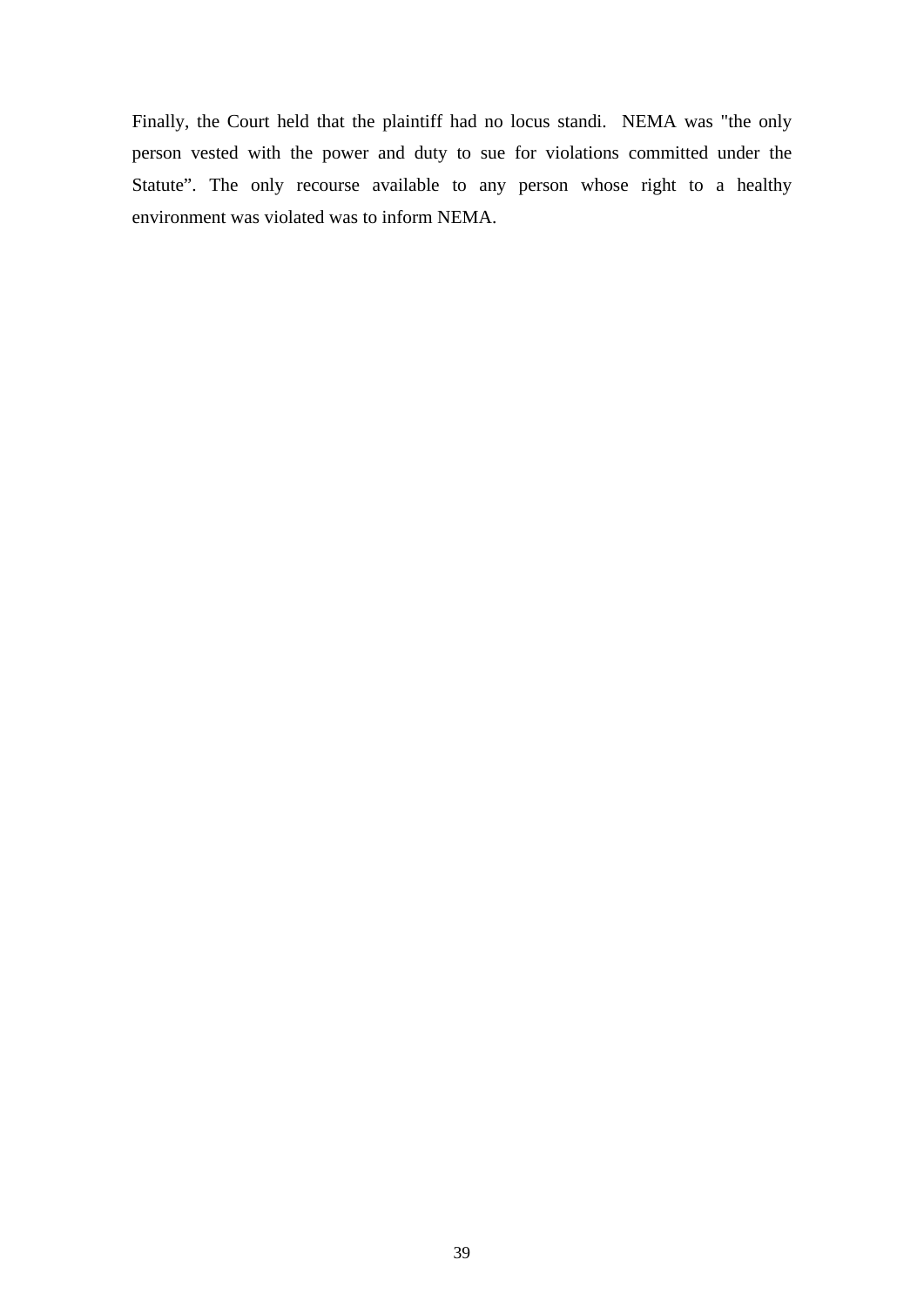**[National Association of Professional Environmentalists \(NAPE\) V AES Nile Power](#page-5-1) Limited (Respondent) Misc. Case. No 268 Of 1999 High Court Of Uganda At Kampala**

### **Introduction**

An application by Notice of Motion was brought under Order 48, rules 1 and 2 of the Civil Procedure Rules, Section 101 of the Civil Procedure Act and Section 72 of the National Environmental Authority Statute (4 of 1995). It sought an injunction to stop the respondent from concluding a power project agreement with the Government of Uganda until the National Environmental Management Authority (NEMA) had approved an environmental impact assessment.

## **Legal Framework**

Civil Procedure Act NEMA Statute 4 of 1995

## **Held**

The court held that the action was premature. The mere signing of the agreement would not cause an environmental disaster. Until more information was available, it was difficult to formulate a claim or offer a remedy.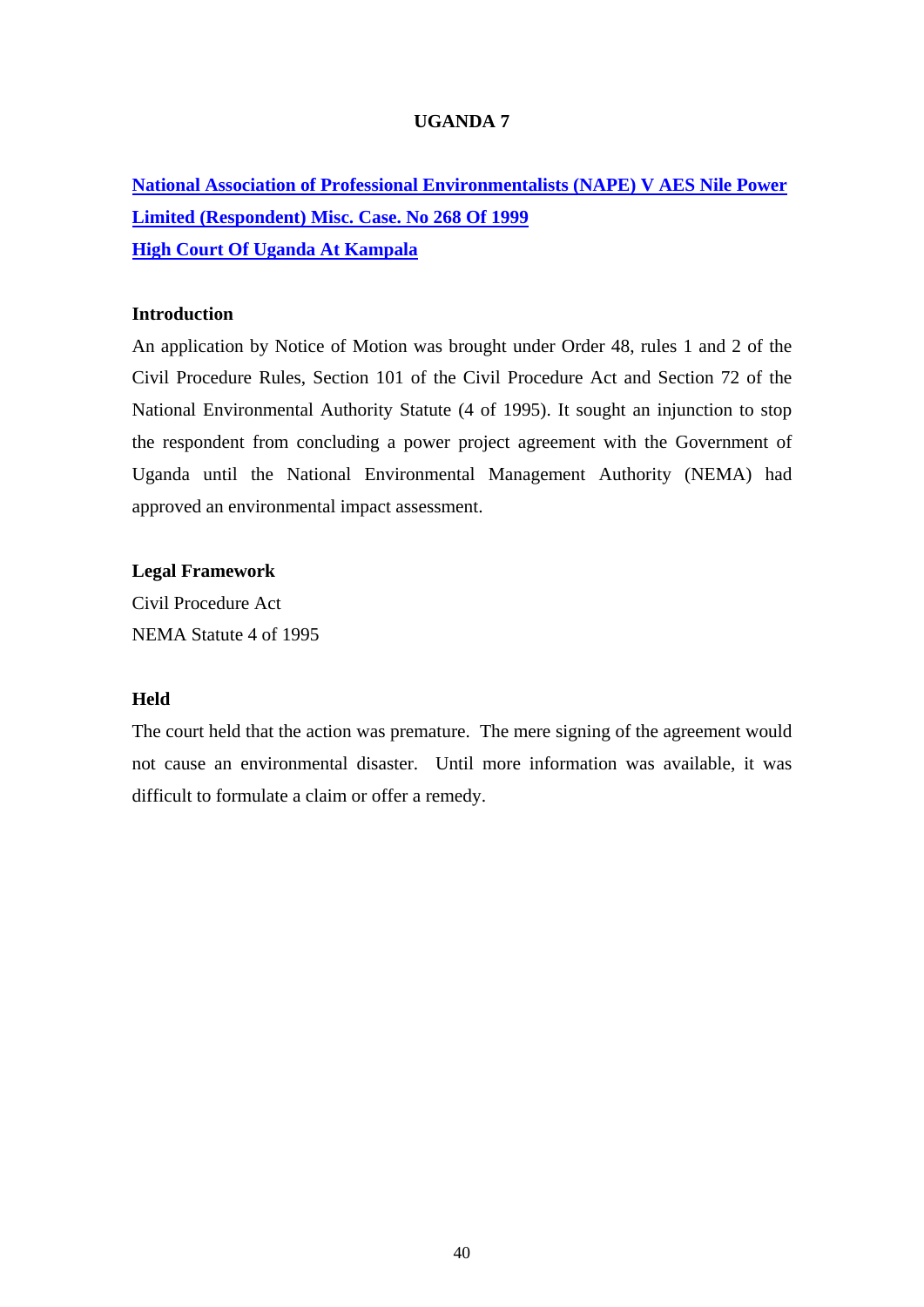## **CANADA 1**

# **[R v Varnicolor Chemical Ltd Tri Union Chemical Of Elmira and Severin](#page-5-1) Argenton, Director/Owner And Officers (1992) 9 C.E.L.R. (N.S.) 177 Ontario Provincial Court**

#### **Introduction**

The accused Company, its director/owner and its officers in Ontario were charged with an alleged breach under the Environmental Protection Act for unlawfully discharging hazardous waste into the environment. The company was granted a permit to recycle waste paint manufacturing solvents. Liquid waste described as waste derived fuel was rejected by the waste disposal facility in Michigan because it contained unacceptable levels of PCBs. At the time of the Ministry's audit the total inventory of the site was 3.3 times the legal capacity of the site. Further, the tank farms filled with hazardous liquid waste had insufficient containment facilities in the event of a spill. The tests showed that ground water both on and off the site greatly exceeded drinking water guidelines for various chemicals that are acutely and chronically toxic to humans, animals and fish. Some of the chemicals detected can cause injury to the nervous system. The hydrogeological report concluded that the contaminants detected will migrate with the ground water and may eventually be discharged into creeks and hence to rivers from which water is taken by municipalities in the region for residential supply. In addition, fire safety violations were also discovered, arising out of the inadequate storage of liquid and hazardous waste.

## **Decision**

The company was not fined as it went out of business. However, the owner was fined and sentenced to eight months imprisonment. Fines of up to Can\$ 15,000 were payable by officers of the Company.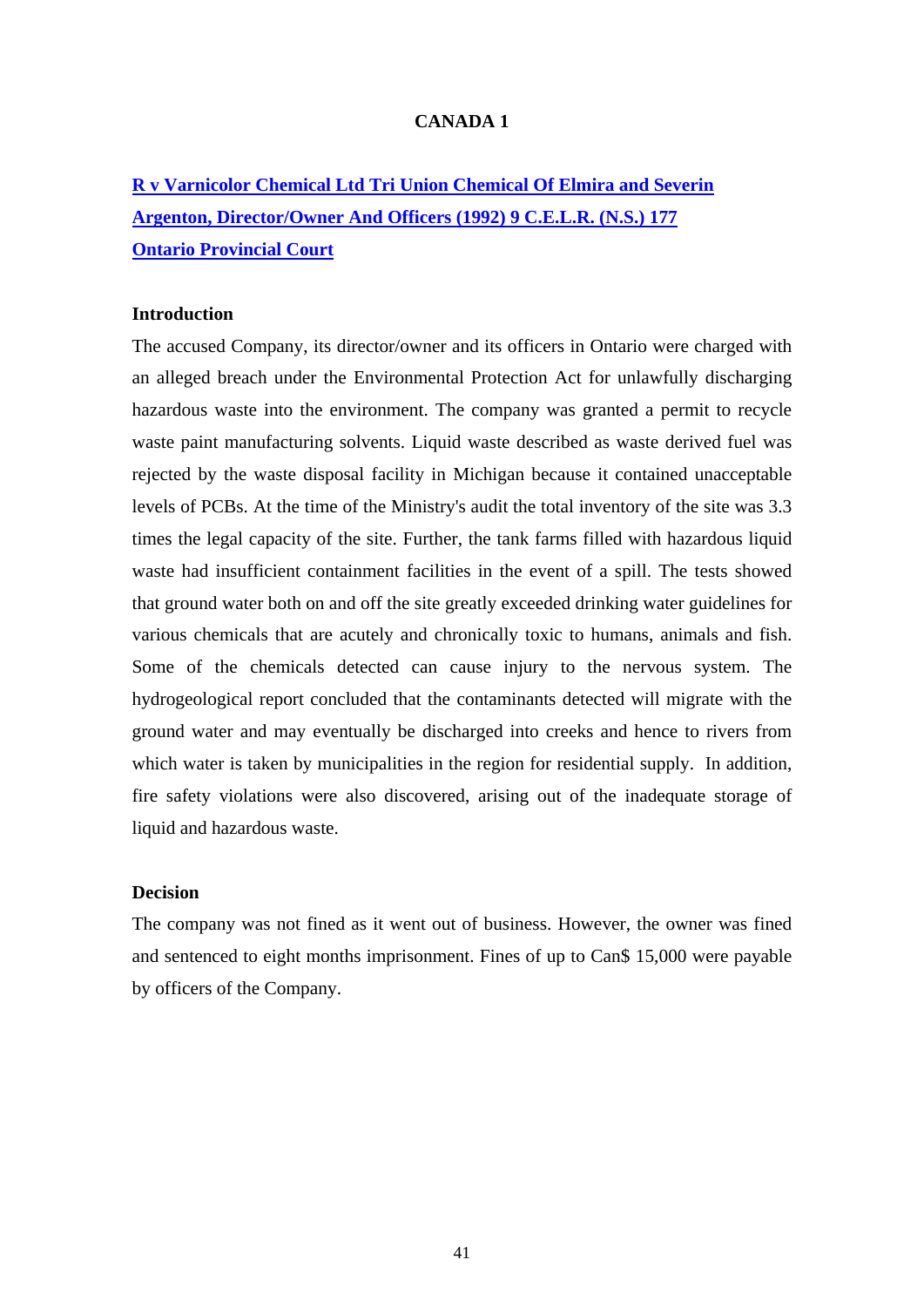# **CANADA 2**

# **[R v Bata Industries Limited & others \(1992\) 70 C.C.C. \(3rd\) 395](#page-5-1) Ontario Provincial Court**

#### **Introduction**

The Environment Inspector on a routine inspection noticed a large number of barrels containing chemical wastes on the premises of the accused company in varying states of decay. They were rusty, uncovered and leaking. Some of the chemicals were highly carcinogenic. It became evident that this process had been going on for several years. One of the directors who was charged, was an "on-site" director of the accused company. Although he had procrastinated in finding suitable waste haulers to dispose with the drums, it was found he had failed to exercise all reasonable care to prevent unlawful discharges as required by law. He had seen the storage area fill with increasingly deteriorating barrels until it seeped into the ground and failed to take positive steps to remedy the problem. It was further evident that the Technical Advisory Bulletins from the Bata Shoe Organisation had reminded the director of his responsibilities.

The other director charged was acquitted as the evidence indicated that, as a walkaround director on the site, he dealt with problems when brought to his attention by the on-site director promptly and appropriately. He had periodically reviewed the operations and performance goals of the facility.

The Court also found that the Company president had failed to exercise due diligence. It was not sufficient that instructions were given to the officers to remedy the problem. Once it was brought to his attention, the president had a responsibility to ensure that the instructions had been carried out.

## **Decision**

The company was fined a total of Can\$ 120,000 inclusive of a contribution to an environmental project. The two directors found in breach of their respective duties were each fined and the Company was ordered not to indemnify them in respect of the ordered fines. A probation order was also imposed against the Bata Shoe Organisation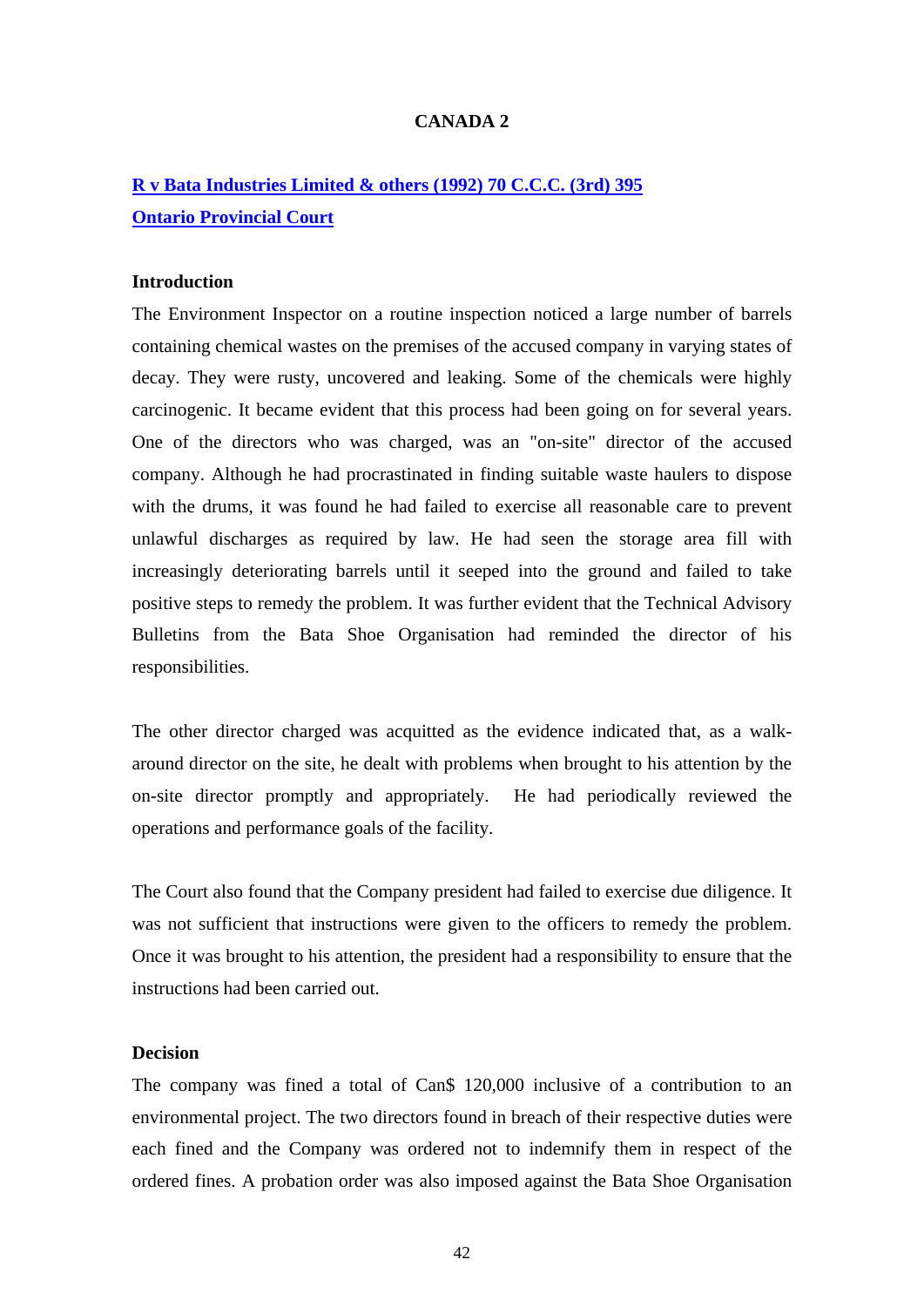(world-wide) requiring amongst other things the funding of a local toxic waste disposal program to pick up various household wastes in a number of regions in the countries where the accused company operated.

On Appeal to the High Court, the fines against both the company and the directors were reduced. The probation order was affirmed, applying only to its organisation in Canada and not world-wide. The Trial Judges order that the directors should not be indemnified was upheld on the grounds of policy.

However, the Court of Appeal struck out the condition relating to indemnification on the basis that it was difficult to enforce. All the company need do was to allow the period of probation to expire and then indemnify the directors. Moreover, such a condition was found to be in conflict with a statutory provision in the Ontario Business Corporation Act.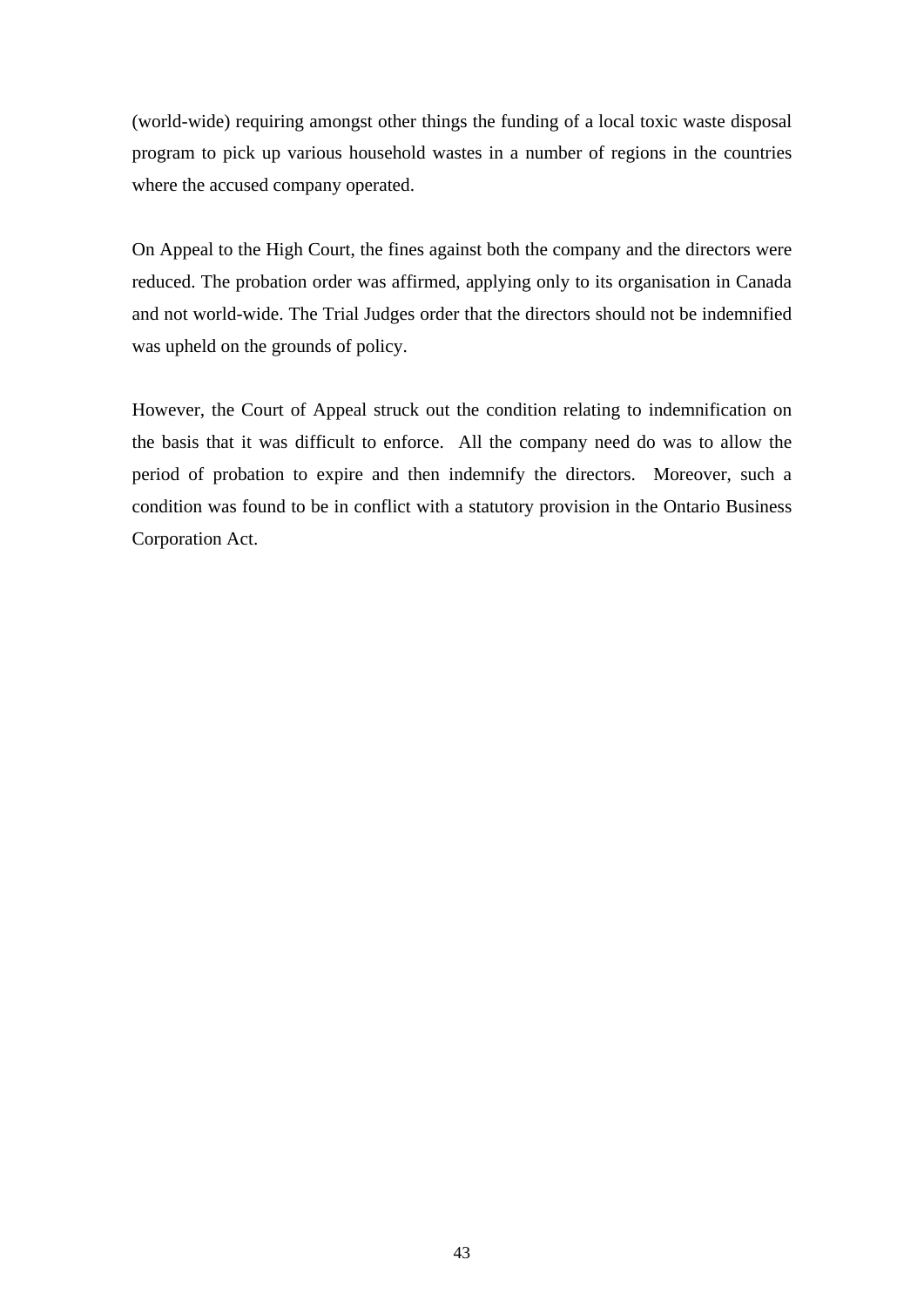## **CANADA 3**

# **[R v Blackbird Holdings Limited & George Crowe \(Controlling Shareholder\)](#page-5-1) (1990) 6 C.E.L.R (N.S.) 119 Ontario Provincial Court**

#### **Introduction**

The accused Crowe entered into a contract in 1974 with the Goodyear Tyre & Rubber Company on behalf of his former company Burprom, which went out of business in the early 1980's. Under the contract Burprom would purchase empty drums and remove and dispose of waste material from Goodyear's property. Blackbird Holdings was another company, also controlled by Crowe, which owned the property on which the drums were buried. To the knowledge of Goodyear, Burprom, with whom the contract was made, had no ability to deal with such materials. The contract expressly stated that Burprom should protect and save Goodyear from any fines or penalties provided for by federal, provincial, municipal or common law, and that Burprom should under no circumstances imply or mention that any such materials are products of GoodYear.

In May 1990, charges were brought as a result of a complaint from the tenant of the accused, that the water taken from a well on a property of the accused was contaminated. One hundred and eighty-five drums were excavated from the site and many were found leaking and oozing liquid, many had no lids on them when buried. The contamination had spread to adjoining wells. The chemicals leaking from the drums were determined to be human carcinogens.

### **Decision**

The accused were found guilty. The company was fined a total of Can\$ 90,000. Crowe was sentenced to six months imprisonment on the Water Resources Act charge, and to three months concurrent sentence on each of the other two offences under the Environmental Protection Act. The trial judge did not believe Crowe's denial of any knowledge of how the drums got buried in his property, and dismissed arguments that there was no evidence that the drums had been buried during the time set out in the charge, i.e. May 1988 to January 1990. The judge in sentencing noted that the contaminants were human carcinogens and that extensive clean up would be needed at taxpayers' expense.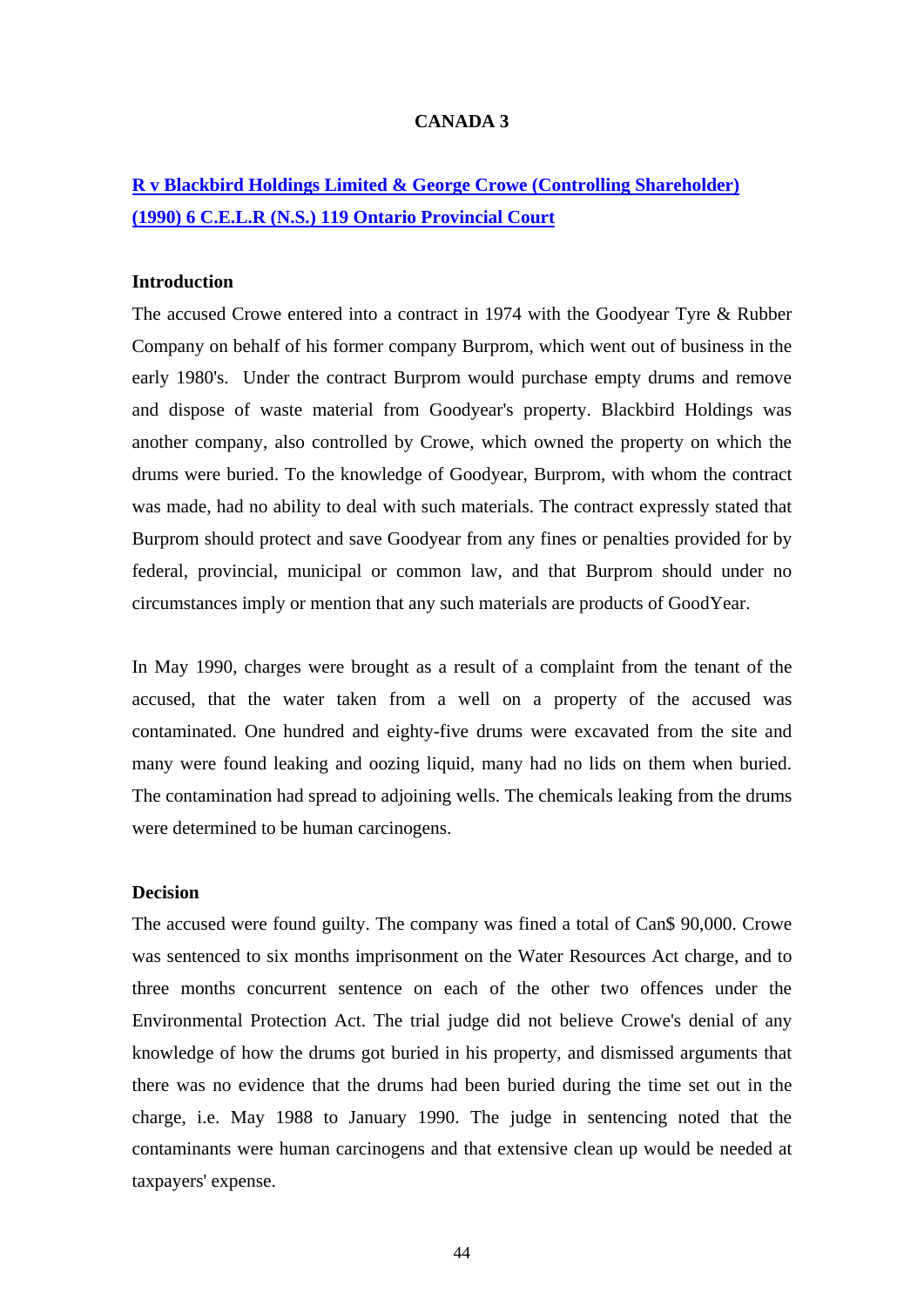# **Attorney General, Quebec v Mark Levy, Lubrimax (1982) Inc. And D. M. [Transport Ltd. Judgment Nos. 93-612, 93-613, 93-614, 93-615 1993, Jurisprudence](#page-5-0) Express No. 14 294-295**

LubriMax (1982) Inc. stored hundreds of barrels of PCB liquid waste and electric equipment containing PCB in a warehouse without permit. In August 1988 a fire gutted the warehouse (alleged to have been started by one Alain Chapleau, an illiterate parttime labourer who was arrested, charged with arson by QPP but acquitted by a superior court judge). Levy had told an employee to entrust the transport of the equipment and barrels containing PCBs to TDM Transport which did not have a permit to transport dangerous wastes. The fire which sent toxic fumes (PCBs, dioxin and furans) over 25 kilometres (the immediate danger zone) and to a much lesser extent to neighbouring Ontario and New York State, resulted in the evacuation of nearly 5,000 people from 1,731 homes in three municipalities in the immediate danger zone for eighteen days.

Levy and the two accused companies were convicted, the final conviction being in July 1993 and a total of Can\$ 35,000 fine was imposed on all three.

A Commission of Inquiry was established to investigate the circumstances of the fire. The Fire Commissioner in its report, made a series of general recommendations relating to environmental protection and fire prevention measures. It was evident that the warehouse had been violating several Provincial regulations and the Provincial Government had known this for nearly three years before the fire; yet it took no action. The Federal Government had no law regulating storage of PCBs, until legislation was enacted in June 1988, exactly two months before the fire. The Quebec Government tightened up its inspection programme and made changes to regulations to conform to Federal legislation.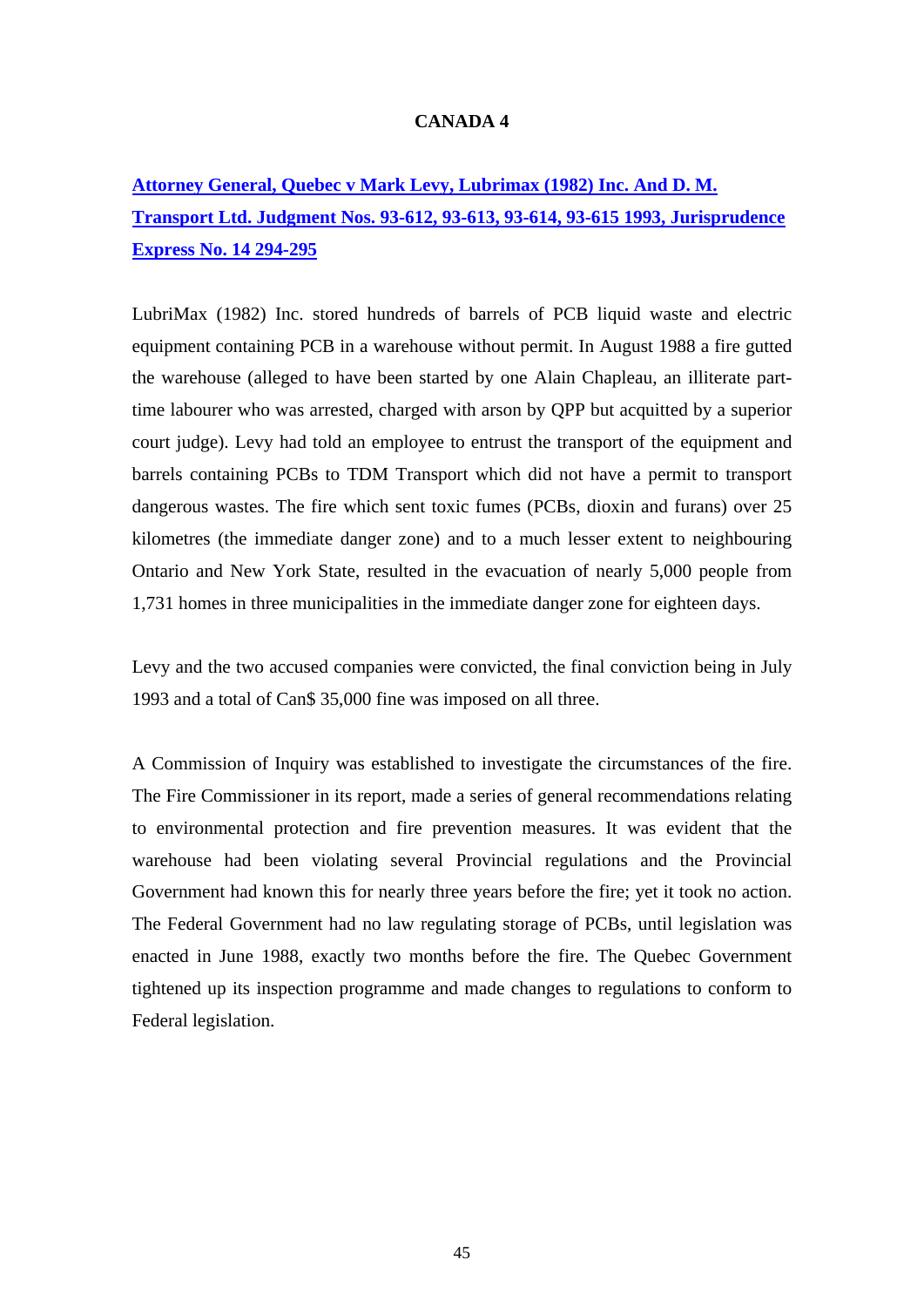# **[R v Tioxide Canada Inc., Turcotte, Eckersley, Gauthier, Lachance and](#page-5-0) Collingwood, Directors (Unreported) Quebec Court, 1993**

#### **Introduction**

This case involved the pollution of the St. Lawrence River over a long period of time. The company was in violation of authorisations issued by the Province of Quebec. In the final stages it did not have a formal authorisation to operate either from the Province or from the Federal Government. So long as it had the operating authorisation and complied with its conditions, they were exempt from the application of the Fisheries Act regulation.

Federal, as well as Provincial Government authorities co-operated in efforts to prevent pollution of the St. Lawrence River. The Province had been negotiating operating plans since 1986. The accused initially complied with these, but in 1991 it neglected or refused to do so, or even to apply for same.

The board of directors had resolved in April 1991 to continue operations despite having no authorisation. As a result, criminal charges were brought against the company and its directors. After the charges were laid, the company closed the offending section of the plant.

The accused pleaded not guilty initially and elected for jury trial but changed their plea prior to the preliminary inquiry.

#### **Decision**

Tioxide was fined Can\$ 1 million and ordered to pay Can\$ 3 million to the Federal Treasury to be placed in a special account at the disposal of the Minister of the Environment. The funds would be used for fish stocks and fish habitat protection. The directors were given absolute discharge by the court on charges filed against them personally. This was as a result of plea-bargaining with the Prosecutors. The court ordered the accused to continue to close the section of the plant that was the source of pollution. This is the highest fine ever imposed in Canadian polluter.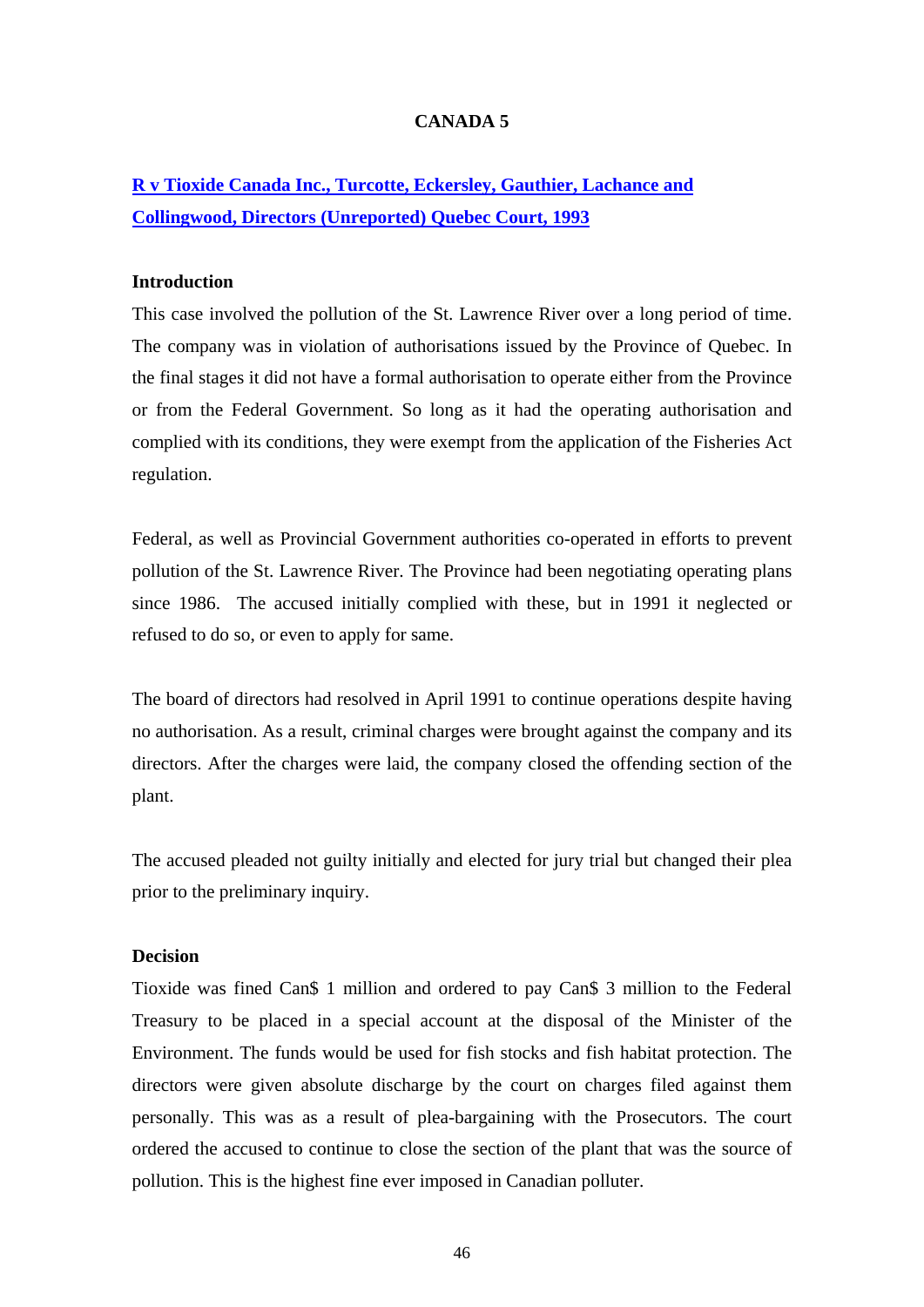#### **[R v Westmin Mines Limited \(Unreported\) British Columbia Provincial Court](#page-5-0)**

The accused were alleged to be discharging toxic waste, namely treated mine water containing excessively high levels of various metals such as zinc, copper and cadmium, into the Salmon River. The Salmon River is a transboundary river, which rises in Canada but crosses the international boundary between Canada and the United States, entering the ocean in Alaska. Westmin Mines Ltd operated a gold mine just a short distance from the British Columbia- Alaska border. At the time Westmin first sought a permit from the British Columbia Ministry of Environment to mine in the area, concerns of the United States Fish and Wildlife authorities and the citizens of Hyder, Alaska, were taken into account in the planning for the mine. Standards were set for the water discharge in the Mine Development Review Process.

There was a lack of evidence of any impact on water quality injuriously affecting either the Canadian or the United States side of the boundary. The Salmon River is sufficiently large, to make it impossible to detect any effect at all on water quality in the river as a result of the illegal discharges of treated mine water.

#### **Decision**

The accused was fined a total of Can\$ 26,000 on thirteen of fifteen charges; two charges having been stayed by the court for lack of specificity. In imposing the fine the judge took into account the fact that the company had spent in excess of Can\$ 900,000 to construct a lime water treatment plant and settling pond and the fact that there was no direct evidence of damage to the receiving environment. The judge rejected arguments that the illegal discharges were within fifteen per cent of the permitted levels and therefore were not excessive; that there was official inaction prior to charges being laid, which had led the accused to believe that the environment ministry tolerated the conduct; and that it had used reasonable care (defence of 'due diligence'). The judge noted that the regulations did not distinguish between 'minor' and 'major' violations; that the accused failed to provide any documentary proof that the ministry officials 'tolerated' non-compliance by the accused; and that the investments made to bring the mine into compliance were made after the offences occurred and charges laid.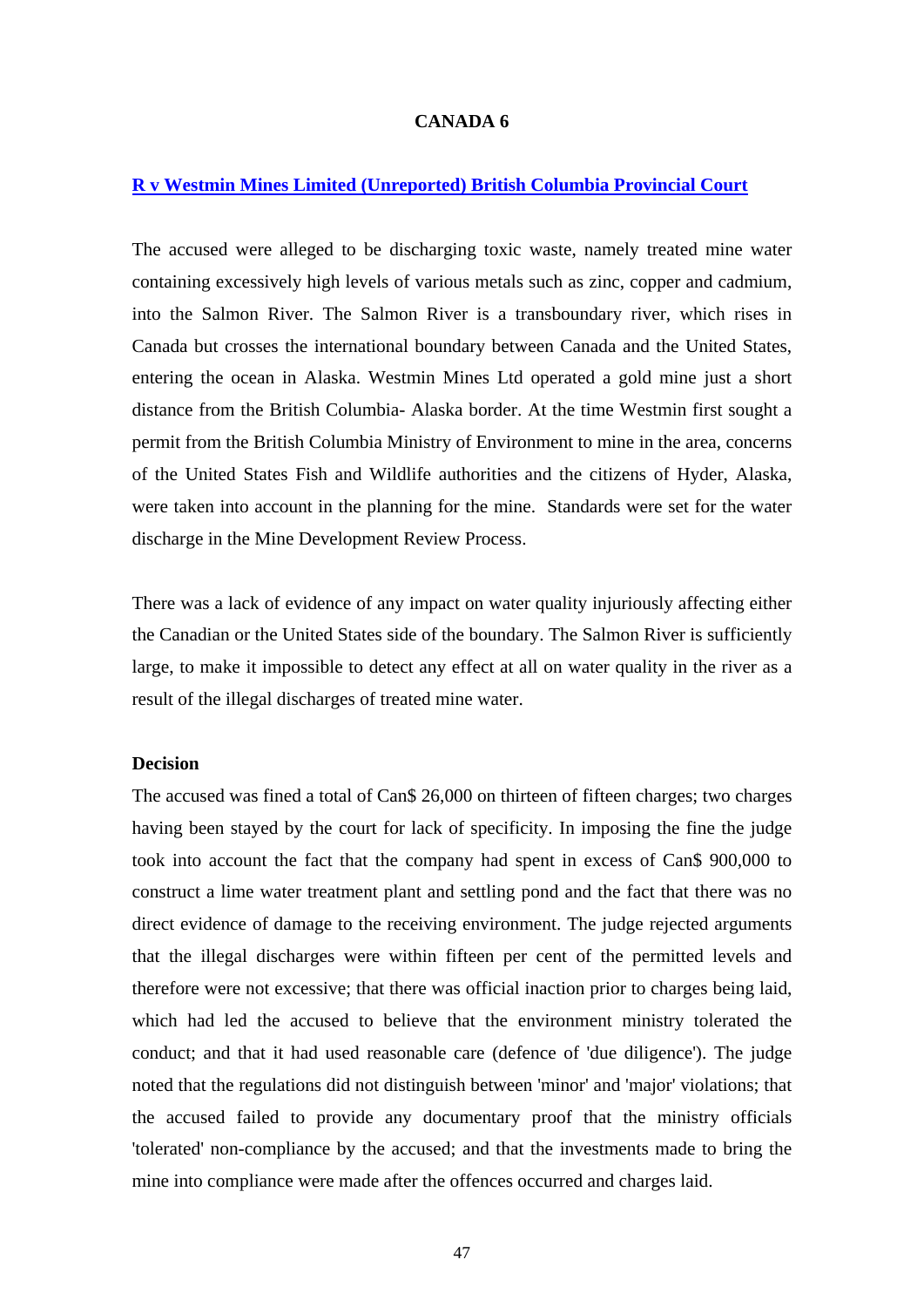# **[R v Aimco Solrec Limited \(Unreported\) Ontario Provincial Court](#page-5-0)**

The accused was charged with unlawfully permitting the transfer of PCB waste to a waste transportation system by failing to package or mark the waste in accordance with the Canada Transportation of Dangerous Goods Act.

The accused pleaded guilty after a plea bargain with the prosecutor in which all but two charges were dropped. The Court fined it Can\$ 50,000 on those two charges.

In Ontario, companies involved in the collection and transfer of hazardous industrial waste solvents and oils rely heavily on the availability of cheap incineration in the United States, specifically incinerators associated with the cement industry. Although the material is shipped as a waste, provided it meets minimum BTU and ash criteria, it is used as a fuel supplement in the cement manufacturing process.

Local industries and generators of hazardous waste are often charged up to Can\$ 600 per drum for the disposal of hazardous wastes. The transfer sites are able to bulk and blend the waste cocktails to meet the United States incineration regulations. Initially companies were not diligent in analysing their waste to ensure they were not receiving and transferring PCBs and other restricted contaminants to the United States.

The accused loaded a tanker containing 7,800 gallons of PCB liquid waste from several generators without prior analysis. It had no equipment to undertake analysis of incoming and outgoing waste. The waste was sent to a Michigan company for use as fuel in cement kilns, but was rejected by that company as it had excessive levels of PCBs.

The United States company notified the Michigan State Department of Natural Resources which directed the tanker to be returned to Ontario.

The Michigan State Department of Natural Resources notified the Ontario Ministry of Environment. The Canadian Customs were notified and the inbound tanker was seized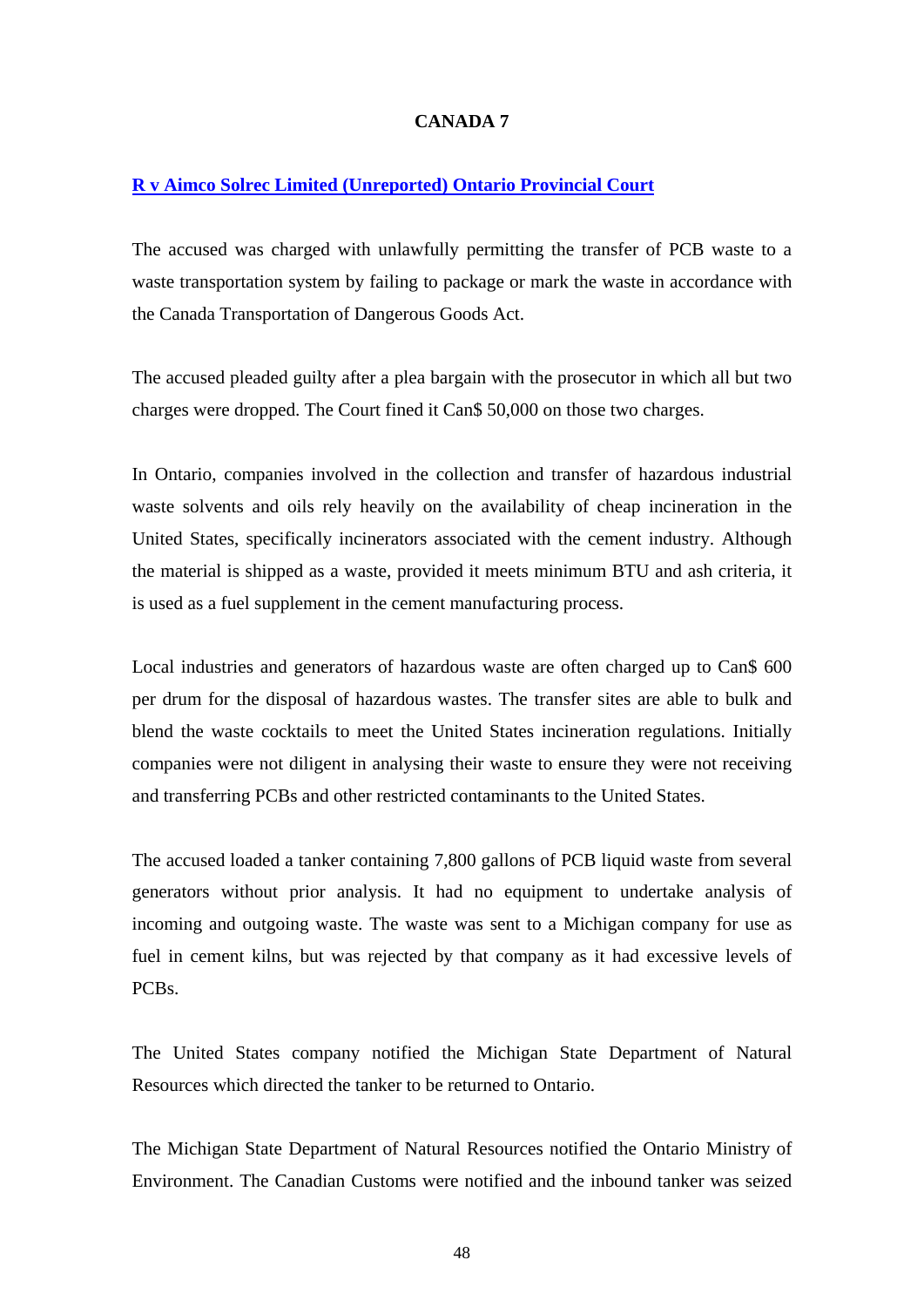at the Michigan/Ontario border. Ontario Ministry inspectors were at the scene and sampled the tanker. The analysis revealed a PCB concentration between 420 and 460 ppm, as against the maximum of 50 ppm allowed by the United States EPA for imports.

In related incidents, a national newspaper the "Globe and Mail" reported in May 1989 that PCBs and other hazardous chemical wastes were being secretly mixed in fuels and sold to unsuspecting customers in Southern Ontario, Quebec and Western New York. It was alleged that a small number of companies, operating mainly in the Buffalo, New York area were mixing hazardous wastes into gasoline, diesel and industrial heating fuel and then selling it, to Canadian importers. Many of these importers had set up temporary businesses for the purpose of importing relatively cheap fuel from the United States and selling it at market prices without paying Provincial sales tax.

In response, the Federal Government issued an interim order prohibiting the import and export of fuels containing hazardous waste except for the purpose of destruction, recycling or disposal of the fuel at an approved facility. Wastes that would likely be disposed of by dilution in fuels were included in the order, which has now been replaced by a permanent regulation.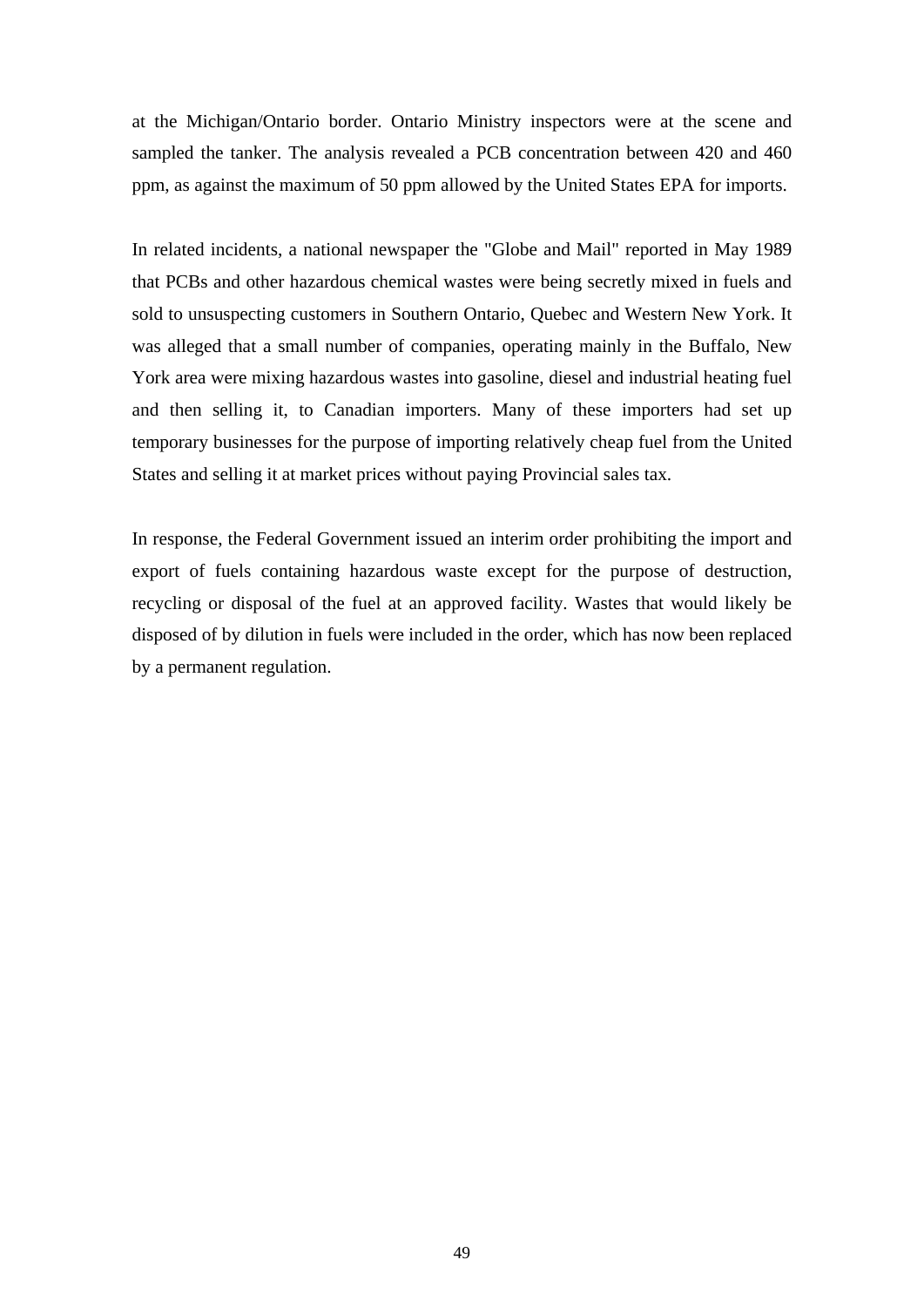# **[Re Sause Brothers Ocean Towing \(Concerning an Oil Spill from the "Nestucca"](#page-6-0)  [off The Coast Of British Columbia\) \(1991\) 769 F. Supp. 1147 \(Dor.\) United States](#page-6-0)  [District Court](#page-6-0)**

In December 1988, the tanker barge the "Nestucca" while being towed by a towing vessel, the "Ocean Service," spilled 850,000 litres of oil off the southern coast of Washington, causing damage to wildlife and to the environment along approximately sixty-seventy miles of Vancouver Island coastline. Both vessels were owned by Sause Brothers Ocean Towing Corporation, a US company. The oil spill left in its wake some 500,000 dead migratory birds, several dead otters, and the oiling of numerous seals and sea lions. The shellfish and crab fisheries were closed and eelgrass was destroyed.

When the oil spill occurred, in December 1988, the Canadian Government did not have authority to sue for clean-up costs and pollution damage resulting from an oil spill occurring outside of Canadian waters. Four months after the oil spill, new amendments to the Canada Shipping Act came into force with the result that the Federal Government received the authority to claim for clean-up costs and pollution damage caused within Canadian territory, the territorial sea and the fishing zones of Canada even for the spill occurring those waters.

Ocean Towing filed a limitation action in the United States Federal Court for the Eastern District of Oregon admitting liability for the casualty, but seeking exoneration or limitation of liability.

The District Court rejected the petition to limit liability for the reasons that: 1. Ocean Towing was negligent when it failed to conduct an adequate inspection of the tow wire and to have an adequate and experienced crew. This contributed to the oil spill that occurred when the tug collided with a runaway barge and pierced the barge' s storage compartment: and 2. It failed to show lack of privity or knowledge of the negligence.

Claims were filed by two native Indian bands, the Quetsino Band and the Nuu-chahnulth Tribal Council (NTC), for clean-up costs and damages to their reserves and harvesting rights off reserve. The NTC claimed Can\$ 23,656,344 for clean-up and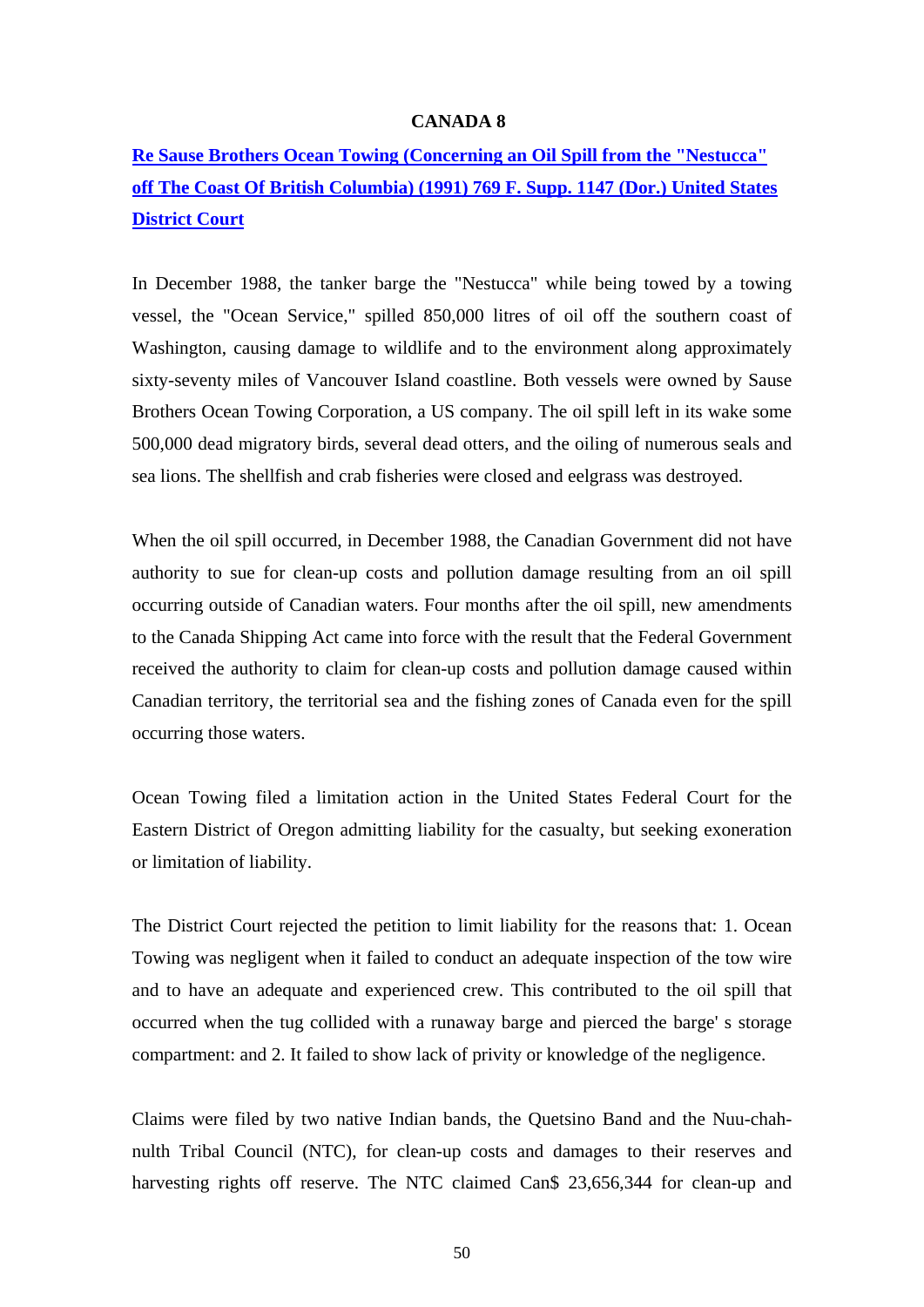opportunity costs, collective food loss and other environmental damage to the band members. The amount of the Quetsino band's claim is not known.

As permitted by the United States admiralty law the Federal and British Columbia Provincial Governments also applied to the United States Court for a share of the damage award, asserting that Ocean Towing's liability should not be limited. Their combined claim was Can\$ 4,382,000 for clean-up costs and Can\$ 3,349,500 for environmental damage.

In May 1992, after intensive negotiations supervised by the District Court, the claims of the Federal and Provincial Governments were settled with Ocean Towing. The NTC's separate claim in respect of environmental damage was a major impediment to the negotiations. In order to finally settle the matter, the Court directed that the parties negotiate among themselves the manner in which the environmental damage award would be divided. The claim of the Quetsino Band for environmental damage was not subject to negotiations because Ocean Towing challenged that claim on the grounds that it had been filed beyond the applicable limitation period. At the time of writing, that claim awaits the court's decision.

Through court supervised negotiations, Ocean Towing agreed to settle the claims of the Federal and Provincial Governments and of the NTC. This included: the full claim of clean-up costs of the Federal Government (Can\$ 4,382,200), Can\$ 3,349,500 for the environmental damage claim of the two Governments to be used for purposes of restoration of the environment (of which Can\$ 1,600,000 would be paid by way of an annuity over a ten-year period); and a payment to the NTC of Can\$ 700,000 for its environmental claims and Can\$ 505,000 for all the individual claims, commercial fishing claims and clean-up claims. The claim of the Quetsino Band was not the subject of negotiation awaiting the court's decision on Ocean Towing's challenge thereto.

The Settlement Agreement along with a Full and Final Release of all claims was made an order of the United States District Court of Oregon, upon their execution in July 1992.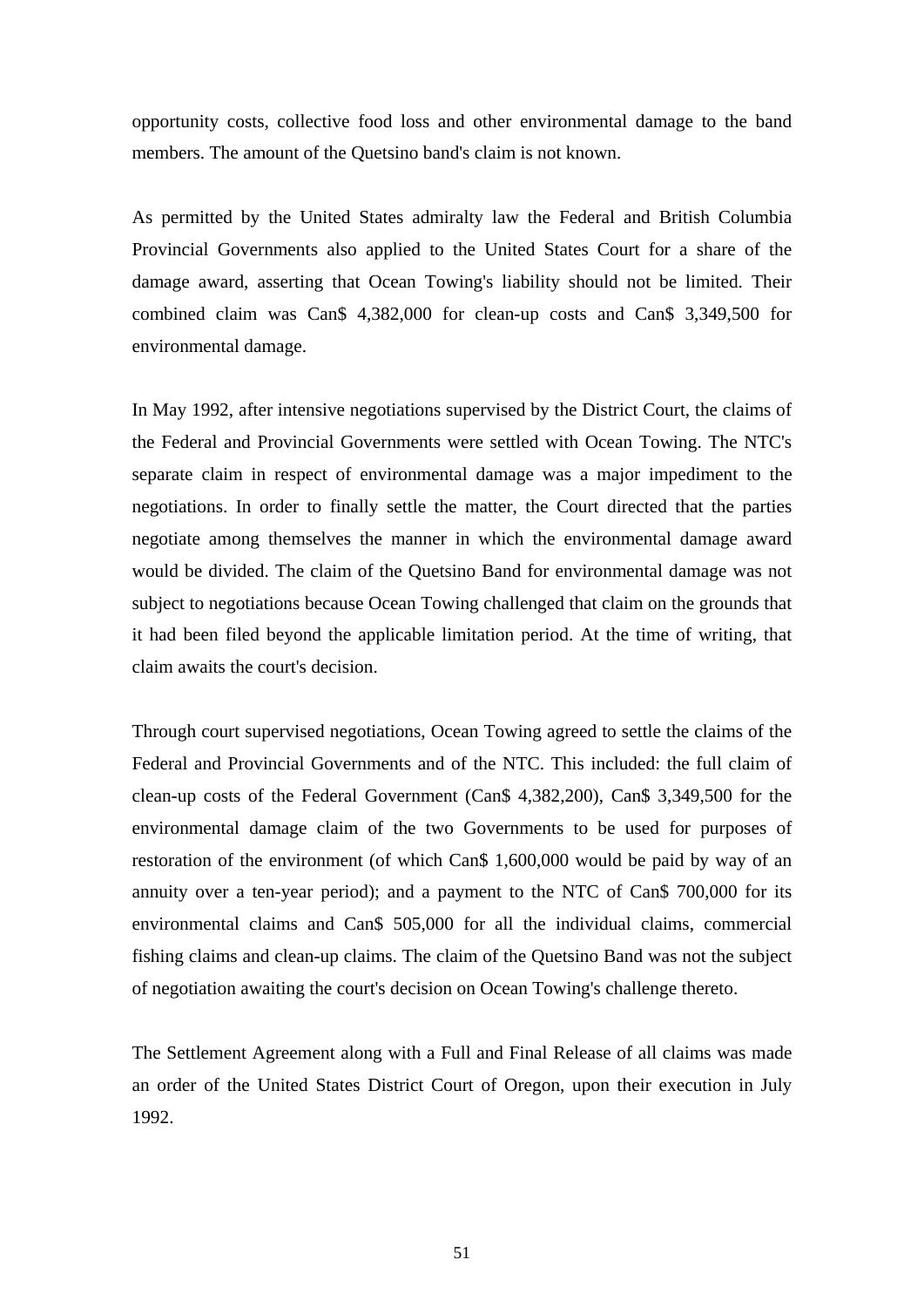# **R (Environment Canada) v R (Northwest Territories Canada) [\(1993\)12 C.E.L.R. \(N.S.\) 55, Northwest Territories Territorial Court](#page-6-1)**

The Government of the Northwest Territories was charged with discharging raw, untreated sewage of up to 56,000 cubic metres from the Iqaluit sewage lagoon into the waters of Koojesse Inlet on Baffin Island in the Northwest Territories. The lagoon is owned and operated by the Government of the Northwest Territories.

### **Decision**

The judge found that the Territorial Government failed to exercise due diligence in the prevention of the sewage discharge. The lagoon had failed five times in ten years; the Government had in place the policy, the necessary engineering and scientific studies, and the management and operational guidelines. If the policy had been applied, it would have prevented the offence.

For the above reason, the Territorial Government was convicted and fined \$49,000. It was also ordered to pay \$40,000 to Environment Canada in trust for the purpose of promoting conservation and protection of fish and fish habitats in the Northwest **Territories** 

The judge rejected the joint submission of the parties that the accused, being a Government, be excused from financial penalty since a fine would amount to the transfer of the same taxpayers' money from one government's consolidated revenue fund to another's and therefore inappropriate and/or unnecessary.

It was the judge's view that a more compelling argument may be made for the opposite perspective that governments accused of offences should receive no special consideration and, indeed, their status may be an aggravating factor in certain cases.

The judge noted that governments can commit offences as readily as humans or corporations and they are not immune to breaking the law. Government conduct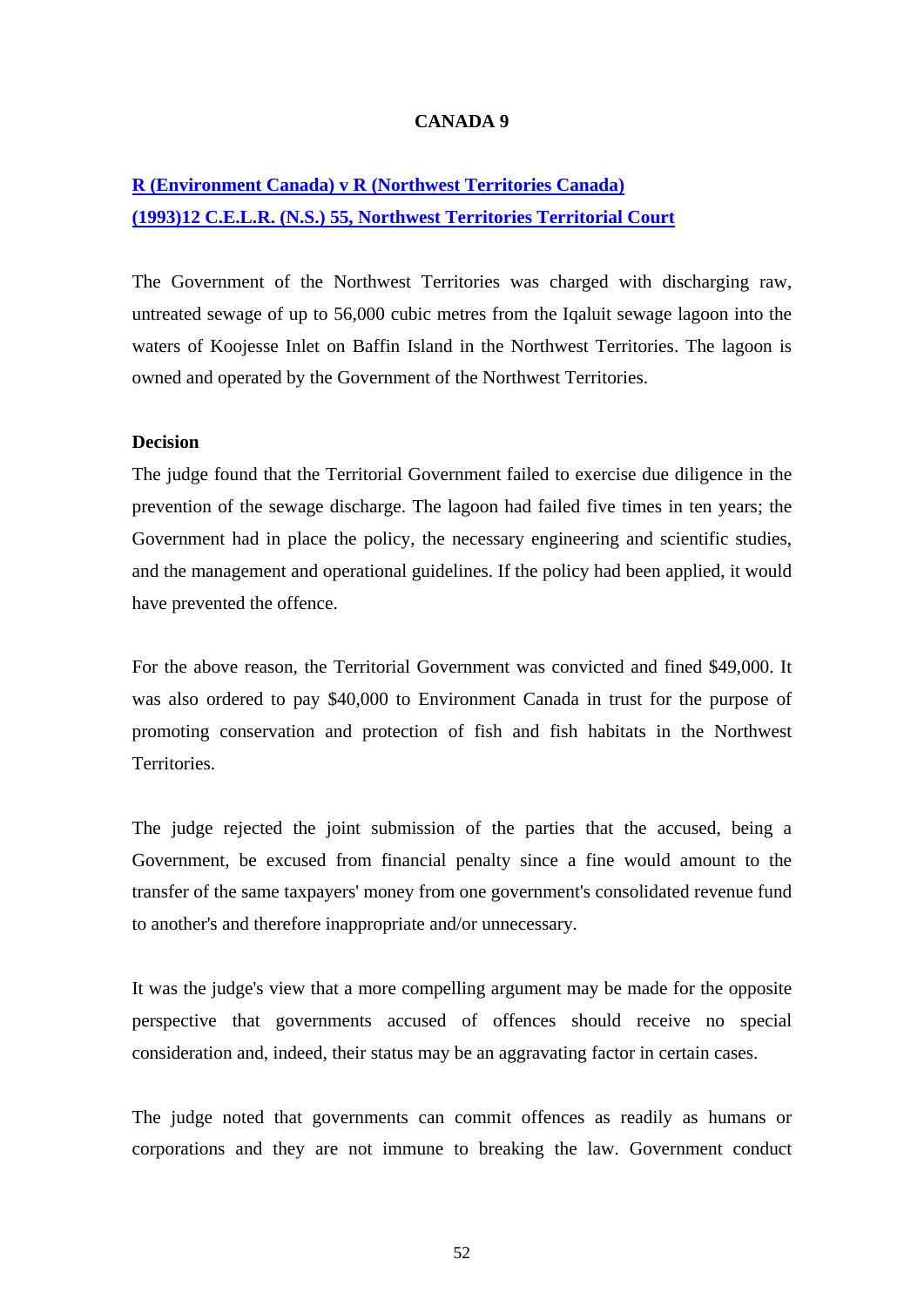resulting in an offence against the law is not something that should be taken lightly. It is the antithesis of good government and arguably constitutes a breach of trust.

The judge quoted the following passage from a judgement of a Superior Court judge in Quebec, where Environment Canada had successfully prosecuted Public Works Canada (another R. v. R. prosecution): "the Court must be much more severe when such a disaster is caused by agents of an arm of the Crown, since it is precisely the Crown on which the public relies to protect both the resource species and the environment."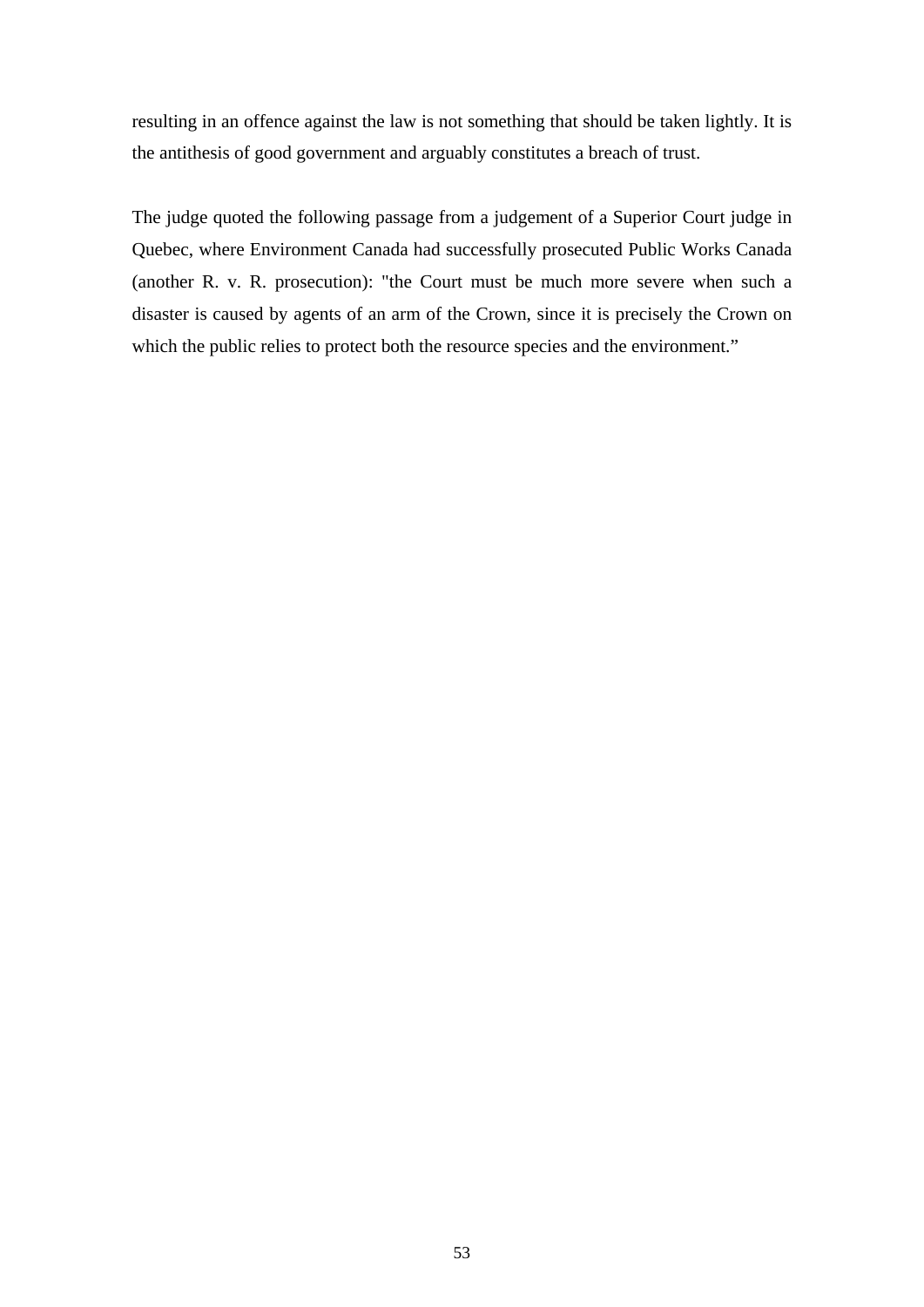# **[Recherches Internationales Quebec v Cambior Inc and Home Insurance and](#page-6-0)  [Golder Associes Ltd, 14 August, 1998 Superior Court, Province of Quebec, Canada](#page-6-0)**

#### **Introduction**

This class action arose from the spill of toxic effluents into Guyana's main waterway, the Essequibo, when the effluent treatment plant of a gold mine burst. The goldmine was located in Guyana. The owner was Omai Gold Mines Ltd of Guyana but the majority shareholder was Cambior Inc. of Quebec. Some 23,000 victims of the spill filed suit in Quebec against Cambior, assisted by Recherches Internationales Quebec (RIQ). Cambior contested the courts' jurisdiction and denied responsibility for any acts of negligence of the Guyana Company. RIQ argued that Cambior financed the project and made all the strategic decisions relating to the operations in Guyana.

### **Legal Framework**

The Quebec Civil Code

#### **Held**

The courts of both Quebec and Guyana had jurisdiction to try the issues. However, neither the victims nor their action had any real connection with Quebec. The mine was located in Guyana. That is where the victims resided. That is where the spill occurred. That is where the victims suffered damage. The law to determine the rights and obligations of the victims of Cambior was the law of Guyana. All the elements of proof upon which a court would base its judgement were located primarily in Guyana. Those factors taken as a whole pointed to Guyana, not Quebec as the natural and appropriate forum where the case should be tried. The motion by RIQ was dismissed.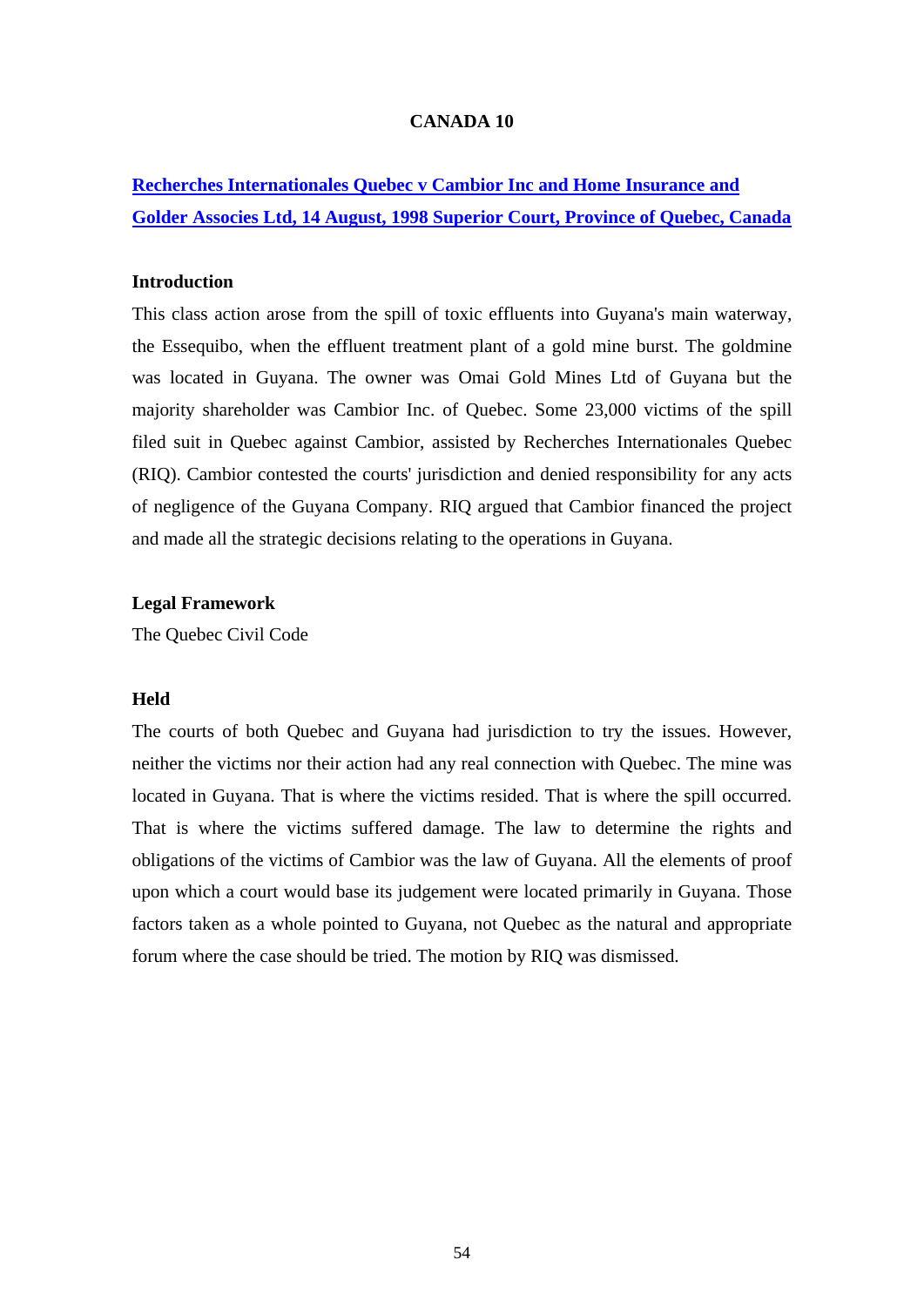# **Calvert Cliffs' Coordinating Committee v Automatic Energy Commission [United States Court Of Appeals, District Of Columbia 449 F.2d 1109 \(1971\)](#page-6-1)**

#### **Introduction**

In 1969 the United States Congress passed, and President Nixon signed, the National Environmental Policy Act (NEPA), to protect natural resources in the United States. Section l01 of NEPA requires the federal government to "use all practicable means and measures" to protect the environment, and to consider environmental costs and benefits in government decisions.

Calvert Cliffs' Coordinating Committee (Calvert Cliff) brought this action against the Atomic Energy Commission, alleging that its recently adopted procedural rules failed to satisfy the demands of NEPA that this Commission give consideration to environmental factors.

#### **Legal Framework**

National Environmental Policy Act (NEPA) of 1969.

# **Held**

The Atomic Energy Commission's procedural rules do not comply with Congressional policy enunciated in NEPA. These cases are remanded for further rule-making consistent with this opinion.

NEPA makes environmental protection a part of the mandate of every federal agency and department; federal agencies and departments must "consider" environmental issues just as they consider other matters within their mandates.

Section 102(2)(A) and (B) require a balancing process between environmental amenities and economic and technical considerations. Section 102(2)(C) requires responsible officials to prepare a detailed statement covering the environmental impact of major federal projects, and to develop appropriate alternatives. These procedural duties must be performed "to the fullest extent possible."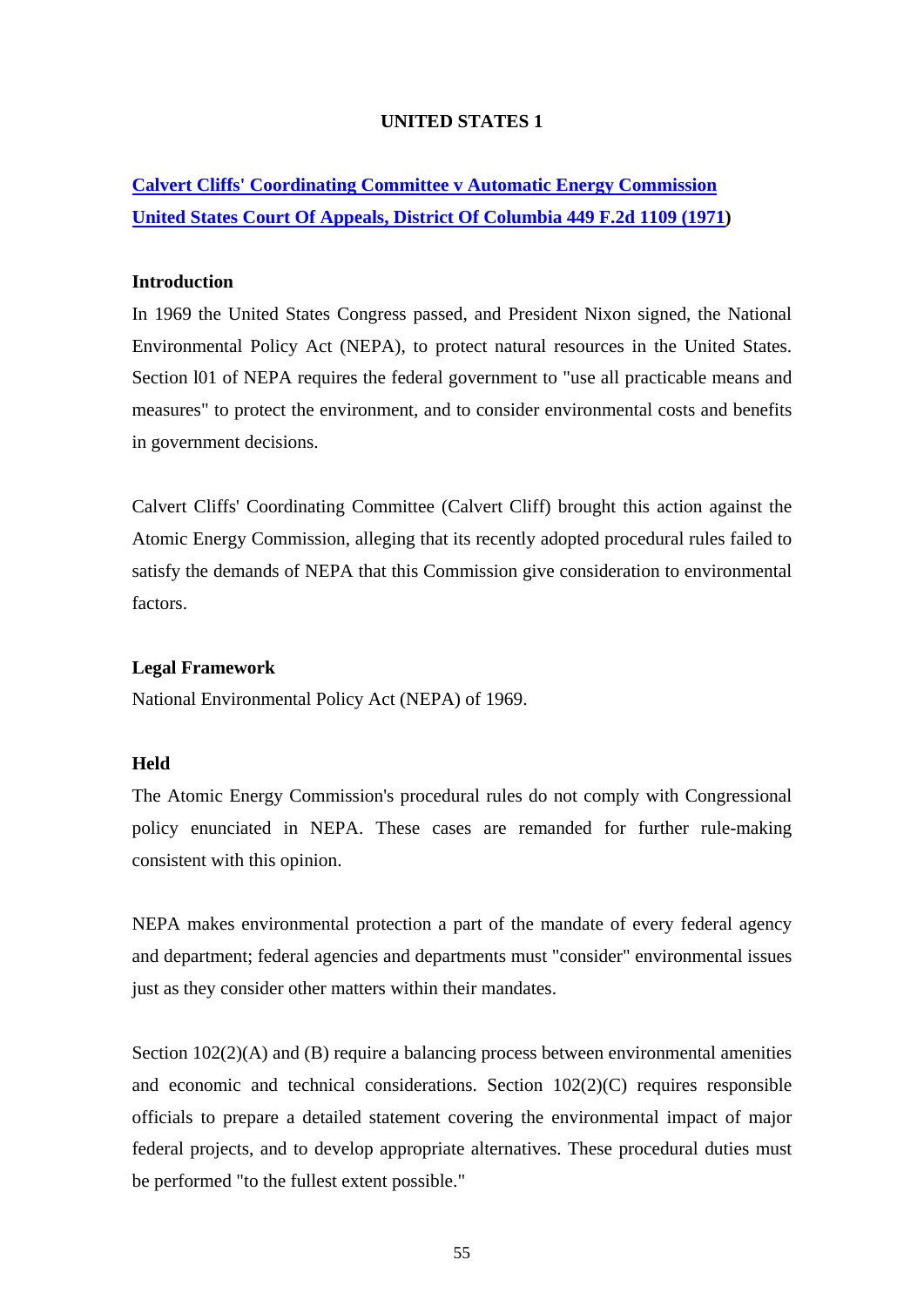Section 102 mandates a particular sort of careful and informed decision-making process and creates judicially enforceable duties. There is a requirement for agencies to "use all practicable means consistent with other essential considerations" set forth for substantive duties under Section 101. This would probably not allow reviewing courts to reverse a substantive decision unless it was shown that the actual balance of costs and benefits was arbitrary. However, if a decision was reached procedurally without individualised consideration and balancing of environmental factors, it is the court's responsibility to reverse.

In this case, the court must review the Atomic Energy Commission's rules governing its consideration of environmental values. The Commission's rules allow its NEPA responsibilities to "be carried out in *toto* outside the hearing process" and the environmental records to "accompany the application through the Commission's review processes" when no party to a proceeding raises any environmental issue.

These rules make a mockery of NEPA's procedural requirements. Environmental factors must be considered through the agency review processes, and not merely accompany other records through the federal bureaucracy. In uncontested hearings the Atomic Safety and Licensing Board need not necessarily go over the same ground covered in its staff's statements, but it must determine if review by the staff has been adequate.

### **Cases Cited**

State of New Hampshire v. Atomic Energy Commission 406 F.2d 170 (lst. Cir.), cert. denied, 395 U.S. 962, 89 S.Ct. 2100 (1969) Zabel v. Tabb 430 F.2d 199 (Sth Cir. 1970)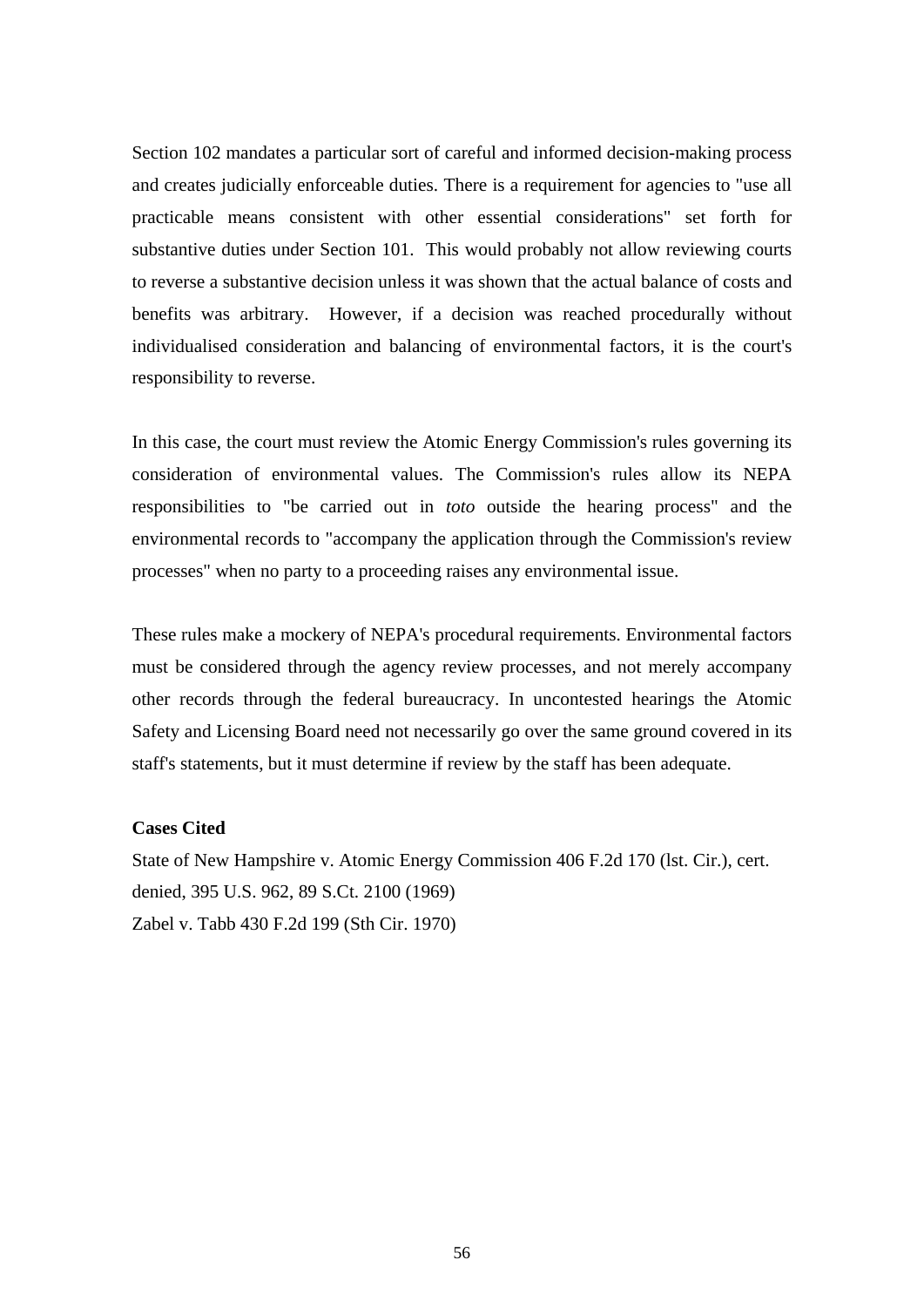# **[Scenic Hudson Preservation Conference v Federal Power Commission](#page-6-1) 354 F.2d 608 (1965)**

### **Introduction**

The petitioners sought orders to set aside a licence to construct a pumped storage hydroelectric project on the Hudson River. Under the Federal Power Act, in order to be licensed by the Commission a prospective project had to meet the statutory test of being "best adapted to a comprehensive plan for improving or developing a waterway." The Commission therefore had to compare the project with available alternatives and only grant the application if no better adapted alternatives were available.

## **Legal Framework**

The Federal Power Act

# **Held**

For the Commission to discharge its duty properly the record on which it based its decision had to be complete. In this case the Commission had failed to compile a record which was sufficient to support its decision. It had ignored relevant factors and failed to make a thorough study of the possible alternatives to the project. The Commission's order was therefore set aside.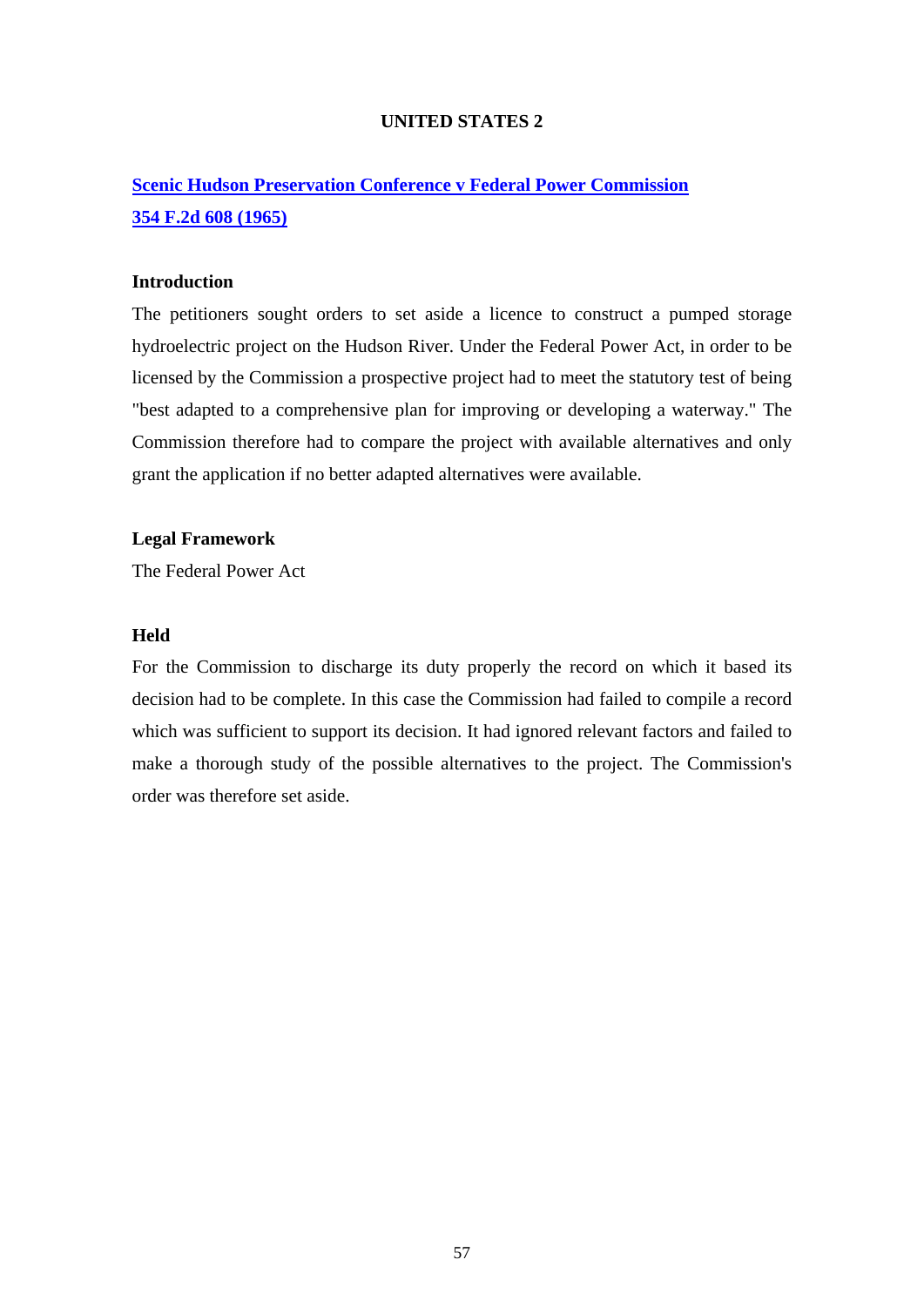# **Vermont Yankee Nuclear Power Corp v [Natural Resources Defence Council 435 US 519.98 S Ct 1197 \(USA\)](#page-6-1)**

### **Introduction**

The petitioners sought consideration of the environmental effects of that portion of the "nuclear fuel cycle" attributable to the operation of a reactor. The Appeal Board held that the Licensing Boards must consider the environmental effects of transport of fuel to a reactor and of wastes to reprocessing plants but need not consider the operations of the reprocessing plants or the disposal of wastes in individual licensing proceedings. The trial Court held that, in the absence of effective generic proceedings to consider the issues in this case, they had to be dealt with in individual licensing proceedings.

## **Legal Framework**

The National Environmental Protection Act

#### **Held**

The Supreme Court reversed the above decision on the basis *inter alia*, that the reviewing courts must not engraft their own notions of proper procedures upon agencies.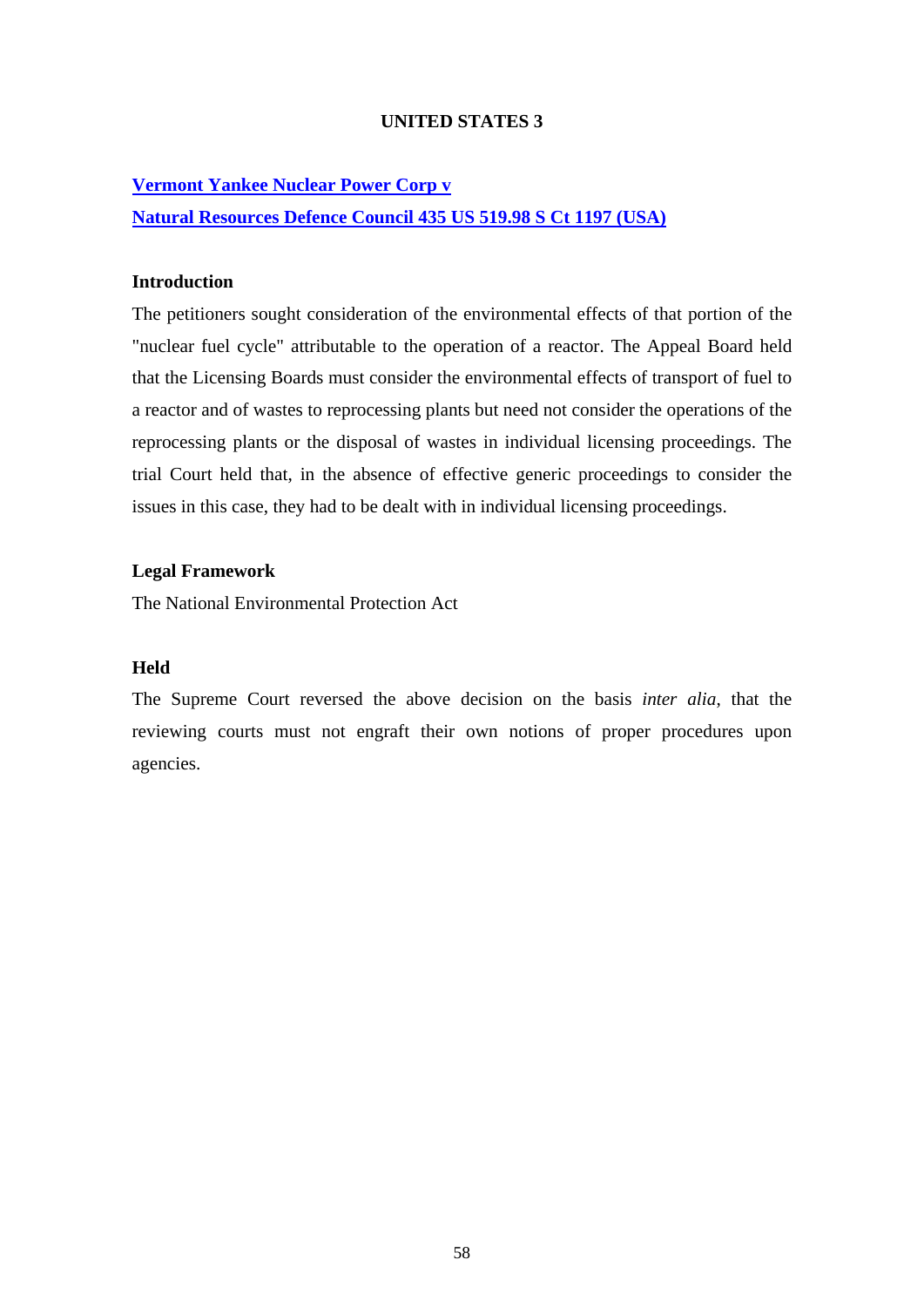# **[Just v Marinette County, 56 WIS.2D7 Nos 106, 107](#page-6-1) Supreme Court of Wisconsin USA**

#### **Introduction**

In 1961 the Just family purchased 36.4 acres of land in the town of Lake along the south shore of Lake Noquebay, a navigable lake in Marinette County. Subsequently an Ordinance was passed that designated the Just land a swamp and the Justs were required to obtain a conditional use permit before filling in some 500 sq ft of the land. In 1968 the Justs hauled sand onto the land without a conditional use permit in contravention of the Ordinance. The court had to decide whether the wetland filling restrictions were unconstitutional because they amounted to a constructive taking of the Justs' land without compensation.

#### **League Framework**

Marinette County's Shoreland Zoning Ordinance Number 24 US Constitution

#### **Held**

This was a restriction on the use of a citizen's property rather than to secure a benefit to the public. On the issue of constitutionality the Court held that the public purpose sought to be served by the Ordinance was the protection of navigable waters, and the public rights therein from the degradation and deterioration, which would result from uncontrolled use and developments of shorelands. Accordingly the shoreland zoning Ordinance was not held to be unconstitutional.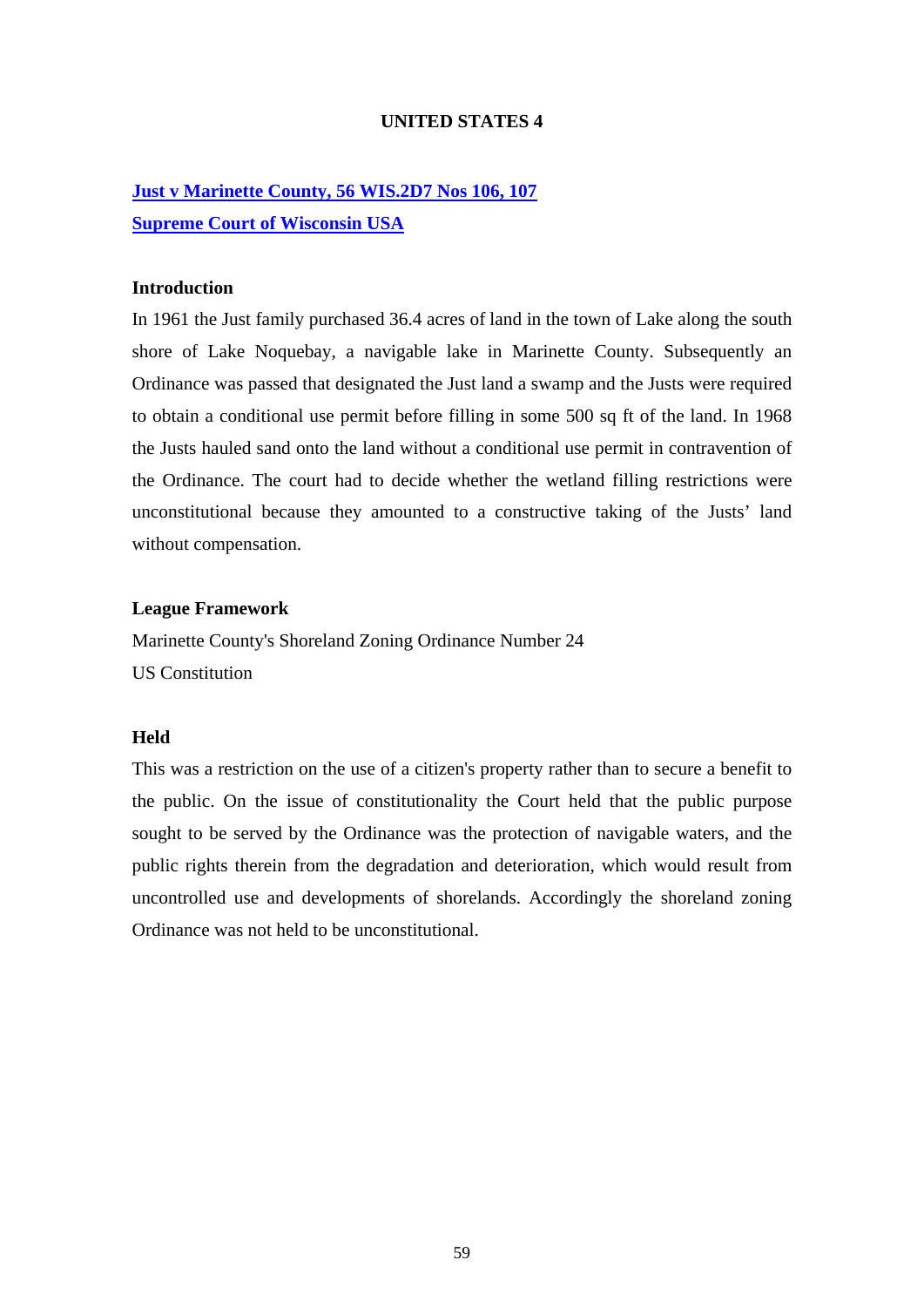# **[United States v Riverside Bayview Homes Inc 474 US 121: US Supreme Court](#page-6-1)**

### **Introduction**

The Clean Water Act prohibits any discharge of dredged or fill materials into "navigable waters" unless authorized by a permit issued by the Army Corps of Engineers (the Corps). Construing the Act to cover all "freshwater wetlands" that were adjacent to other covered waters, the Corps issued a regulation defining such wetlands as "those areas that are inundated or saturated by surface or ground water at a frequency and duration sufficient to support and which under normal circumstances do support a prevalence of vegetation typically adapted to life in saturated soil conditions." After the respondent begun placing fill material on its property near the shores the Corps filed a suit to stop it from filling its property without the Corps' permission.

### **Legal Framework**

The Clean Water Act (CWA) 33 USC Federal Water Pollution Control Act and Amendments 1972

# **Held**

The Court of Appeal held that the Corps' authority must be narrowly construed to avoid taking without just compensation. However, the Supreme Court held that the land fell within the Corps' jurisdiction.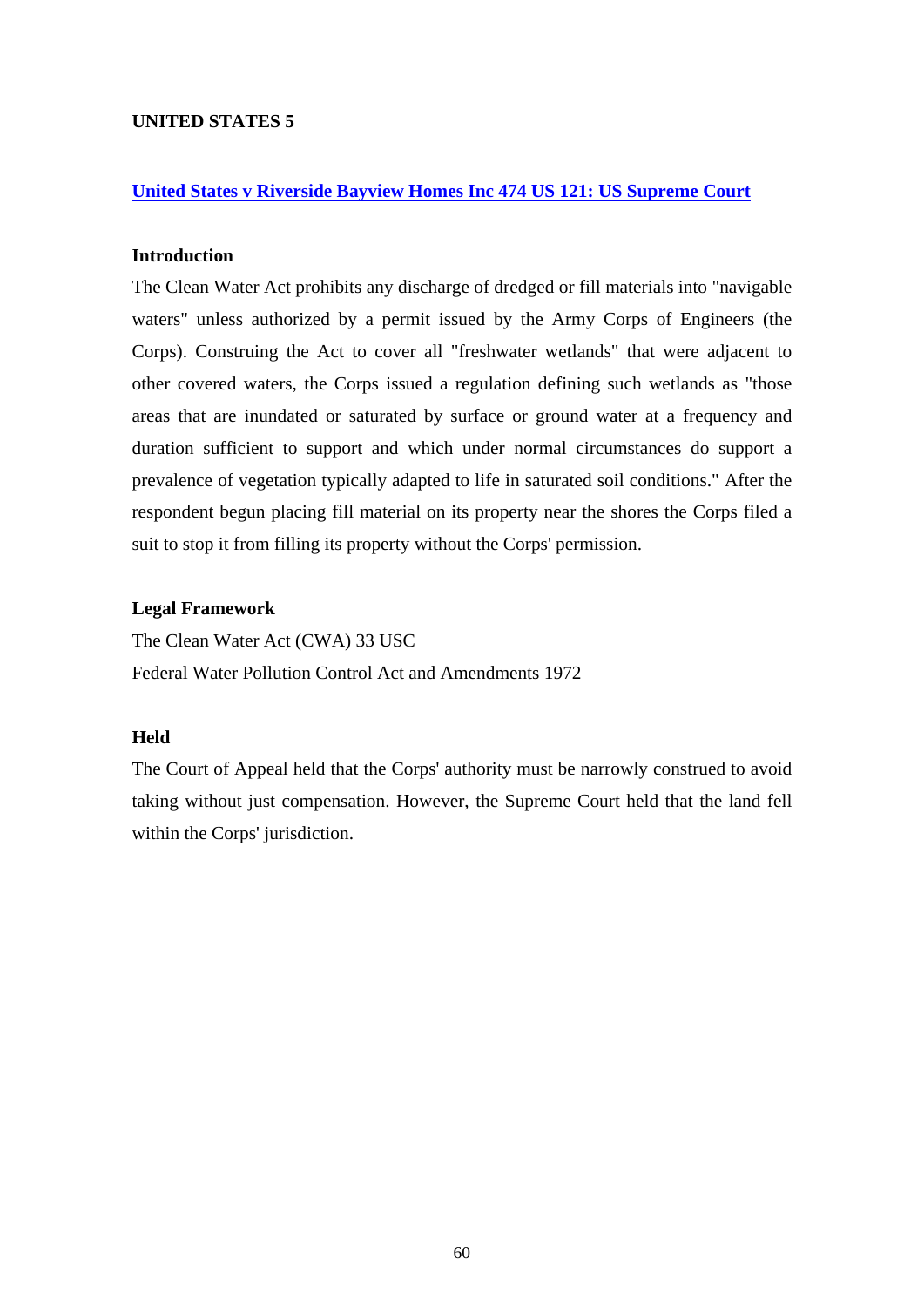# **Fontainebleau Hotel Corp v Forty-Five Twenty-Five Inc. [District Court of Appeal of Florida 114 So 2d 357: August 27, 1959 \(USA\)](#page-6-1)**

#### **Introduction**

The plaintiff sought to enjoin the defendants from proceeding with the construction of the addition to the Fontainebleau Hotel alleging that the construction would interfere with the light and air on the beach in front of the Eden Roc and cast a shadow of such size as to render the beach wholly unfit for the use and enjoyment of its guests, to the irreparable injury of the plaintiff. The defendant denied the material allegations of the complaint. The chancellor granted a temporary injunction restraining the defendant from continuing with the construction of the addition.

# **Legal Framework**

Common Law Chapter 9837 Laws of Florida 1923

## **Held**

Since the plaintiff has not established a cause of action against the defendants arising out of the construction in question the order granting a temporary injunction would be reversed with directions to dismiss the complaint.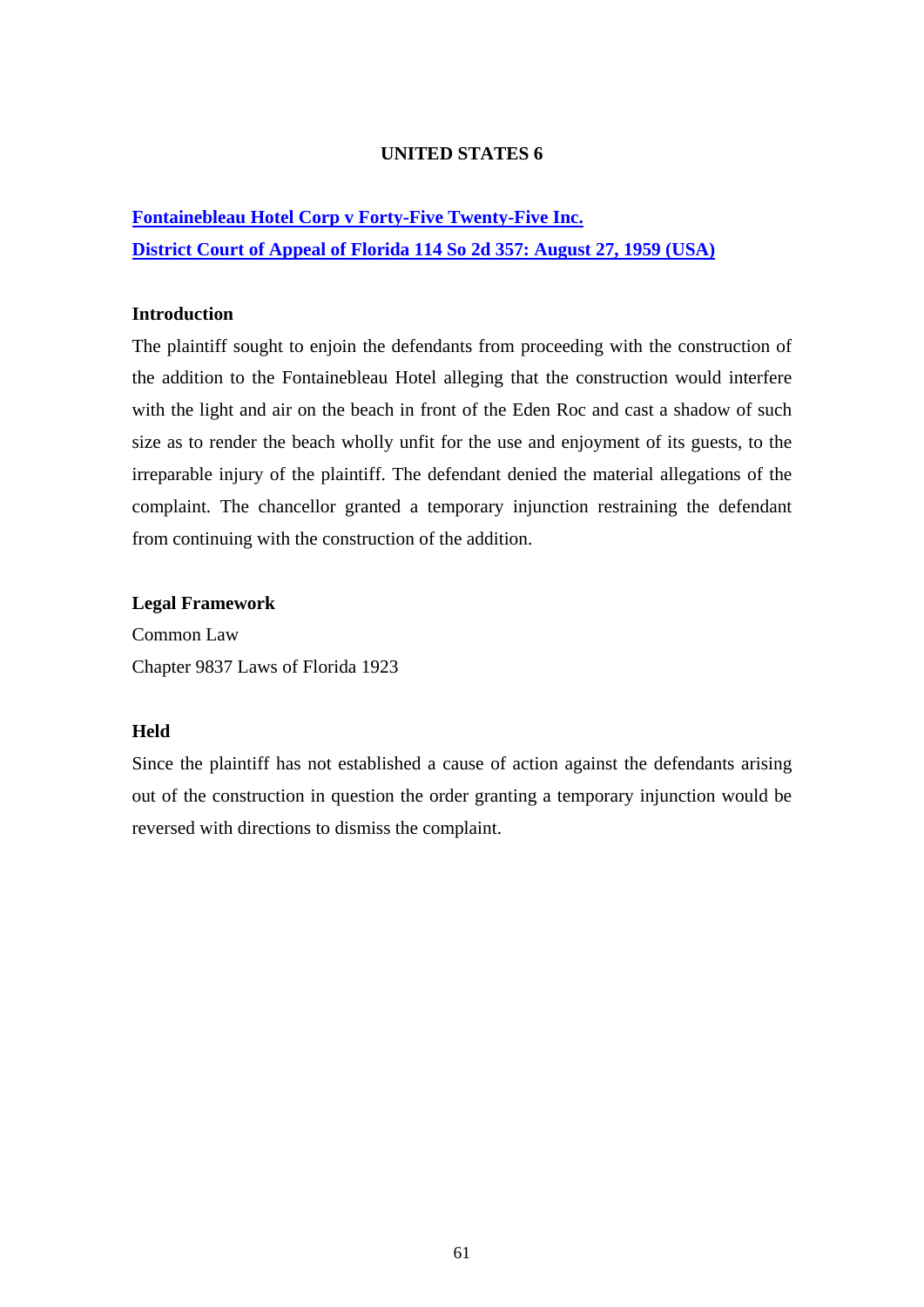# **[Tennessee Valley Authority v Hill, Supreme Court of the United States](#page-6-1) [437 US 153] June 15, 1978 (USA)**

#### **Introduction**

This case raised the question whether endangered species should be protected at all costs. In 1966 the Tennessee Valley Authority (TVA) proposed building a dam on the Little Tennessee River. The Tellico Dam would turn 30 miles of the shallow turbulent Little Tennessee into a deep reservoir with over 16,000 surface acres of water. The Tellico Dam was opposed by a coalition of local property owners, conservationists and others who felt for various reasons that the dam should not be built. In 1973 a federal court in Tennessee decided that construction could proceed. The opponents argued breach of an environmental statute - The Endangered Species Act. The dam's opponents' case was that in a reservoir environment the snail darter (a 3 inch long - tannish coloured fish, a species of perch) would be doomed and they petitioned the Secretary of the Interior, under the citizen petition provision of the statute, to declare the snail darter fish an endangered species. TVA argued that the dam project was too far advanced to stop. The District Court agreed with TVA. The environmentalists appealed.

#### **Legal Framework**

The Endangered Species Act 1973, 16 USC Public Works Appropriation Bill

#### **Held**

The Appeals Court in effect halted all further work on the dam until TVA decided what to do. TVA petitioned the Supreme Court, which decided that the snail darter fish had a "right to exist." The Secretary of Interior had promulgated regulations declaring the snail darter an endangered species whose critical habitat would be destroyed by the Tellico Reservoir. His determinations have not been challenged by judicial review. The Supreme Court concluded that TVA would contravene the Endangered Species Act if the construction proceeded and that an injunction was appropriate.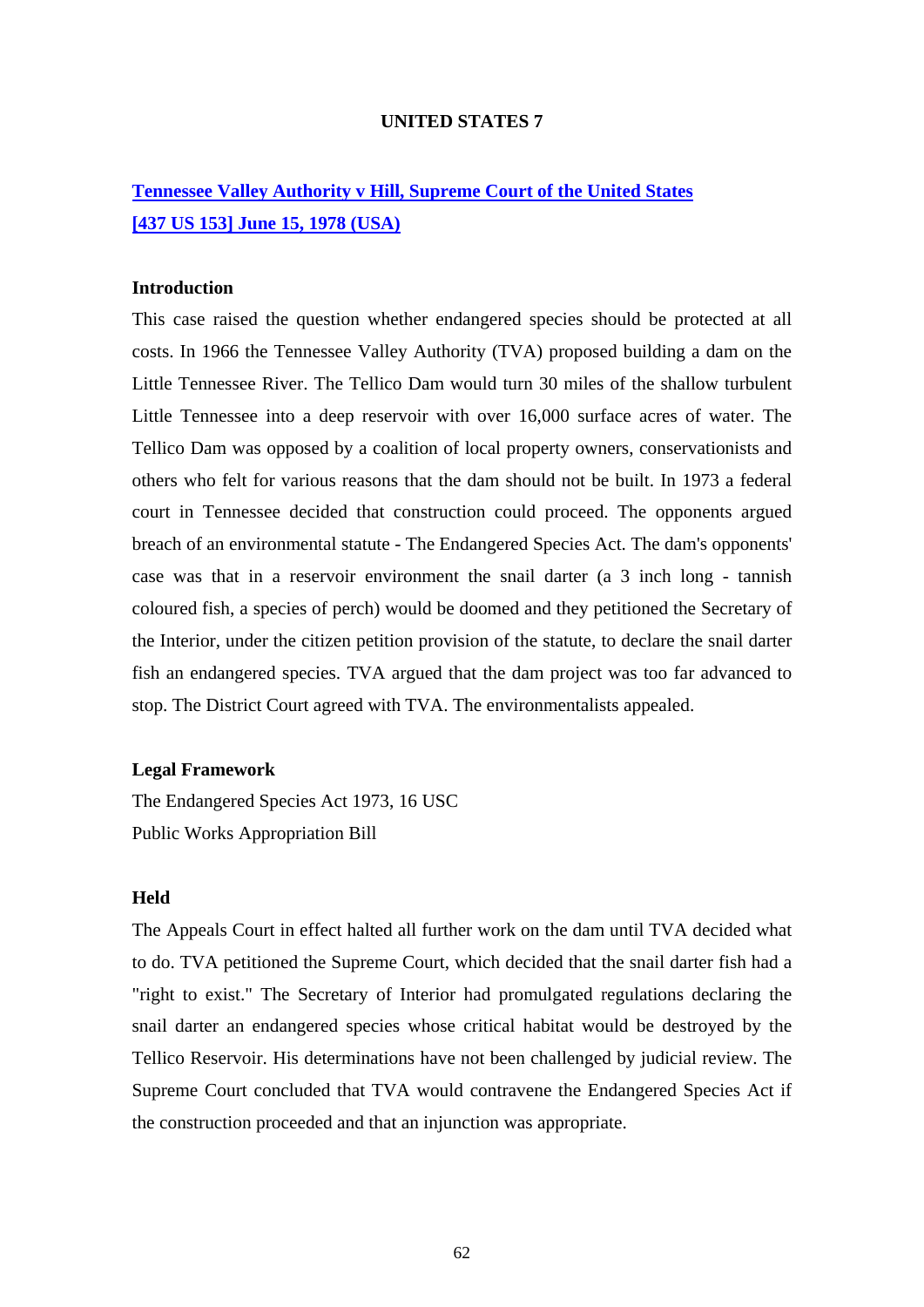## **Tanner v Armco Steel Corporation**

**[US District Court, Southern District, Texas \[340 F. Supp. 532\] 8 March 1972](#page-6-1)**

### **Introduction**

The Plaintiffs were residents of Harris County, Texas, and brought this action to recover damages for injuries sustained from exposure to air pollutants emitted by the defendants' petroleum refineries and plants located along the Houston Ship Channel. The plaintiffs based their case on the premise that the right to a healthy and clean environment is at the very foundation of the nation and guaranteed by the laws and Constitution of the United States.

### **Legal Framework**

The Constitution of the United States Due Process Clause of the 5th Amendment The 9th and 14th Amendments Civil Rights Act 1871 National Environment Policy Act 1969

### **Held**

Taking as true all factual allegations in the complaint the plaintiffs have failed to allege a violation by the defendants of any judicially cognisable federal constitutional right which would entitle them to the relief sought. There is not a scintilla of persuasive content in the 14th Amendment to support the assertion that environmental rights were to be accorded protection. There is no legally enforceable right to a healthy environment, giving rise to an action for damages, guaranteed by the 14th Amendment or any other provision of the Federal Constitution. The action was accordingly dismissed.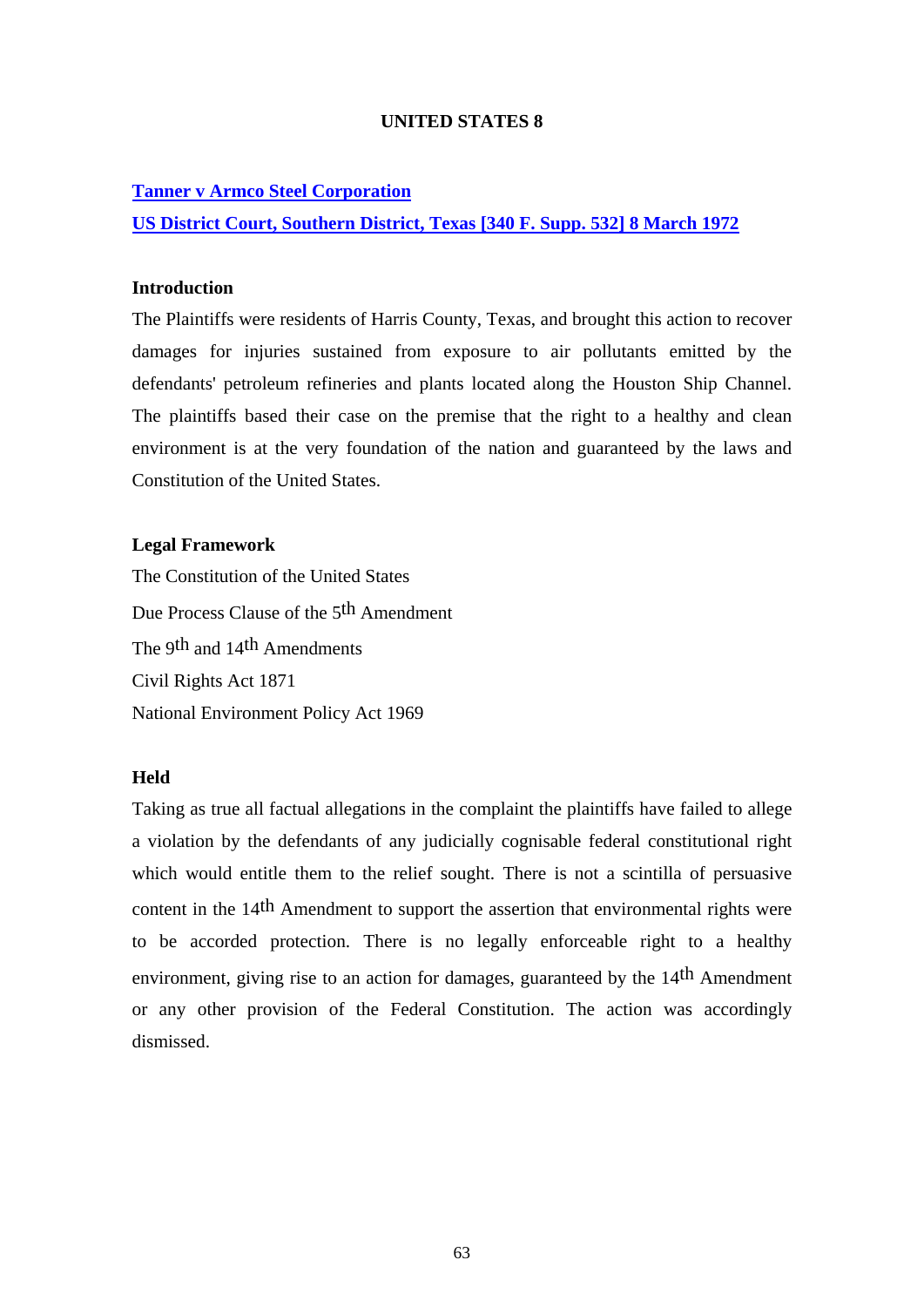# **The Village of Wilsonville v SCA Services, Inc. [Supreme Court of Illinois \[426 N.E. 2d 824\] May 22, 1981](#page-6-1)**

### **Introduction**

The plaintiff Village of Wilsonville (the Village) filed a complaint for injunctive relief on the ground that the operation of the defendant's chemical waste disposal site constituted a public nuisance and a hazard to the health of the citizens of the Village, the County and the State. The Trial Judge concluded that the site amounted to a nuisance and enjoined the defendant from operating its hazardous chemical waste landfill in Wilsonville. It ordered the defendant to remove all toxic waste buried there, along with all contaminated soil found at the disposal site as a result of the operation of the landfill. The Court also ordered the defendant to restore and reclaim the site. The defendant appealed.

# **Held**

The appellate Court unanimously affirmed the trial courts' judgment.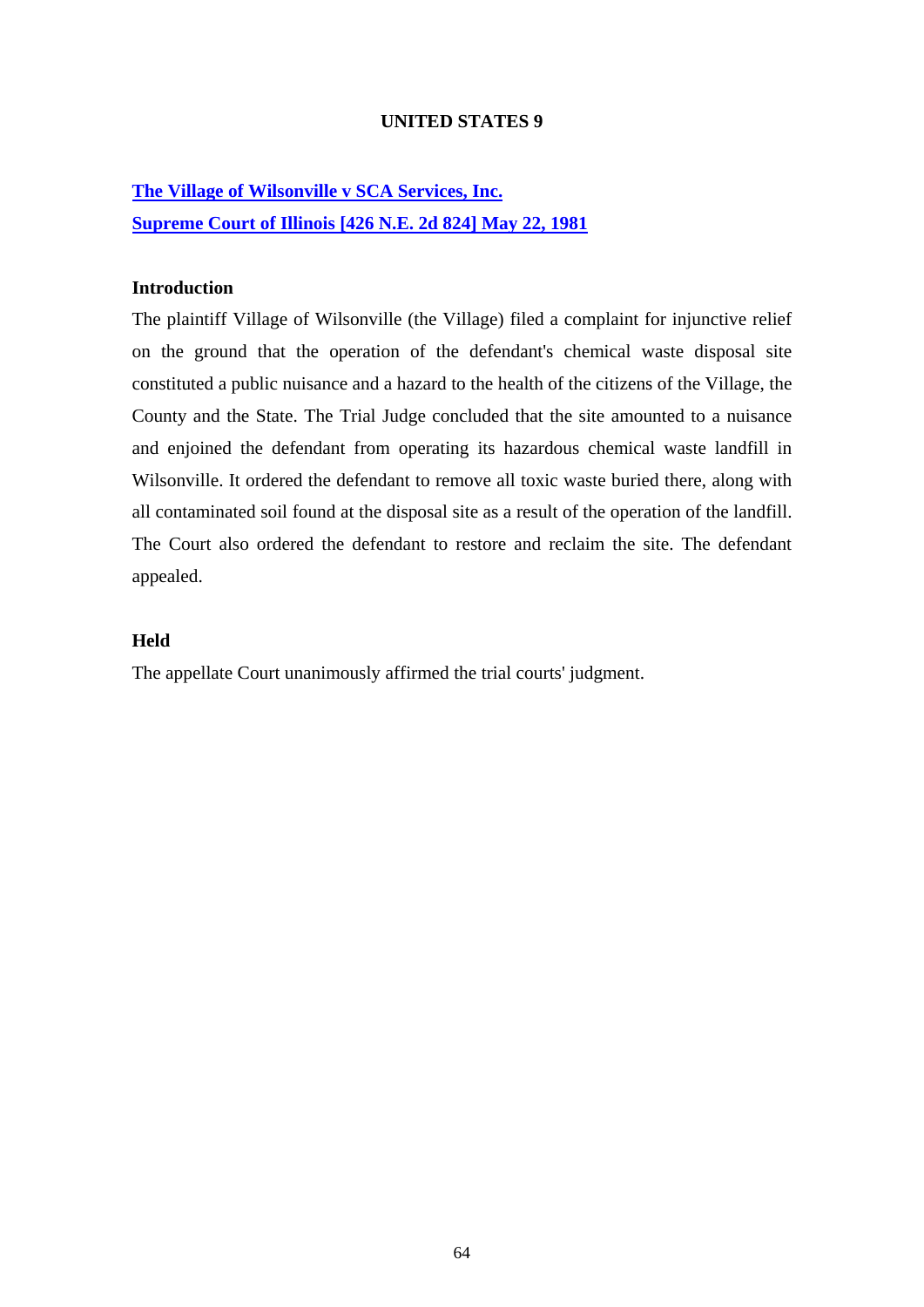# **[National Audubon Society v Department of Water and Power of the City of Los](#page-7-0)  [Angles Supreme Court of California \[658 P 2d 709\] February 17, 1983](#page-7-0)**

#### **Introduction**

Mono Lake, the second largest lake in California, sits at the base of the Sierra Nevada escarpment near the eastern entrance to Yosemite National Park. In 1940 the Department of Water and Power of the City of Los Angeles (DWP) was granted a permit to appropriate virtually the entire flow of four of the five streams flowing into the lake. As a result of these diversions the level of the lake dropped, the surface area diminished by one-third, one of the two principal islands in the lake became a peninsula, exposing the gull rookery there to coyotes and other predators. The plaintiffs argued that the scenic beauty and ecological values of Mono Lake were imperilled and filed suit to enjoin the DWP diversions on the basis that the shores, bed and waters of Mono Lake were protected by a public trust.

#### **Legal Framework**

Public Trust Doctrine The Water Commission Act 1913 and 1921 The Water Code Section 1243

#### **Held**

The Court was confronted with a clash of values: Mono Lake is a scenic and ecological treasure of national significance imperilled by continued diversions of water, while the need of Los Angeles for water was apparent and its reliance on rights granted by the Board was evident. The cost of curtailing diversions would be substantial. The Court held that the state has an affirmative duty to take the public trust into account in the planning and allocation of water resources, and to protect public trust uses whenever feasible. In effect the city's need for water does not preclude a reconsideration and reallocation to take into account the impact of water diversion on the Mono Lake environment.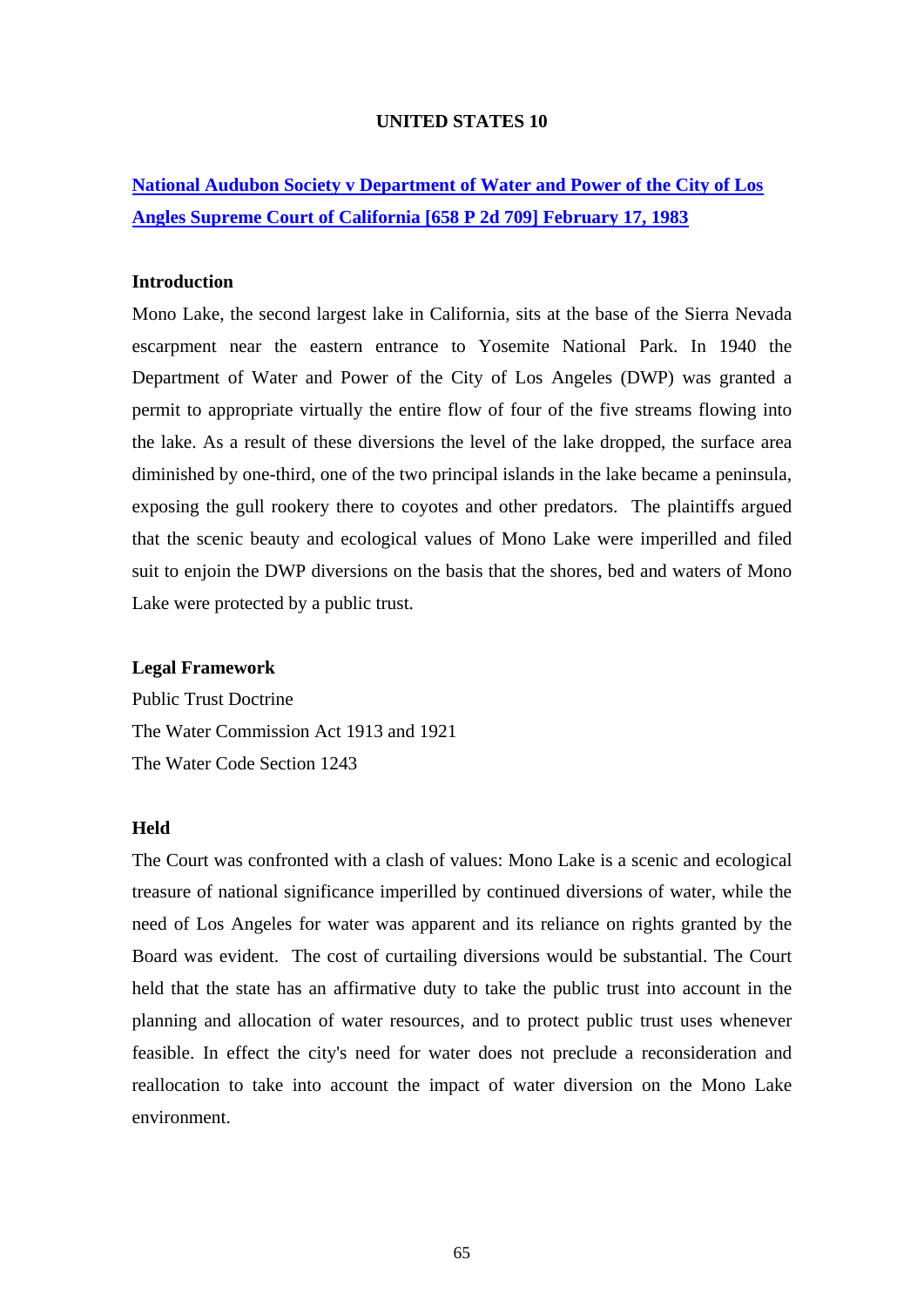# **[Sierra Club Et. Alv. Coleman And Tiemann 14 Ilm P.1425 \(1975\) & 15 Ilm P.L417](#page-7-0)  [\(1976\) United States: District Court For The District Of Columbia](#page-7-0)**

#### **Introduction**

The construction of a highway to link the Pan American Highway system of South America with the Inter-American Highway was authorized by Congress in 1970. The actual administration of the project was left to the Secretary of Transportation. Thereafter the Department of Transportation and the Federal Highway Administration (FHWA) took the preliminary steps for the construction of a highway through Panama and Colombia. In view of the extensive environmental impact of the proposed highway, which was known as the Darien Gap Highway, the FHWA prepared and issued an Environmental Impact Assessment in order to comply with the provisions of the NEPA. The Sierra Club and three other environmental organisations, instituted action to obtain a preliminary injunction, restraining the FHWA from taking any further action on the project, on the basis that the preparation and insurance of the Assessment satisfied neither the procedural nor the substantive requirements of the NEPA. A preliminary injunction was accordingly granted.

Subsequently, the defendants prepared a Final Environmental Impact Statement (EIS), in order to comply with the provisions of the NEPA and to proceed with the proposed construction of the Darien Gap Highway. Upon a motion filed by the plaintiffs, on the basis that the EIS was defective in certain critical areas, the preliminary injunction was extended.

As a result of the above decision and also several other similar cases, the Council on Environmental Quality (CEQ) issued a memorandum entitled "Memorandum on the Application of the EIS Requirement to Environmental Impacts Abroad of Major Federal Actions".

#### **Legal Framework**

Section 102(2)(c) of the National Environmental Policy Act (NEPA).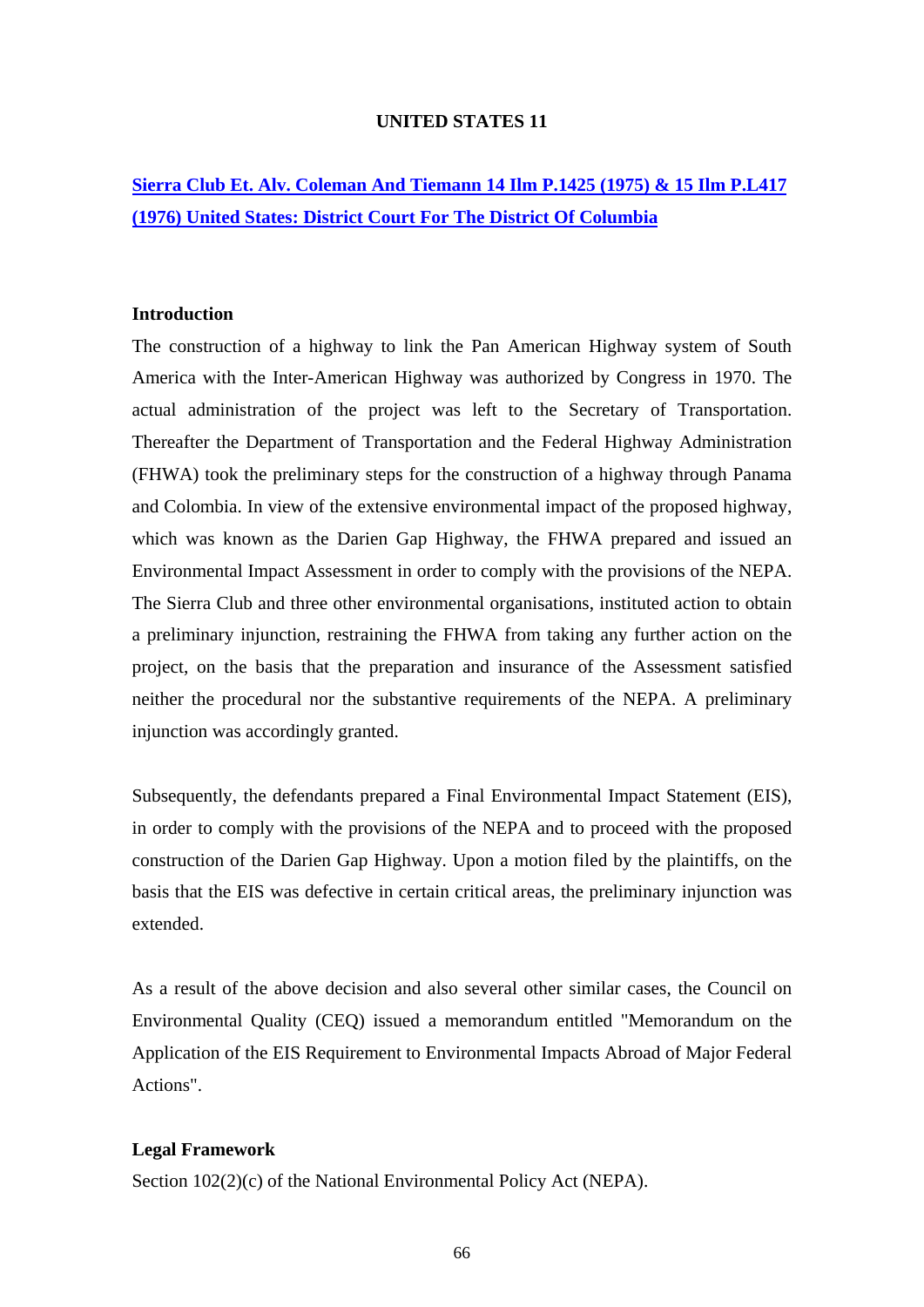#### **Held**

### *Preliminary Injunction*

The Court issued the injunction prayed for on the grounds, inter alia, that the FHWA failed to circulate the Final Environmental Impact Assessment report or a draft thereof, to the Environmental Protection Agency for its comments, as required by the provisions of the NEPA. The Court held that "(t)here is no question but that the environmental effects of a major highway construction is within the expertise of EPS, and that agency might well have had valuable comments which could have affected FHWA's judgment as the Assessment was considered in the decision-making process in the selection of the highway's route". In fact, when the EPA finally learned of the existence of an Assessment, it drew attention to a major deficiency, viz. the lack of discussion in the Assessment, regarding the domestic consequences of the transmission of "foot and mouth disease" or "aftosa " into the United States along the proposed highway. The Court cited this major deficiency as one of the principal reasons, which warranted the issuance of an injunction.

The Court also said that the discussion of possible alternatives is imperative in the Assessment envisaged under the NEPA. As such, the failure of the Assessment in the instant case, to discuss possible alternatives to the route that has been chosen for the highway, was a defect of a substantive nature. Except for a fleeting reference to the "no build" alternative without any discussion of its relative environmental impact, the bulk of the section titled "Alternatives To The Proposed Project" was devoted to an analysis of why the proposed shorter route, the Atrato route was preferable to the longer route, the Chocó route, from an engineering and cost perspective. A discussion of the relative environmental impact of other land routes, such as the Chocó route was an indispensable requirement, though the latter route might have costed more or have been less feasible from an engineering perspective. This would also enable a complete analysis of the impact of the proposed highway on the lives of the Chocó and Cuna Indians.

Accordingly, the Court by its order dated 17th October, 1975 issued a preliminary injunction restraining the defendants from taking any action whatsoever, in furtherance of the construction of the Darien Gap Highway, pending final hearing and disposition of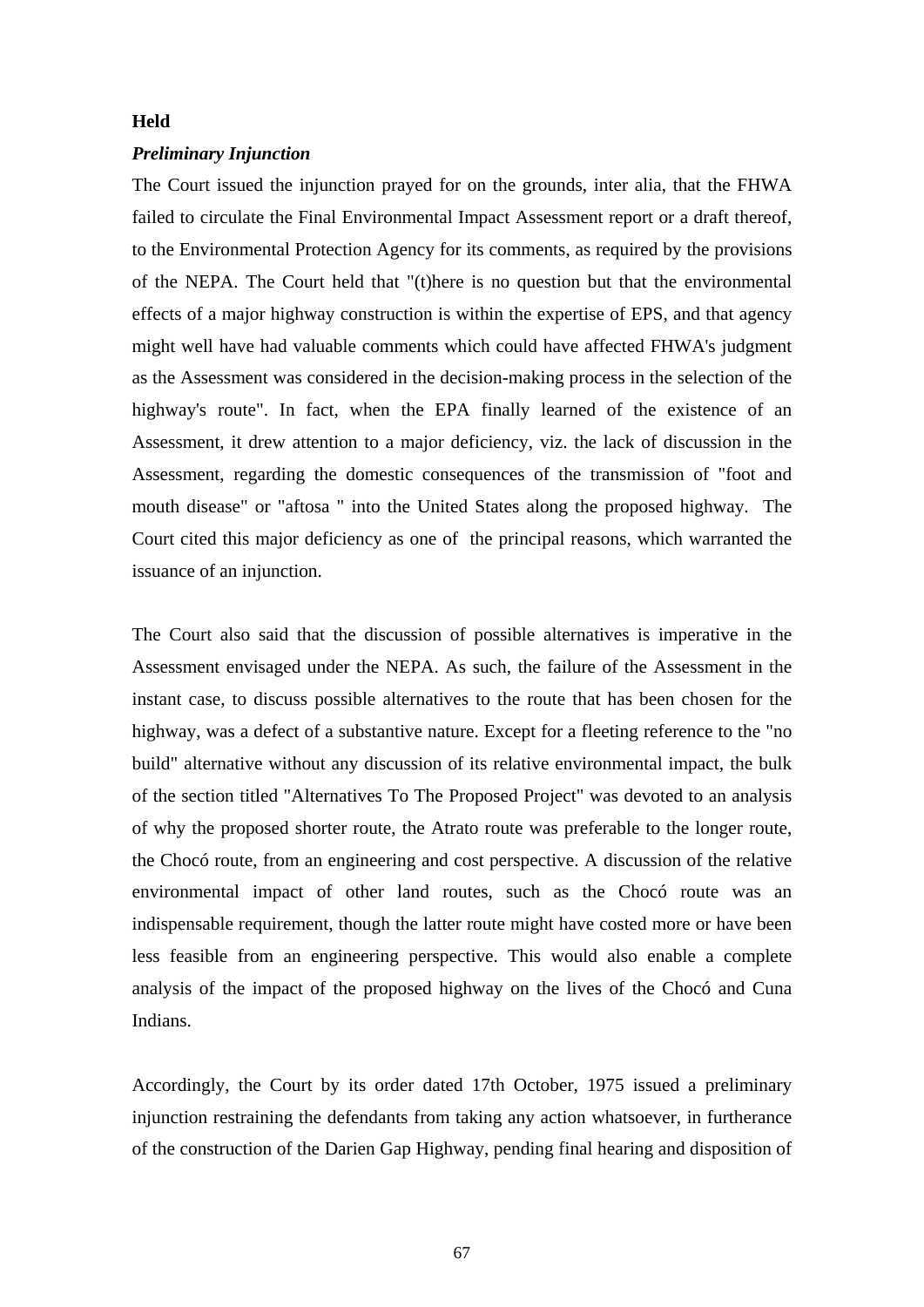the action or until the defendants had taken all necessary action to comply fully with the substantive and procedural requirements of the National Environmental Policy Act.

# *Extension of the Preliminary Injunction*

In allowing the plaintiffs' motion for extension of the preliminary injunction, the Court held that the defendants' assessment contained in the EIS, still constituted inadequate compliance with the provisions of the NEPA.

# **Cases Cited**

Atchison, Topeka, and Santa Fe Railway Co. v. Callaway 382 F. Supp. 610, 623 (D. D. C. 1974)

Lathan v. Volpe 455 F. 2d 1111, 1116 (9th Cir., 1971)

Keith -v. Volpe 352 F. Supp. 1324, 1349 (C. D. Cal., 1972 )

United States v. City and County of San Francisco 310 U. S. 16, 60 S. Ct. 749 (1940)

Calvert Cliffs' Coordinating Committee, Inc. v. United States Stomic Energy

Commission 146 U. S. App. D. C.33 at 39, 449f.2d llO9, at 1115 (1971)

Jones v. District of Columbia Redevelopment Agency 162 U.S. App. D.C. 366 at 376, 499 F.2d 502 at 512 9 1974)

Scientists Institute For Public Information v. Stomic Energy Commission 481 F.2d 1079 (C.A.D.C.,1973)

National Resources Defense Council v. Morton 458 F.2d 827 (C.A.D.C.,1972)

Carolina Environmental Study Group v. United States S 10 F.2d 796 (C.A.D.C.,1975)

Warm Springs Task Force v. Gribble 6 ERC 1737 (1974)

Wilderness Society v. Morton 463 G. 2d 1261 (D. C. Cir.1972)

Sierra Club v. Coleman 405 F. Supp. 53 (D. D. C.1975)

City of Davis v. Coleman 521 F. 2d 661 (9th Cir.,1975)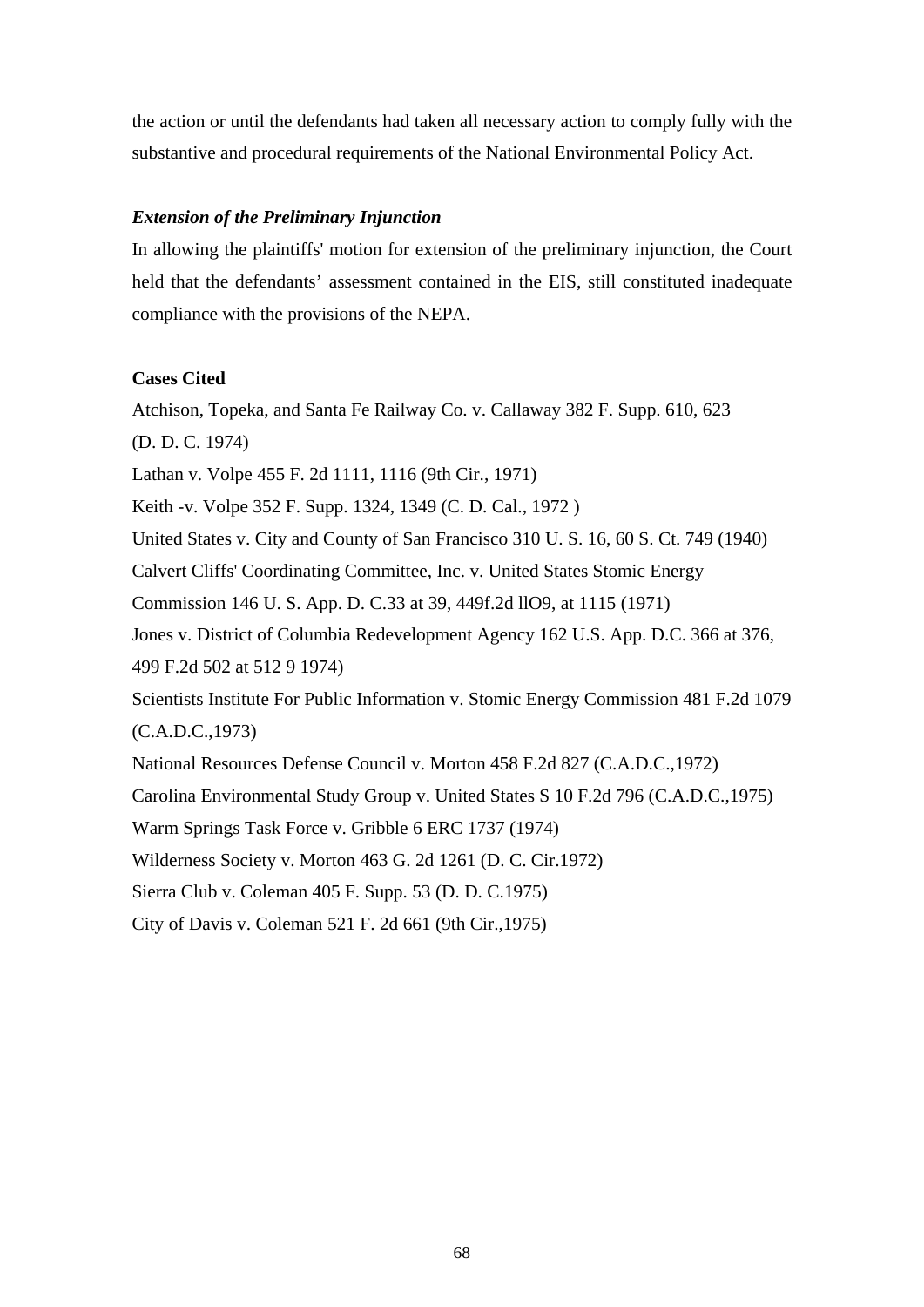# **[Sierra Club v Morton Supreme Court of the US, 405 U.S. 727, 92 S.Ct. 1361\(1972\)](#page-7-0)**

## **Introduction**

The Sierra Club brought this action to stop a ski resort development in, and the construction of a road through the Sequoia National Park. The injury alleged by the Sierra Club was the change in the use that this area would undergo. The plaintiff sued as a "membership corporation" claiming it had a special interest in the maintenance and conservation of the area. It claimed that the development would destroy or otherwise affect the scenery, natural and historic objects and wildlife in the park, and impair the enjoyment of the park for future generations.

#### **Legal Framework**

Section 10 Administrative Procedure Act.

#### **Held**

The Sierra Club does not have standing to bring this action. The impact of the proposed road will not fall indiscriminately upon every citizen, but will be felt directly only by those who use the park, and for whom the aesthetic and recreational values of the area will be lessened by the proposed development.

The Sierra Club has failed to allege that it or its members would be affected in any of their activities or pastimes by this development. Nowhere in the pleadings or affidavits does the Sierra Club claim that its members use the park for any purpose, much less that they would be significantly affected by the development.

In the absence of allegations that the Sierra Club or its members would be affected in any of their activities by the proposed development, the Sierra Club's alleged special interest in the conservation of national game reserves and forests is insufficient to give it standing.

#### **Cases Cited**

Baker v. Carr 369 U.S. 186, 82 S. Ct. 691 (NEPA)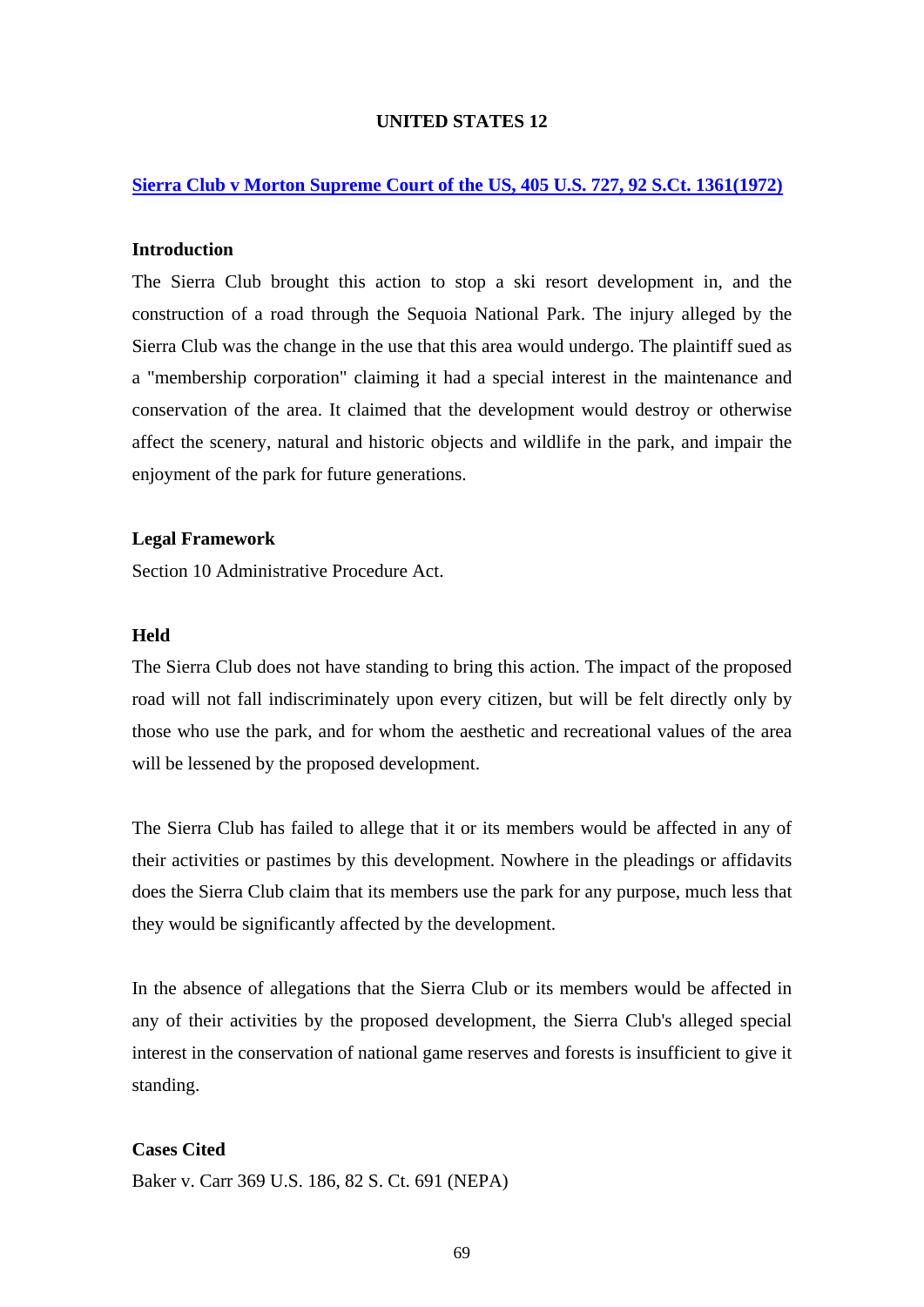# **ANTIGUA AND BARBUDA 1**

# **[The Barbuda Council v Attorney General & Others](#page-7-0) [High Court of Justice Antigua and Barbuda Civil AD 1993](#page-7-0)**

### **Introduction**

The plaintiff filed a motion for commitment of three persons to prison following an alleged breach of an interim injunction that prohibited a mining company, SANDCO, from mining sand in a designated area. There was an arrangement by which the Ministry of Agriculture would mine the sand in the area and sell on it the spot to SANDCO, which was forbidden by order from mining it.

# **Legal Framework**

S.16 Crown Proceedings Act

# **Held**

The court held that this arrangement was an attempt to get around the order of court and do the very same thing which the court order forbid the defendants from doing. The Minister of Agriculture who took the matter to Cabinet was prepared to defy the court order to assist the third defendant in mining the sand. Custodial sentences were deemed appropriate and the defendants were sentenced to prison each for one month.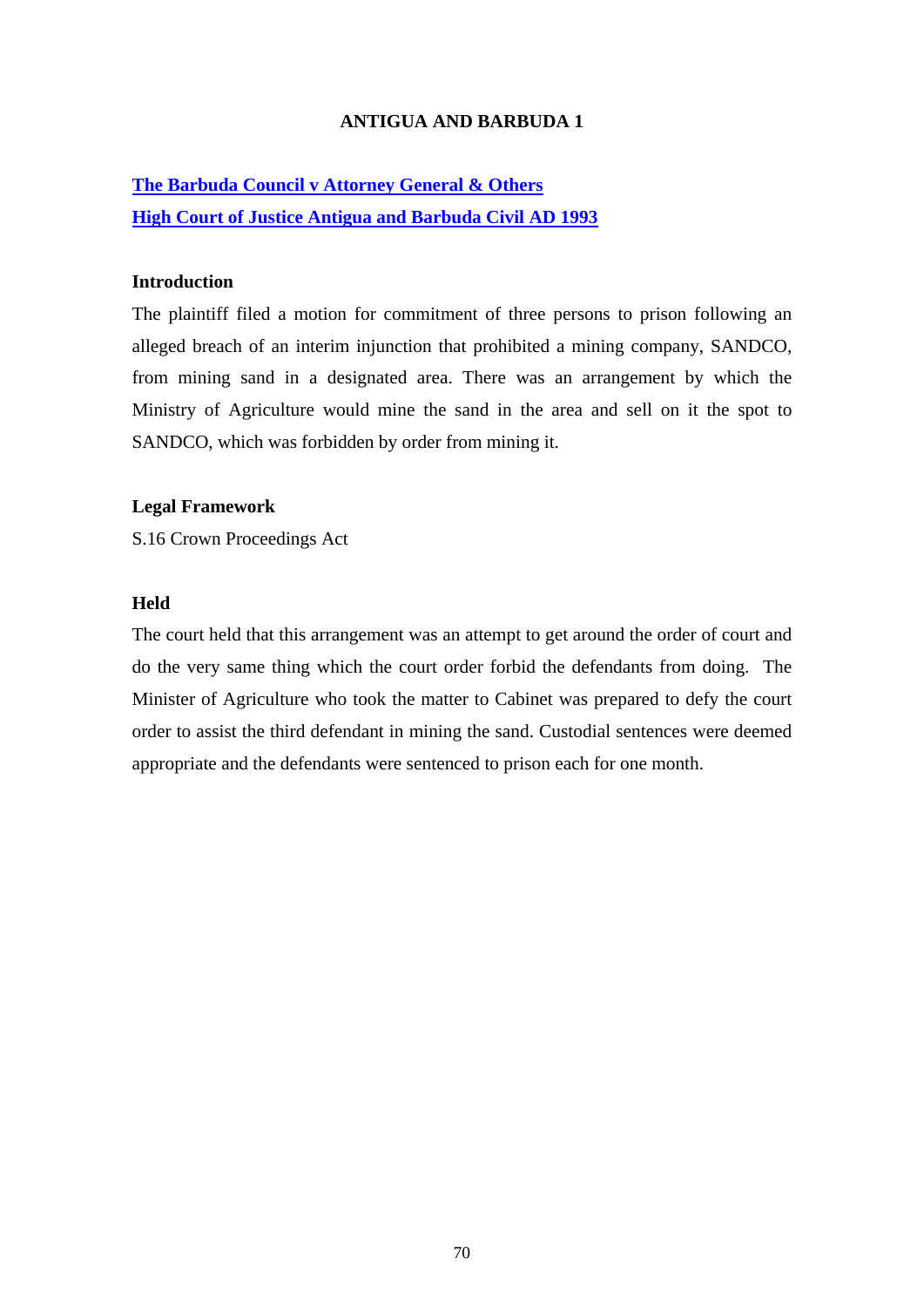# **ARGENTINA 1**

# **[Asociación Coordinadora de Usuarios, Consumidores y Contribuyentes v ENRE -](#page-7-0) [EDESUR Camara Federal De Apelaciones De La Plata, Sala 2a, July 8, 2003](#page-7-0)**

#### **Introduction**

Representing the inhabitants of the Ezpeleta locality, the plaintiff sought a court order that the defendant suspend the works establishing an electric grid above the locality and relocate it elsewhere. The plaintiff argued that the electromagnetic fields created by the grid were polluting the environment of Ezpeleta and resulting in harm to health of its residents, in certain cases by producing cancerous pathologies.

The plaintiff's request for an order was denied. There was insufficient evidence to establish a causal link between the operation of the grid and the health disorders of the inhabitants.

### **Legal Framework**

Law 25675 of 2002, art. 4

# **Held**

On appeal an order of certiorari (quashing the decision) was granted demanding the immediate suspension of the works performed by the defendant, which was ordered to produce a report on the prevention of the probable negative effects on the health of Ezpeleta's occupants by the electromagnetic field. Such a report should be drawn up with the participation of the inhabitants. This was in accordance with the principle demanding a precautionary approach to scientific uncertainty embodied in Law 25675 of 2002 and several international environmental law documents.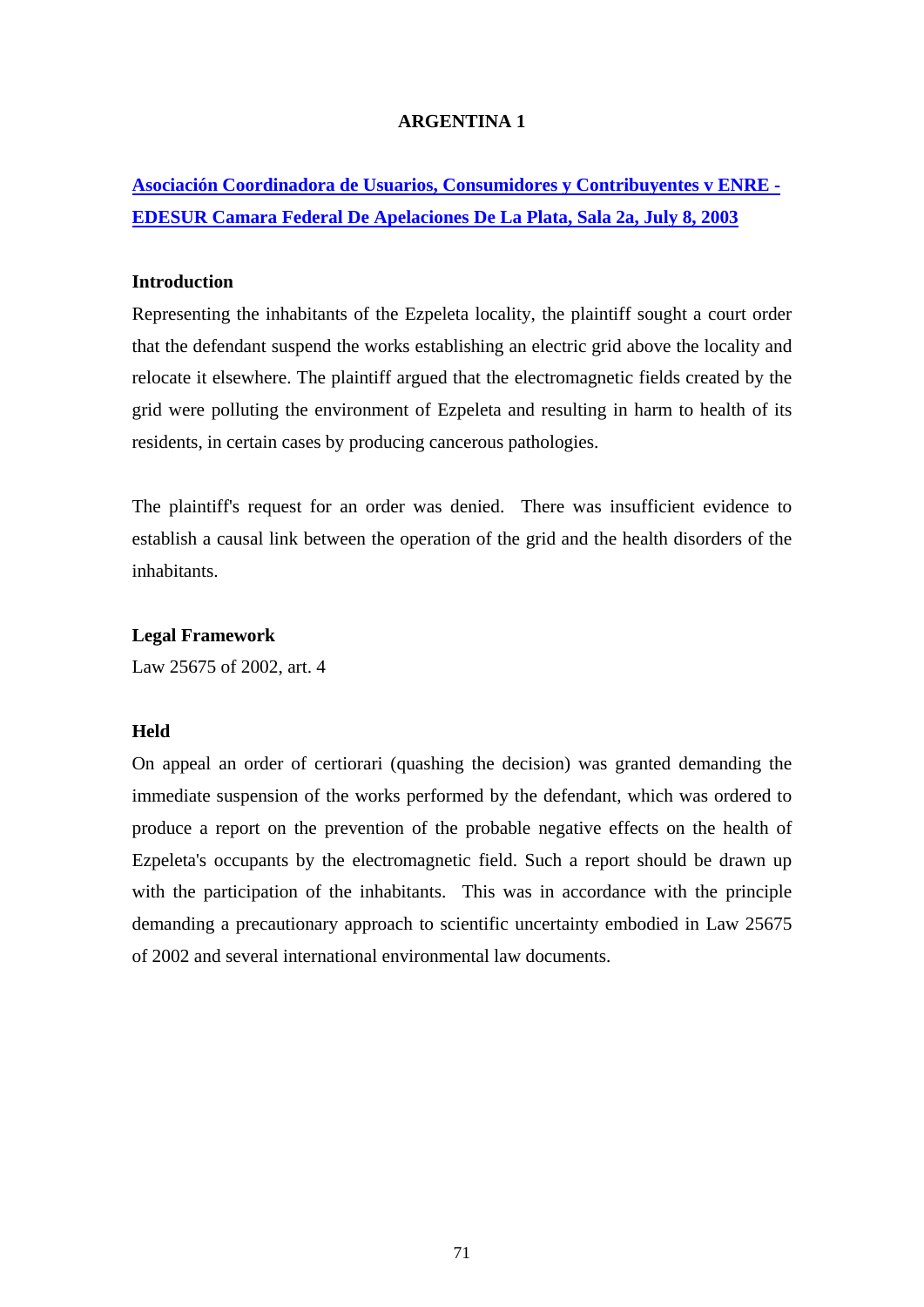# **ARGENTINA 2**

**[Asociación Para la Protección del Medio Ambiente y Educación Ecológica "18 de](#page-7-0)  [Octubre" V. Aguas Argentinas S.A and others](#page-7-0) [Camara Federal De Apelaciones De La Plata, Sala 2a, July 8, 2003](#page-7-0)**

#### **Introduction**

The plaintiff, through an "amparo" procedure for the protection of the constitutional rights of its members, demanded that the defendant fix the hydro balance and suspend activity that allegedly resulted in a threat to the right of the inhabitants of the Quilmes area to enjoy a healthy environment. The plaintiff argued (inter alia) that, due to the defendant's water imports from the Plata River and failure in the management of the area's sewage system, there was a permanent flooding of polluted water in Quilmes.

The a quo agreed with the plaintiff and ordered the defendants to undertake immediate action restoring the hydro balance of the Quilmes area. However, the defendant appealed the a quo's decision, and the orders were not met, as litigation was provisionally suspended pending the release of the a quem's opinion.

#### **Held**

The tribunal confirmed the a quo's decision allowing the defendants 60 days to carry out the intricate administrative mechanisms foreseen in an agreement between the Quilmes municipality and the Province of Buenos Aires.

Moreover, due to the public utility character of the water and sewage service, the a quem decided to provide its opinion with erga omnes, extending its binding power to all similar relationships among the National Government and the localities of Buenos Aires.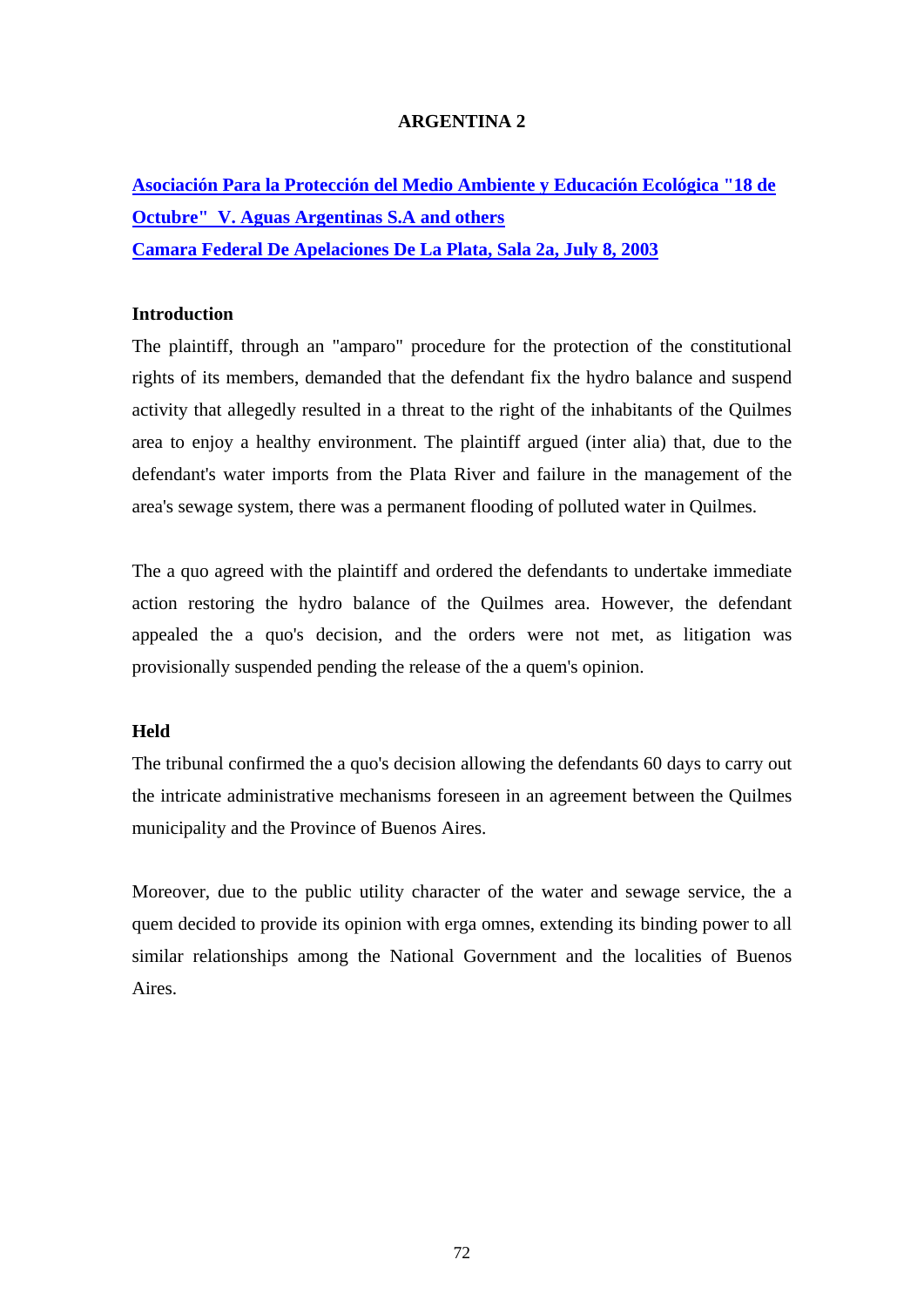### **BRAZIL 1**

# **[Ministerio Publico v Orlando Linden and Hermes Gildo Masera](#page-7-1) Tribunal of Rio Grande do Sul April 30 1998**

#### **Introduction**

The plaintiff alleged that the former and the present Municipal Prefects of Rolante-RS. While exercising their official duties (1989-1994), had continuously exposed human beings, animals, and vegetation to health hazards by waste deposits made without an environmental licence. Four tons of solid waste of domestic, industrial and hospital origin had been dumped daily by a river line within the locality of Gloria, in an area scheduled for permanent preservation. These waste dumps had caused environmental degradation; polluted the soil, the atmosphere, and the vegetation. They had caused irreparable damages to the fauna, flora, and the environment, by destructing aboriginal vegetation, causing sporadic fires over the waste dumps, and emitting polluting gases and other leachates.

Former prefect, Mr. Masera, did not dispute the facts but argued that the pollution situation had occurred during the previous administration of Mr. Linden. He also argued that although he had frequently requested the State authorities to approve another place for the dumping of the wastes, this authorization never took place. On the other hand, Mr. Linden stated that the city's wastes were formerly discarded in a place that, as time went by, became an actual human settlement. Because the people began inhabiting that place the designation of Gloria as a new place for waste deposition had become necessary.

#### **Legal Framework**

Law 6938 of 1991, arts. 7, 9 and 15 Law 8038 of 1990, art. 4 Law 9099 of 1995, art. 89 Criminal Procedure Code, art. 386 Law 9605 of 1998, art. 19 Constitution, arts. 5 and 225 Criminal Code, arts. 2 and 59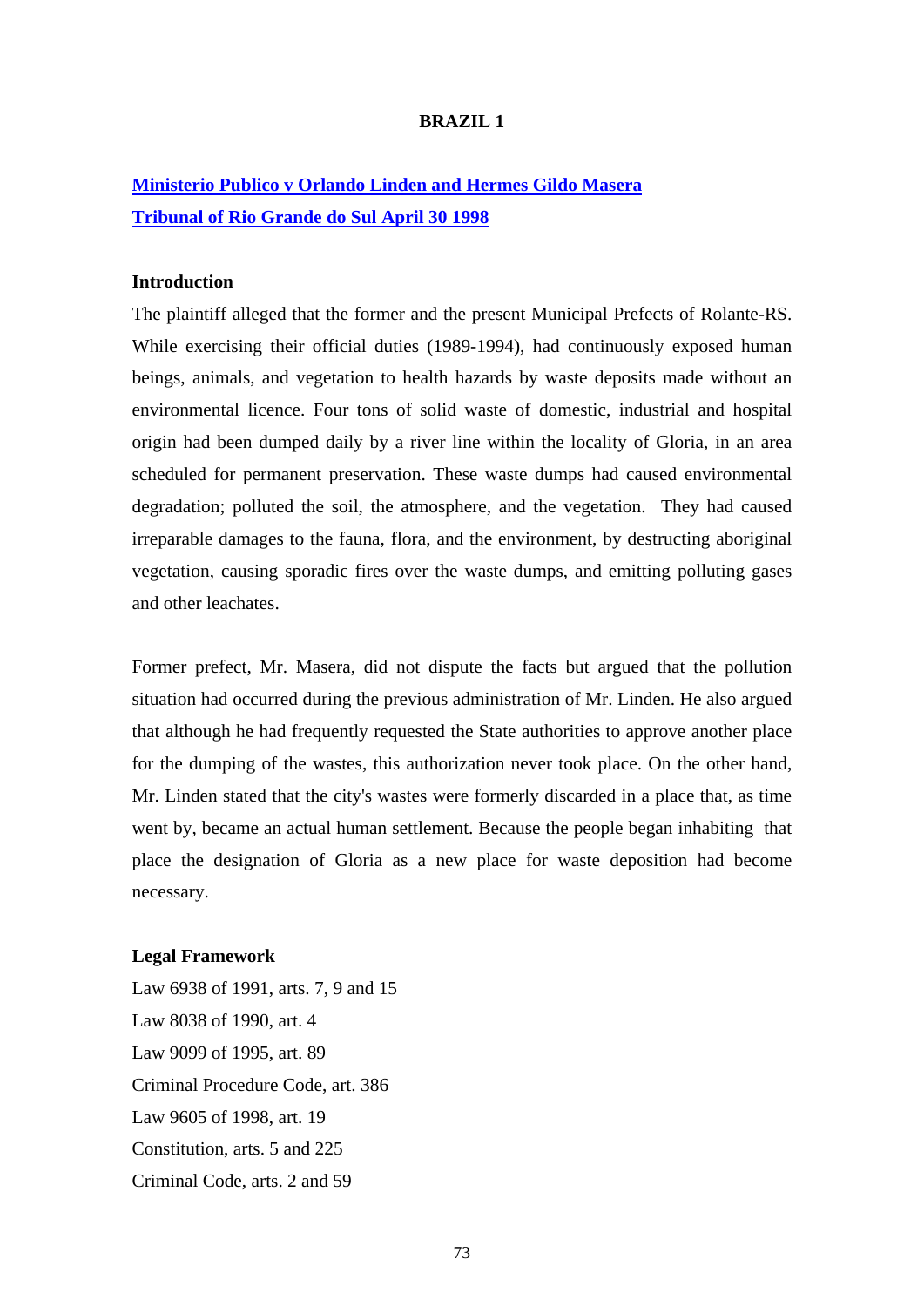# **Held**

The Tribunal concluded that there was enough appropriate documentary evidence to support the allegations environmental damage. It also held the defendants to be criminally liable for the resulting damages after considering that they did not do everything that they should or could have done to avoid the environmental damage. In fact, the complaints about environmental damage had begun in 1989, and only in 1994 were measures for solving the problem taken.

The Tribunal punished each defendant with two years of reclusion and 10 days of fine. They were also condemned to pay the procedural expenses, and their names were registered in the Book of Inculpated. However, reclusion could be substituted with a community service consisting in the maintenance of municipal parks and gardens during a same period of two years.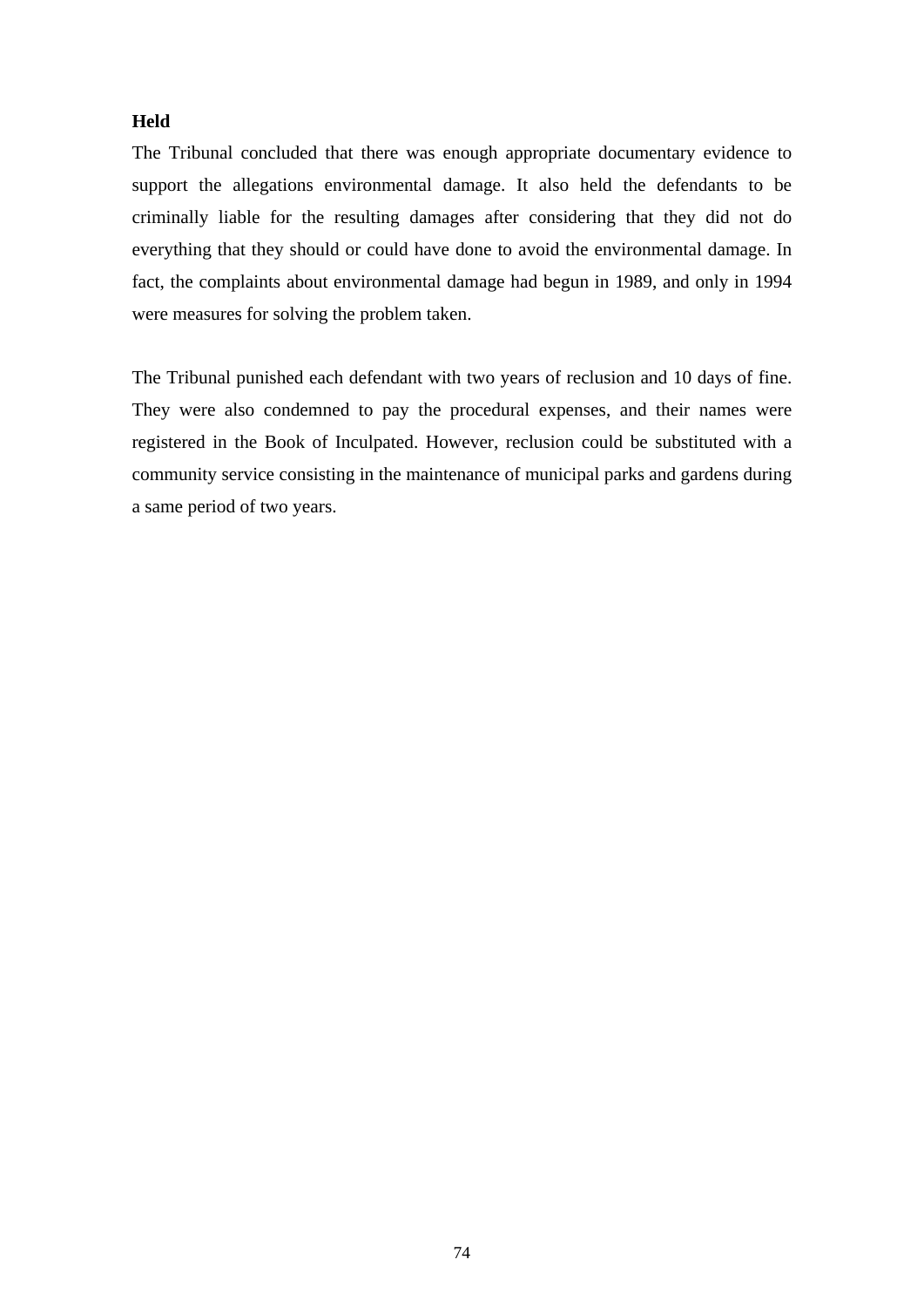### **BRAZIL 2**

# **Ministerio Publico v Volodymir Kysnichan Federal Regional Tribunal of t[h](#page-7-0)e4<sup>th</sup> [Region August 8 1999](#page-7-0)**

# **Introduction**

Captain Kishnichan, appealed the judicial decision that condemned him on the basis of his negligent behaviour during the shipwreck of the ship, the "Bahamas". The first instance decision considered the calamity was foreseeable but, nevertheless, external help was not requested, and the emergency equipment of the ship was not used. The shipwreck resulted in the spill of 3.1 tons of sulphuric acid, which resulted in ecological damages.

The plaintiff argued that Captain Kishnichan behaved in an illegal negligent manner, bearing in mind that that the ship demonstrated problems prior to the actual operation of the pumps on August 25 1998 (date of the shipwreck); and that it was clear that the defendant did not take the necessary measures to avoid the calamity, hiding the facts to the Brazilian authorities, and probably intentionally allowing the shipwreck.

The defendant, Captain Kisnichan demanded the nullity of the process and argued that a lack of evidence did not allow any conclusion on causation as that wrecked ship was never examined. He also argued that there was insufficient evidence for his condemnation since the link between his behaviour and the shipwreck was never established. The defendant knowing that he transported a corrosive material, but claimed to be ignorant of the material's actual corrosive power or that its strength increased when put in contact with water. He argued that his professional background did not imply his expertise in chemistry, and that the infringed punishment was too high. He also demanded the substitution of the reclusion penalty by the restriction of other of his rights.

### **Legal Framework**

Criminal code, arts. 44, 55, 77 and 261 CPP, art. 386 Law 9537 of 1997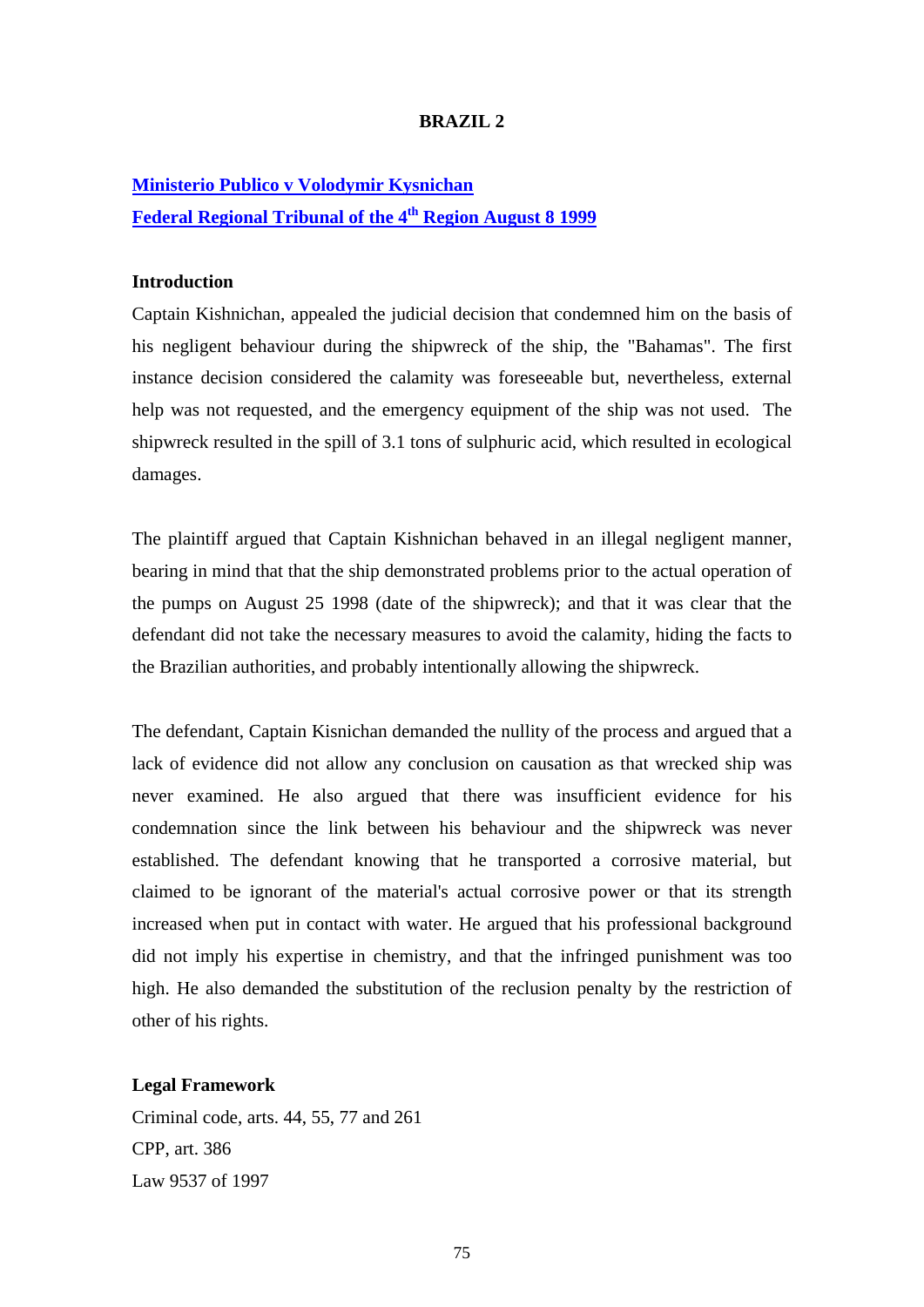# **Held**

The Tribunal confirmed the decision of the *a quo* and ratified the prison sentence of the defendant after stating his conscious fault. It determined that the Captain acted negligently when deciding to carry the ship to port to disembark in order to try to avoid the shipwreck. The Captain was condemned to prison without possibility to substitute it for another type of punishment.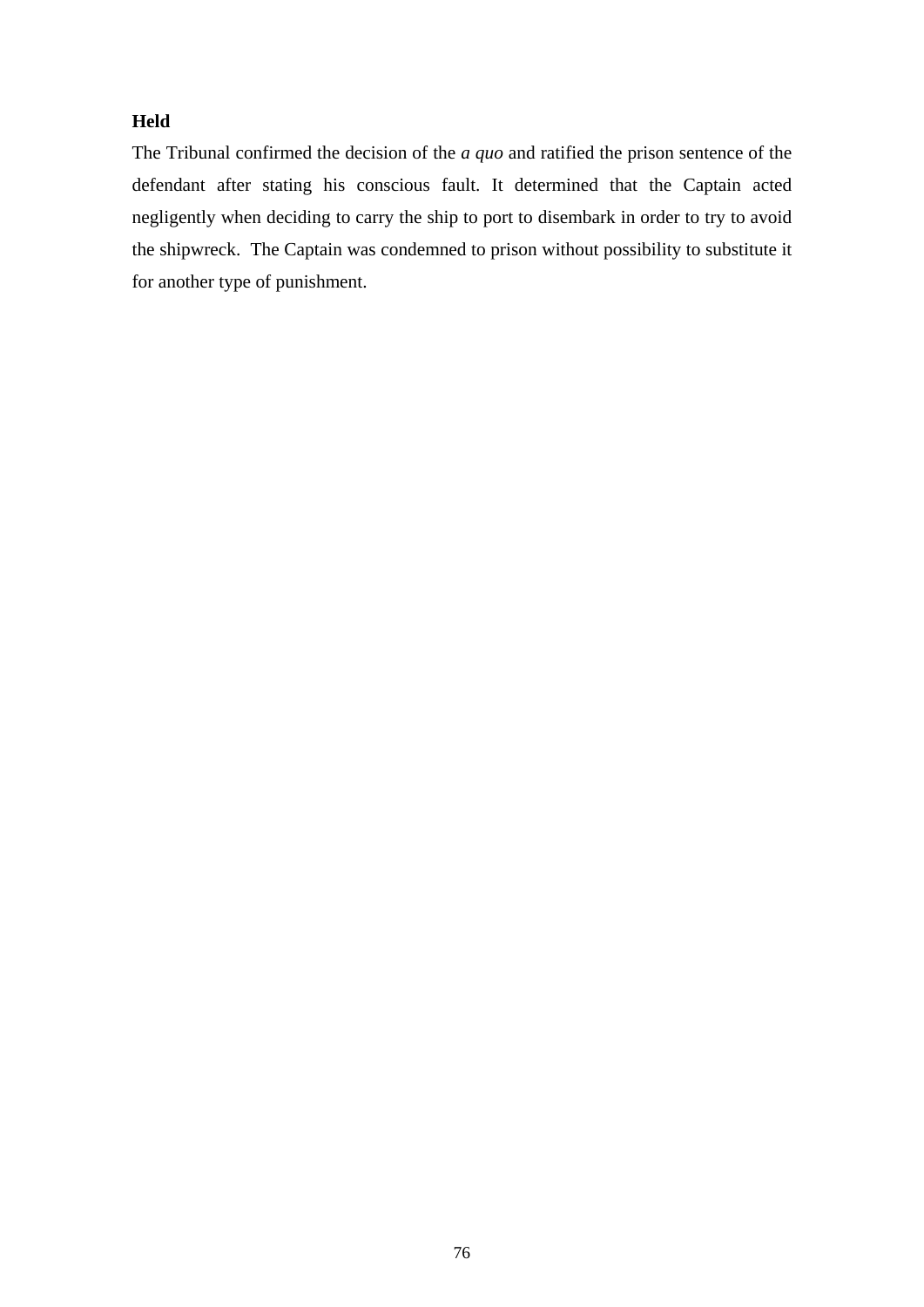# **BRAZIL 3**

### **Ministerio Publico v Federal Union**

**[Substitute Federal Judge of 2a Vara, State of Mato Grosso January 19 1998](#page-7-1)**

#### **Introduction**

The plaintiff started a civil public action against the Federal Union, and requested the immediate suspension of any activity leading to the construction of the Paraguay Paraná hydroway. The project consisted of a navigation system along 3,440 kms in two of the largest rivers (Cáceres in Brazil and Nueva Palmira in Uruguay) of the second more important river basin of Latin America (basin of La Plata shared by Argentina, Bolivia, Brazil, Paraguay, and Uruguay) by the Intergovernmental Committee of the Paraguay-Paraná hydroway (CIH), a executive body created in 1989.

On June 26 1992 the River Agreement of Transportation was subscribed, and it entered into force March 13 1995, among the countries interested in carrying out the hydroway under the principles of free traffic, liberty of navigation, free participation of flags in the traffic among the signatory countries, equality and reciprocity of treatment, and security of navigation.

The chief of the Brazilian Delegation at the Committee stated that the project was not supported merely by technical studies but also by recently concluded environmental, economic, and technical studies of viability performed by international consortiums by means of the cooperation among CIH, the Inter-American Bank of Development, and the United Nations Program for Development.

The plaintiff argued that the aboriginal communities did not participate in the announced studies, even though the Constitution provides for this once Congress has authorized them. These communities (Guató) are located by River Paraguai.

Likewise, the plaintiff explained that the hydroway crosses river Paraguai from beginning to end and, specifically, the stretch at Ilha Insua, exactly where the indigenous communities are located within their officially recognized native lands. The plaintiff argued that the hydroway would cause direct and indirect environmental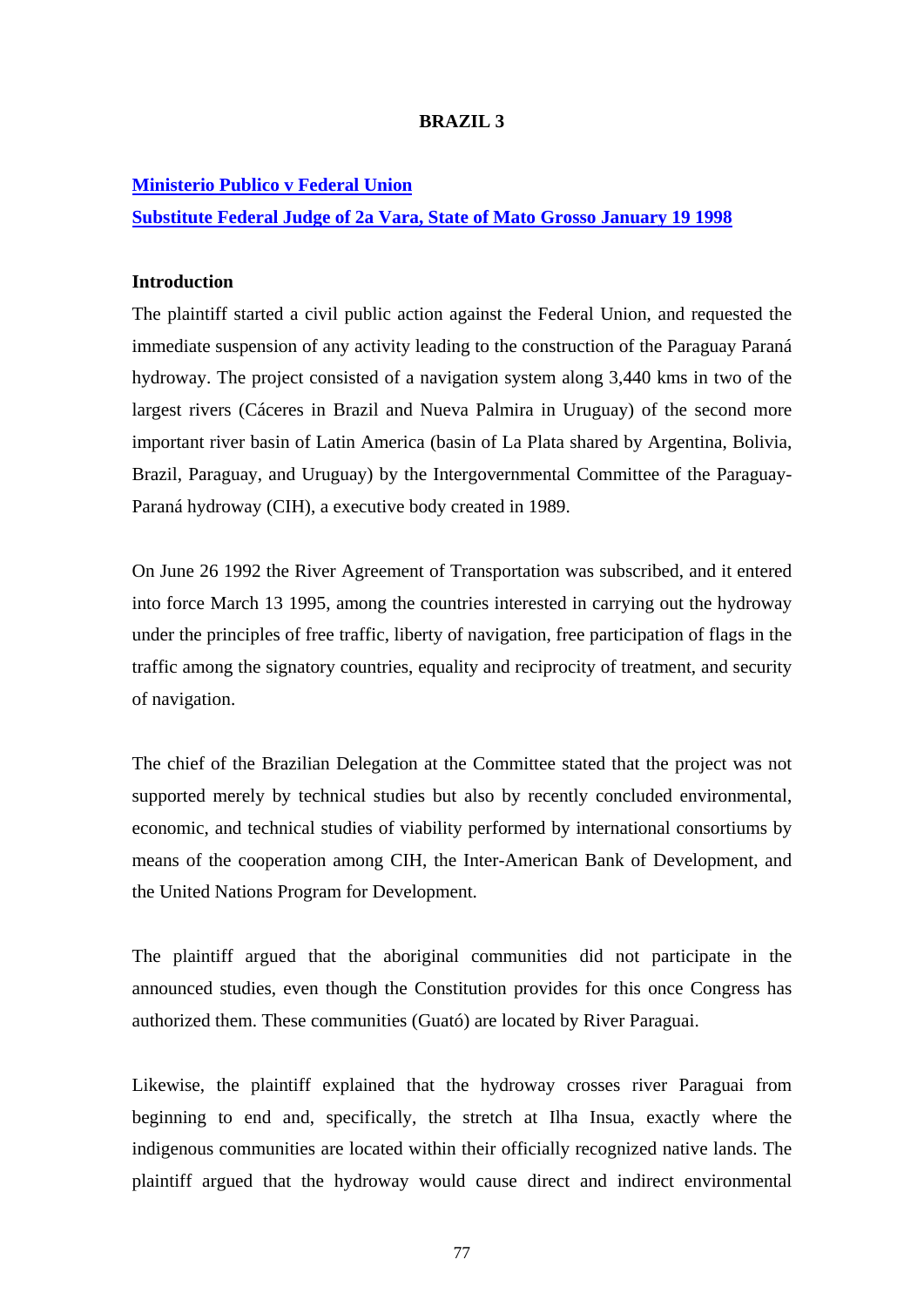effects, through the dredging and channelling of the river; the removal of its rocky material; the alteration of the courses of the rivers; and also a social impact on local populations' way of life, particularly on the directly and indirectly affected native communities. The plaintiff claimed that there was an urgent need to immediately incorporate the local populations in the respective planning and decision-making process, bearing in mind that the construction of the hydroway would drastically affect their customs and traditions, and affect their constitutional rights over their traditional lands.

Indigenous lands are, according to the Brazilian constitution, federal public goods within a special protection regime. Hence, any alteration of the native territories and of the nearby water resources violates the spirit and the letter of the Constitution. Thus, Congress may only authorize the hydroway once those affected have been heard.

#### **Legal Framework**

Constitution, arts. 20, 225 and 231

# **Held**

The Judge decided to grant the legal order sought and restrain the Federal Union from: carrying out or authorizing the execution of any study or work of implementation of the hydroway; or from initiating its operation; or from any arrangement of resources for a similar end; before Congress, having heard the native communities, authorized the announced project. It also set a daily fine of 100,000 reales in the event of any breach of the order.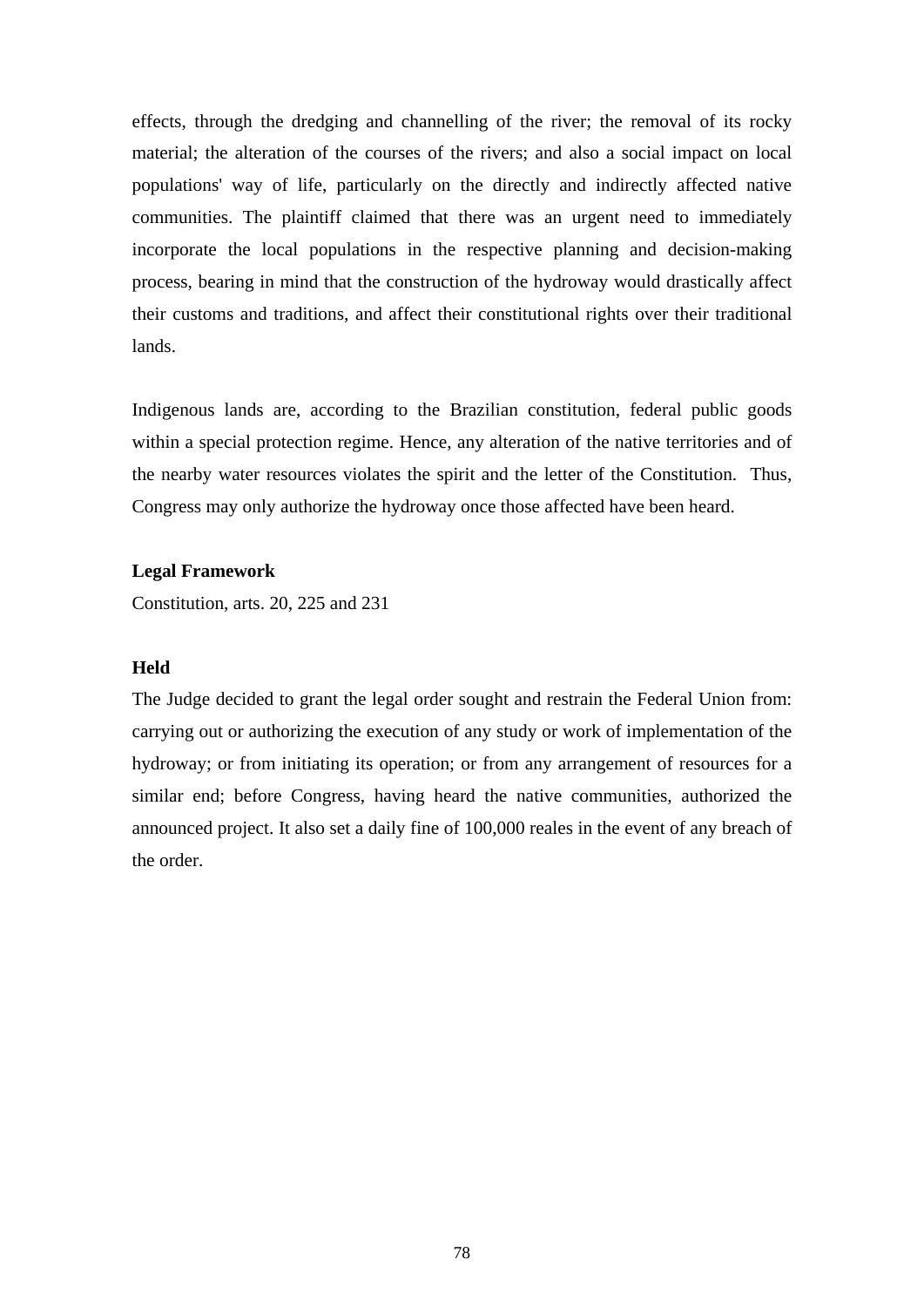### **BRAZIL 4**

# **Pedro Korkowski v Ministerio Publico**

**Federal Regional Tribunal of t[h](#page-7-0)e 4<sup>th</sup> [Region, Porto Alegre November 12 1992](#page-7-1)** 

#### **Introduction**

The appellant, Mr Korkowski, undertook works of enlargement without necessary approval of a building within his property, which is located near to the ruins of San Miguel das Missoes, a site declared a legacy of humanity by UNESCO. Seeking to restraining the appellant from continuing the said works and its consequent damage, the plaintiff demanded the demolition of the works. This request was accepted by the *a quo*. The appellant argued that this decision violated his property rights, and that the construction works did not obstruct or decrease the view of the monument.

#### **Legal Framework**

Decree-Law 25 of 1937, arts. 17 and 18 Law 3924 of 1961, arts 1 and 2 Constitution, art. 5

#### **Held**

Following legal doctrine, the tribunal stated that historic, artistic and natural sites have an aesthetic function that is to be preserved. The tribunal also affirmed that the ruins of San Miguel are visited by thousands of tourist each year, and that it is impossible to state that any alteration will not affect the monument as a whole. The tribunal stated that property rights are no longer sacred, as they were during the  $19<sup>th</sup>$  century, and that the new principles of environmental law favour social over private concerns.

The Tribunal dismissed the appeal, allowing that the demolition order was justified when irregular works were performed in the environs of historic sites.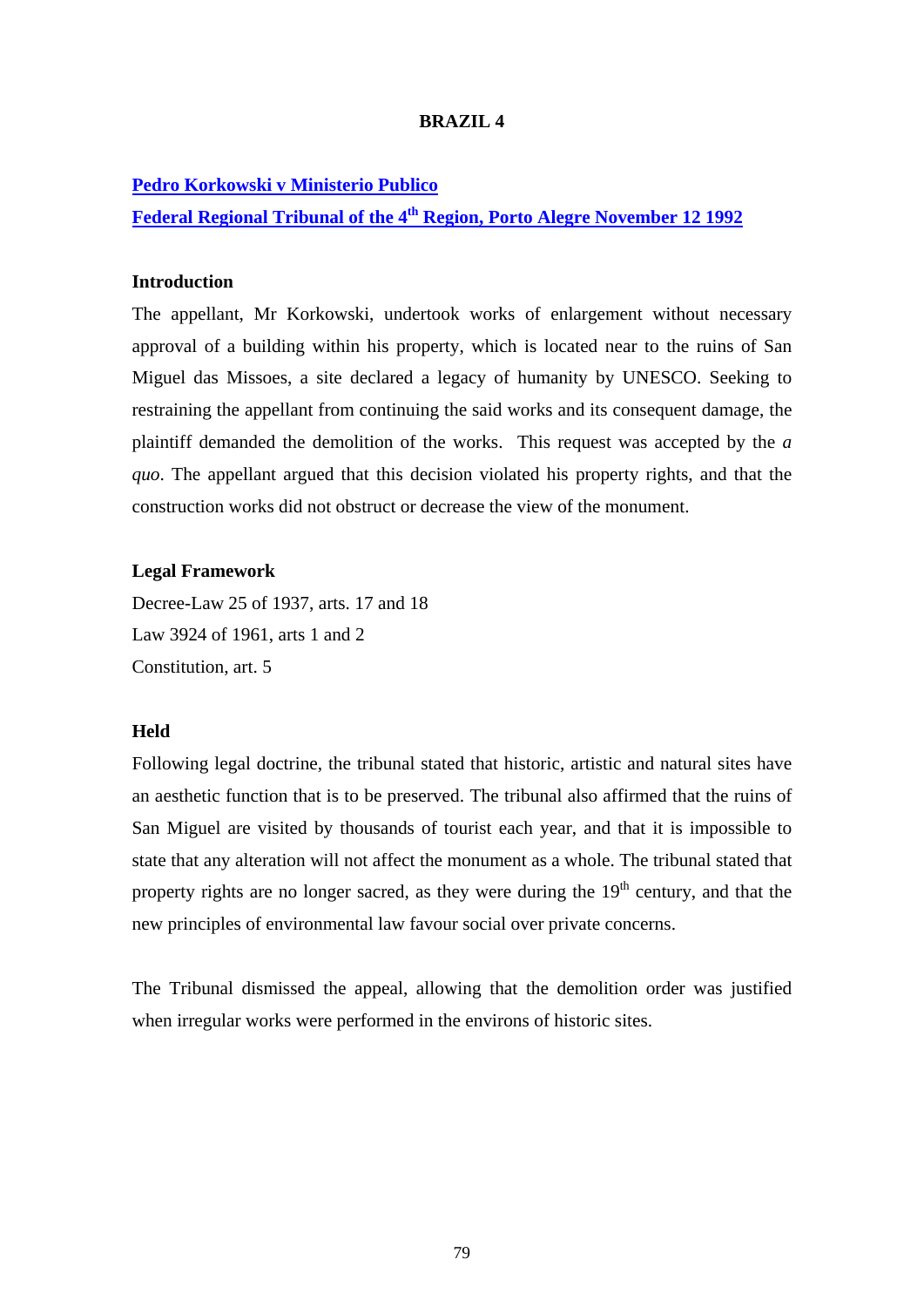#### **BRAZIL 5**

# **[GR Extracao de Areia and Transportes Rodoviarios Ltda v Ministerio Publico](#page-7-1) Tribunal of Justice, State of Parana March 1 1994**

#### **Introduction**

The corporation GR Extracao de Areia and Transportes Rodoviarios Ltda appealed the a quo's decision on a civil public action started by the Ministerio Publico. This demanded the liability of the appellant for activities (see below) that damaged the environment. The appellant argued that: a) she had already restrained from performing any activities by the Iguacu river, at the Ressaca locality; b) she had replaced the damaged plants; and c) there was an *ultra petita* nature to the *a quo* decision, since she was ordered (inter alia) to present an environmental impact assessment: an issue that was not initially raised in the plaint.

The Ministerio Publico stated that the corporation extracted sand from the river creating a 200 mts depression, without having a licence for performing said works, and without undergoing an environmental impact assessment. It also affirmed that the corporation was made aware of such irregularities, but did nothing to legalize her situation.

#### **Legal Framework**

Civil Procedure Code, art 334

# **Held**

The court held that the environmental damages alleged by the plaintiff were proven, paving the way for the remedies proposed. The court held the corporation liable for the damage requiring it to reforest the damaged area, and to present an environmental impact assessment. As for the *ultra petita* question, the tribunal dismissed the request considering the environmental impact assessment had been requested by a third party (SUREHMA) and that, notwithstanding the above, mining activities required such assessment to be undertaken in advance, followed by the compliance with any required measures.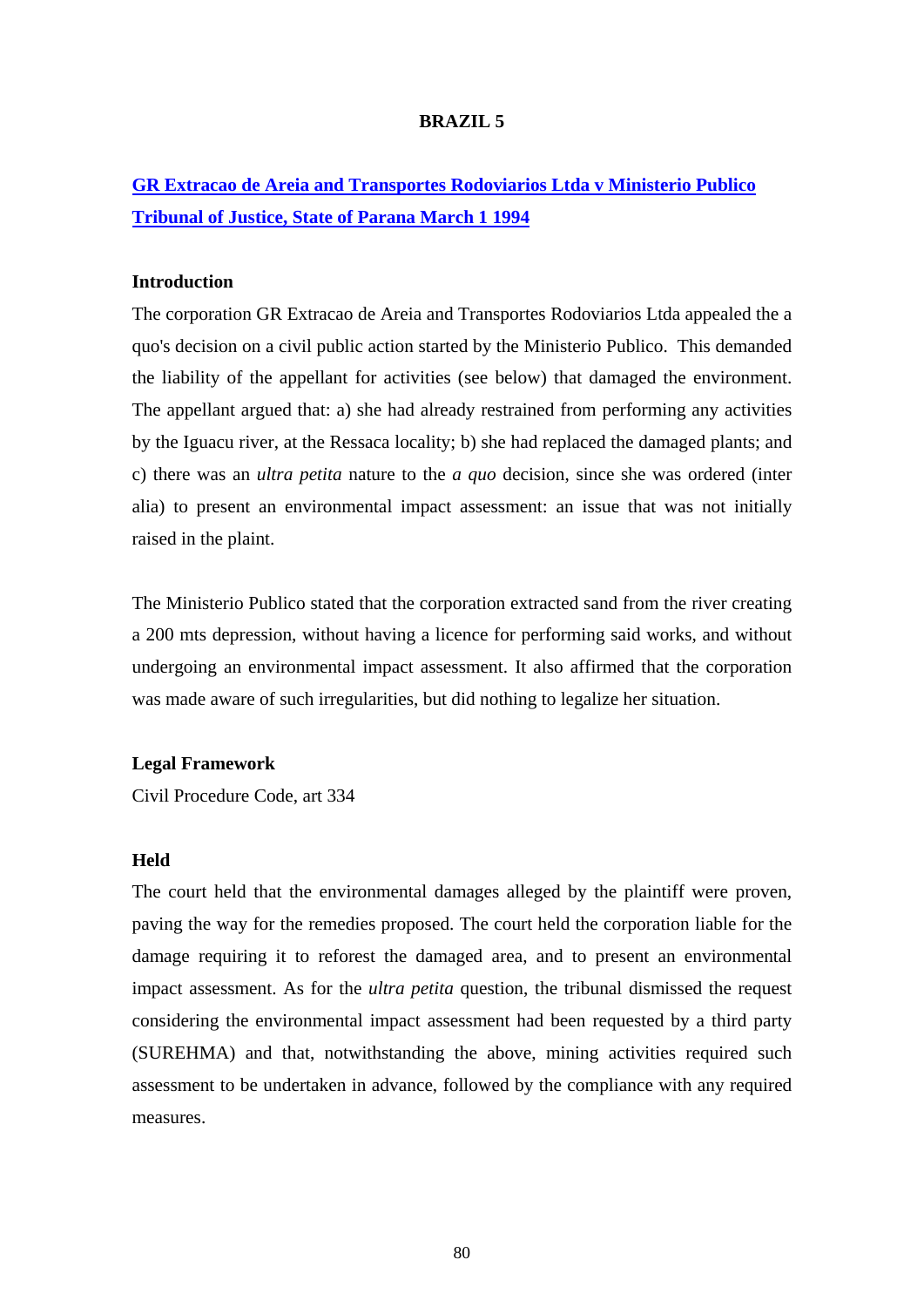# **[Pablo Orrego Silva and others v Empresa Eléctrica Pange SA](#page-7-0) Supreme Court, August 5 1993**

### **Introduction**

The petitioners appealed the decision of the *a quo*, which decided an action seeking the protection of the constitutional rights to life, to live in a healthy environment, and of property. The facts concerned the construction by the defendant of six dams with the purpose of generating electric energy, all along the high areas of river Bio-Bio. Plaintiffs argued that the said works threatened: a) the right to life of the people living around Bio-Bio because of the decrease of the river's water level; b) the fauna and flora of the area, including endangered species; and c) property rights, eroding lands adjacent to the river shores. The petitioners requested the suspension of the construction of the dams and the hydroelectric plant, until evidence was provided safeguarding the above constitutional rights.

The defendant argued that the alleged right to life was not endangered considering the use of the river's waters allowed their clean restitution to the main stream. Furthermore, the defendant stated that throughout the year the river's water level would not significantly decrease. For the same latter reason, the alleged right to property was not affected.

### **Legal Framework**

Constitution, arts 19(1, 8, 20 and 24) Resolutions 442 of 11/12/83, and of 05/01/90 issued by the Water Department of the General Direction of Waters of the Ministry of Public Works Code of Waters, art. 14

### **Held**

The court stated that its jurisdiction was limited to a review of whether the construction of the dams complied with corresponding legal requirements. It laid down certain legal requirements: to devolve waters to the river stream; to avoid spills that damaged the water drains; to let pass, at the water's raising point, an equal or smaller amount of water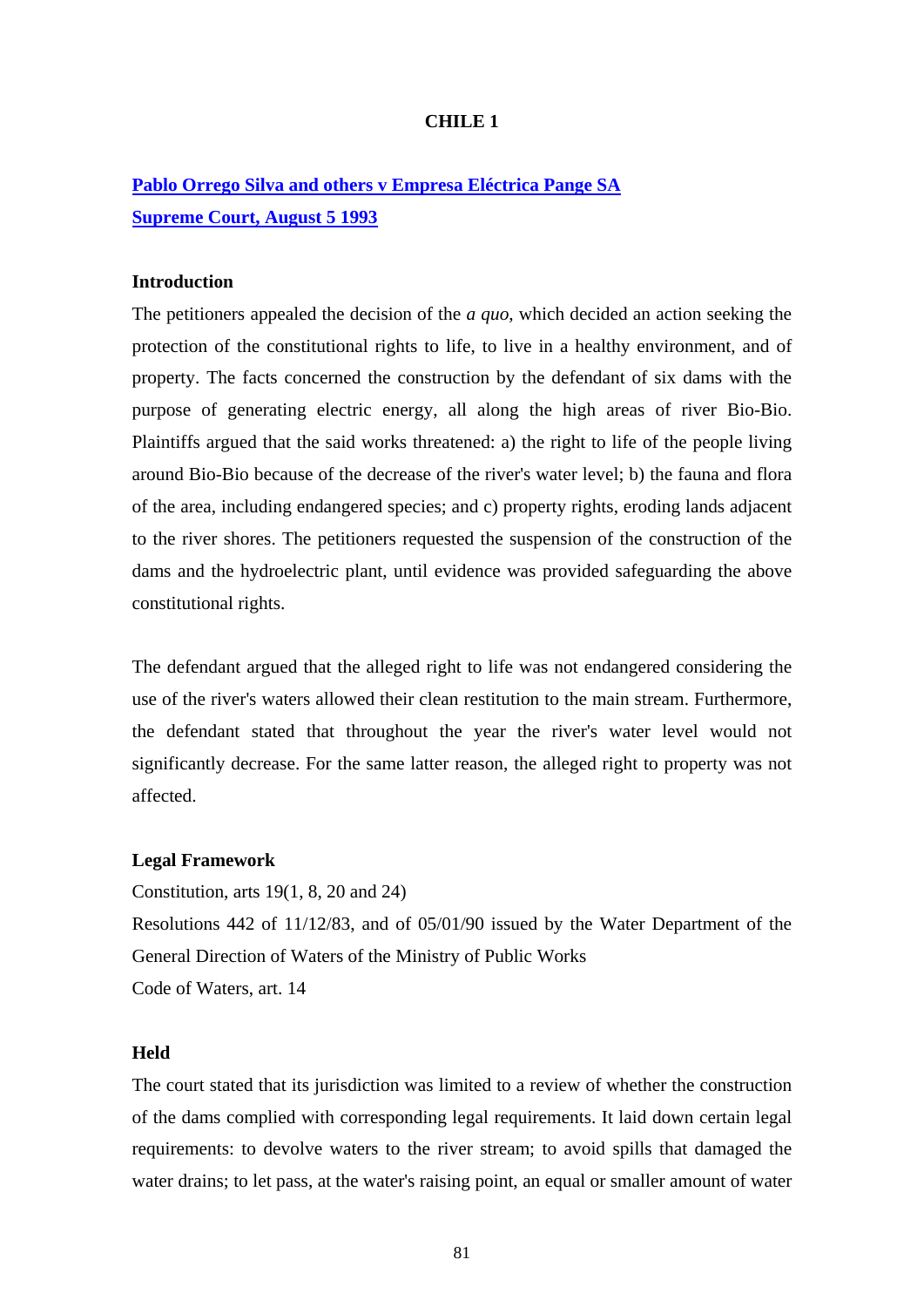to the corresponding daily media minimum use; not to affect third parties' security; and to avoid polluting the waters.

The court established that according to the technical reports the dam had to be full for the power plant to work, and hence the river stream had to be drained. It also found that the technical reports established clear soil impacts (localized erosion, sediment movements, temporary loss of the native forest, partial modification of the landscape, and others). There were also impacts on water (an increase in the water's turbidity, possible water pollution with hydrocarbons, possible death of fish and live organisms at the rivers' bed) and socio cultural impacts (larger opportunities for the indigenous *peruenche* communities, increase of commerce and services).

The tribunal also established that article 14 of the Water Code would be breached as there would not be an immediate restitution of the used waters, third parties would in fact be affected, and the river shores would be eroded at the dam waters' release.

The court upheld the appeal regarding the protection of constitutional rights limiting its scope to compliance with the legal conditions necessary in the construction of the dam, the uses of the waters and their release.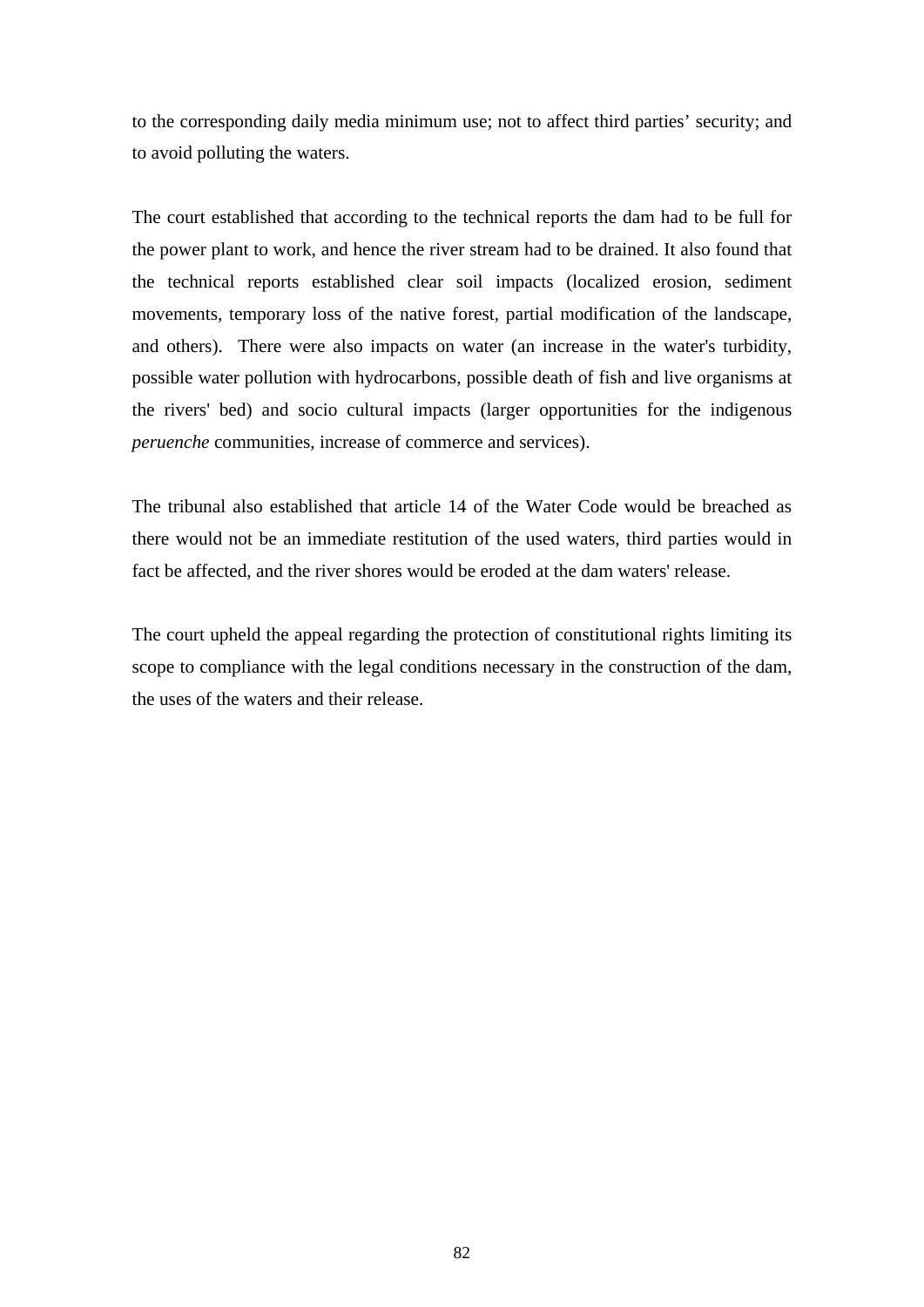# **[Antonio Horvath Kiss and others v National Commission for the Environment](#page-7-0) Supreme Court March 19 1997**

#### **Introduction**

A third party, a corporation under the name of Forestal Trillium, voluntarily submitted an environment impact assessment on its exploitation project. The Regional Commission for the Environment of the XII Region (Magallanes and Antartida) stated that there were insufficient elements to state if the project fulfiled the requirements for its environmental viability; but nonetheless proceeded to declare its technical and environmental viability by means of Resolution 002.

The Foundation for the Development of the XII Region presented an administrative action arguing the inconsistency of Resolution 002, but the defendants sought to dispose of this through Resolution 005, which included certain requirements for the environmental viability of the project.

Resolution 005 of September 20 1996 by the National Commission for the Environment denied a previous claim by the plaintiffs regarding a third party's intention to exploit some 250,000 hectares of native forest within their property. The plaintiffs argued that the resolution issued by the defendant violated their constitutional rights: to equality before the law; to a healthy environment; to develop an economic activity that is not contrary to morality, public order, or national security; and to private property. The plaintiffs argued against the arbitrary nature of Resolution 005, in that it demanded the compliance of environmental requirements only once the project's viability had been accepted; and because Law 19,300 allowed that the defendants resolution could be positive or negative, but made no allowance for it to be conditional.

Forest Trillium argued that the plaintiffs lacked of standing since they were not directly affected by the project, and because a constitutional protection action could not be treated as a class action.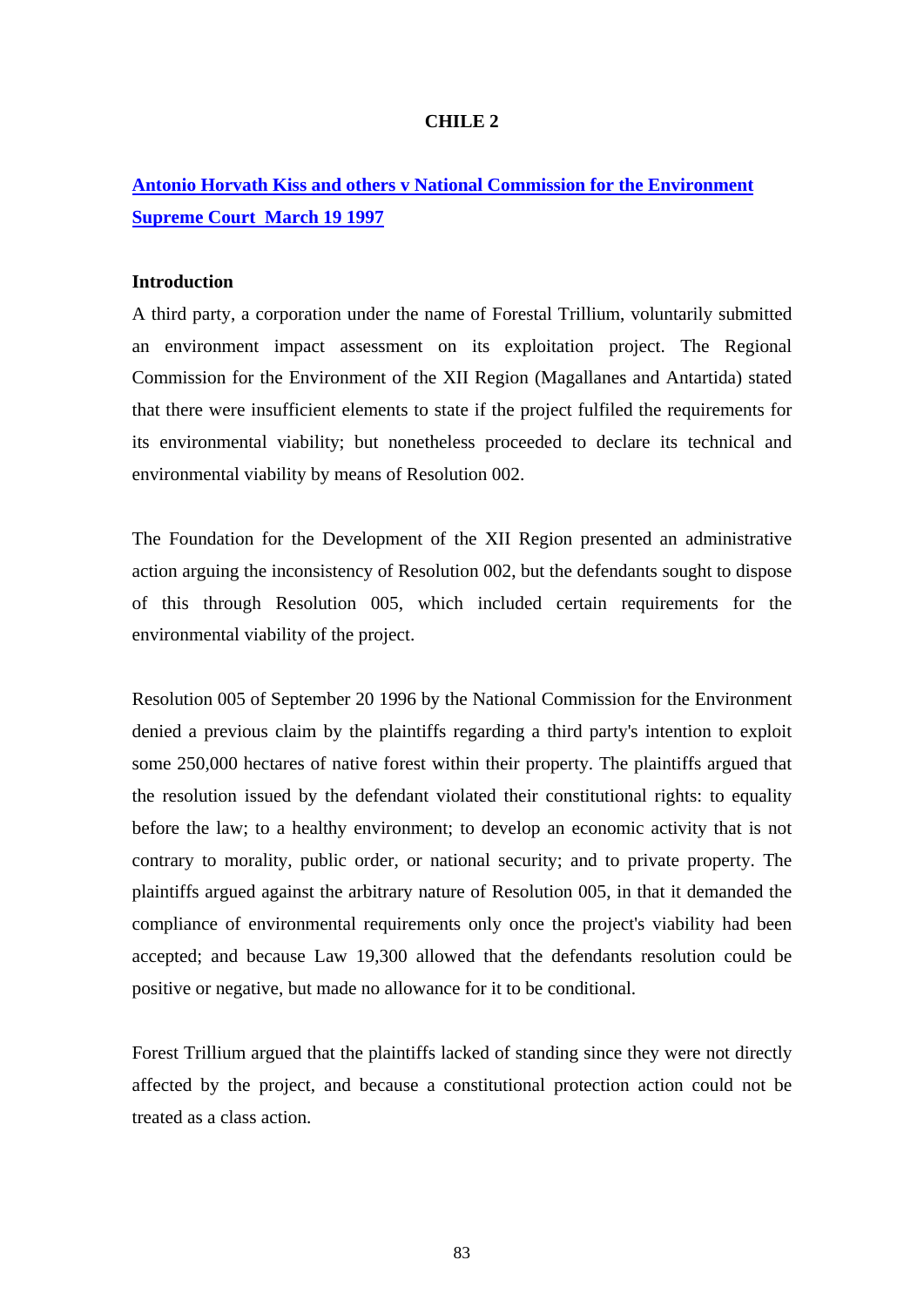# **Legal Framework**

Constitution, art. 19 (2, 8, 21 and 24) Resolution 005 of 20/09/96 Law 19300, arts. 12 and 24 Resolution 002 of 22/04/96

# **Held**

The court held the standing of the plaintiffs, ruling that the Constitution does not demand that the affected people themselves present the constitutional protection action. It also held Resolution 005 illegal since it should have rejected Resolution 002, and because it demanded environmental requirements only after the project's viability was admitted.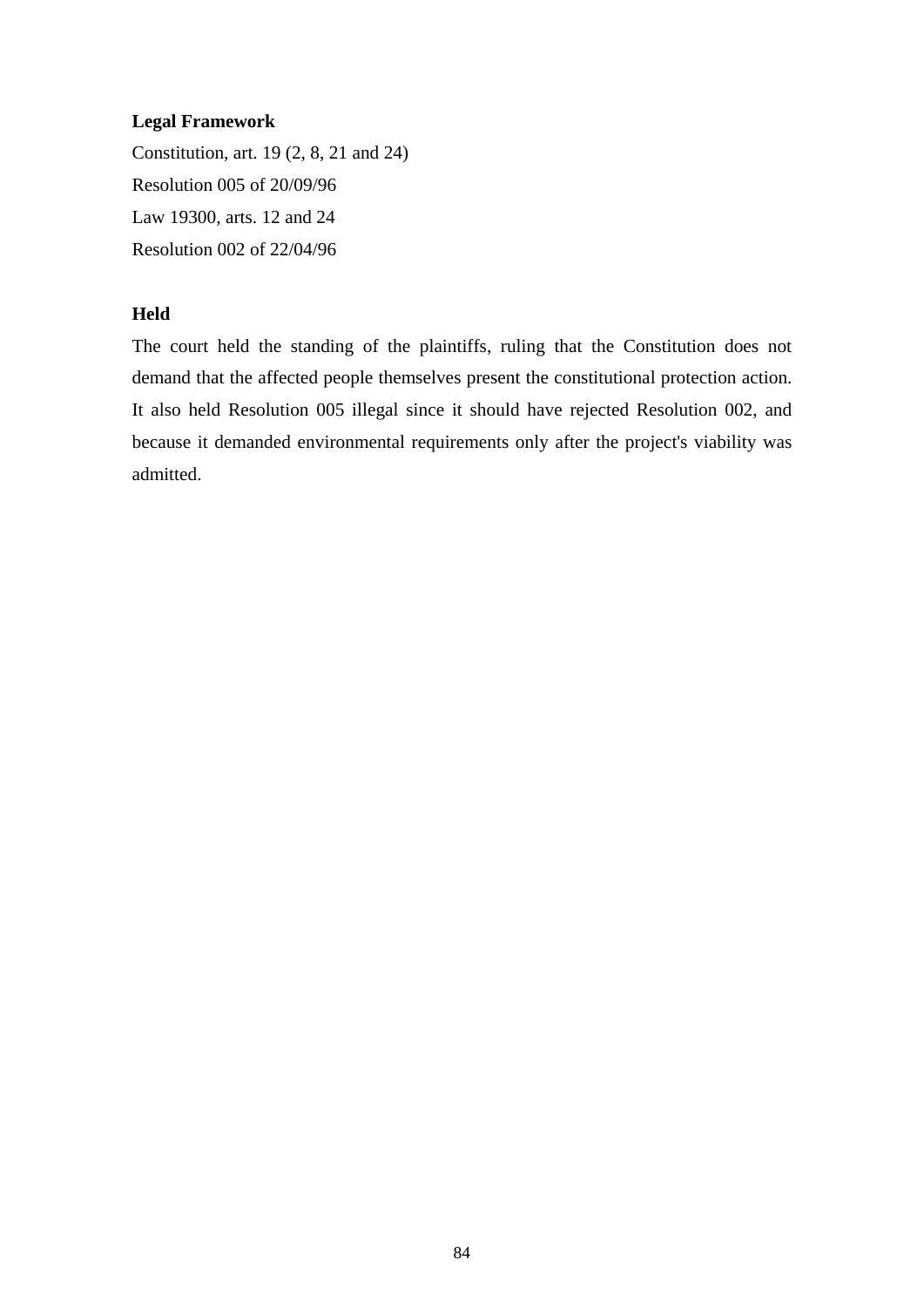# **[Pedro Flores y Otros v Corporation Del Cobre \(CODELCO\)](#page-7-0) Corte de Apelaciones: 23.6.1988: Rol 12.753.FS641 1988**

### **Introduction**

Chanaral is a small town 1,000 kilometers north of Santiago, Chile. For fifty years, a mining company deposited its copper tailing wastes directly on to the beaches of Chanaral, destroying any trace of marine life in the area. From 1939 to 1974, 200 million tons of waste were dumped into the Bay of Chanaral, creating a biologically dead artificial shore. This pollution affected more than fifteen miles of coastal zone and some of the richest resources of the ocean, killing all forms of animal and plant life and all potential for development and growth of the Chanaral port community. The harm to the beaches of Chanaral was irreversible. A 1983 UNEP survey listed Chanaral as one of the most seriously polluted areas of the Pacific Ocean.

### **Legal Framework**

Constitution, art 19

### **Held**

The court first compelled Codelco to disclose all information in its possession on the issues relevant to the case. Secondly the court ordered an inspection report under the court's "personal survey". This concluded that the coastline was indeed devastated by pollution. The court then granted the plaintiff's petition to enjoin Codelco for activities damaging the marine environment of Chanaral but gave the company one year to put a definitive end to dumping of its mineral tailings into the Pacific Ocean. The decision was affirmed by the Chilean Supreme Court.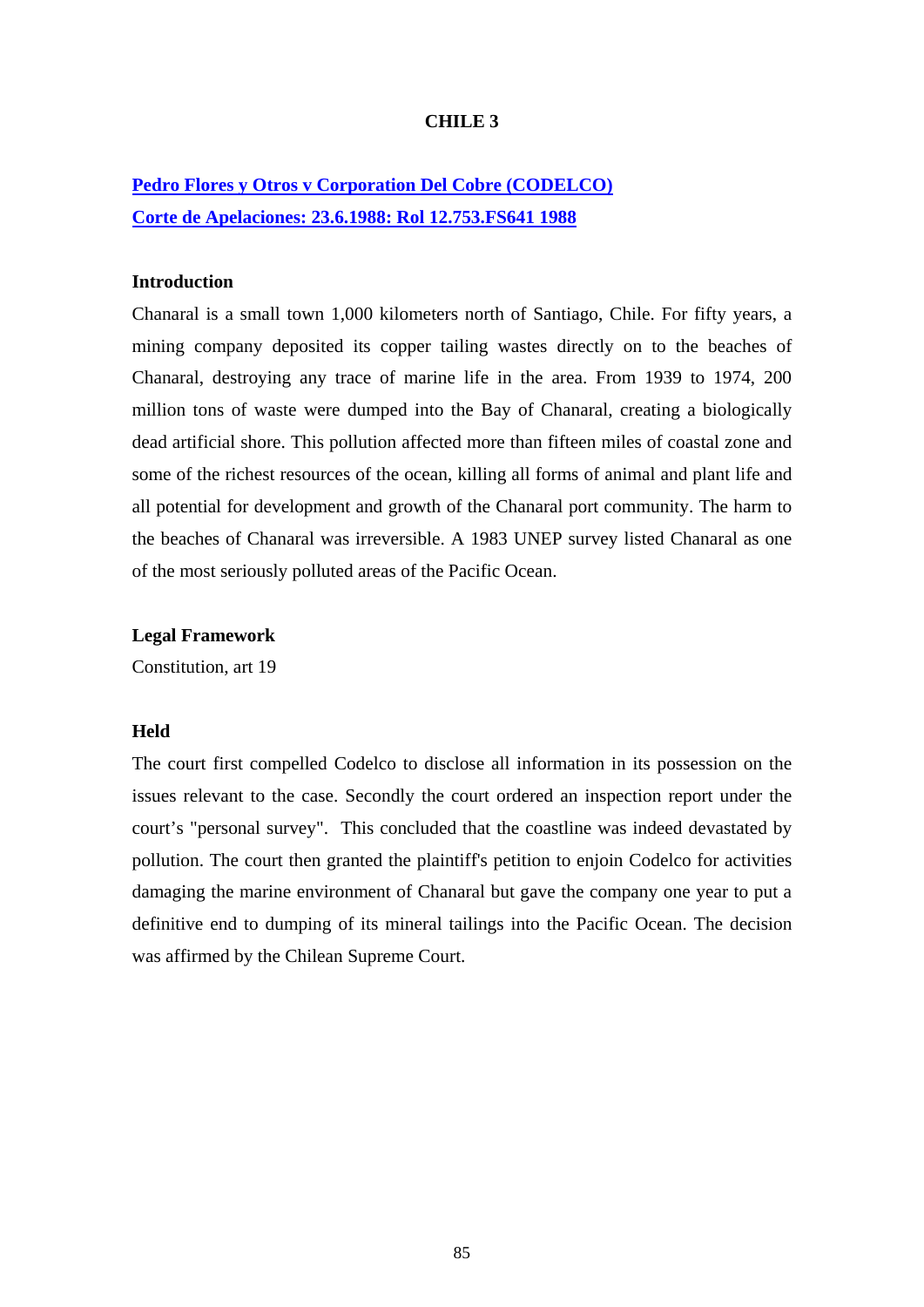# **[Aurelio Vargas y otros v. Municipalidad de Santiago y otros \(The Lo Errazuriz](#page-8-0)  [Case\) Corte Suprema 27.5.87.](#page-8-0)**

## **Introduction**

This case involved a garbage dump situated inside Santiago, which was operated by fourteen municipalities. The dump was in a place surrounded by people who had settled there before its installation and therefore created serious health problems as a result of its poor operation. It was a public interest case and the strategy employed by the residents consisted of: (i) using the "Protection Action" established in the Chilean constitution before the court to ask the court to assure urgent enforcement not only of the constitutional right of the residents "to live in an environment free from contamination", but also of all the statutes and regulations violated by the polluter companies' activities; (ii) garnering the participation of the people in the affected community; and, (iii) using procedural means in court to force the polluter companies to release information concerning the impact of the wastes on the ecosystem.

### **Legal Framework**

The Constitution of Chile Constitutional guarantees on environment.

#### **Held**

The Santiago Court of Appeals granted an order for the unsanitary garbage dump to be cleaned up or close down in 120 days.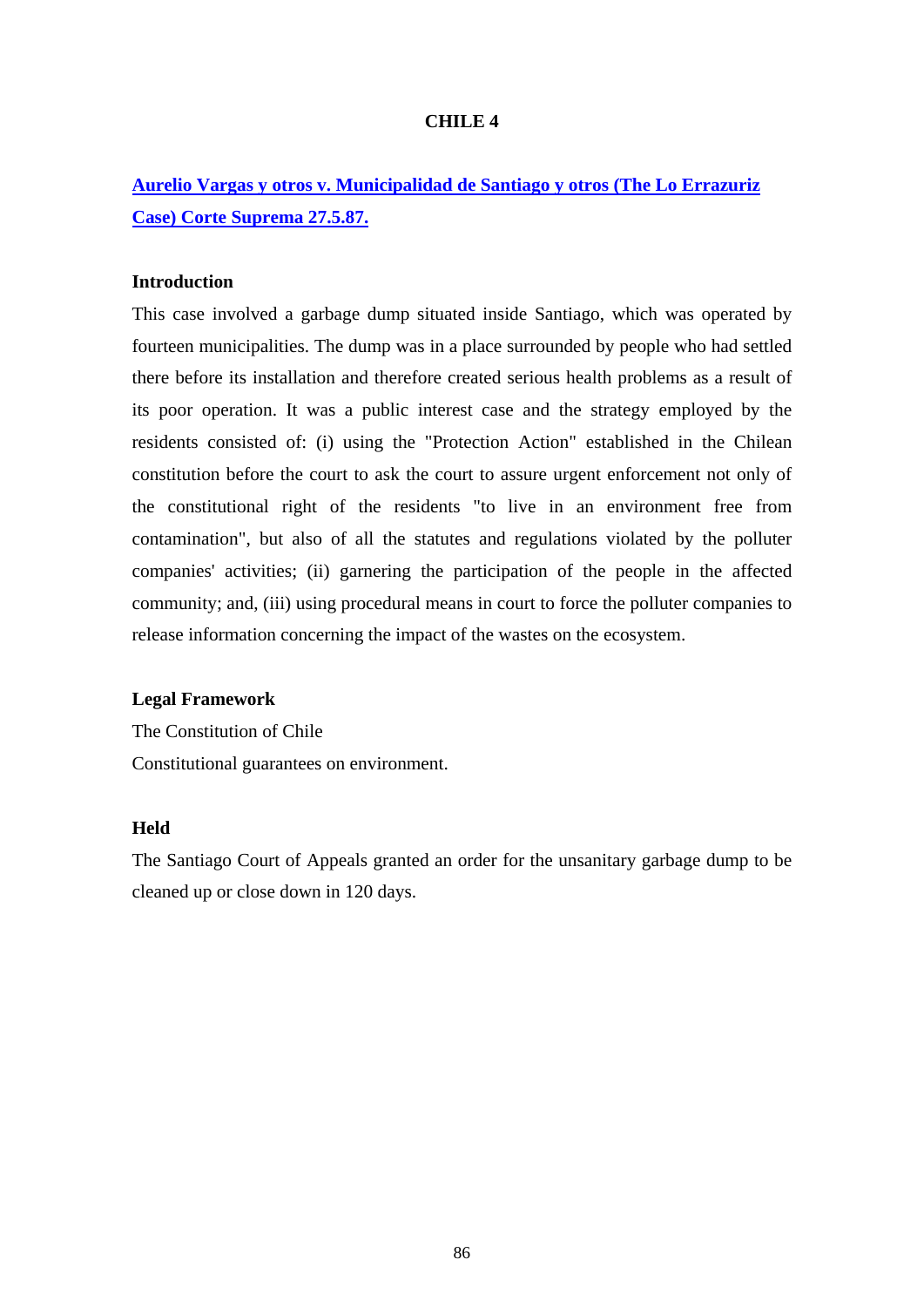### **[CODEFF v Ministro de Obras Públicas y otros Corte de Apelaciones 21.8.85](#page-8-0)**

### **Introduction**

In 1985, a private conservationist entity, CODEFF, sought protection against the Ministry of Public Works before the Court of Appeals of Arica. This arose out of the extraction of water from Lake Chungara for what was supposed to be an irrigation project. The plaintiffs complained that this project would violate the rights of those whose land was affected by the high salt content of the water. They also argued that the project would affect their constitutional right to live in an environment free from pollution.

#### **Legal Framework**

Constitution of Chile

### **Held**

The Court of Appeals of Arica and the Supreme Court recognized the cause of action and ordered the suspension of the extraction project on Lake Chungara as long as the lake remained part of the Lanca National Park, and as long as it was included in the UNESCO list of biosphere reserves. By defining the constitutional concepts of "environment", "environmental heritage" and "preservation of nature" the court expanded the reach of the constitutional guarantee.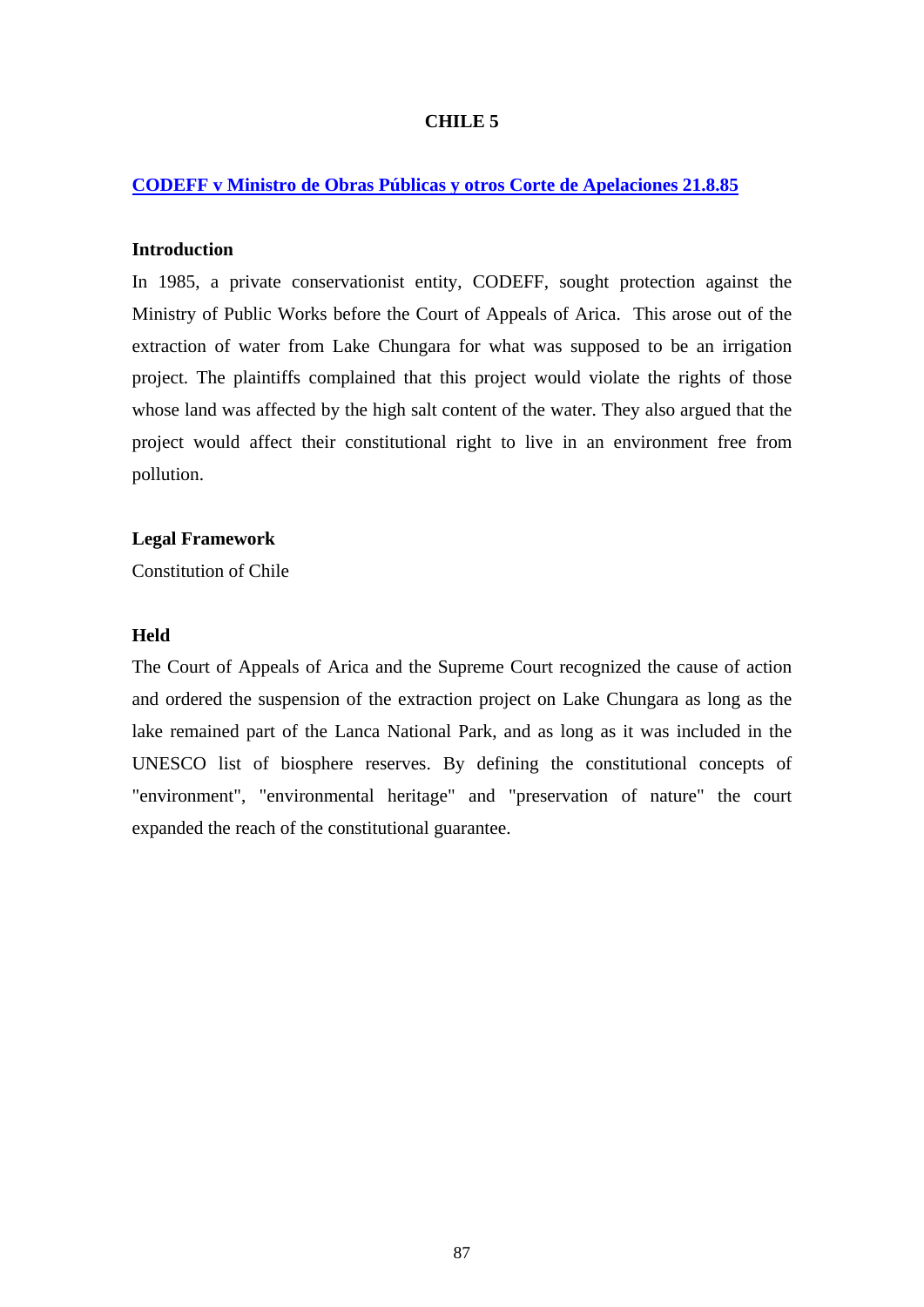# **[Raul Arturo Rincón Ardila v the Republic of Colombia](#page-8-0)  [Constitutional Court April 9 1996](#page-8-0)**

### **Introduction**

In the judicial review of Law 208 of 1995 (Statute of the Genetic Engineering International Centre), the constitutional tribunal declared the conditional constitutionality of the statute. The conditions declared by the court were as follows:

- That the installations of experimental plants in Colombian territory follow the existing norms on genetic resources management; biosafety; life and heath protection; food production; and the cultural integrity of indigenous, black and peasant communities.
- That the principles and policies governing the Centre's activities, as well as the safety rulings for research activities that take place within the Colombian territory, do not contravene the existing norms on genetic resources management; biosafety; life and heath protection; food production; and the cultural integrity of indigenous, black and peasant communities.
- That intellectual and industrial property provisions of the law are subject to national, regional and international legislation related to industrial and intellectual property, and particularly, subject to respect the knowledge of ethnic and cultural minorities.
- That it is understood that the access to intellectual property rights that derive from the Centre's activities, should be reasonably favorable to Colombia when the said rights derive from developments or products obtained from Colombian biological or genetic resources.
- That in case of a conflict involving the Centre and a person within the Colombian territory, where the person is subject to domestic or regional laws, the case can be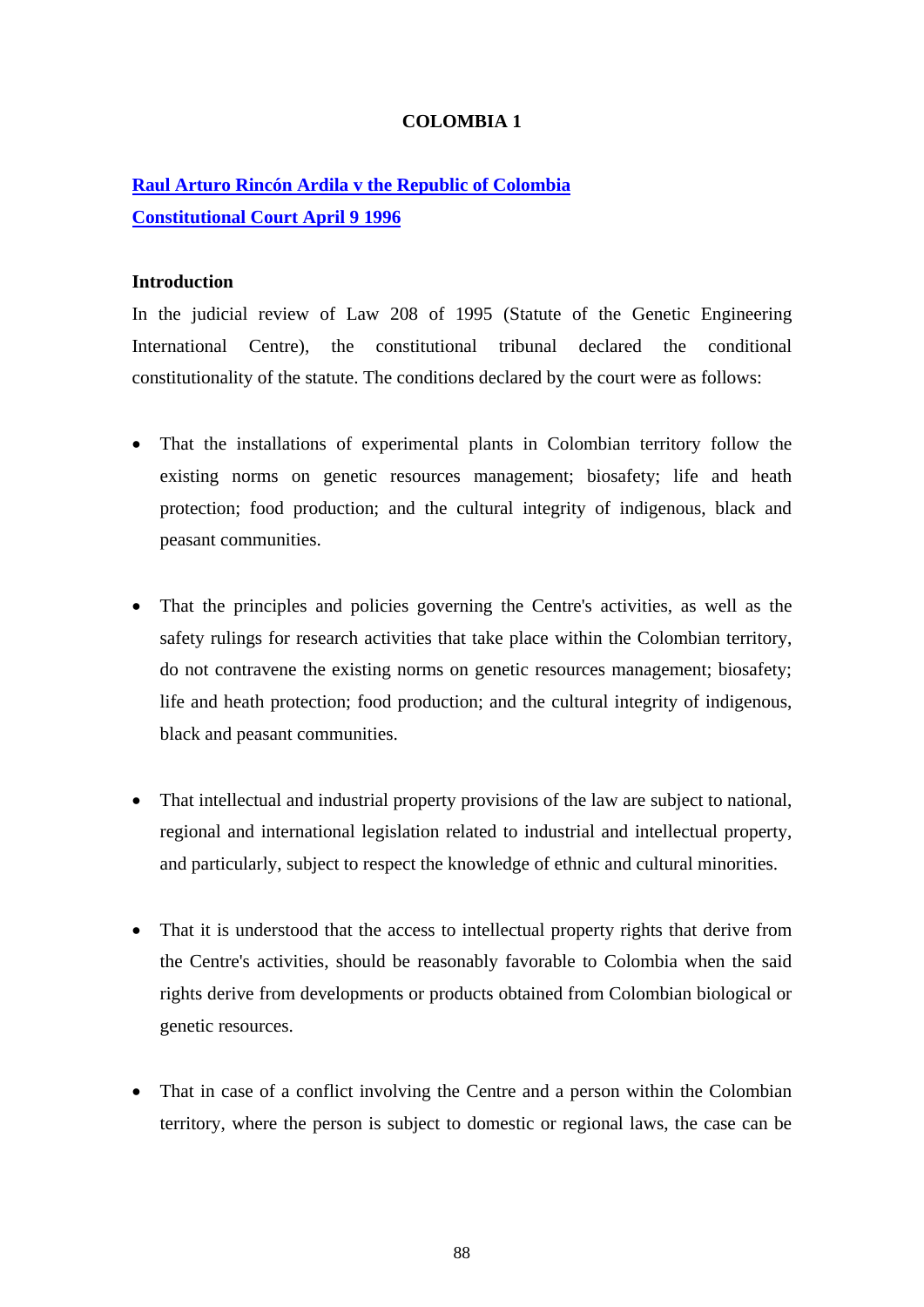brought before national and international jurisdictions for a dispute settlement that respects the existing rules within the Colombian territory.

# **Legal Framework**

Law 208 of 1995 Biological Diversity Covenant Agreement 160 of the International labour Organisation Law 162 of 1994 Decisions 344, 345 and 351 of the Cartagena Agreement's Commission GATT's Agreement on TRIPs Law 44 of 1993 Law 191 of 1995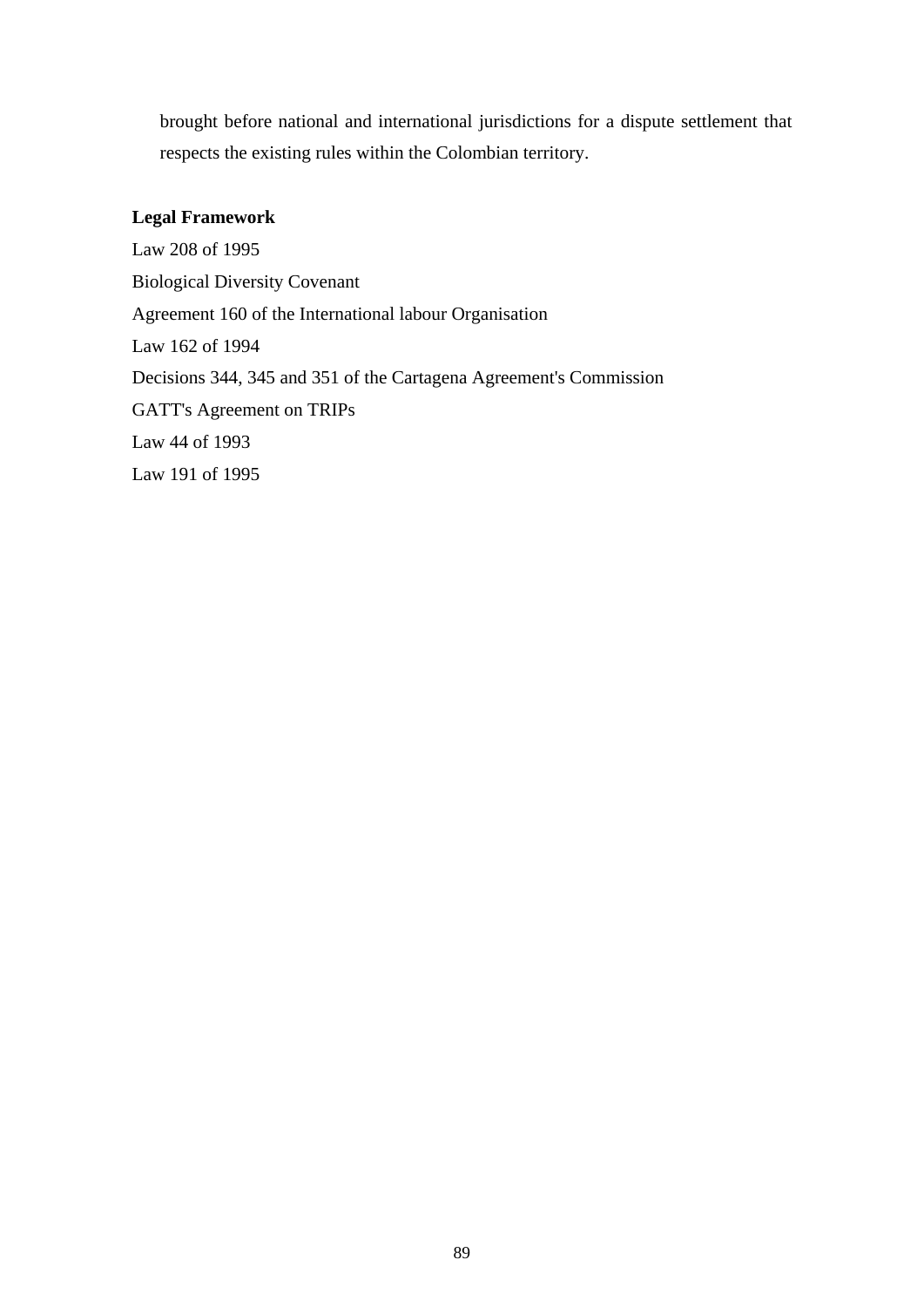# **[José Cuesta Novoa and Milciades Ramírez Melo v the Secretary of Public Health](#page-8-0)  [of Bogotá Constitutional Court May 17 1995](#page-8-0)**

#### **Introduction**

The citizen petitioners sued the Secretary of Public Health of Bogotá and requested, through a *tutela* action, the protection of their constitutional rights to life and to a healthy environment. The petitioners, who lived within the Puente Aranda area of Bogotá, argued that the defendant failed to fulfil its duties of environmental protection. Particularly, they argued that the defendant tolerated the performance of various corporations that did not comply with environmental legislation. The *a quo* dismissed the request and ruled that the plaintiffs should have used a class action.

### **Legal Framework**

Constitution, arts. 11, 79, 86 and 241 Decree 2591 of 1991, arts. 31 and 36 Decree 02 of 1982 of the Ministry of Health

### **Held**

The Constitutional Court granted certiorari. The Court stated the extraordinary nature of the *tutela* action. After affirming its subsidiary nature, and its viability when a public authority or certain individuals threaten to violate a constitutionally protected right, the Court declared that even though the right to a healthy environment is not subject to the *tutela* procedure per se, such a right is understood as part of a set of "basic circumstances that surround mankind and allow its biological and individual existence".

The court declared that the right to a healthy environment is more likely to be protected through class actions when the specific facts threaten to violate the constitutional or legal rights of an undetermined number of people. However, although confirming the decision of the *a quo* in this regard, the Court also stated that the right to a healthy environment is frequently linked to other fundamental constitutional rights such as life, integrity or health.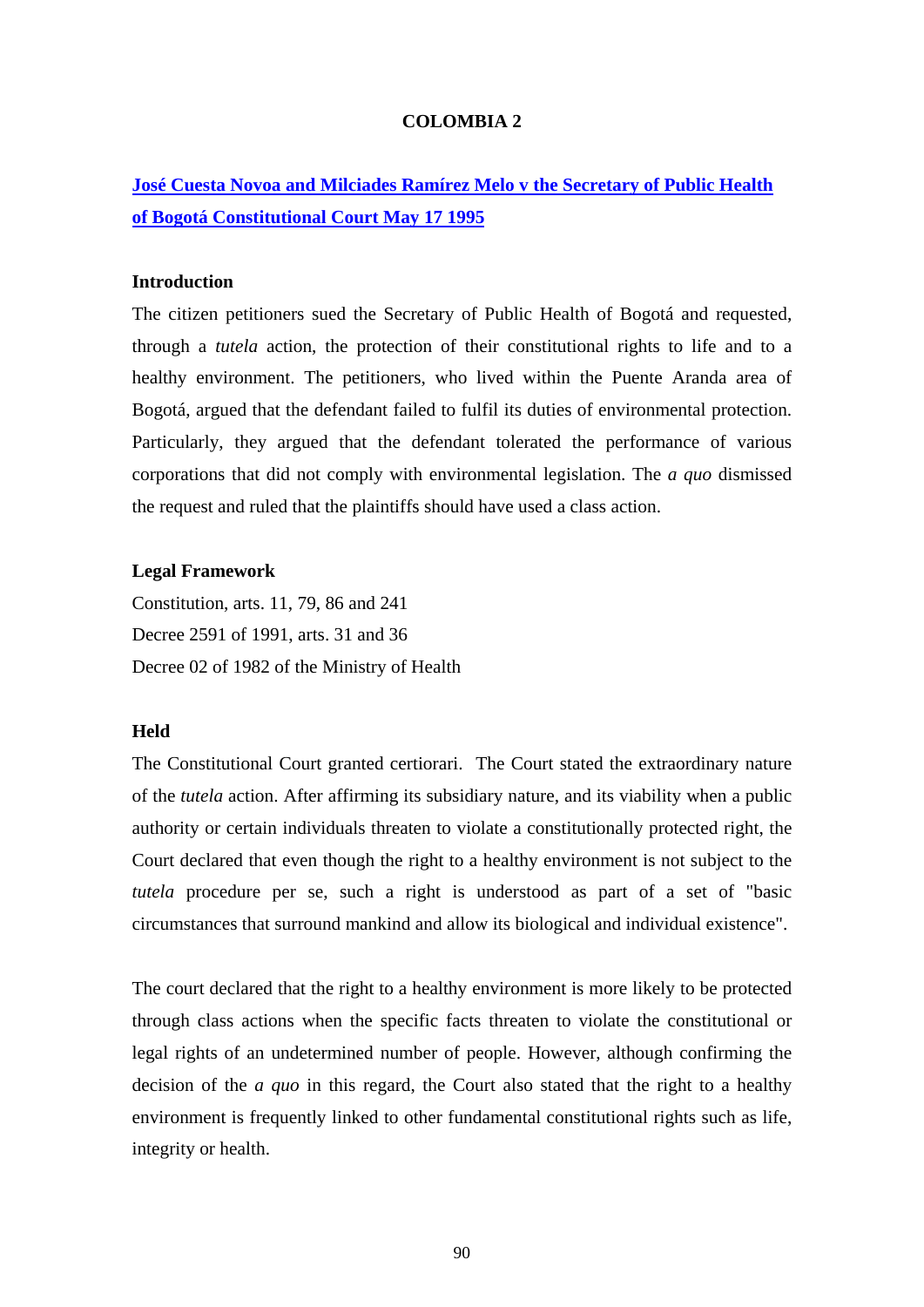# **[Marlene Beatriz Durán Camacho v the Republic of Colombia](#page-8-1) Constitutional Court September 26 1996**

# **Introduction**

In a judicial review involving various questions of environmentally related legislation, the Court stated that:

- Law 99 of 1993 (National Environmental Law) admits that those who contribute to the deterioration of the environment are charged with a special economic burden. Therefore, in developing a sustainable development framework, the law provides that those who take advantage of the natural resources bear the costs of mitigating the negative effects that their actions have on the environment.
- The law promoted a system of autonomous regional corporations the one in charge of carrying out the environmental policies, planning and projects.
- There are two kinds of environmental taxes: i) those of a retributive character, which aim to maintain natural resources such as the air, water, or soil in case of waste dumping; and ii) those of a compensatory nature, which address the renovation of natural resources damaged by the individuals.

# **Legal framework**

Constitution, arts. 59, 150, 154, 241, 242, 338, 367 Law 99 of 1993, arts 42, 43 and 46 (a) Decree Law 2811 of 1974 Decree 2067 of 1991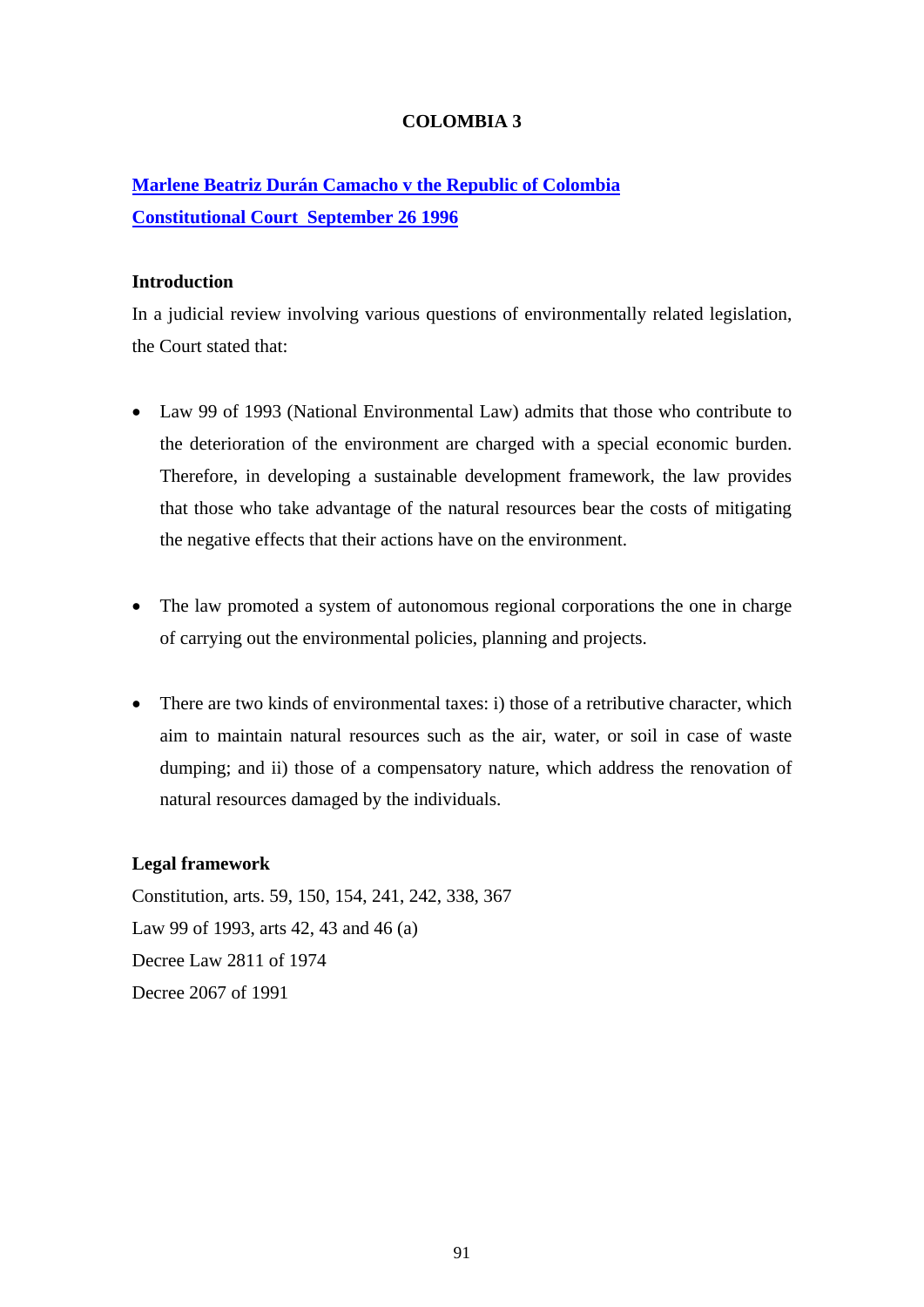# **[María Elena Burgos v. Municipality of Campoalegre \(Huila\)](#page-8-1) Constitutional Court February 27 1997**

### **Introduction**

Ms. Burgos, a resident of the Municipality of Campoalegre, used the *tutela* procedure seeking the protection of her rights to health and a healthy environment, threatened by her neighbours. These bred pigs near to her residence: an activity that generated heavy stench and was said to produce fever and asphyxiation suffered by her family.

The *a quo* granted protection to the petitioner and ordered the demolition of the pig stalls, after establishing that Decree 2,257 of 1896 forbade domestic animal breeding for commercial purposes within urban localities. The defendant appealed the decision and the *a quem* overturned the first instance decision, considering the petitioner had other means of legal defence and because of the subsidiary character of *tutela* procedures.

#### **Legal framework**

Constitution Decree 2591 of 1991 Decree 257 of 1986 Law 9 of 1979 Departmental Code of Police (Huila), art. 269

## **Held**

Reviewing the *a quem's* decision, the Court stated that the right to privacy of citizens implied a right not to be disturbed in their residence. The constitutional tribunal established that there was enough evidence to confirm the stench and pollution produced by the pig breeding business, and that the right to a healthy environment of petitioner was certainly being obstructed. Hence, the Constitutional Court confirmed the decision of the *a quo.*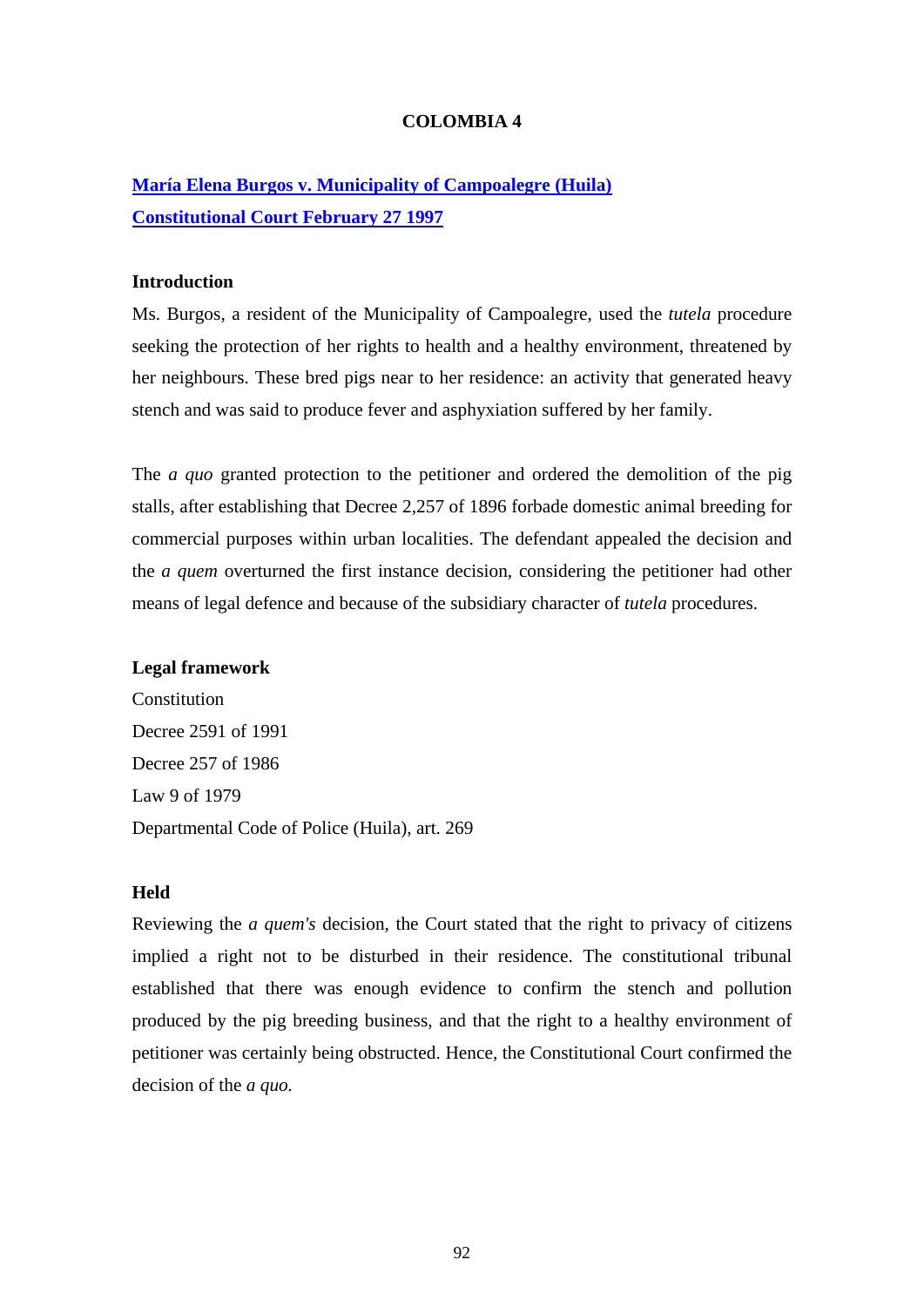# **[National Ombudsman v the Republic of Colombia](#page-8-1) Constitutional Court December 3 1997**

### **Introduction**

In the judicial review of Law 99 of 1993 (National Environmental Law) the Court defined its position on the following issues:

i) Should environmental impact assessment be carried out by the Ministry of the Environment, or may it be contracted out to a third party?;

ii) Who has jurisdiction to decide over the character of natural national parks and national forest reserves?; and

iii) What rights of participation in decision making attached to this law?

Regarding the first issue, the Court established that the outsourcing of environmental impact assessments does not imply any lack of accountability on the part of the public servants originally responsible.

On the second question, the Constitutional Court ruled that the will of the constitutional assembly was that the areas incorporating the system of national parks could not be subject to acquisition or a change in their designation. Hence, no authority could decide on the above question since these designated areas cannot be changed.

Finally, the Court confirmed that Law 99 of 1993 abundantly incorporates participation mechanisms within its text.

## **Legal Framework**

Constitution, arts. 2, 3, 6, 7, 8, 63, 79, 80, 102 and 103 Law 99 of 1993, arts 5(17 and 18) and 11(par)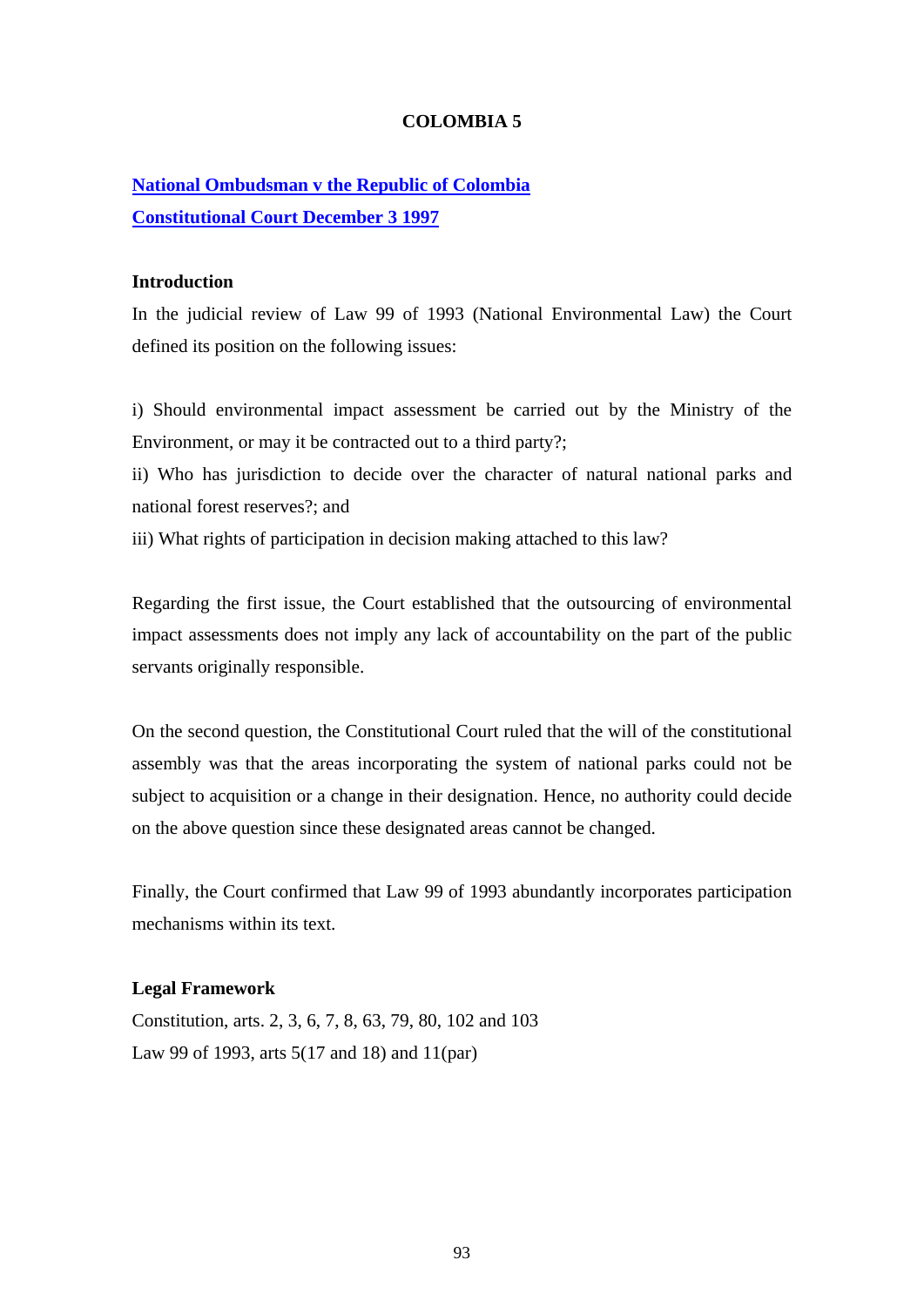# **Claudia Sampedro y Héctor A. Suárez v Ministry of the Environment and [Direction of Stupefacient Substances Administrative Tribunal of Cundinamarca](#page-8-1) June 13 2003**

#### **Introduction**

By means of a class action, the plaintiffs demanded that the defendant Ministry put an end to the fumigation of illicit drug crops in wide areas of the country, and to proceed to repair the consequent environmental damage. They argued that the environmental effects of the substances sprayed over illicit drug plantations (glyphosate) may go beyond their purpose in the eradication of illicit crops. There was a lack of scientific certainty over the side effects that they may have on the environment and human beings so that manual eradication methods provided better sustainable development from an environmental and social perspective. Hence, they requested the judicial protection of the right to enjoy a healthy environment, the safeguard of public health, and environmental action in harmony with sustainable development.

The defendant Ministry established that the appropriate official institution, the National Council for Stupefacient substances had duly authorized the use of the fumigation substances, and that there is no scientific evidence on environmental damages alleged by the plaintiffs. The Ministry argued that the national anti-drug policies were not within its jurisdiction but that nonetheless had requested the relevant institution to submit the necessary environmental impact assessments. Finally, the defendant argued that the plaintiffs had failed in taken legal action against the National Council of Stupefacient Substances, as the institution in charge of designing the counter narcotic policies; or those people responsible for the planting of illicit crops, who were the real cause of the alleged environmental damages.

The Direction of Stupefacient Substances – joined to the litigation by the Tribunaldeclared that manual eradication methods had indeed been applied in the illegal crops eradication purpose, but that such policies failed to work in extensive illegal plantations, due to extent of the illegal business. It also stated that due to the social function of property principle, the Colombian State was legally pursuing public interest in areas that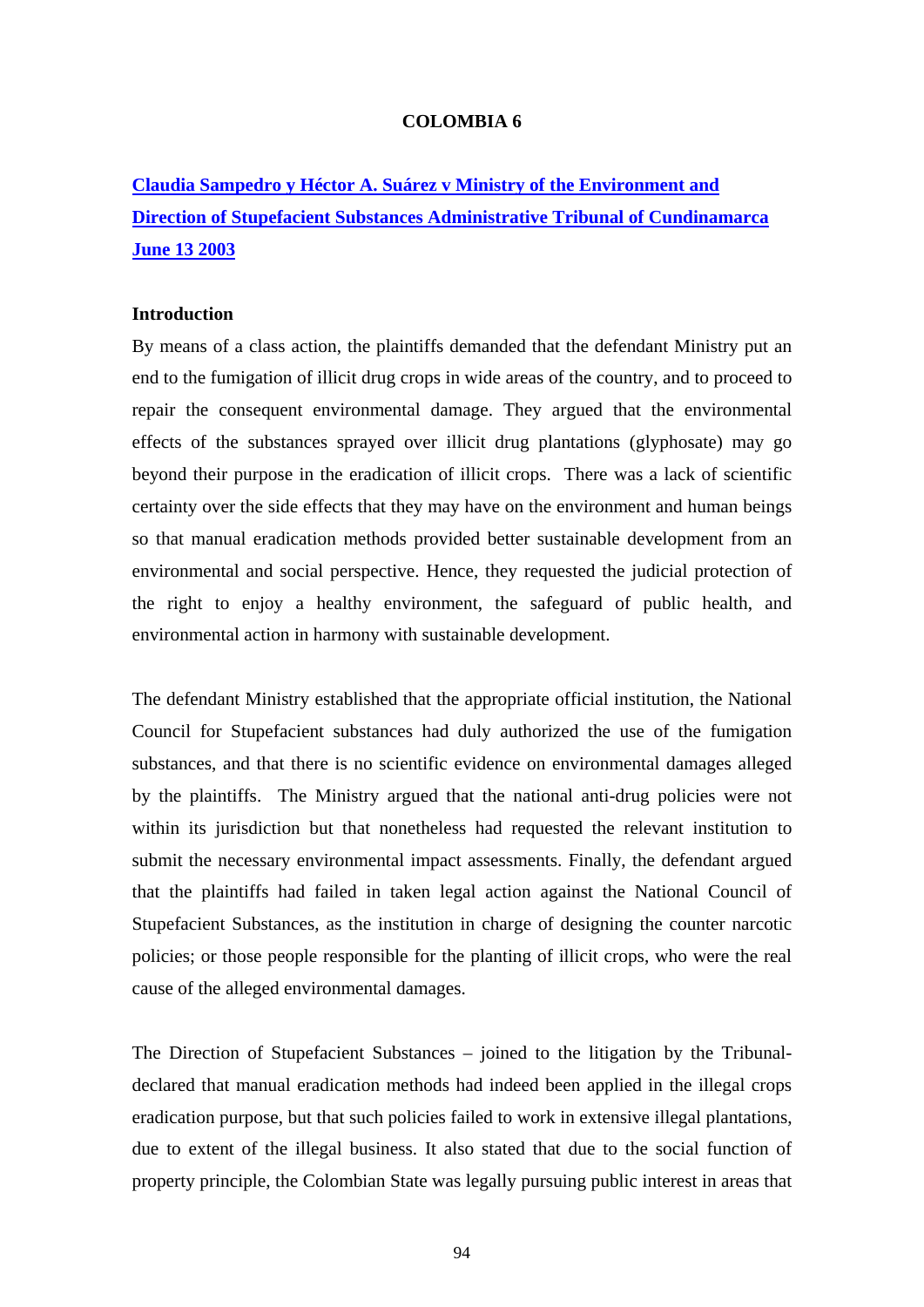were being used for criminal purposes. Finally, this defendant stated that glyphosate only had a low and temporary toxicity over human beings, which made it fit for sustainable use.

## **Legal framework**

Constitution. Law 99 of 1993

### **Held**

After considering a series of affidavits and other evidence on the toxicity of glyphosate, the tribunal held that there was no certainty on the harm that it could cause to human beings. Hence, applying on the precautionary principle contained in Law 99 of 1993, it ordered the temporary suspension of the fumigations until the necessary scientific studies on the effects of glyphosate were carried out.

**Comment:** The Colombian government appealed the former decision. To date there is not yet a response to the appeal by the Council of State of Colombia.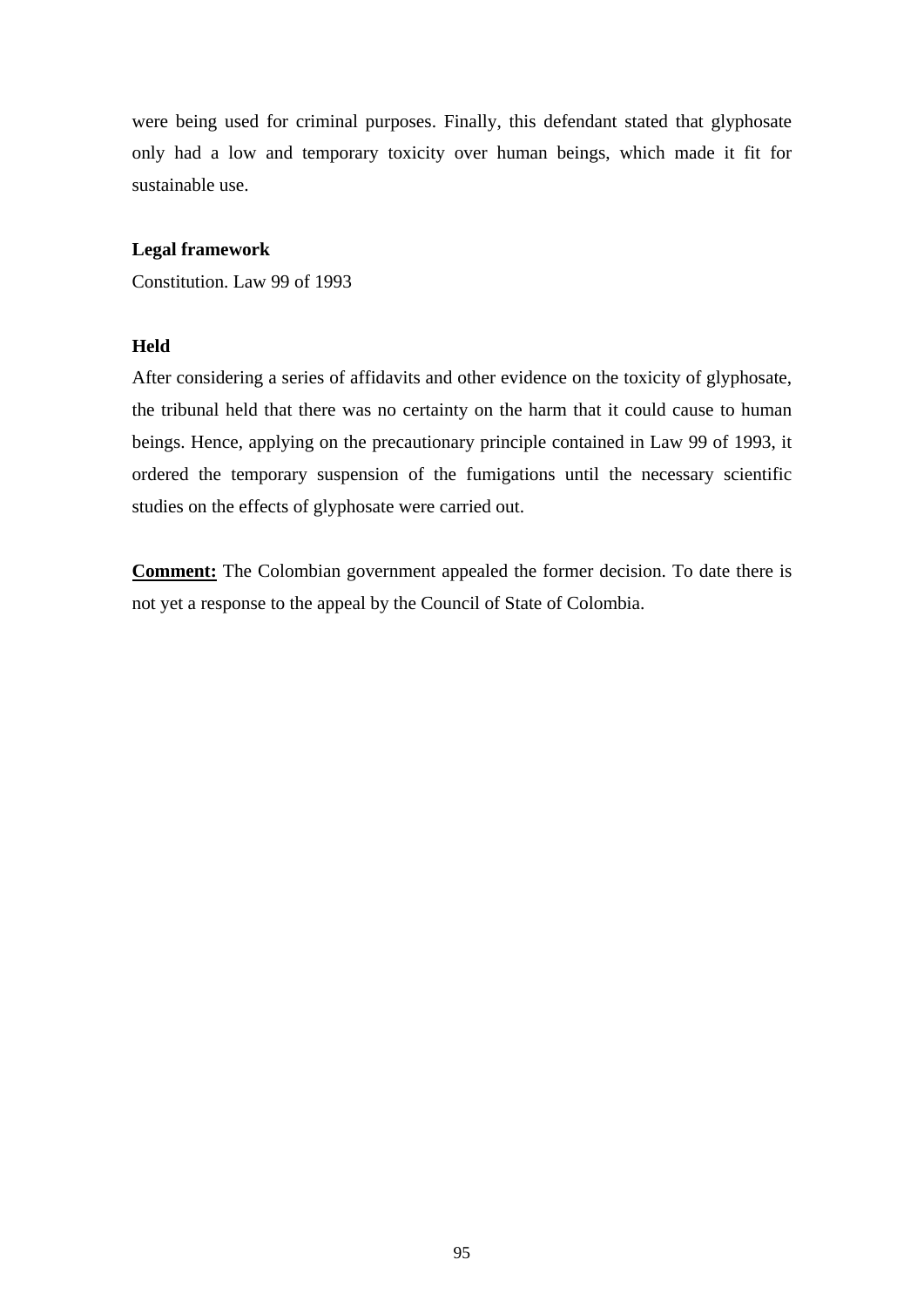## **MEXICO 1**

**[Regina Barba Pires and others v Secretary of Environment, Natural Resources](#page-8-1)  and Fishery - Judge 10 of Administrative Affairs of the Federal District Fifth Administrative Tribunal of the Federal District December 15 1995**

#### **Introduction**

By means of an *amparo* action, the petitioners requested the suspension of a resolution issued by the Secretary of Environment, Natural Resources and Fishery, the defendant. The resolution relieved certain industries from submitting an environmental impact assessment and, instead, ordered them to deliver a further simple pre-emptive report.

The a quo denied the temporary suspension of the resolution's effects after considering that the plaintiffs did not show that the resolution negatively affected their own or the collective interest. They had failed to prove the resolution's application to them.

### **Legal Framework**

Agreement by means of which the procedure for the presentation of EIA is simplified Law of "Amparo", arts. 124, 131, 132, and 142 Organic Law of the Federal Judiciary, art 37 General Law of Ecologic Balance Constitution, arts. 103, and 107

## **Held**

The petitioners appealed the a quo's decision before the Tribunal, who dismissed the appeal. The Tribunal established that the plaintiffs did not, indeed, demonstrate the negative impact on its own interest or on the public interest. The petitioners needed to show that the resolution infringed their rights, or caused them damage or injury in order to obtain relief by means of an *amparo* procedure.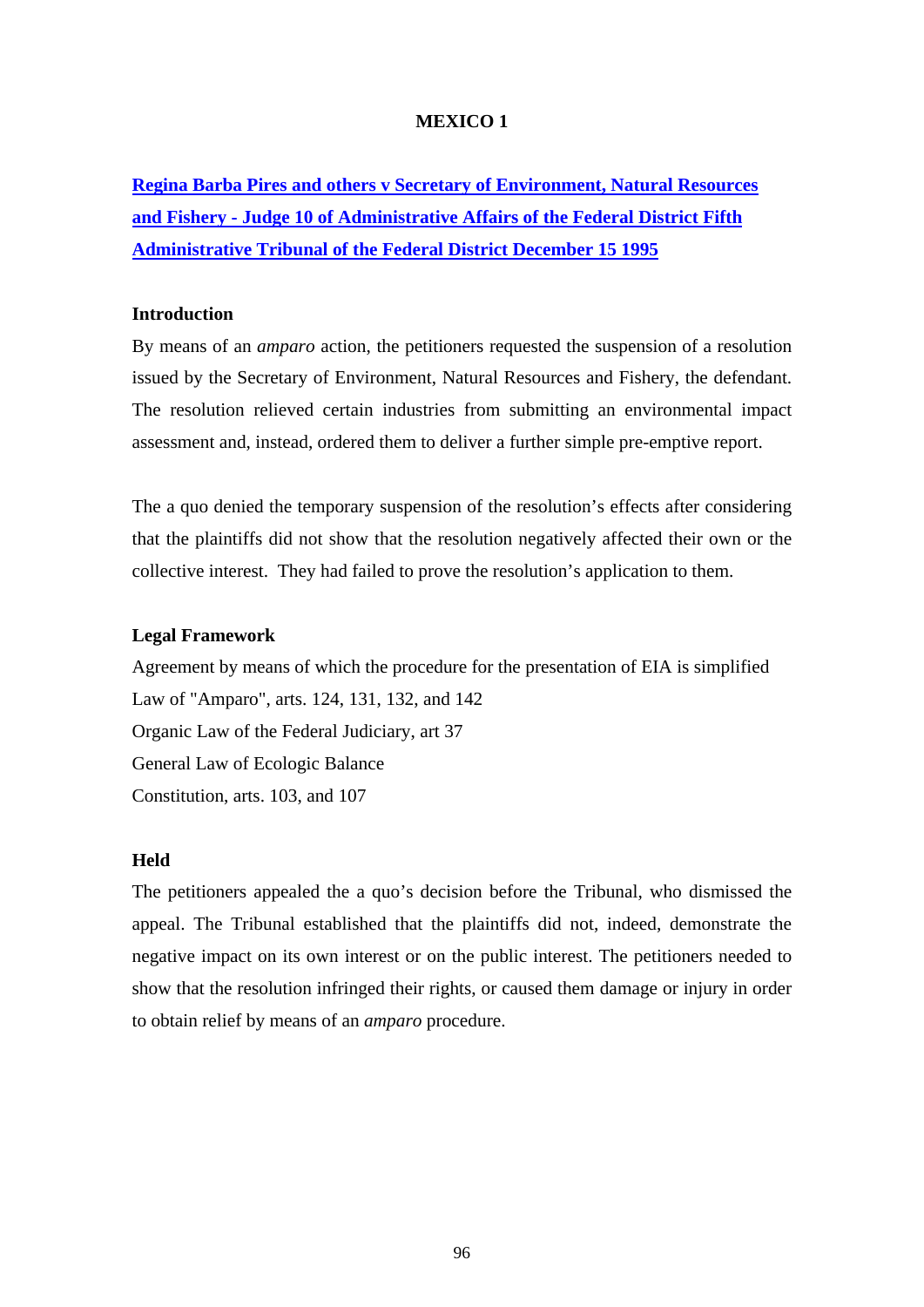### **MEXICO 2**

**[Homero Aridjis and others v Secretary of Environment, Natural Resources and](#page-8-1) Fishery - Judge 5 of Administrative Affairs of the Federal District First Administrative Tribunal of the Federal District November 12 1996**

#### **Introduction**

The plaintiffs started an *amparo* action against the Secretary of Environment, Natural Resources and Fishery. The petitioners claimed that the former body should have undertaken, at their request, an administrative review of a resolution by which certain industries were relieved from submitting an environmental impact assessment and, instead, were ordered to deliver a further simple pre-emptive report. The plaintiffs further argued that the resolution should have been published following the provisions of the North American Agreement on Environmental Cooperation (NAAEC).

The a quo denied the petitioner's request after considering that they had failed to demonstrate their standing for the administrative review petition. Furthermore, the a quo established that the resolution addressed the regulation of the environment by imposing duties on industries. Thus, not being part of this class persons affected by the resolution, they lacked of the appropriate standing to request administrative review. In the view of the a quo, the resolution incorporated an administrative simplification measure, and was not an environmental regulation. Finally, the a quo established that NAAEC provisions were not applied to the resolution, bearing in mind that the resolution addressed a specific group of industries and not the wider public.

## **Legal Framework**

Agreement by means of which the procedure for the presentation of EIA is simplified Federal Law of Administrative Procedure, arts. 4, 43, 83, and 89 Constitution, arts. 14, 16, 103, and 107 Law of "Amparo", arts. 4, 13, 23, 73, 76, 77, 78, 80, 84, 85, and 86 North American Agreement on Environmental Cooperation (NAAEC), art. 4 General law of Ecologic Balance, arts 28, 29, and 33.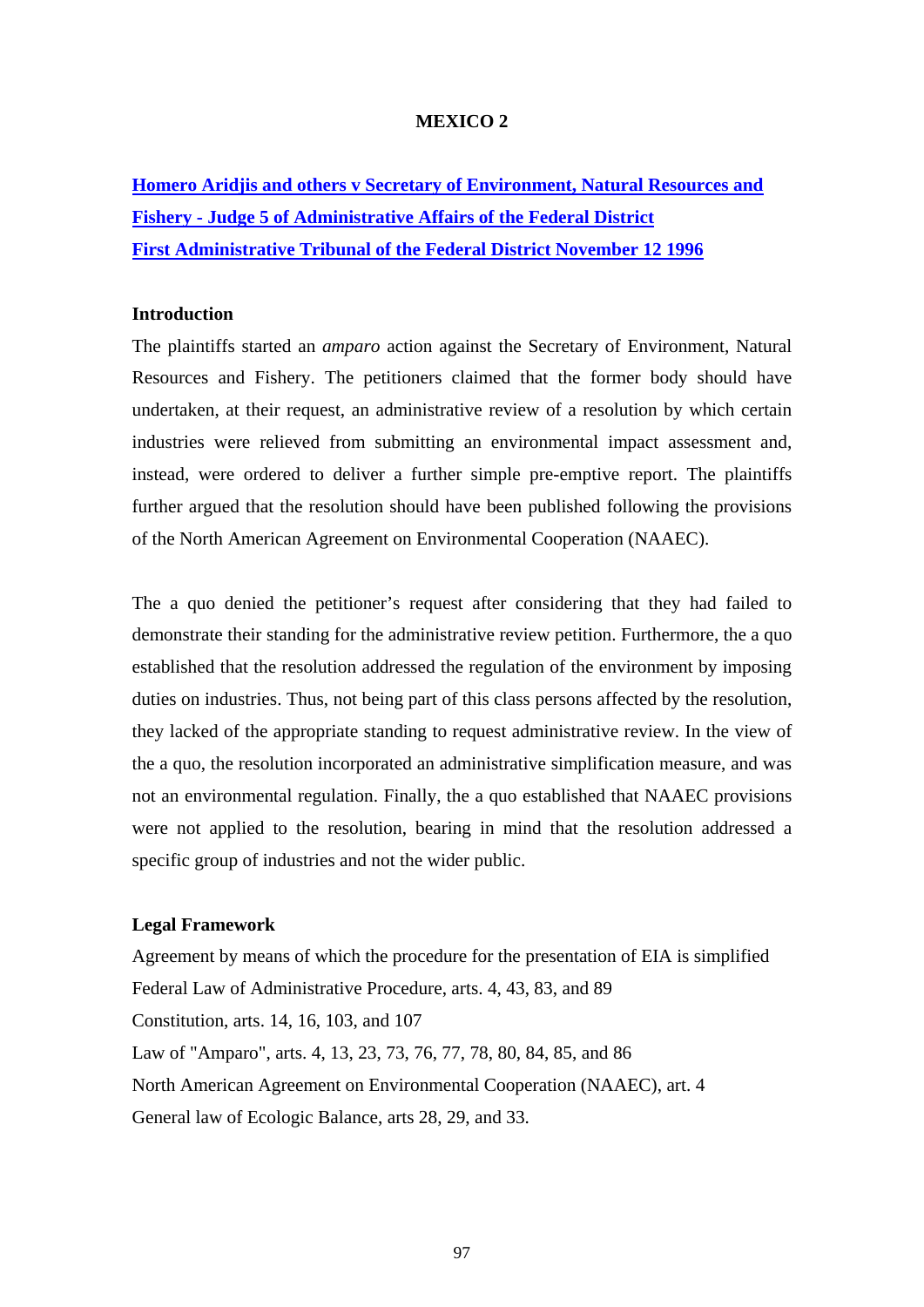# **Held**

The Tribunal reviewed the first instance decision and rejected its conclusions. The Appeal Tribunal stated that the content of the resolution related to the protection of the environment despite its goal of administrative simplification. Therefore, the tribunal granted the plaintiffs standing supported by domestic legislation, notwithstanding the fact that NAAEC also granted these same rights.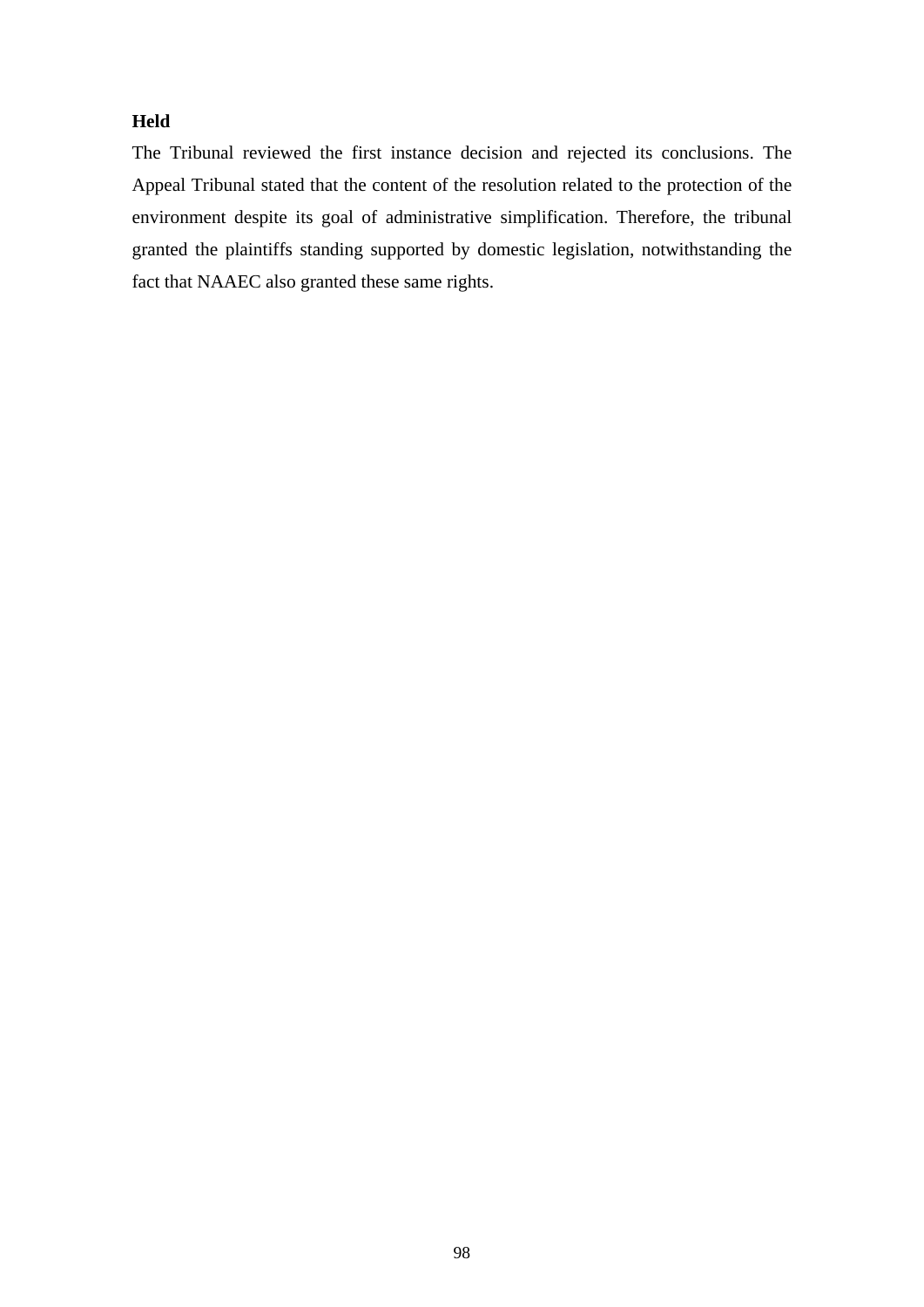# **[Donato Furio Giordano v Ministry of Environment and Renewable Natural](#page-8-1) Resources Supreme Court of Justice November 25 1999**

### **Introduction**

The plaintiff constructed a building that incorporated septic wells that did not comply with the existing environmental legislation. The septic wells were subsequently determined to be polluting marine waters near to the property, by filtering their wastes into the sea. The Ministry of Environment and Renewable Natural Resources enacted a resolution by means of which it ordered the demolition the building owned by the plaintiff. The resolution did not provide for the payment of any damages to the plaintiff, on the basis that the environmental legislation in force restricted the citizen's property rights.

Arguing the unconstitutionality of the resolution, the plaintiff requested it be annulled but the Ministry confirmed its decision and demolished the building. The plaintiff then proceeded to sue the Venezuelan State and requested the payment of: i) the price of the demolished property; ii) damages arising from the loss of use of the building; and iii) damages caused to him and his family by the demolition of the asset. The plaintiff argued that his constitutionally protected property rights had been violated and that the appropriate course of action was for the Ministry to have proceeded to expropriate the building on the grounds of a preferential public interest. In such circumstances compensation would have been payable.

The Attorney General *(Ministerio Público)* argued that the request should be dismissed. The resolution addressed the correction of an ongoing activity that threatened the environment; and the payment of damages was only legitimate when a person was deprived of a right for the good of the public interest.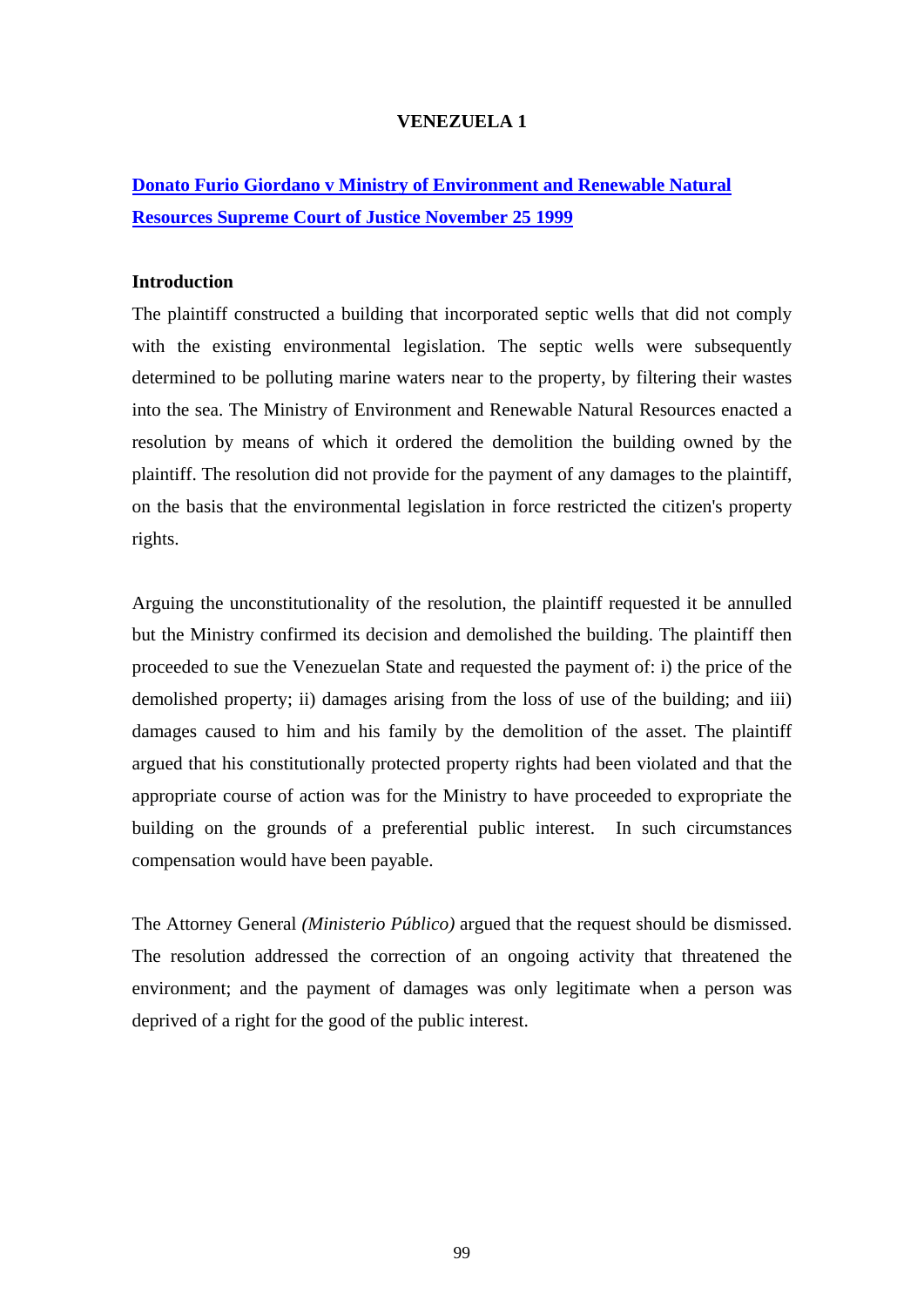# **Legal Framework**

Resolution RI-1854 of 05/09/88 issued by the Ministry of the Environment and Natural Renewable Resources Organic Law of the Environment, arts 20, 25(4), and 35 Constitution of 1961, arts. 99, 102, 106, and 136 Civil Code, art. 545

# **Held**

The Court admitted the legal action commenced by the plaintiff. However, the court established that the Ministry of Environment had the duty of looking after the natural ecosystems where human life develops and, hence, the law entitles such an institution to demand the demolition of works that damage or threaten to damage the environment. The Court also affirmed that property rights are not of an absolute character and pointed out that the plaintiff had never denied that the water pollution did not derive from his septic wells. Finally the Court rejected the damages request by confirming that the Ministry had acted within a legitimate legal framework.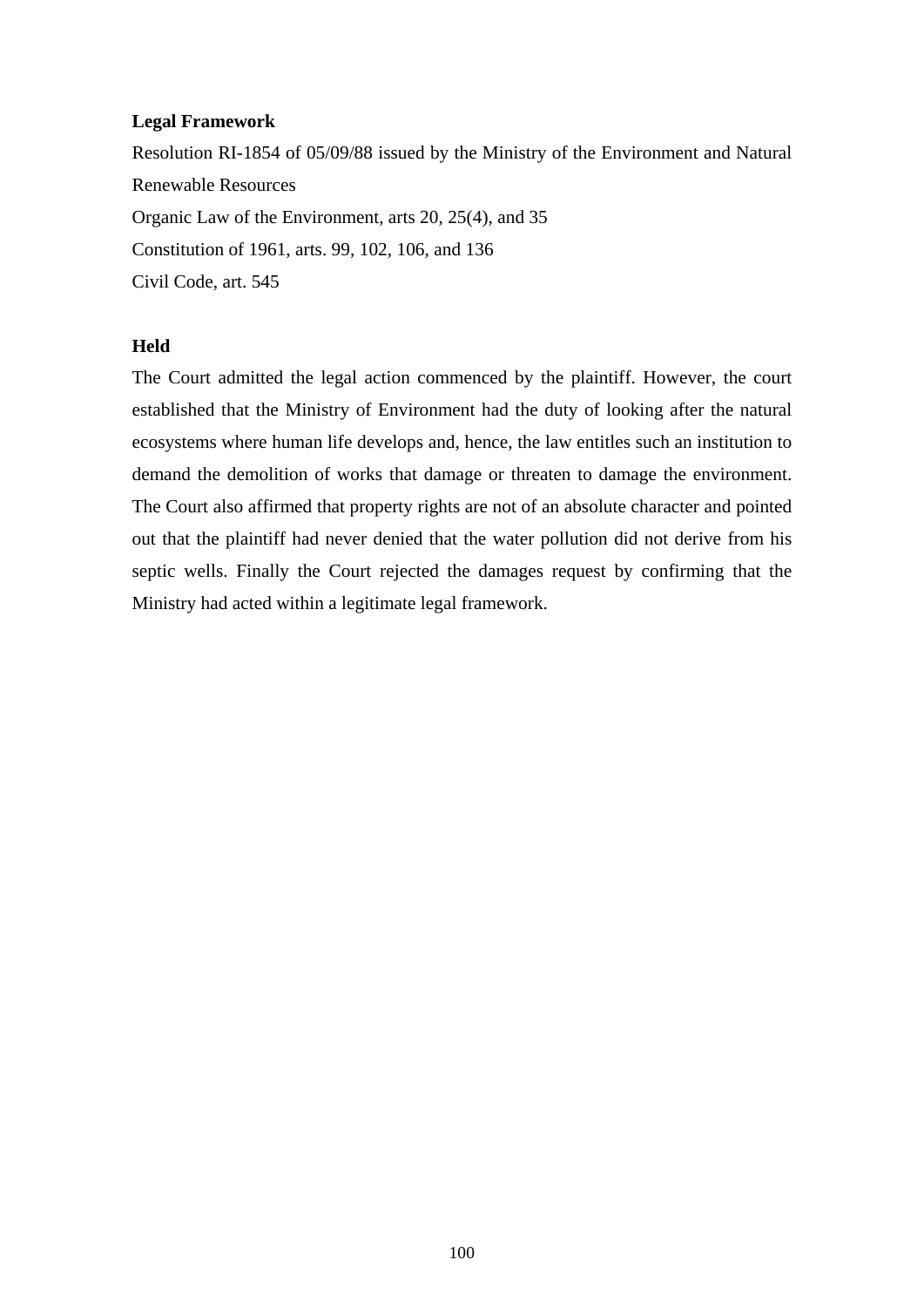# **[Jesús Manuel Vera Rivera v Ministry of Environment and Renewable Natural](#page-8-1)  Resources, Supreme Court of Justice September 21 1999**

## **Introduction**

The plaintiff requested the annulment of a resolution issued by the General Direction of the Venezuelan Forest Sectoral Service (SEFORVEN) part of the Ministry. By means of the resolution, SEFORVEN denied the plaintiff the authorization to occupy land for the exploitation of a mining lease, previously granted by the Ministry of Mining and Energy.

## **Legal Framework**

Constitution, preamble, arts. 96, 97, 106, 118, 121, and 128 Law of Mining, arts 7 and 19 Organic Law for the Territory's Organization, arts. 17, 43, 45, 46, 53, and 76 Organic Law of the Environment, arts. 3 and 7. Law of Forests and Waters, art. 56

### **Held**

The Court held that the State should never have granted the mining lease to the plaintiff, and, thus the corresponding resolutions were illegal. This was the consequence of an inconsistent analysis that ignored the incompatibility of the proposed mining and the forest activities within an area legally established as a forest reserve.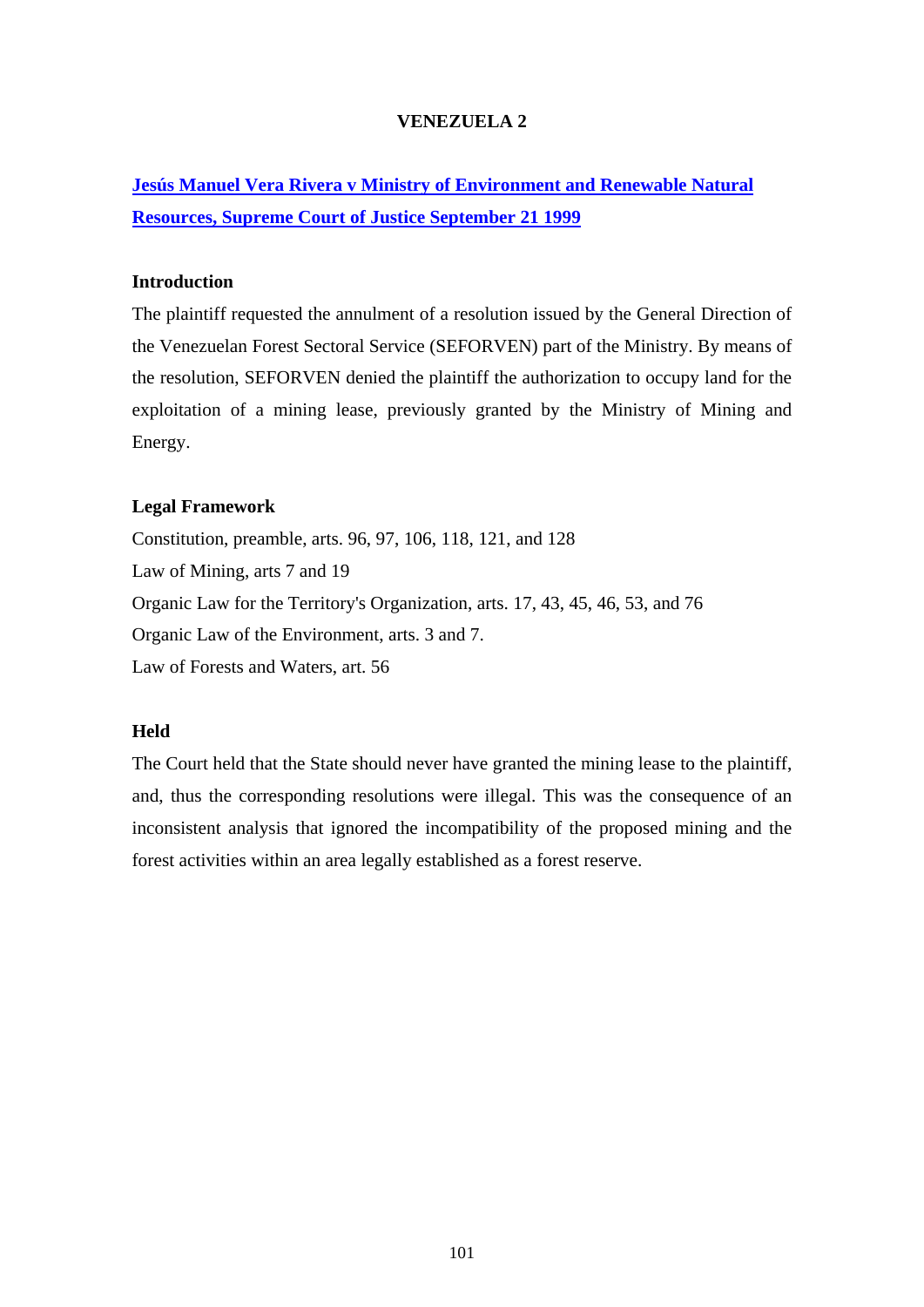# **[Kari'na Community v Municipality of Marin, State of Monagas](#page-8-1) Supreme Court of Justice (Plenary) October 6 1998**

### **Introduction**

Arguing its unconstitutionality, the Kari'na Community requested the annulment of a resolution issued by the Municipality defendant, together with the protection of their constitutional rights. The resolution declared certain lands as public lands, notwithstanding that the former belonged to the plaintiff community, on the basis that the community no longer existed.

### **Legal Framework**

Resolution on the Delimitation of Public Lands on the Municipality of Maturín Law of Expropriation for Public Interest Reasons, arts. 3 and 4 Civil Code, arts. 545 and 546 Organic Law of the Municipal Regime, art. 123 (3)

### **Held**

The Court held that the municipality had violated the Constitution for it did not have the jurisdiction to nullify the document that supported the property rights of the community. Such a power resided in the judiciary alone.

The Court referred to the international legal regime relating to the indigenous peoples rights and stated that such peoples were "one of the more exposed social groups to the violation of their human rights, due to their socio-economic and cultural conditions of poverty, marginality, and isolation; and the existence of different interests over their lands". Thus, the Court placed special emphasis on its commitment to protect the rights of indigenous peoples, and declared the nullity of the resolution. However, certain land leases over the indigenous lands, that were agreed during the legal existence of the resolution, were protected to guard the interests of third parties, despite the possibility of subsequent legal proceedings attacking their validity.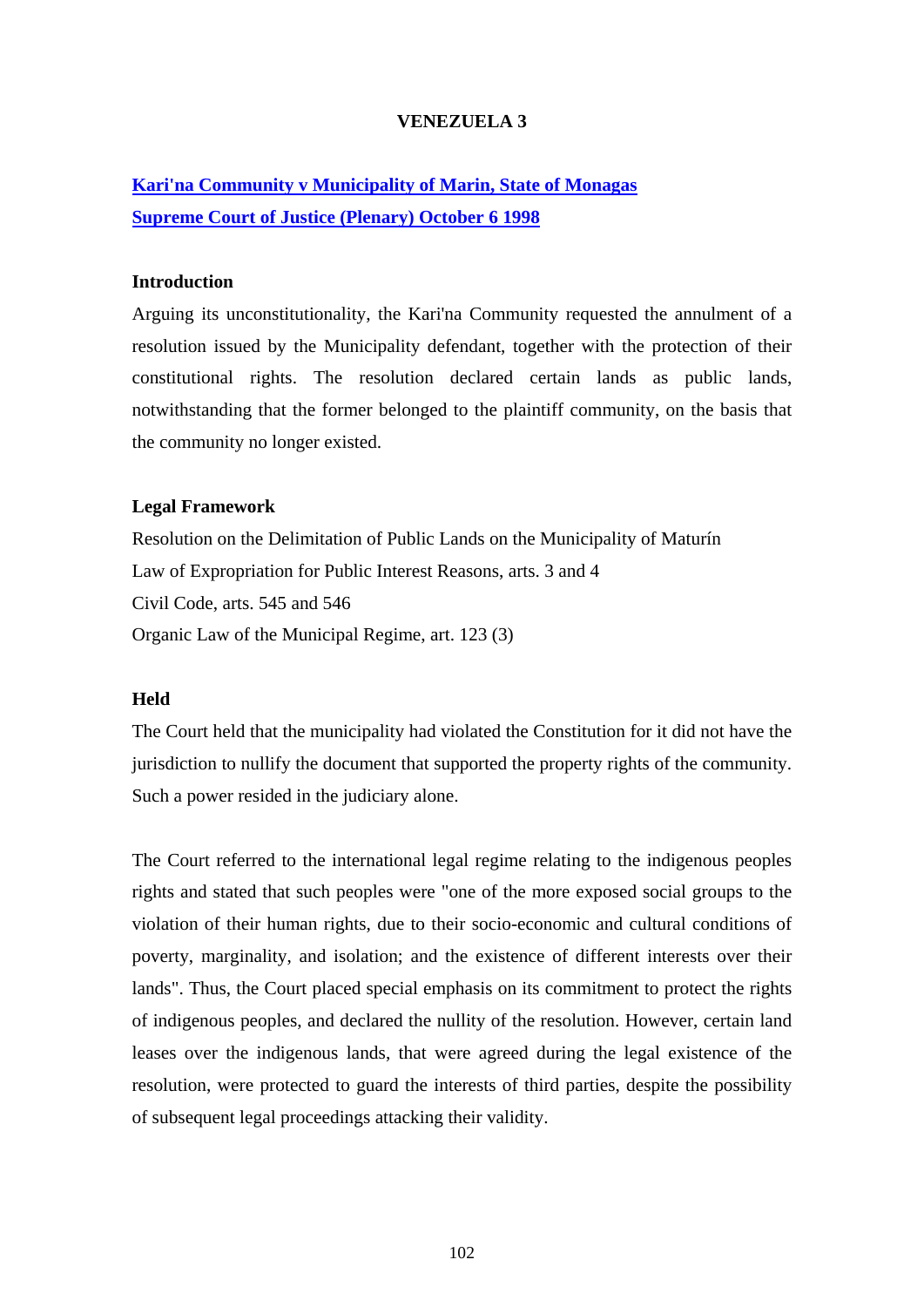# **[Promociones Terra Cardón v the Republic of Venezuela](#page-8-1) Supreme Court of Justice January 27 1994**

## **Introduction**

The corporation as plaintiff sued the Republic of Venezuela and requested the payment of damages because the State had declared part of its property as national parkland.

### **Legal Framework**

Law of Forests and Waters, arts. 10, 11, 12, 13, 14, 15, and 16 Organic Law of Territorial Organization, arts. 1, 2, 5, 15, and 63 Inter-American Convention for the Protection of Flora, Fauna and Beatuful Sceneries Constitution, arts. 46, 99, 101, and 206 Law of Expropriation for Public Interest Reasons, art. 3

### **Held**

The Court referred to the doctrinal concept of "vital and existential public order" and explained its meaning related to the harmonious synthesis of economic, social, biological and even esthetical issues. The Court established that the owner of a land within a national park keeps most of its property rights over its property but is indeed deprived of some of them related to the alteration and full enjoyment of the land. Hence, although establishing a private property as part of a national park does not constitute its expropriation, its owner does suffer certain damages. Thus, the Court dismissed the request for expropriation damages, but allowed the plaintiff partial damages for the restriction of his property rights.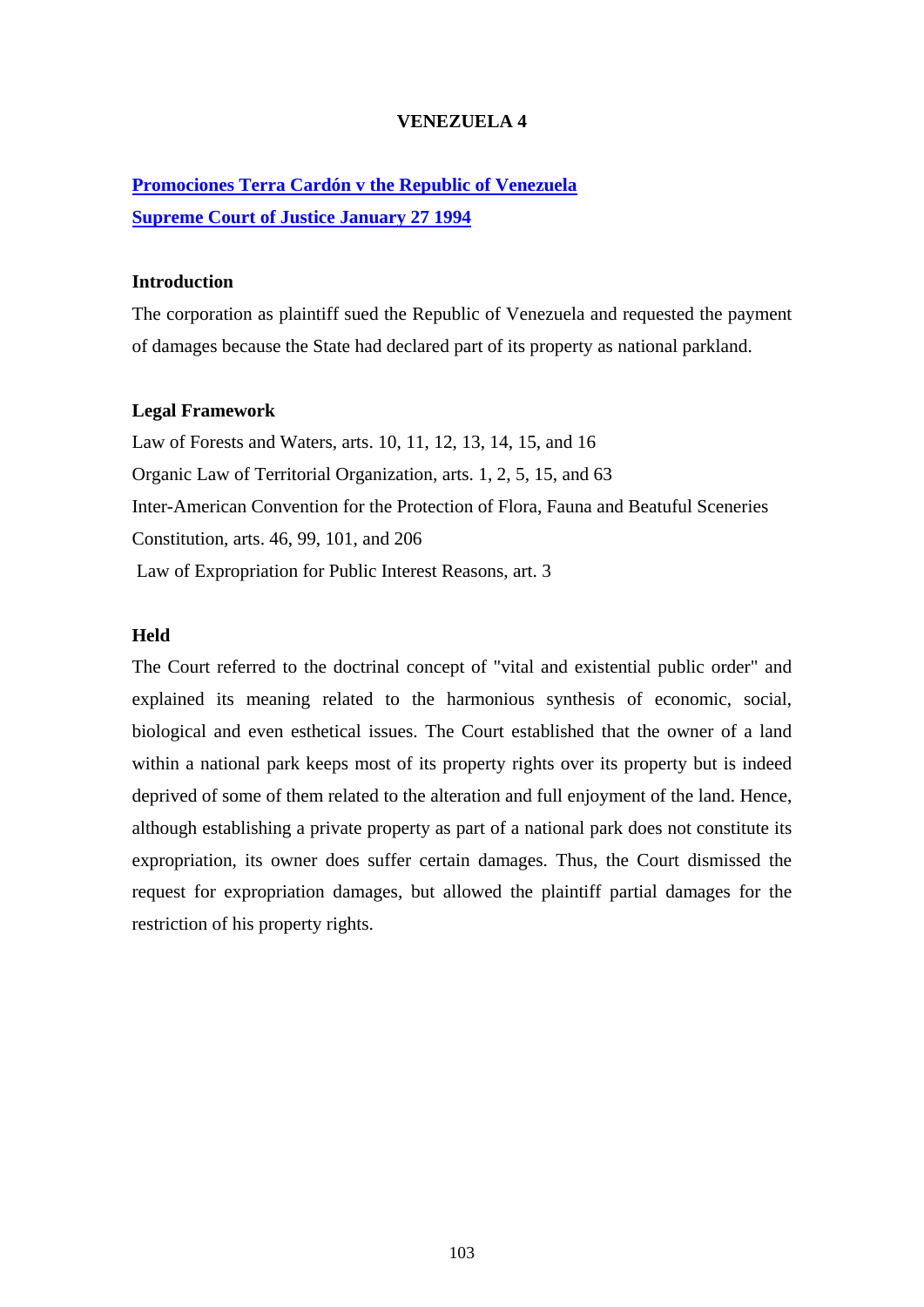# **[Granja Porcina Isabel v Ministry of Environment and Renewable Natural](#page-9-0) Resources Supreme Court of Justice January 23 1992**

### **Introduction**

Mr. Antonio Nunes owned Granja Porcina Isabel, a pig breeding farm. His business was subject to a regulation related to liquid effluents. He was required to comply with this within a stated timeframe. The regulation provided the closing of the business if he did not comply. The Organic Law of the Environment provided also for the closing of establishments and/or industries whose activities by degraded or polluted the environment through direct or indirect means.

The Ministry of Environment and Renewable Natural Resources ordered the closing Mr. Nunes' business. Within the corresponding resolution, the Ministry forbade any entry to the property and established a security post to ensure this. The plaintiff requested the protection of his constitutional rights through an *amparo* action.

### **Legal Framework**

Resolution 31 of 28 May 1985 on Effluent Liquids Regulations Organic Law of the Environment, arts. 3, 25, and 26

### **Held**

The Court studied whether the complementary orders closing decision where within the Ministry's jurisdiction, or that of the judiciary.

The law provided the executive power and jurisdiction to carry out the necessary orders, so that the Court rejected the plaintiff's request. The Court stated that before using the *amparo* procedure to attack administrative resolutions, the plaintiff must exhaust the ordinary procedures.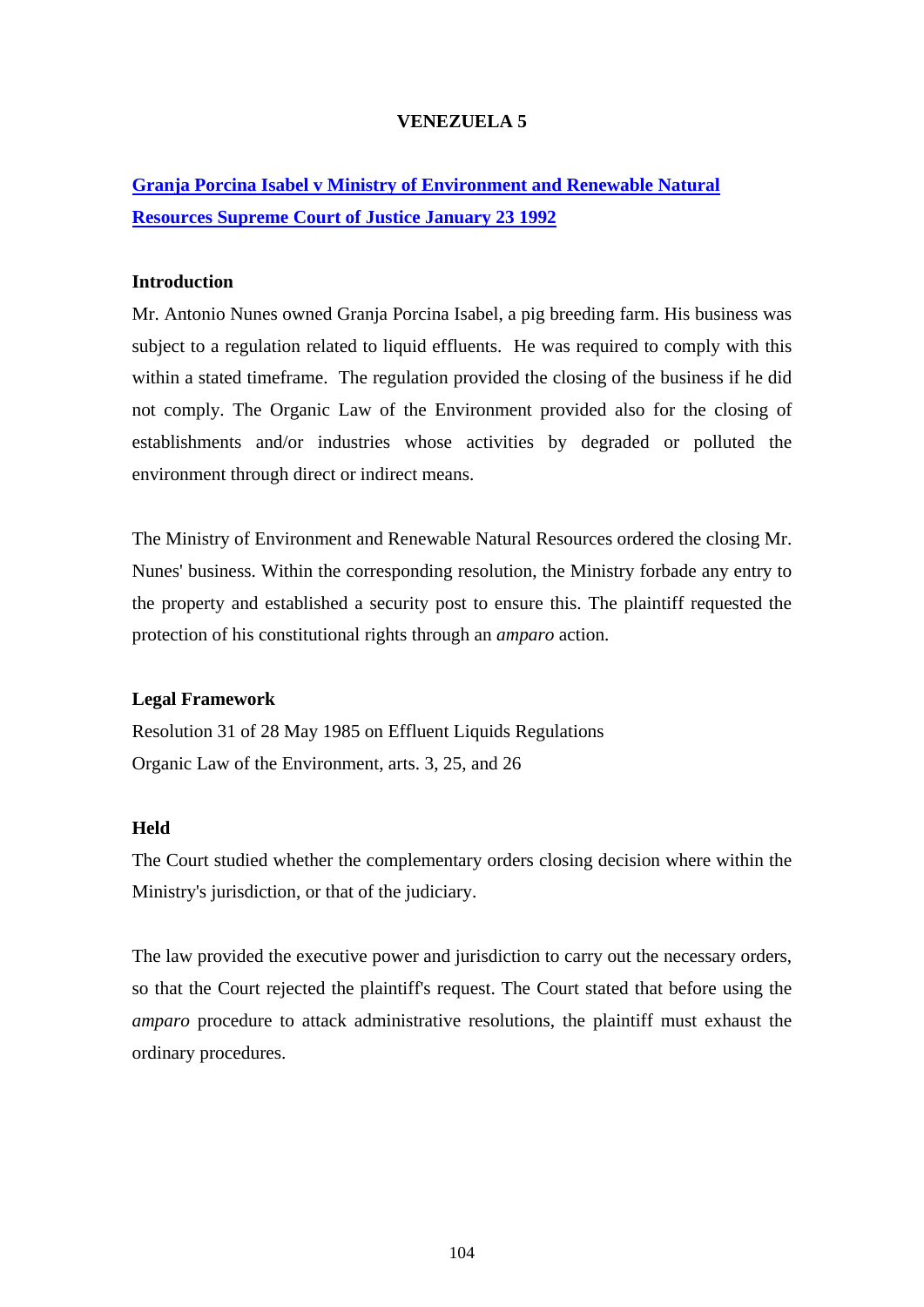**[Dr. Mohiuddin Farooque v Bangladesh, Represented By The Secretary, Ministry](#page-9-1)  [Of Irrigation, Water Resources & Flood Control & others 48 Dlr 1996 Supreme](#page-9-1)  [Court Of Bangladesh Appellate Division \(Civil\) A.T.M. Afzal C. J, Mustafa Kamal](#page-9-1)  [J, Latifur Rahman J, Mohammad Abdur Rauf, J. & B.B. Roy Choudhury J.](#page-9-1)**

## **Introduction**

The Petitioner, the Secretary General of the Bangladesh Environmental Lawyers Association (BELA), appealed against an order of the High Court Division summarily dismissing a Writ Petition filed on behalf of a group of people in the district of Tangail whose life, property, livelihood, vocation, and environmental security were being seriously threatened by the implementation of a flood control plan, the Compartmentalisation Pilot Project, FAP-20. The Petition was dismissed by the High Court on the ground that BELA was not an 'aggrieved person' within the meaning of Article 102 of the Constitution of Bangladesh. Articles 31 & 32 of the Constitution protects the right to life as a fundamental right, but there is no express right to a healthy environment. The question before the Court was whether the fundamental right to life included the protection and preservation of the environment, ecological balance and an environment free from pollution essential for the enjoyment of the right to life.

### **Legal Framework**

Articles 31, 32 and 102 of the Constitution of Bangladesh.

### **Held**

The Appellate Division of the Supreme Court of Bangladesh allowed the appeal, granting the Petitioner locus standi to petition the High Court Division under Article 102 of the Constitution, stating that the expression "any person aggrieved" in Article 102 of the Constitution is not confined to individual affected persons only, but extends to the people in general, as a collective and consolidated personality. The Court considered the submissions of the Bangladesh Environmental Lawyers Association in the writ, and concluded that the Association should be given locus standi to maintain the writ petition stating that, in this case, the Association is a 'person aggrieved' within the meaning of Article 102 of the Constitution "because the cause it bona fide espouses,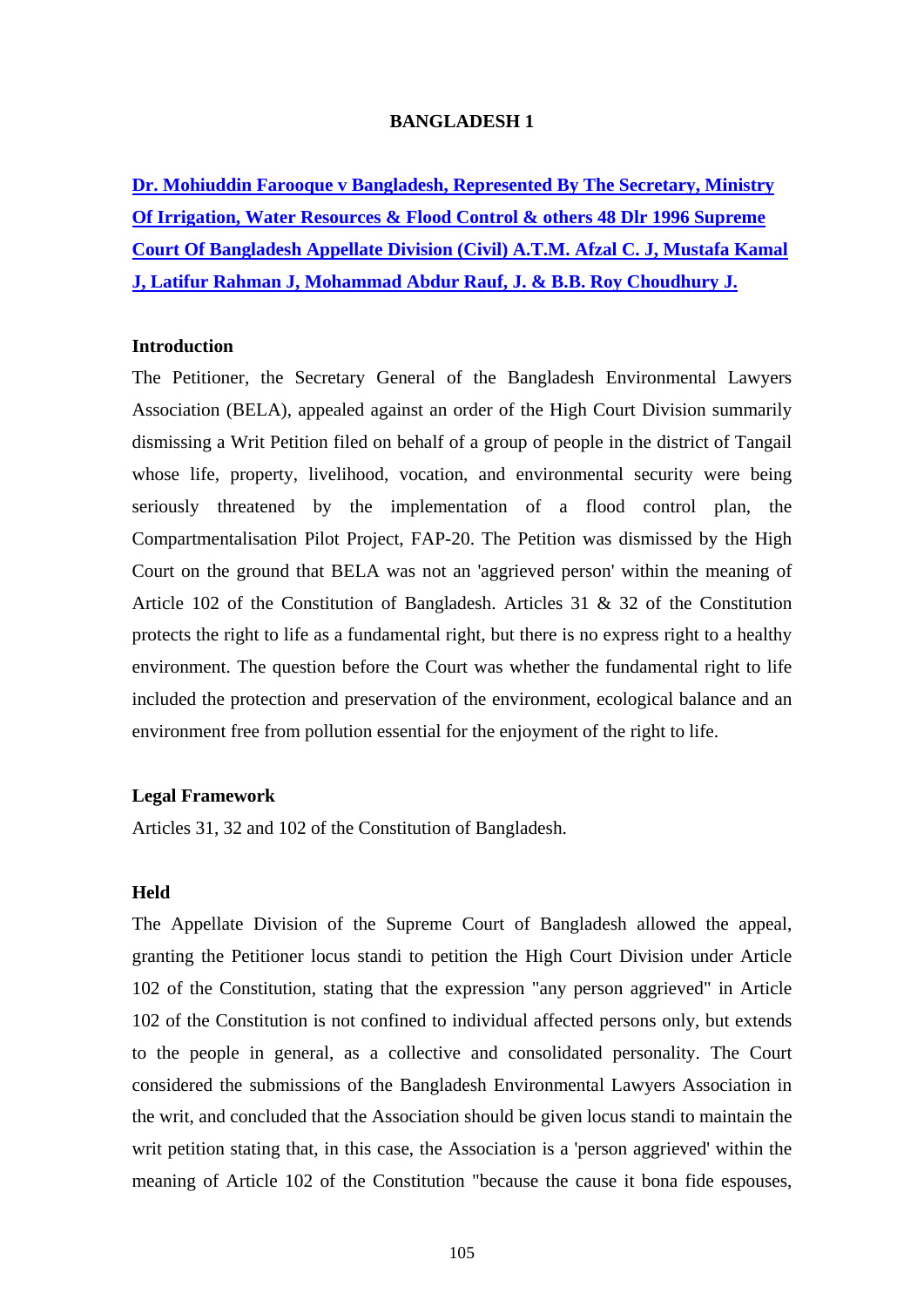both in respect of fundamental rights and constitutional remedies, is a cause of an indeterminate number of people in respect of a subject matter of great public concern"

"The expression 'any person aggrieved' approximates the test of or if the same is capsulized, amounts to, what is broadly called, "sufficient interest". Any person other than an officious intervener or a wayfarer without any interest in the cause beyond the interest of the general people of the country having sufficient interest in the matter in dispute is qualified to be a person aggrieved and can maintain an action for judicial redress of public injury arising from a breach of some public duty or for violation of some provision of the Constitution or the law and seek enforcement of such public duty and observance of such constitutional or legal provision. The real test of 'sufficient interest' of course essentially depends on the co-relation between the matter brought before the Court and the person who is bringing it." (Hon. Mr. Justice A.T.M. Afzal, Chief Justice.)

"Although we do not have any provision like Article 48A of the Indian Constitution for protection of environment, Articles 31 and 32 of our Constitution protect right to life as a fundamental right. It encompasses within its ambit, the protection and preservation of environment, ecological balance free from pollution of air and water, sanitation, without which life can hardly be enjoyed. Any act or omission contrary thereto will be violate of the said right to life" (Hon. Justice B.B. Roy Choudhury)

### **Cases Cited**

Blackburn v. Attorney General [1971] 1 WLR 1037 Durayappah v. Fernando [1967] 2 AC 337 Giasuddin Bhuiyan v. Bangladesh 1 (1981) BCR (AD) 81 IRC v. National Federation of Self Employed and Small Business Ltd. [1981] 2 All ER 93 Mian Fazal Din v. The Lahore Improvement Trust 21 DLR (SC) 225 Muntizma Committee v. Director Katchi Ahadies, Sindh PLD 1992 (Karachi) RS Secretary of State for the Environment, ex parte Rose Theatre Trust Co. (Qbd) [1990] 1 All ER 754 Shehla Zia v. WAPDA PLD 1994 (SC) 693 Sierra Club v. Morton 401 US 907 (1971) (No. 70-34)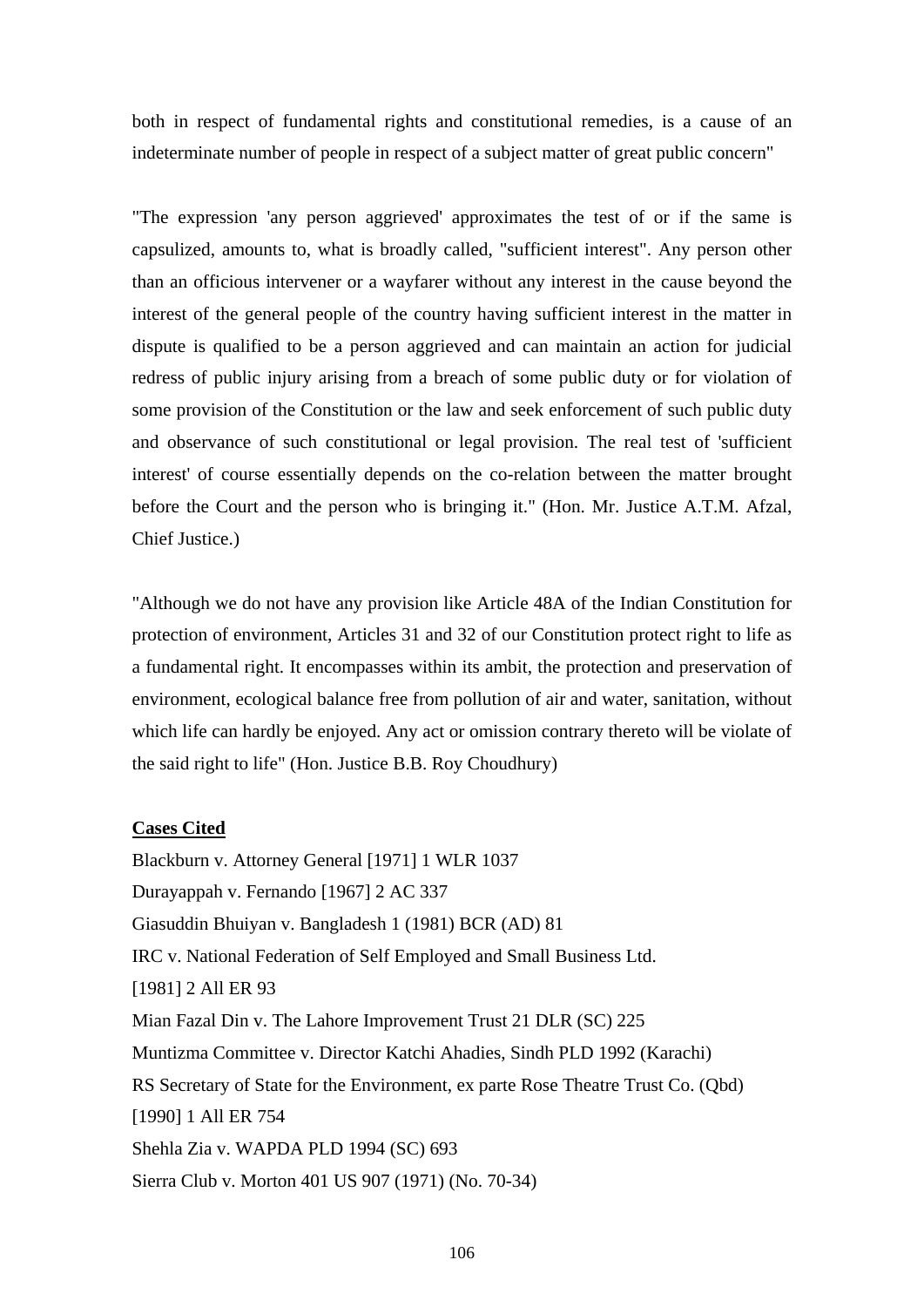**[Dr Mohiuddin Farooque v Secretary, Ministry Of Communication, Government of](#page-9-1)  [the Peoples' Republic of Bangladesh and 12 Others, Supreme Court Of](#page-9-1)  [Bangladesh High Court Division Writ Petition No. 300 Of 1995](#page-9-1) [A M Mahmudur Rhaman J and Mahfuzur Rahaman J.](#page-9-1)**

### **Introduction**

Dr Mohiuddin Farooque of the Bangladesh Environmental Lawyers Association, filed this petition against the Secretaries of the Ministries of Communication, Environment, Health, Home Affairs and Industries, and others including the Chairman of the Bangladesh Road Transport Authority and the Commissioner of Dhaka Metropolitan Police, to require them to perform their statutory duties and mitigate air and noise pollution caused by motor vehicles in the city of Dhaka.

The Petitioner argued that vehicles on Dhaka's roads did not comply with the required fitness standards and that they emitted smoke harmful to humans and that the use of prohibited horns and audible signaling devices was causing extreme noise pollution.

Petitioner argued that although the Constitution of Bangladesh contained no specific right to a safe and healthy environment, this right was inherent in the "right to life" enshrined in Article 32. The petitioner stated that this interpretation of Article 32 is supported by Article 31, which prohibits actions detrimental to life, body or property.

### **Legal Framework**

Articles 31 and 32 of the Constitution of Bangladesh. Dhaka Motor Vehicles Ordinance 1983.

### **Held**

Respondent No. 2 (Chairman, Bangladesh Road Transport Authority) and Respondent No. 4 (Commissioner, Dhaka Metropolitan Police) were required to show cause as to why they should not be directed to take effective measures, as provided in the Motor Vehicles Ordinance 1983, to check air pollution caused by motor vehicle emissions and noise pollution resulting from audible signalling devices.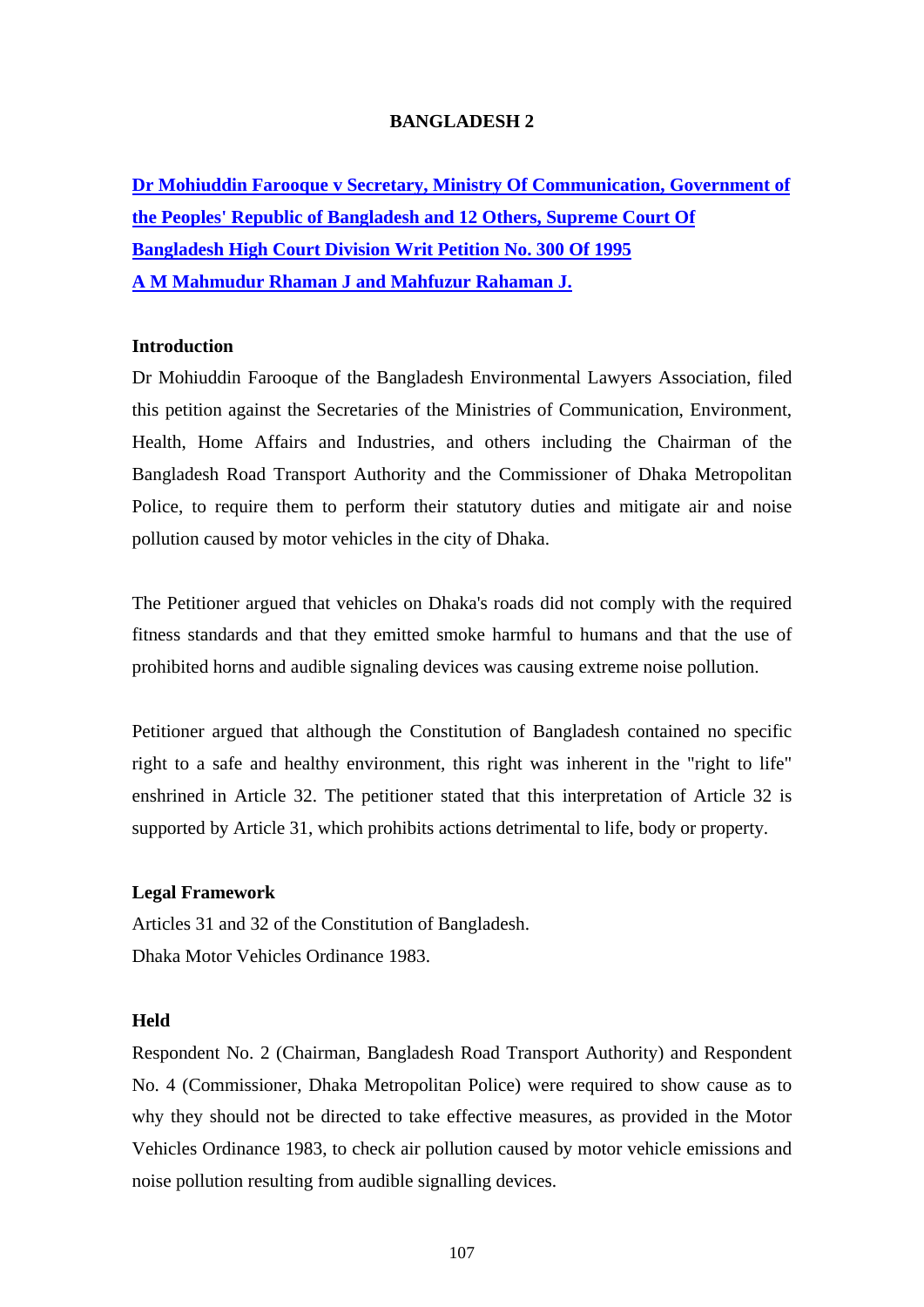**[Sharif Nurul Ambia v Bangladesh Supreme Court Of Bangladesh, High Court](#page-9-0) Division, Dhaka (Special Original Jurisdiction) Writ Petition No. 937 Of 1995 M I U Sarker, J and A S Ahammed, J**

### **Introduction**

The Petitioner complained of certain serious environmental problems, which were likely to be aggravated if a multi-storey building was allowed to be constructed in a car park beside its office premises. The building was being constructed by the Municipal Authority of the town in violation of the approved master plan of the relevant building construction authority, of and the terms of the lease subject to which the land was transferred to it by another statutory authority.

### **Legal Framework**

Article 102 (1)(2)(a) of the Constitution of Bangladesh.

## **Held**

A Rule Nisi was issued calling upon the Respondents to show cause why the construction of the building being undertaken by two of the Respondents in the public car park should not be declared to have been undertaken unlawfully, against public interest and without lawful authority.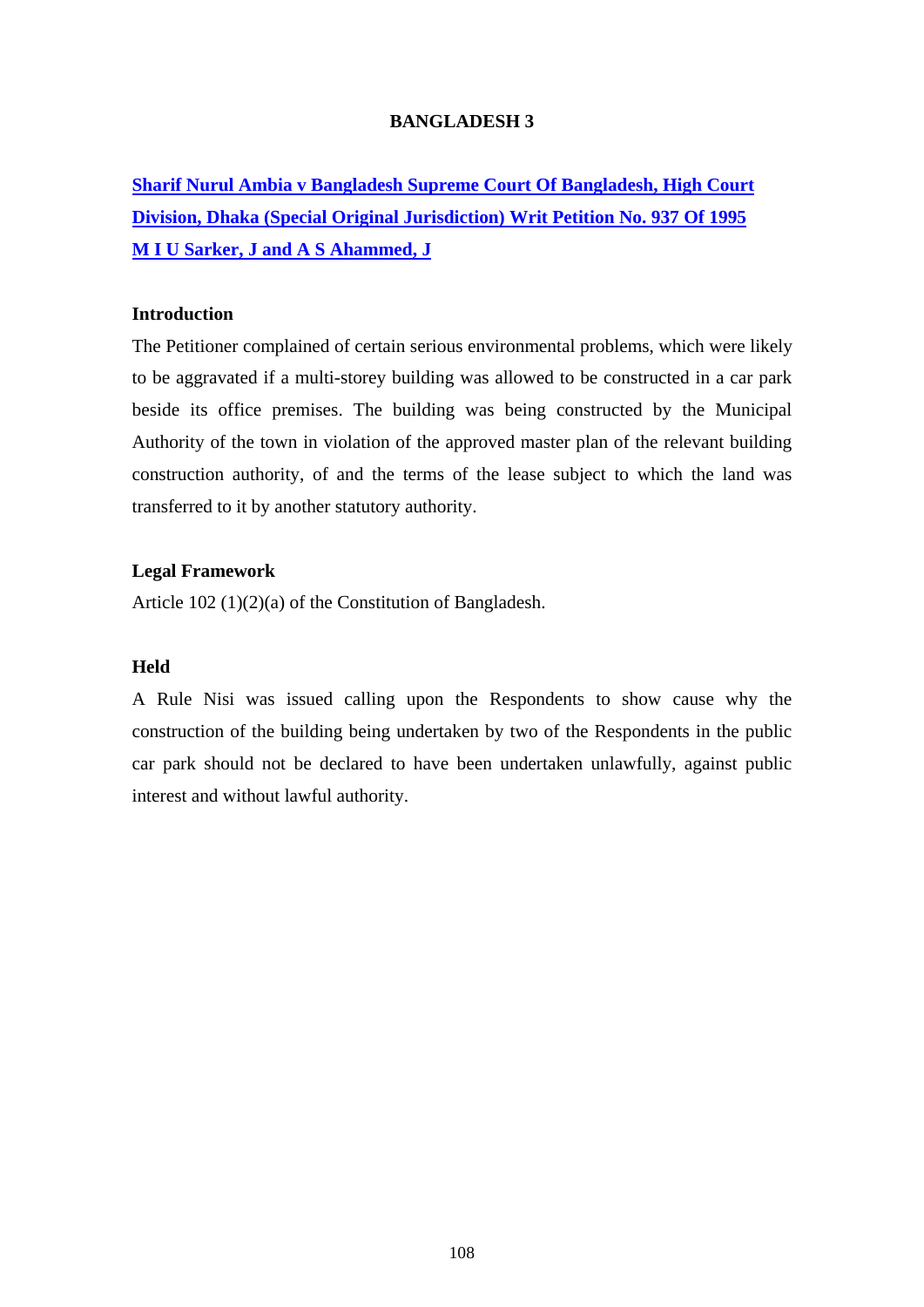**[Bangladesh Environmental Lawyers Association v The Election Commission](#page-9-0) & others Supreme Court Of Bangladesh High Court Division Writ Petition No. 186 Of 1994 M.I.U. Sarker, J. And J.Ke. Hoque, J.**

#### **Introduction**

The petitioner, Dr. Mohiuddin Farooque of the Bangladesh Environmental Lawyers Association, filed this application against the Election Commission and others, alleging that candidates for the offices of Ward Commissioner and Major were flouting election laws and causing environmental pollution in the city with noise from loudspeakers and unscheduled processions resulting in traffic jams, and city walls defaced by slogans.

The Election Commission had given direction to the Dhaka City Corporation and police authorities, and the Dhaka City Corporation subsequently published notices in the daily newspapers that undesirable posters, banners, and wall writings be removed. The Petitioner asked that these candidates be required to comply with the directives of the Election Commission that such pollution cease.

#### **Legal Framework**

Article 126 of the Constitution of Bangladesh (executive authorities shall assist Election Commission in discharge of its functions.)

Rule 3 of the Dhaka City Corporation Rules, 1983 (executive authorities shall assist Election Commission in performance of its functions.)

# **Held**

It is clear that the Election Commission and the Dhaka City Corporation have taken steps to stop the alleged environmental pollution. In addition, the Attorney-General assured the Supreme Court that the government will take all necessary steps to implement the directions of the Election Commission.

In view of these facts, the Supreme Court held that further direction was unnecessary. The Supreme Court noted that "it is desirable to mitigate the environmental pollution as alleged by the Petitioner".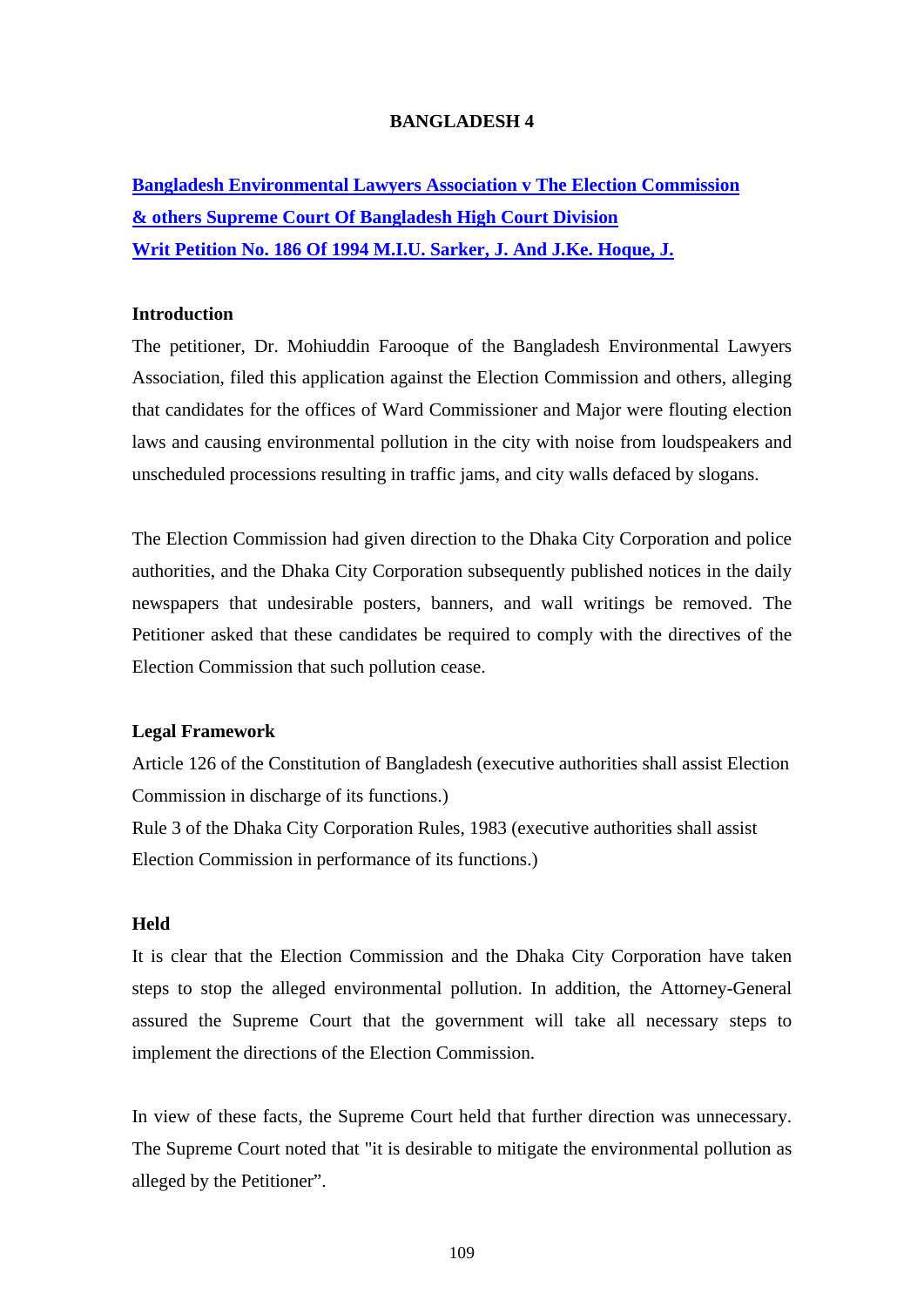# **Farooque and Sekandar Ali Mondol v Bangladesh Supreme Court of Bangladesh [High Court Division Writ Petition No. 998 of 1994 with Petition No. 1576 of 1994](#page-9-0)**

### **Introduction**

The petitioners questioned the activities and implementation of a flood control programme undertaken in the District of Tangail. The petitioners apprehended environmental damage from the flood control plan which would impact on the life, property, livelihood, vocation and environmental security of more than one million people. The petitioners had been authorised by a resolution of the Executive Committee of the Bangladesh Environmental Lawyers Association (BELA) to represent the association.

### **Legal Framework**

Article 102 of the Constitution of Bangladesh

### **Held**

The flood control programme (FAP-20) was a development project aimed at controlling floods, which regularly brought misery to the flood prone areas of the district of Tangail and an interference with the project would deprive the country of the benefits of the scheme and foreign assistance. Although the court found it impractical to stop the work, the court ordered the respondents to comply with the law on drainage and resettlement of displaced persons and not to implement the scheme with impunity.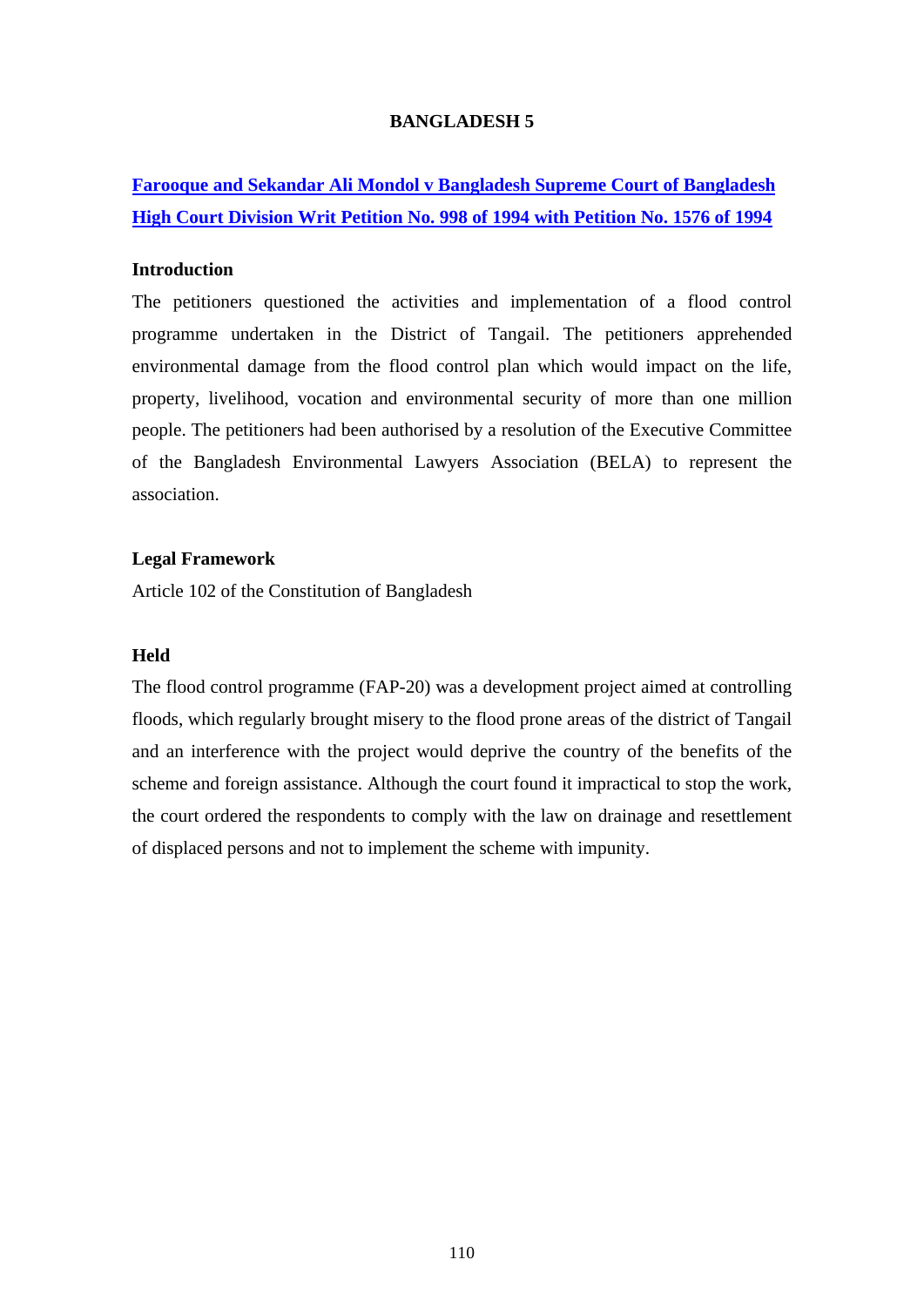### **INDIA 1**

# **[M C Mehta v Kamal Nath & others, Supreme Court Of India](#page-9-0) (1997)1 Supreme Court Cases 388 Kuldip Singh, J.**

### **Introduction**

The Court took notice of an article which appeared in the Indian Express stating that a private company "Span Motels Pvt. Ltd.", to which the family of Kamal Nath, a former Minister of Environment and Forests, had a direct link, had built a motel on the bank of the River Beas on land leased by the Indian Government in 1981. Span Motels had also encroached upon an additional area of land adjoining this leasehold area, and this area was later leased out to Span Motels when Kamal Nath was Minister in 1994. The motel used earthmovers and bulldozers to turn the course of the River Beas, create a new channel and divert the river's flow. The course of the river was diverted to save the motel from future floods.

### **Legal Framework**

Constitution of India Articles 21 and 32 Forest Conservation Act of 1980

#### **Held**

The Supreme Court of India quashed the prior approval for the additional leasehold land, given in 1994, and the Government were ordered to take over the area and restore it to its original condition. Span Motels were ordered to pay compensation to restore the environment, and the various constructions on the bank of the River Beas were to be removed and reversed. Span motels were required to show why a pollution fine should not be imposed, pursuant to the polluter pays principle. Regarding the land covered by the 1981 lease, Span Motels were required to construct a boundary wall around the area covered by this lease, and Span Motels were ordered not to encroach upon any part of the river basin. In addition, the motel was prohibited from discharging untreated effluents into the River.

This ruling is based on the public trust doctrine, under which the Government is the trustee of all natural resources which are by nature meant for public use and enjoyment.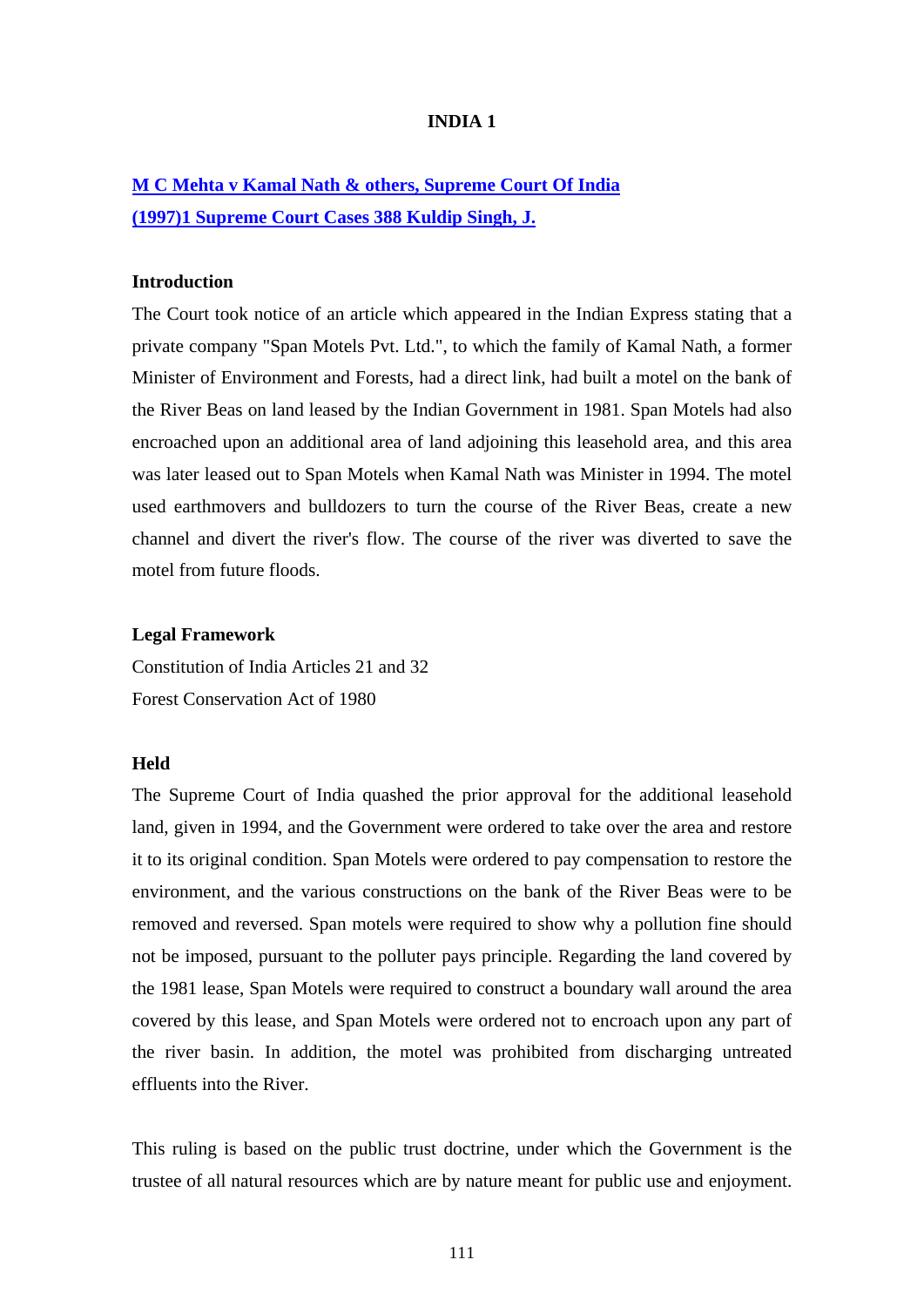The Court reviewed public trust cases from the United States and noted under English common law this doctrine extended only to traditional uses such as navigation, commerce and fishing, but that the doctrine is now being extended to all ecologically important lands, including freshwater, wetlands and riparian forests. The Court relied on these cases to rule that the Government committed patent breach of public trust by leasing this ecologically fragile land to Span Motels when it was purely for commercial use.

# **Cases Cited**

City of Milwaukee v. State 193 Wis. 423 Crawford County Lever and Drainage Dist. No. 1 182 Wis 404 Gould v. Greylock Reservation Commission 350 Mass 410 (1966) Illinois Central Railroad Co. v. People of the State of Illinois 146 U.S. 387 (1892) Indian Council for Enviro Legal Action v. Union of India (1996) 3 SCC 212: JT (1996) 2 SC 196 Marks v. Whitney 6 Cal. 3d 251 National Audubon Society v. Superior Court of Alpine County 33Cal.3d419 Philips Petroleum Co. v. Mississippi 108 S.Ct. 791 (1988) Priewev v. Wisconsin State Land and Improvement Co. 93 Wis. 534 (1896) Robbins v. Dep 't of Public Works 244 N.E. 2d 577 Sacco v. Development of Public Works 532 Mass 670 State v. Public Service Commission 275 Wis l12 United Plainsmen v. N.D. State Water Cons. Comm'n 247 NW 2d 457 (N.D. 1976) Vellore Citizen's Welfare Forum v. Union of India(1996) 5 SCC 647: JT

(1996) 7 SC 375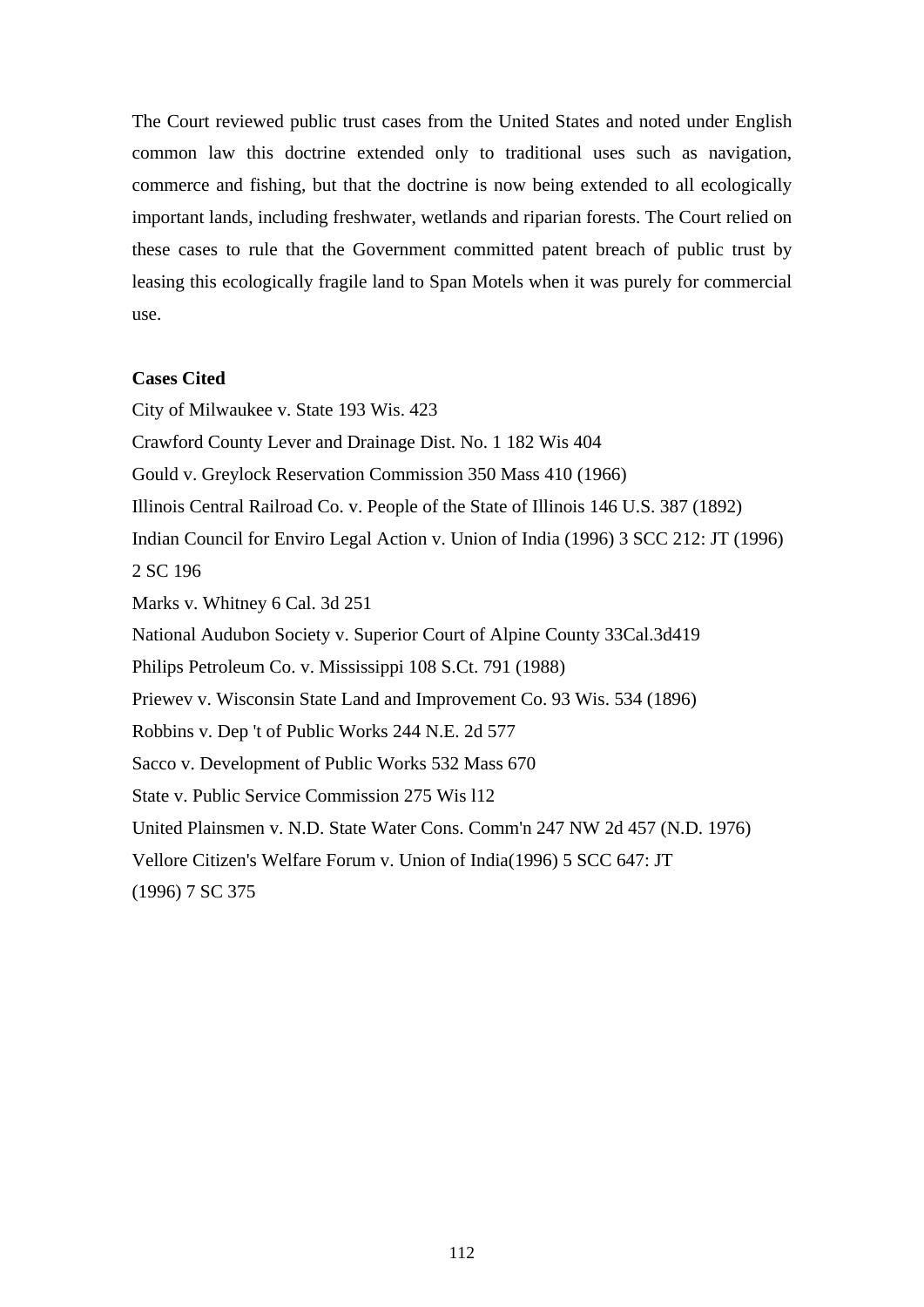### **INDIA 2**

**[Research Foundation For Sciences, Technology And National Resource Policy v](#page-9-0) Union Of India, the Supreme Court Of India Writ Petition No. 657 0f 1995 Order Delivered On May 5th, 1997**

#### **Introduction**

This case concerned the lack of activity by the relevant authorities in tackling the safe disposal of hazardous waste:

"The learned Additional Solicitor General stated on instructions that the quantity of hazardous waste generated in the country each day is about two thousand tons. This fact alone indicated sufficiently the magnitude of the problem and the promptitude with which it need to be tackled before the damage becomes irreversible. There is, therefore, no time to lose. Prompt action is required to be taken not only by the Central Government but also by all the State Governments as well as the Central and State Pollution Control Board. It is obvious that there has been considerable inaction so far by all the concerned authorities, including the Pollution Control Boards. Authorisation/ Permission granted so far without the availability of the required safe disposal sites is a matter of serious concern and will require further examination to fix the responsibility of the person whose duty it is to ensure availability of safe disposal sites at the time of granting authorisation/permission. However, it is necessary that the suitable direction may be given at this stage to prevent as much damage in the future as possible on account of the unchecked activity of import/generation/disposal of hazardous waste in the country.

The learned Additional Solicitor General also submitted that appropriate directions by this Court are necessary to ensure performance of duty by the State Government, the Pollution Control Board and Other concerned authorities. The learned ASG has also submitted a memorandum prepared by the Ministry of Environment and Forests indicating the tasks accomplished by the MoE&F so far and the proposed action planned by it."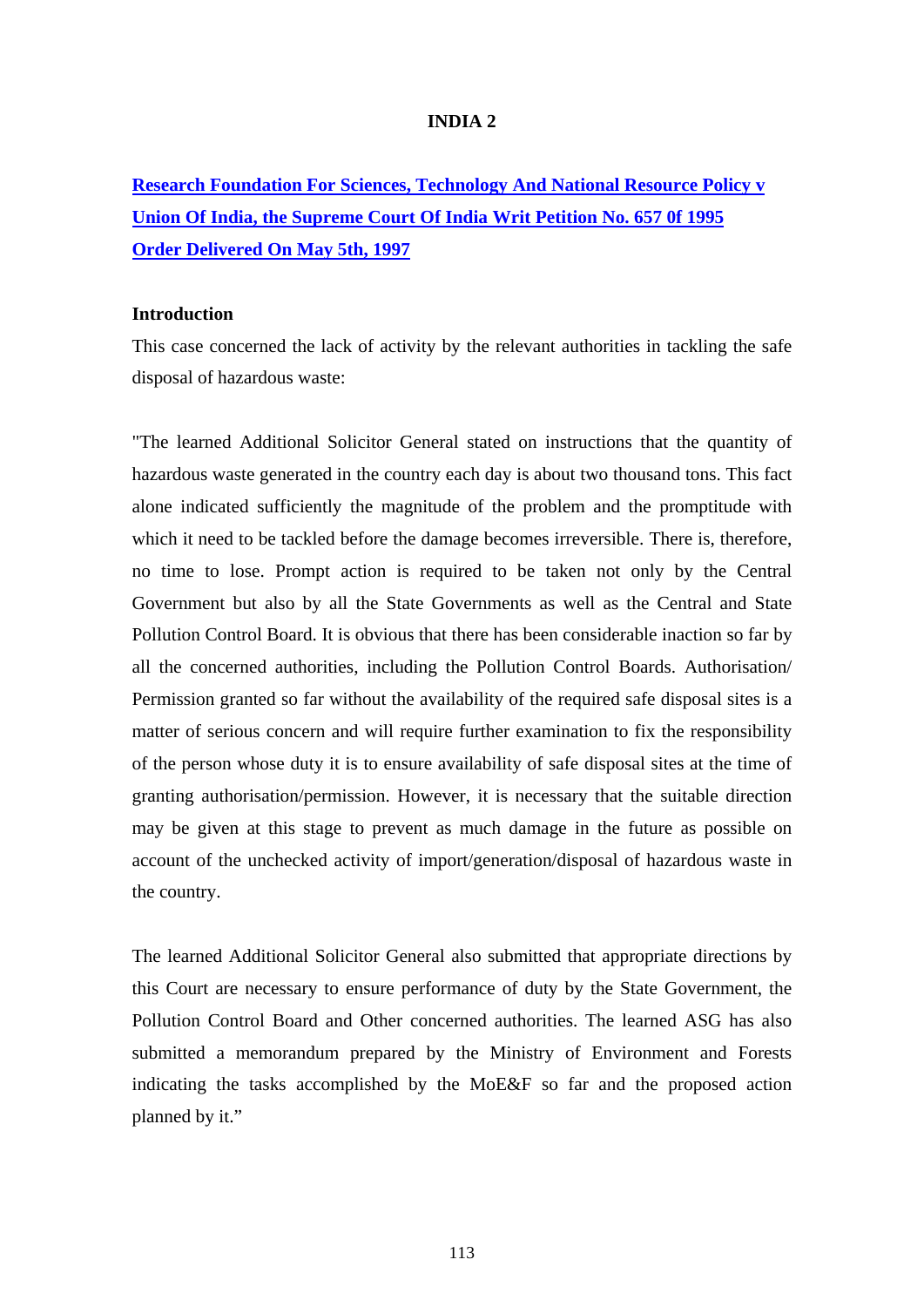# **Held**

(l) Notice would be served on all the State Governments and the State Pollution Control Board requiring them to file their reply within four weeks of the receipt of the notice of the action taken by them in this behalf, particularly with reference to the identification/notification and availability of safe disposal sites, and the steps taken to ensure safe disposal of hazardous waste in their state, particularly while granting any authorisation/permission. They must also indicate the action plan, if any, made by them for tackling the problem relating to hazardous waste.

(2) With effect from today no authorisation/permission would be given by any authority for the import which have already been banned by the Central Government or by any order made by any court or any other authority.

(3) With effect from today, no import would be made or permitted by any authority or any person of any hazardous waste that is already banned under the Basel Convention, or which might be banned hereafter, with effect from the date specified.

In view of the magnitude of the problem and its impact, the State Governments are also required to show cause why an order be not made directing closure of the units utilising the hazardous waste where provision is not already made for requisite safe disposal site. Cause be also shown as to why an immediate order should not be made for the closure of all unauthorised hazardous wastes handling units.

The notices to the State Governments and the State Pollution Control Board would be served through the Central Agency.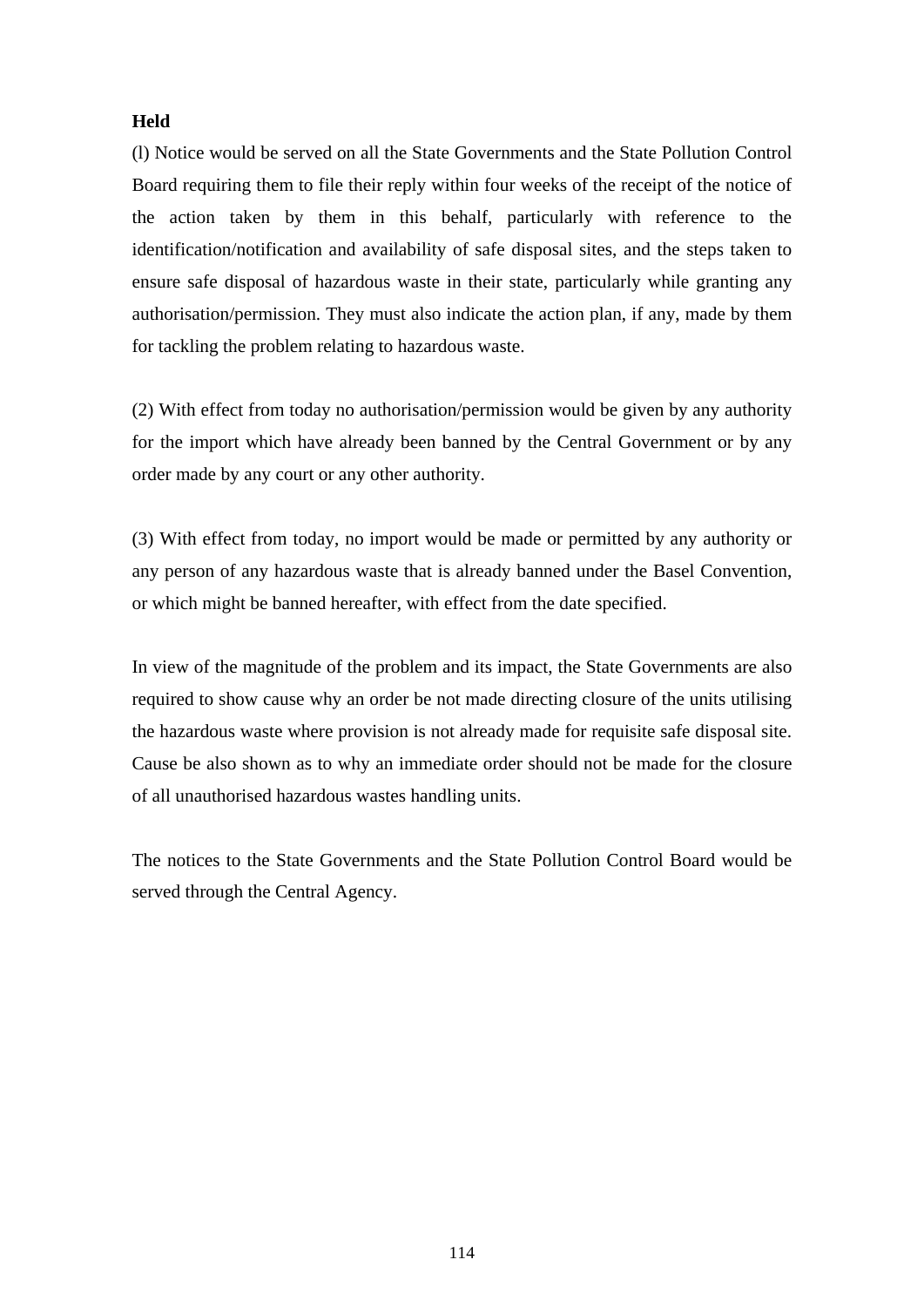## **INDIA 3**

# **Indian Council For Enviro-Legal Action v Union Of India [Supreme Court Of India \(1996\) 3 Scc 212 B P Jeevan Reddy, J, and B N Kirpal, J.](#page-9-0)**

### **Introduction**

The petitioner, the Indian Council for Enviro-Legal Action brought this action to prohibit and remedy the pollution caused by several chemical industrial plants in Bichhri village, Udaipur District, Rajasthan. The Respondents operated heavy industry plants there, producing chemicals such as oleum (a concentrate form of sulphuric acid), single super phosphate and the highly toxic "H" acid (the manufacture of which is banned in western countries).

Respondents operated these plants without permits which caused serious pollution of the environment. Toxic waste water was untreated and left to be absorbed into the earth causing aquafers and the subterranean supply of water to be polluted. The soil also became polluted and unfit for cultivation. Several people in nearby villages are alleged to have contracted diseases due to the pollution, some of whom had died.

From 1989- 1992, the Court issued orders to respondents, directing them to, among other things, control and store the sludge. These orders were largely ignored. In 1994, the National Environmental Engineering Research Institute (NEERI) reported on the pollution caused by respondents, and in 1996, the Court held a final hearing on these matters.

### **Legal Framework**

Constitution of India, Articles 21, 32, 48A and 51A(g). Environment Protection Act, 1986 The Air (Prevention and Control of Pollution) Act, 1981 The Water (Prevention and Control of Pollution Act, 1974

### **Held**

The Court noted the finding in the Oleum Gas Leak Case II under which an enterprise that is engaged in a hazardous or inherently dangerous activity, which results in harm to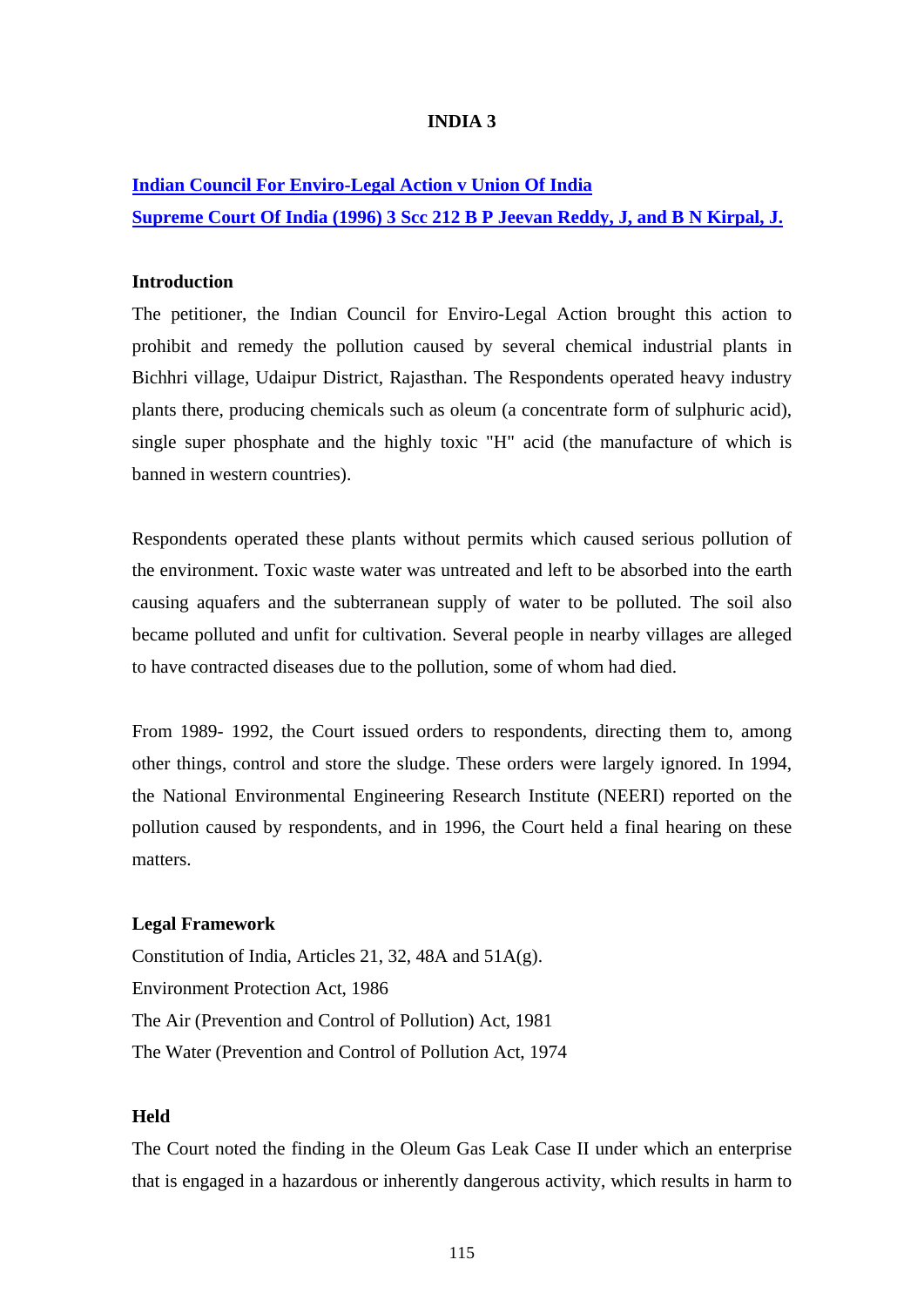anyone, is strictly and absolutely liable to compensate all those who are affected by the accident. Such liability is not subject to the exceptions of strict liability set forth in Rylands v. Fletcher. This rule is suited to conditions of India. The Court also endorsed the polluter pays principle, under which the financial costs of preventing or remedying damage lie with those who cause the pollution.

The Respondents generated this waste without the requisite clearances/consent/licence, did not install appropriate treatment equipment, did not carry out the Court's orders, and have persisted in an illegal course of activity. The damage they have caused by discharging highly toxic untreated waters into the environment is indescribable. It has adversely affected nearby villagers, the soil and water, and the environment in general.

Sections 3 and 5 of the Environment (Protection) Act 1986 empower the Central Government to take necessary measures to protect the environment. Accordingly, the Central Government will determine the amount of money needed to carry out remedial measures in this case. Respondents are liable to pay to improve and restore the environment in this area. Respondents are "rogue industries", and hence all their plants and factories in Bichhri village are ordered to be closed. Villagers can institute suits in the appropriate civil courts to claim damages from the Respondents.

The Central Government should consider treating chemical industries separately from other industries, and closely monitoring them to ensure they do not pollute the environment. Establishing environmental courts is a good suggestion and would ensure that environmental matters are given the constant and proper consideration they deserve.

# **Cases Cited**

Indian Council for Enviro-Legal Action v. Union of India (1995) 3 SCC 77: (1995) Pravinbhai Jashbhai Patel v. State of Gujarat (1995) 2 GLR 1210: (1995) 2GLH352 Cambridge Water Co. v. Eastern Counties Leather, [1994] 1 All ER 53 Burnie Port Authority v. General Jones Pty Ltd (1994) 68 Aus LJ331 Union Carbide Corp. v. Union of India (1991) 4 SCC 584 MC. Mehta v. Union of India (1987) 1 SCC 395: 1987 SCC (L&S) 37 Ballard v. Tomlinson (1885) 29 CH. D. 115: (1881-5) All ER Rep. 688 Rylands v. Fletcher (1868) LR 3 HL 330: (1861-73) All ER Rep. 1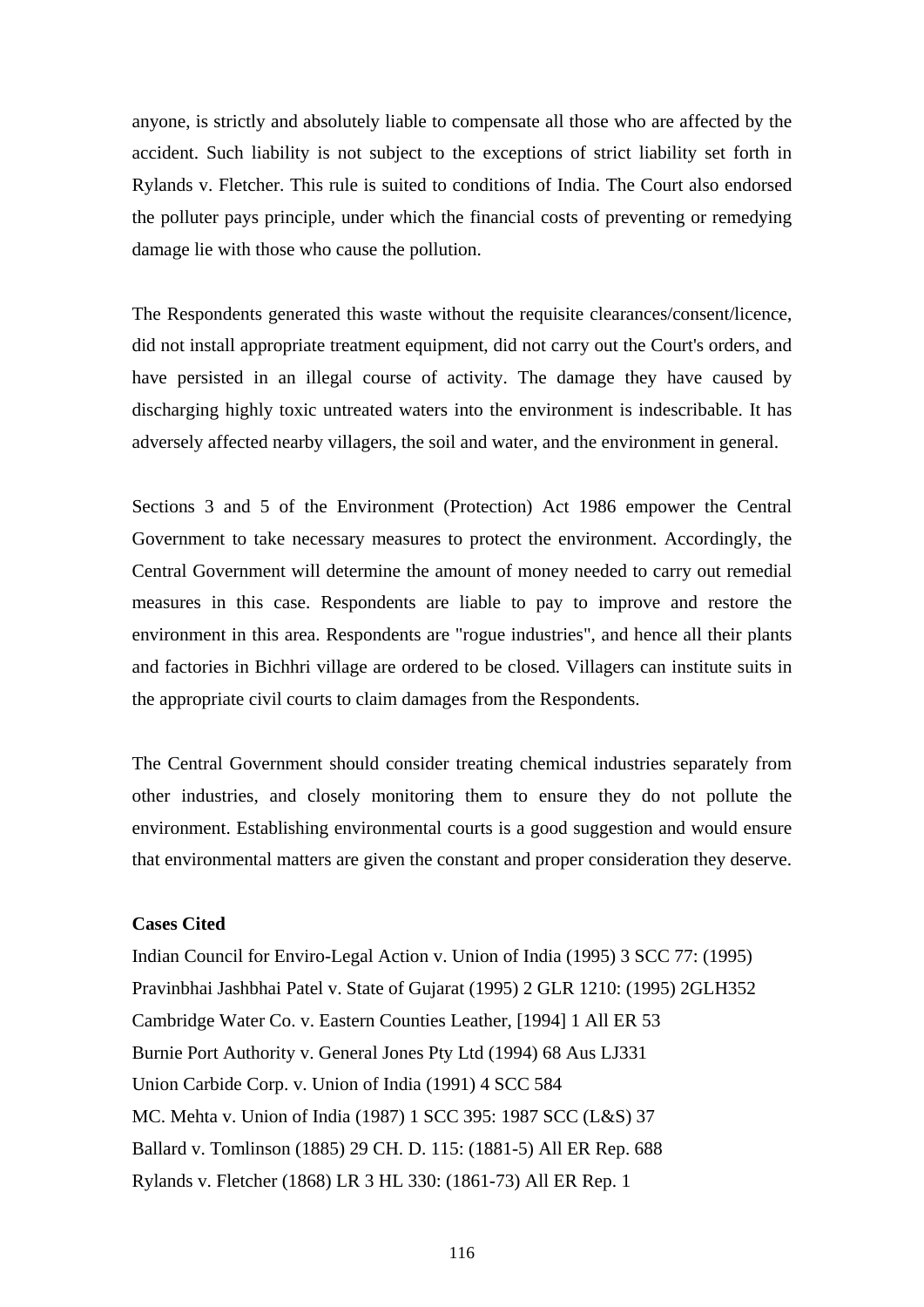**M/S Aziz Timber Corp & others v State Of Jammu & Kashmir [Through Chief Secretary & others, The High Court Of Jammu And Kashmir](#page-9-0) At Srinagar O.W.P. No. 568-84/96 Continuing Petition No. 51/96**

#### **Introduction**

Petitioners, M/S Aziz Timber Corporation and others, are involved in logging in the State of Jammu and Kashmir. In this State there is a significant problem with deforestation and illegal logging, and thus, pursuant to Writ Petition (Civil) No. 171, Environment Awareness Forum v. State of Jammu and Kashmir, the Supreme Court of India delivered an order on 10 May 1996 imposing a logging ban within the state. The Supreme Court of India also prohibited the removal from the State of any trees that had been cut, and directed the Chief Secretary of the State of Jammu and Kashmir to ensure strict and faithful compliance with this order. In addition, the Court stated that the order operated despite any licence/permit granted by any authority, or any order made by any court in the country.

The Principal Chief Conservator of Forests of Jammu and Kashmir subsequently issued an order on 9 August 1996 prohibiting sawn timber from moving beyond Jammu and Kashmir, but allowing transport of timber outside the State provided the source of the timber was "genuine" and that "codal provisions under the J&K Forest Act" were strictly followed.

The Petitioners subsequently challenged the August 1996 order in the High Court of Jammu and Kashmir, stating that they had licences for logging and were registered for the sale of timber. They also claimed that this order deprived them from carrying on their trade. On 20 August 1996 a single judge of the High Court of Jammu and Kashmir stayed the order of 9 August 1996.

This development was subsequently made known to the Supreme Court of India, who on 10 October 1996 observed that the 9 August 1996 order was in direct conflict with their earlier 10 May 1996 order regarding this matter. The Court suspended the 9 August 1996 order, and re-directed the strict compliance with their earlier order.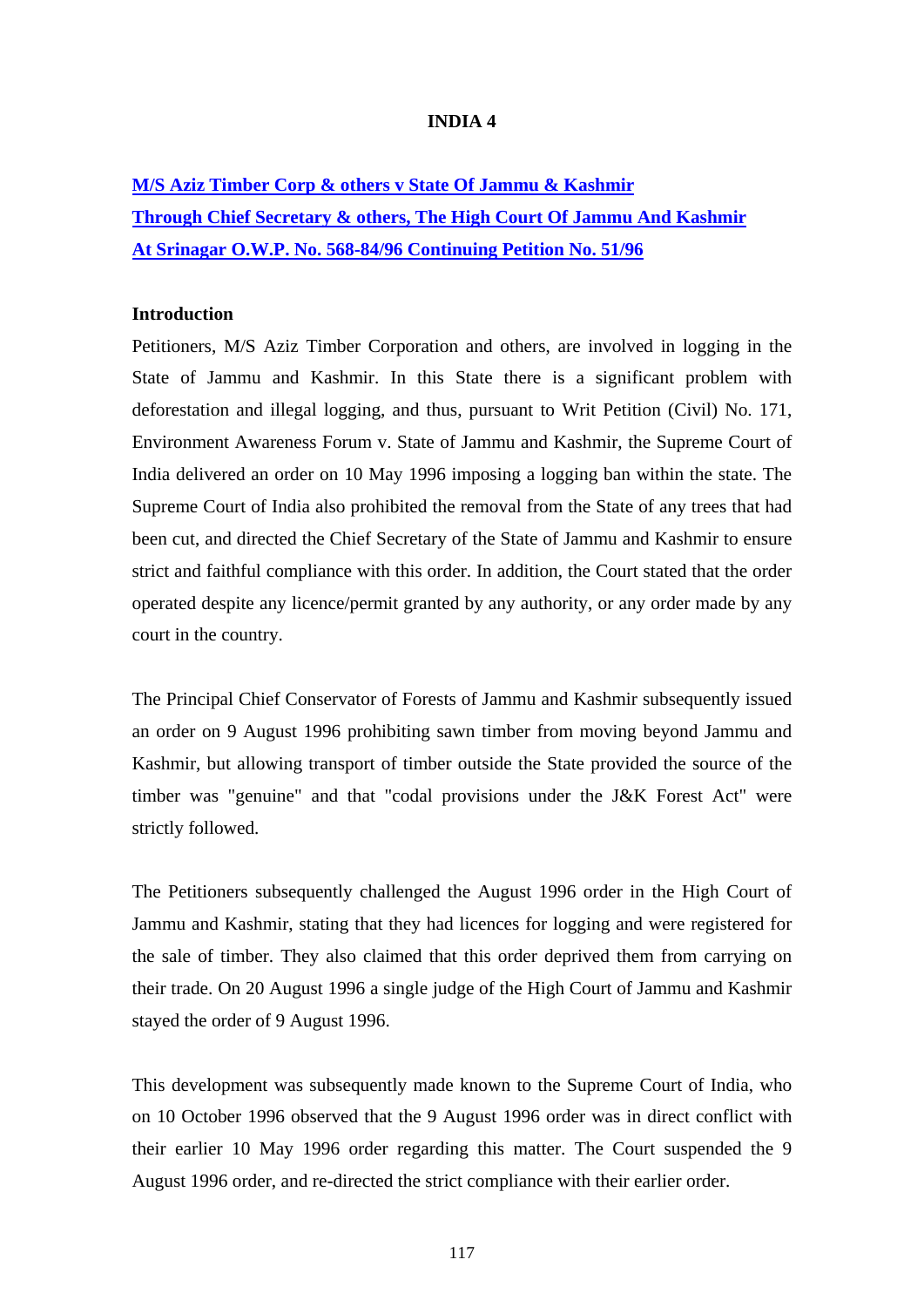On 24 October 1996 the Court issued an order requiring the concerned state officials to show cause why proceedings should not be initiated against them for contempt of court. The Court also noted the 20 August 1996 interim order by the High Court of Jammu and Kashmir, and stated that the 10 May 1996 order superseded this order.

## **Legal Framework**

Jammu and Kashmir Forest Act.

## **Held**

The High Court of Jammu and Kashmir dismissed these writ petitions, in view of the earlier order by the Supreme Court of India regarding this matter. To prevent petitioners from further suppressing the facts in an attempt to further their trade and business interests, a copy of this order will be circulated to other subordinate judicial offices for their information and compliance, so as to avoid future contradictory orders, and to ensure that the 10 May 1996 order of the Supreme Court of India will be carried out.

The 10 May 1996 order of the Supreme Court suspended the petitioners' licences to log and to move timber out of the state of Jammu and Kashmir, and this order must be given effect.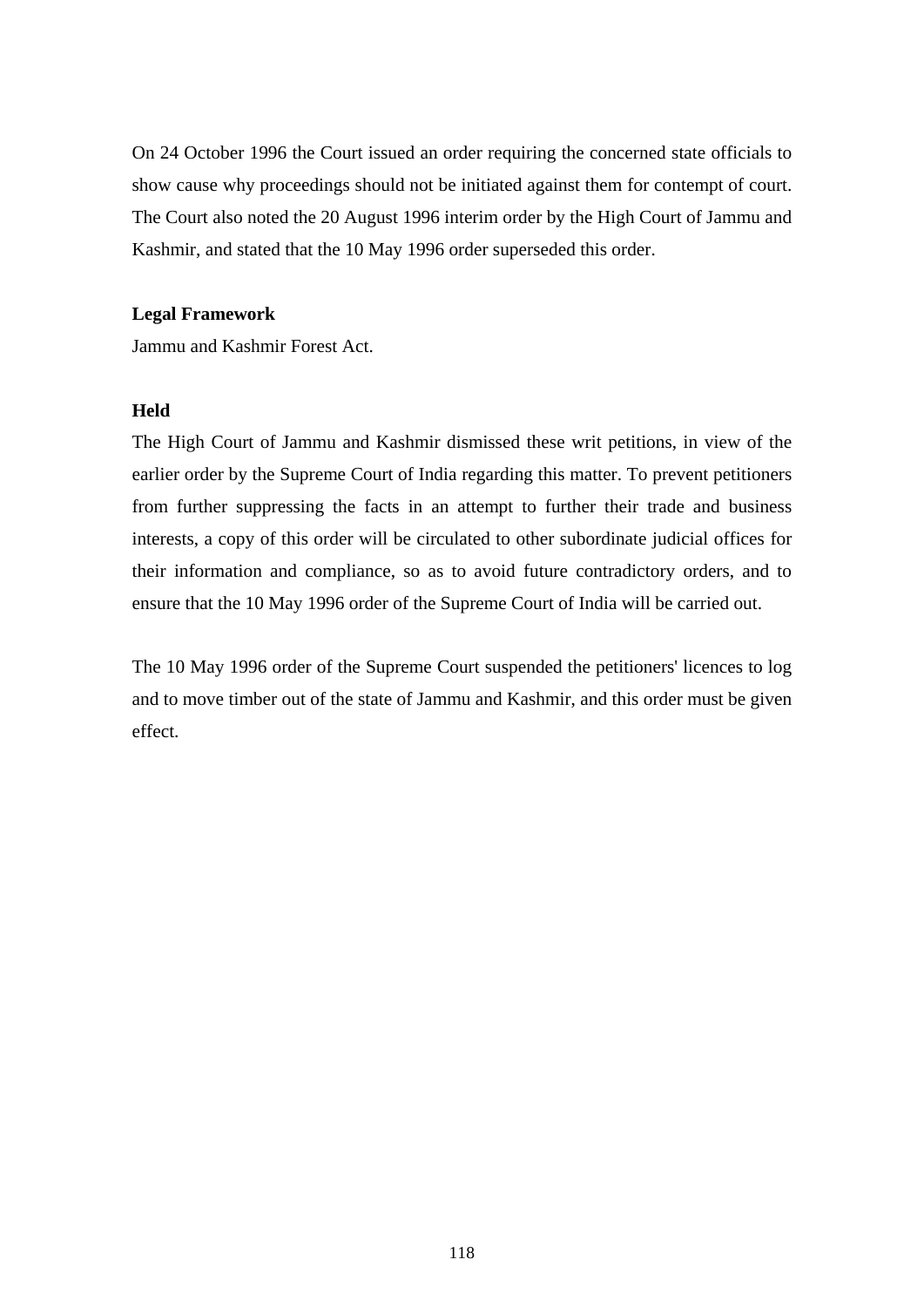# **[Vellore Citizens Welfare Forum v Union Of India, Supreme Court Of India AIR](#page-9-0)  1996 SCC 2715 Kuldip Singh, J, Faizan Uddin, J., andK. Venkataswami, J.**

#### **Introduction**

The Petitioner, the Vellore Citizens Welfare Forum, filed this action to stop tanneries in the State of Tamil Nadu from discharging untreated effluent into agricultural fields, open lands and waterways. Among other types of environmental pollution caused by these tanneries, it is estimated that nearly 35,000 hectares of agricultural land in this tanneries belt has become either partially or totally unfit for cultivation, and that the 170 types of chemicals used in the chrome tanning processes have severely polluted the local drinking water. The Court has passed other orders relating to this case, and has monitored this petition for almost five years.

#### **Legal Framework**

Constitution of India, Articles 21, 32, 47, 48A, 51A(g). The Water (Prevention and Control of Pollution) Act, 1974. The Air (Prevention and Control of Pollution) Act, 1981. Environment Protection Act 1986. Environment (Protection) Rules, 1986. Madras District Municipalities Act (1920).

## **Held**

The Supreme Court noted that although the leather industry is a major foreign exchange earner for India and provided employment, it does not mean that this industry has the right to destroy the ecology, degrade the environment or create health hazards.

Sustainable development, and in particular the "polluter pays" principles and the precautionary principle, have become a part of customary international law. Even though section 3(3) of India's Environment Protection Act 1986, allows the Central Government to create an authority with powers to control pollution and protect the environment, it has not done so. Thus, the Court directed the Central Government to take immediate action under the provisions of this Act.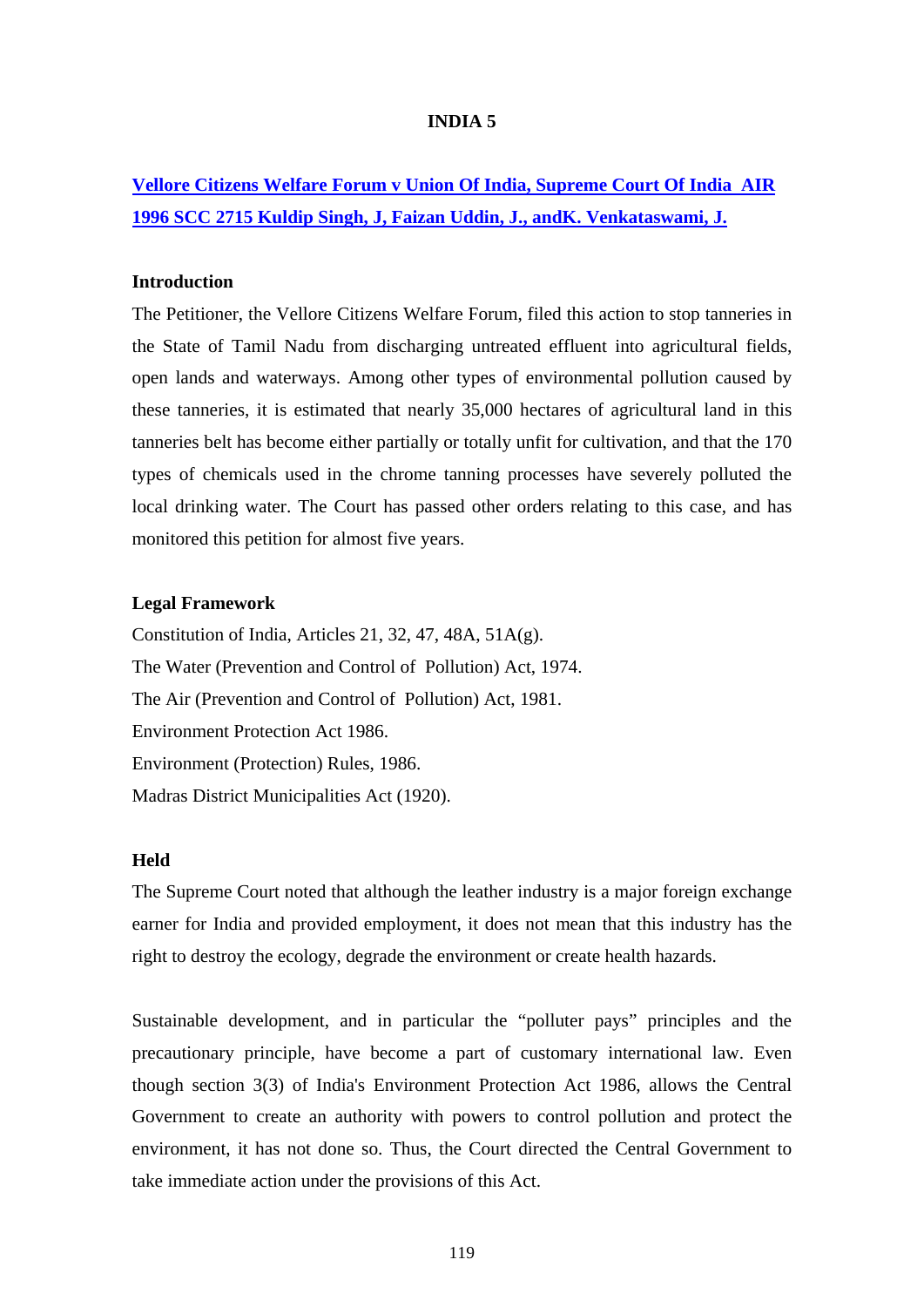The Court ordered the Central Government to establish an authority to deal with the situation created by the tanneries and other polluting industries in the State of Tamil Nadu. This authority shall implement the precautionary principle and the polluter pays principle, and identify the (1) loss to the ecology/environment; and (2) individuals/families who have suffered because of the pollution, and then determine the compensation to reverse this environmental damage and compensate those who have suffered from the pollution. The Collector/District Magistrates shall collect and disburse this money.

If a polluter refuses to pay compensation, his industry will be closed, and the compensation recovered as arrears of land revenue. If an industry sets up the necessary pollution control devices now, it is still liable to pay for the past pollution it has generated.

Each tannery in the listed district is subject to a Rupees 10,000 fine which will be put into an "Environment Protection Fund". This fund will be used to restore the environment and to compensate affected persons. Expert bodies will help frame a scheme to reverse the environmental pollution. All tanneries must set up common effluent treatment plants, or individual pollution control devices, and, if they do not, the Superintendent of Police and the Collector/District Magistrate/Deputy Commissioner in each of the respective districts is authorised to close the plants down. No new industries shall be permitted to be set up within the listed prohibited areas.

This matter will now be monitored by a Special Bench- "Green Bench"- of the Madras High Court.

## **Cases Cited**

Council for Enviro Legal Action v. Union India (1996) 2 JT (SC) 196: (1996 AIR SCW 1069)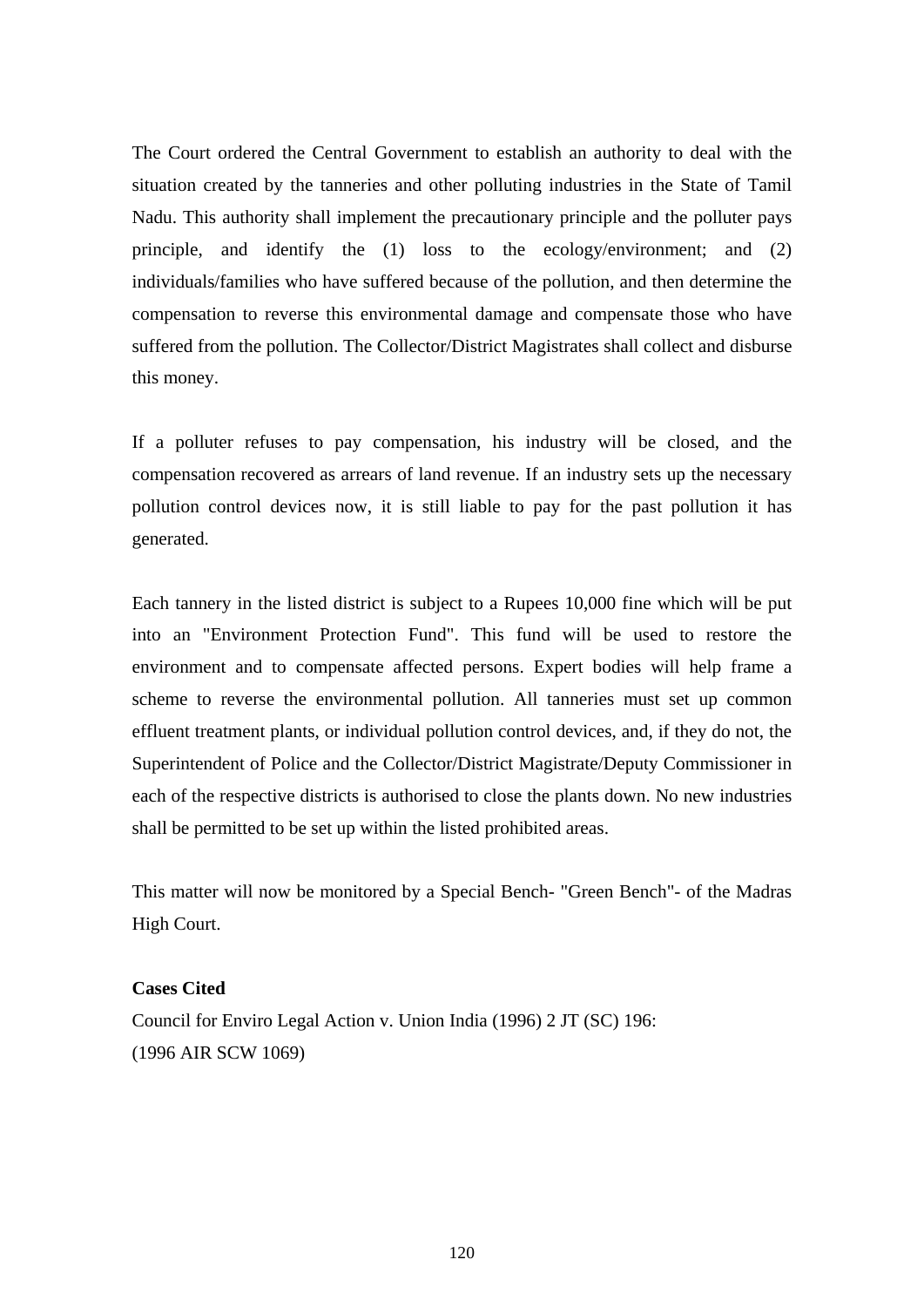# **[Union Carbide Corporation v Union of India \(Bhopal Case - Iii\) AIR 1992 Sc 248](#page-9-0) Ranganath Misra C J, K N Singh, M N Venkatachalliah, A M Ahmadi & N D Ojha, Jj.**

#### **Introduction**

Several Writ Petitions and Review Petitions were filed in the Supreme Court under Articles 32 and 137 respectively of the Constitution, challenging the constitutionality, legal validity, propriety and fairness of the settlement in the mass tort action filed on behalf of the victims of the Bhopal gas leak. It was contended on behalf of the Appellant that prohibitions, limitations or provisions contained in ordinary law, irrespective of the importance of public policy on which it is founded, ipso facto act as prohibitions or limitations on the constitutional powers under Article 142 of the Indian Constitution.

## **Legal Framework**

Constitution of India Articles 32, 137 and 142.

### **Held**

The Supreme Court rejecting such a contention stated that in exercising powers under Article 142 of the Constitution and in assessing the needs of "complete justice" of a cause or matter, the apex court will take note of the express prohibitions in any substantive statutory provision based on fundamental principles of public policy and regulate the exercise of its power and discretion accordingly.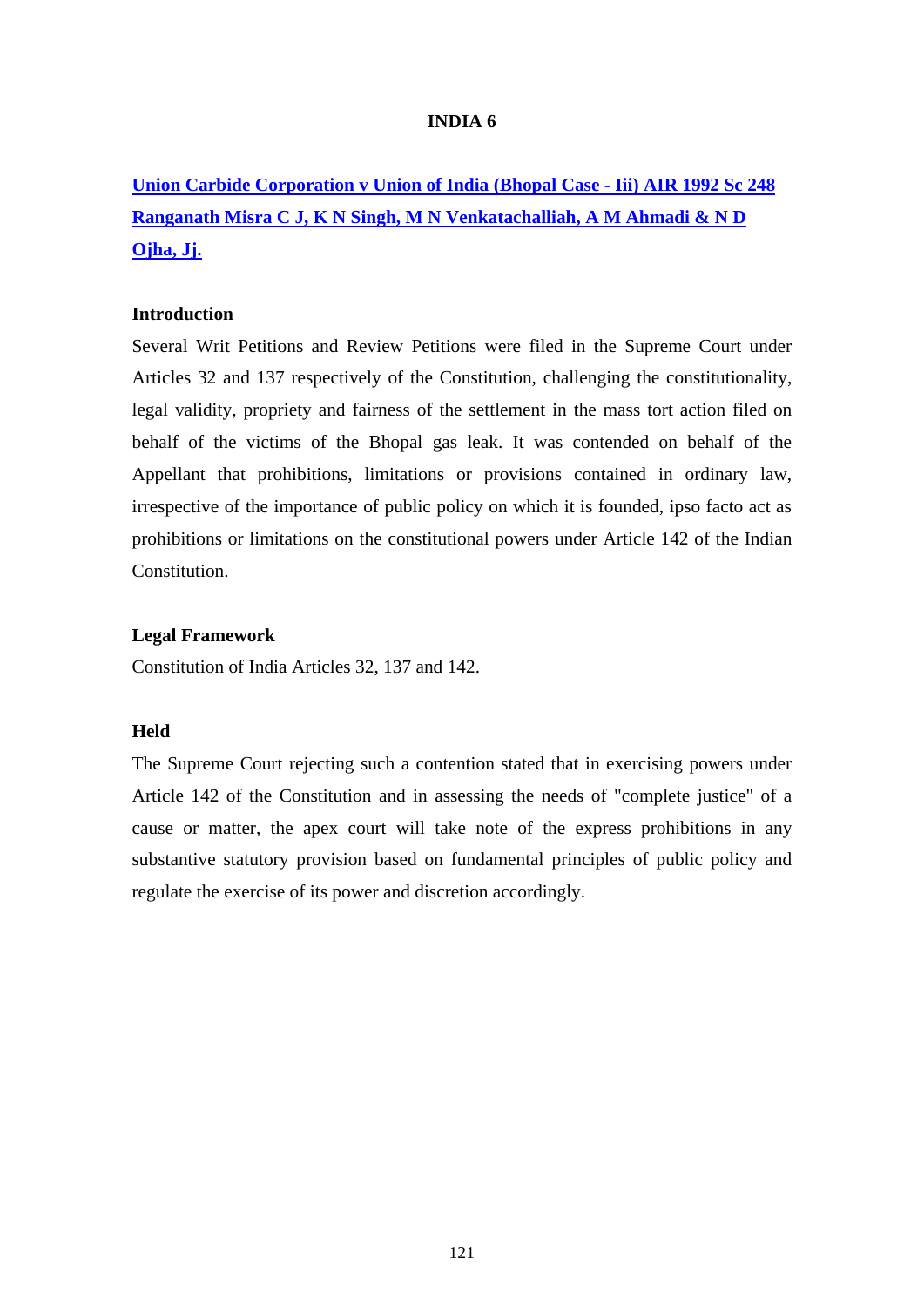# **[M.C. Mehta v Union Of India & others Supreme Court Of India, Writ Petition](#page-9-0) (Civil) No. 860 Of 1991, The Chief Justice, G.N. Ray, J., And A.S. Anand, J.**

#### **Introduction**

Petitioner, M.C. Mehta filed this application in the public interest, asking the Supreme Court to: (1) issue direction to cinema halls that they show slides with information on the environment; (2) issue direction for the spread of information relating to the environment on All India Radio; and (3) issue direction that the study of the environment become a compulsory subject in schools and colleges.

Petitioner made this application on the grounds that Article 51A(g) of the Constitution requires every citizen to protect and improve the natural environment, including forests, lakes, rivers and wildlife, and to have compassion for living creatures. To fulfil these obligations to the environment, the Petitioner argued that people needed to be better educated about the environment.

#### **Legal Framework**

Constitution of India, Article 5lA(g). Water Pollution Control Act of 1974. Air Pollution Control Act 1981. Environment Protection Act of 1986.

#### **Held**

The Court noted the world-wide concern about environmental matters had increased greatly since the early 1970s. The Court also noted that the enormous increase in human population in the last fifty years, as well as changes in lifestyles, have necessitated that environmental issues be given more attention, and that it is the Government's obligation to keep citizens informed about such matters.

The Court noted that the Attorney-General of India agreed to work out procedures to take care of some of the Petitioner's concerns. Thus, the Court issued the following directions: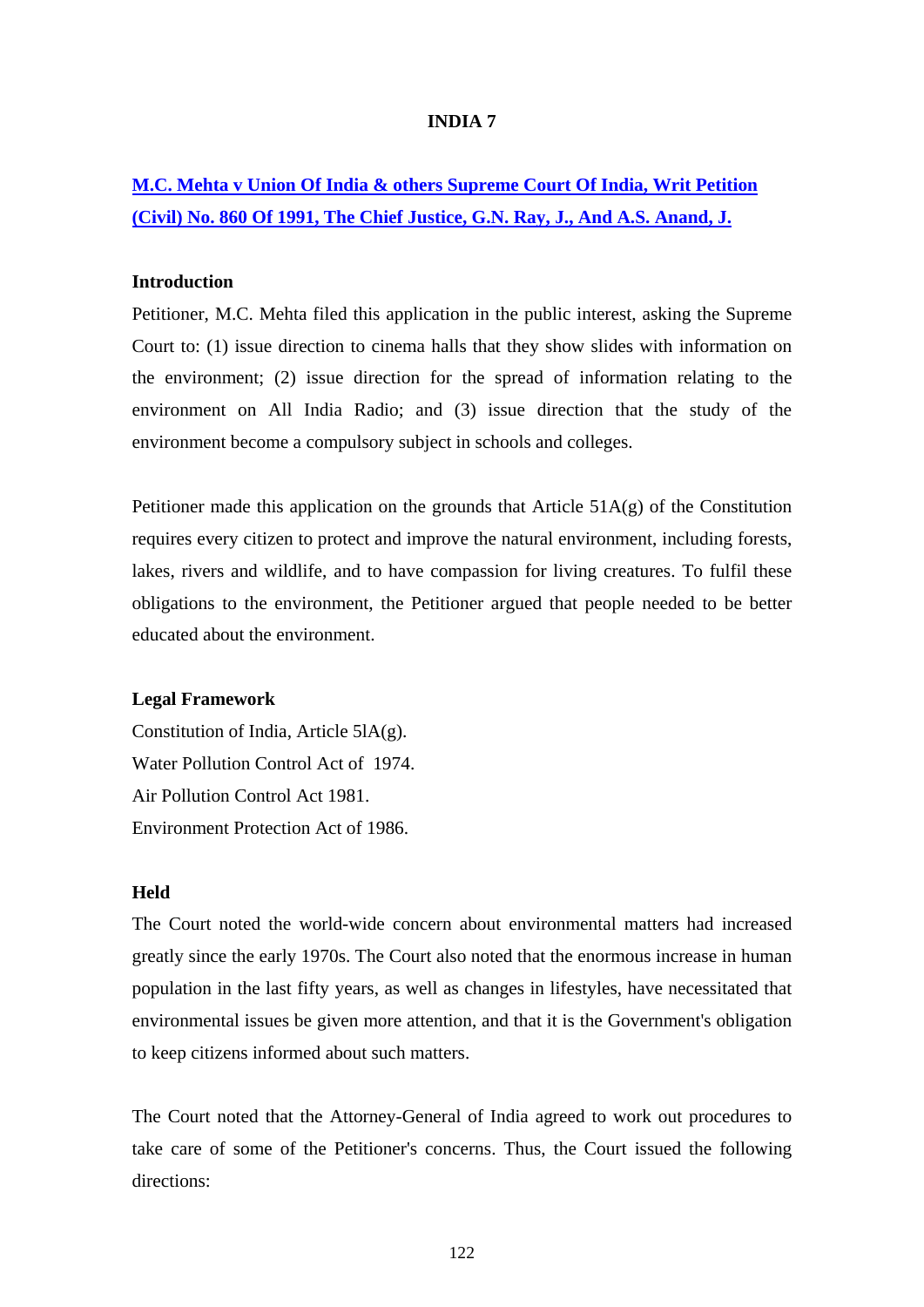(1) The State Governments and Union Territories will require, as a condition of licences to all cinema halls, touring cinemas and video parlours, that at least two slides/messages provided by the Ministry of Environment, and which deal with environmental issues, will be shown free of cost as part of each show. Failure to comply with this order is grounds for cancellation of a licence.

(2) The Ministry of Information and Broadcasting will start producing short films which deal with the environment and pollution. One such film will be shown, as far as practicable, in one show every day by the cinema halls.

(3) All India Radio and Dooradarshan will take steps to make and broadcast interesting programmes on the environment and pollution. The Attorney-General has said that five to seven minutes can be devoted to these programmes each day on these radio/TV stations.

(4) The University Grants Commission will take appropriate steps to require universities to prescribe a course on the environment. They should consider making this course a compulsory subject.

In education up to the college level, every State Government and every Education Board connected with education up to the matriculation stage, as well as intermediate colleges, is required to take steps to enforce compulsory education on the environment in a graded way – Compliance to be required for the next academic year.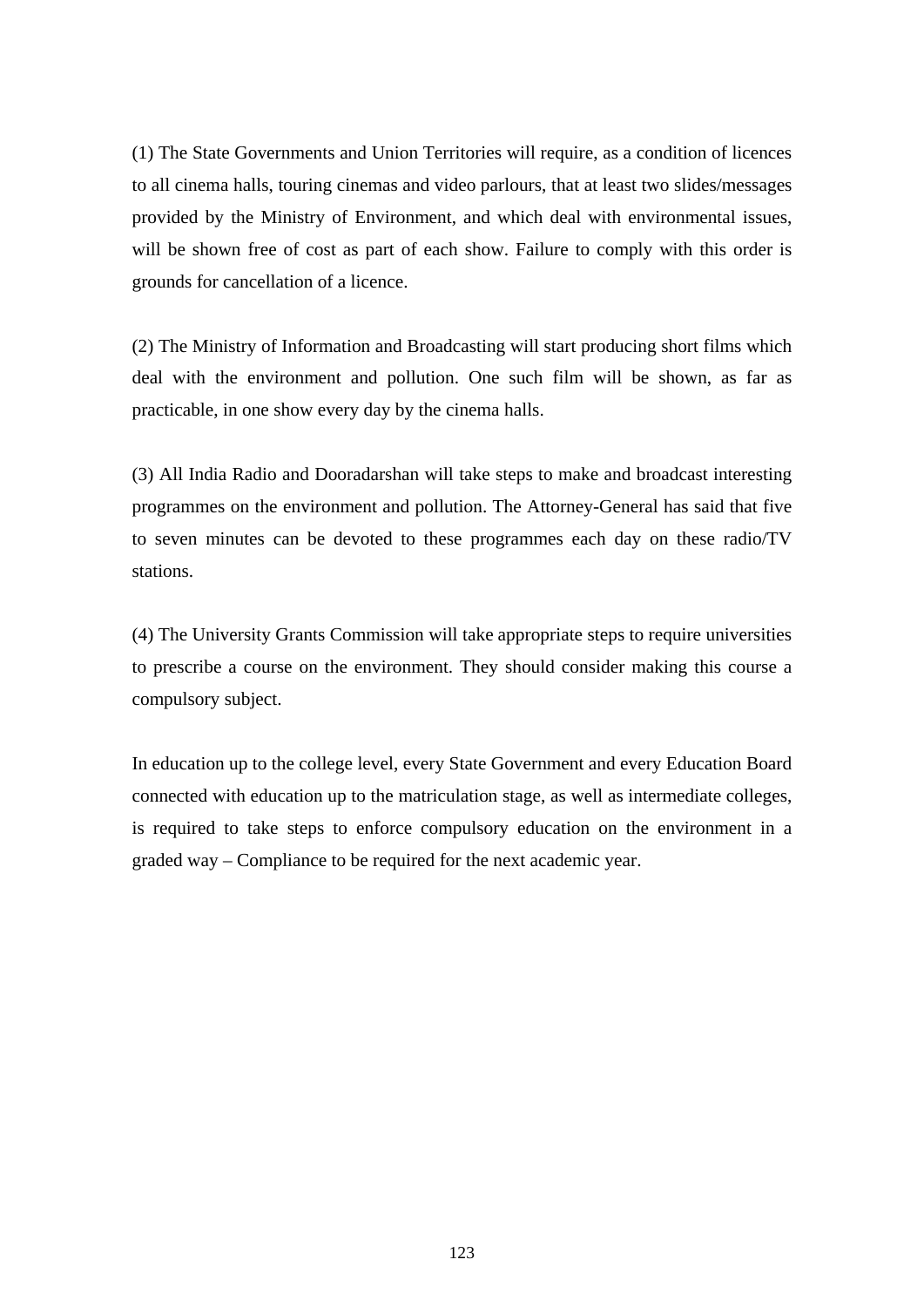## **[Subash Kumar v State Of Bihar, AIR 1991 Sc 420 Kn. Singh And N. D. Ojha Jj.](#page-10-0)**

## **Introduction**

The Petitioner filed a public interest petition in terms of Article 32 of the Constitution, pleading infringement of the right to life guaranteed by Article 21 of the Constitution, arising from the pollution of the Bokaro River by the sludge/slurry discharged from the washeries of the Tata Iron and Steel Company Limited (TISCO). It was alleged that as a result of the release of effluent into the river, its water is not fit for drinking purposes nor for irrigation. The Respondents established that TISCO and the State Pollution Control Board, had complied with statutory requirements, and that the Petitioner was motivated by self interest.

## **Held**

The Court observed that Article 32 is designed for the enforcement of fundamental rights. The right to life enshrined in Article 21, includes the right to enjoyment of pollution-free water and air for the full enjoyment of life. If anything endangers or impairs the quality of life, an affected person or a person genuinely interested in the protection of society would have recourse to Article 32. Pubic interest litigation envisages legal proceedings for vindication or enforcement of fundamental rights of a group of persons or community which are not able to enforce their fundamental rights on account of their incapacity, poverty or ignorance of law. However, public interest litigation cannot be employed to satisfy a personal grudge or enmity. Personal interest cannot be enforced through the process of Court under Article 32 in the garb of public interest litigation. Since the instant case was motivated by self-interest, it was accordingly dismissed.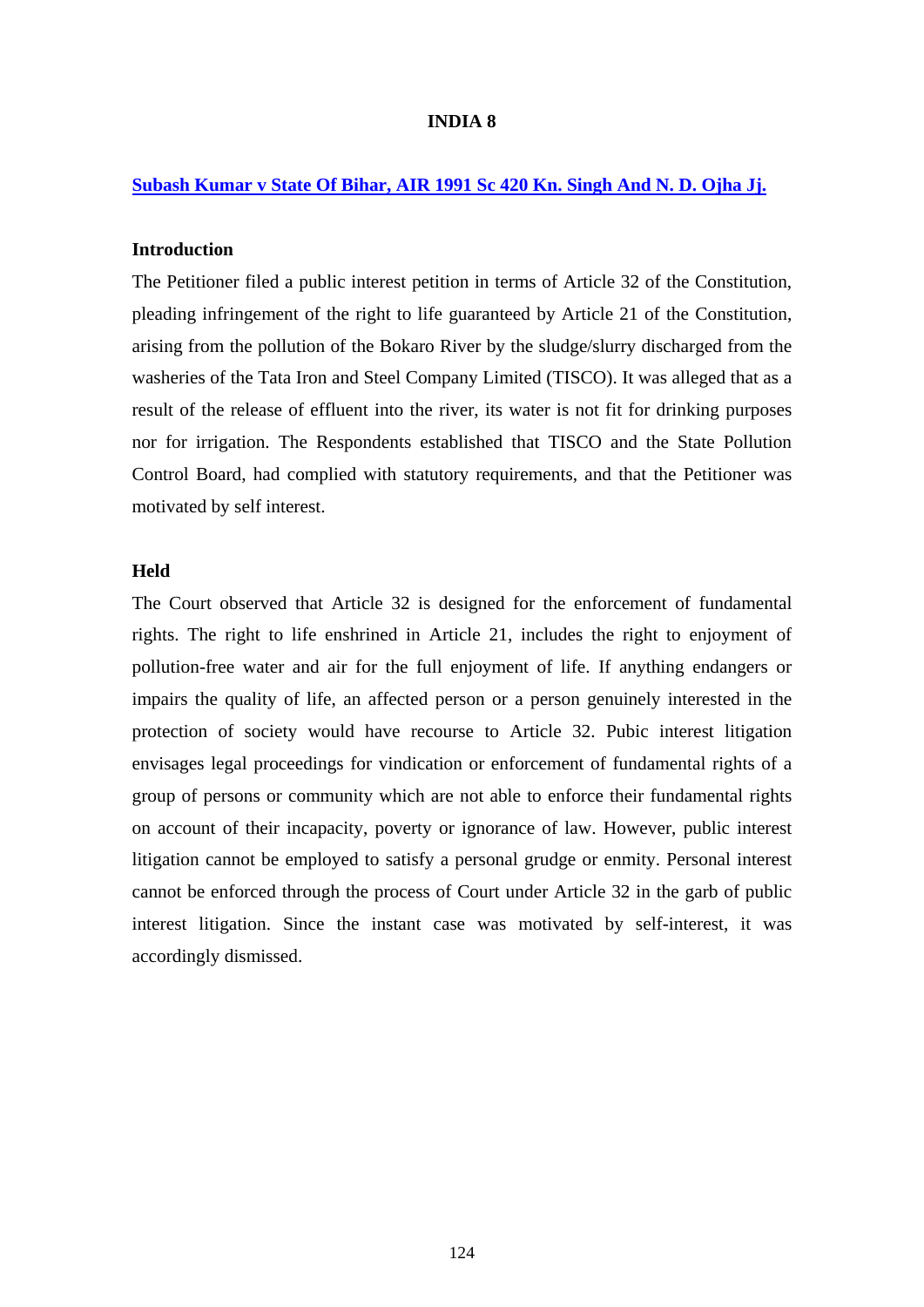**[Charan Lal Sahu v Union Of India \(Bhopal Case – Ii\) Air 1990 Supreme Court](#page-10-0)  [1480 Sabyasachi Mukherji, C. J., K.N. Singh, S. Ranganathan, A. M. Ahmadi &](#page-10-0)  [K.N. Saikia, Jj.](#page-10-0)**

## **Introduction**

Following the Bhopal Gas Leak tragedy when over 3000 people were killed by the leak of a highly toxic Methyl Isocyanate (MIC) gas from a storage tank at the Bhopal plant of Union Carbide (India) Ltd., the Government of India, acting as parens patriae, passed the Bhopal Gas Disaster (Processing of Claims) Act (1985) to take over and pursue the claims of the victims, as they were unable in their circumstances to pursue their claims fully and properly.

The Petitioner challenged the validity of the Bhopal Gas Disaster (Proceedings of Claims) Act, 1985 in the Supreme Court.

#### **Legal Framework**

Constitution of India, Articles 14 and 226. Bhopal Gas Disaster (Processing of Claims) Act (1985).

## **Held**

The Supreme Court held that the Act was valid and that the State had rightly taken over the exclusive right to represent and act on behalf of every person entitled to make a claim, as a majority of the victims were poor and illiterate. Consequently, the exclusion of the victims from filing their own cases, was held to be proper.

The Court also held that the Act only deals with civil liability and as such does not curtail or affect rights in respect of criminal liability.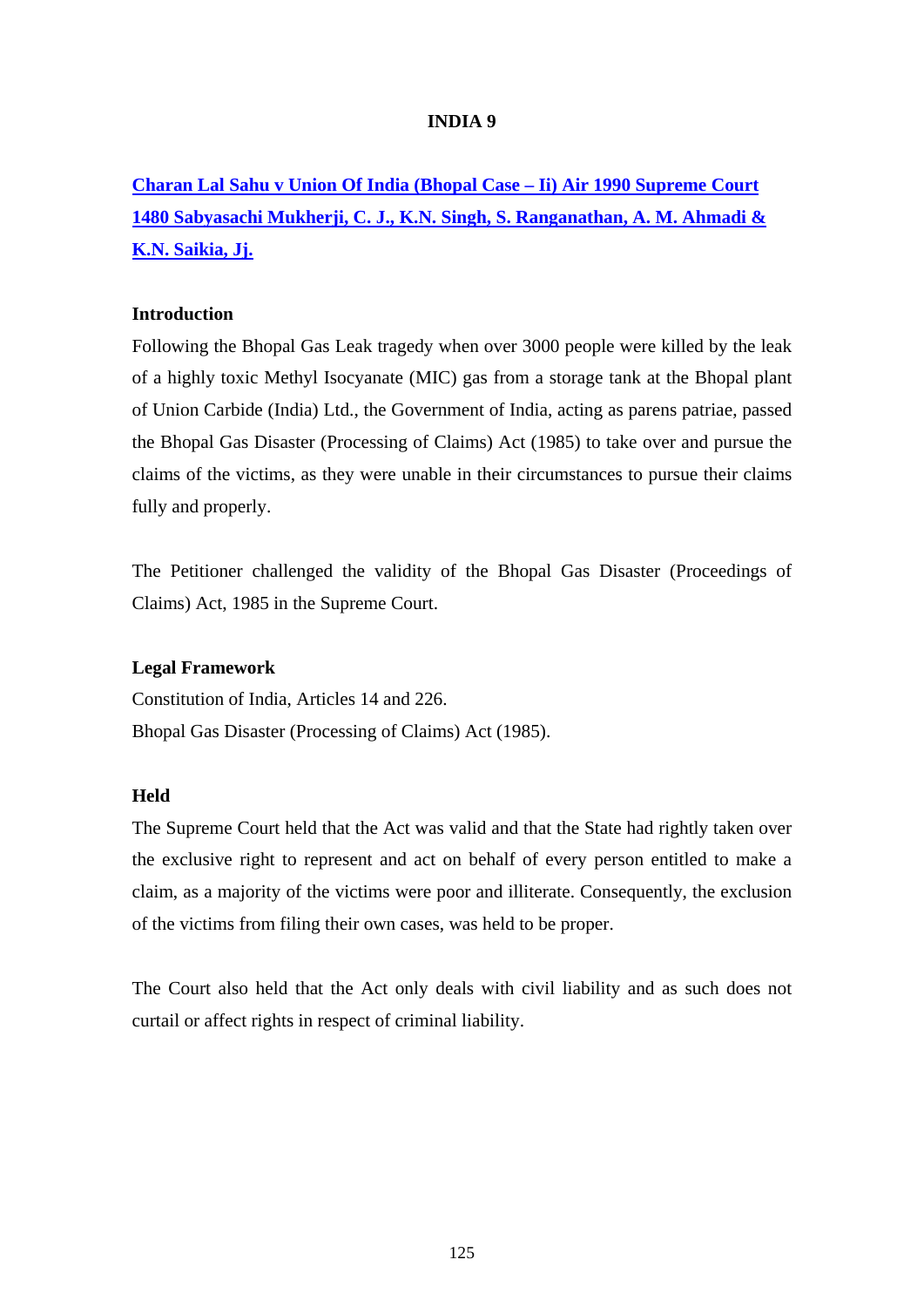# **[Chhetriya Pardushan Mukti Sangharsh Samiti vState of U P & others](#page-10-1) AIR 1990 Sc 2060 Sabyasachi Mukharji, C. J. AndK.N.Saikia, J.**

#### **Introduction**

A letter written to the Court was treated as a Writ Petition under Article 32 of the Constitution of India. The letter written by Chhetriya Pardushan Mukti Sanghartsh Samiti, alleged environmental pollution in the Sarnath area. It was also alleged therein that the Jhunjhunwala Oil Mills and refinery plant are located in the green belt area, touching three villages and the Sarnath temple of international fame. The smoke and dust emitted from the chimneys of the mills and the effluents discharged from these plants were alleged to be causing environmental pollution in the thickly populated area and were proving a serious health hazard. It was alleged that people were finding it difficult to eat and sleep. The Petitioners sought directions from the Court.

#### **Legal Framework**

Constitution of India-Articles 21 and 32. Water (Prevention and Control of Pollution) Act 6 of 1974. Air (Prevention & Control of Pollution) Act of No.6 of 1974-Sec. 21

## **Held**

Having considered the facts and circumstances of this case, the Court declared that prima facie the provisions of the Air Pollution Control Act have been complied with and there was no conduct, which is attributable to the owners leading to pollution of air or creating ecological imbalances requiring interference by the Supreme Court.

The Court observed that "Article 32 is a great and salutary safeguard for preservation of fundamental rights of the citizens. Every citizen has a fundamental right to have the enjoyment of quality of life and living as contemplated by Art. 21 of the Constitution. Anything which endangers or impairs by conduct of anybody either in violation or in derogation of laws, that quality of life and living by the people is entitled to recourse in recourse of Art. 32 of the Constitution. But this can only be done by any person interested genuinely in the protection of the society on behalf of the society or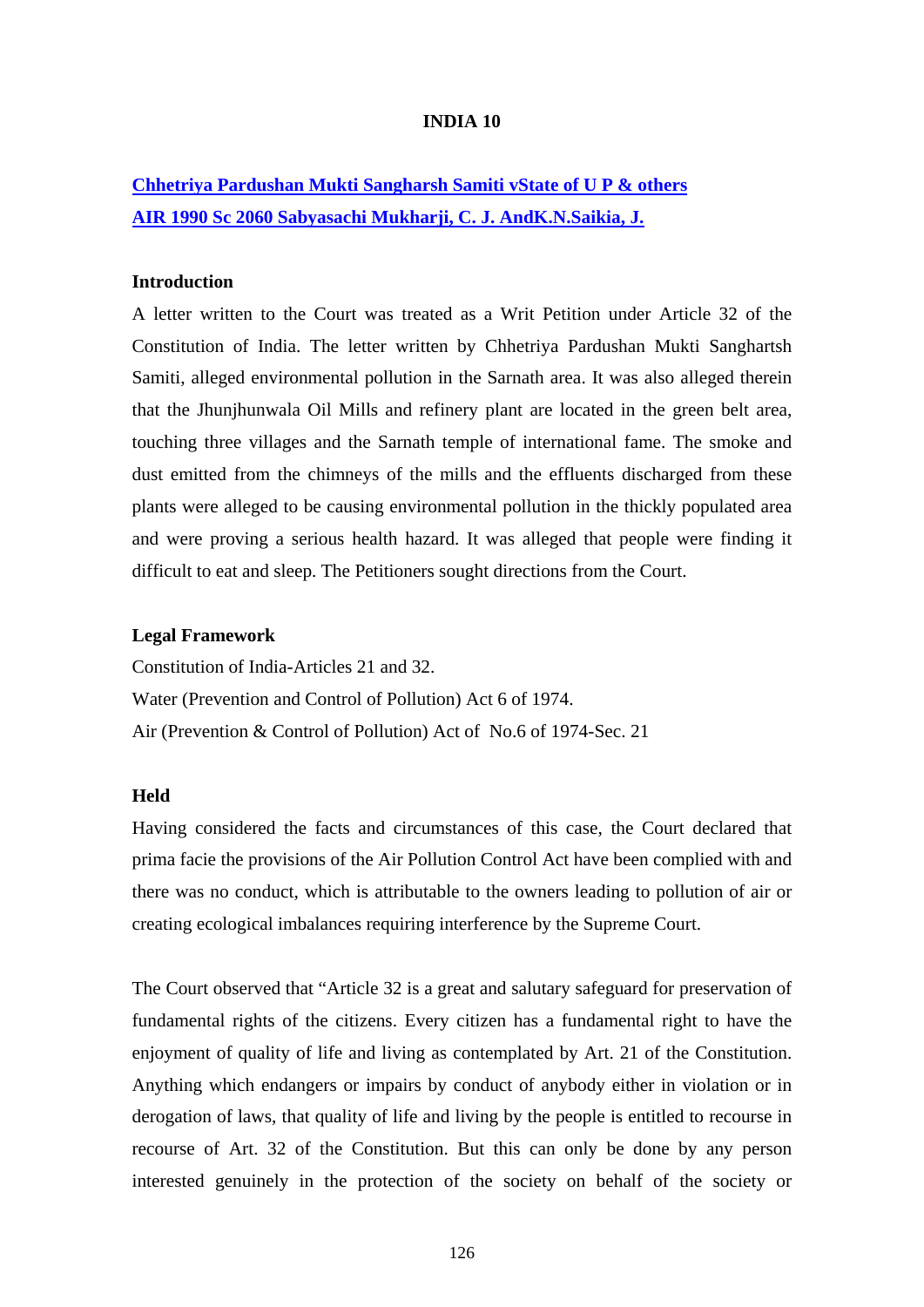community. This weapon as a safeguard must be utilised and invoked by the Court with great deal of circumspection and caution. Where it appears that this is only a cloak to "feed fact ancient grudge" and enmity, this should not only be refused but strongly discouraged. While it is the duty of the Supreme Court to enforce fundamental rights, it is also the duty of the Court to ensure that this weapon under Art. 32 should not be misused or permitted to be misused creating a bottleneck in the superior court preventing other genuine violation of fundamental rights being considered by the Court. That would be an act or a conduct which will defeat the very purpose of preservation of fundamental rights."

## **Cases Cited**

1988 1 SCR279: AIR 1988 SC 1037 AIR 1988 SC 1037 AIR 1984 SC 802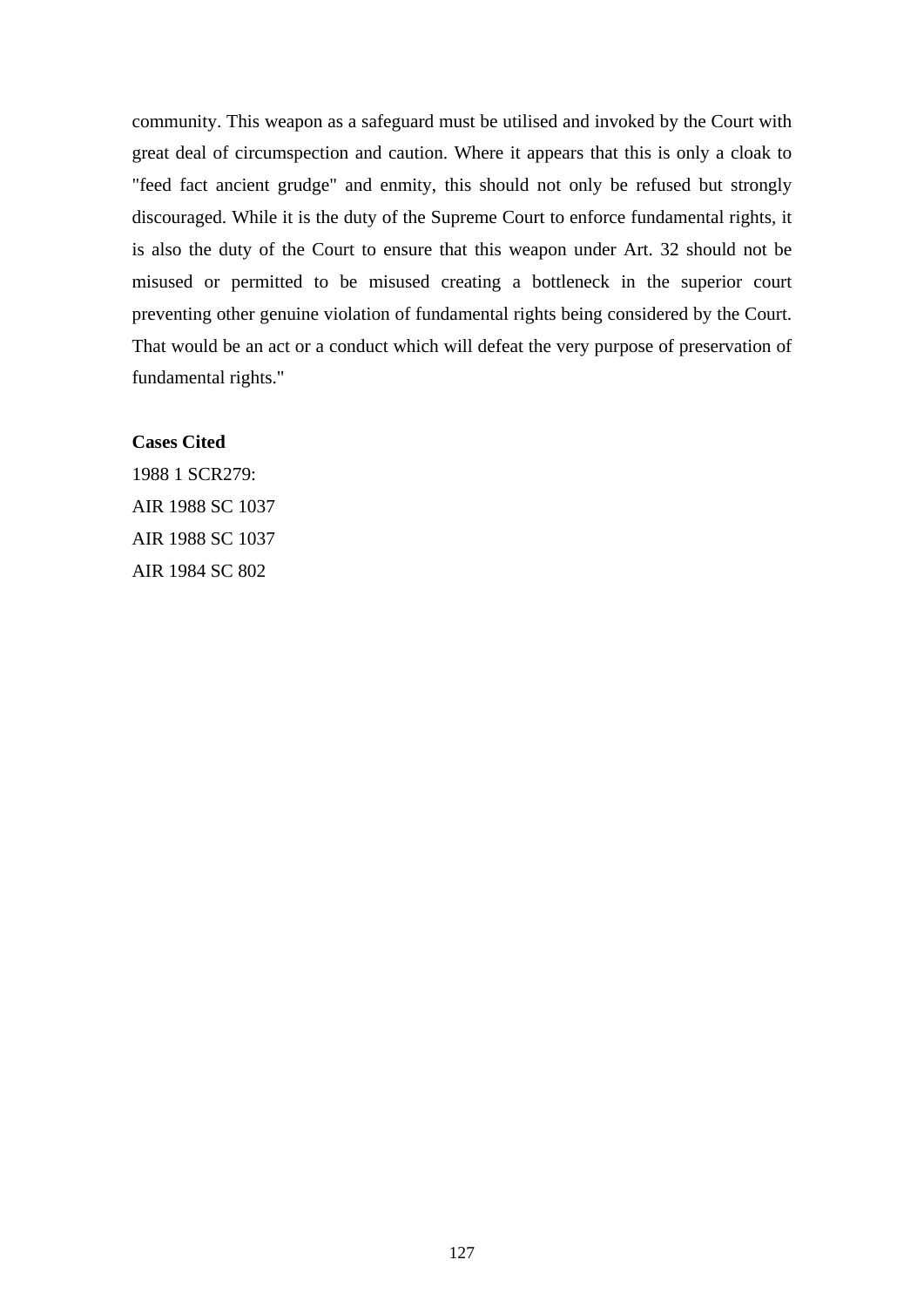**[Rajasthan State Electricity Board v The Cess Appellate Committee & Another](#page-10-0)  [With Rajasthan State Electricity Board v Assessing Authority, Member Secretary,](#page-10-0)  [Rajasthan Board For Prevention & Control Of Pollution 1990 Sc 123 S.](#page-10-0)  [Ranganathan And A.M.Ahmadi, Jj.](#page-10-0)**

#### **Introduction**

The Appellant established a thermal power station on the banks of River Chambal, which consumes water drawn from the river for cooling of the plant. The appellant filed an appeal under Section 13 of the Water (Prevention and Control of Pollution) Cess Act 1977 in respect of the cess (a levy or rental – see case India 27) claimed for a particular period. The appeal was dismissed by the appellate authority holding that the appellant was not entitled to a rebate. Following the dismissal of successive appeals and petitions, the appellant appealed to the Supreme Court challenging the dismissal of the petitions by the Divisional Bench of the Court of Appeal.

#### **Legal Framework**

Water (Prevention and Control of Pollution) Cess Act 1977 Sections 7 and 25(1) and Rule 6.

## **Held**

The Supreme Court remitted the matter to the Assessing Authority for reassessment of the cess and gave further directions which the Authority was required to comply with. The Court said that Section 25(1) has nothing to do with a plant installed for the treatment of effluent, although the grant of consent to a new outlet can be conditional on the existence of a plant for the satisfactory treatment of effluents, to safeguard against pollution of water in the stream.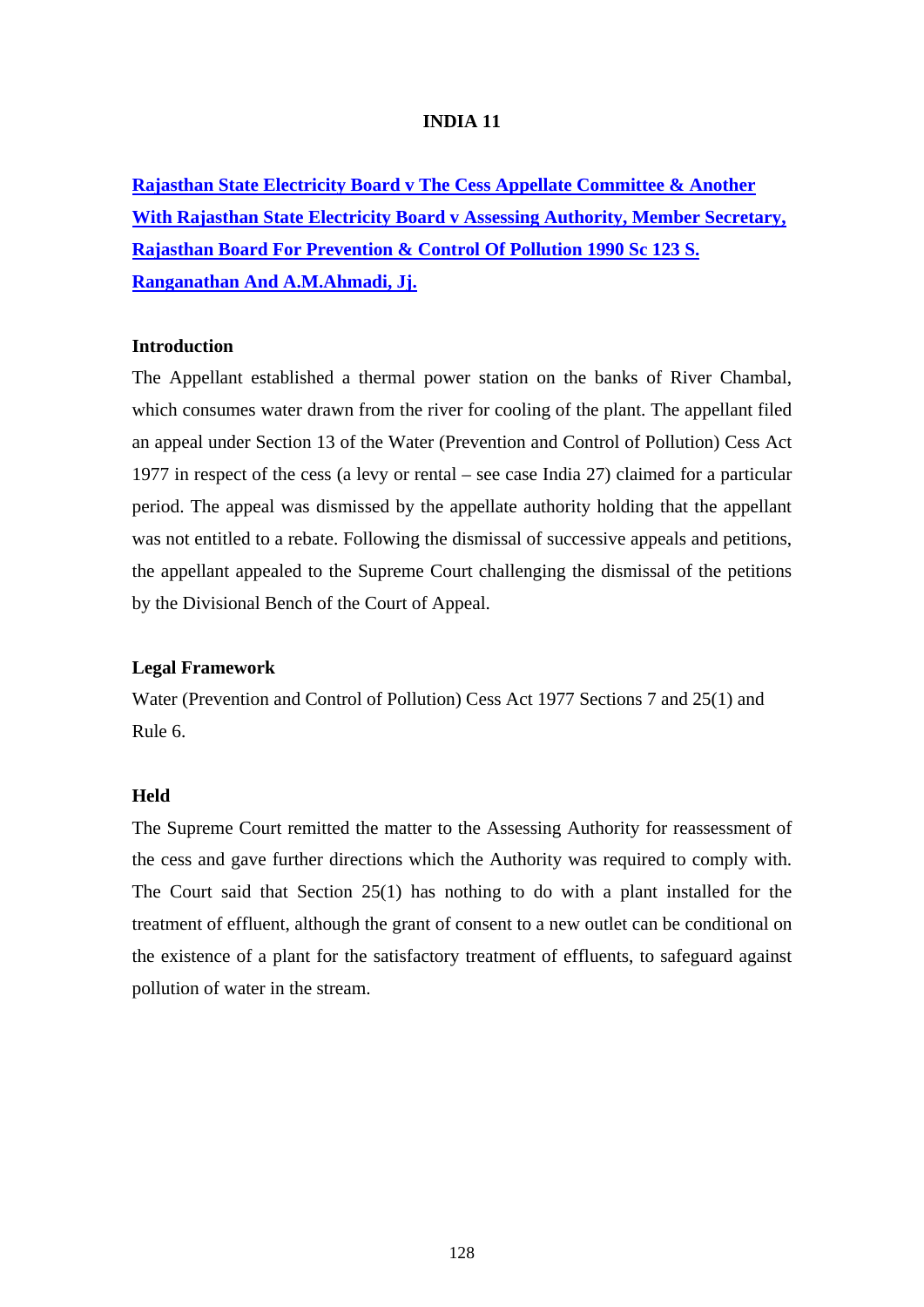**[Union Carbide Corporation v Union Of India And Others \(Bhopal - I\)](#page-10-0) [AIR 1990 Sc 273 R. S. Prathak, C. J., E.S. Venkataramiah, Ranganath Misra, M.](#page-10-0)  [N. Venkatachalliah, And N. D. Ojha Jj.](#page-10-0)**

#### **Introduction**

The Union Carbide Corporation filed an application in revision in the Supreme Court, in terms of Section 155 of the CPC, against the order of the Bhopal District Court, in a claim for damages made by the Union of India on behalf of all the claimants, under the Bhopal Gas Leak Disaster (Processing of Claim) Act, 1985. The Union Carbide Corporation as well as the Union of India, filed separate appeals in the Supreme Court against the judgment of the Madhya Pradesh High Court, which were heard together.

Damages were sought on behalf of victims of Bhopal gas leak. The Court examined the prima facie material for the purpose of quantifying damages, and the question of domestication of the decree in the United States for the purpose of execution.

#### **Legal Framework**

Bhopal Gas Leak Disaster (Processing of Claim) Act, 1985.

## **Held**

(1) The Union Carbide Corporation should pay a sum of U.S. Dollars 470 million (Four hundred and seventy million) to the Union of India in full settlement of all claims, rights and liabilities related to and arising out of the Bhopal gas disaster.

(2) The Union Carbide Corporation shall pay the aforesaid sum to the Union of India on or before 31 March 1989.

(3) To enable the effectuation of the settlement, all civil proceedings related to and arising out of the Bhopal gas disaster shall thereby stand transferred to the Supreme Court and shall stand concluded in terms of the settlement, and all criminal proceedings related to and arising out of the disaster shall stand quashed, wherever these may be pending.

**Cases Cited**  AIR 1987 SC p. 1086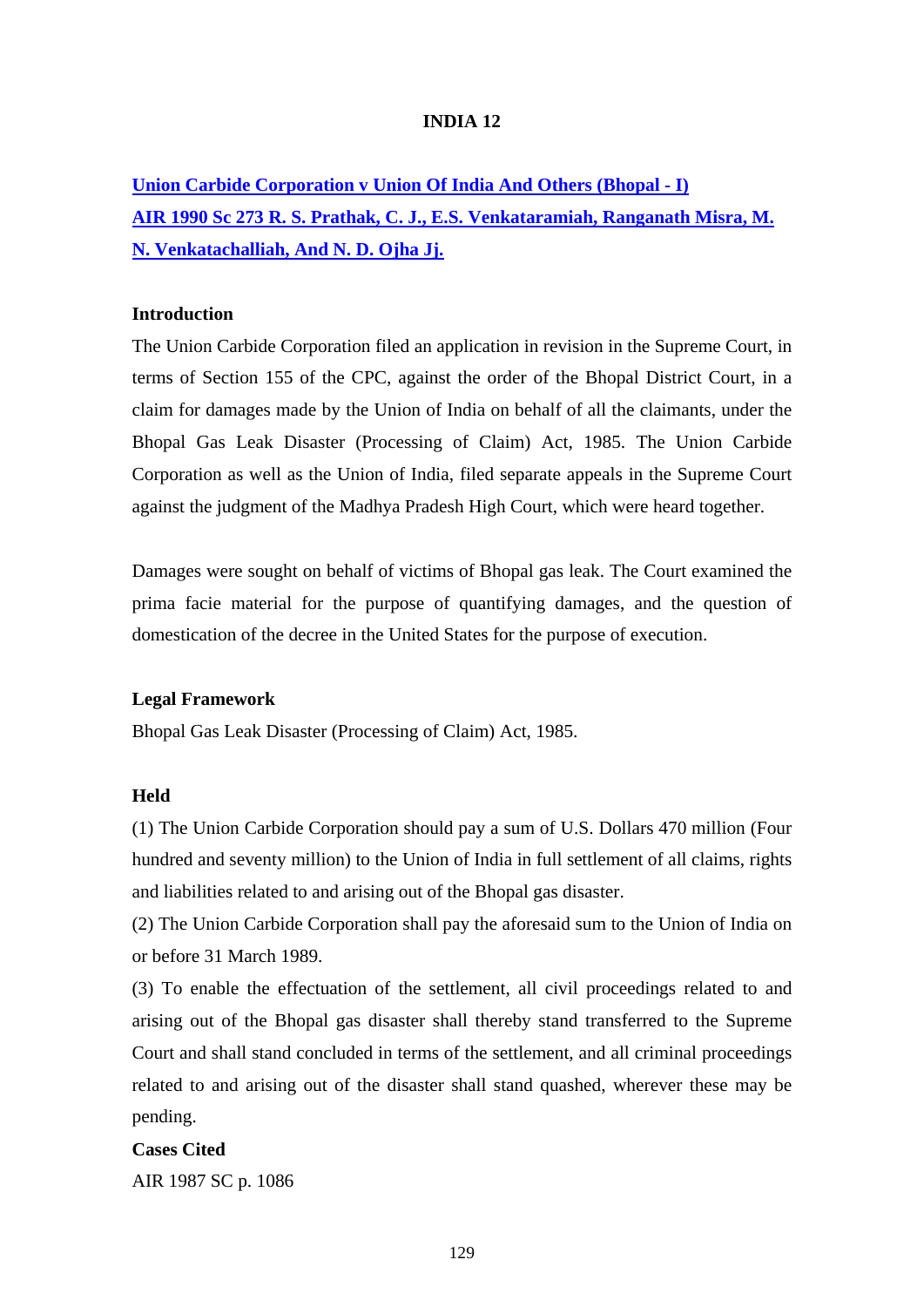# **[State Of Bihar v Murad Ali Khan AIR 1989 Sc 1](#page-10-0) [Ranganath Misra And M. N. Venkatachaliah Jj.](#page-10-0)**

#### **Introduction**

In a written complaint filed in the Magistrates Court by a Range Forest Officer under the Wildlife (Protection) Act of 1972, it was alleged that the accused had shot and killed an elephant in a range forest and had removed the tusks. The Magistrate ordered issue of process against the accused, even though investigations by the police were in progress in relation to the same offence. The High Court of Patna quashed the order of the Magistrate and the present special leave petitions were taken up for hearing by the Supreme Court against the findings of the High Court.

#### **Legal Framework**

Wildlife Protection Act 1972 - Sections 9(1), 51 and 55. Criminal Procedure Code - Section 210(1), 482.

## **Held**

Section 9(1) of the Act provides that no person shall hunt any wild animals specified in Schedule 1. An elephant is included in Schedule 1. Violation of section 9(1) is an offence under section 51(1) of the Act. Section 55 of the Act specifies that no court shall take cognisance of any offence against this Act except on the complaint of the Chief Wildlife Warden or such other officer as the State Government may authorise in his behalf.

The Supreme Court held that it could not be said that the Magistrate acted without jurisdiction in taking cognisance of the offence and ordering issue of process against the accused, merely because an investigation by the police was in progress in relation to the same offence.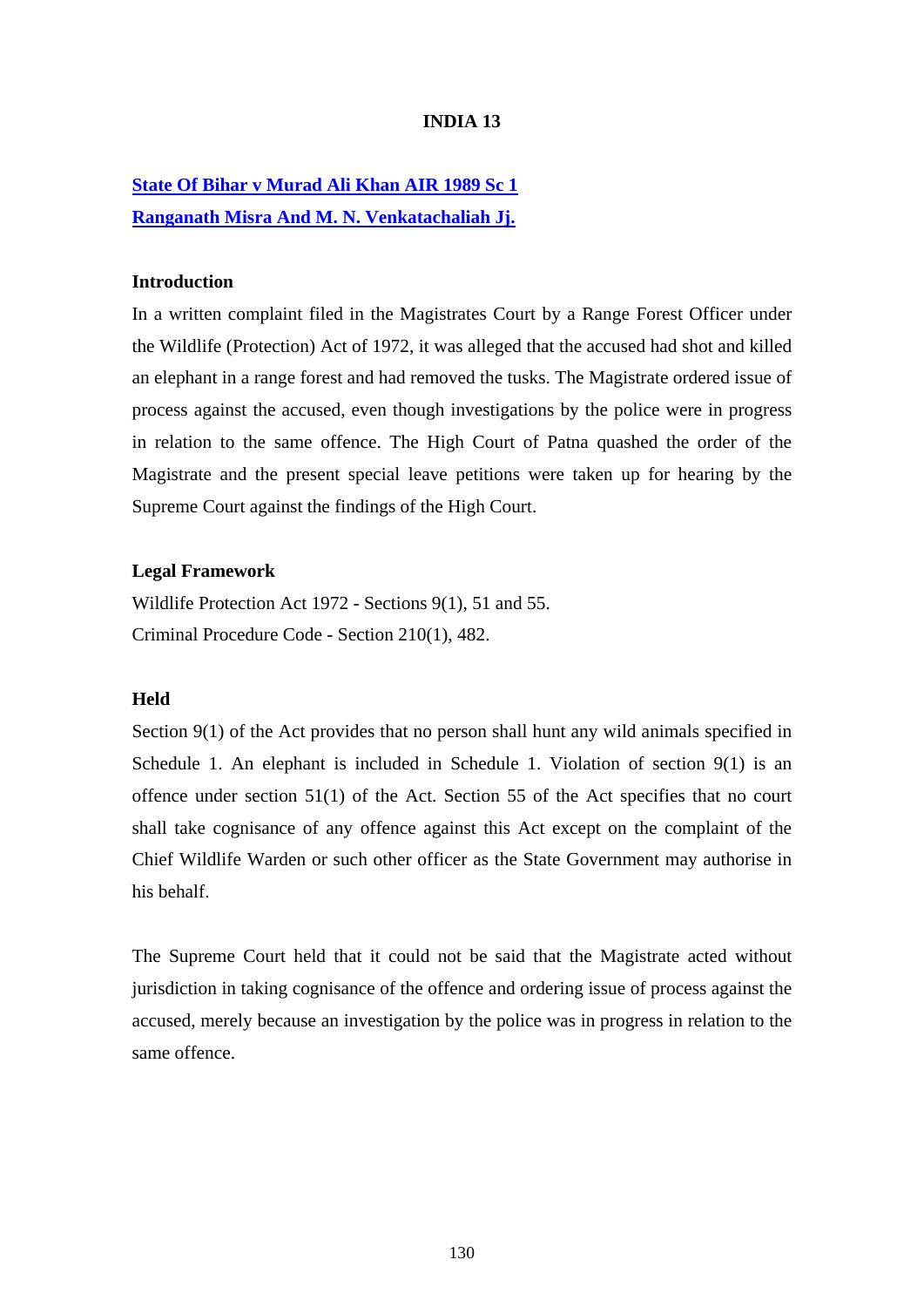## **Cases Cited**

AIR 1983 SC 67:(1983) 1 SCR 884: 1983 Cri LJ 159 AIR 1983 SC 158: (1983) 1 SCR 895 :1983 Cri LJ 172 *Jeffiers* v. United States (1977) 532 US 137: 53 Law Ed 2d 168: AIR 1961 SC 578:(1961)3 SCR 107: 1961 (1) Cri Lj 725 AIR 1958 SC 119: 1958 SCR 822: 1958 Cri Lj 260 AIR 1957 SC 458: 1957 SCR 423: 1957 Cri Lj 575 AIR 1957 SC 592: 1957 SCR 868: 1957 Cri LJ 892 AIR 1952 SC 149: 1952 SCR425: 1952 Cri Lj 832(1931) 284 IS 299: *Blockburger* v. United States 76 Law Ed 306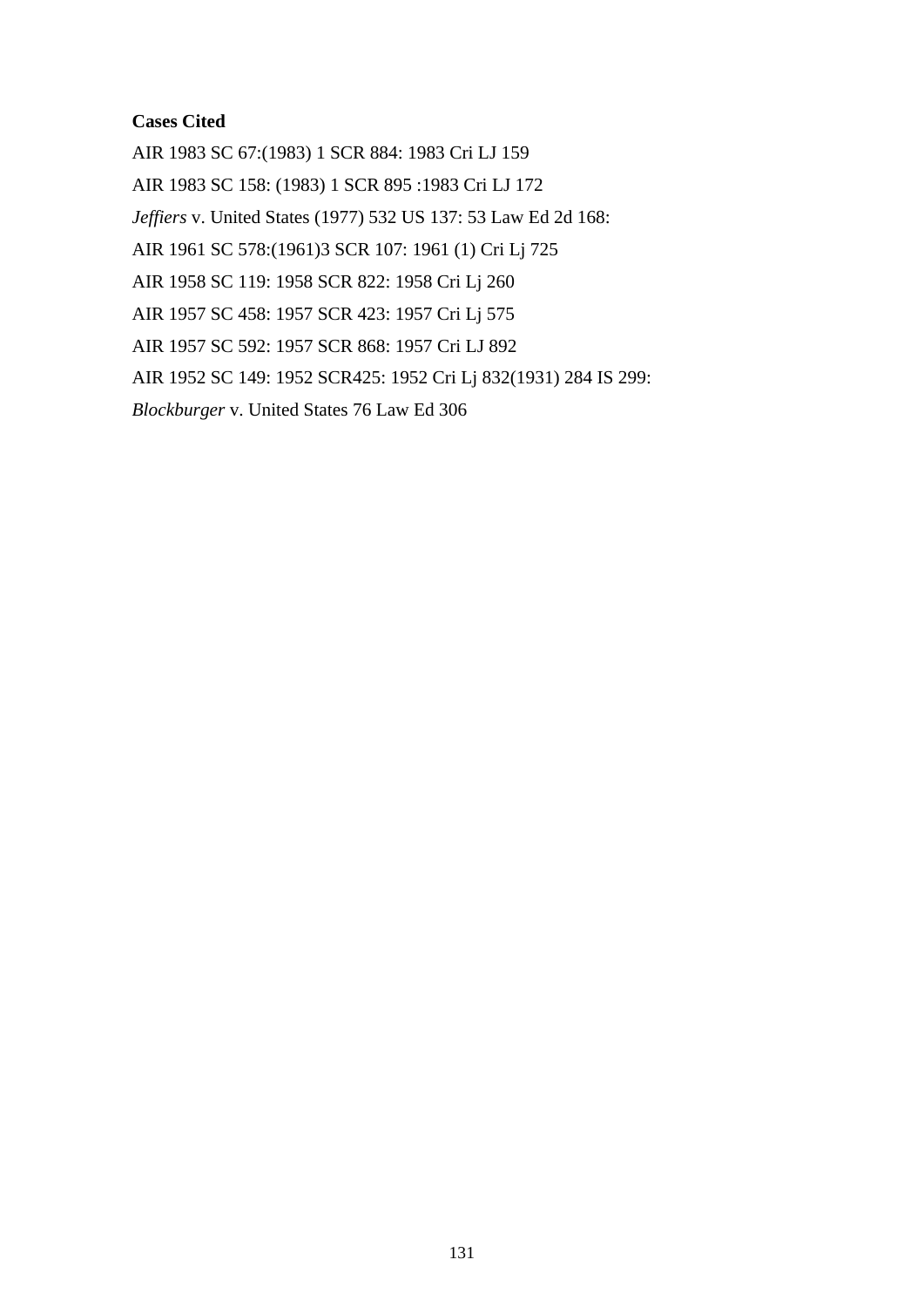## **[Calcutta Youth Front v State Of West Bengal 1988 Sc 436 A P Sen & B C Ray Jj](#page-10-0)**

## **Introduction**

The Calcutta Municipal Corporation granted a licence to a company for construction of an underground basement market and parking place in a section of a public park. The licence was granted subject to the condition that the licensee shall improve and maintain the park on the terrace of the underground market. The Petitioner contended in the Supreme Court that the granting of such licence would create to an ecological imbalance in the area and also that the scheme does not fall within the ambit of "development work" as set out in section 353(2) of the Calcutta Municipal Corporation Act 1980.

#### **Legal Framework**

Calcutta Municipal Corporation Act 1980 - Section 353(2).

#### **Held**

In dismissing the Petition, the Supreme Court held that in the circumstances of this case, the High Court was justified in holding that the construction of the underground market would not destroy the intrinsic character of the public park and that there was no possibility of creating an ecological imbalance. On the contrary, the process of replanting of tall trees had already been effected in terms of the earlier order passed by the Divisional Bench, and the condition of the park had improved.

## **Cases Cited**

AG. v. Cap. of Sunderland (1875-76) 2 Ch. D. 634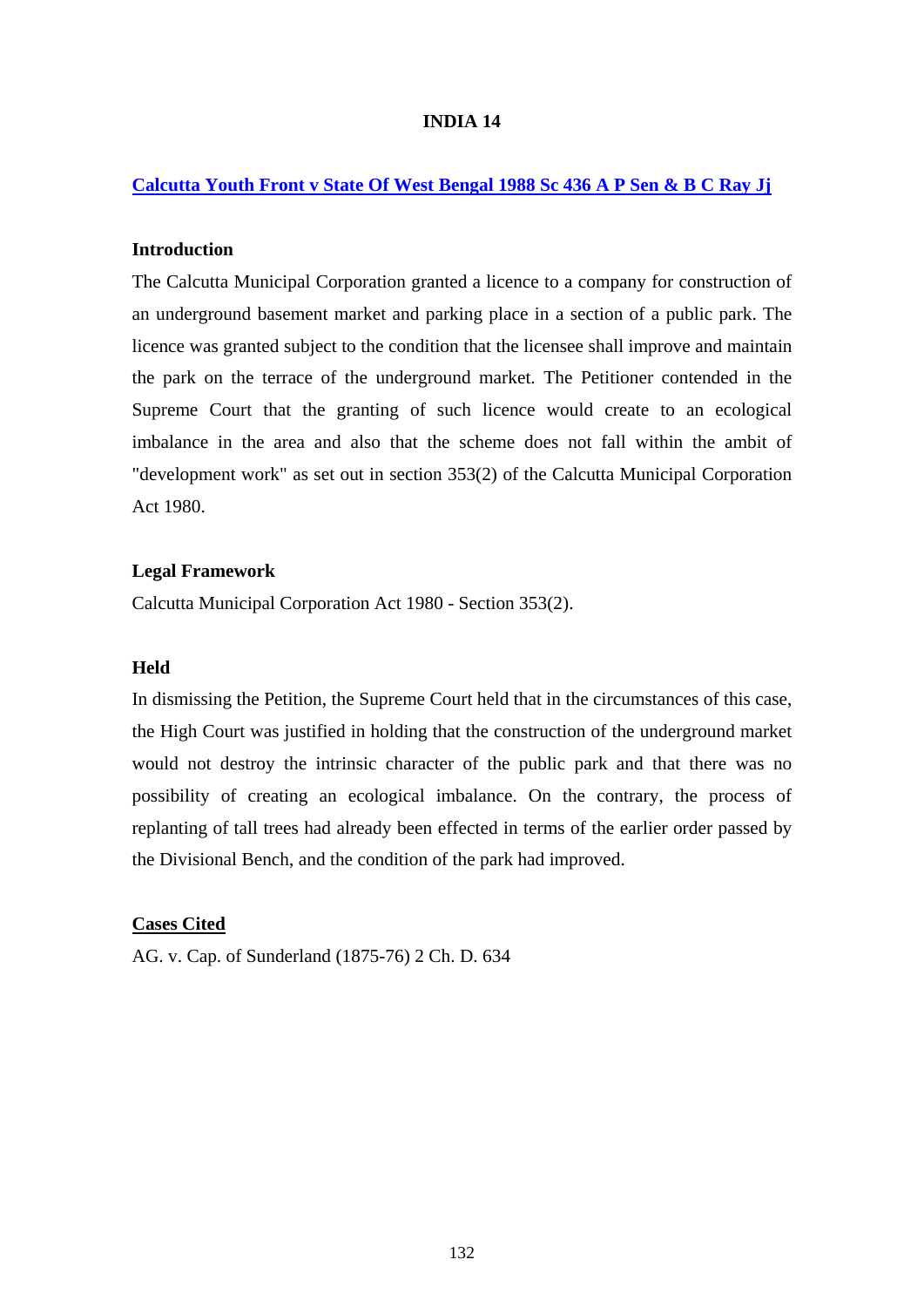# **[Dr. Shiva Rao, Shanta Ram Wagle & others v Union Of India & others](#page-10-0) [Air 1988 Sc 953 A P. Sen And L.M. Sharma, Jj.](#page-10-0)**

## **Introduction**

A special leave petition was filed in the Supreme Court against the judgment and order of the High Court of Bombay, declining to issue a Writ of Mandamus which would have the effect of restraining the respondents from releasing 7500 cartons of butter imported into India from Ireland, on the ground that the butter was contaminated by radioactive fallout from the explosion in the Chernobyl nuclear reactor.

## **Legal Framework**

Constitution of India Article 226.

## **Held**

The Supreme Court dismissed the petition following consideration of the Report submitted to the Court by a three man Committee of specialists which it appointed to consider the question whether "milk and dairy products and other food products containing man-made radio nuclides within permissible levels by the Atomic Energy Regulatory Board imported on 27 August 1987, are safe and/or harmless for human consumption". The Committee was of the view that milk and the other dairy products in question were safe and harmless for human consumption.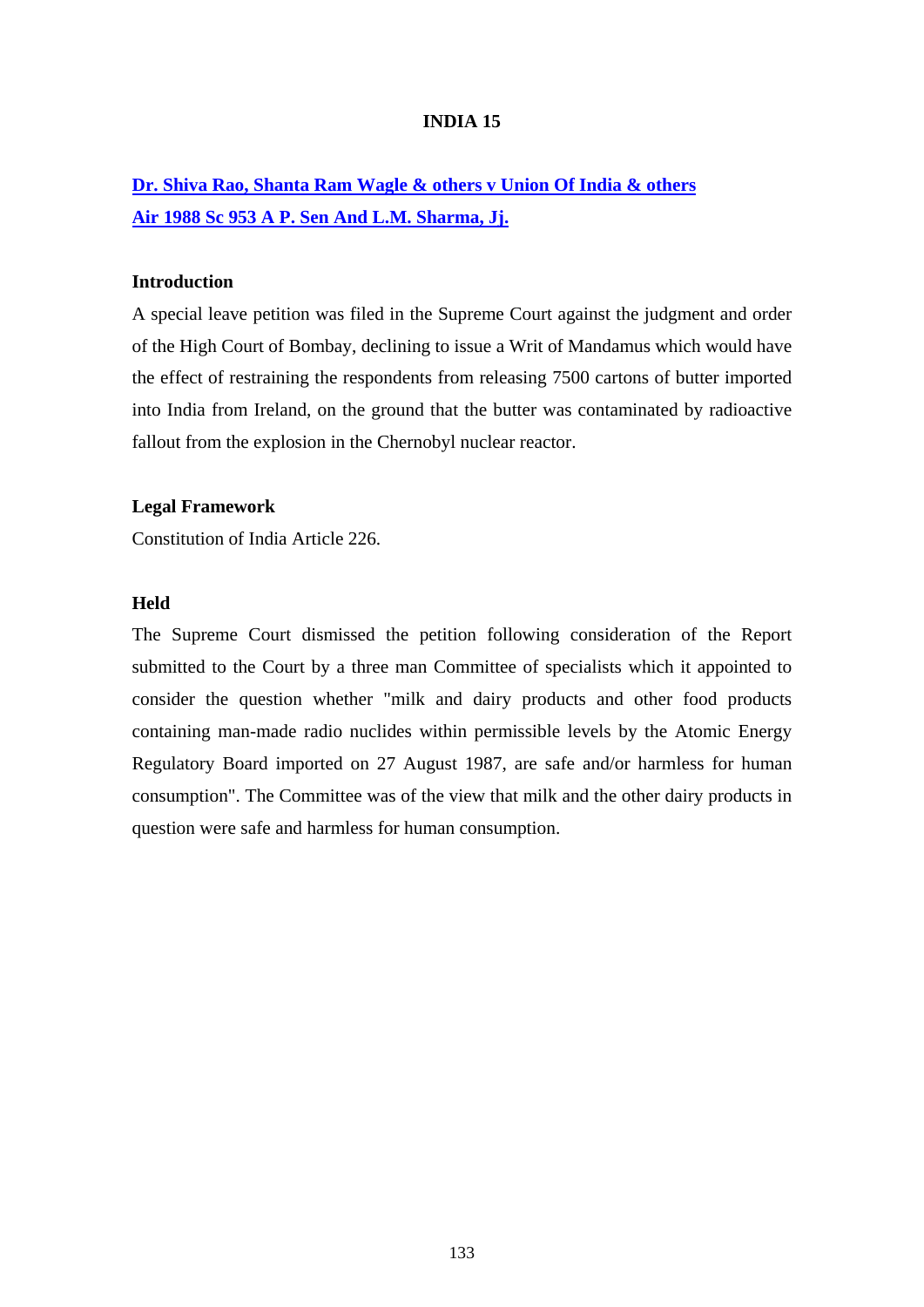# **[Kinkri Devi And Another v State Of Himachal Pradesh And Others](#page-10-0) [AIR 1988 Himachal Pradesh 4 P. D. Desai, C. J. And R. S. Thakur, J.](#page-10-0)**

#### **Introduction**

The Petitioners sought an order of the Court to have a mining lease cancelled, to restrain the Respondents from operating the mines covered by the lease in such a manner as to pose a danger to the adjoining lands, water resources, pastures, forests, wildlife, ecology, environment and the inhabitants of the area, and for compensation for the damage caused by the uncontrolled quarrying of the limestone.

#### **Legal Framework**

Articles 48A and 5lA(g) of the Constitution.

## **Held**

The Court issued the following interim directions:

-The State Government to set up a High-Level Committee to examine the question, inter alia, whether there has been a proper balance between the tapping of the mineral resources for development on the one hand and the preservation of the environment on the other in the issue of such grants, and to submit such report to the Court.

-The second respondent to refrain from carrying out mining operations until further orders.

-No lease for mining of limestone to be granted or renewed nor temporary permits issued till the report of the Committee is received and further orders made by the Court.

The Court observed that, in Articles  $48A$  and  $51A(g)$ , there is both a constitutional pointer to the State and a constitutional duty of the citizens not only to protect but also to improve the environment and to preserve and safeguard the forests, the flora and fauna, the rivers and lakes and all the other water resources of the country, and went on to state: "To ensure the attainment of the constitutional goal of the protection and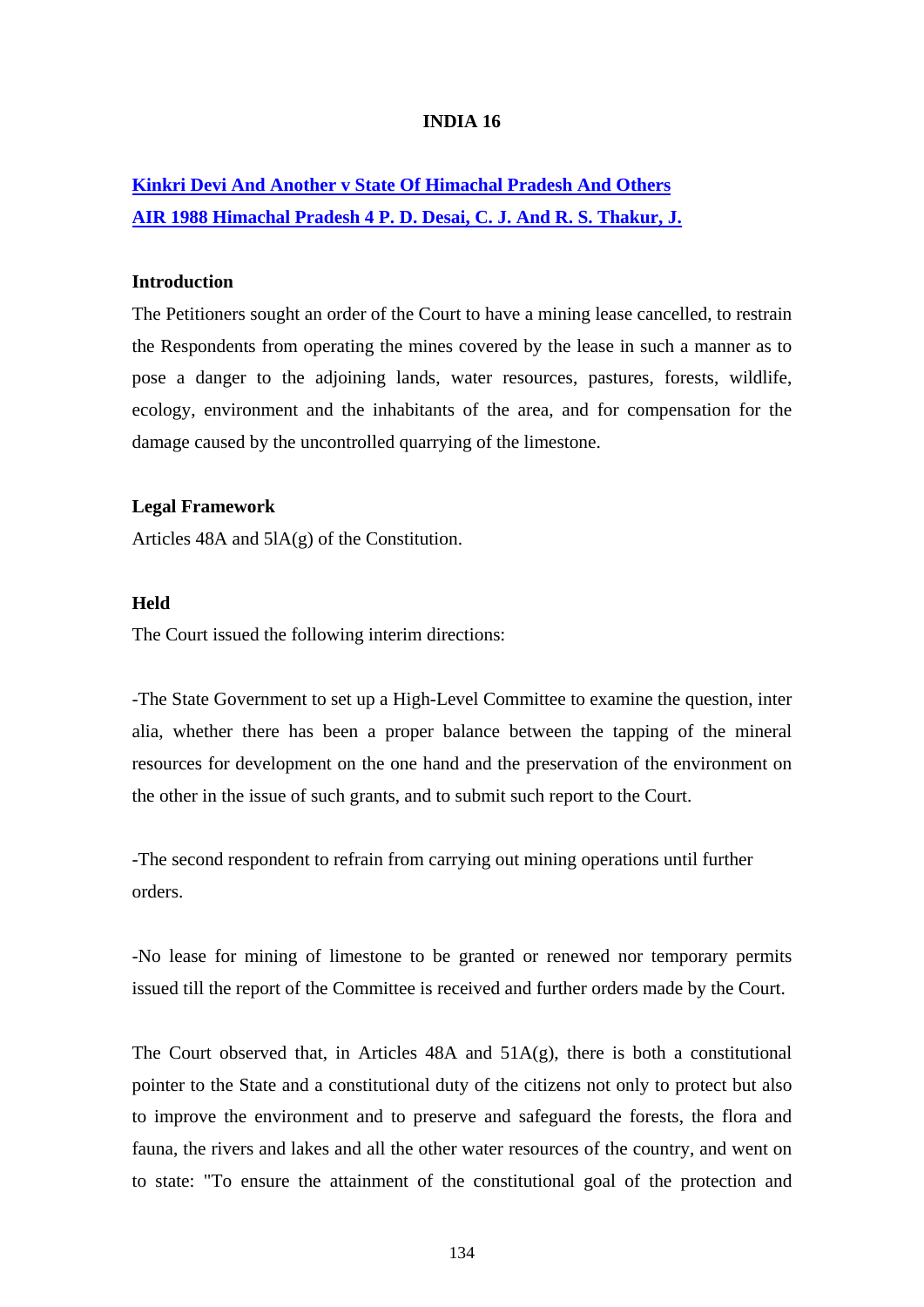improvement of the natural wealth and environment, and to protect the people inhabiting the vulnerable areas from the hazardous consequences of the arbitrary exercise of the power of granting mining leases and of indiscriminate operation of mines on the strength of such leases without due regard to their life, liberty and property, the court will be left with no alternative but to intervene effectively by issuing appropriate writs, orders and directions including the direction as to the closure of the mines, the operation whereof is proving to be hazardous and the total prohibition of the grant or renewal of mining leases till the Government evolves a long-term plan based on a scientific study with a view to regulating the exploitation of the minerals in the State without detriment to the environment, the ecology, the natural wealth and resources and the local population. However, the need for judicial intervention may not arise even in those cases where the Court's jurisdiction is invoked, if the administration takes preventive, remedial and curative measures".

## **Cases Cited**

AIR 1985 SC 652 AIR 1985 SC 1259 1985(2)SCALE 906 AIR 1987 SC 359 AIR 1987 SC 359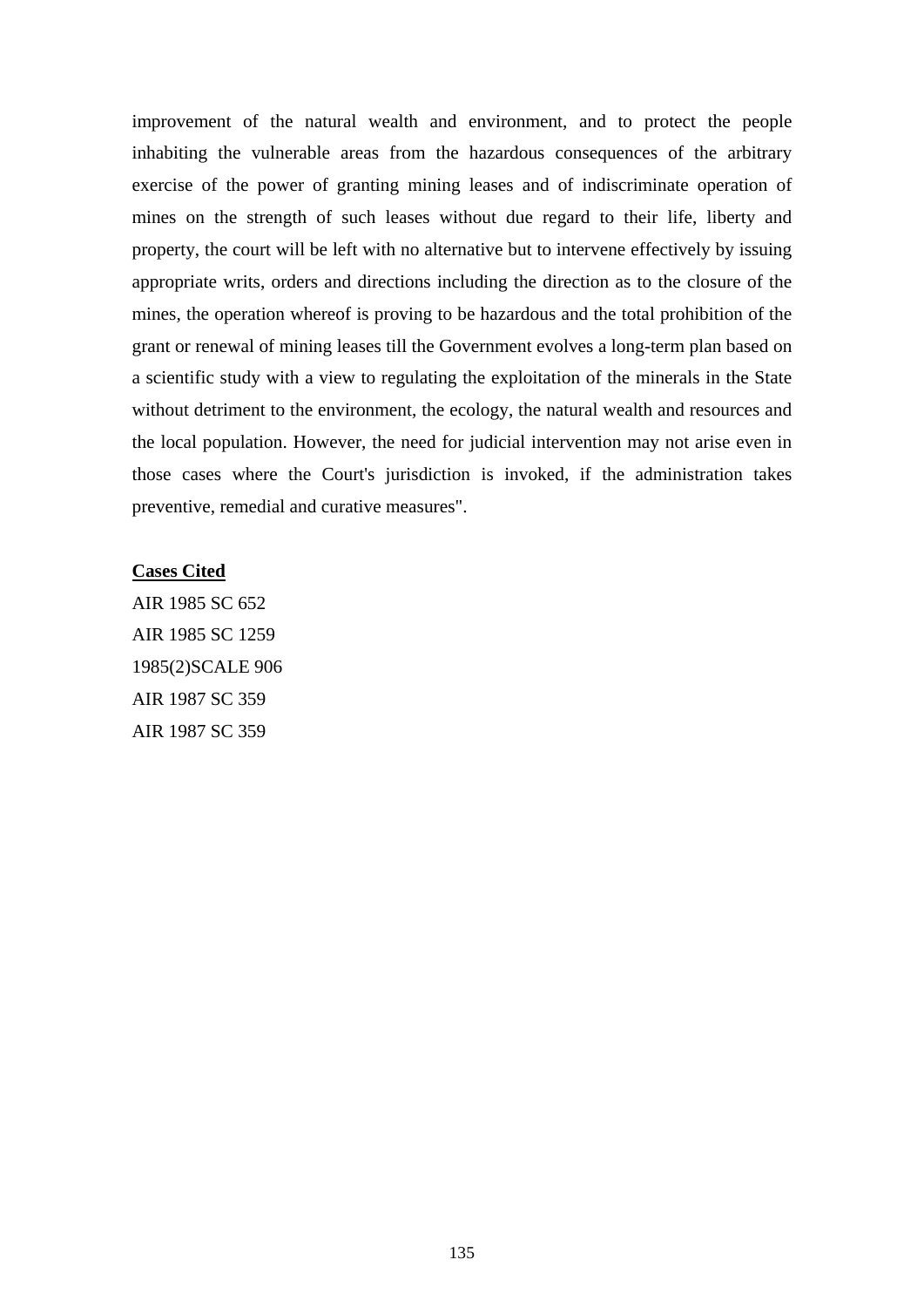# **[M.C. Mehta v Union Of India & others AIR 1988 Supreme Court 1037](#page-10-0) [E.S. Venkataramiah And K.N. Singh J.J](#page-10-0)**.

## **Introduction**

This was a continuation of earlier public interest litigation requesting the court to prevent tanneries, which were polluting the River Ganga, from operating until they installed primary effluent treatment plants. The court passed the order accordingly.

## **Held**

In the context of this case, the following passages from the United Nations Conference of the Human Environment held in 1972 in Stockholm were quoted by the Court in its judgment:

"Both aspects of man's environment, the natural and the manmade, are essential to his well being and the enjoyment of basic human rights - even the right to life itself. The protection and improvement of the human environment is a major issue which affects the well being of peoples and economic development throughout the world, it is the urgent desire of the peoples of the whole world and the duty of all governments."

"What is needed is an enthusiastic but calm state of mind and intense but orderly work...To defend and improve the human environment for present and future generations has become an imperative goal...Achievement of this environmental goal will demand the acceptance of responsibility by citizens and communities and by enterprises and institutions at every level."

The Court, while ordering the closure of certain tanneries observed that it was conscious that the closure of the tanneries may bring unemployment.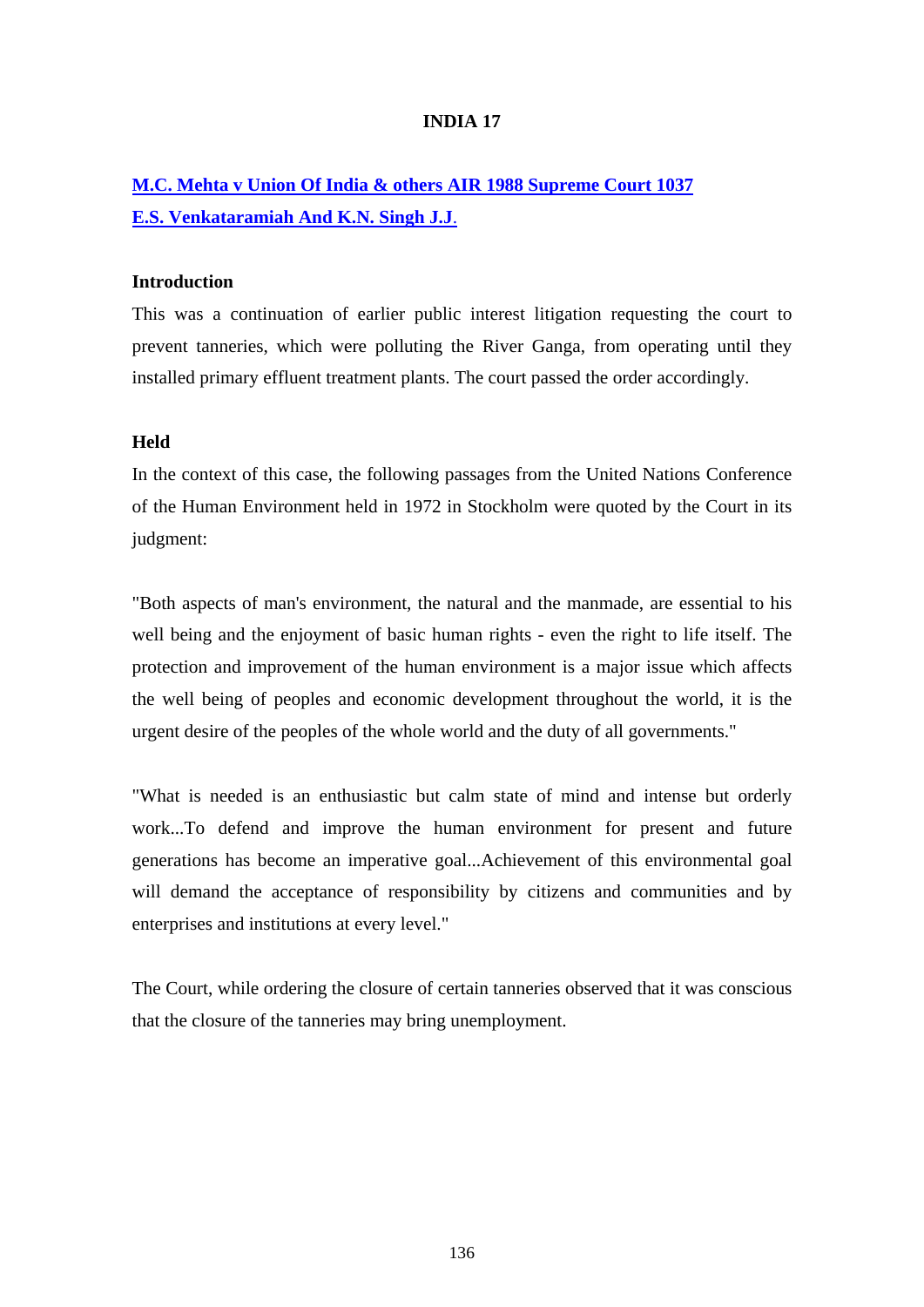# **[M.C. Mehta v Union Of India And Others](#page-10-0) [AIR 1988 Supreme Court 1115](#page-10-0) [E.S. Venkataramiah And Kn. Singh Jj.](#page-10-0)**

#### **Introduction**

The Petitioner filed a writ petition in the Supreme Court for the prevention of nuisance caused by the pollution of the River Ganga by tanneries and soap factories on the banks of the river, at Kanpur. The petition was entertained as public interest litigation to enforce the statutory provisions which impose duties on the Municipal Authorities and the Boards constituted under the Water Act.

## **Legal Framework**

Articles 21,32 and 226 of the Indian Constitution. Municipalities Act, 1911, Sections 245 and 275. Environment (Protection Act), 1986, Section 7. Water (Prevention and Control of Pollution) Act- 1974 Sections 2 and 19.

#### **Held**

The Supreme Court issued several directives to the Kanpur Municipal Corporation to prevent and control pollution of the River Ganga at Kanpur. While making its order the Court observed that nuisance caused by the pollution of the River Ganga was widespread and was a serious public nuisance. On account of failure of authorities to carry out these statutory duties for several years, the water in the River Ganga at Kanpur has become so polluted that it can no longer be used by the people either for drinking or bathing.

The Court also pronounced that what they have stated in this case applies mutatis mutandis to all other Mahapalikas and Municipalities which have jurisdiction over areas through which the River Ganga flows, and ordered that a copy of its judgment be sent to all such institutions.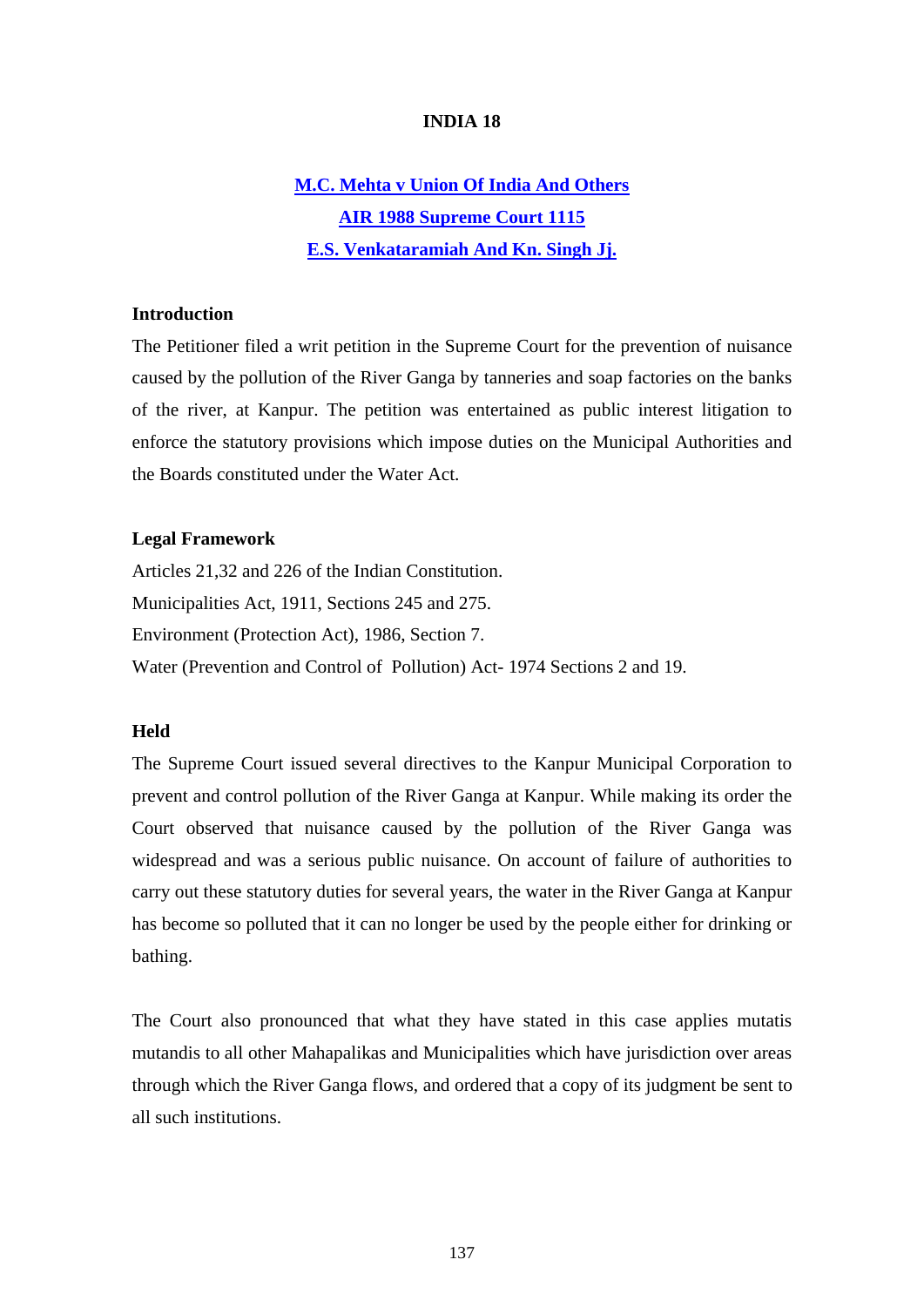The Court also expressed the view that "having regard to the need for protecting and improving the environment which is considered a fundamental duty under the Constitution, it is the duty of the Central Government to direct all educational institutions to teach at least one hour a week lessons relating to the protection and improvement of the natural environment including forests, lakes, rivers, and wild life in the first ten classes"

## **Cases Cited**

(I) AIR 1988 SC 1037 (ii) (1987) 4 SCC 463 1.4 (iii) (1953) Ch. 149 (iv) (1953) 2.WLR 179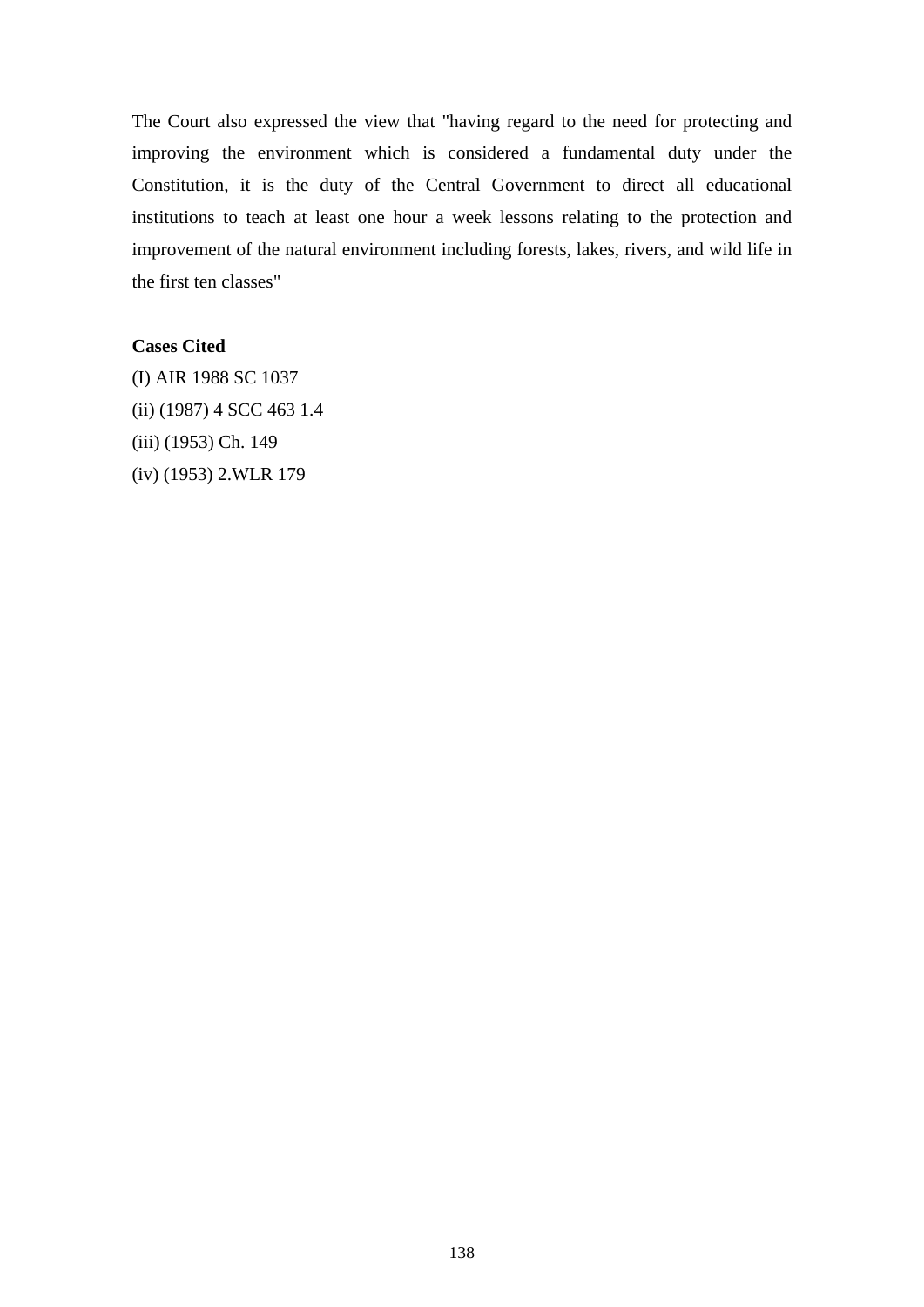## **[Rural Litigation And Entitlement Kendera v State Of U.P.](#page-10-0) [AIR 1988 Sc 2187 Ranganathan Misra And Murari Mohan Dutt, Jj.](#page-10-0)**

#### **Introduction**

The case arose when the Supreme Court directed a letter received from the petitioner alleging unauthorised and illegal mining in the Dehra Dun area which adversely affected the region's ecology and caused environmental damage, to be registered as a writ petition under Article 32 of the Constitution, and issued notice on the Respondents.

#### **Legal Framework**

Constitution-Articles 32, 226. Forest (Conservation) Act, Section 2.

## **Held**

Having considered several reports made by Committees of Experts appointed by the Supreme Court to examine the environmental implications of limestone mining in the Dehra Dun Valley, the Court, by order dated October 19, 1987, ordered that mining in the area should be stopped, except for three mines in respect of which the leases had not expired. Their operations too, were to be subject to additional conditions set by the Court. In providing reasons for its conclusion, the Court said, "The writ petitions before us are not inter-party disputes and have been raised by way of public interest litigation and the controversy before the Court is as to whether for social safety and for creating a hazardless environment for the people to live in, the mining in the area should be stopped or permitted." The Court remarked that the Doon Valley limestone is a gift of nature to mankind and that forests provide the green belt and are a bequest of the past generations to the present. It also remarked that the problem of forest preservation and protection was no more to be separated from the life style of the tribal people.

#### **Cases Cited**

| AIR 1987 SC 352: 1986 Supp SCC 517:1987 |                 |
|-----------------------------------------|-----------------|
| AIR 1987 SC 1073                        | AIR 1985 SC 652 |
| AIR 1987 SC 2426                        | AIR 1985 SC 814 |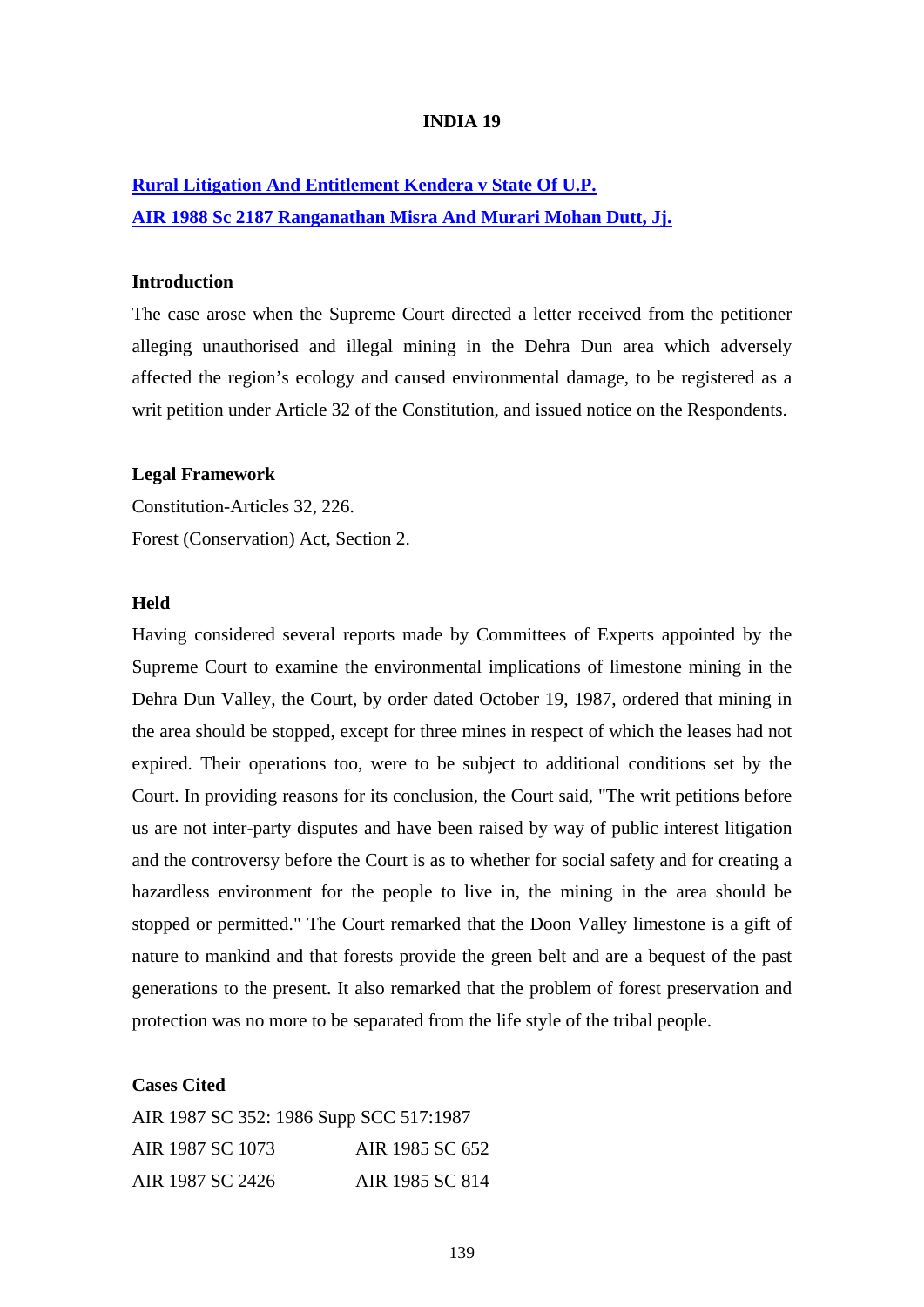# **[U.P. Pollution Control Board v M/S. Modi Distillery And Others](#page-10-0) [AIR 1988 Sc 1128 A. P. Sen And Natarajan, Jj.](#page-10-0)**

#### **Introduction**

M/S. Modi Distillery situated at Modi Nagar, Ghaziabad was engaged in the manufacture of industrial alcohol and was discharging highly noxious effluents into the Kali River in contravention of a statutory requirement to obtain a permit from the Pollution Control Board. The issue before Court was whether the Chairman, Vice Chairman, Managing Director and Members of the Board, were liable to be proceeded against under Section 47 of the Water (Prevention and Control of Pollution) Act in the absence of a prosecution of the Company owning the industry.

#### **Legal Framework**

Water (Prevention and Control of Pollution) Act 1974.

#### **Held**

The Court held that on a combined reading of sub sections (1) and (2) of Section 47 of the Act, it had no doubt that the Chairman, Managing Director, and members of the Board of Directors of Messers Modi Industries Limited, the Company owning the plant in question, could be prosecuted as having been in charge of and responsible to the company for the business of the industrial unit and could be deemed guilty of the offence for which they are charged.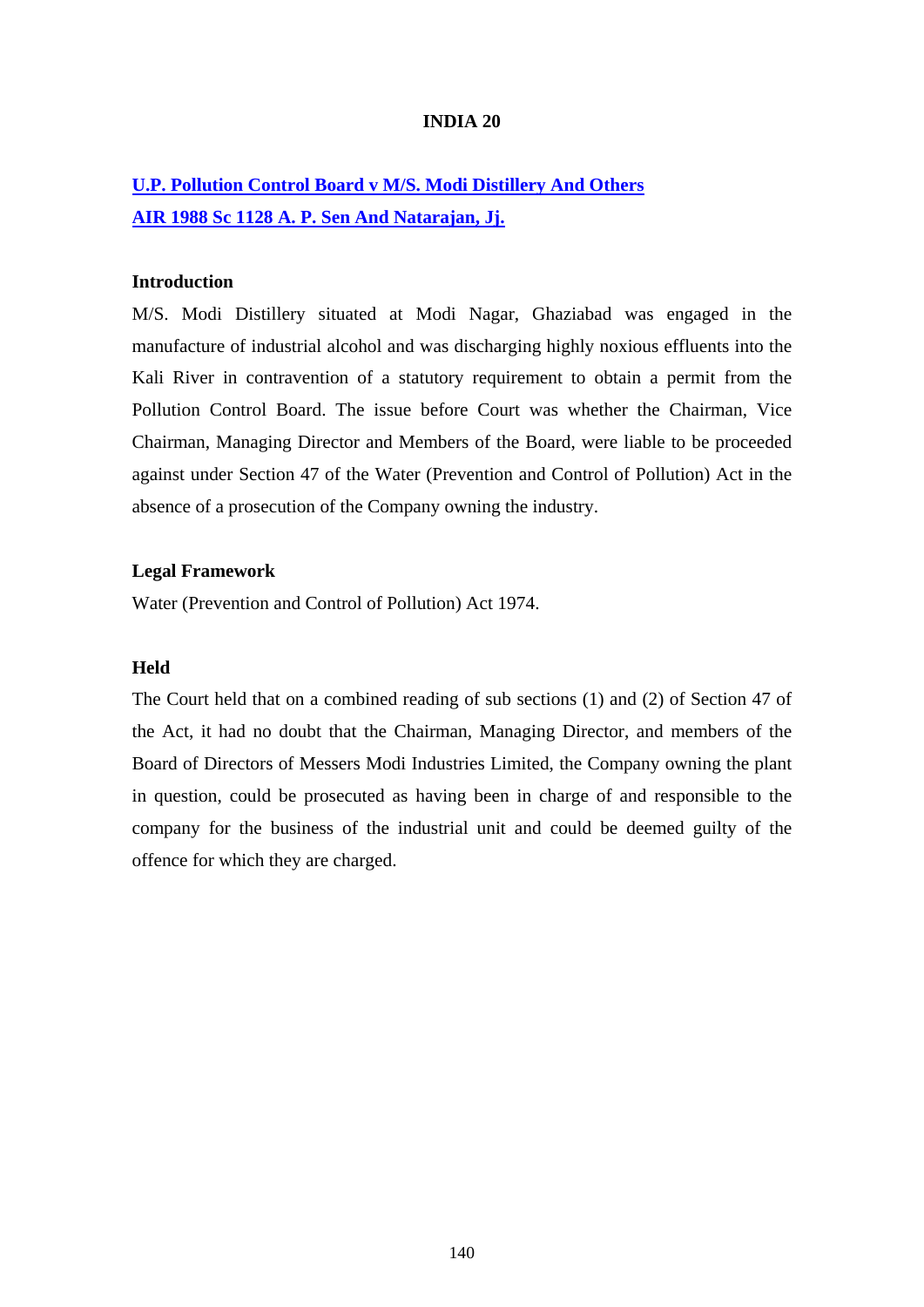## **Ambica Quarry Works v State Of Gujarat & others [AIR 1987 Sc 1073, Sabyasachi Mukharji & K.N. Singh, Jj](#page-10-1)**

#### **Introduction**

The State Government rejected an application for renewal of a mining lease under section 2 of the Forest (Conservation) Act 69 of 1980, which requires permission to be obtained from the Central Government for using forest areas for non-forest purposes. The appeal in the Supreme Court centred on the question of a proper balance between the need of exploitation of the mineral resources lying within forest areas, the preservation of ecological balance, and curbing the growing environmental deterioration.

#### **Legal Framework**

Gujarat Minor Mineral Rules 1966. Forest (Conservation) Act, 1980.

## **Held**

In dismissing the appeals, the Supreme Court said that the rationale underlying the Forest (Conservation) Act was a recognition of the serious consequences of deforestation, including ecological imbalances, and the prevention of further deforestation. The Court observed that in this case the renewal of the mining leases will lead to further deforestation or at least will not help reclaiming the areas where deforestation has taken place. The primary duty the Court said, was to the community and that duty took precedence in these cases. The obligation to the society must predominate over the obligation to the individual.

**Cases Cited** 

AIR (1985)SC 814 AIR (1966)SC 296 1901 AC 495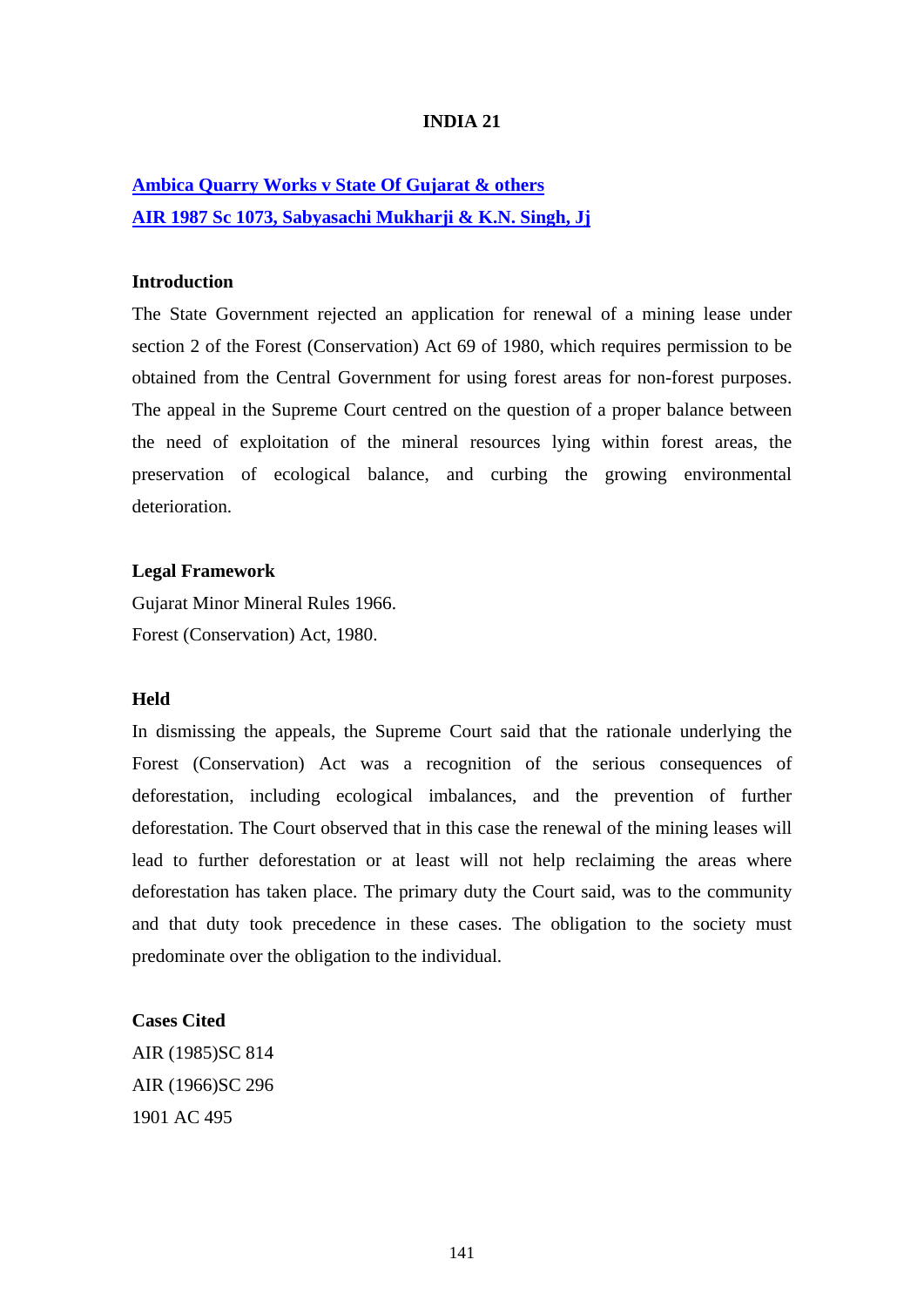# **[M.C. Mehta And Others v Shriram Food And Fertilizer Industries And Union Of](#page-10-1)  India (Oleum Gas Leak Case - I) AIR 1987 Sc 965 P.N. Bhagwati C. J., D. P. Madan And G. L. Oza. Jj**.

#### **Introduction**

The Petitioner, in the Supreme Court, sought the closure of a chlorine plant of Shriram Foods and Fertilizers Industries situated in a densely populated area, following the disastrous consequences of a leakage of oleum gas from the plant in December 1985, as a result of which one person died and several suffered serious harm. Following the gas leak, the District Magistrate acting under Section 133 of the Criminal Procedure Code, granted the management of the company 7 days to remove the dangerous substance from the company's premises. Subsequently, the Inspector of Factories ordered the closure of the chlorine and sulphuric plants. The closure of the plant affected 4000 employees and was firmly opposed by the management and the labour unions. The question before the Court was whether the chlorine plant should be allowed to re-start operations.

#### **Legal Framework**

Criminal Procedure Code Section 133.

#### **Held**

The Supreme Court was of the view that, considering the large scale unemployment and industrial dislocation that the shortage of products like chlorine would create, the plant should be permitted to re-start subject to detailed conditions. These conditions would pertain to weekly inspection, periodic health checks for the workers, setting up of safety committees comprising workers' representatives, training of workers in safety measures, etc.

The Court made observations regarding the importance of zoning of industries and providing green belts around hazardous industries. The Court also recommended the setting up of an Environmental Court.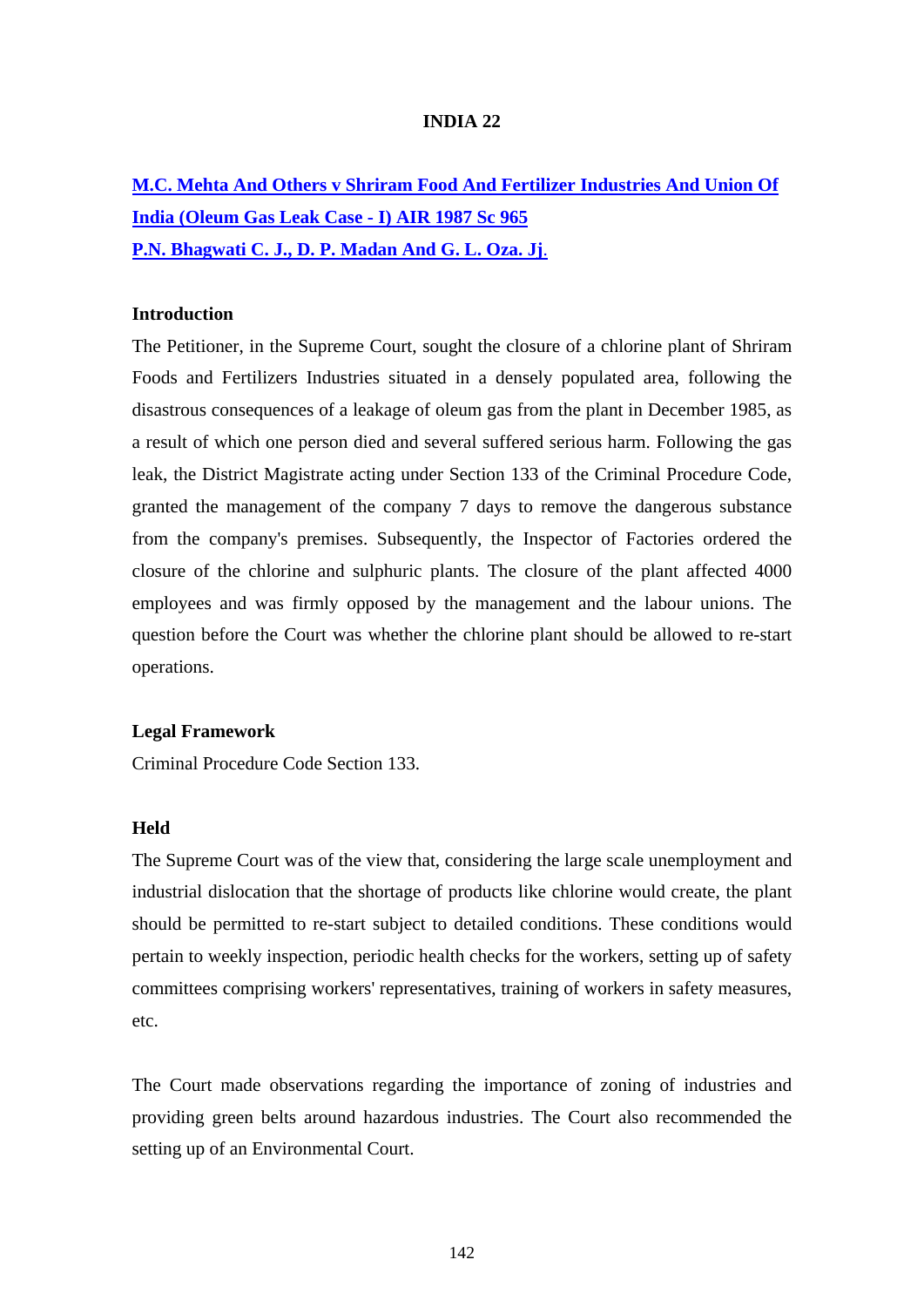Referring to the many cases that are coming before the courts for adjudication, involving issues of environmental pollution, ecological destruction and conflicts over natural resources, the Court stated that it might be "desirable to set up Environmental Courts on a regional basis, with one professional judge and two experts drawn from the Ecological Sciences Research Group, keeping in view the nature of the case and expertise required for its adjudication. There would be of course a right of appeal to this Court from the decision of the Environmental Court"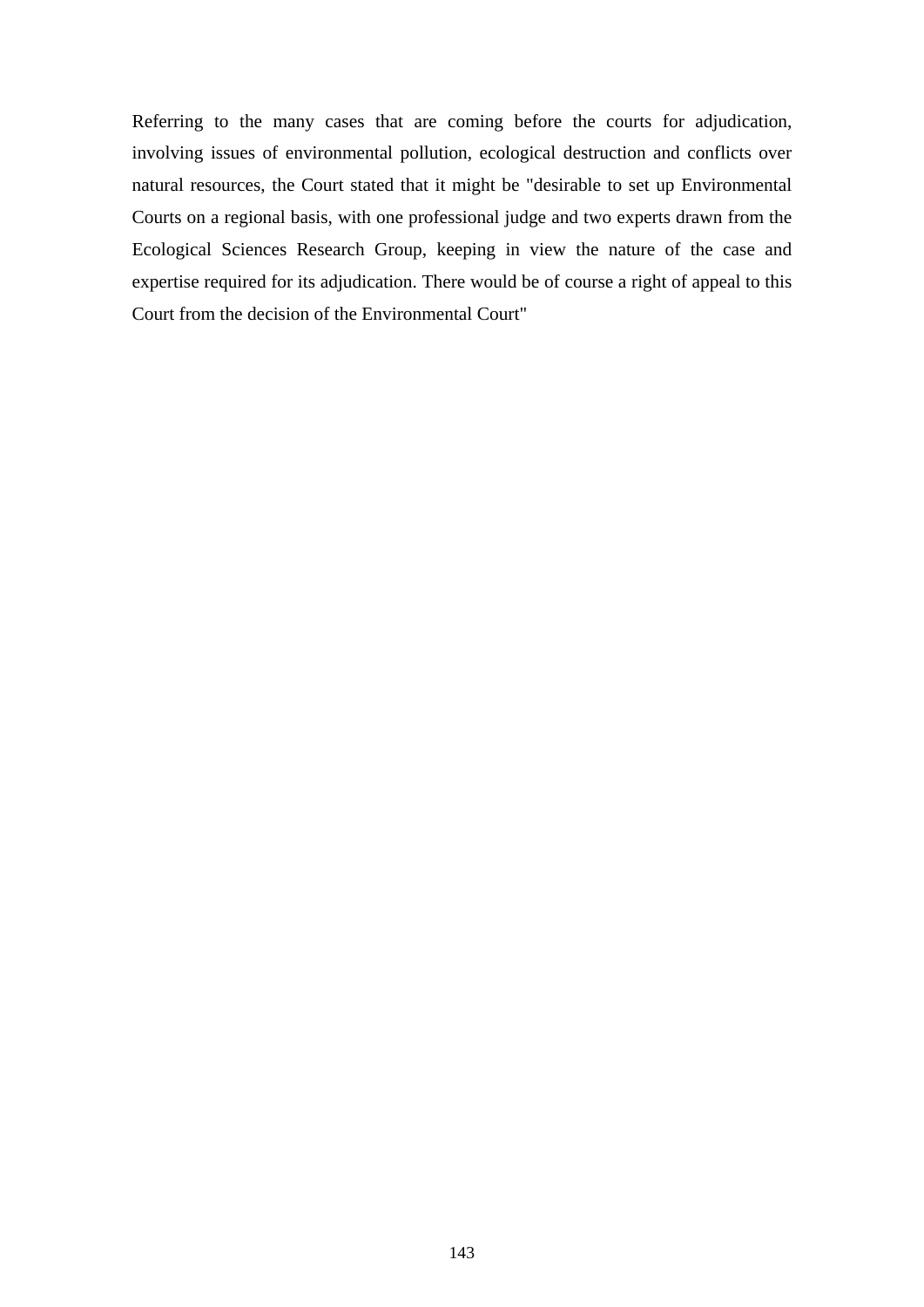# **[M.C. Mehta & others v Shriram Food And Fertilizer Industries & Union Of India](#page-10-1) (Oleum Gas Leak Case - Ii) Air 1987 Sc 982 P.N. Bhagwati C. J., D. P. Madan And G. L. Oza. Jj.**

#### **Introduction**

This was the second in a series of petitions that were filed in the Supreme Court following the leakage of gas from the chlorine and sulphuric acid plants at Shriram Fertilizers Industries in December 1985. The Company argued that every breach of the conditions specified in the previous Order should not warrant closure of the plant.

## **Held**

The Court modified the conditions subject to which permission was granted to Shriram to re-open the chlorine plant in its order dated 17th February, 1986. The Court observed that if for any reason, Shriram does not comply with any of those conditions and is therefore unable to re-open the caustic chlorine plant, it will be open to Shriram to restart the other plants in respect of which permission has been given by the Court by order dated 17th February, 1986, so long as it can do so without operating the caustic chlorine plant.

With regard to the liability of occupiers/officers, the Court restricted liability to an amount equivalent to their annual salary. The earlier Order was modified by holding that the Chairman/Managing Director were liable, except where "sabotage" or "an Act of God " is pleaded and proved.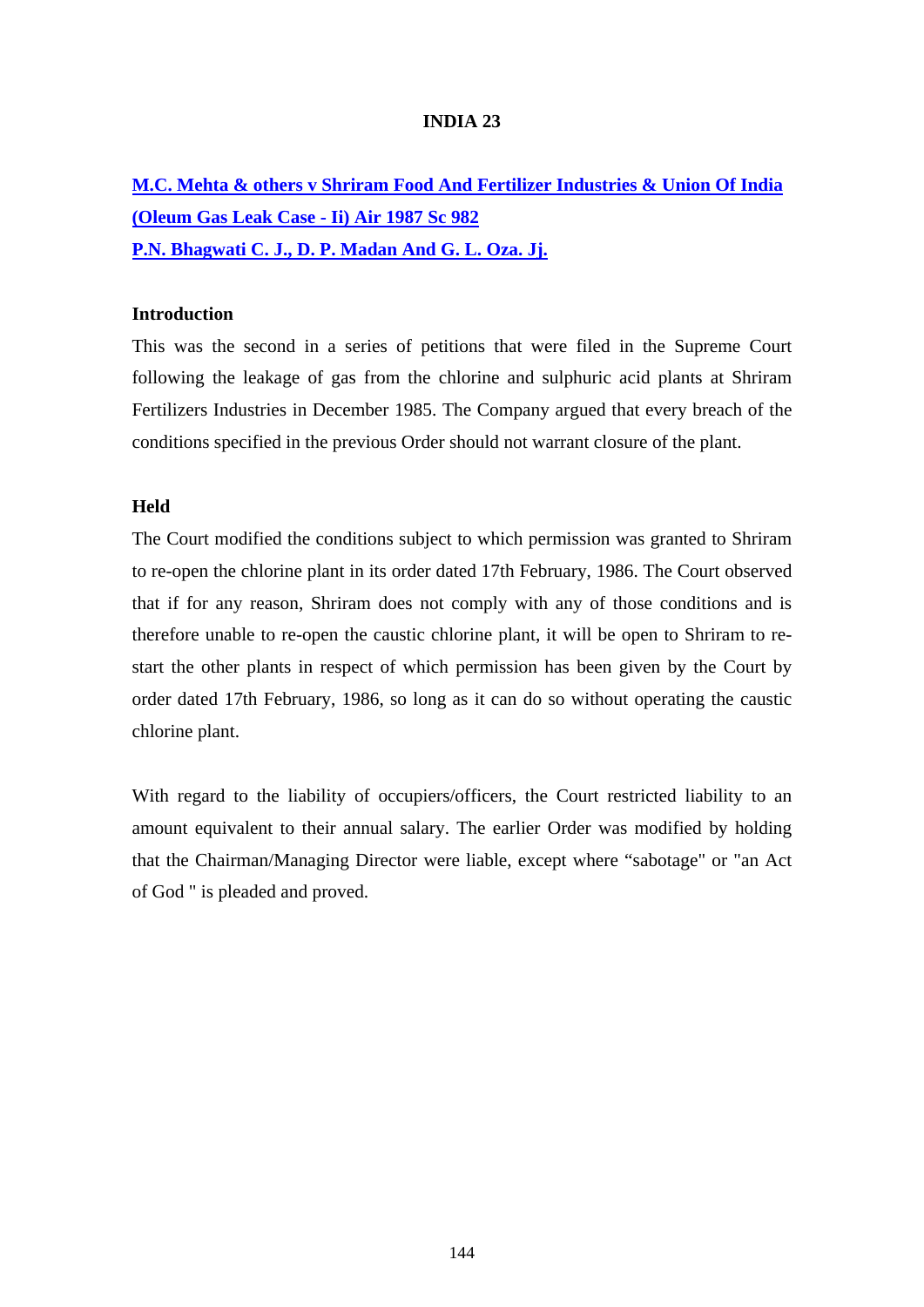**[M.C. Mehta & others v Shriram Food And Fertilizer Industries & Union Of India](#page-10-1)  (Oleum Gas Leak Case - Iii) AIR 1987 Sc 1026 P.N. Bhagwati C. J, And G. L. Oza, Ranganath Misra, M.M. Dhutt & K.N. Singh, Jj.**

#### **Introduction**

This case was the third in a series of petitions to the Supreme Court which followed in the wake of the Oleum gas leak in December 1985, at Shriram Fertilizers Industries. The Petitioner filed this case under Article 32 of the Constitution, which provides for a writ against the State in case of breach of fundamental rights. Shriram contended that a writ should not be issued as it was a public company and not a State.

#### **Legal Framework**

Constitution of India- Article 32.

#### **Held**

The Supreme Court held that under Article 32(l) of the Constitution it is free to devise any procedure appropriate for the particular purpose of the proceeding, namely, enforcement of a fundamental right and also has the power to issue whatever direction, order or writ as may be necessary in a given case including all incidental and ancillary power necessary for the enforcement of a fundamental right. The power of the Supreme Court is not only injunctive in ambit, that is preventing the infringement of fundamental rights, but it is also remedial in scope and provides relief against a breach of the fundamental rights already committed. In the circumstances, the Court has the power to grant compensation in appropriate cases. The Court also said that compensation could be awarded against Shriram Food and Fertilizer Corporation thereby bringing private corporations within the purview of Article 32 of the Constitution.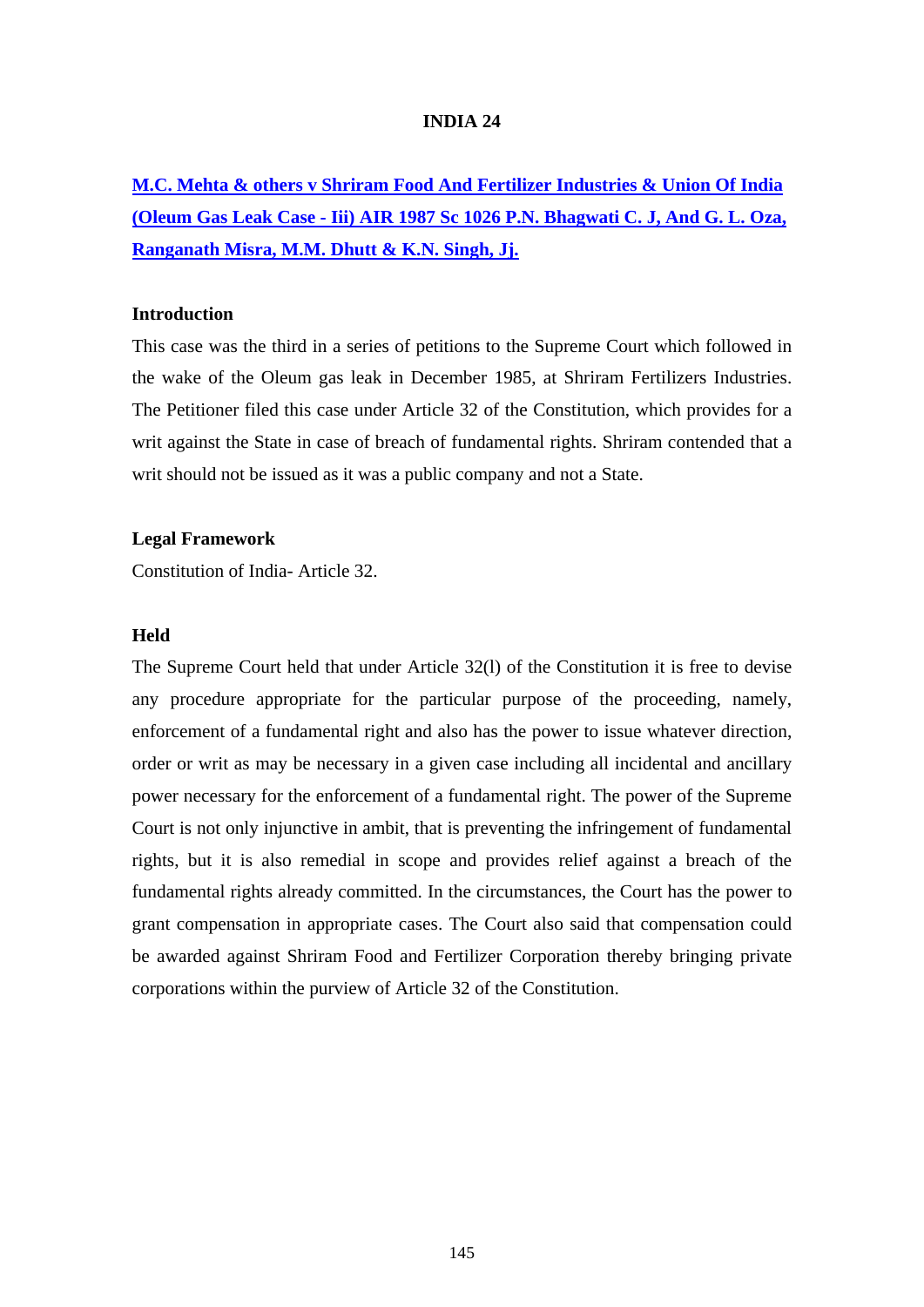# **[Sachidanand Pandey v State Of West Bengal AIR 1987 Sc 1109](#page-10-1) O. Chinnappa Reddy And v Khalid Jj.**

#### **Introduction**

The Petitioner challenged the decision of the Government of West Bengal to allot a portion of six acres of land from a zoological garden for the construction of a five star hotel. His contention was that the Government's decision reflected lack of awareness of the serious environmental degradation that would result, and therefore required the intervention of the Court to have the decision reversed.

## **Legal Framework**

Constitution of India Article 32, 48A, 51A and 226.

## **Held**

The Court rejected the petition stating that upon consideration of all the relevant facts and circumstances, it felt assured that the proposed garden hotel would improve the ecology and environment of the land concerned.

The Court observed that society's interaction with nature is so extensive today that environmental issues have assumed proportions affecting all humanity. Industrialisation, urbanisation, the population explosion, over exploitation of resources, depletion of traditional sources of energy and raw materials, the disruption of natural ecological balances and the destruction of a multitude of animal and plant species are all factors which have contributed to environmental degradation. The Court also observed "When the Court is called upon to give effect to the Directive Principle and the fundamental duty, the Court is not to shrug its shoulders and say that priorities are a matter of policy and so it is a matter for the policy-making authority. The least that a Court may do is to examine whether appropriate considerations are borne in mind and irrelevancies excluded.

In appropriate cases, the Court may go further, but how much further must depend on the circumstances of the case. The Court may always give necessary directions.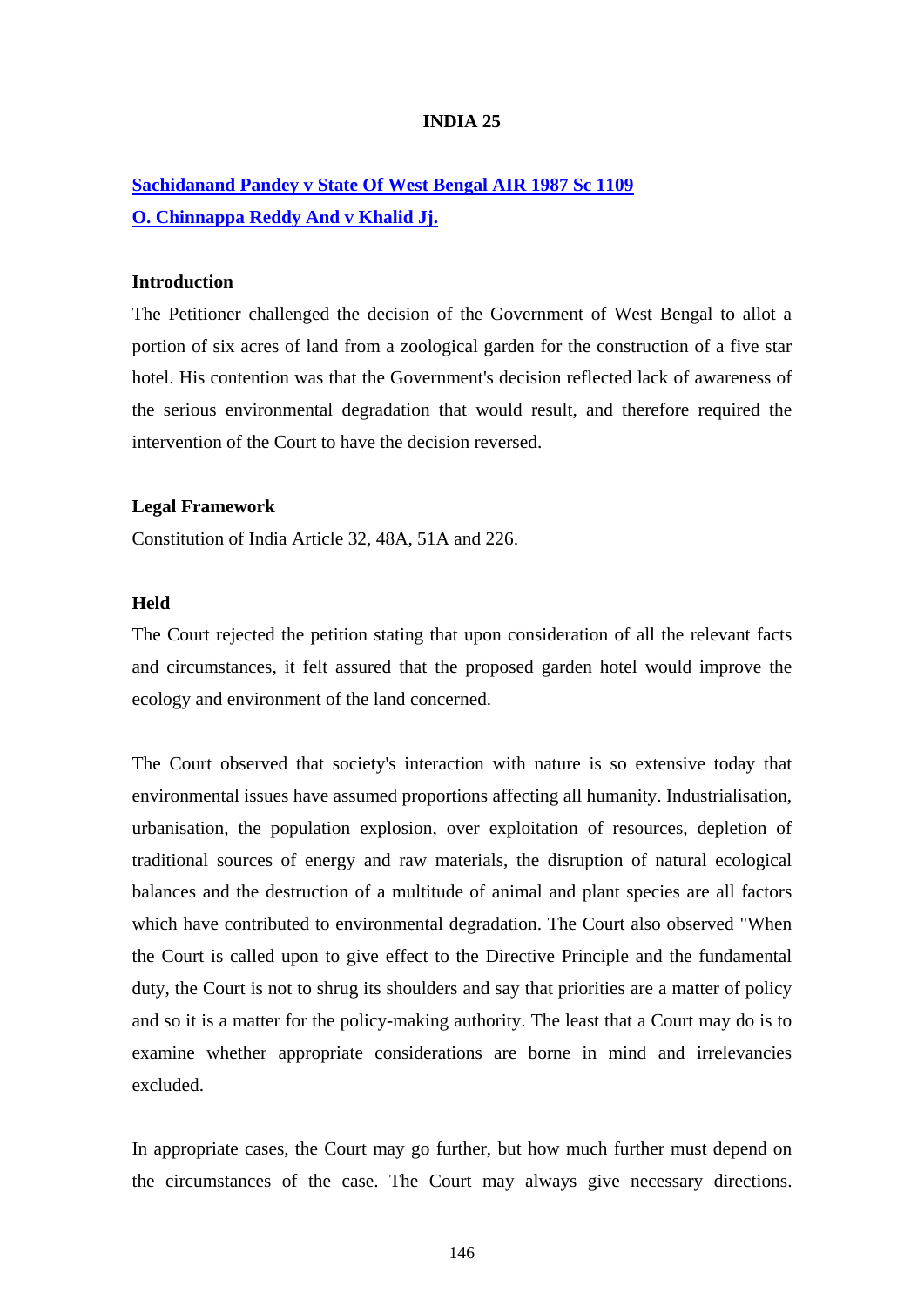However, the Court will not attempt to nicely balance the relevant considerations. When the question involves the nice balancing of relevant considerations, the Court may feel justified in resigning itself to acceptance of the decision of the authority".

## **Cases Cited**

AIR 1986 S.C. 1158 AIR 1985 S.C. 1147 AIR 1983 S.C. 1207 AIR 1980 S.C. 1992 AIR 1979 S.C. 1628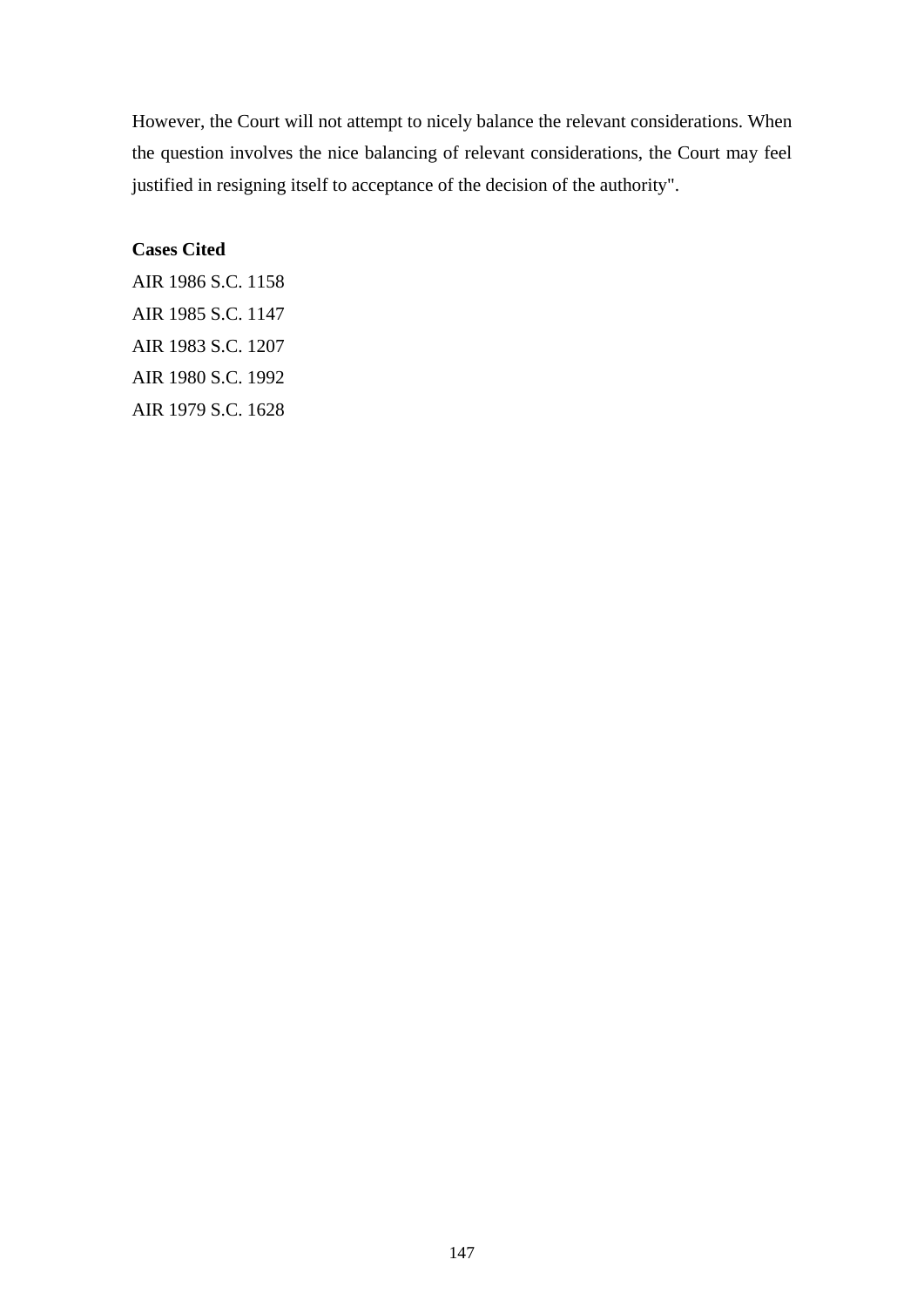**Bombay Environment Action Group, Shaym H.K. Chainani Indian Inhabitant, [Save Pune Citizen's Committee v Pune Cantonment Board In The High Court Of](#page-10-1) Judicature At Bombay Appellate Side Writ Petition No. 2733 Of 1986 Dharmadhikari And Sugla, Jj**

#### **Introduction**

The Petitioners addressed letters to the Respondents, the Pune Cantonment Board, requesting that they be granted inspection of applications made to the Board for building permits and the related plans. The Board refused to accede to this request stating that it was under no legal obligation to provide the public with access to such documents. The Petitioners filed the Writ Petition in the Supreme Court for a declaration/direction that it was incumbent upon the Cantonment Board to disclose all such documents to the Petitioners and grant them an opportunity to inspect them.

## **Legal Framework**

Constitution of India, Article l9(1)(a). Pune Cantonment Board Act.

### **Held**

The Supreme Court upheld the right to information and the rights of recognised social action groups to obtain such information, stating that the disclosure of information in regard to the functioning of the Government and the right to know flows from the right of free speech and expression guaranteed under Article 19 (l)(a) of the Constitution. The Court also said: "People's participation in the movement for the protection of the environment cannot be over-emphasised. It is wrong to think that by trying to protect the environment they are opposing the various development projects."

The Court also stated that the Cantonment's Executive Officer could refuse permission if it is found that a request for inspection is not made for a genuine purpose or it will be against public interest to grant such inspection.

| <b>Cases Cited</b> |                   |                   |
|--------------------|-------------------|-------------------|
| 1985 AIR S.C. 652  | 1982 AIR S.C. 149 | 1975 AIR S.C. 865 |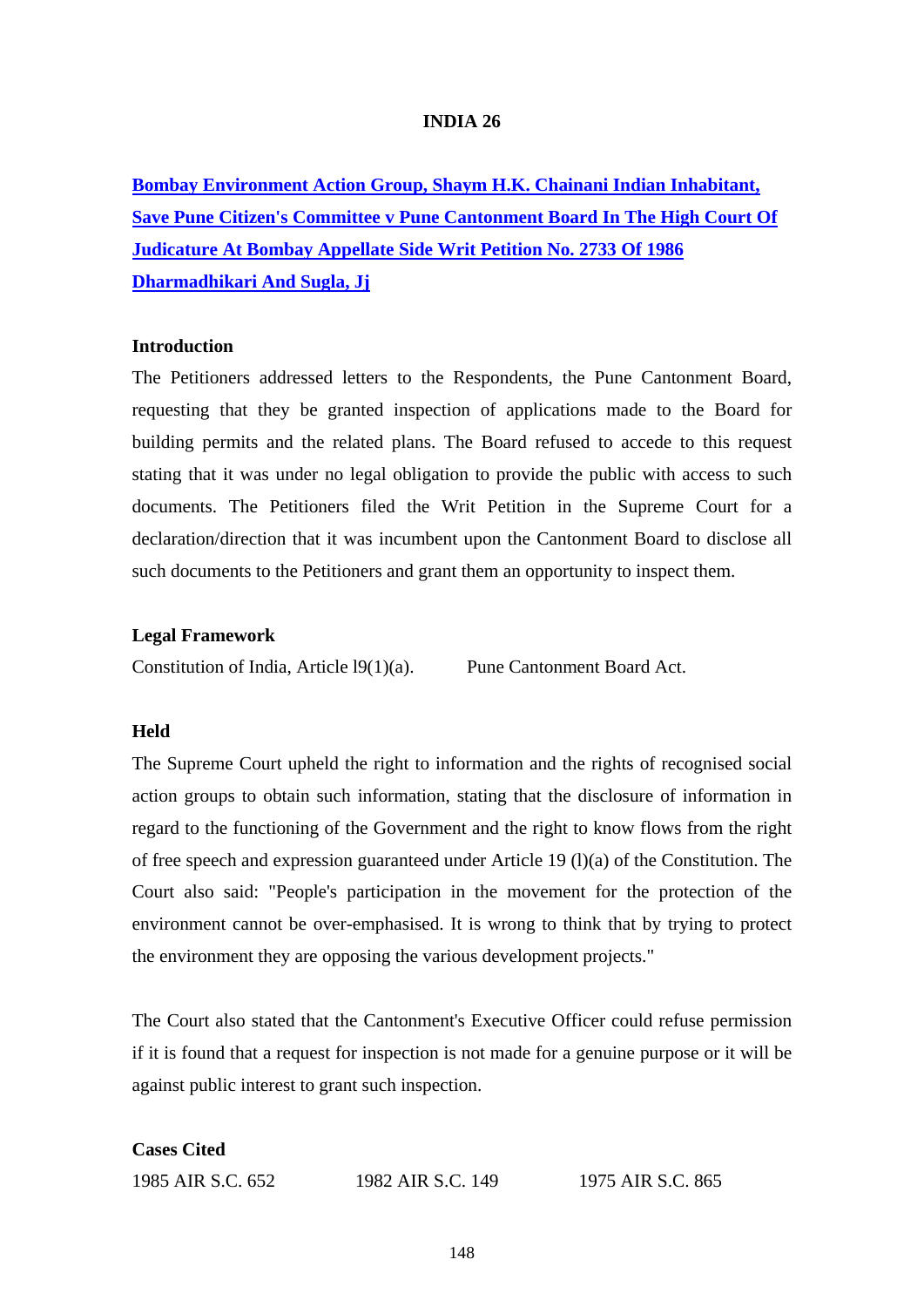**[The Member-Secretary, Kerala State Board For Prevention & Control Of](#page-10-1) Water Pollution, Kawadiar, Trivandrum v The Gwalior Rayon Silk Manufacturing (Weaving) Company,Ltd., Kazhikode & others AIR 1986 Kerala 256 V.S. Malimath, C. J. And K. Sukumaran, J.**

#### **Introduction**

The Cess Act grants rebates in the cess payable to those who had installed a plant for the treatment of sewage or trade effluent. The Company claimed that it had installed a treatment plant and was therefore entitled to a rebate. This claim was declined. The legality of the levy of cess was thereupon challenged in the writ petitions. The present writ appeals are taken against the findings of the Judge in the writ petitions.

#### **Legal Framework**

Water (Prevention and Control of Pollution) Act 1978. Cess Act, 1977.

#### **Held**

If the plant installed is one which gives a satisfactory treatment of the trade effluent, rebate could be given under Section 7 of the Cess Act so long as the treatment of the effluent is effective from the point of view of the Pollution Act.

The Court was also of the view that the question involved is not a mere interpretation of a section of a statute but has larger overtones with a direct nexus to the life and health of the people. A reference to a treaty, protocol or convention is permissible while interpreting laws which have a link or background with such document. The Court surveyed recent international action in the area of environmental protection, including the 1972 United Nations Conference on the Human Environment, and national measures to develop environmental legislation and said that these had a direct connection with the enactment of the comprehensive Pollution Act, which the Court could not disregard.

## **Cases Cited**

Wood v. Waud (1849)3 Exch. 748 AIR 1986 S 49 Derby and Derbyshire Angling Association Ltd. v British Celanese Ltd[1953] 1 Ch. 149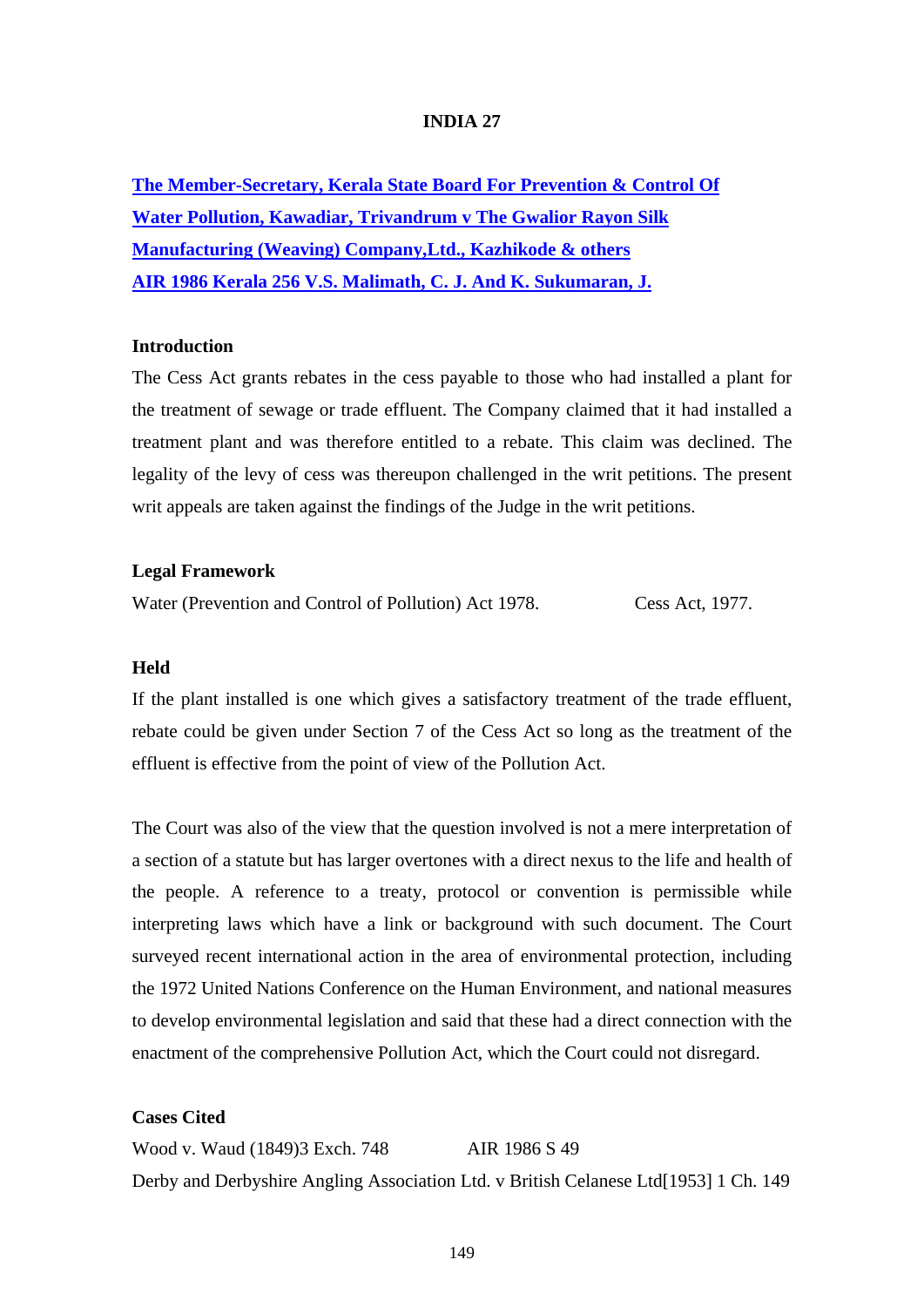# **[Rabin Mukherjee & Others v State Of West Bengal & others](#page-11-0) [AIR 1985 Calcutta 222, Bhaghwati, C. J., Prasad, Banerjee. J.](#page-11-0)**

## **Introduction**

Application for a Writ of Mandamus filed in the Supreme Court by the petitioners for an order directing the Respondents to enforce the provisions of Rule 114 of the Bengal Motor Vehicles Rules containing restrictions against the use of electric and air horns which were creating noise pollution which was having an adverse effect on public health.

## **Legal Framework**

Bengal Motor Vehicle Rules 1940- Rule 114(d).

## **Held**

Referring to studies of noise pollution, the Supreme Court concluded that the noise pollution arising from the use of loud horns, in violation of the above mentioned Rule, is injurious to health and was among the different causes of environmental pollution.

The Court directed the State Authorities to issue notifications immediately regarding the restrictions contained in the Rule and direct the removal of electric or air horns which create a loud or shrill sound, and to ensure that no fitness certificate is granted to vehicles in the case of non-compliance with the Rule.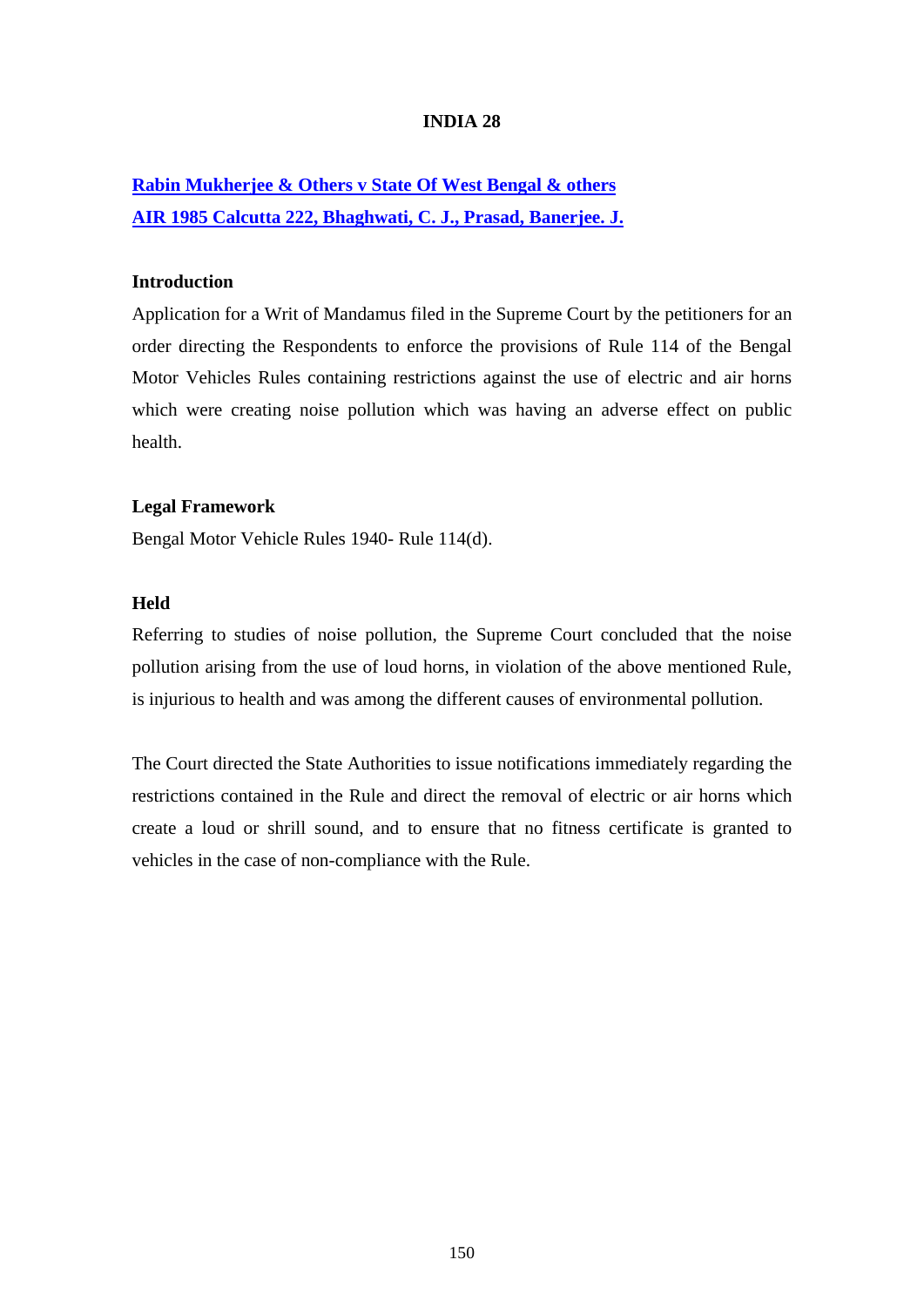# **[Rural Litigation & Entitlement Kendera v Union Of India \(Doon Valley Limestone](#page-11-0)  [Quarrying Case -Ii\) AIR 1985 Sc 652 P N Bhagwati C J & Ranganath Misra J](#page-11-0)**

#### **Introduction**

Following a public interest petition addressed to the Supreme Court by the Rural Litigation and Entitlement Kendera of Dhera Dun in the State of Uttar Pradesh, the Court directed that all fresh quarrying in the Himalayan region of the Dhera Dun District be stopped. Subsequently, acting on the basis of the reports of the Bandyopadhyay Committee and a three man expert committee, both of which were appointed by the Court, the Court ordered the closure of several mines in the area. Thereafter, the lessees of the mines submitted a scheme for limestone quarrying to the Bandyopadhyay Committee. The Committee rejected the scheme and the lessees challenged the decision of the Committee in the Supreme Court.

#### **Legal Framework**

Constitution of India Article 32.

#### **Held**

The Court stated that this case brings into sharp focus the conflict between development and conservation and serves to emphasise the need for reconciling the two in the larger interests of the country. The environmental disturbances caused by limestone mining has to be weighed in the balance against the need of limestone quarrying for industrial purposes. Having given careful consideration to these aspects of the case, the Court rejected the petition, expressing its approval of the decision of the Committee. However, in rejecting the Petition, the Court also stated that it was conscious of the fact that as a result of the closure of the mines workmen employed in the mines will be out of work and directed that immediate steps be taken for reclamation of the areas forming part of such quarries and that the affected workmen be as far as possible and in the shortest possible time, be provided employment in the reforestation and soil conservation programmes to be undertaken in the area.

#### **Cases Cited**

1985 S.C./42 VI G-2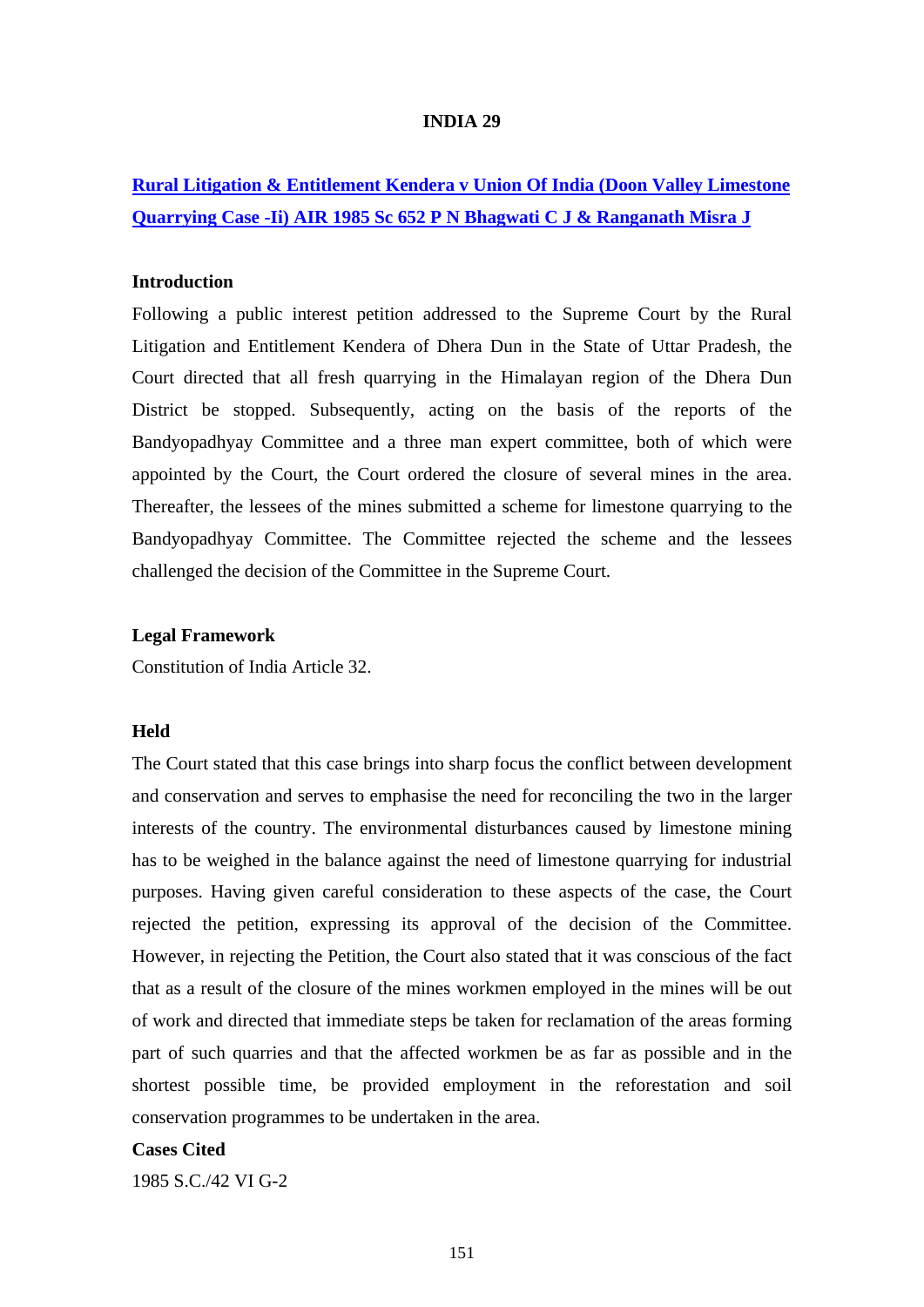**[Tehri Bandh Virodhi Sangarsh Samiti And Others v The State Of Uttar Pradesh](#page-11-0)  [& others Supreme Court Of India Writ Petition No. 12829 Of 1985](#page-11-0) [Kn. Singh, J. And Kuldip Singh, J](#page-11-0)**

#### **Introduction**

This Petition under Article 32 of the Indian Constitution was filed in the Supreme Court in the public interest. The petitioners prayed that the Union of India, State of Uttar Pradesh and the Tehri Hydro Development Corporation be restrained from constructing and implementing the Tehri Hydro Power Project and the Tehri Dam. The main grievance of the Petitioners was that in preparing the plan for the project the safety aspects have not been adequately taken into consideration. It was asserted that as the area in which the dam is to be constructed is prone to earthquakes, the construction of the dam would pose a serious threat to the life, ecology and the environments of northern India.

#### **Legal Framework**

Constitution of India - Article 32.

## **Held**

The Court stated that it does not possess the requisite expertise to render any final opinion on the rival contentions of the experts. The Court can only "investigate and adjudicate the question as to whether the Government was conscious to the inherent danger as pointed out by the Petitioners and applied its mind to the safety of the dam. We have already given facts in detail which show that the Government has considered the question on several occasions in the light of the opinion expressed by the experts". In view of the material on record, the Court did not find any good reason to issue a direction restraining the respondents from proceeding with the implementation of the project and accordingly, the petition was dismissed.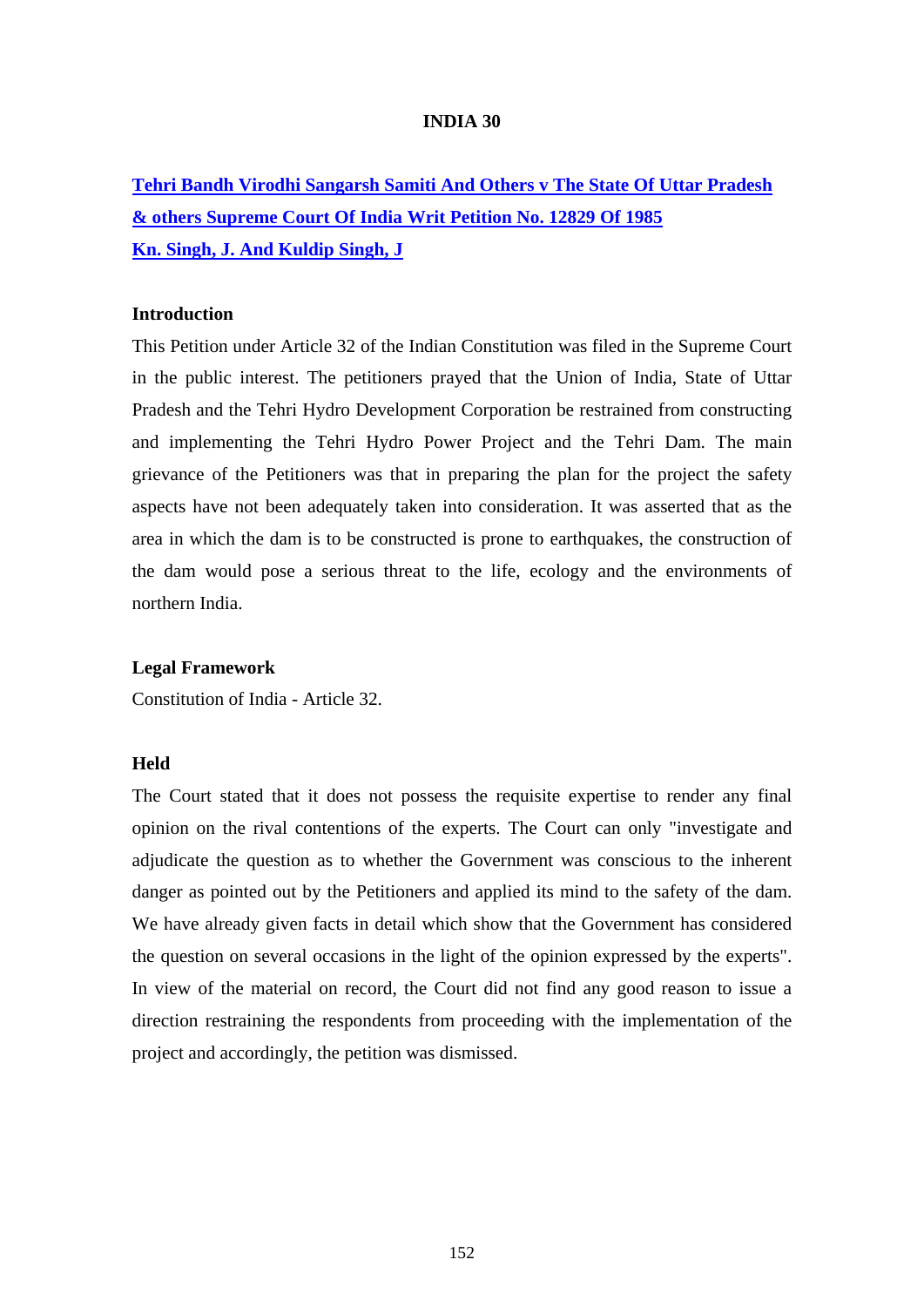# **[Ratlam Municipality v Vardhichand AIR 1980 Sc 1622](#page-11-0) [V.R. Krishna Iyer And Chinnappa Reddy. Jj](#page-11-0)**.

#### **Introduction**

This application was made under Section 133 of the Criminal Procedure Code seeking an order from the Magistrate's Court, directing the Municipal Council of Ratlam to take necessary action to stop the stench caused by open drains and public excretion by slum dwellers for want of public lavatories. The Magistrate made order as prayed for, but it was reversed on appeal to the Court of Sessions. On further appeal, the High Court, as well as the Supreme Court, upheld the order of the Magistrate. The defence of the Municipality was that notwithstanding the public nuisance, it did not have the funds to carry out the necessary activities and that this exonerates it from statutory liability.

# **Legal Framework**

Constitution-Part III Criminal Procedure Code-Section 133 Municipalities Act-Section 123

# **Held**

In rejecting the defence of the Municipality, the Supreme Court observed that the Criminal Procedure Code applies to statutory bodies and others regardless of their financial standing, just as human rights under Part III of the Constitution have to be respected by the State regardless of budgetary provisions. Section 133 of the Criminal Procedure Code considered in conjunction with Section 123 of the Municipalities Act, empowers the Court to require a municipality to abate a nuisance by taking affirmative action within a stipulated time. In arriving at this conclusion, the Court stated: "Public nuisance because of pollutants being discharged by big factories to the detriment of the poorer sections, is a challenge to the social justice component of the rule of law. Likewise, the grievous failure of local authorities to provide the basic amenity of public conveniences, drives the miserable slum-dwellers to ease in the streets, on the sly for a time, and openly thereafter, because under nature's pressure, bashfulness becomes a luxury and dignity a difficult art. A responsible Municipal Council constituted for the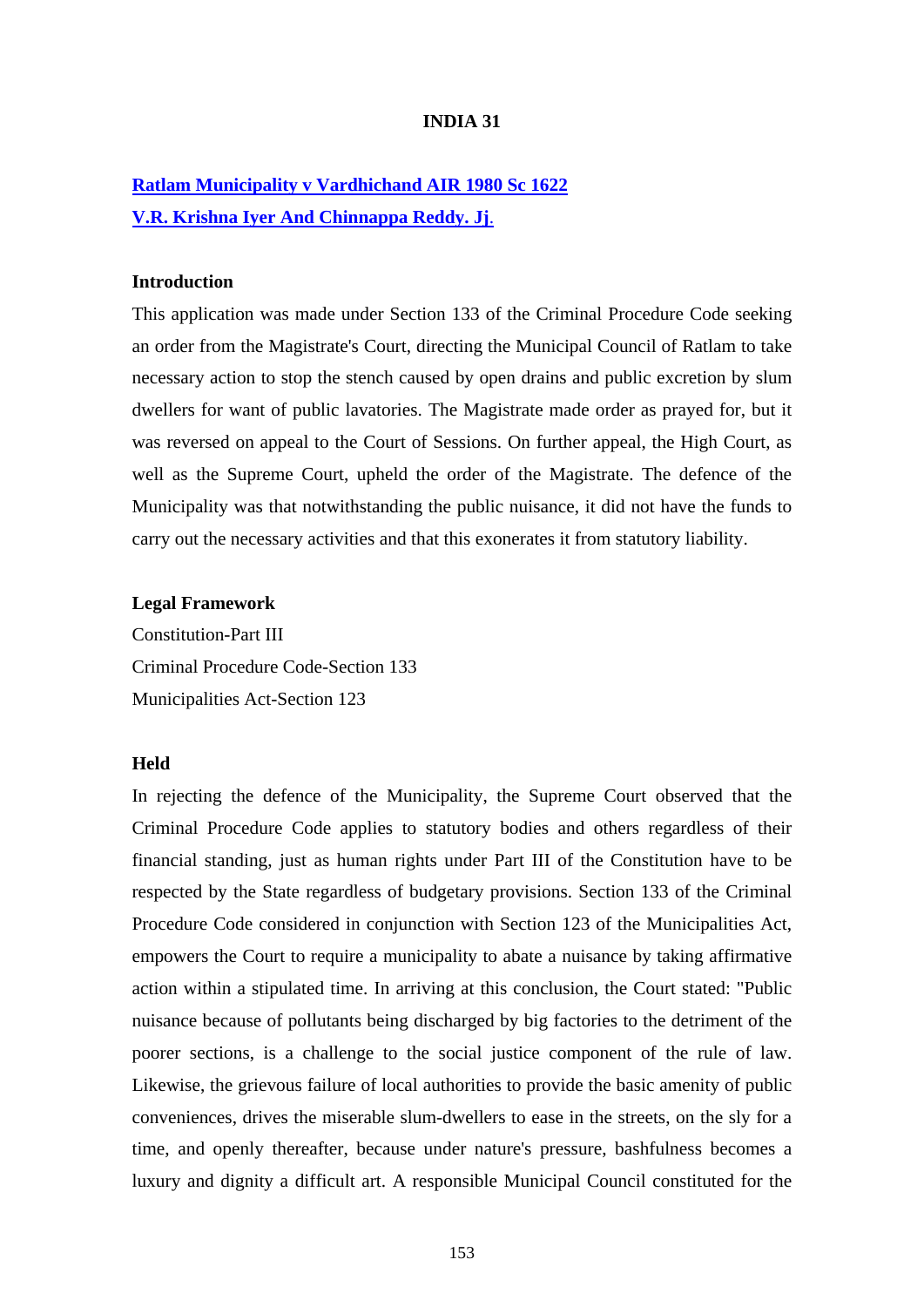precise purpose of preserving public health and providing better facilities cannot run away from its principal duty by pleading financial inability. Decency and dignity are non-negotiable facets of human rights and are a first charge on local self-governing bodies. Similarly, providing drainage systems, not pompous and attractive, but in working condition and sufficient to meet the needs of the people, cannot be evaded if the Municipality is to justify its existence. A bare study of the statutory provisions makes this position clear".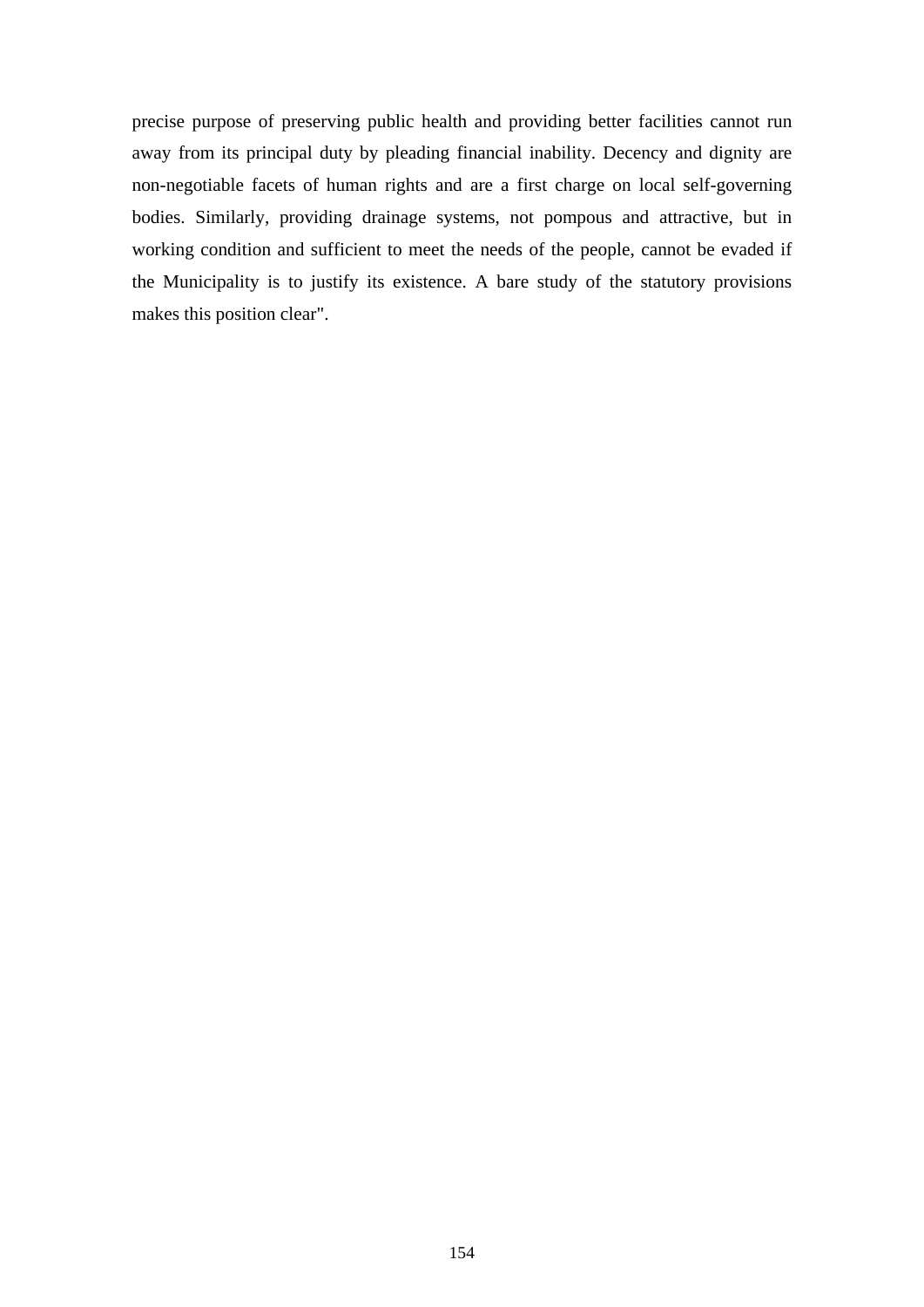# **[Pollution Control Board v M.V. Nayudu Supreme Court of India Case No. 53](#page-11-0)**

# **Introduction**

The respondent purchased 12 acres of land and applied for consent for the establishment of a chemicals industry. When the application was rejected the respondent appealed to the court.

# **Legal Framework**

The Industries (Development Regulations) Act 1951 The Constitution of India The Environment (Protection) Act 1986 The National Environmental Authority Act 1997

# **Held**

The court observed that the case involved adjudicating on the correctness of the technological and scientific opinions presented, a task which the Court was not equipped to undertake. It therefore referred the matters to the Appellate Authority under the National Environmental Authority Act 1997.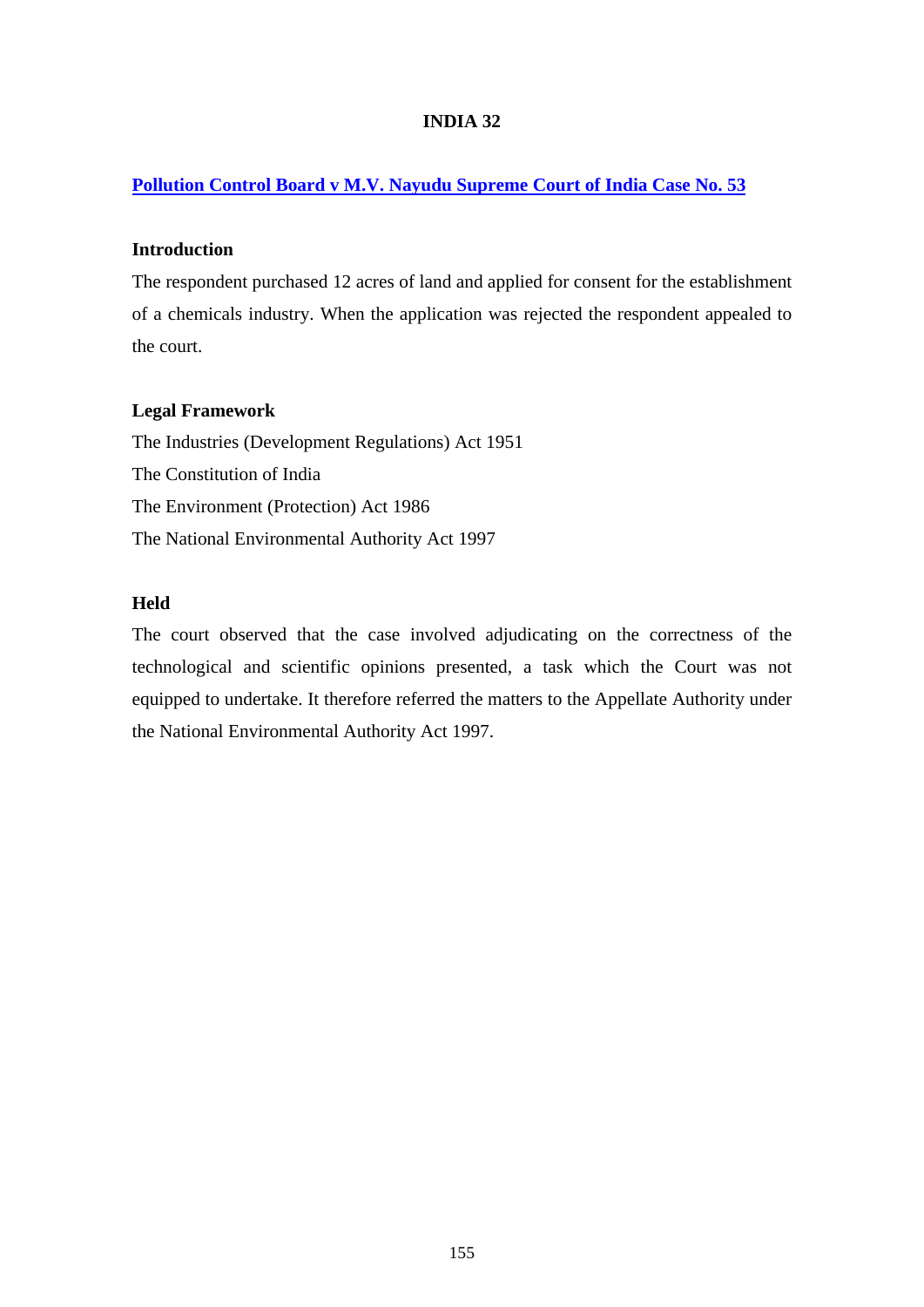## **[Narmada Bachao Andolan v Union of India & others Judgement 18 October 2000](#page-11-0)**

### **Introduction**

The issue before the court was whether the environmental clearance granted by the Union of India has been granted without proper study and understanding of the environmental impact of the project and whether the environmental conditions imposed by the Ministry of Environment have been violated and if so, what was the legal effect of the violations.

#### **Legal Framework**

The Constitution Article 21 and 32 Environment Protection Act 1986

# **Held**

The evidence disclosed that the Government had been deeply concerned with the environmental aspects of the project and because there was a difference of opinion between the Ministries of Water Resources and the Environment and Forests the matter was dealt with by the Prime Minister who gave the clearance. The court ordered compensatory measures for environmental protection in compliance with the scheme framed by the Government and ordered the construction to continue while the alleviatory measures were carried out.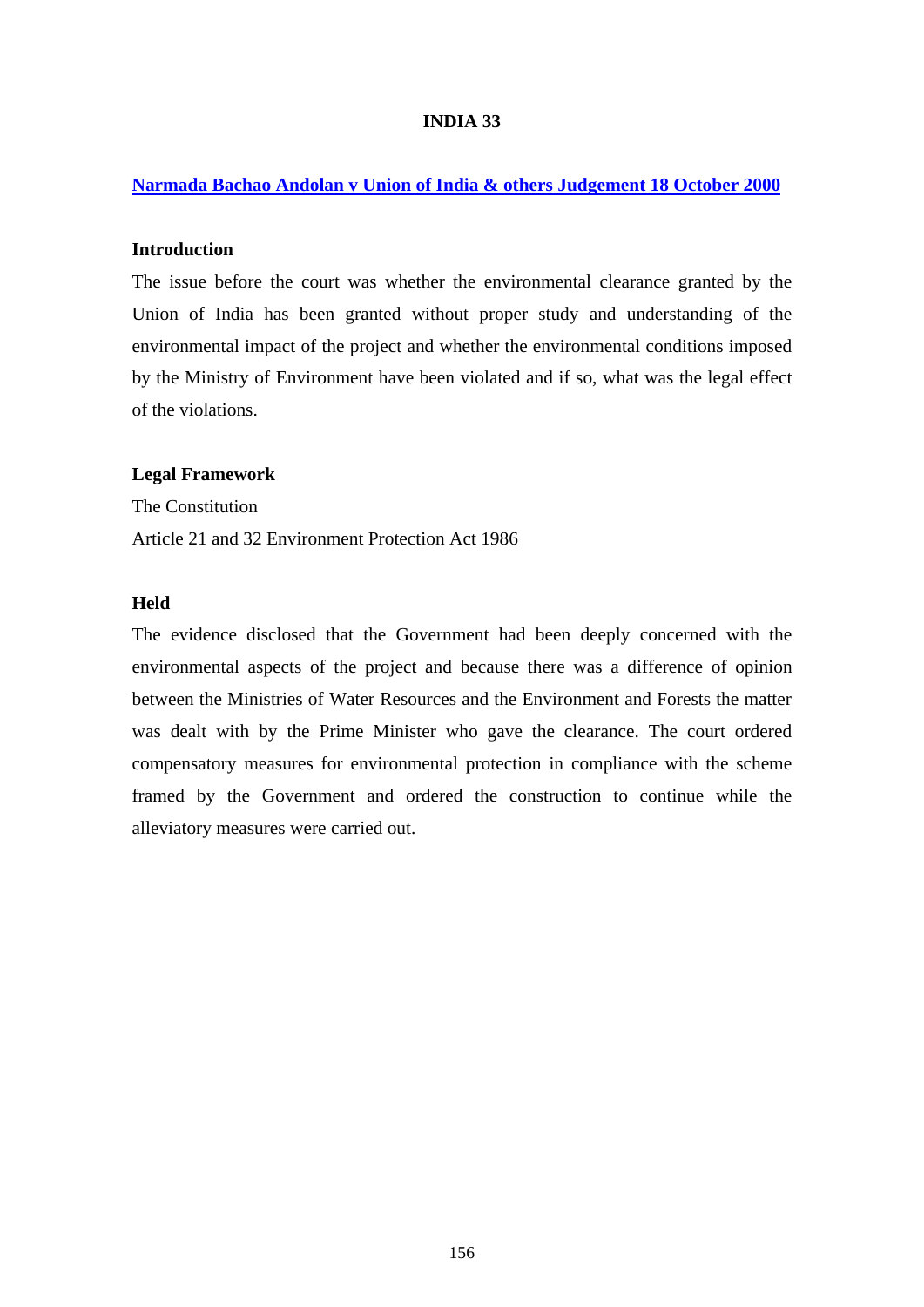# **[Ramakrishnan v State of Kerala High Court of Kerala O.P. NO. 24160 of 1988-A](#page-11-0)**

#### **Introduction**

This case highlights the dangers of smoking. The petitioner sought orders to prevent the smoking of tobacco in any form in public places and to order the state to take appropriate measures to prosecute and punish all persons guilty of smoking in public places and to treat such smoking as a nuisance under the Penal Code.

#### **Legal Framework**

The Indian Penal Code

# **Held**

Smoking in public places violated the atmosphere and was noxious to the health of persons present. It was therefore an offence punishable under S.278 of the Penal Code.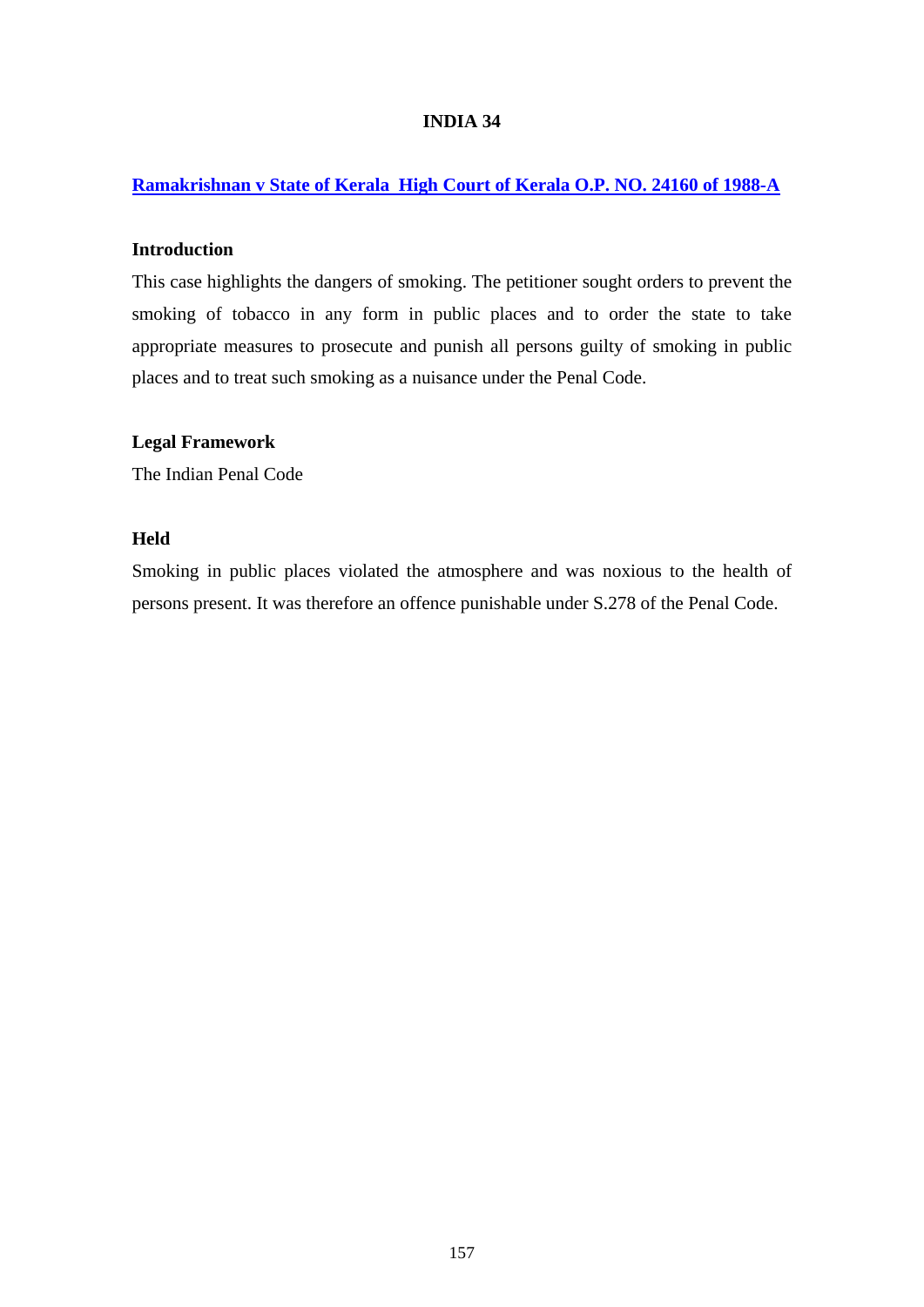### **[Vellore Citizens Welfare Forum v Union of India PIL 981-97](#page-11-0)**

### **Introduction**

This was a petition against pollution which was caused by discharge of untreated effluent by tanneries and other industries into agricultural fields, road sides, waterways and open lands and into the River Palar which is the source of water supply to the residents of the area. There was evidence that the tanneries and other industries had been exhorted for ten years to control pollution but to no avail.

#### **Legal Framework**

Sustainable Development, Precautionary Principle Polluter Pays Principle The Constitution of India The Environment Act 1986 The Water (Prevention and Control of Pollution) Act 1994 The Air Act 1981

### **Held**

The court ordered the Central Government to constitute an authority and confer on it all powers necessary to deal with the situation. The authority was to implement the precautionary principle and the "polluter pays" principle. It would also identify the families who had suffered from the pollution and assess compensation and the amount to be paid by the polluters to reverse the ecological damage. The Court required the Madras High Court to monitor the implementation of its orders through a special bench to be constituted and called a "Green Bench".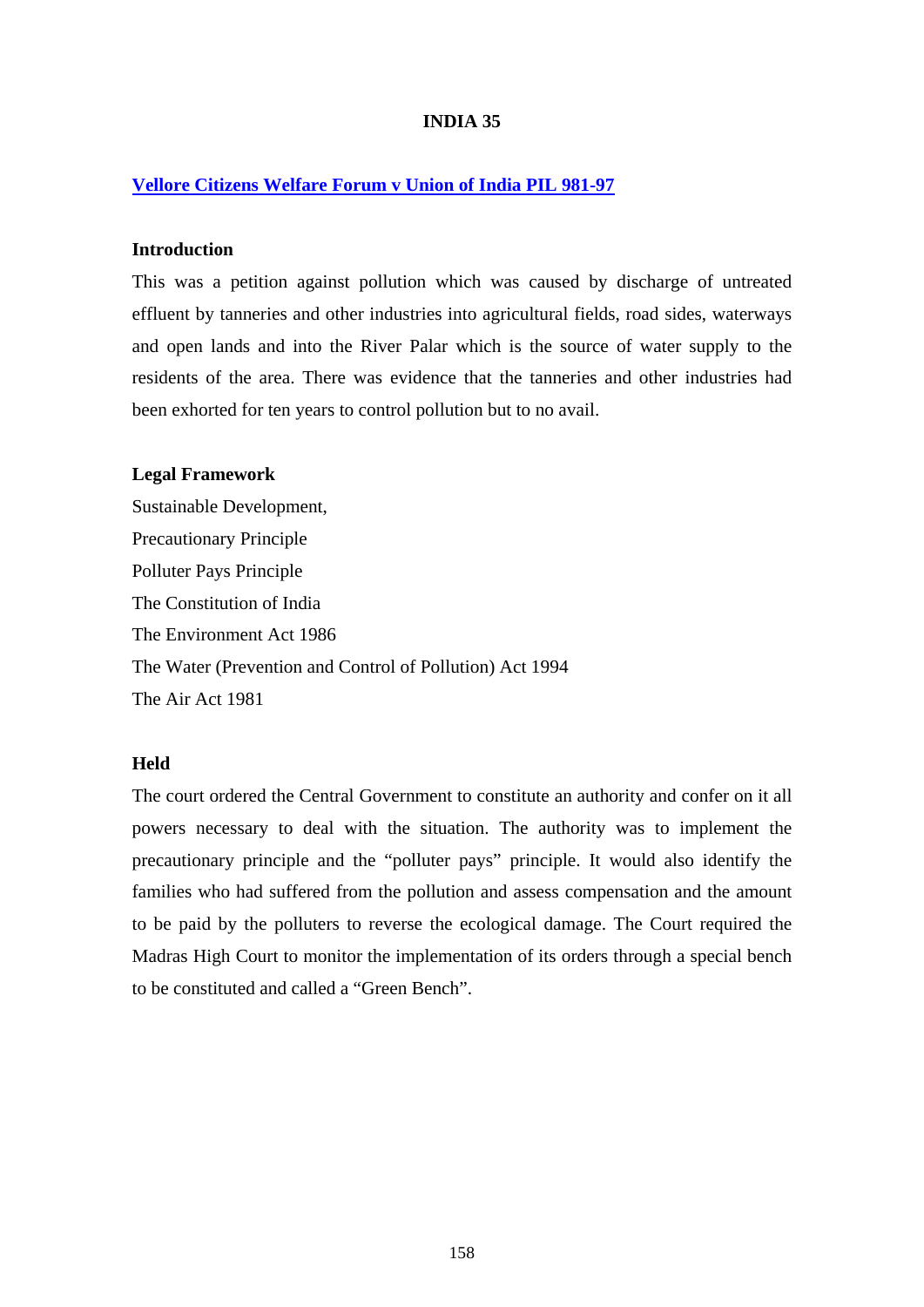# **MALAYSIA 1**

# **Kajing Tubik & others v Ekran Biid & others Originating Summons No-55 (21 [June 1995\) High Court \(Kuala Lumpur\) James Fong J. 19 June 1996](#page-11-1)**

#### **Introduction**

The plaintiffs claimed that they have been deprived of their right to obtain a copy of the Environmental Impact Assessment (EIA) relating to the construction of the Bakum Dam and to be heard and make representations before the EIA is approved. Under the Environment Quality Act of 1974 activities prescribed by the Minister in charge of environmental protection can only be carried out with the approval of the Director General of environment quality, the second defendant. The Guidelines approved by the D-G requires a detailed EIA prepared by the project proponent, to be made available to the public and the public afforded an opportunity to comment on the proposed project to a review panel. The Environment Quality (Prescribed Activities) (Environmental Impact Assessment) Order 1987 includes power generation and transmission activities involving dams and hydroelectric power as prescribed activity. However, on 27 March, 1995, the Minister issued an Order under the EQA declaring that the prescribed activities shall not apply to Sarawak, where the project in question is to be constructed.

Accordingly the Plaintiffs sought a declaration that before the first defendant carries out the prescribed activity it has to comply with the Environment Quality Act, including S.34A and/or the Guidelines prescribed by the second defendant under S.34A of the Act, and the regulations made thereunder.

# **Legal Framework**

Environment Quality Act of 1974 (EQA) S.34A.

Environment Quality (Prescribed Activities) (Environmental Impact Assessment) Order 1987, No: PU(A) 362/87 (PU (A) 362) -13.b.

Environmental Quality (Prescribed Activities) (Environmental Impact Assessment) (Amendment) Order 1995 No: PU(A) 117.

Natural Resources Ordinance- S. 1lA(l).

Natural Resources and Environment (Prescribed Activities) Order 1994.

Interpretation Act 1948/1967 -S 20.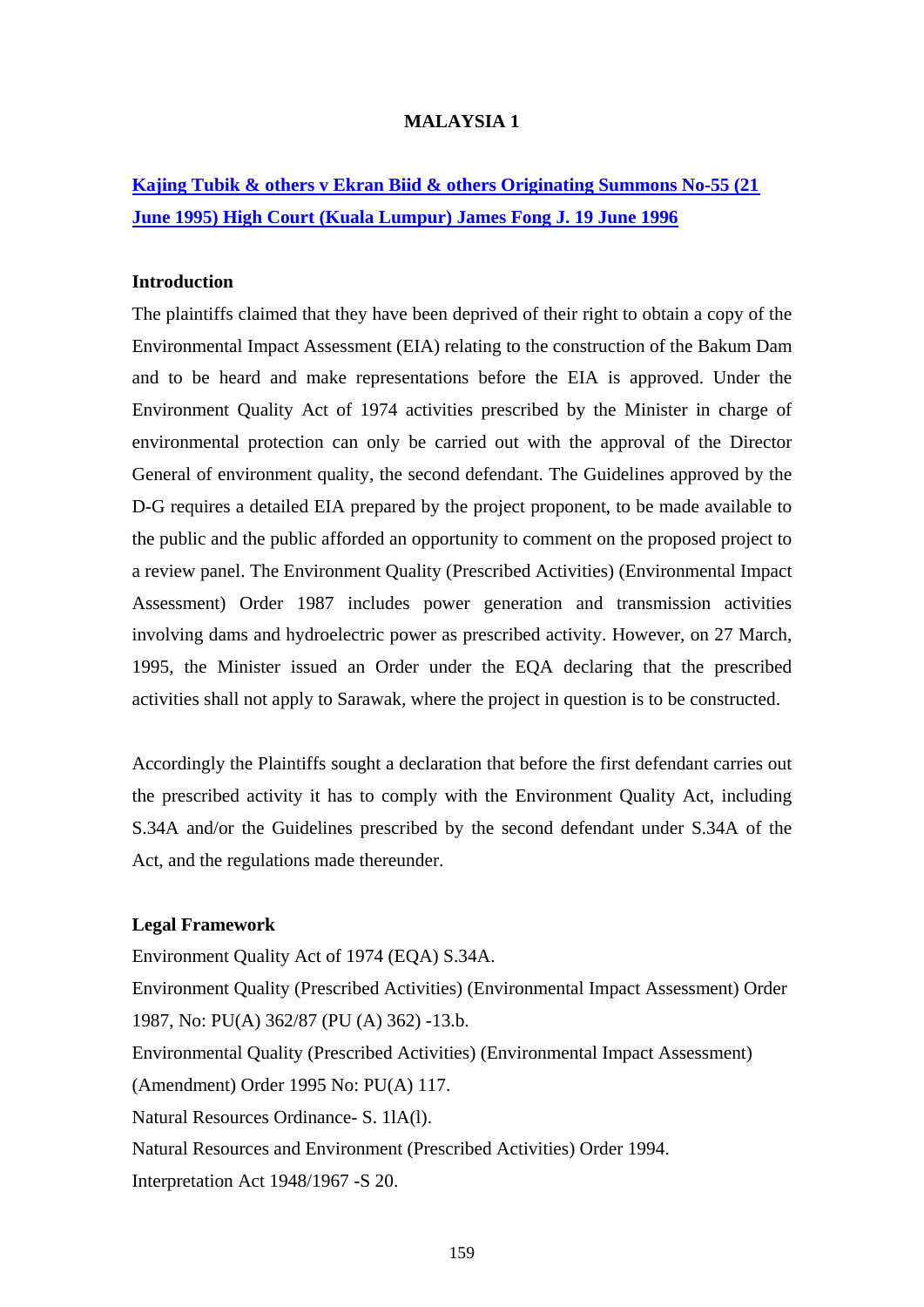# **Held**

On the question of locus standi the Court held that though the plaintiffs were only three of a community of 10,000, this did not in itself disentitle them to the relief claimed. The Court held that the process in the Guidelines made in terms of s.34 A (2) of the EQA concerning the Environmental Impact Assessment and public participation as set out in paragraphs 1.4.5, 1.6.1, 3.4.7, and 4.5 are mandatory. Accordingly, the entitlement to a copy of the EIA and public participation in such proceedings becomes a right. In this connection the Court stated that:

"The EQA was enacted to be applicable to the entire nation. Subsidiary legislation was permitted to give full effect to the EQA. Under the guidelines prescribed under the EA itself a valid assessment of an EIA prepared by the project proponent...cannot be made without some form of public participation...For this is a right vested with the plaintiffs..."

The Minister's order amounted to a removal of the entire rights of the plaintiff to participate and to give their views before the EIA is approved. Accordingly, the Court declared that the Environment Quality (Prescribed Activities) (Environmental Impact Assessment) Order 1987, was invalid and directed the 1st defendant to comply with the requirements of EIA and the Guidelines.

#### **Cases Cited**

Government of Malaysia v. Lim Kit Siang (1988) 2MIJ 12. Tan Sri Hj Othman Saat v Mohamed Bin Ismail (1984 2 MLJ 177. Ibeneweku v. Eqbuna (1964) 1 WLR219. Lonrho Ltd & Anor v Shell Petroleums Co. Ltd. & Anor So.2)(1982) AC 173. Saijah bte Ab-Lateh v Mohd Irwan Abdullah (1996) 1 SLR 63 Petalin Tin Bhd v Lee Kian Chan & others (1994) 1 MLJ 657 Gul-Marin & Doan Inc. v George Town Textile Mfg Co 249 SC 561, 155 SF2d618,621. Gouriet v Union of Post Office Workers & Ors (1977) 3 All ER 70) Howe Yoon Chang v Chief Assessor Property Tax Singapore (1978) 2 SJ 87 Chief Assessor Property Tax Singapore v. Howe Yoon Chang (1979)1 MLJ 207 R v. Secretary of State for the Home Department ex p Al-Mahdarni (1989) 1 AER 777. Wong Bot Heng & Anor v Kerajaanen Malaysia(1992) 2 MLJ 885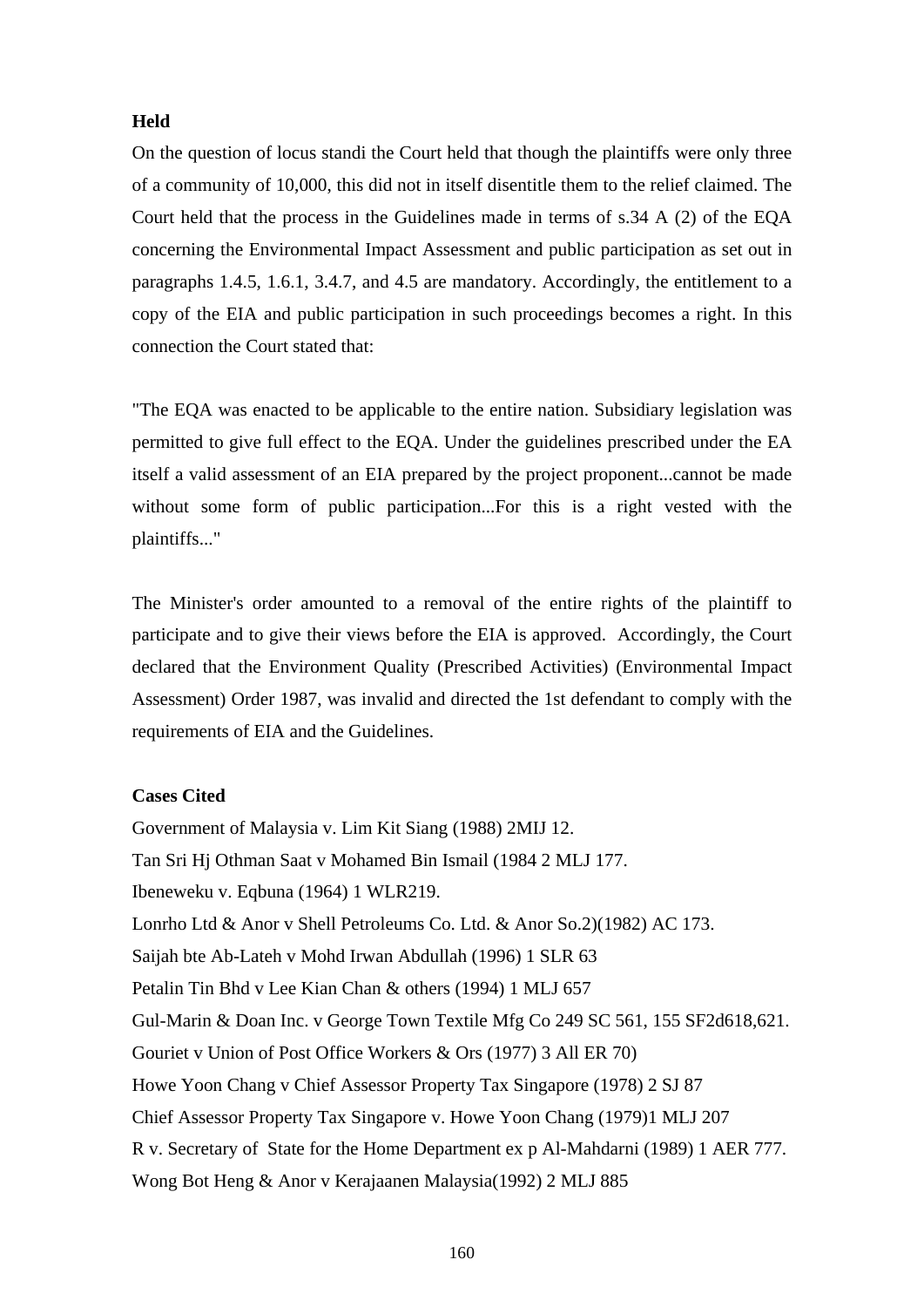Phillips v Eyre (1870) LR 6 QB1 Penang Development Corp. v Tech Eng Hvat & Anor (1993) 2 MLT 97 Yamaha Motor Co. Ltd. v Yamaha Malaysia Sdn Bnd & Ors (1983) 1 MLJ 213. Hanson v. Radiff Luban Urban District Council (1992)2 Ch. 490 Brickfield Properties v. Newton (1971) 3 All ER 328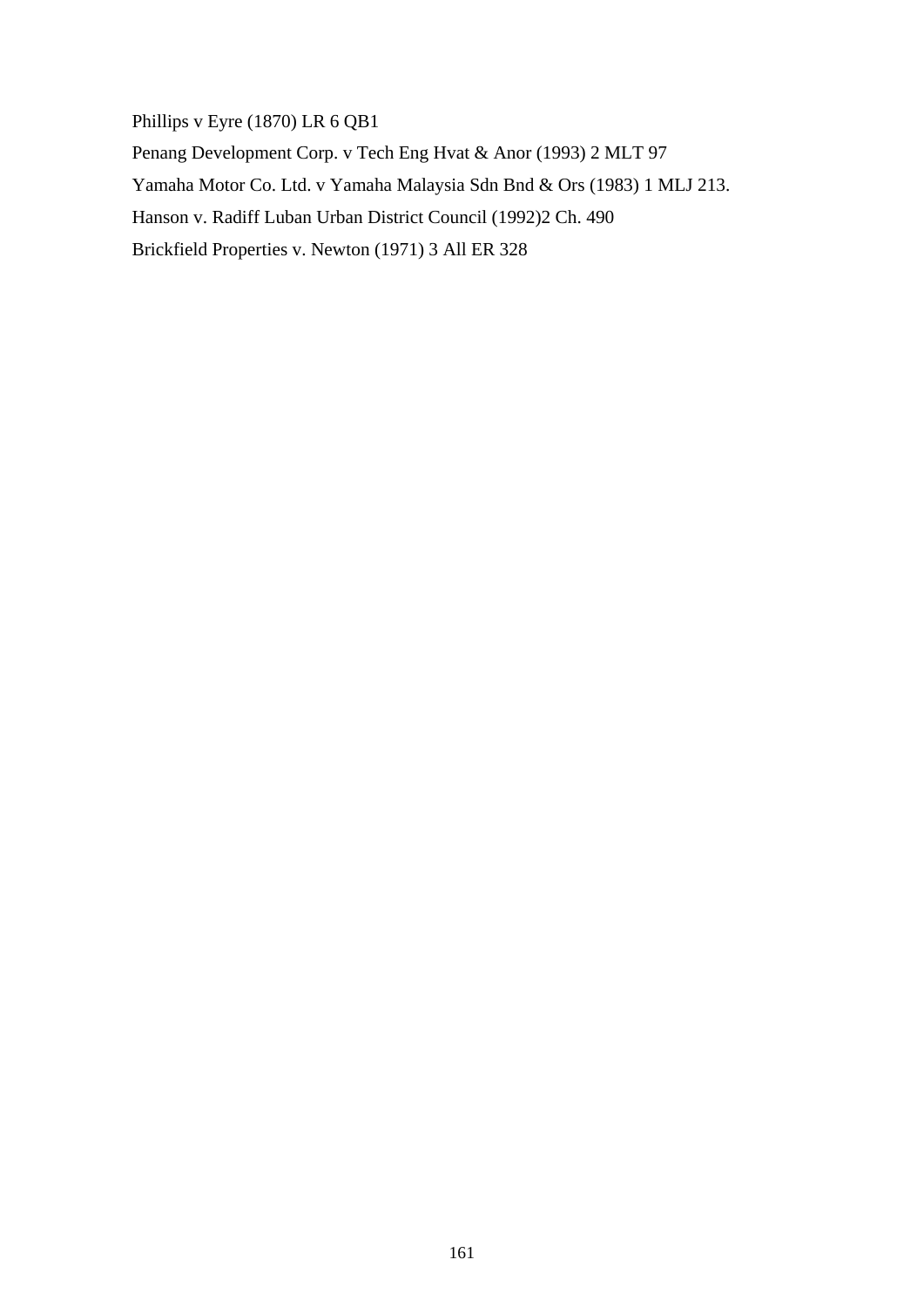#### **NEPAL 1**

**[Yogi Narahari Nath & other v Honorable Prime Minister Girija Prasad Koirala &](#page-11-1)  other 33 NLR 1955 Supreme Court of Nepal Surendra Prasad Singh CJ and Narendra Bahadur Neupane J.**

#### **Introduction**

In August 1993, an agreement was signed between the Ministry of Education, Culture and Social Welfare and the International Society for Medical Education (USA) for the purpose of establishing a College of Medical Science in Nepal. To this end the Government of Nepal leased 28,000 sq.m of land for 50 years in Devghat area of Chitwan District to the International Society for Medical Education (USA).

Having considered the national importance of that land, the petitioners including Yogi Narahari Nath, a renowned scholar and preacher, filed a public interest litigation suit, under Art 88 (2) of the Constitution of the Kingdom of Nepal, 1990 with the Supreme Court asking for the government decision to be quashed. The petition was based on the contention that land of the Devghat area is of great significance to religion, culture, nature and archaeology, and therefore, such land must be protected in the best interests of the nation.

# **Legal Framework**

- i) Constitution of the Kingdom of Nepal, 1990, Art 12(1), 19(2), 26(4), 88(2)
- ii) Forest Act 1993, Section 68
- iii) Ancient Monuments Protection Act 1954 Sections 9 & 10

## **Held**

Because of the public interest in the land of the sacred Devghat area surrounded by forests and their religious, biological, cultural and archaeological importance, the Supreme Court quashed the Government's decision to lease the land for the stated purpose.

While issuing the order of certiorari, the court, for the first time recognized the "public trust doctrine" by declaring that the protection and maintenance of the subject matter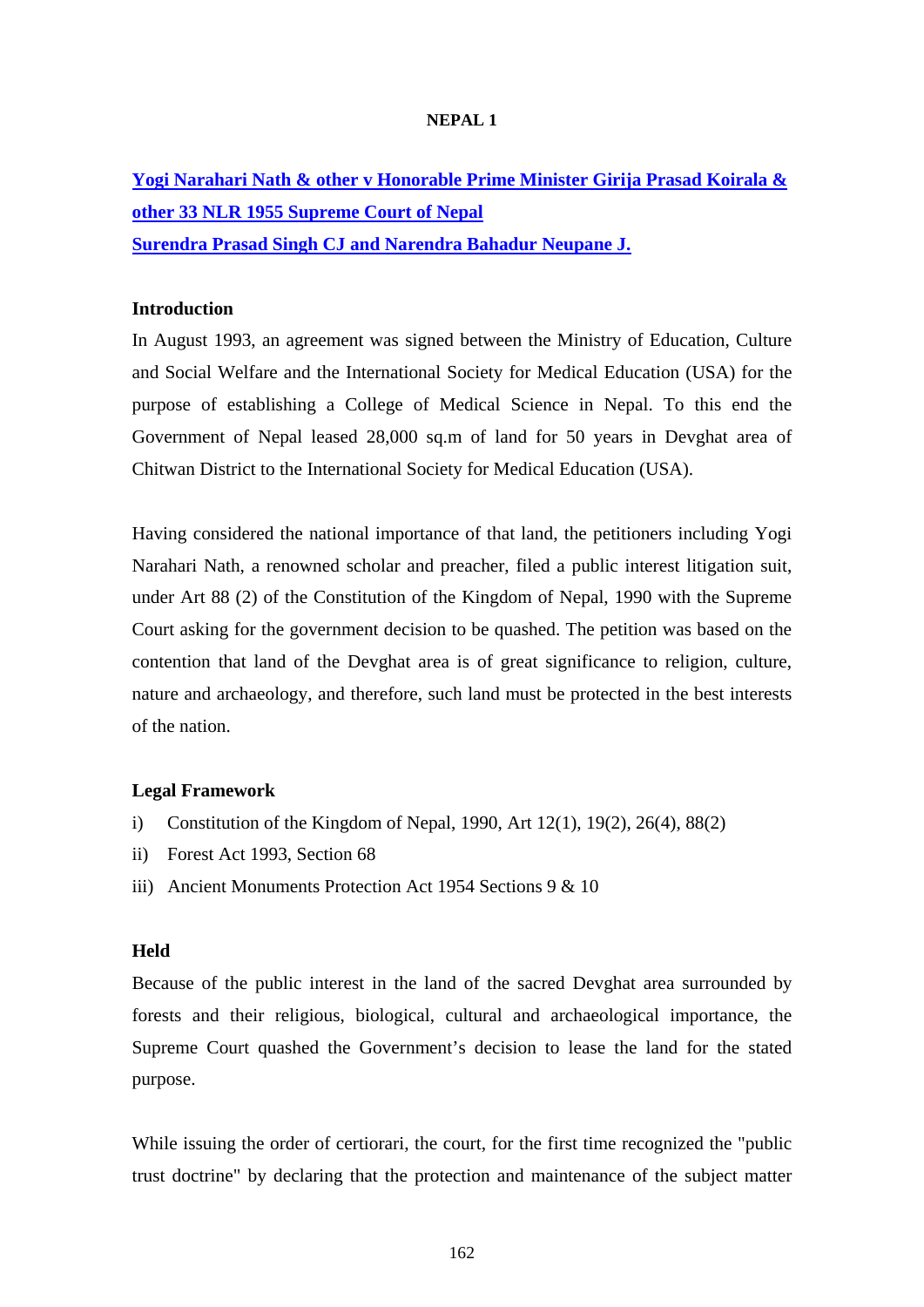and resources, which are archaeologically important, is the primary responsibility of Government. The Court also noted that if such archaeological or ancient heritage, is not protected, "we ourselves may forget our ancient civilization and culture".

The Court based its decision also on the ground that the Government did not have power to lease such an environmentally and archaeologically important sacred place such as Devghat in an arbitrary manner and that the Government could have given other parcels of land for the intended development.

While reaffirming the right to life *vis a vis* a pollution free environment, which had been already established in Surya Prasad Dhungel vs. Godawari Marble Industries Pvt Ltd, the court declared that "the environment is the integral part of human life, if it is degraded human beings as well as animals would suffer negative impact. Therefore resources like forests should be protected for the maintenance of pollution free environment."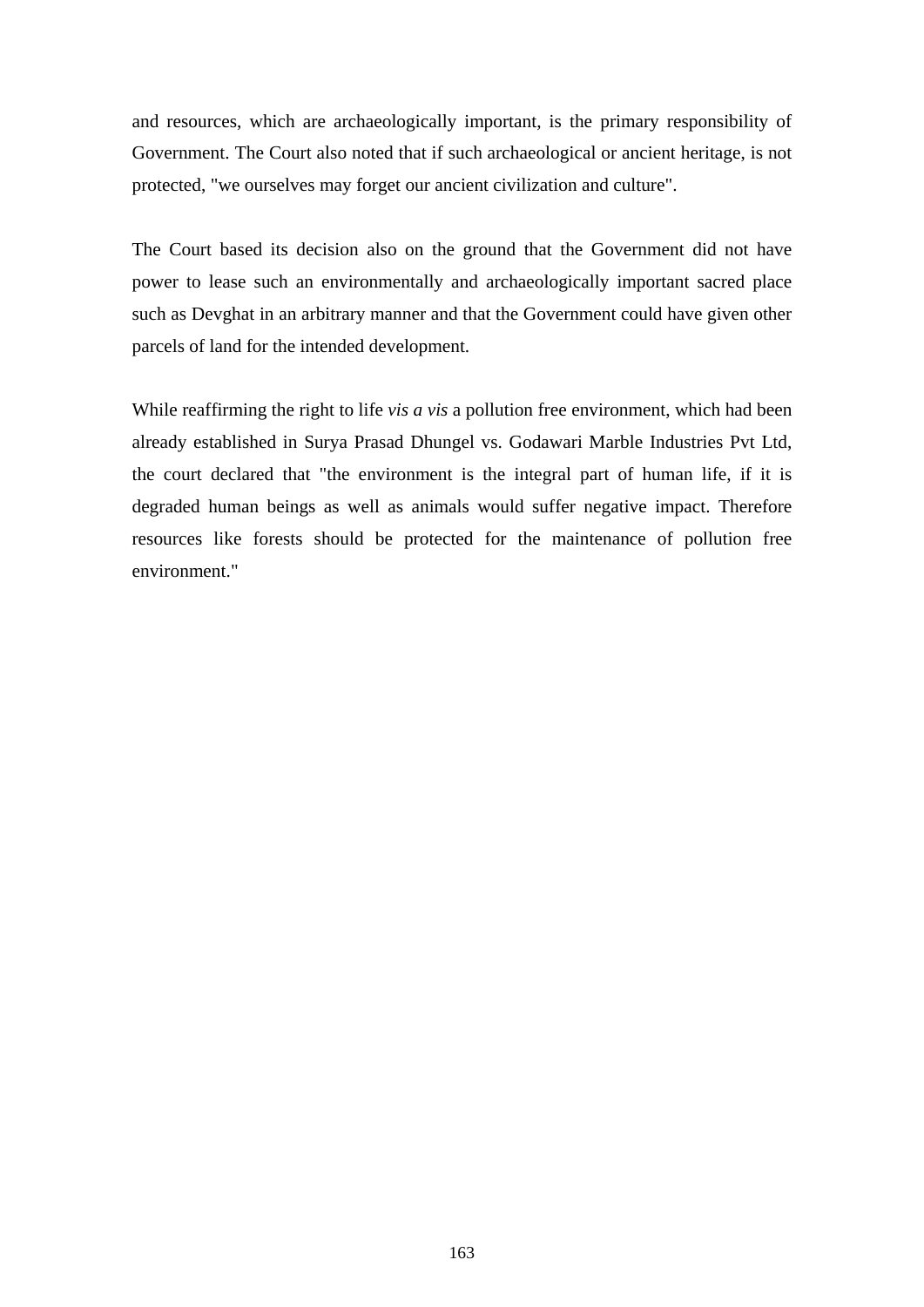# **NEPAL 2**

# **[Rajendra Parajuli & others v Shree Distillery Pvt Ltd & others Writ No 3259 1996](#page-11-1)  Supreme Court of Nepal Keshav Prasad Upadhaya & Kedar Nath Acharya JJ**

## **Introduction**

The Shree Distillery is situated at Nawalparasi district, Naya Belhani Village, on the banks of the Arun River and is engaged in the manufacture of industrial alcohol. It was discharging highly noxious effluents into the Arun River and directly into a pond located in the area of the distillery. Due to the discharge of such effluents the fish and other aquatic animals in the river were found dead. The waters of the river were highly polluted and unsuitable for drinking, irrigation or for any other purpose. The obnoxious smells released from the pond affected the villagers for one kilometre around and because of air pollution the agricultural crops and trees in the area were seriously damaged.

Due to public pressure the Distillery had agreed with the Office of the District Administration, Nawalparasi, to take all necessary steps and measures to control pollution. Nevertheless, the company failed to implement the agreement and the suffering of the villagers continued.

The petitioners filed a public interest petition in the Supreme Court seeking an appropriate order to stop the discharge of pollutants into the river and air and for the installation of a treatment plant by the distillery.

#### **Legal Framework**

- i) The Constitution of the Kingdom of Nepal 1990, Art 12(1), 12(2) Clause (5), Art 26(4)
- ii) Environment Protection Act, 1996
- iii) Environment Protection Regulations, 1997
- iv) Water Resources Act, 1963
- v) Industrial Enterprises Act, 1992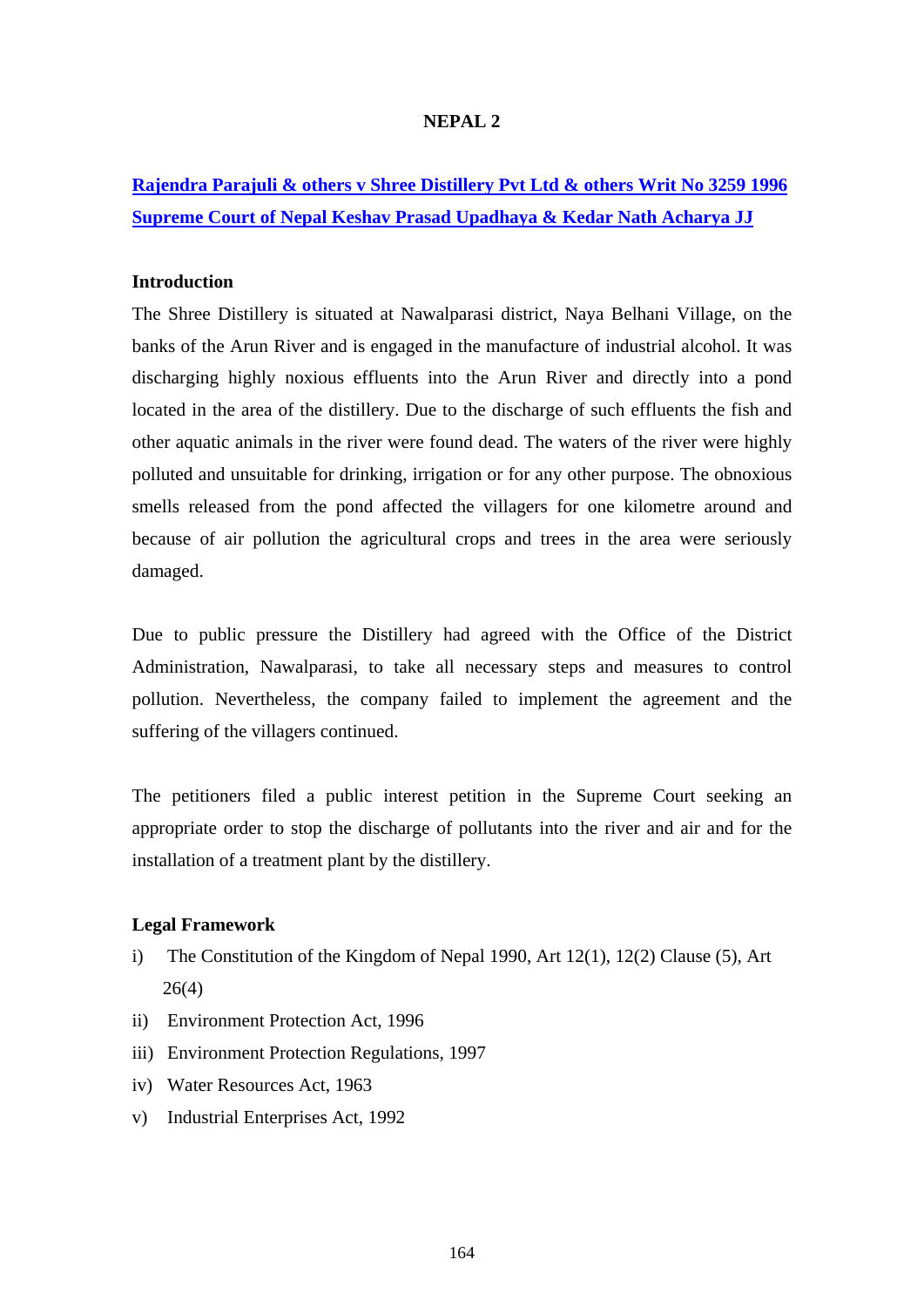# **Held**

Having a licence for the operation of an industry does not excuse any industry from its obligation to protect the environment. An industry can not be permitted to operate at the cost of endangering the environment; every industry must adopt measures by which the environment can be preserved and protected. In line with the "principle of sustainable development" "every industry has an obligation to run its development activities without creating environmental deterioration. The Environment should not be viewed narrowly. It is imperative for any industry to be cautious towards the environment while it is in operation."

The Court issued an order of mandamus to Shree Distillery to enforce the written agreement with the District Administration Office for monitoring and supervising the implementation of the agreement and for keeping the environment free of pollution in the affected area.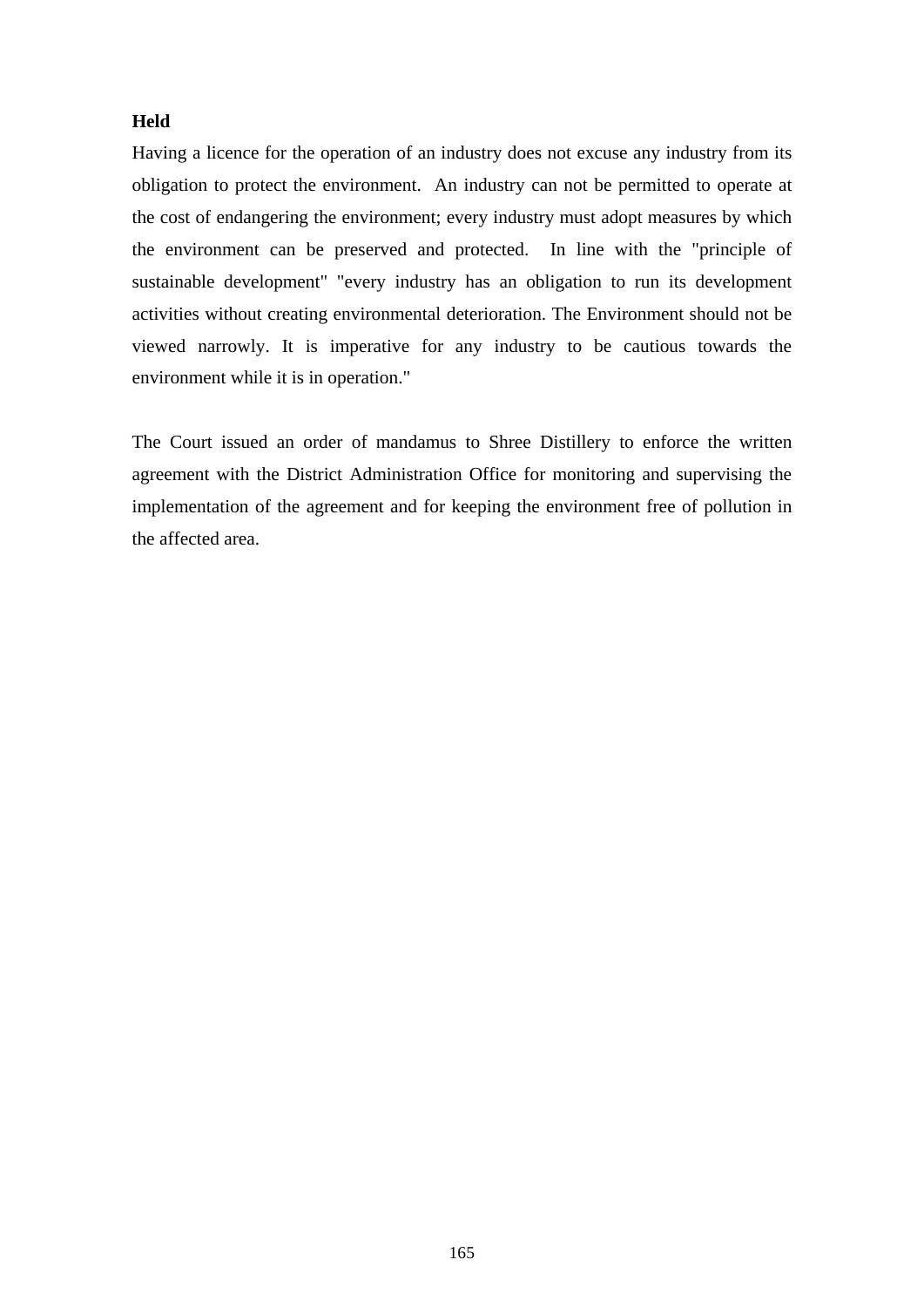#### **NEPAL 3**

**Prakash Mani Sharma and others on behalf of Pro Public v Honorable Prime [Minister Girija Prasad Koirala & others 312 NRL 1997 Supreme Court of Nepal](#page-11-1) Keshav Prasad Upadhaya & Kedar Nath Acharya JJ**

#### **Introduction**

Rani Pokhari (Queen Pond) situated at the heart of Kathmandu, was built early in the eighteenth century by King Pratap Malla (King of Malla Dynasty) in memory of his demised queen. The Rani Pokhari area is full of temples, statues and other ancient monuments and has great historical, archaeological, cultural and religious significance. It is also considered a symbol of the beauty of Kathmandu City. Ignoring all this the Government started the construction of a mid-regional police building on the banks of Rani Pokhari. In spite of public pressure by civil society, the Government did not stop the construction. The petitioners, on behalf of Pro Public, filed a public interest litigation suit with the Supreme Court complaining that the construction of such a building on the banks of Rani Pokhari destroyed the beauty of an historical and archaeological heritage and sought orders of court to stop the construction works. Simultaneously, the petitioners also sought orders to demolish all the structures already constructed around Rani Pokhari.

#### **Legal Framework**

- i) Constitution of the Kingdom of Nepal 1990, Arts 12(1), 18, 19, 26(4)
- ii) Ancient Monument Protection Act 1954
- iii) Town Development Committee Act 1989
- iv) Treaty Act 1992
- v) Convention for the Protection of the World Cultural and Natural Heritage 1972.

# **Held**

The Court accepted the locus standi of the petitioners by observing that every individual is entitled to show concern for public property and "public rights" in terms of Art 88(2) of the Constitution of the Kingdom of Nepal 1990 and that no-one is entitled to do anything against the Directive Principles enshrined in chapter four of the Constitution.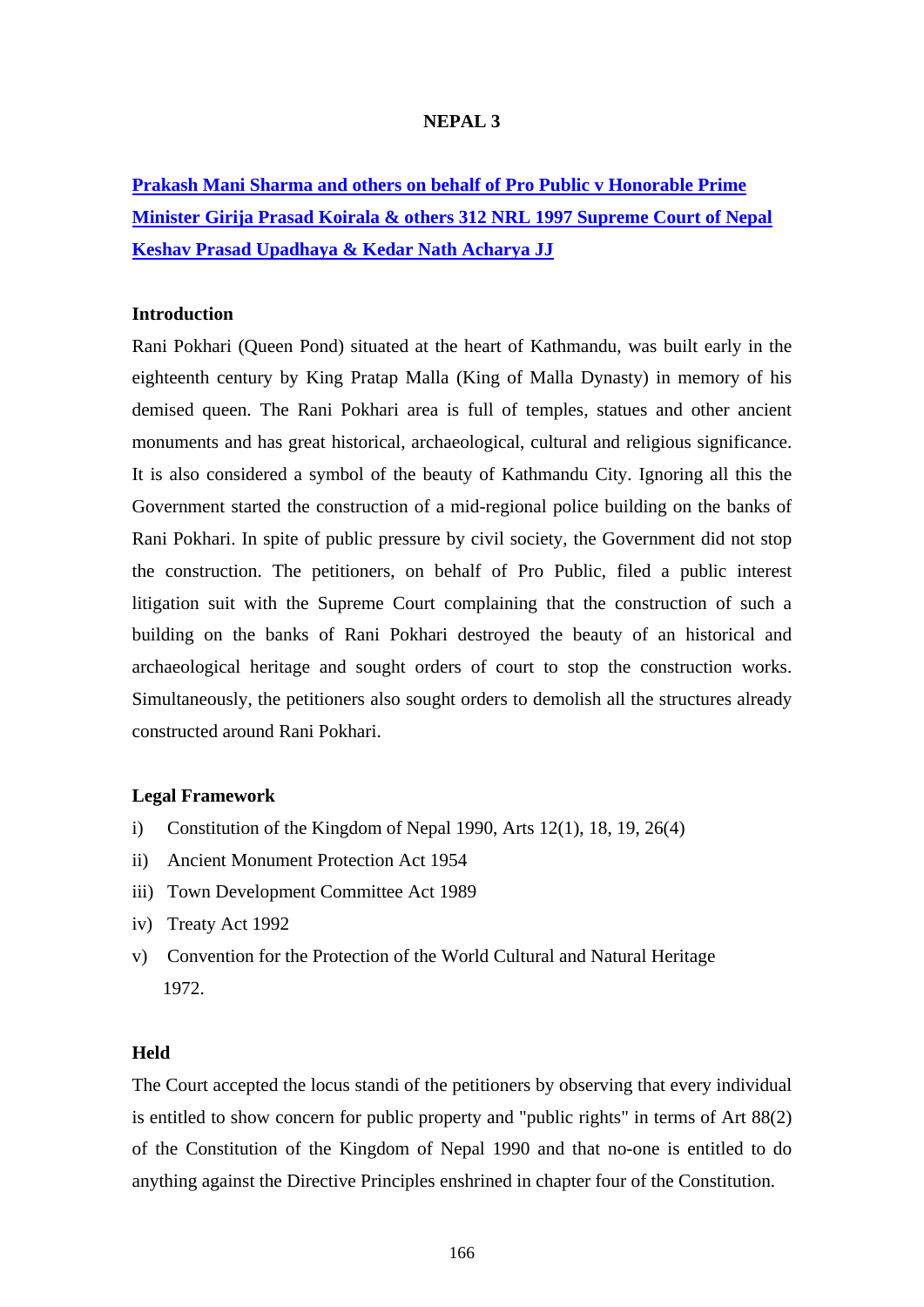For the first time, the Court emphasized the obligation of Government to give effect to the commitments under The Convention for the Protection of the World Cultural and Natural Heritage 1972 to which Nepal has became a party. Accordingly, the Court issued a directive order to the Government to take concrete and effective steps for maintaining uniformity in all areas by formulating a national policy regarding religious, cultural and historical places of importance.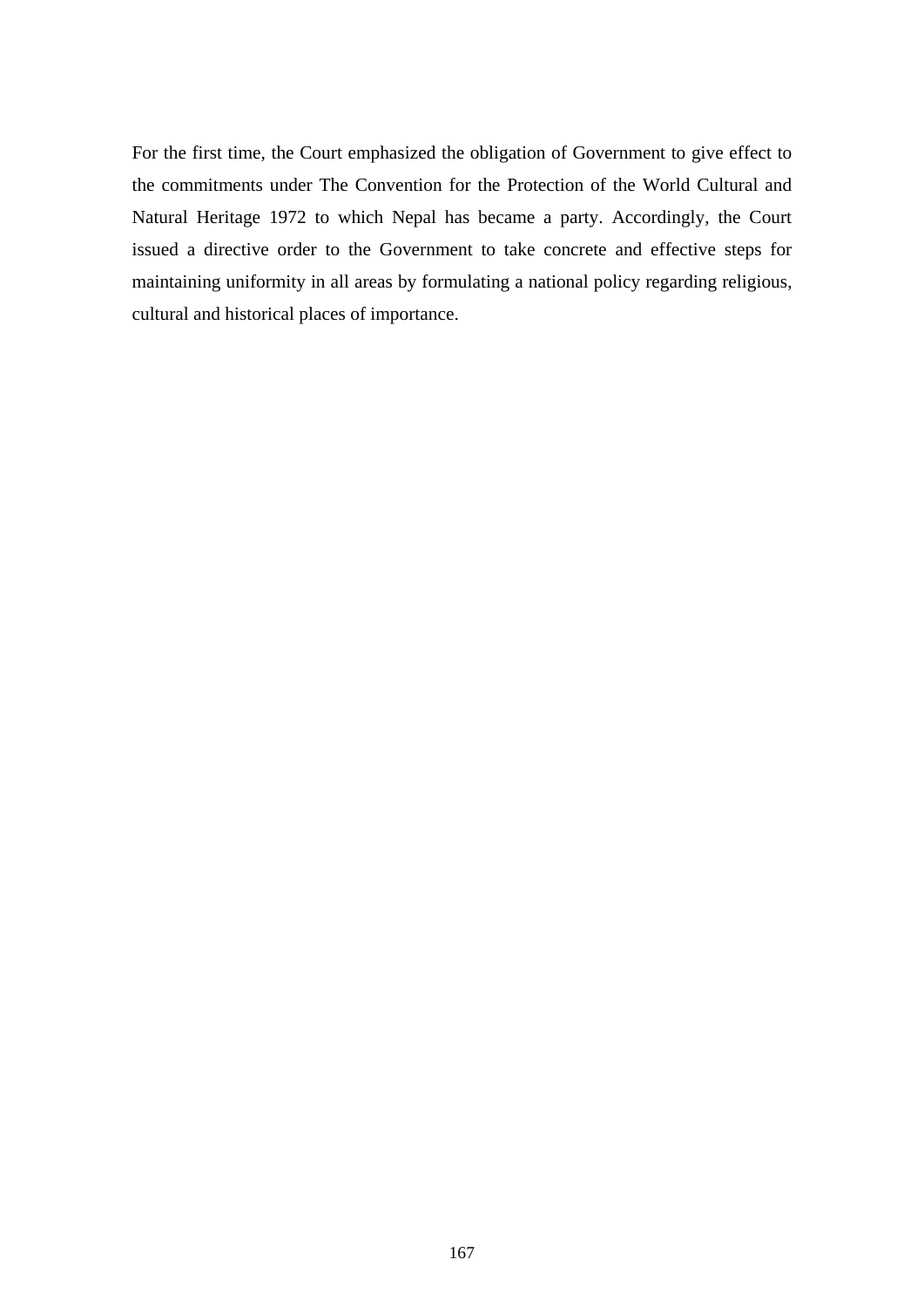#### **NEPAL 4**

**[Advocate Prakash Mani Sharma & others on behalf of Pro Public v HMG, Cabinet](#page-11-1) Secretariat & others, Writ No. 3017 of 1995 Supreme Court of Nepal Hari Prasad Sharma and Kedar Prasad Giri JJ**

#### **Introduction**

The banks of the holy Bagmati River are important rich in terms of the religion, culture and archeology of the Nepalese people. There are many ancient temples, cremation sites and other monuments on the banks of the Bagmati River. The petitioners commenced a public interest litigation in the Supreme Court challenging a government decision to construct a United Nations (UN) Park on the banks of this river from Shankhamul to Teku of Kathmandu.

The main contention of the petitioners was that the ongoing construction of the park and the dismantling of the existing structures would damage the environment of the affected areas. They alleged also that the construction will completely destroy the cultural and religious heritage and sought appropriate court orders for the protection of the area.

#### **Legal Framework**

Arts 19(2), 26(4) of the Constitution of the Kingdom of Nepal 1990 Ancient Monuments Protection Act 1956 Trust Corporation Act 1977 Municipality Act 1951 Standards prescribed by Kathmandu Valley Town Development Authority in 1993.

## **Held**

The Supreme Court emphasized the obligation of all concerned authorities for the protection of religious, archaeological and cultural areas of importance and directed government to take into its consideration the legal provisions regarding environmental protection. In this case the Supreme Court issued orders of mandamus to the different institutions for the fulfilment of their obligations under various Acts:-

- To the Ministry of Youth, Sport, Culture and Archaeological Department, to make proper arrangements for the protection of temples and other archaeologically and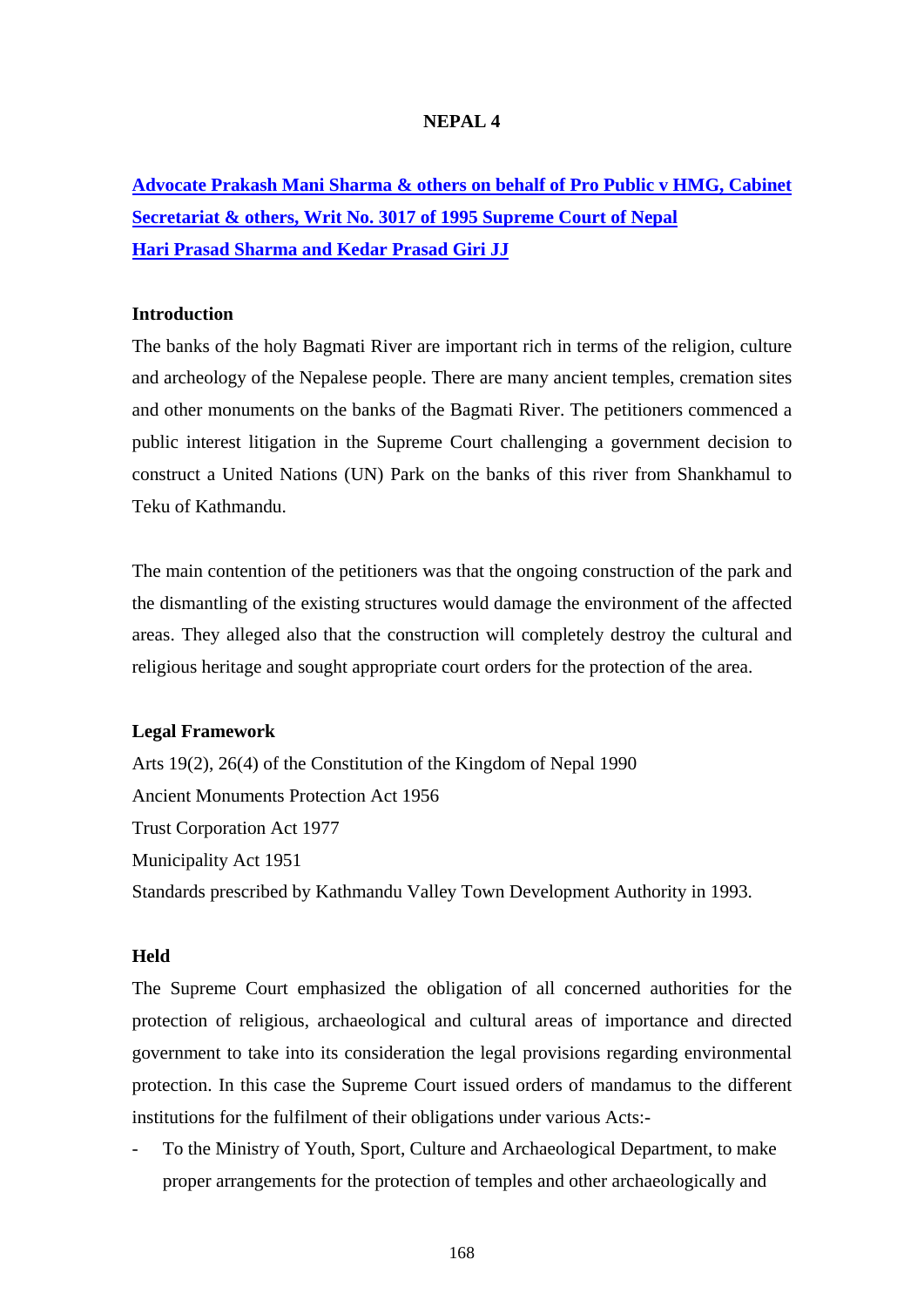historically important places under the Ancient Monument Protection Act 1956.

- To the Trust Corporation, Central Office, to keep accounts for protection of ancient ornaments, religious and cultural assets under section 17(6) (b) of Trust Corporation Act 1977.
- To Kathmandu Metropolitan, to fulfil the obligation of protecting the environment, culture and archaeological assets under section 15(1) of Municipality Act 1991.
- To the District Administration Office Kathmandu, to fulfil the obligation of repairing and protecting public ponds, inns, temples, bridges, stone spouts and other important religious places as prescribed under section 9(6) of the Local Administration Act 1973.
- To HMG Bagmati Area Drain Construction and Reform Plan Committee (instituted by HMG for the protection of that area), to establish a treatment plant to purify drainage water before discharging into the Bagmati River and not to demolish cremation places.
- To Indira Rajya Laxmi Hospital Development Committee, not to encroach upon or destroy public cremation places along the Bagmati River.
- To HMG Cabinet Secretariat and Ministry of Housing and Physical Planning, to protect religious cultural and archaeologically important assets and to protect and promote a healthy environment through making the Bagmati River free of pollution.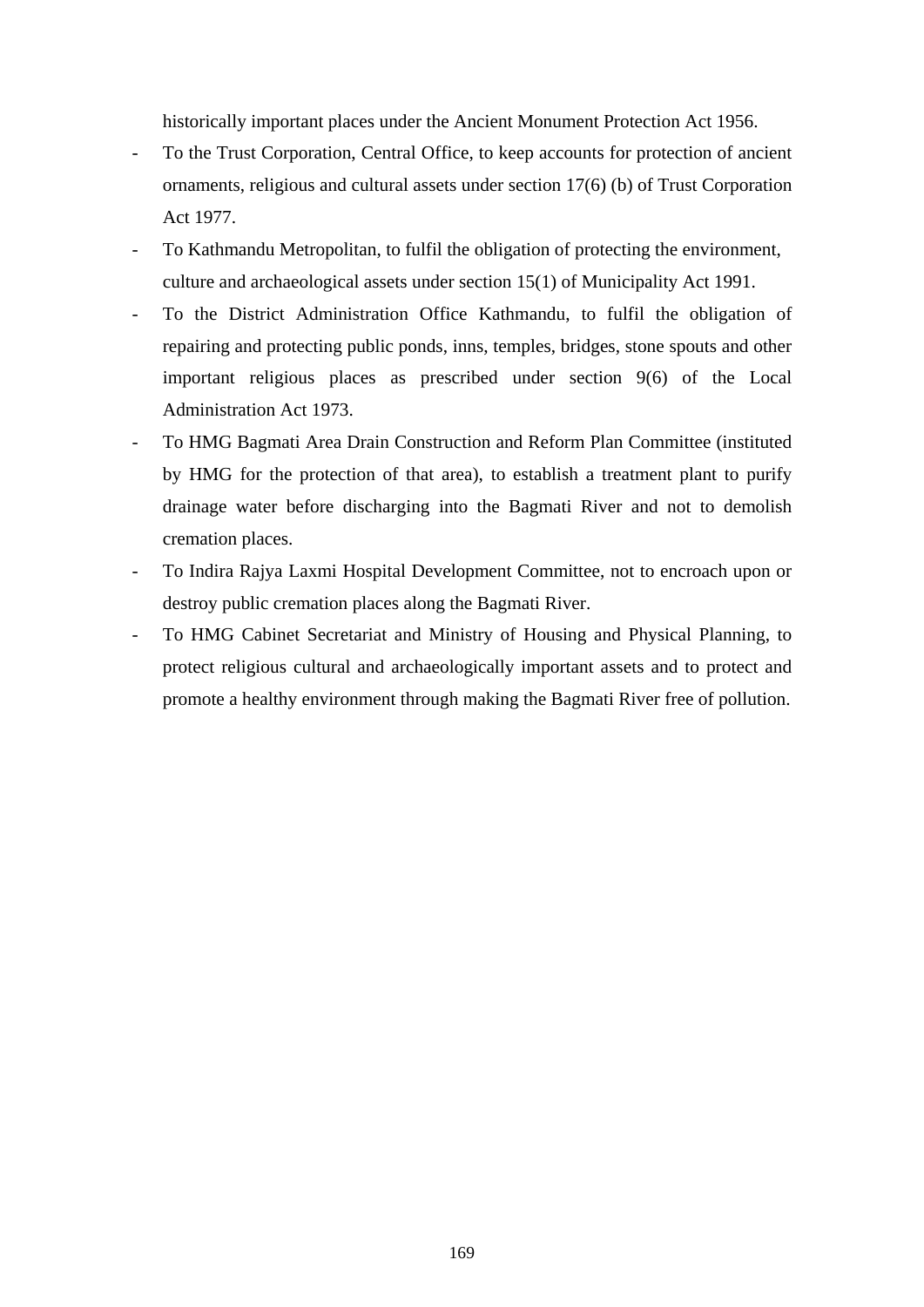# **NEPAL 5**

**[Advocate Kedar Bhakta Shrestha & others v HMG, Department of Transportation](#page-11-1)  Management & others, Writ No. 3109 of 1999 Supreme Court of Nepal Laxman Prasad Aryal and Top Bahadur Singh JJ**

#### **Introduction**

Three wheeler diesel engine tempos were found to be the main sources of air pollution in Kathmandu Valley from various scientific research studies. Therefore Government decided to stop the movement of such tempos in the Kathmandu Valley. Government also decided to stop the registration of the tempos outside the Kathmandu Valley. The petitioner filled a writ petition on behalf of the Asian Trading Company Pvt. Ltd, which was engaged in importing those vehicles and sought an order to quash all of the Government's decisions.

The petitioner alleged that the Government's decisions contravened the right of the petitioner to carry on trade or business which is protected under the Motor Vehicle and Transportation Management Act 1993 and Articles 11 & 12 of the Constitution of the Kingdom of Nepal 1990. Government replied that the decisions have been taken in accordance with sections 24 and 118 of the said Act to protect public health.

# **Legal Framework**

- Constitution of the Kingdom of Nepal 1990, Art. 12.
- Treaty Act 1990 Section 9
- Vienna Convention for the Protection of Ozone Layer 1985
- Environment Protection Act 1996
- Environment Protection Rules 1997
- Motor Vehicle and Transportation Management Act 1993

# **Held**

The Court dismissed the writ petition and upheld the validity of the Government decision to stop the movement of three wheeler diesel tempos in Kathmandu and their registration outside the Kathmandu Valley.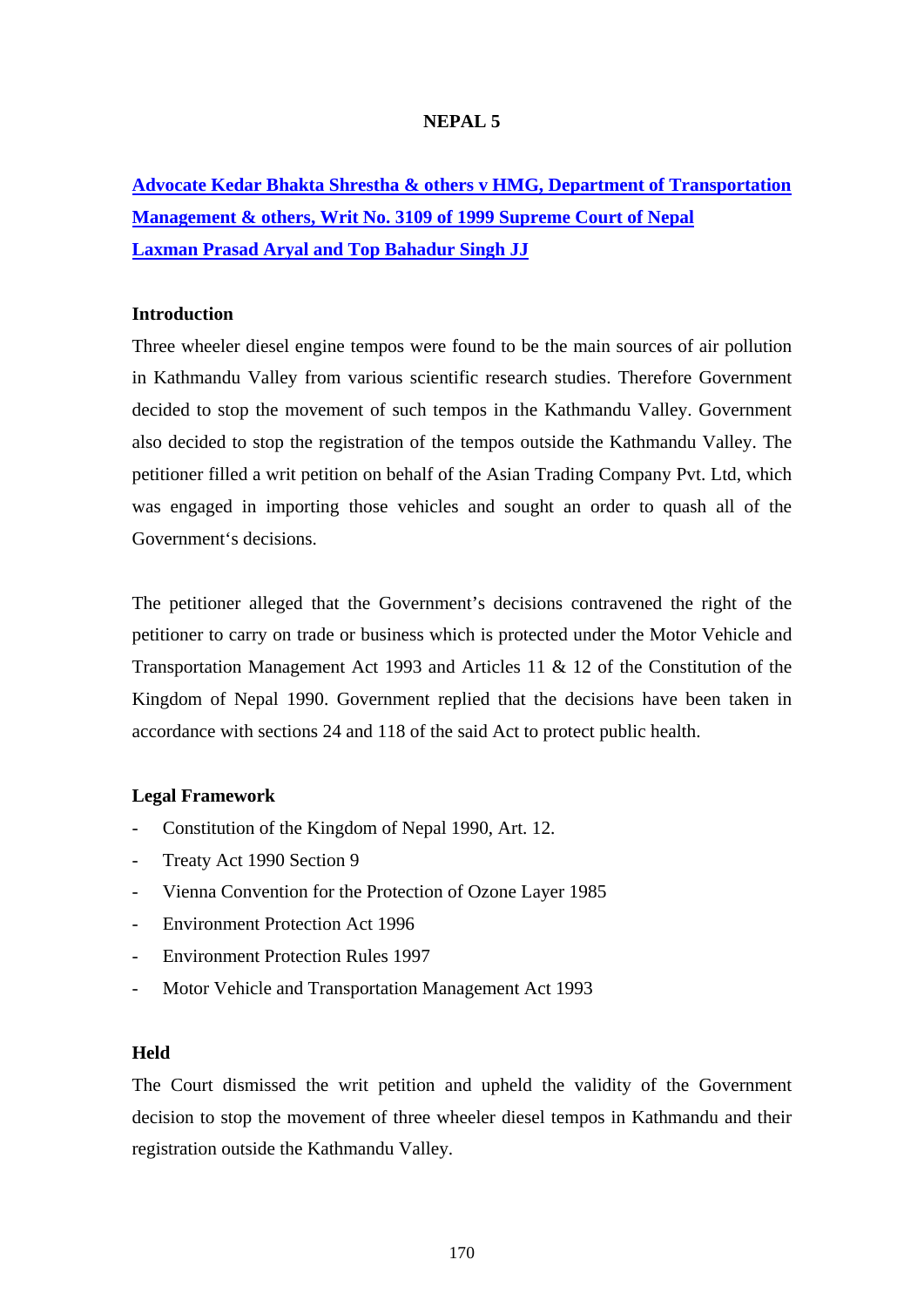The Court held that the Environment Protection Act 1996, Environment Protection Rules 1997, Nepal Vehicles Emission Standard 1999 have been brought into existence to protect and promote a healthy environment as mandated by the directive principles of the Constitution. Referring to the legal provisions regarding environmental protection and the Vienna Convention for The Protection of The Ozone Layer 1985 and the outcomes of the 1990 Rio Conference (which have been made effective by section 9 of the Treaty Act 1990), the Court said that the environment is interlinked with the right to life and therefore appropriate measures have to be made for the protection of the environment.

Rejecting the petitioners' contention that the Government's decisions violated the freedom to carry on business, the court maintained that personal freedom to carry on business or occupation, cannot limit and abrogate the right to a healthy environment, which is linked with the right to life of the people at large. No one is entitled to carry on business or occupation that is harmful to public health. Every individual has an inherent right to live in a healthy environment. Therefore it is the responsibility of the state to respect and protect such right.

Regarding the petitioners request to allow registration of such tempos outside Kathmandu, the Court said that it was unreasonable to say that a clean environment as a right is available only to the inhabitants of Kathmandu Valley where pollution standards have been prescribed and not to the people outside Kathmandu where such standards are not prescribed. It is less important whether standards are prescribed or not; the requirement is not to pollute the environment. Therefore the policy not to allow new registration of diesel tempos outside Kathmandu Valley was for the purpose of protecting the public interest and the right to live in a pollution free environment.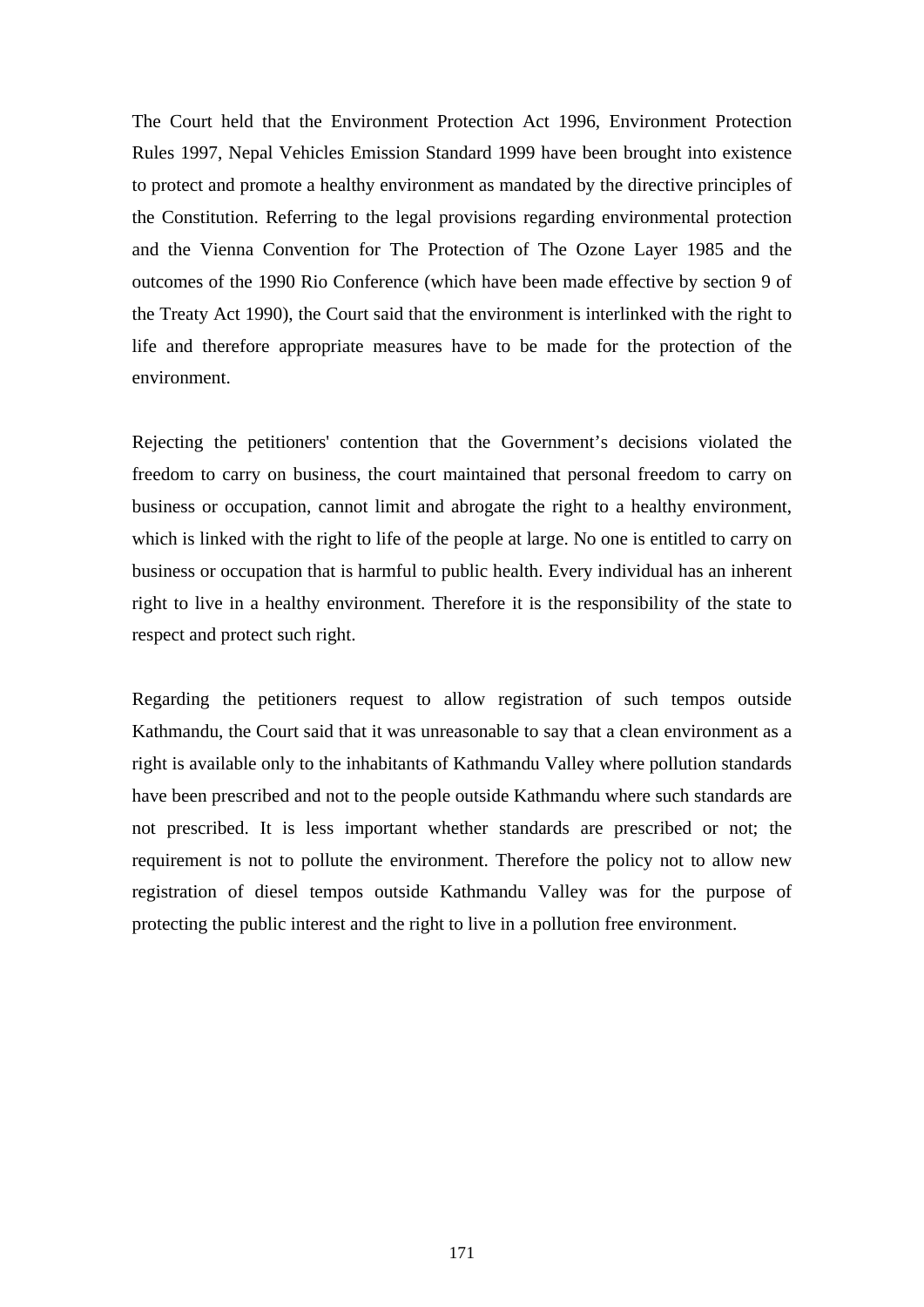# **PAKISTAN 1**

**General Secretary, West Pakistan Salt Miners Labour Union (Cba) Khwra, [Khelum v The Director, Industries And Mineral Development, Punjab Lahore](#page-11-1) 1996 Sc Mr 2061 Supreme Court**

#### **Introduction**

A Petition was filed in the Supreme Court under Article 184 (3) of the Constitution seeking to restrain the pollution of a water supply source to the residents and mine workers of Khewra. The spring Mitha Pattan was the only major source of drinking water in the area. Accordingly, a water catchment area was reserved and grants of mining leases in the area were prohibited prior to 1911. Notwithstanding the prohibition, the authorities concerned had granted mining leases in the catchment area. The Petitioners alleged that as a result, poisonous waste water discharged from the mines polluting the reservoir and creating a health hazard. It was argued that the allotment and grant of leases for mining in the catchment area was illegal and made in bad faith and that an order should be made, and for cancellation of the licences.

#### **Legal Framework**

The Constitution of Pakistan 1973. Article 184 (3), 9 and 14 were considered.

The claim of the Petitioners, though framed in general terms, seeks enforcement of the right of the residents to clean and unpolluted water.

# **Held**

The Court allowed the petition stating that persons exposed to such danger are entitled to claim that their fundamental right to life, guaranteed to them by the Constitution, has been violated and that there is a case for enforcement of fundamental rights by giving directions or passing orders to restrain the parties and authorities from committing such a violation or to ordering them to perform their duties.

Quoting Article 184(3) of the Constitution, the Court observed that "It is well settled that in human rights cases/public interest litigation under Article 184(3), the procedural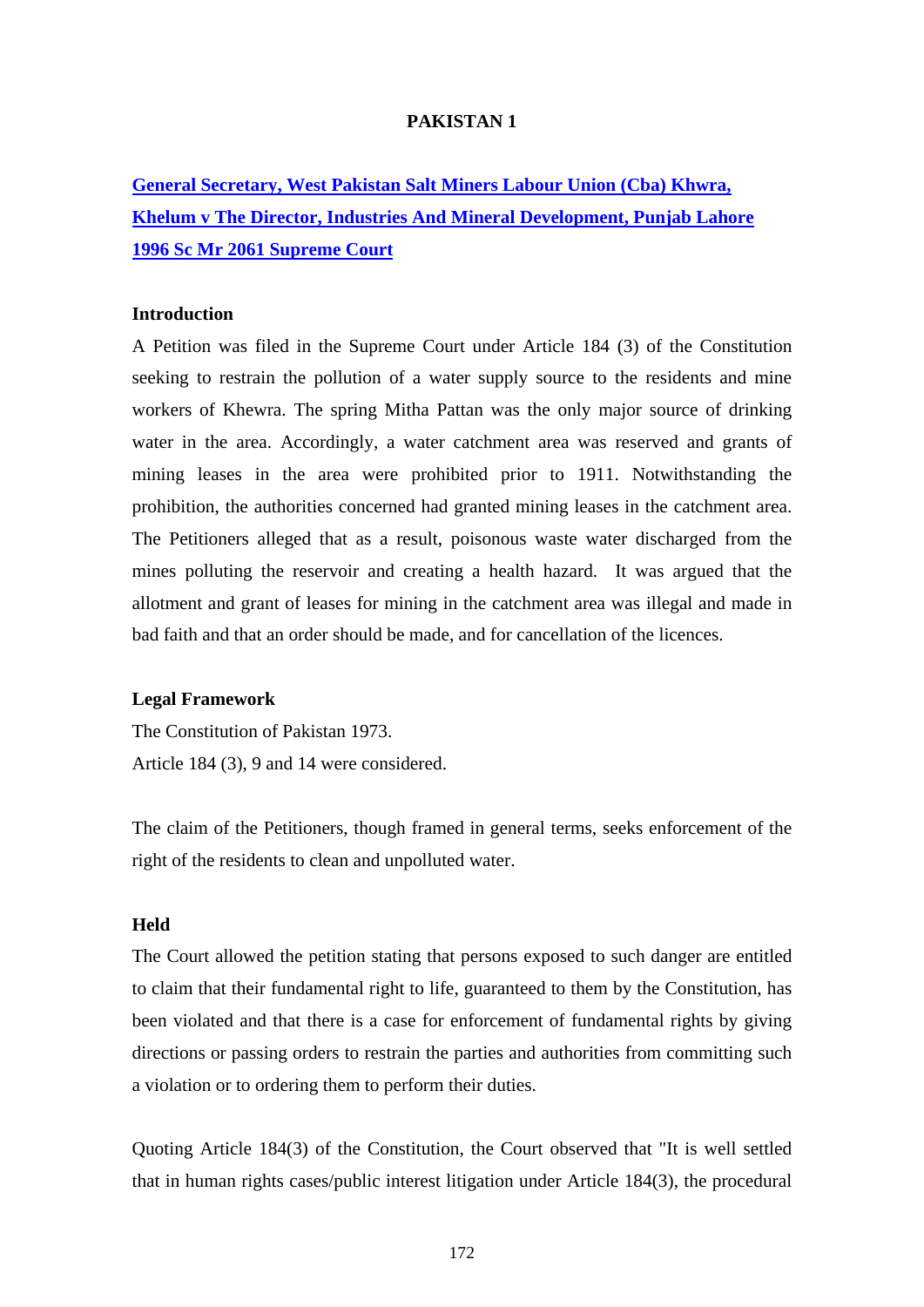trappings and restrictions, precondition of being an aggrieved person and other similar technical objections cannot bar the jurisdiction of the Court. This Court has vast power under Article 184(3) to investigate into questions of fact as well, independently, by recording evidence or appointing commissions or any other reasonable and legal manner to ascertain the correct position. Article 184(3) provides that this Court has power to make Order of the nature mentioned in Article 199. The fact that the Order or direction should be in the nature mentioned in Article 199 enlarges the scope of granting relief and the relief so granted by this Court can be moulded according to the facts and circumstances of each case."

Accordingly, the Court proceeded to deal with the facts relevant to the question of whether the mining activity could pollute the water supply and made an Order directing that PCC should shift within four months from the location of the mouth of mine 27A to a safe distance from the stream and small reservoir. The Court also appointed a Commission with powers of inspection, recording evidence etc. to monitor the implementation of the Orders. Additionally all the mines operating adjacent to the catchment area were to take measures to the satisfaction of the Commission which will prevent pollution of the reservoir, stream and catchment area.

The authorities concerned were also ordered not to grant new licences in the catchment area or to renew old ones referred to in a schedule, without the prior approval of Court.

# **Cases Cited**

Shehla Zia v. WAPDA PLD 1994 SC 693 M.C. Mehta v. Union of India AIR 1988 SC 1115 M.C. Mehta v. Union of India AIR 1988 SC 1087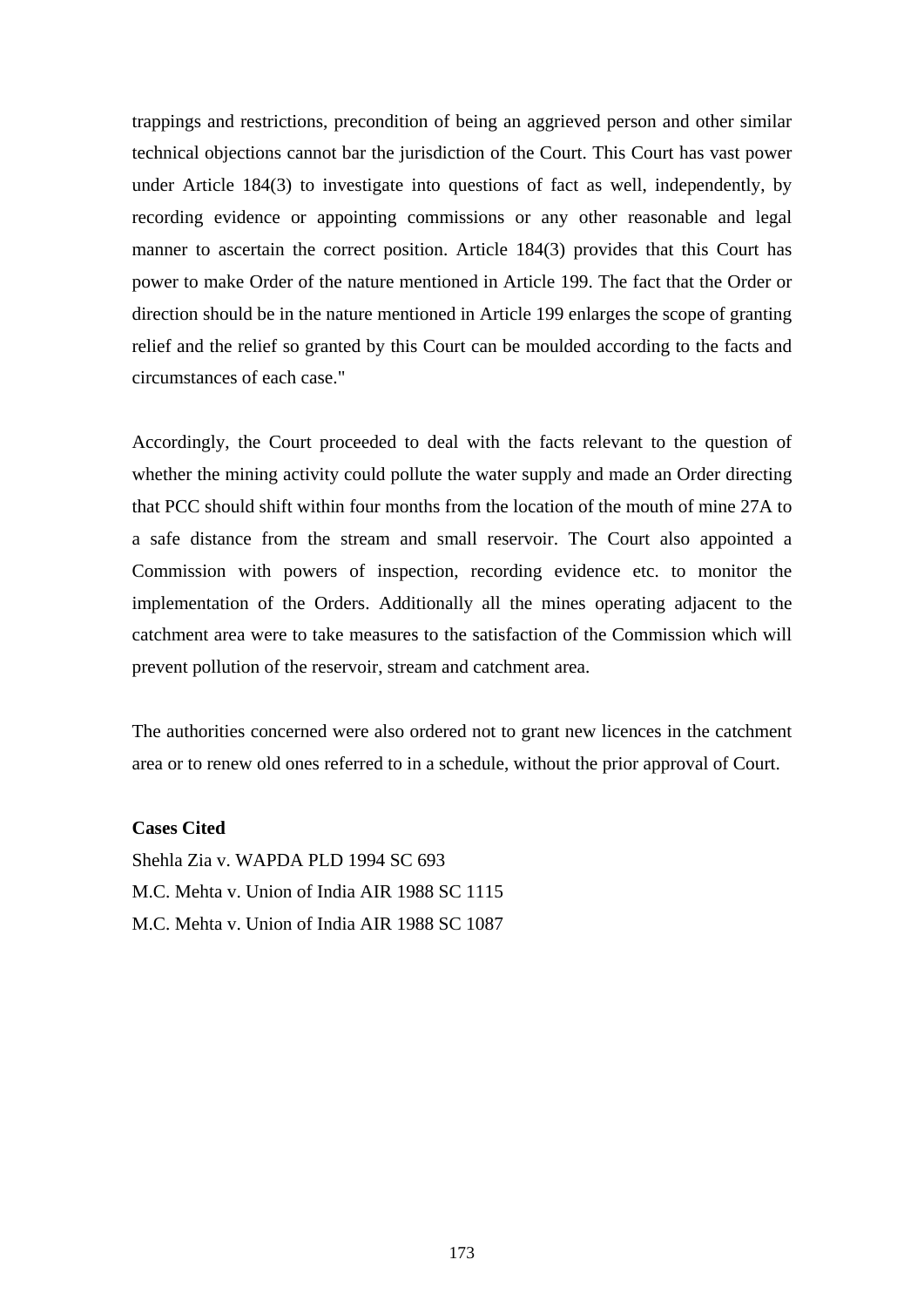# **PAKISTAN 2**

# **[In Re: Human Rights Case \(Environment Pollution In Balochistan\)](#page-11-1) Human Rights Case No: 31-K/92(Q)**

#### **Introduction**

A news item entitled "N-Waste to be dumped in Balochistan" was published in "Dawn", a daily newspaper in its issue dated 3 July 1992. In the report, concern was expressed that certain businessmen were making attempts to purchase coastal areas of Balochistan and convert it into dumping grounds for waste material.

The Supreme Court having taken note of the news item issued an Order requiring Chief Secretary of Balochistan to provide the Court with full information on the allocation or the receipt of applications for allocation, of coastal land in Balochistan or any area within the territorial waters of Pakistan.

The reports revealed that land had been allotted in addition to the Pakistan Navy and Maritime Agency for defence purposes, for purposes such as ship breaking and agriculture.

#### **Legal Framework**

The Constitution of Pakistan (1973) - Articles 184 (3) and 9.

# **Held**

1. The Balochistan Development Authority should submit to the Assistance Registrar, Supreme Court, Karachi a list of persons to whom land on the coastal area of Balochistan have been allotted giving their names and full addresses along with copies of the letters of allotment, lease or licence which may have been issued in their favour.

2. The Government of Balochistan and the Balochistan Development Authority are directed that if any application for allotment of coastal land is pending or in future any party applies for allotment of such land, then full particulars of such applicant shall be supplied to the Assistant Registrar, Supreme Court of Pakistan, Karachi before making any allotment to any such party.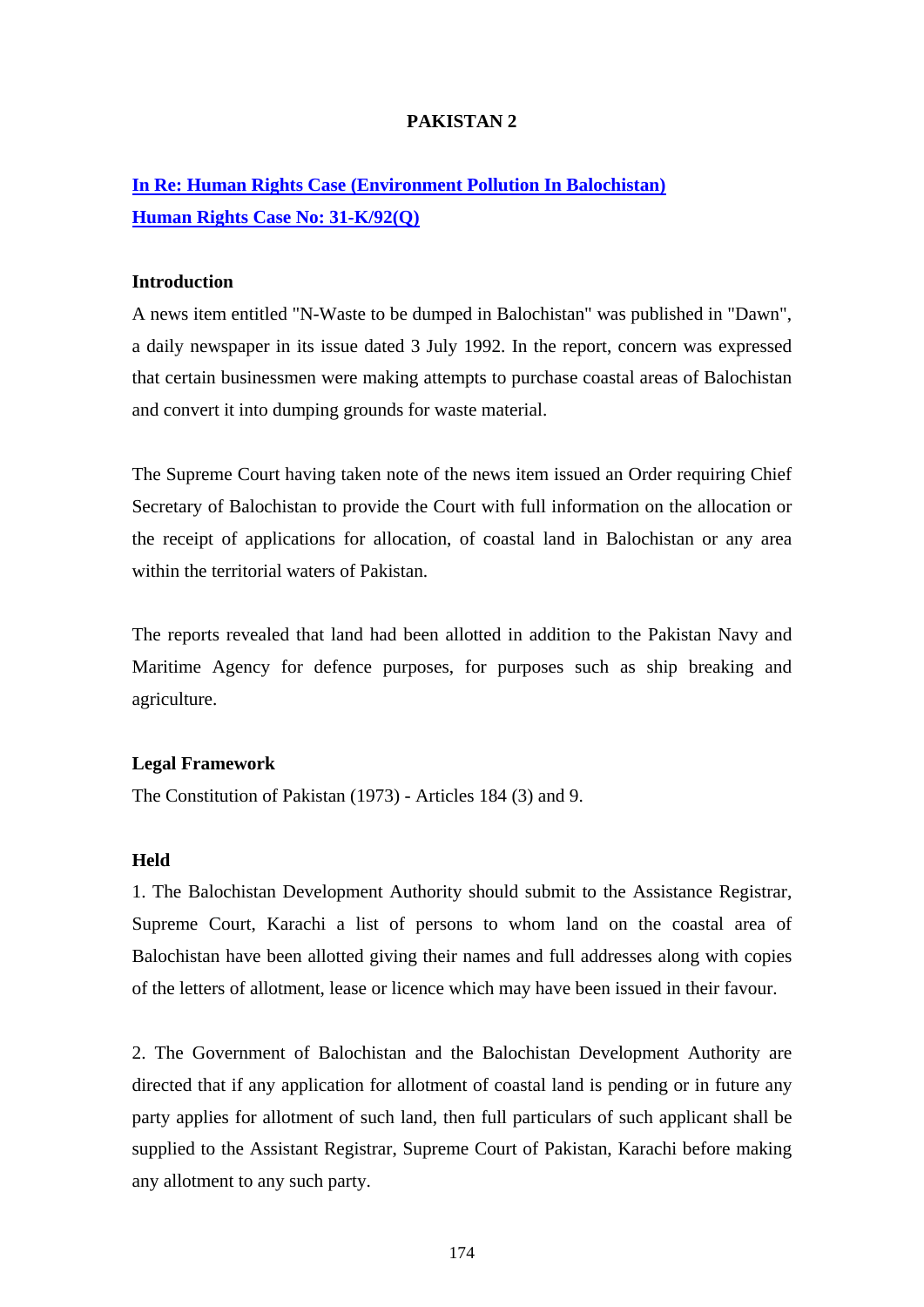3. The Government functionaries, particularly the Authorities which are charged with the duty to allot the land in coastal areas should insert a condition in the allotment letter/licence/lease that the allotee/tenant shall not use the land for dumping, treating, burying or destroying by any device, waste of any nature including industrial or nuclear waste in any form. The Balochistan Development Authority should also obtain similar undertaking from all those to whom allotments have been made for ship breaking, agriculture, or any other purpose.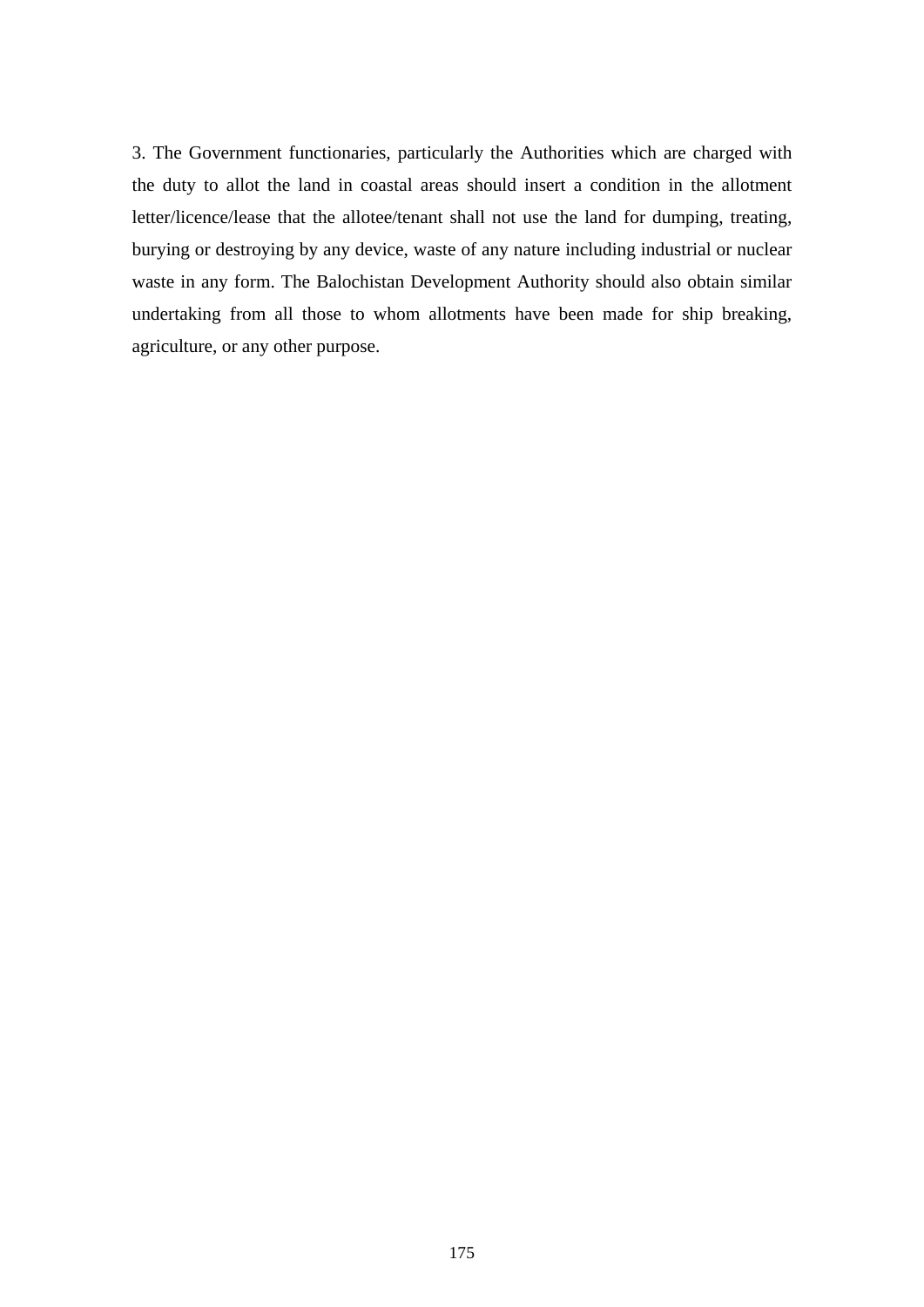# **PAKISTAN 3**

# **[Ms. Shehla Zia And Others v Wapda Human Rights Case No: 15-K Of 1992](#page-12-0) [Supreme Court](#page-12-0)**

#### **Introduction**

The Respondent authority was constructing a grid station in a residential area. The Petitioners who were residents in the vicinity alleged that the electromagnetic field created by the high voltage transmission lines at the grid station would pose a serious health hazard to them and raised the following issues before the Supreme Court.

(i) Whether any Government agency has a right to endanger the life of citizens by its actions.

(ii) Whether Zoning Laws vest rights in citizens which cannot be withdrawn or altered without the citizen's consent.

As regards the first issue, the Respondent's position was that the concern over health hazards was totally unfounded. The parties produced a vast body of scientific evidence in support of their respective positions.

On the second issue, the Respondents stated that the site had been earmarked as an incidental space which was previously left unutilised along the bank of the River Nallah and was not designated as an open space or green area. It was further stated that the proposed site, was at a level 6 - l0 feet lower than the area where the houses are located, and that the grid station site was at least 40 feet away from the residential area.

# **Legal Framework**

Constitution of Pakistan (1973), Articles 9, 14 and 184(3).

#### **Held**

(i) The word 'life' has not been defined in the Constitution but it does not mean nor can it be restricted only to the vegetative or animal life or mere existence from conception to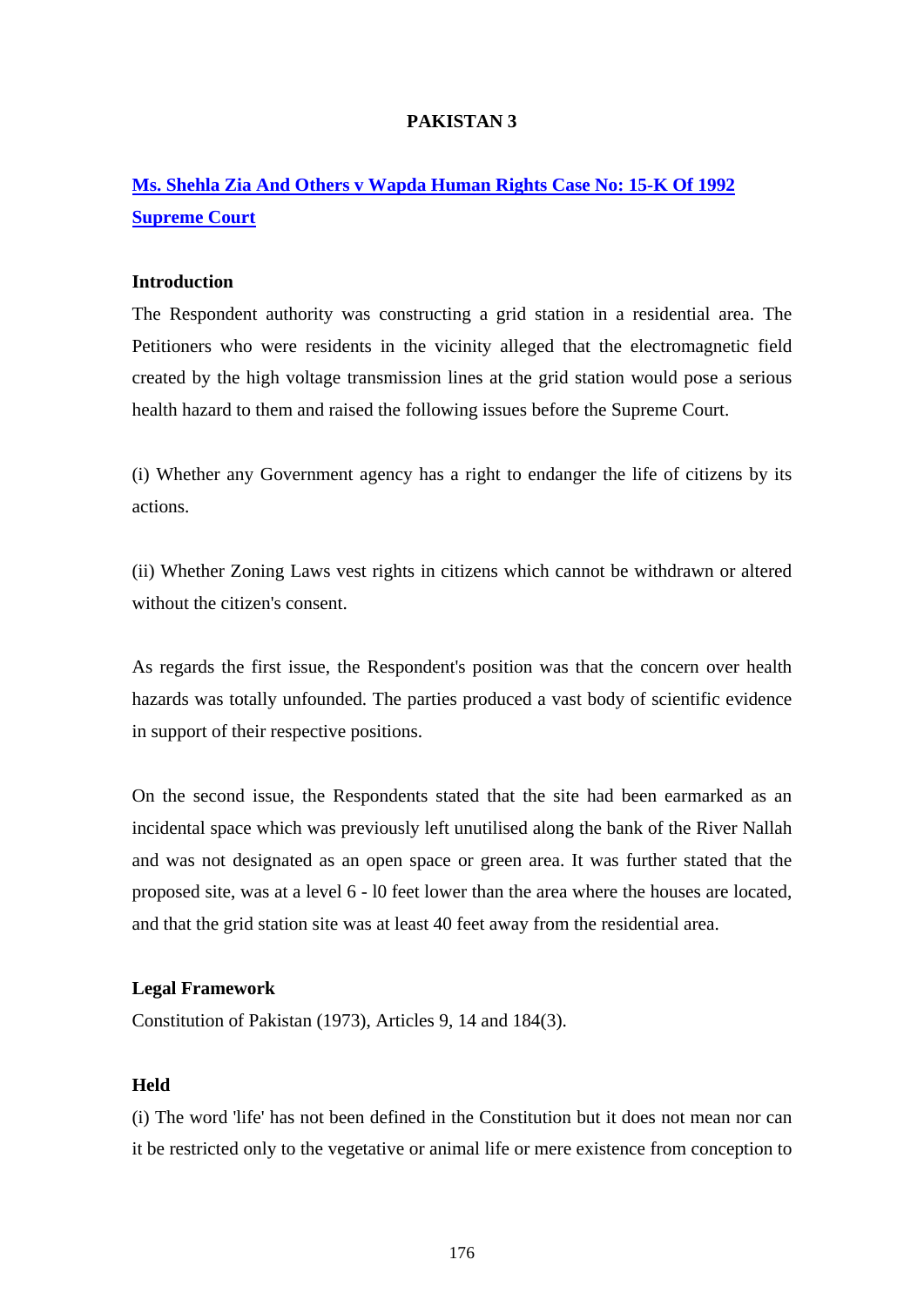death. A wide meaning should be given to the word 'life' to enable a man not only to sustain life, but also to enjoy it.

(ii) Where life of citizens is degraded, the quality of life is adversely affected and health hazards are created affecting a large number of people, the Supreme Court in exercise of its jurisdiction under Art. 184(3) of the Constitution of Pakistan may grant relief to the extent of stopping such activities that create pollution and environmental degradation.

(iii) At present, scientific evidence regarding the possibility of adverse biological effects from exposure to power-frequency fields, as well as the possibility of reducing or eliminating such effects, is inconclusive. The remaining question is how the legal system, including both the judiciary and the various regulatory agencies, might respond to this scientific uncertainty. In such a situation, the precautionary principle should be applied. To stick to a particular plan on the basis of old studies or inconclusive research cannot be said to be a policy of prudence and precaution.

(iv) One cannot ignore the fact that energy is essential for present-day life, industry, commerce and day-to-day affairs. The more energy that is produced and distributed, the more progress and economic development becomes possible. Therefore, a method should be devised to strike a balance between economic progress and prosperity and to minimise possible hazards. In fact a policy of sustainable development should be adopted.

(v) The Court also held that constitutional rights are higher than rights conferred by other laws i.e. municipal law or common law. Therefore a conscientious citizen, aware of the rights vested under the Constitution and alive to the possibility of danger, could invoke Article 184 on behalf of a large number of citizens who cannot make such representations due to poverty, ignorance or any such disability.

(ix) The Court refrained from making any order, in view of the inconclusive nature of the evidence placed on record. However, with the consent of both parties the Court appointed NESPAK, as Commissioner, inter alia, to examine and study the scheme employed by WAPDA and report whether there is any likelihood of any hazard or adverse effect on the health of the residents of the locality.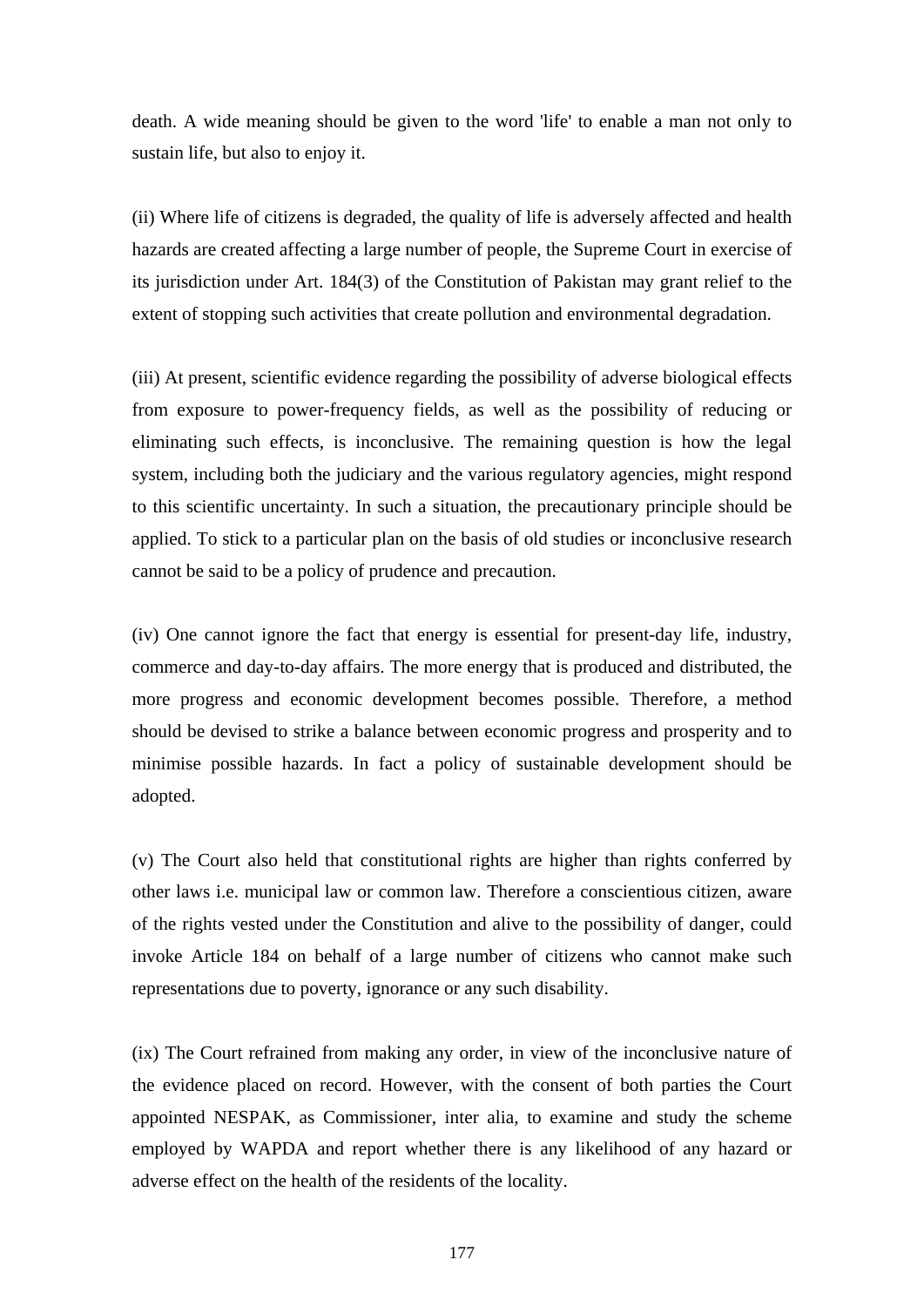# **Cases Cited**

Munn v. Illinois (1876) 94 U.S. 113 Francis Coralie v. Union Territory of Delhi (AIR 1981 SC, 746) Olga Tellis and others v. Bombay Municipal Corporation (AIR 1986 SC 18G) State of Himachal Pradesh and another v. Urned Ram Sharma and others (AIR 1986 S.C. 847) Rural Litigation & Entitlement Kendera and others v. State of UP. and others (AIR 1985 SC 652) Shri Sachidanand Pandey and another v. the State of West Bengal and others (AIR 1987 SC 1109) MC. Mehta v. Union of India (AIR 1988 S.C. 1115) MC. Mehta v. Union of India (AIR 1988 S.C. 1037)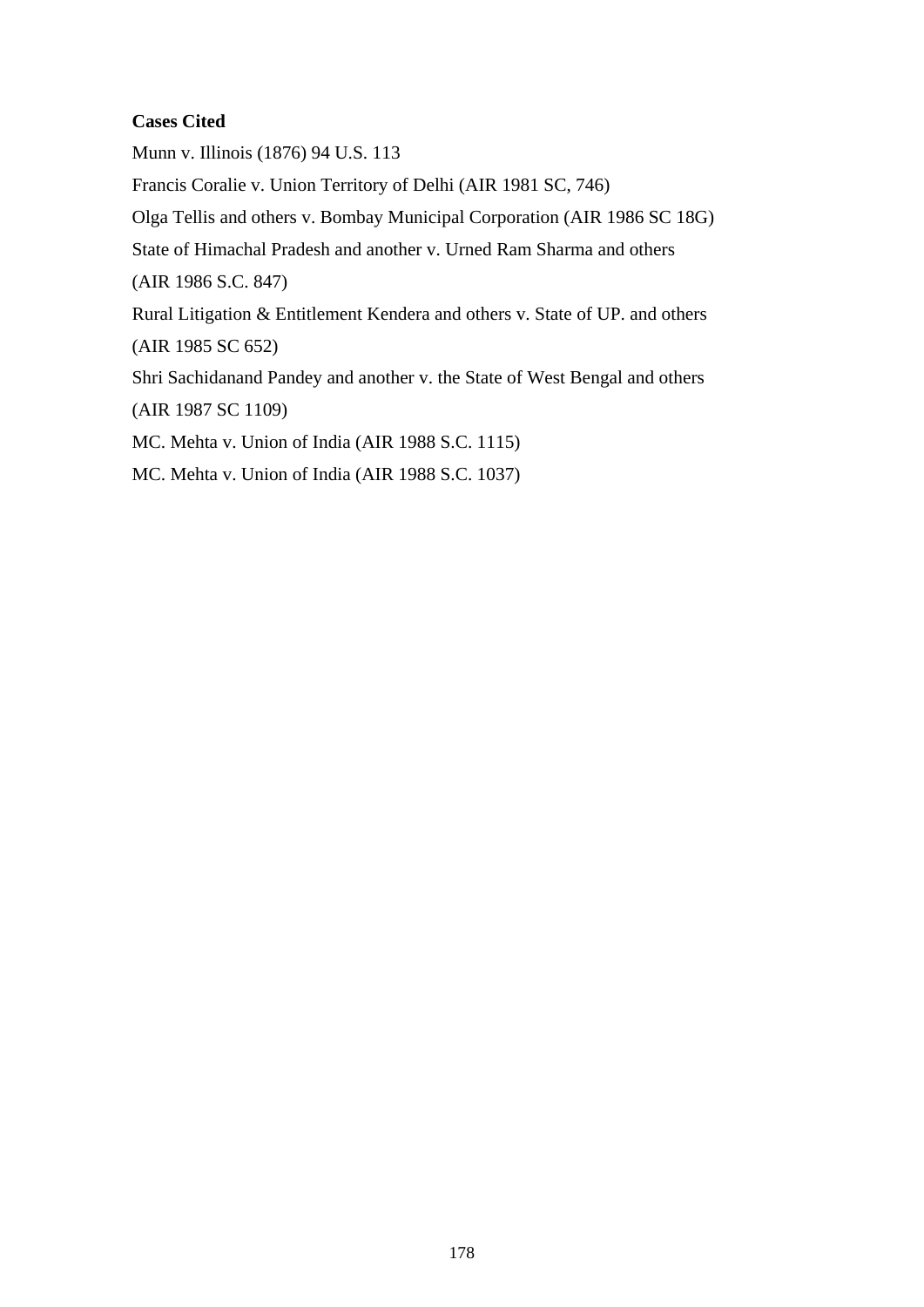# **PHILIPPINES 1**

# **[Juan Antonio Oposa & others v The Honourable Fulgencio S. Factoran & another](#page-12-0) [G.R.No: 101083 Supreme Court](#page-12-0)**

#### **Introduction**

The Petitioners were a group of Filipino minors, who brought this action on their own behalf and on behalf of generations yet unborn, through their respective parents together with the Philippine Ecological Network Incorporated. They claimed that the country's natural forest cover was being destroyed at such a rate that the country would be bereft of forest resources by the end of the decade if not sooner. They brought their action as a taxpayers' class suit claiming that as citizens and taxpayers they were entitled to the full benefit, use and enjoyment of "the natural resource treasure that is the country's virgin rain forests." They also asserted that they represented their generation as well as "generations yet unborn". They sought an order directing the Secretary to the Department of Environment and Natural Resources (DENR) to cancel all existing timber licence agreements and cease from accepting or approving new agreements.

The Petitioners' suit in the Regional Trial Court had been dismissed on a motion of the Respondent, pleading that they had no cause of action against him and that the issue raised by them was a political question which properly pertained to the legislative or executive branches of Government. The Trial Judge had further ruled that the granting of the relief prayed for would result in the impairment of contracts, which was prohibited by the fundamental law of the land. The Petitioners sought a writ of certiorari under Rule 65 of the Revised Rules of Court to quash the Regional Trial Court Judge's order of dismissal.

The Supreme Court recognised at the outset that this case raised the right of the people of Philippines to a balanced ecology and the concept of inter-generational responsibility and intergenerational justice. The Petitioners led extensive scientific evidence to support their case that the widespread granting of timber licence agreements by the first respondent and his predecessors had resulted in a vast depletion of the country's natural forest cover, and that at the present rate of deforestation the Philippines would be bereft of forest resources at the end of the decade, if not earlier. The Petitioners led evidence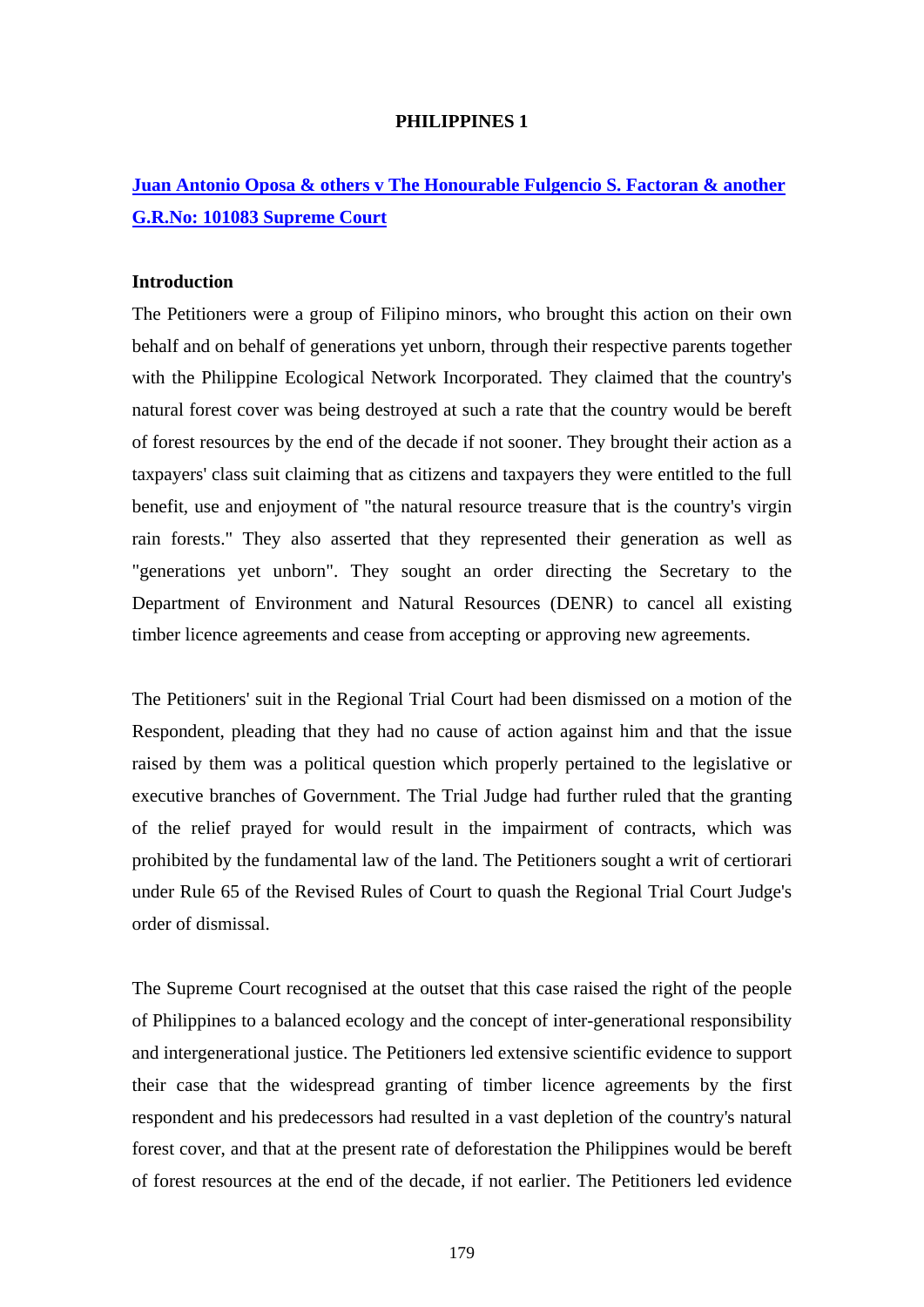of the adverse environmental effects already experienced by the present generation of Filipinos and the even more serious effects that would be experienced by the Petitioners and their successors if licences were given to continue the deforestation.

The Petitioners pleaded that the acts of the Respondent constituted a misappropriation and/or impairment of the natural resource property held in trust for the benefit of the plaintiff minors and succeeding generations. The Petitioners further pleaded that they had a constitutional right to a "balanced and healthful ecology" and were entitled to the protection of the State in its capacity as "parens patriae".

# **Held**

(1) Since the subject matter of the complaint was of common and general interest to all citizens and it was impracticable to bring them all before Court, the Petitioners' suit was a valid class action under Section 12, Rule 3 of the Revised Rules of Court.

2) The Petitioners had the right to sue on behalf of succeeding generations because every generation has a responsibility to the next to preserve the rhythm and harmony of nature for the full enjoyment of a balanced and healthful ecology.

(3) The Petitioners' complaint focused on one specific fundamental right, namely the right to a balanced and healthful ecology, which was incorporated in Article 16 of the 1987 Constitution. The fact that it was included under the Declaration of Principles and State Policies and not under the Bill of Rights did not make it any less important. This right implied, among other things, the judicious management and conservation of the country's forests.

In this regard the Supreme Court remarked: "As matter of fact, these basic rights need not even be written in the Constitution for they are assumed to exist from the inception of humankind. If they are now explicitly mentioned in the fundamental charter, it is because of the well-founded fear of its framers that unless the rights to a balanced and healthful ecology and to health are mandated as State policies by the Constitution itself, thereby highlighting their continuing importance and imposing upon the State a solemn obligation to preserve the first and protect and advance the second, the day would not be too far when all else would be lost not only for the present generation, but also for those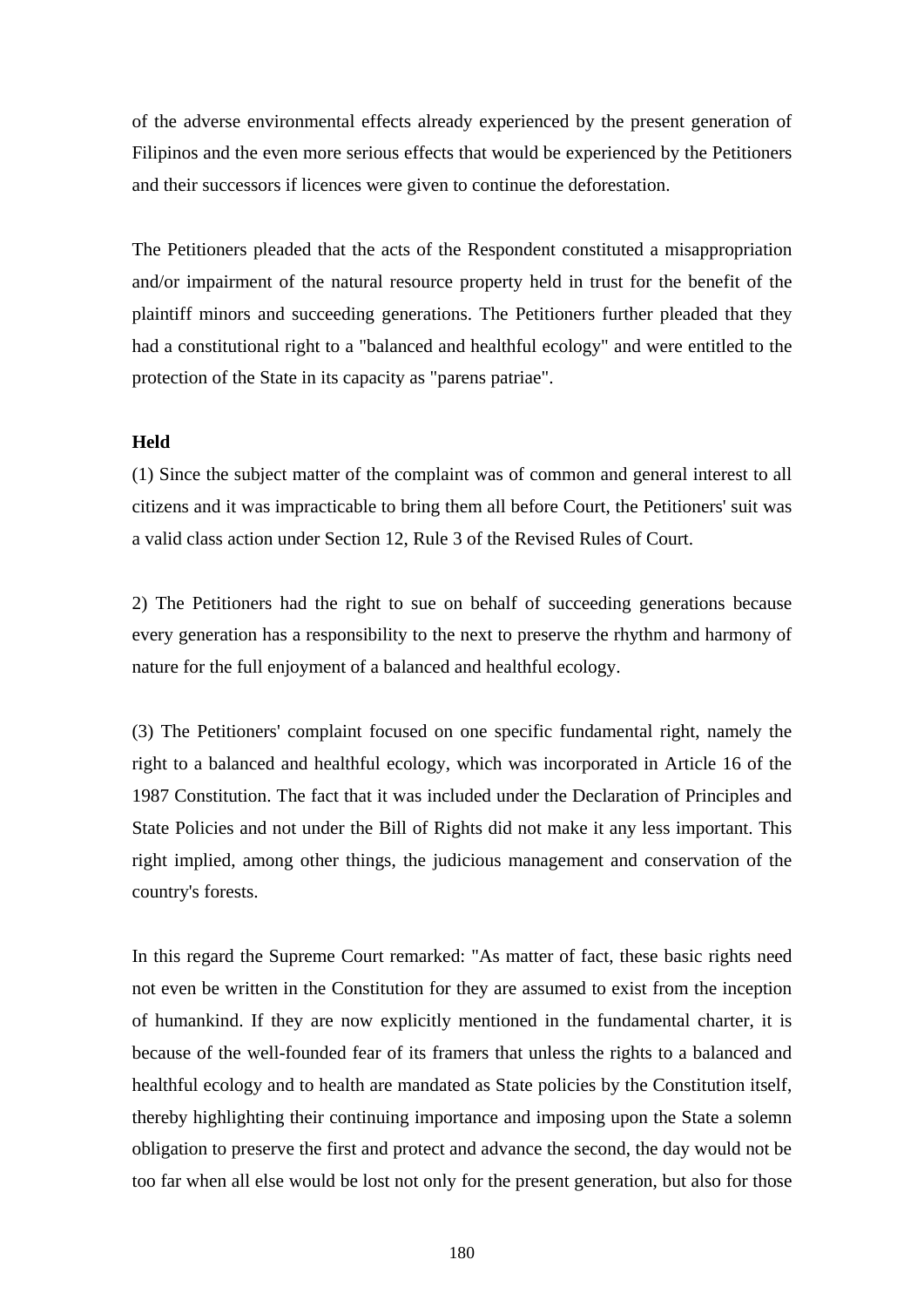to come- generations which stand to inherit nothing but parched earth incapable of sustaining life."

(4) The Petitioners' right to a balanced and healthful ecology and the DENR's duty to protect and advance that right were both clear, and gave rise to a cause of action as defined by the law.

(5) The case brought by the Petitioners could not be said to raise a political question because policy formulation by the executive or legislature was not in issue. What was principally involved was the enforcement of right vis-a-vis policies already formulated. In any event the political question doctrine was no longer an insurmountable obstacle to the exercise of judicial power owing to the provisions of Article VIII of the Constitution which gave the courts power to review the exercise of discretion by Government departments.

(6) The Petitioners' application to set aside the Trial Judge's order of dismissal was accordingly allowed. The case was sent back to the Regional Trial Court with a direction to the Petitioners to proceed against the holders of the questioned timber licences as defendants.

Note: Associate Justice Florentino P. Feliciano concurred in the result but wrote a separate judgement.

# **Cases Cited**

Militante v. Edrosolano 39 SCRA 473(1971) Daza v. Singson 180 SCRA 496 (1989) Tan v. Director of Forestry SCRA 302 (1983) People v. Ong Tin 54 O.g.7576 Felipe Ysmel Jr. & Co. Inc. v. Deputy Executive Secretary 190 SCRA 673 (1990) Abe v. Foster Wheeler Corp. 110 Phil. 198 (1960) Nebia v. New York 291 U.S. 502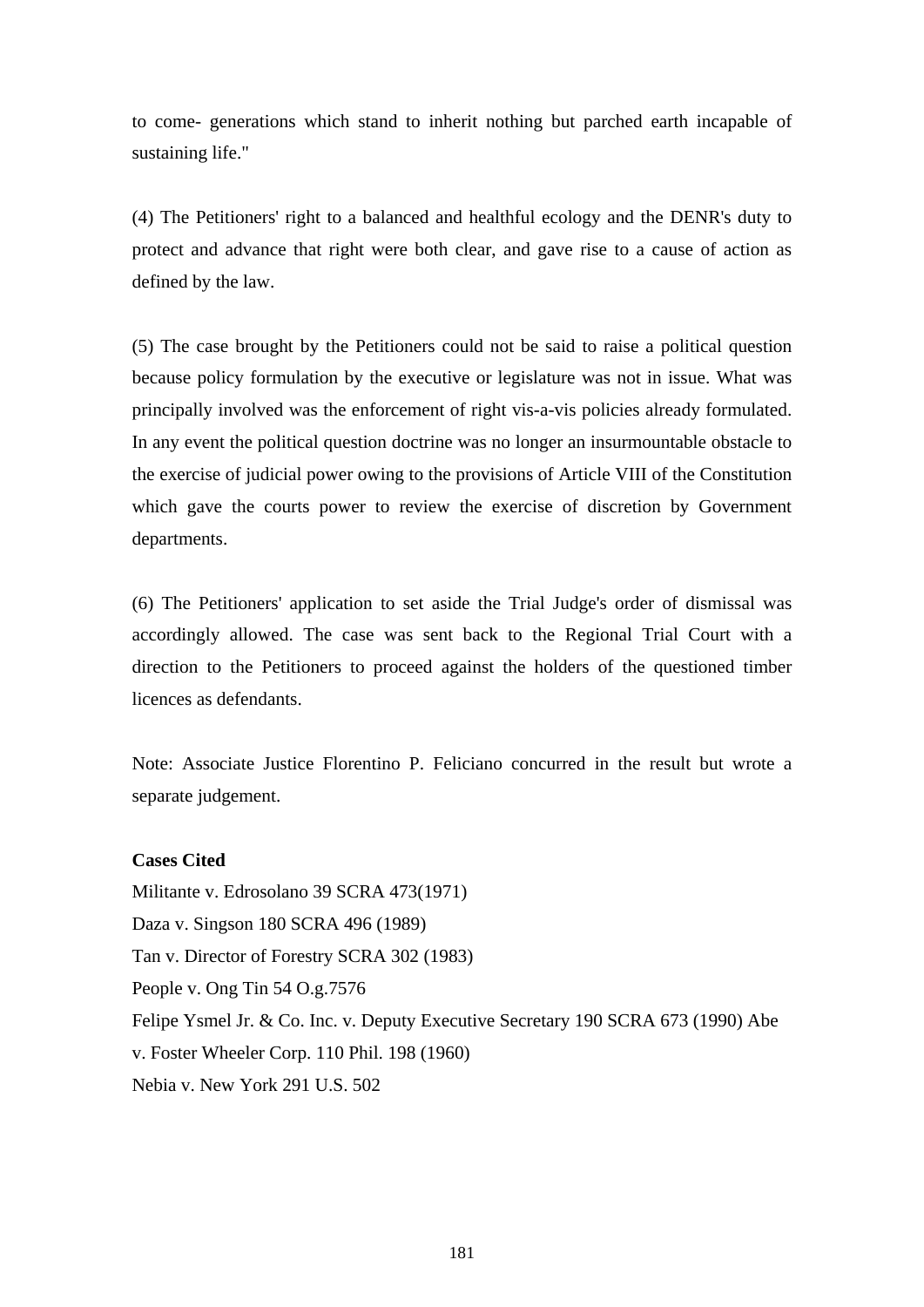# **SRI LANKA 1**

**[Appeal By W.I.A.B. Fernando And Others Against Issue Of Environmental](#page-12-0)  [Protection Licence To Thaha Plastic Industries Ltd.](#page-12-0) [Appeal No. 3/95 S.D. Sabaratnam, Acting Secretary, Ministry Of Environment](#page-12-0)**

#### **Introduction**

The Appellants, seven persons who were neighbours of Thaha Plastic Industries Ltd., appealed against the grant of an Environmental Protection Licence ("EPL") to Thaha Plastic Industries Ltd., by the Central Environment Authority (CEA).

#### **Legal Framework**

Section 23E National Environmental Act No. 47 of 1980.

## **Held**

The Acting Secretary of the Ministry of the Environment, responded to the appeal, and stated that section 23E of the National Environmental Act only allowed him to entertain and decide appeals from an applicant for an EPL where an EPL was refused, suspended, cancelled or not renewed. The Acting Secretary stated he did not have jurisdiction to entertain an appeal from neighbours objecting to the grant of an EPL. Thus, he was required to formally dismiss the appeal.

The Acting Secretary did, however, attach a circular issued by the Inspector-General of Police regarding public nuisance. He also referred the appellants to the CEA, with instructions that an independent body should check the noise levels of the facility. He stated that if the industrialist was found to have violated the conditions of the EPL, these neighbours could request a formal investigation, and if the violations were proven, the CEA could cancel or suspend the EPL.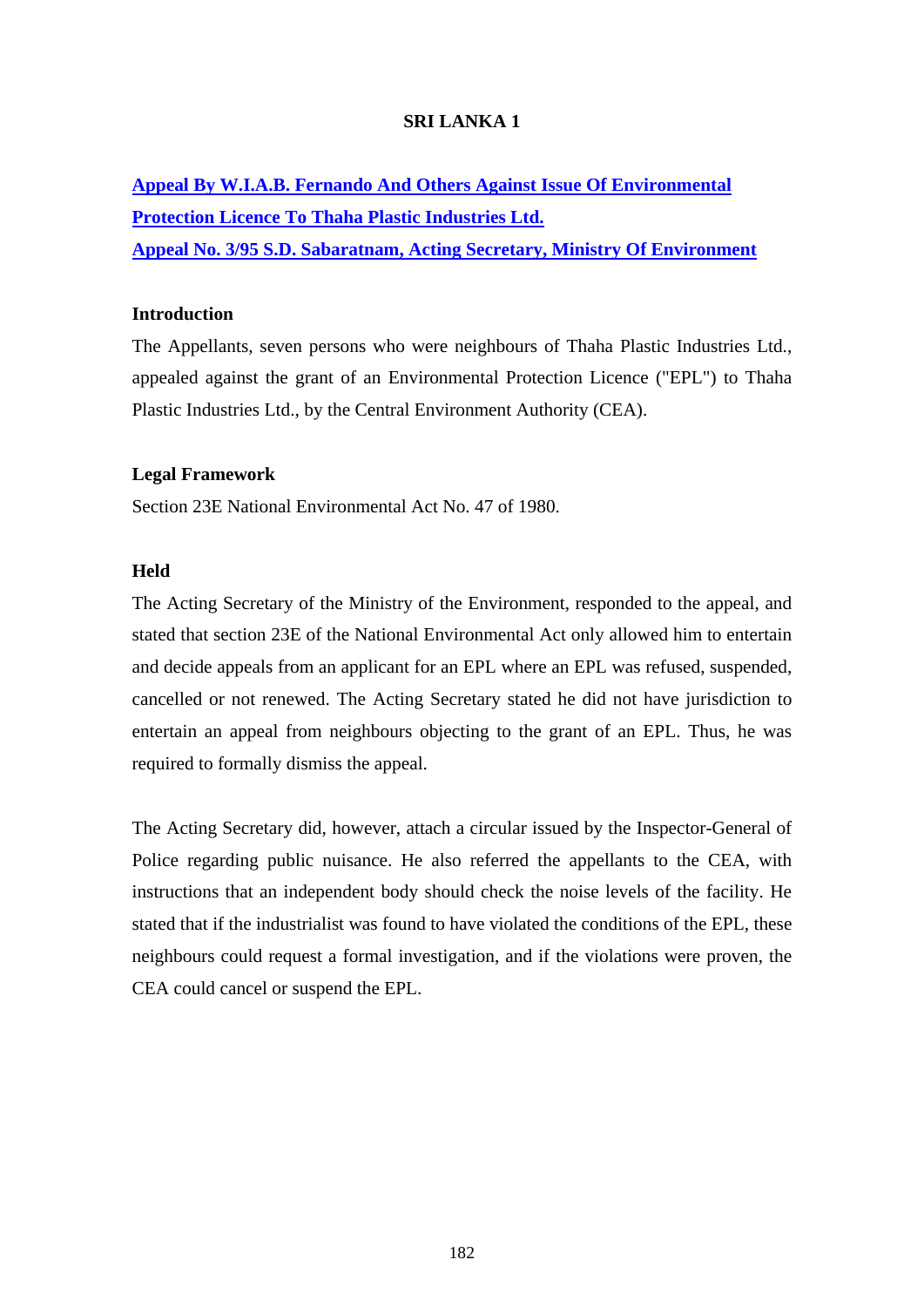# **SRI LANKA 2**

# **[Appeal Under Section 23DD Of National Environmental Act By Ceylon Electricity](#page-12-0)  [Board Secretary, Ministry Of Environment \(1995\) Cecil Amarasinghe, Secretary,](#page-12-0) [Ministry Of Environment](#page-12-0)**

#### **Introduction**

The Ceylon Electricity Board (CEB) has appealed against the decision of the Central Environmental Authority (CEA) to refuse to approve the Upper Kotmale Hydropower Project (the UKH project). The CEA refused to concur in the decision of the Ministry of Irrigation, Power and Energy, the project approving agency (PAA), which recommended that this project be approved. As the case involved a variety of technical issues, a panel of experts was assembled to consider these issues and make a report, which the Secretary of the Ministry of Environment then considered to reach a decision.

The project has a long history, beginning with the formulation of a master plan study by the FAO in 1968. In 1985-87 the Japanese International Co-operation Agency (JICA) carried out a feasibility study of the project, and the CEB subsequently carried out an environmental impact assessment (EIA). The EIA report admitted that this feasibility study, which recommended two dam sites on technical and economic grounds only, did not adequately consider environmental issues. An engineering services study was carried out in 1993-94.

The technical evaluation committee (TEC) of the PAA identified several environmental impacts of the UKH project, including impacts on seven of Sri Lanka's waterfalls. The TEC found that these environmental considerations along with others were not given adequate consideration in the EIA. The TEC recommended that alternatives in the EIA be considered further. The PAA, however, went ahead and approved the UKH project, in spite of the TEC's recommendation.

#### **Legal Framework**

Section 23DD National Environmental Act.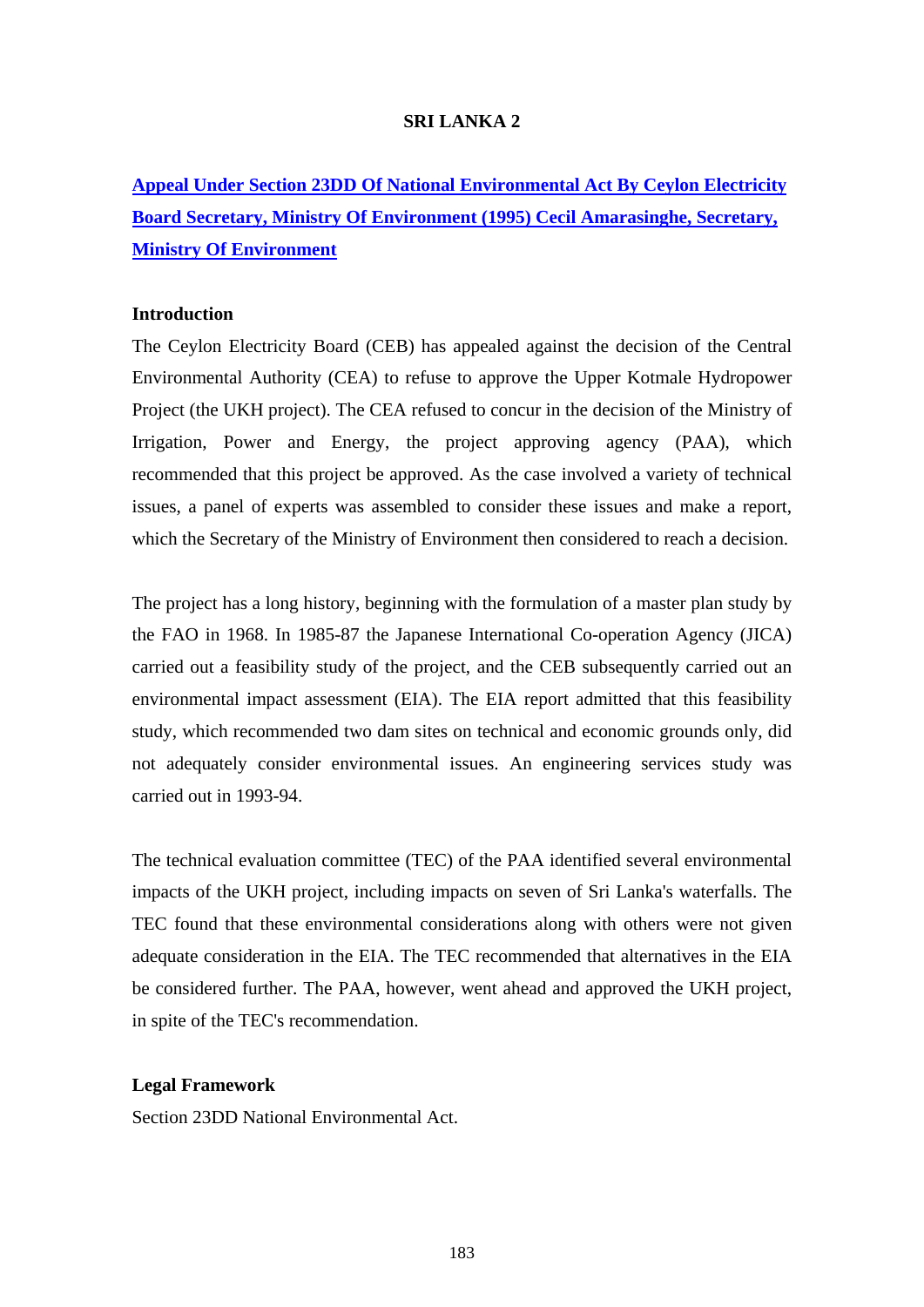#### **Held**

The Secretary of the Ministry of Environment reviewed United States case law dealing with EIA and concluded that an adequate and rigorous consideration of alternatives is at the heart of the EIA decision-making process. In addition, the EIA must produce information sufficient to permit a reasonable choice of alternatives as far as environmental aspects are concerned.

The CEB's EIA of this project was seriously flawed because it did not adequately address itself to alternatives to the project, and had not given adequate reasons for rejecting environmentally friendly alternatives. The original selection of the site was based on economic and technical grounds, with an inadequate consideration of environmental issues. A financial and technical evaluation must include a consideration of environmental costs and benefits. Environmental assets such as waterfalls and water quality can be assessed with available economic tools, however insufficient. The failure of the CEB to carry out such a rigorous evaluation left the decision-maker in doubt as to whether the chosen alternative was environmentally, financially and technically the better option.

In addition, it appeared that the PAA did not base its decision to reject the TEC's advice on a careful evaluation of these recommendations in an independent and unbiased way. If the PAA could not do so impartially because of commitments it had to CEB, a different PAA could have been chosen. The appeal was dismissed, and CEB was recommended to seek approval for the project with an EIA that addressed the concerns in the judgment. In the event of a failure by CEB to do so, another PAA should be nominated to conduct the EIA process.

# **Cases Cited**

Natural Resources Defence Council Inc. v. Morton 458 F.2d 827 (D.C. Cir. 1972) Monroe Country Conservation Council v. Volpe 3 ELR 20006-20007 Environmental Defence Fund v. Falk 2 ELR 2694 Calvert Cliffs Co-ordinating Committee Inc. v. Atomic Energy Commission 449 F.2d 1109 (D.C. Cir. 19711) Libby Rod and Gun Club v. Potcat 8 ELR 20807 Sierra Club v. Callaway 499 F.2d 982 (5th Cir. 1974)

184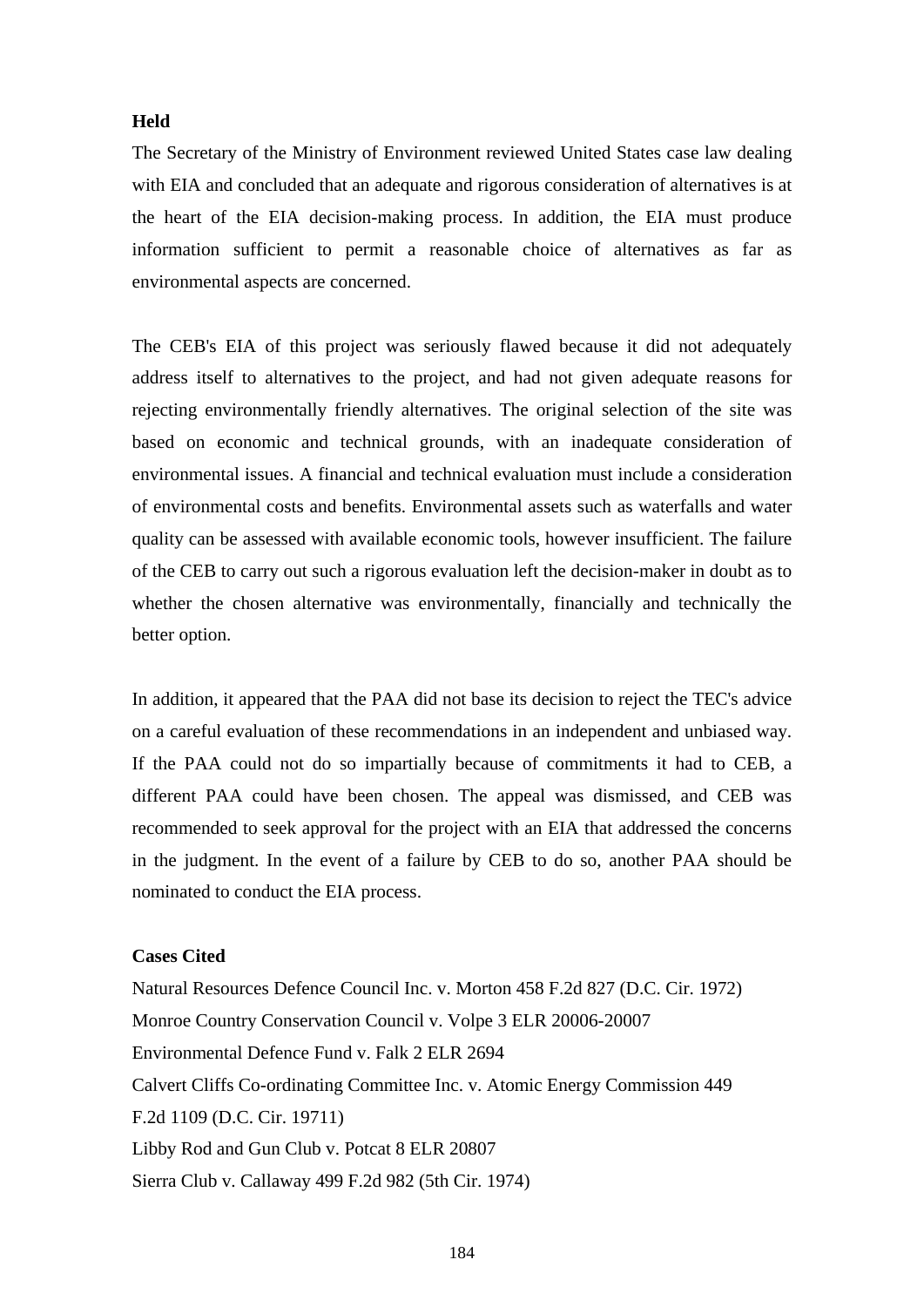# **SRI LANKA 3**

**[Appeal under Section 23e Of The National Environmental Act By E.M.S. Niyaz](#page-12-0) [Secretary, Ministry Of Environment \(1995\) D. Nesiah, Secretary,](#page-12-0) [Ministry Of Environment](#page-12-0)**

#### **Introduction**

E.M.S. Niyaz (Niyaz) appealed against the decision of the Poojapitiya Pradeshiya Sabha (the PS) canceling the Environmental Protection Licence (EPL) issued to him under Section 23B of the National Environmental Act. Niyaz operated a sawmill, and the EPL covered the discharge of waste and transmission of noise from this saw mill.

Section 23D of the National Environmental Act allows the Central Environment Authority (CEA) to cancel an EPL, and Section 23E gives the party whose EPL is cancelled a right to appeal to the Secretary, Ministry of Environment.

#### **Legal Framework**

Sections 23B, 23D, 23E, 26 National Environmental Act.

#### **Held**

The Secretary, Ministry of the Environment, set aside the cancellation of the EPL of Niyaz, stating that the PS did not hold a proper inquiry with the participation of Niyaz and any complainants.

Once an EPL is granted, it creates legal rights and obligations in the licence holder. This licence can only be cancelled after a fair hearing. The CEA, and those to whom it has delegated the power to issue, suspend and cancel an EPL, must act judicially when they perform these acts. The CEA and its delegate institutions must follow principles of natural justice, which require that they act fairly and give affected parties a fair opportunity to state their case. The CEA must also make decisions on relevant data, evidence and facts.

This fair opportunity to make a case requires CEA and delegate institutions to: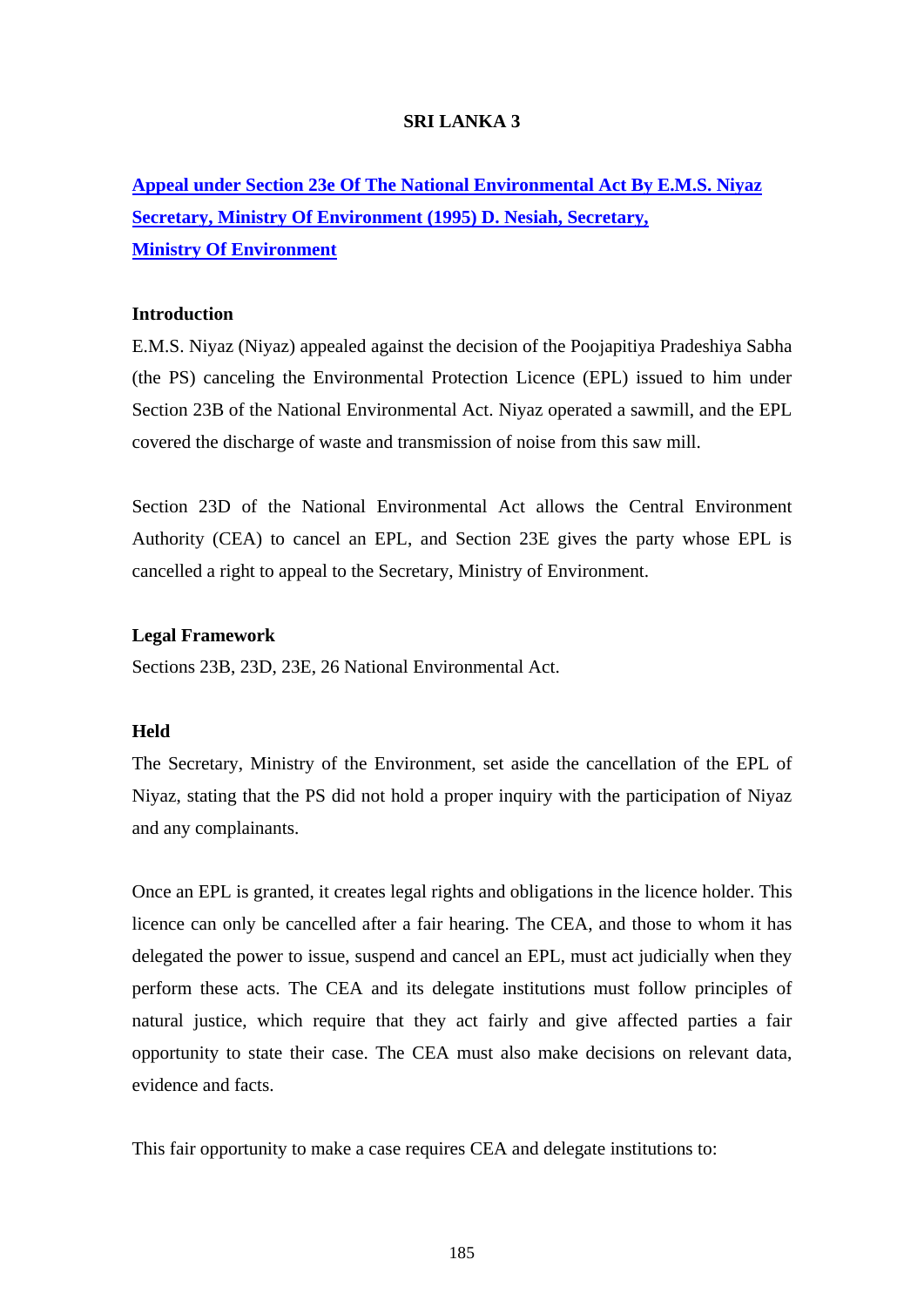(1) hear neighbourhood objections and carry out appropriate investigations prior to granting an EPL;

(2) entertain, investigate and inquire into community complaints about EPL violations or situations in which waste/noise is being discharged contrary to the National Environmental Act;

(3) grant EPL holders a reasonable opportunity to know the case against them and place their defence before the CEA and delegate institutions before an EPL is cancelled or suspended, unless an emergency situation requires that an EPL be suspended.

In this case, the PS did not give Niyaz a hearing or any opportunity to make representations prior to the cancellation of his EPL, and this decision was contrary to law and the National Environmental Act.

# **Cases Cited**

Abdul Thassim v. Rodrigo 48 NLR 121 Buhari v. Jayarathne 48 NLR 224 Mohamed & Company v. Controller of Textiles 48 NLR 461 South-Western Bus Company Ltd. v. Arumugam 48 NLR 385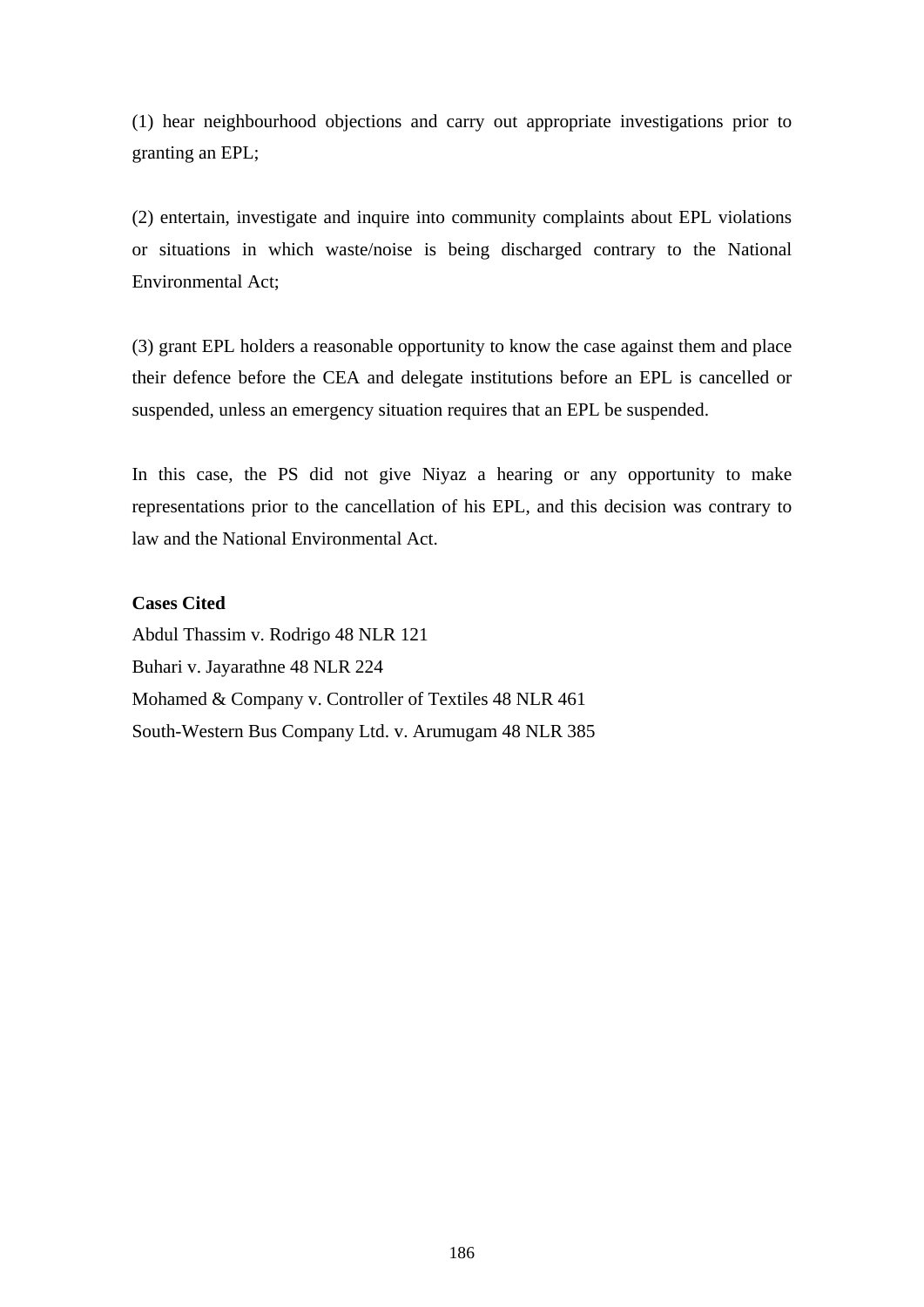# **SRI LANKA 4**

**[Appeal Under Section 23e Of The National Environmental Act By G.L.M. Kamal](#page-12-1) Fernando Secretary, Ministry Of Environment Appeal No. 1/95 D. Nesiah, Secretary, Ministry Of Environment**

#### **Introduction**

G.L.M. Kamal Fernando, Appellant, appealed against the decision of the Divulapitiya Pradeshiya Sabha (PS) denying him an Environmental Protection Licence (EPL) for his brick kiln. The Central Environmental Authority (CEA) had earlier granted authority for the erection of this brick kiln subject to several conditions. The CEA had subsequently delegated its power of issuing licences for such brick kilns to the PS.

In related litigation, the Appellant's father had constructed another brick kiln on land belonging to him, and his neighbour (the fifth respondent in this case) took the case to court arguing that the kiln should be located at least 200 yards from a residence. The Magistrate's Court of Negombo agreed, and as this condition could not be satisfied, the court ordered that this kiln be closed.

The Appellant subsequently made a "site clearance application" to the CEA to construct a brick kiln on his land, which adjoins his father's land. CEA's inspecting officer originally stated that clearance could be granted, but the CEA subsequently imposed conditions of a 200 metre distance from the home of the third and fifth respondents (husband and wife), and the construction of a 30 foot chimney. The CEA explained that as the Negombo Magistrate's Court had imposed the 200 metre limit on Appellant's father, the CEA would impose this limit upon the Appellant as the brick kilns were in the same area.

The CEA stated that it had no general rule regarding the distances that had to be maintained between brick kilns and residential premises. The Appellant did not make a formal application for an EPL application, but both he and the PS proceeded on the basis that the "site clearance application" was an EPL application.

# **Legal Framework**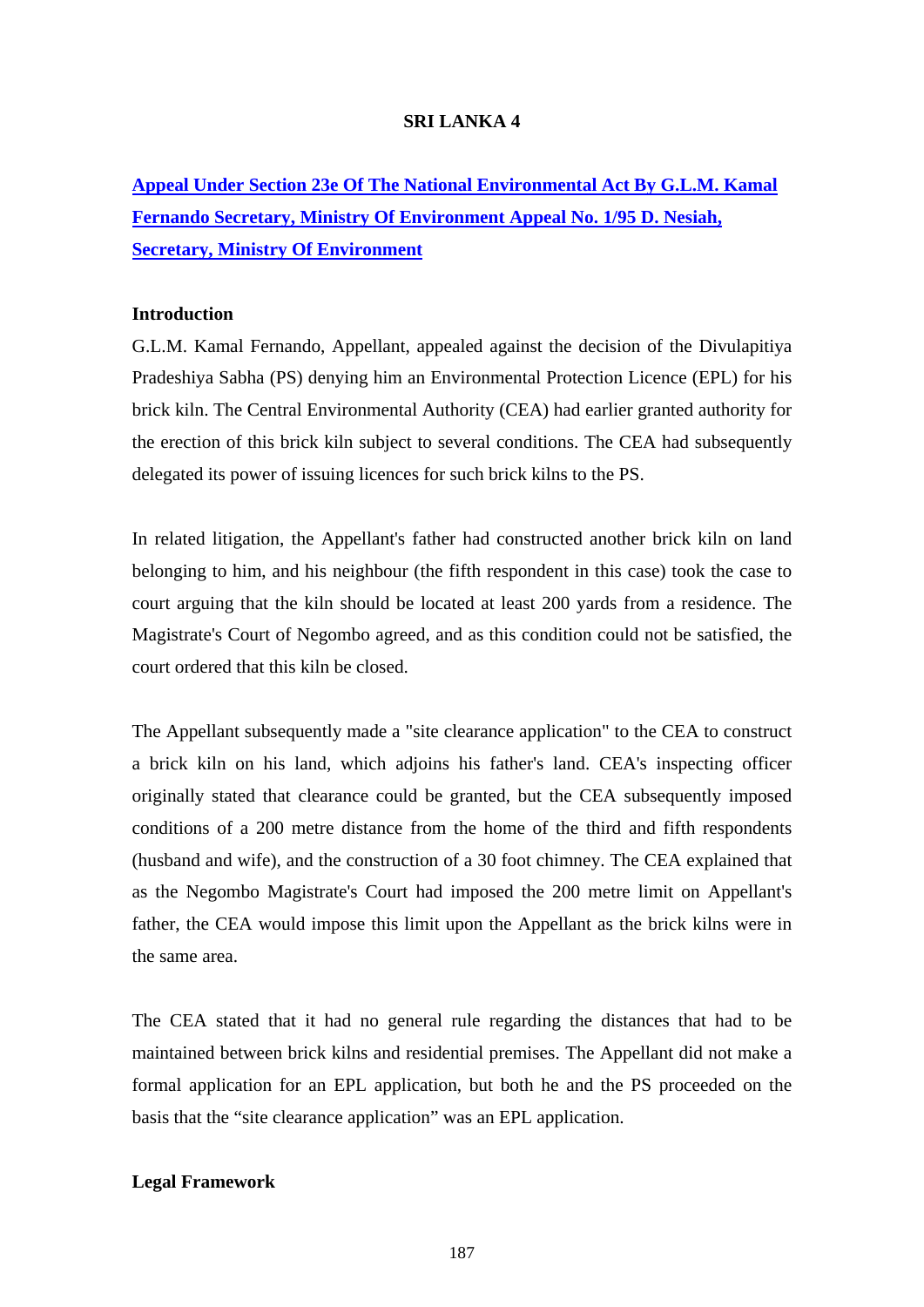Section 23E National Environmental Act, No. 47 of 1980 National Environmental (Protection and Quality) Regulation No. 1 of 1990 National Environmental (Appellate Procedure) Regulations of 1994

# **Held**

Even though Appellant did not make a formal EPL application, the Secretary held that he had jurisdiction to entertain this appeal, as the site clearance application is a pre-EPL procedure. This site clearance permission allows the industrialist to obtain building approval and other necessary legal authorisations, and to begin construction with a reasonable degree of certainty that an EPL will be granted when formally applied for, if site clearance conditions are met. The law would be rendered ridiculous if a person to whom site clearance is denied has to make a formal EPL application and obtain a formal refusal before he can exercise his right to appeal. The site clearance process is part of the EPL process, and thus when site clearance is refused, a right to appeal arises under section 23E.

As the PS has in unambiguous terms refused to issue a licence, even before an application has formally been made, this was deemed to be a refusal to grant an EPL.

The Secretary then reviewed the merits of the appeal, and held that there was no technical basis for the stipulation of a 200 metre distance. The stipulation was not based on CEA general guidelines, or the recommendation of any of the inspecting officers, and was therefore unreasonable and unjustified. As the Appellant's father has no interest in Appellant's land, and their brick kilns are separate, the litigation in the other case did not bind Appellant.

The Secretary stated that the CEA must establish general guidelines for industrial siting and stipulation of EPL conditions. General conditions may be varied where exceptional circumstances justify a variation on scientific grounds. In this case, CEA's new Rule 3 which provides for a 100 metre distance between brick kilns and residences, subject to variation in exceptional circumstances, was acceptable.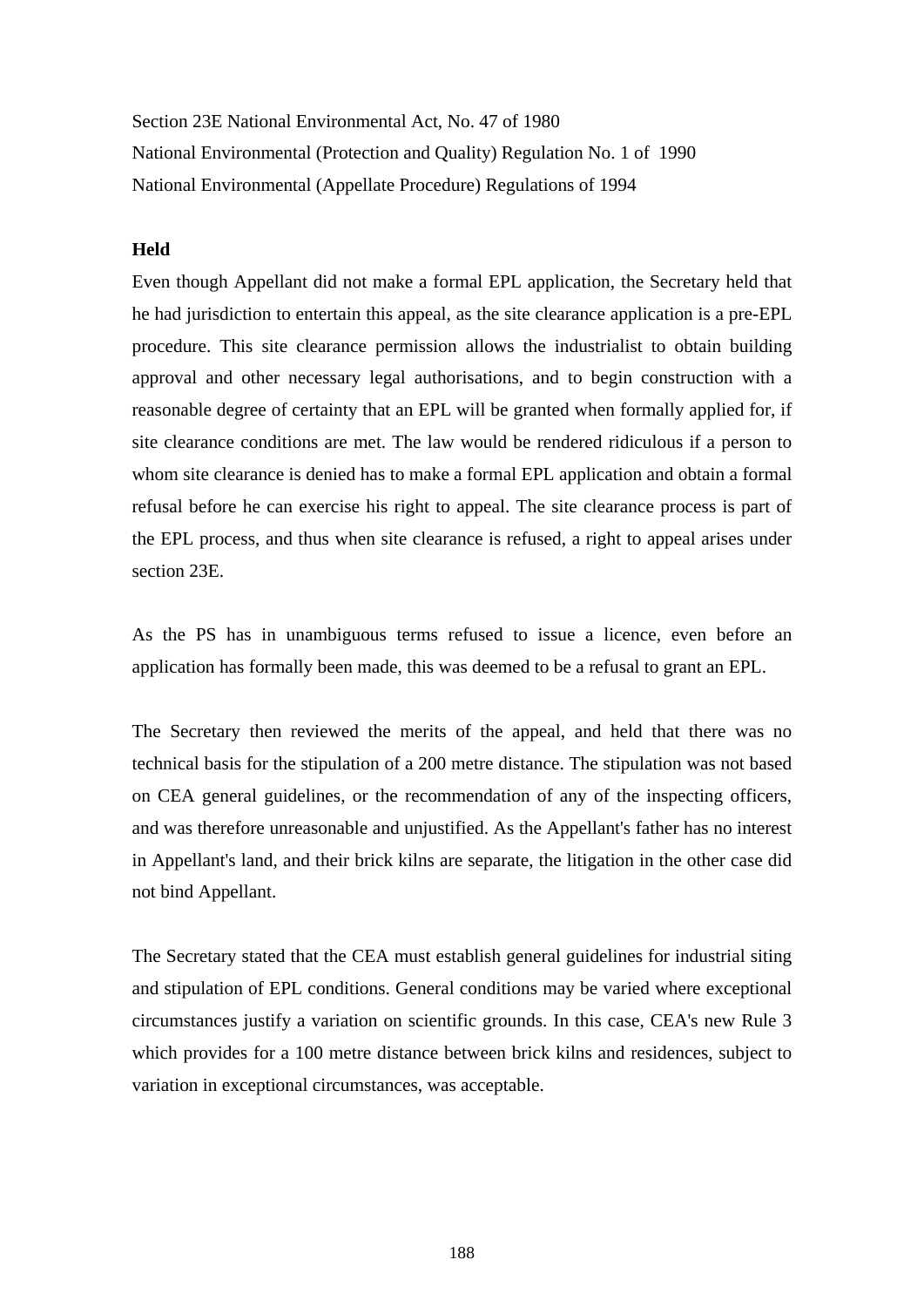The condition stipulating the 30 foot chimney, however, was made pursuant to a general CEA guideline for brick kilns and other industries. There is no evidence to suggest this condition was arbitrary.

The decision of the PS was set aside. The Appellant remained free to make a formal EPL application. The new 100 metre limit would be applied. The CEA and PS should inspect the site, gather scientific and environmental data, give the parties an opportunity to be heard, and make a variation if necessary.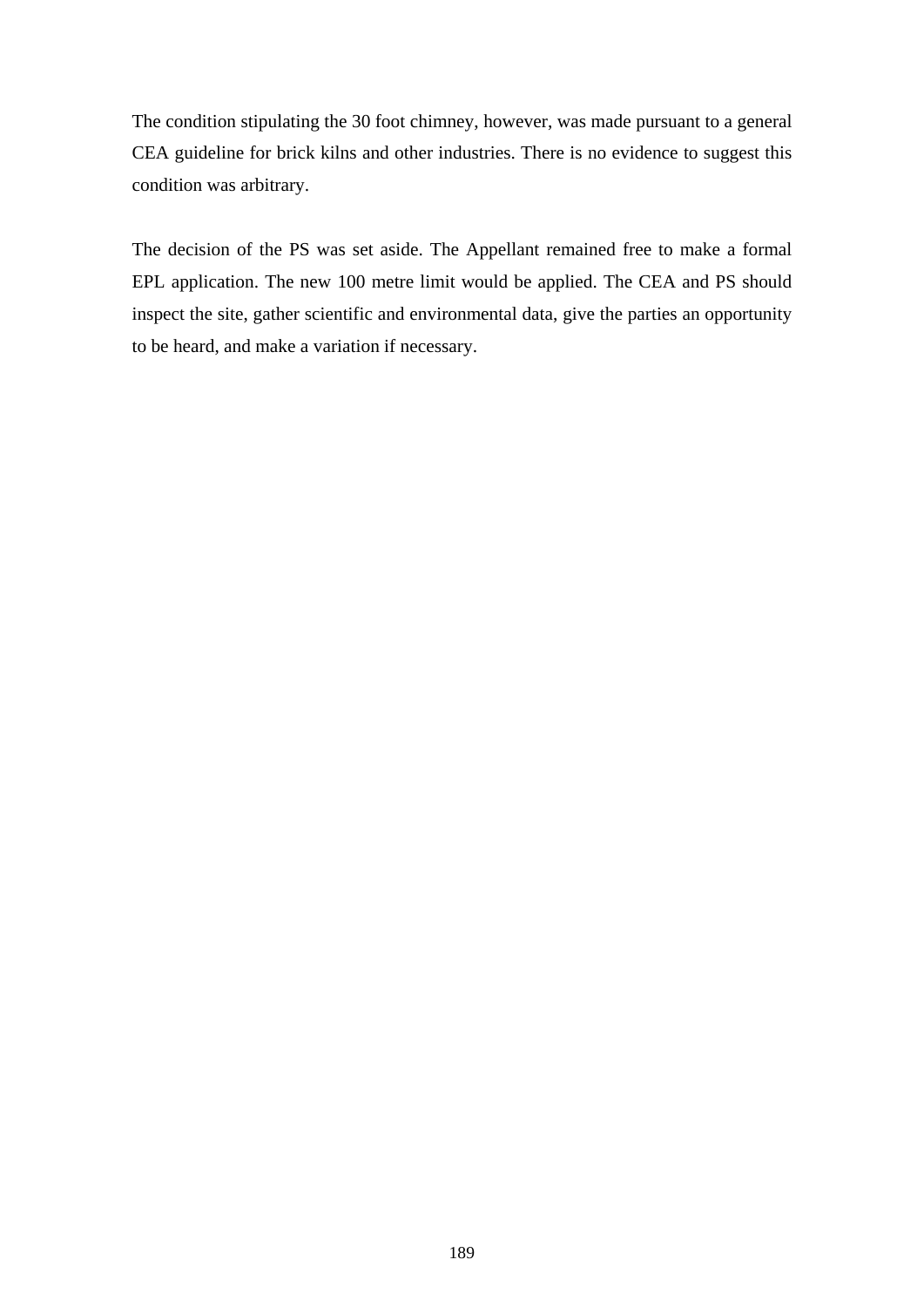## **SRI LANKA 5**

**[Appeal Under Section 23dd of The National Environmental Act By Rajawella](#page-12-0)  Holdings (Pvt.) Ltd Secretary, Ministry Of Environment (1994) D. Nesiah, Secretary, Ministry Of Environment**

#### **Introduction**

Rajawella Holdings (Pvt.) Ltd. (RHL) lodged this appeal with the Ministry of Environment over a decision made by the Ministry of Agricultural Development and Research, the project approving agency (PAA), regarding the proposed "Rajawella Golf and Hotel Project". One party to the Appeal, the Environmental Foundation Ltd (EFL), raised two preliminary objections to the appeal that the Secretary had to consider before he could rule on the merits of the appeal.

### **Legal Framework**

Section 23DD of the National Environmental Act No. 47 of 1980

#### **Held**

The Secretary overruled EFL's two preliminary objections. First, EFL stated that RHL has not made a proper appeal as required by law. Section 23DD of the National Environmental Act states that where the PAA refuses to grant approval for a prescribed project, the aggrieved person or body has a right to appeal. RHL's letter to the Ministry of Environment was headed with the word "Appeal" and stated that it disagreed with some aspects of the PAA's decision and agreed with others. If there are no specific provisions in the law as to the form of the appeal, a liberal standard is applied. Applying such a standard in this case, RHL's letter was an appeal within the meaning of section 23DD.

Second, EFL argued that a right to appeal is available only where the PAA has "refused" to approve the project, and as the PAA had approved the project subject to certain conditions, RHL does not have a statutory right to appeal under Section 23DD. The PAA separated this project impact into five components, and an examination of these five components revealed that four out of five were "refused" or "allowed" subject to conditions. In many cases, the environmental impact assessment requirements of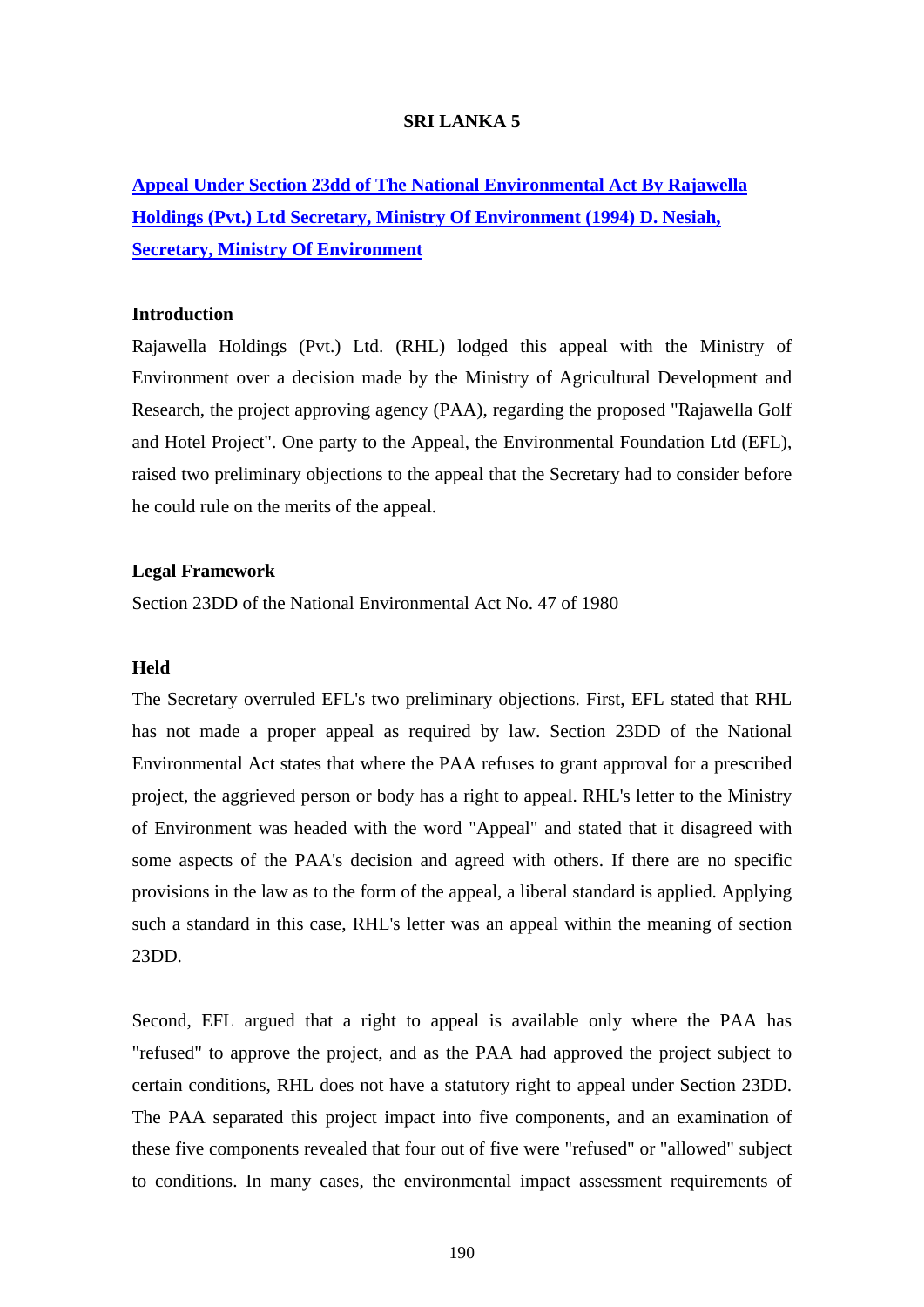Chapter IVC of the National Environmental Act creates such situations where a per se approval (or disapproval) of a project is not possible.

If the PAA's decision substantively alters the structure of the project as proposed, the decision amounts to a "refusal" to approve the project, and a right of appeal arises under section 23DD. If, however, the attached conditions do not change the project structurally or substantially, there is an "approval" and hence no right to appeal. Each case must be reviewed on its own facts and circumstances.

In this case, the Secretary of the Ministry of Environment examined the facts and found that several conditions structurally altered the project, and thus the PAA's decision was a "refusal" to grant approval within the meaning of section 23DD, and RHL had a right to appeal this decision.

The Secretary then reviewed the merits of the appeal, and affirmed the PAA's decision, subject to some variations.

# **Cases Cited**

Sierra Club v. Penfold 17 ELR 21061 T. Z Nambudiri v. A.N. Kurup 1965 AIR (Kerala) 1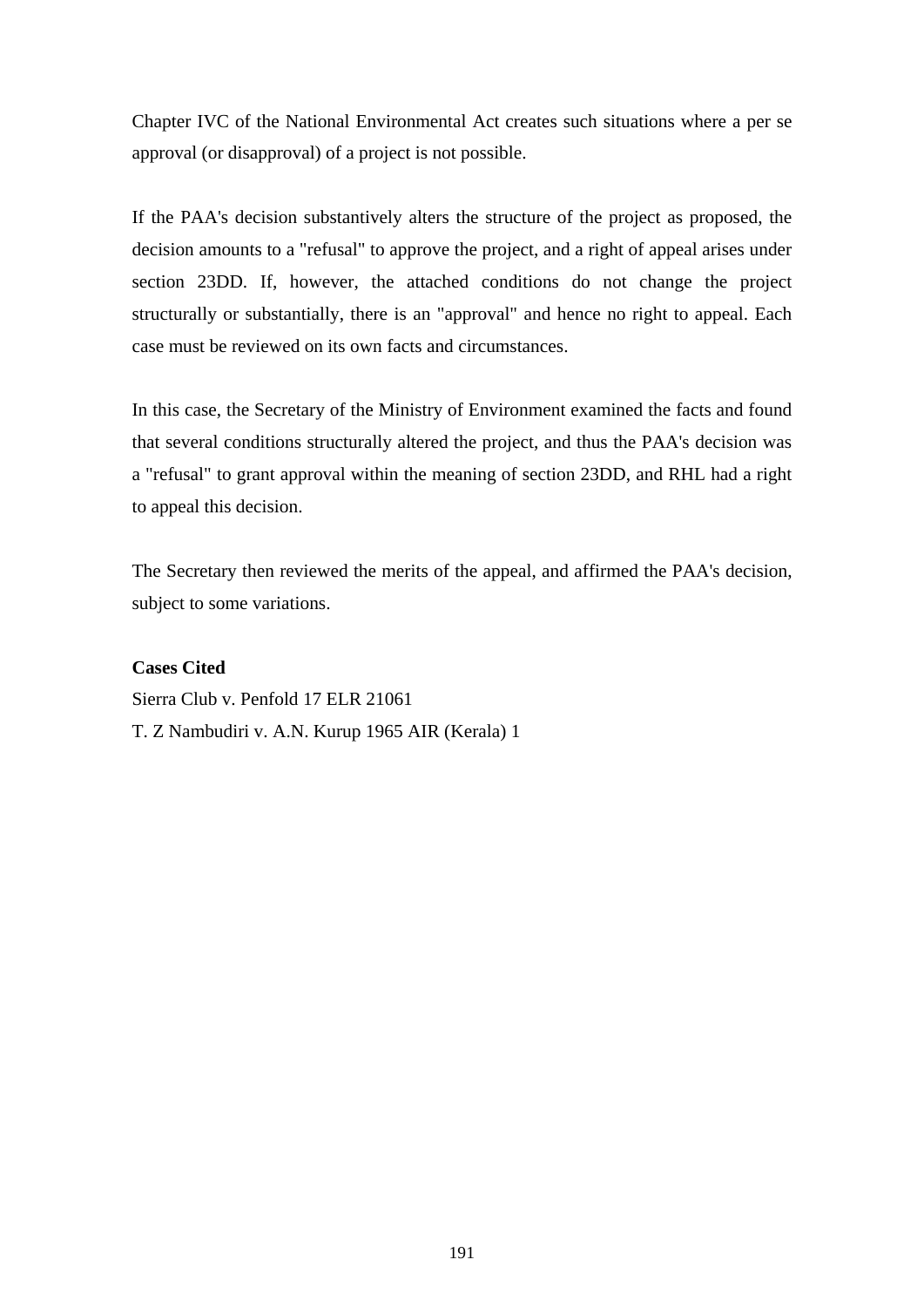## **SRI LANKA 6**

**[The Environmental Foundation Limited & others v The Attorney-General &](#page-12-0)  others, Supreme Court Of Sri Lanka S.C. Application No. 128/91 G. P. S. De Silva, C. J., K.M.M.B. Kulatunga, J., & P. Ramanathan, J.**

#### **Introduction**

The Petitioners included residents of Nawimana and Weragampita villages in the South of Sri Lanka, as well as a company devoted to environmental protection. In 1987 the Southern Group took over a rock quarry near the Petitioners' villages. The Petitioners alleged that they had suffered serious injury to their physical and mental health, and serious damage to their property, as a result of large-scale blasting, which commenced at the quarry in 1987.

Among others allegations, the Petitioners stated that pieces of rock 20 centimetres in diameter were projected into their village, that the blasting created unbearable noise, severe vibrations and thick smoke, destruction of homes, and harm to their health and livelihoods.

The Petitioners argued: that despite their complaints, the Government Agent, Matara, renewed the licence for the quarry without giving the petitioners a hearing; that the Superintendent of Police, Matara did not exercise his powers to abate a public nuisance; that the Central Environmental Authority (CEA) did not exercise its powers under the National Environmental Act as the quarry's operator had not obtained a licence from the CEA; and that the Director of the Geological Survey Department and the Gramma Sevaka of the area failed to take action which they were empowered to take under the law despite petitioner's repeated complaints. These parties are all respondents in this action. Finally, the petitioners argued that the quarry's owner and operator, the Southern Group, benefited from the executive action (and inaction) of the other respondents, and should pay to restore the Petitioner's physical quality of life.

The Petitioners claimed violations of their rights under various articles of the Constitution: Article 3 (sovereignty is in the people and is inalienable and includes fundamental rights); Article 11 (no person shall be subjected to cruel, inhuman or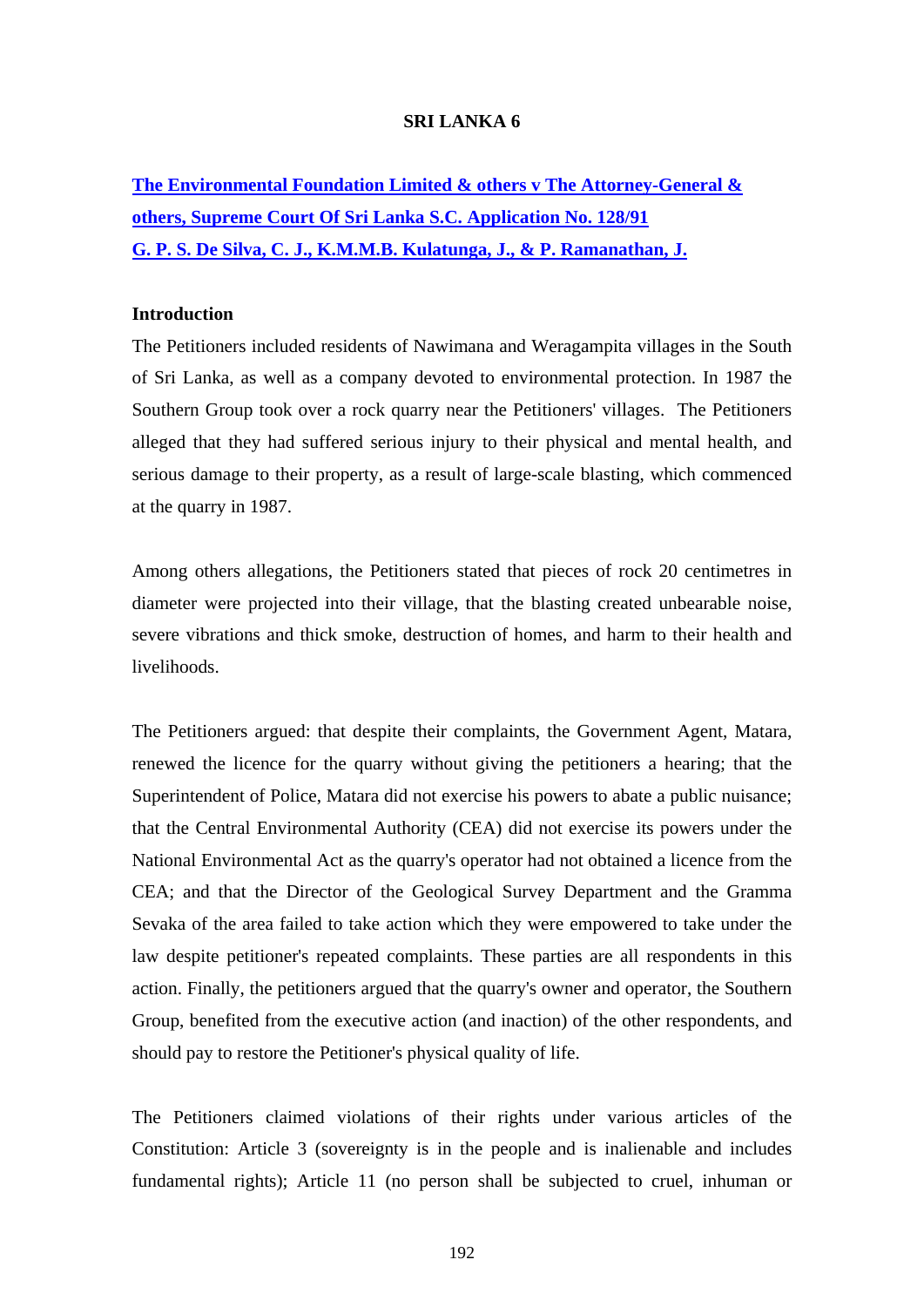degrading treatment); Article  $14(1)(g)$  (every citizen is entitled to freedom to engage in any lawful occupation); Article 14(1)(h) (every citizen is entitled to freedom of movement and choosing his residence).

After this action was instituted, CEA officials inspected the quarry, and met with the petitioners' representatives. In December 1992, the parties informed the Supreme Court that a settlement had been reached.

## **Legal Framework**

Articles 3, 11, 14, 126 of the Constitution of Sri Lanka.

## **Held**

The settlement was approved, and the application dismissed without costs.

The Court listed the terms of the settlement. The number of blasts was limited to three days a week (Monday, Wednesday, Friday), and if there is a necessity to increase the number, the Monitoring Committee (two persons nominated by Petitioners, two persons from the Southern Group, the Gamma Niladhari of the villages of Nawimana and Weragampita, and the Government Agent, Matara) must approve the change. If the blasting cannot be done on one of these three days, it can be done on an alternative day suitable to the Southern Group if 24 hours written notice is given to the Gamma Niladhari. Contingencies preventing a scheduled blasting include bad weather, and inability of the police to be present.

Blasting will take place between 10:00 a.m. and 5:00 p.m. There should be at least a 20 second time lapse between each blasting, and electronic etonation and the safety fuse method must be used. The depth of a bore hole cannot exceed 8 feet. The number of blasts per day is not stipulated.

The police must maintain a monthly report detailing: the total quantity of explosives used; the depth of bore holes; the dates on which blastings occurred; the commencement and close of blasting; the methods used for blasting; the number of bore holes on each day; and any complaints petitioners make. This report is maintained on the premises of the quarry, and certified by the site manager.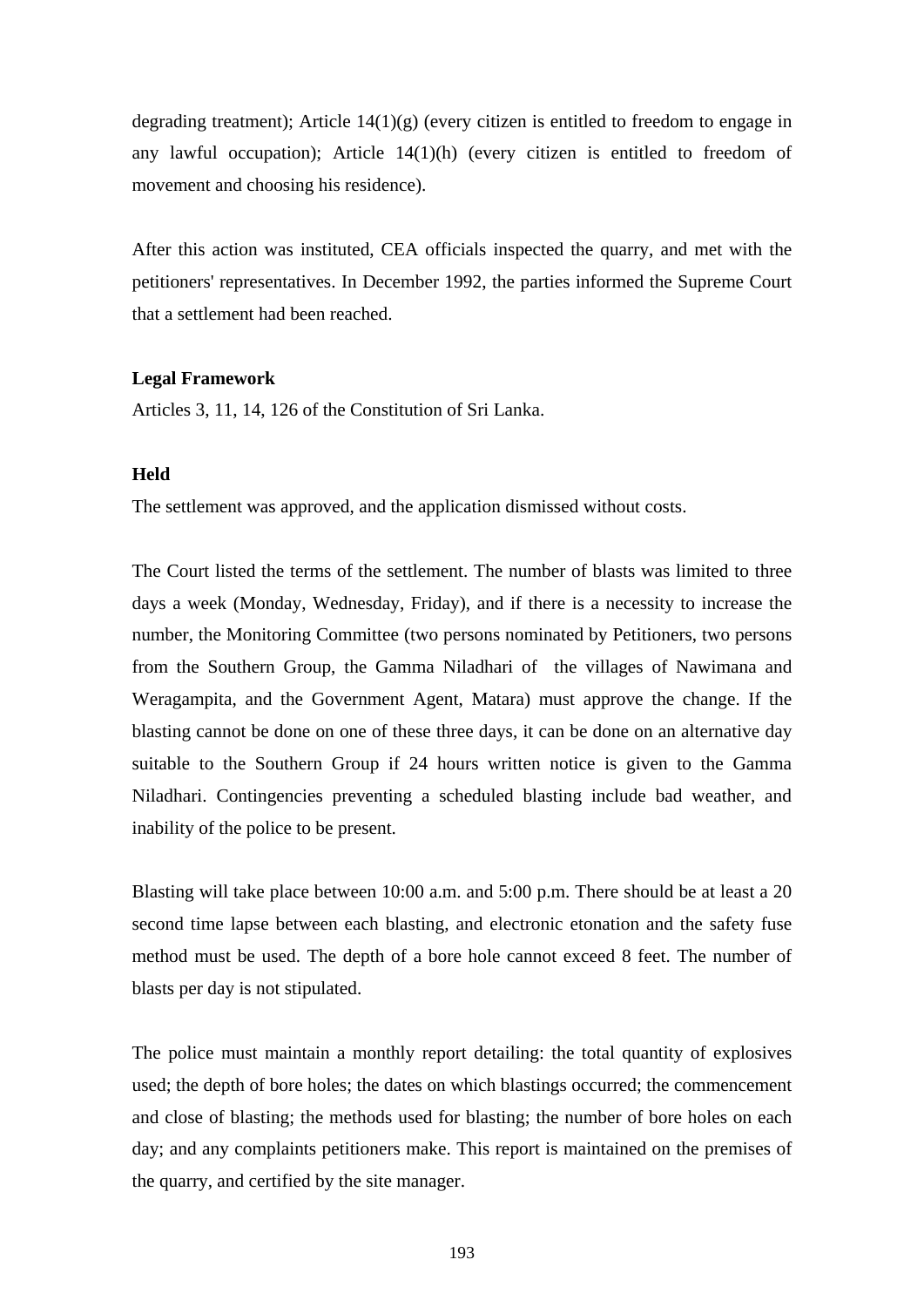The settlement also discussed secondary blasting, maximum noise and vibrations, as well as the operation of the crusher. The crusher operation should be a continuous wet process, and the CEA should include in the environmental protection licence a condition requiring the construction of a sound barrier around the crusher. Finally, a siren should be sounded three times before blasting commences and after blasting is completed.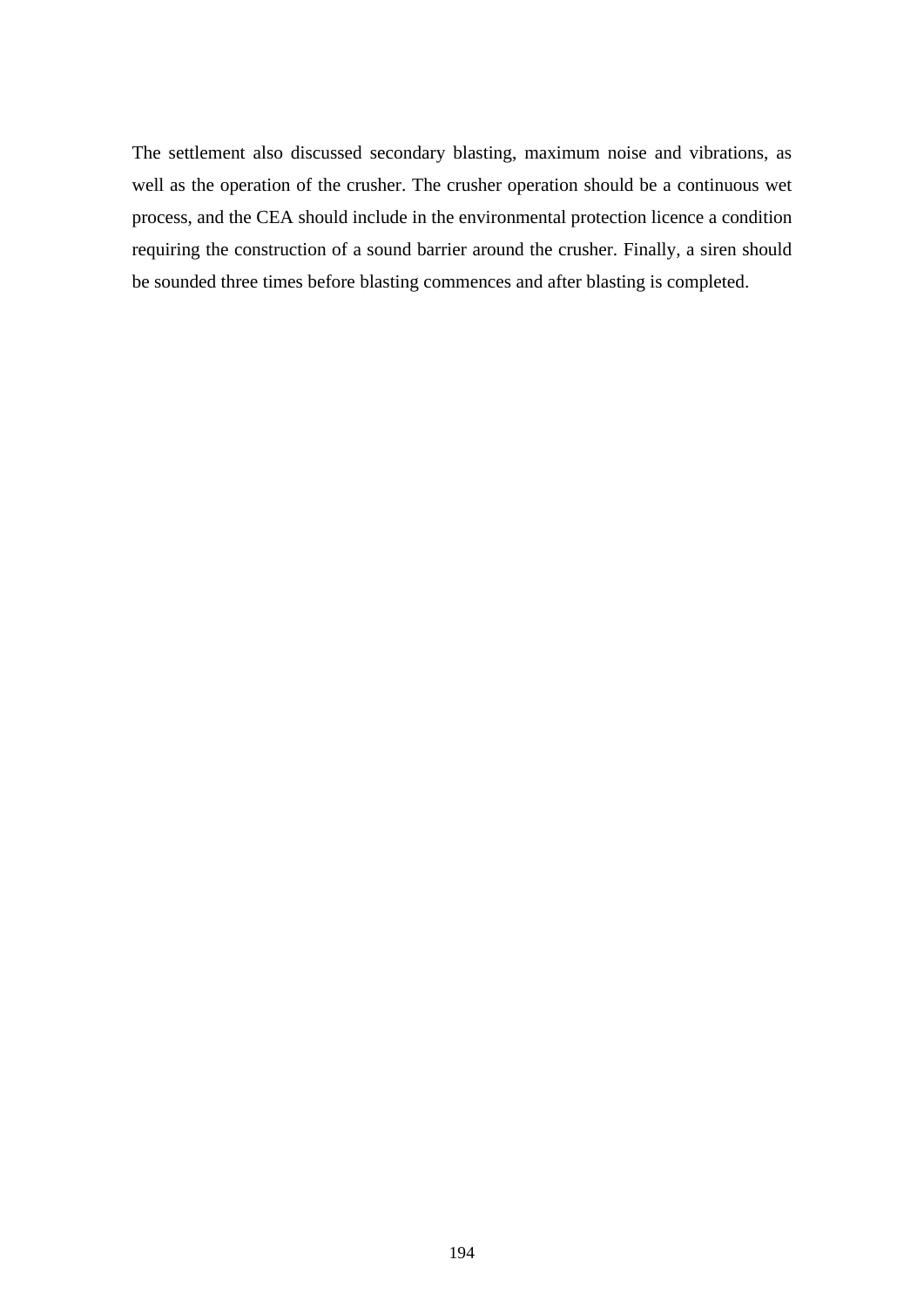## **SRI LANKA 7**

# **[Keangnam Enterprises Limited v E.A. Abeysinghe & 11 Others](#page-12-0) C. A. Application No. 259/92 Court Of Appeal**

#### **Introduction**

The Petitioner-Company was engaged in the rehabilitation of the Ambepussa-Dambulla-Anuradhapura road and was extracting stone from the quarry for that purpose. The informants who obtained the Magistrate's Court order were a group of residents of the area who claimed to be affected by the blasting operations carried out by the Company. During the course of the proceedings the Court allowed separate applications from the Road Development Authority and four workers from the quarry who claimed that their livelihood would be affected if the quarry was shut down.

The Petitioner-Company sought revision of two orders of the Magistrate's Court of Kurunegala delivered respectively on 18 December 1991 and 26 March 1992 in the Court of Appeal. The Order delivered on 26 March 1991 merely affirmed after an inter partes inquiry, the order made ex-parte on 18 December 1991, restraining the Petitioner-Company under Section 98(1) of the Criminal Procedure code from operating a quarry on land it had leased, and directing the removal of a public nuisance under Section 104(1) of the Code.

### **Legal Framework**

Criminal Procedure Code, Sections 98(1) 104(1), 106. National Environmental Act No. 47 of 1980 (NEA), as amended by Act. No. 56 of 1988, Sections 23A and 29

The main argument of the Petitioner-Company in the Court of Appeal was that the Magistrate's power to make orders under Chapter IX of the Criminal Procedure Code (Sections 98 to 106) had been taken away by the provisions of the National Environmental Act No. 47 of 1980 as amended by Act No. 56 of 1988. Under Section 23A of the amended NEA, no person was allowed to discharge, deposit or emit waste into the environment which would cause pollution except under the authority of a licence issued by the Central Environmental Authority (CEA) and in accordance with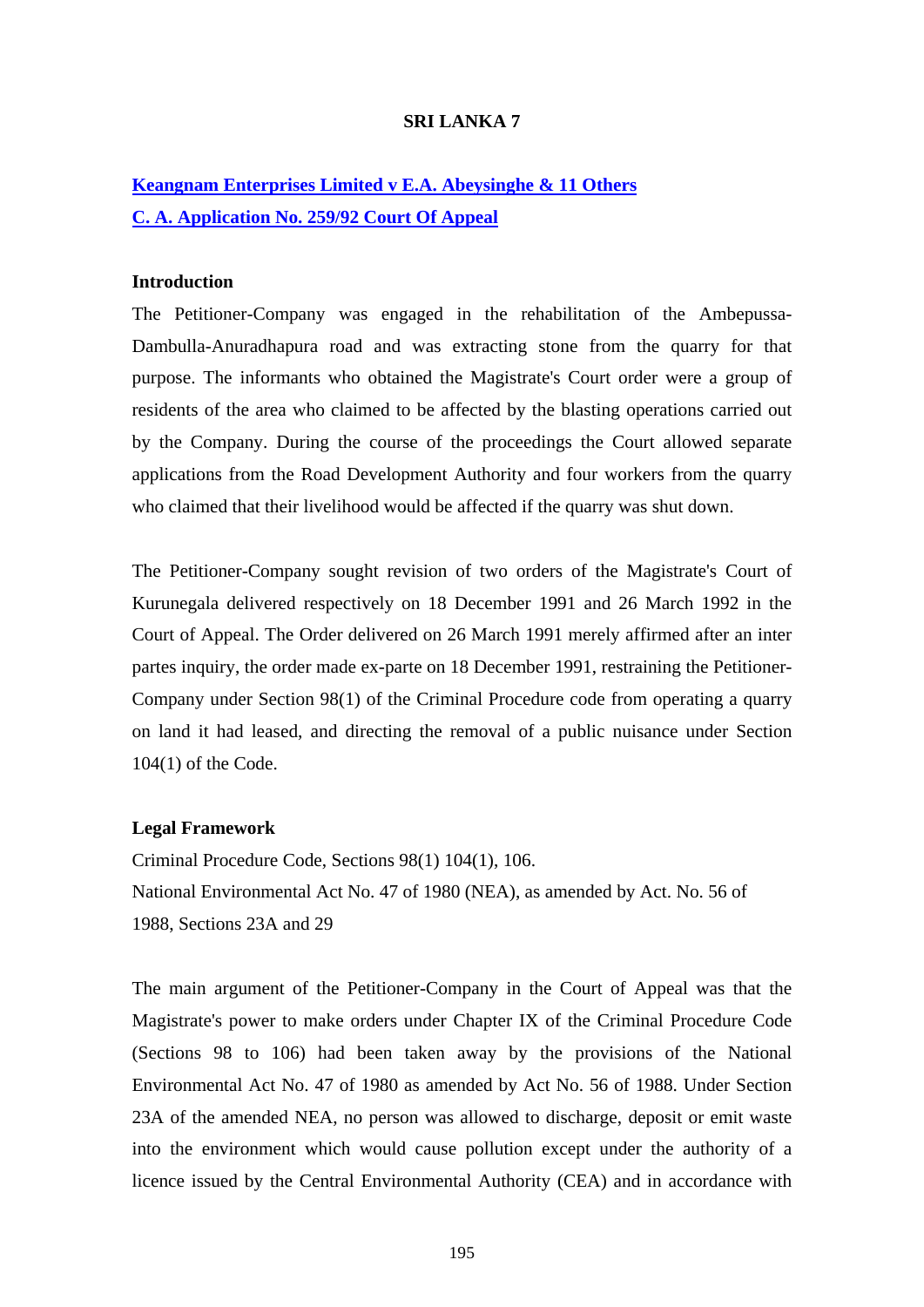such standards and other criteria as may be prescribed under the Act. Section 29 of the Act declares that: "The provisions of the Act shall have effect notwithstanding anything to the contrary in the provisions of any other written law."

At the time that the Magistrate made his orders the Petitioner Company had applied for but had not obtained a licence from the CEA. It had commenced blasting operations on 1 September 1991 on the strength of a letter dated 10 July 1991 from the Director of the CEA, to the Kurunegala Pradeshiya Sabha, which stated that an environmental protection licence "shall be obtained by the developer" and that "the developer shall submit an application for the said licence to the CEA one month prior to the commencement of manufacturing operations."

A permit was eventually issued to the Petitioner-Company on 19 June1992 after the Magistrate had made his restraining and conditional orders and after the Petitioner Company had filed this revision application in the Court of Appeal.

## **Held**

The mere application for a licence was not sufficient compliance with Section 23A of the Act and the Petitioner-Company had also acted in violation of the conditions stipulated in the letter of 10 July 1991 from the Director of the CEA. Since the Petitioner-Company was not in possession of a licence from the CEA as required by the Act, he could not invoke the provisions of the Act to defeat the action in the Magistrate's Court. The Magistrate had jurisdiction to make orders under Chapter IX of the Criminal Procedure Code if satisfied with the information furnished by the Informants regarding the nuisance of which they complained. Therefore, the revision application would be dismissed. However, since the Petitioner Company had subsequently obtained a licence from the CEA it was at liberty to revert to the Magistrates Court where the main inquiry under Section 101 of the Code was still pending and make submissions based on the provisions of the National Environmental Act as amended, with a view to have the orders made by the Magistrate annulled.

## **Case Cited**

Kiriwantha and another v. Navaratne and another (S. C. Application No. 628/88)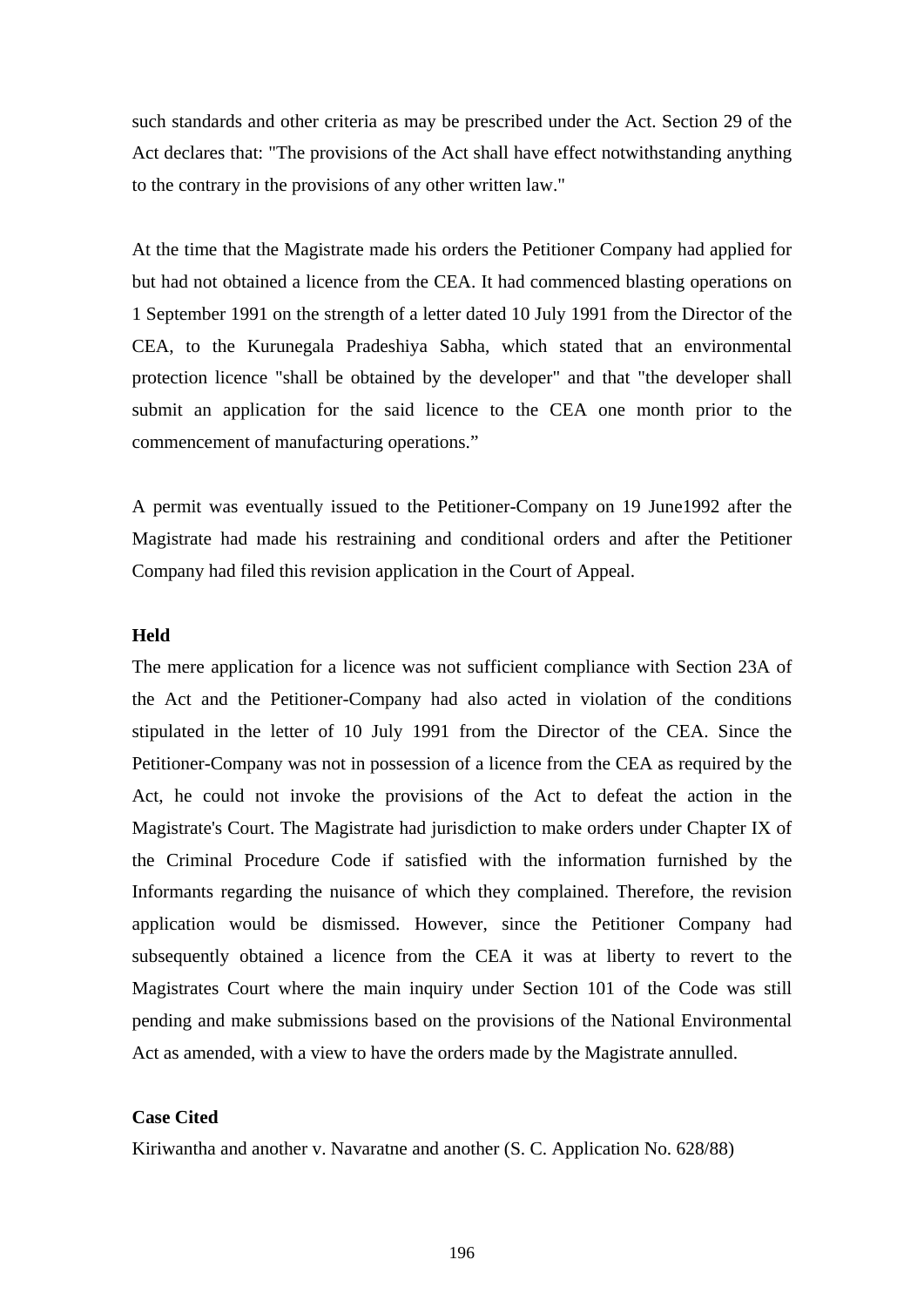## **SRI LANKA 8**

# **[S. C. Amarasinghe & 3 others v The Attorney General & 3 others](#page-12-0) S. C. (Spl.) No. 6/92, Supreme Court Of Sri Lanka**

#### **Introduction**

The Petitioner sought to quash an Order of the President of Sri Lanka dated 21 October1992 made under Section 2 of the Urban Development Projects (Special Provisions) Act No. 2 of 1980 declaring that, upon the recommendation of the Minister in charge of urban development, he was of opinion that the lands described in the Schedule to the Order were urgently required for an urban development project. The Attorney-General and the Road Development Authority were made respondents. It was common ground that the lands in question were to be acquired in connection with the construction of an expressway from Colombo to Katunayake. The Petitioners contended in the Supreme Court that there had been a failure of natural justice as there had been no hearing prior to making the order, despite the fact that under Section 2 of the Act the urban development project had to be a scheme "which would meet the just requirements of the general welfare of the people".

#### **Legal Framework**

Urban Development Project (Special Provisions) Act No. 2 of 1980 Sections 2,3 & 7. National Environmental Act No. 47 of 1980 amended by Act No. 56 of 1988 of the State Lands (Recovery of Possession) Act. Sections 23 AA & 23 BB.

The Petitioners cited Sections 23AA and 23BB of the National Environmental Act No. 47 of 1980 as amended by Act No. 56 of 1988 which require that approval for all prescribed projects should be obtained from the appropriate project approving agency, which is first required to call for an environmental impact assessment report (EIA). They contended that the Presidential Order under Section 2 of the Urban Development Projects (Special Provisions) Act could not be made until the EIA had been prepared.

## **Held**

(1) As the Order under Section 2 of the Urban Development Projects (Special Provisions) Act had of itself no adverse impact on a citizen's property, liberty or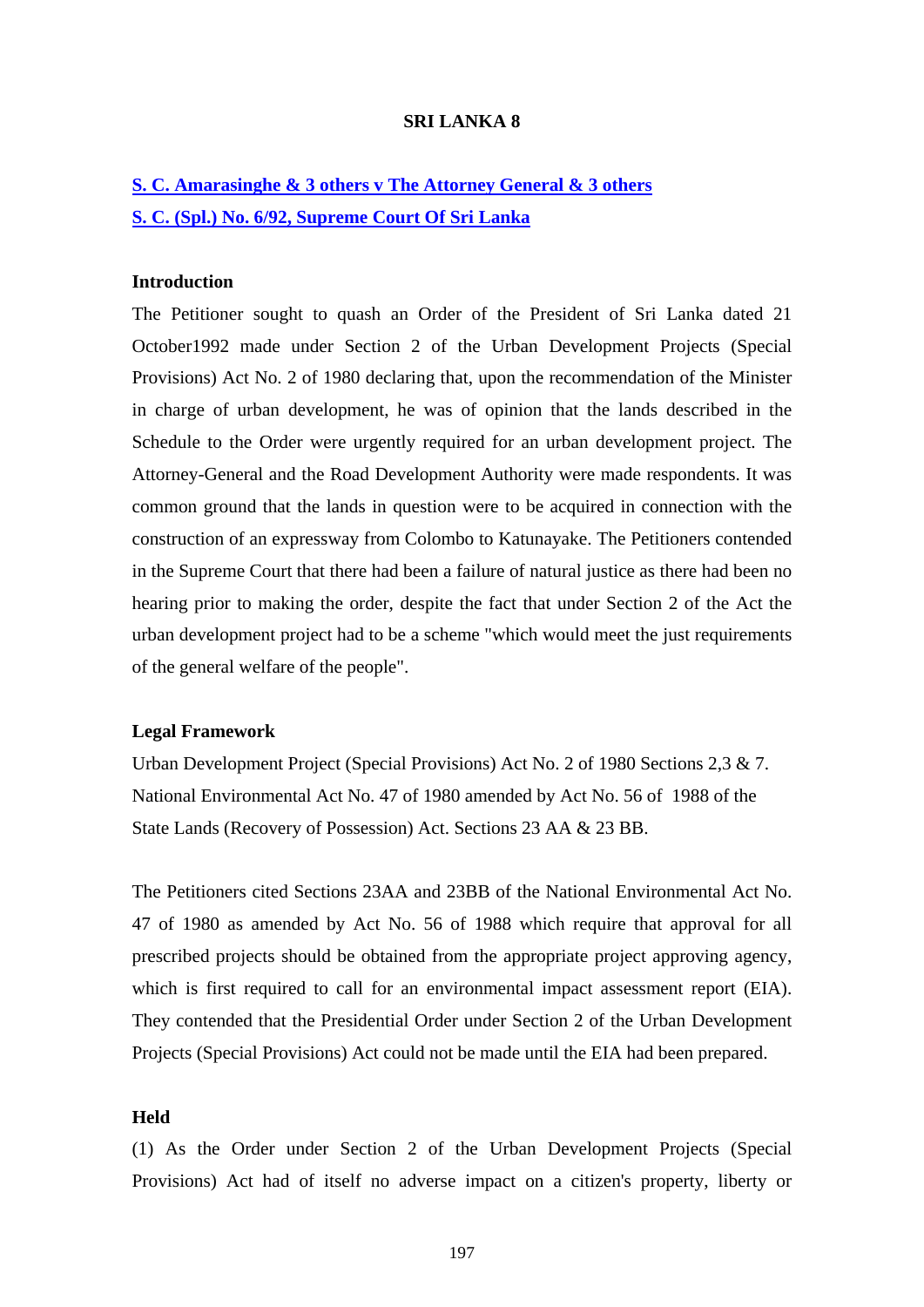livelihood and does not deprive him of or affect title to or possession of property, a public hearing was not required at that stage.

(2) The available material did not indicate that the decision to build the expressway was unreasonable and therefore the Court would not interfere.

(3) Section 3 of the Urban Development Projects (Special Provisions) Act did not take away the powers of the superior courts which were enshrined in the Constitution.

(4) Section 7 of that Act did not empower the State to take over privately owned land under the State Lands (Recovery of Possession) Act without first acquiring the land under the Land Acquisition Act.

(5) The provisions of Sections 23AA and 23BB of the National Environmental Act as amended, were not applicable, as no orders had yet been made listing any "prescribed projects". However, the Central Environmental Authority had power to call for an EIA in respect of any new project under the Act and the Court took note that the Respondents had given an undertaking that an EIA would be prepared and made available for public scrutiny for 30 days, which would be the appropriate stage at which to consider public representations on environmental factors.

# **Cases Cited**

Hirdaramani v. Rathnavale 75 N.L.R.67 Visuvalingam v. Liyanage (1984) 2 Sri L.R.123 Wickremabandu v. Herath (1990) 2 Sri L.R.348 Weeraratne v. Colon Thome (1988) 2 Sri L.R.151 Fernandopulle v. Minister of Lands and Agriculture 79(2) N.L.R.115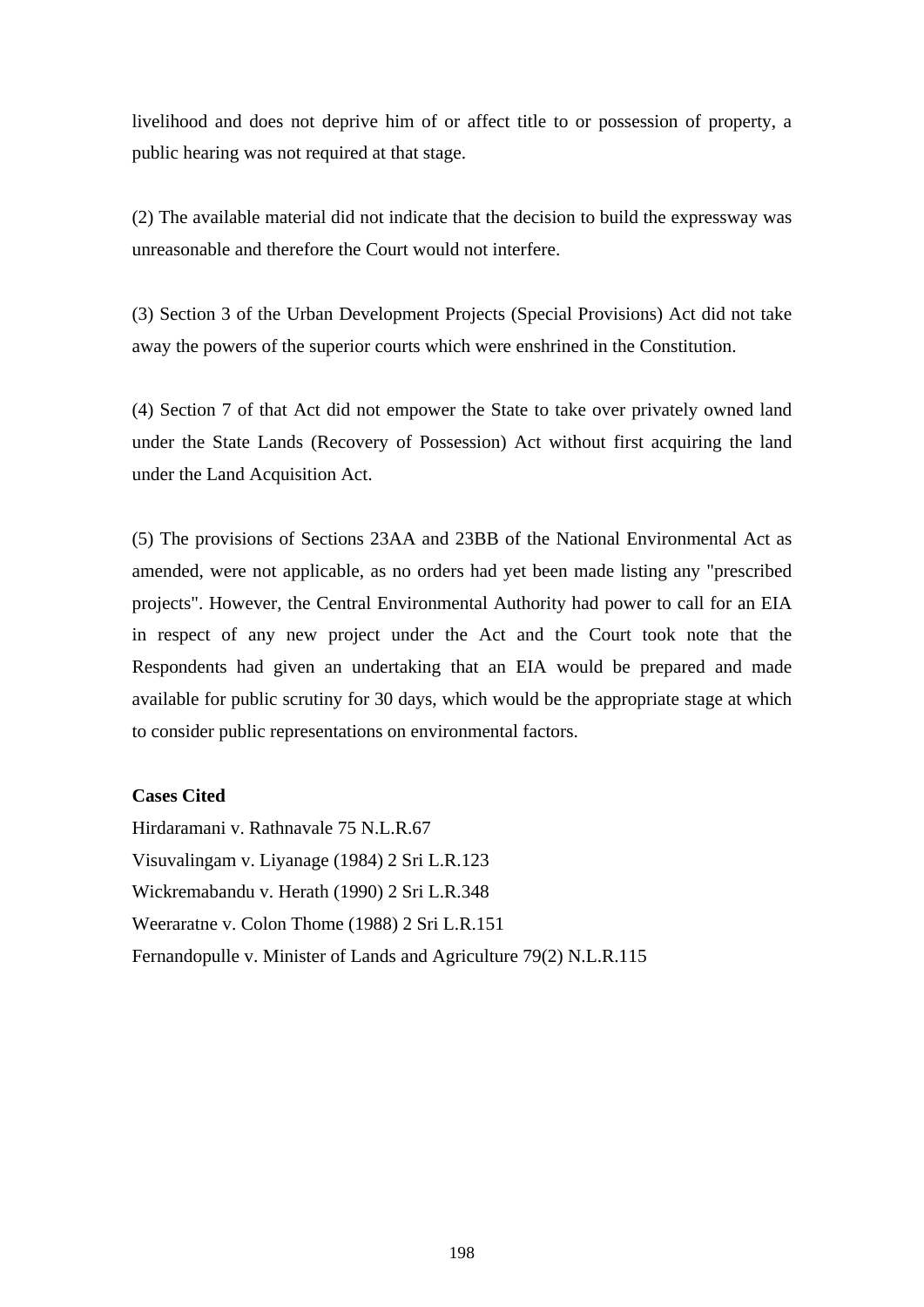# **SRI LANKA 9**

# **[Environmental Foundation Ltd. V Ratnasiri Wickramanayake Court of Appeal](#page-12-0)  Sri Lanka CA Application No. 137/96**

## **Introduction**

The petitioner filed an application for a writ of certiorari to quash an order of the Director of the Department of Wildlife Conservation permitting the display of 30 species of animals at a private zoo that was open to the public for a fee. The relevant section of the law allowed authorization to keep animals in a zoo for the protection, preservation, or propagation or for scientific study. The petitioner submitted that only a national zoo and not a private zoo could be granted such authorization so that the permit was void.

# **Legal Framework**

The Fauna and Flora Protection Ordinance Fauna and Flora Protection (Amendment) Act No. 49 of 1993

# **Held**

The court held that it could not interfere with the Minister's legitimate exercise of his discretion and declined to grant the orders sought.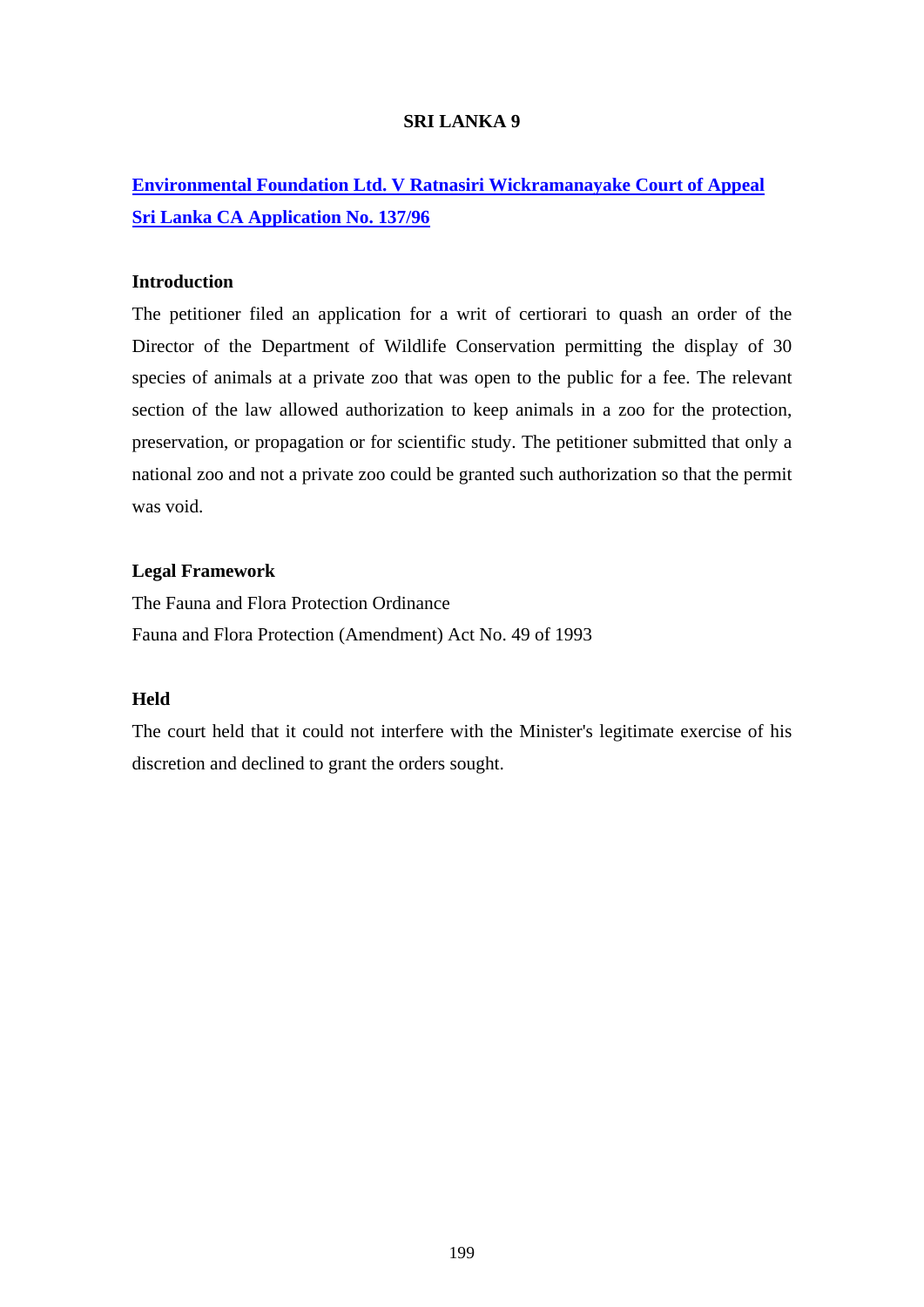## **SRI LANKA 10**

# **[Bulankulama v The Secretary, Ministry of Industrial Development Supreme Court](#page-12-0)  Application No. 884/99 (FR) Sri Lanka**

#### **Introduction**

The Sri Lanka Government wanted to conclude an agreement with a company for the manufacture of phosphate fertilizer using local deposits of apatite. The applicants petitioned the Court to stop the proposed agreement claiming that their lands would be destroyed if the project was implemented and about 2,600 families were likely to be permanently displaced from their homes and lands. The respondents countered that this apprehension was unjustified because the signing of the agreement would lead to exploration and feasibility studies and the approval of the Secretary would be obtained before the company could proceed with the construction and mining phases of the project.

## **Legal Framework**

Articles 14 (I) (G) and 14 (1) (H) of the Constitution The Mineral Investment Agreement Article 2.4

## **Held**

Although mining may have more devastating consequences, exploration was not so harmless as to cause the appellants no apprehension of imminent harm to their homes and lands. The reliability of the proposed agreement had been considered in deciding whether there was an imminent infringement of the appellants' rights. The Court found nothing in the agreement to show that the signing would only result in exploration and a feasibility study and the applicants were entitled to be apprehensive. The Court ordered the respondents to desist from entering into the proposed agreement pending a comprehensive Environmental Impact Assessment Study.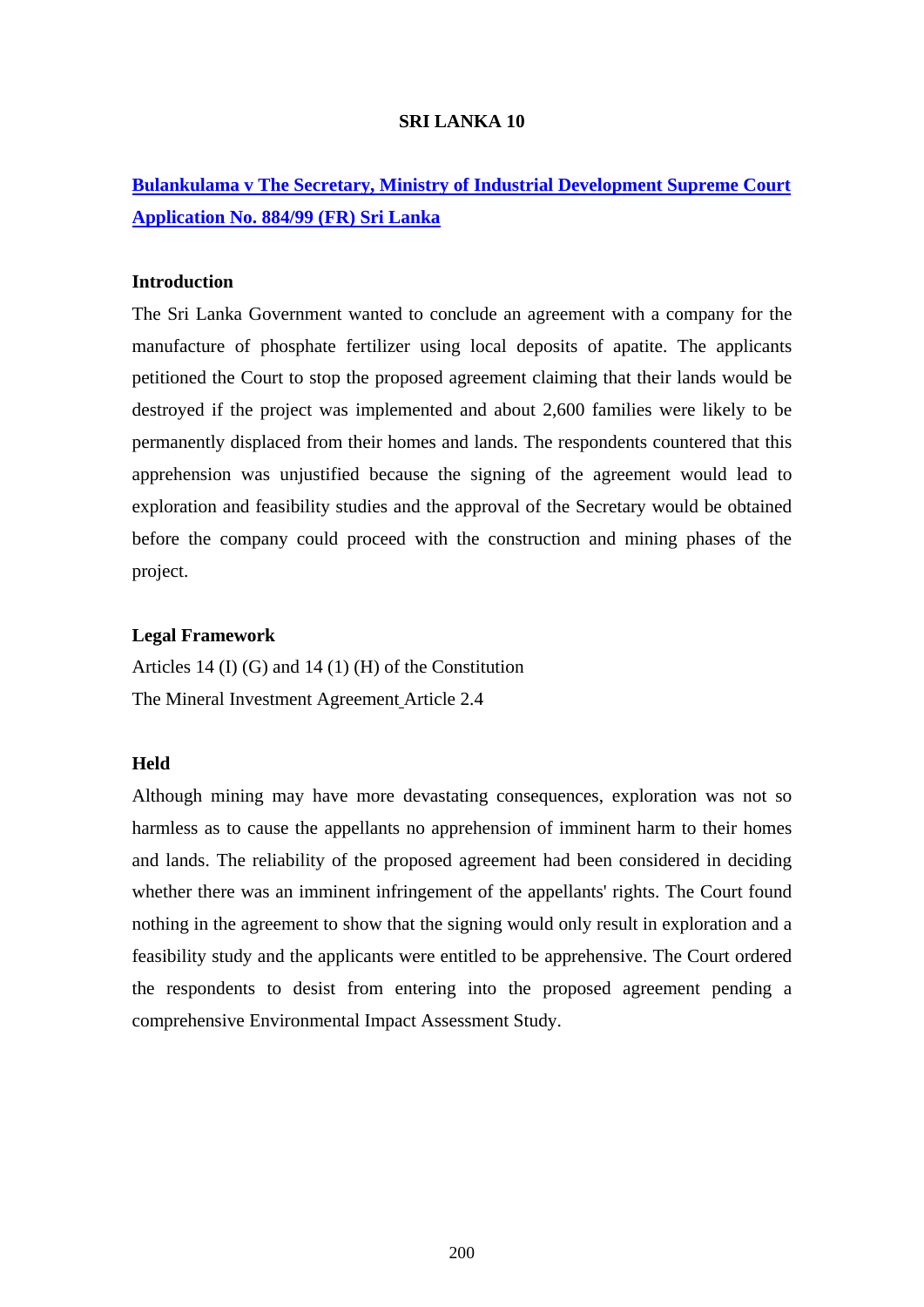# **SLOVAK REPUBLIC 1**

**[Polovnicke Zdruzenie \(Hunter's Association\) Gajdoska Hronec v The Slovak](#page-13-0)  [Inspectorate of the Environment The Supreme Court of the Slovak Republic](#page-13-0) [Ref No 3397001100/533-00-D dated October 30, 2000 Judges: Stanislav Lehotak,](#page-13-0)  [Valovic and Belko \(Nature & Landscape Preservation\)](#page-13-0)**

## **Introduction**

The applicant was charged with failing to comply with the law by committing an act in conflict with paragraph 26 Article 1 and paragraph 24 Article 2 of the Law by killing on 31 October 1998, in the locality of Gajdoska in the Cadastal area of the municipality of Osrblie, one individual lynx of a protected species. He was convicted and fined SK 15,000. He appealed for a review to the Supreme Court.

## **Legal Framework**

Act of the NA SR No. 287/1994 Law Digest The Civil Code

# **Held**

The Court found that no breach of the Law occurred as a result of the original decision of the Administrative Authority (The Slovak Inspectorate of the Environment) which was challenged by the plaintiff's complaint and therefore the judgment according to paragraph 250 j, Article 1 of the Civil Code amounted to a "a nonsuit to the plaintiff's complaint". There was no award of costs to either party.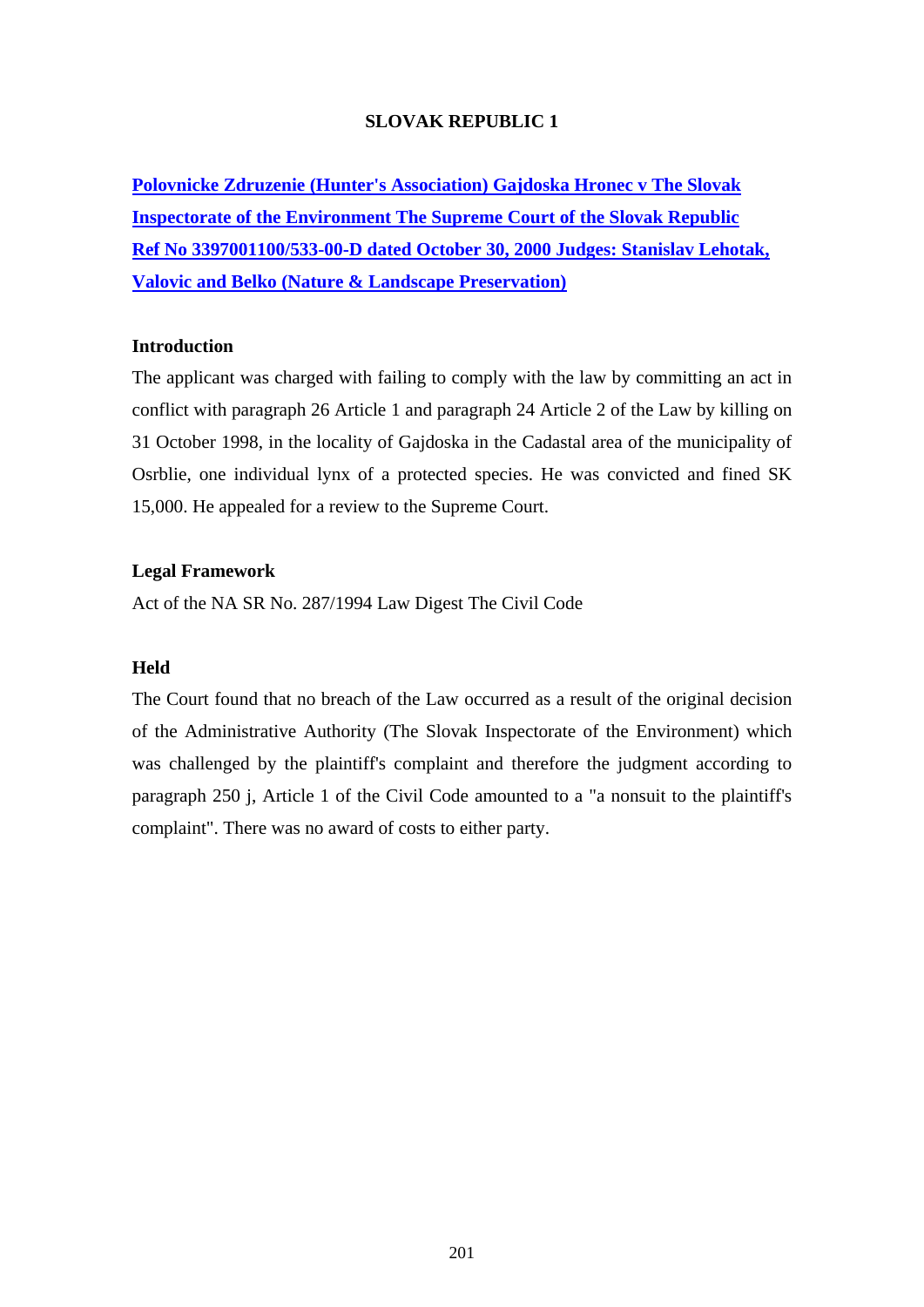# **SLOVAK REPUBLIC 2**

# **[UNIKOS, Co-operative Society v The Slovak Inspectorate of the Environment, Ref](#page-13-0)  [No: 43 960 046 00/100/Du, September 7, 2000 \(Waste management offence\)](#page-13-0)**

## **Introduction**

The plaintiff submitted a complaint for review of a decision whereby the defendant rejected the plaintiff's appeal and confirmed a decision by the Slovak Inspectorate of the Environment in a case of waste management. A fine of Sk. 120,000 was also upheld. The defendant contended there was reliable evidence of the plaintiffs' handling of hazardous waste without the permission of the competent authority and failing to provide accurate and complete information.

### **Legal Framework**

The Waste Management Act No. 238/1991 The Civil Code

### **Held**

That complaint was not justified. The Slovak Inspectorate of Waste Management carried out an inspection on 30 August and 3 and 9 September 1999 at the plaintiffs' premises and discovered that the plaintiff had been handling hazardous waste without a permit. The complaint was therefore rejected as unjustified.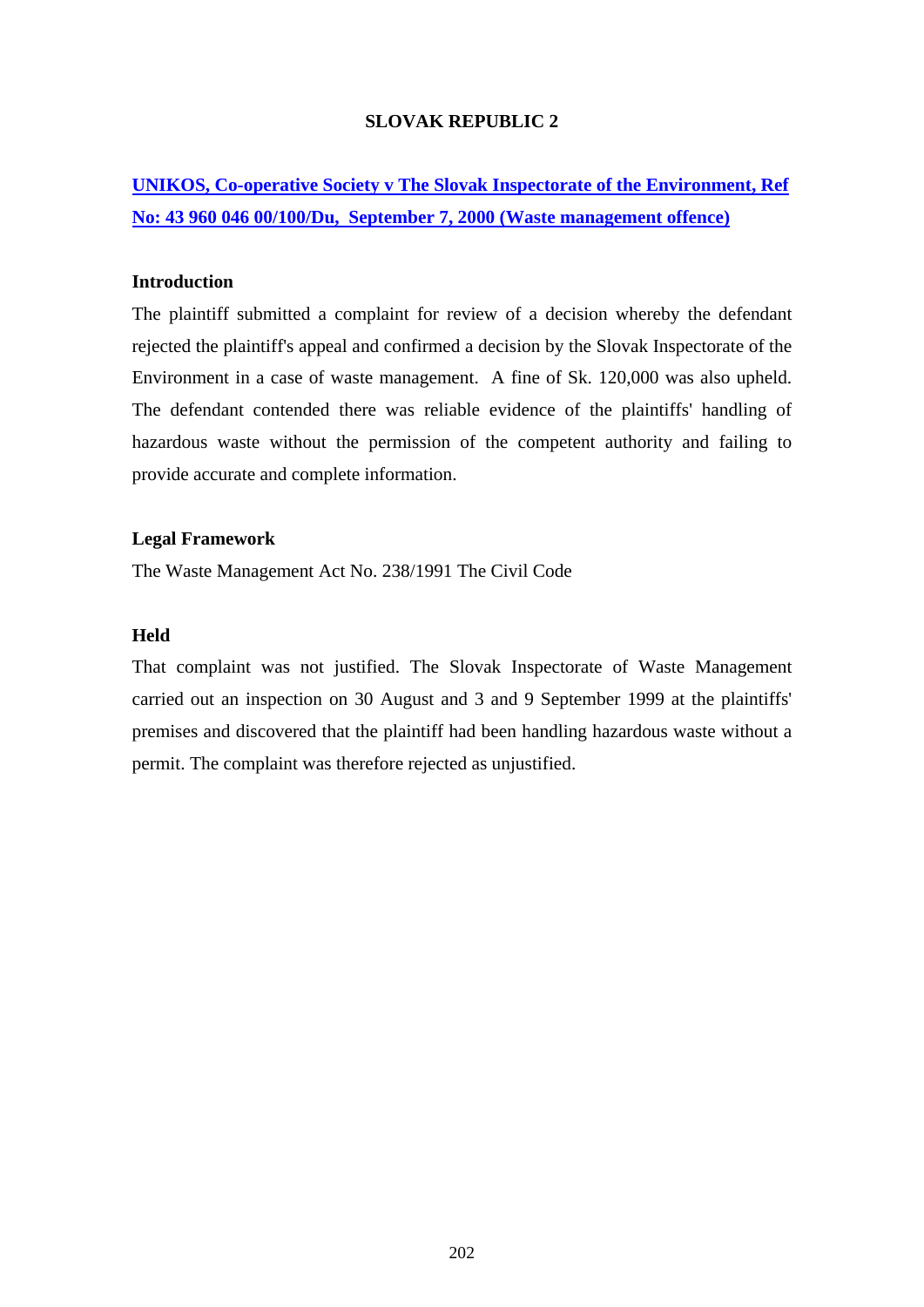# **SLOVAK REPUBLIC 3**

# **[Alzbeta Brovzova v Ministry of the Environment of the Slovak Republic](#page-13-0) [Ref. No: 220/936/2000 - 6.2/Hia dated 26 July 2000](#page-13-0)**

## **Introduction**

The plaintiff's complaint included a request for review of a decision dated 26 July 2000, taken by the defendant administrative authority, by which the authority had reversed a previous decision of the Regional Office of the Department of Environment dated 24 March 2000. The plaintiff's case was that the defendant's decision did not resolve the problem posed by the construction of a fence by a neighbouring house owner, which substantially impaired the environment and hindered the plaintiff from proper use of her premises.

### **Legal Framework**

The Building Act No. 50/1976The Civil Code

# **Held**

The Supreme Court reversed the decision that was the subject of the challenge and returned the case for further consideration pursuant to the Civil Code. No legal costs were awarded to either party.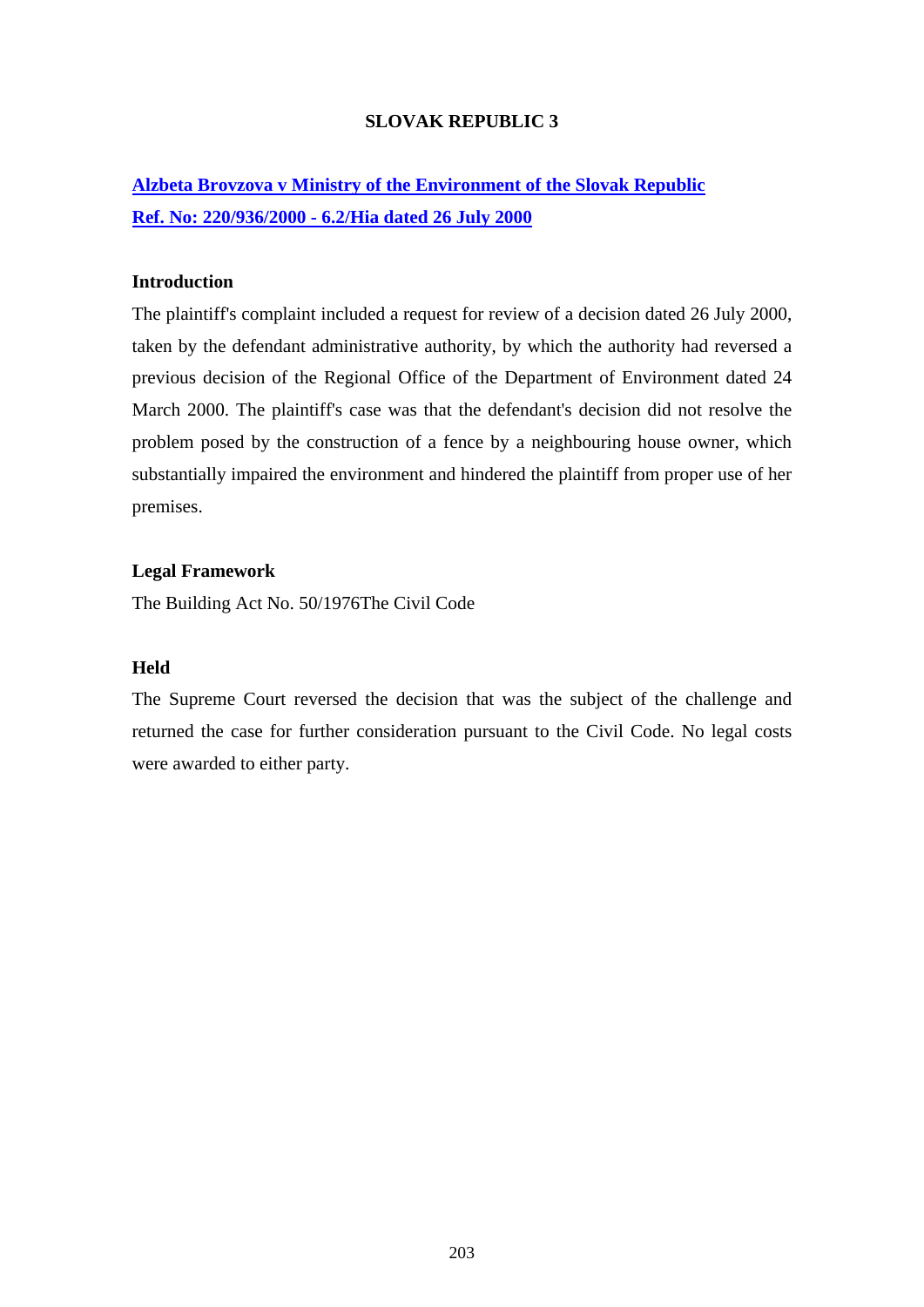## **UKRAINE 1**

# **[Joint Stock Company "Okean" Ministry of Environmental Protection and Nuclear](#page-13-0)  [Safety of Ukraine, Case No. 1/47 1997](#page-13-0)**

#### **Introduction**

In 1995 construction of a complex for loading fertilizers commenced without a recommendation by the State Environmental Expert Body (TEC). The construction was suspended by the Deputy Minister, pending the findings of the expert environmental body. On 15 December 1995 the State Department of the Ministry of Environmental Safety of Ukraine made negative findings in relation to the project. On 6 May 1996 the state environmental body indicated that the local government, taking into account the interests of the city and its residents, should take the decision about the appropriateness of and the practical realization of the findings of the TEC. The plaintiff, who did not agree with the validity of this conclusion, filed a complaint to the court.

### **Legal Framework**

Article 10 Law of Ukraine

## **Held**

The court held that the complaint was well founded. Article 10 of the Law of Ukraine on Environmental Expertise obliged the applicants to announce, through the mass media, the findings of the TEC in the form of a special declaration on the findings. The defendant had not complied with this requirement. The court declared the conclusions invalid and ordered that the construction cease until proper findings were made.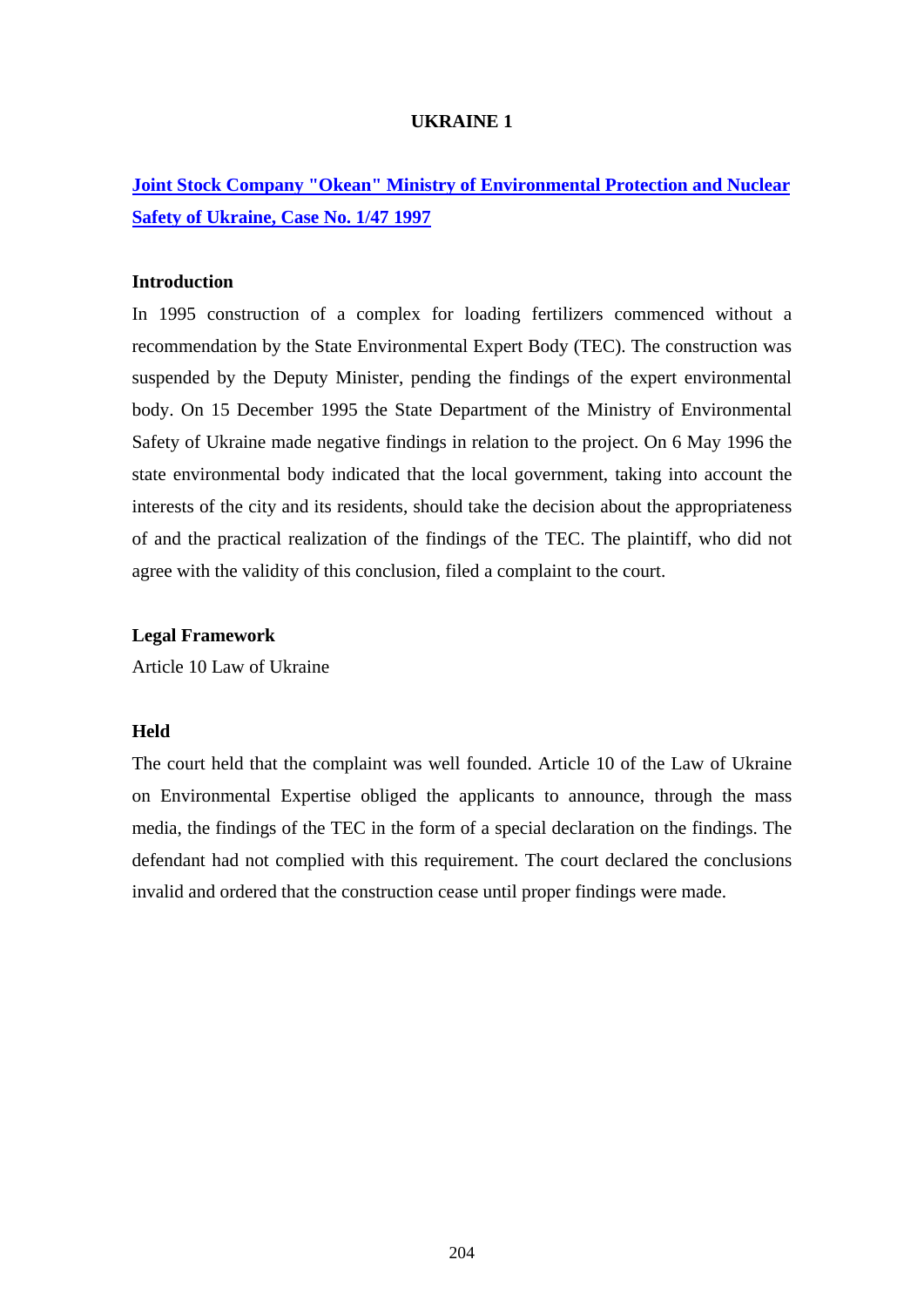# **[Englebert Ngcobo & Others v Thor Chemical Holdings Ltd.](#page-13-0) [Queen's Bench Division; 11 April 1995](#page-13-0)**

#### **Introduction**

Workers at Thor Chemicals South Africa (Proprietary) Ltd. in Natal sued their parent company in England. The South African plant manufactured and reprocessed mercury compounds. This action was taken by three employees who were exposed to hazardous and unsafe quantities of mercury. However, by the date of this application the first and the third plaintiffs had died and were represented respectively by a wife and a mother. None of the plaintiffs could have sued the employer in South Africa because the Workmen's Compensation Act 1941 (SA) prohibited action by an employee against his employer for injuries sustained at work but, irrespective of fault an employee could claim compensation from the Commissioner and each of the workmen had been paid some compensation under the scheme. This was a minimal amount in comparison to common law damages, and the plaintiffs commenced proceedings in England. The defendants sought to stay the proceedings in England on the ground that England was not an appropriate forum, but the plaintiffs alleged that an unsafe system of work, known to the defendants, had been transferred from England to South Africa.

### **Legal Framework**

Workmen's Compensation Act 1941 (South Africa) Spiliada Maritime Corporation v Cansulex Limited [1987] 1 AC 460

# **Held**

The evidence of negligence on the Defendants' part in England established a nexus with the damage in South Africa. There was grave danger that justice might not be done to the plaintiffs in South Africa if their case was dismissed in England. The Court therefore allowed the suit to proceed in England.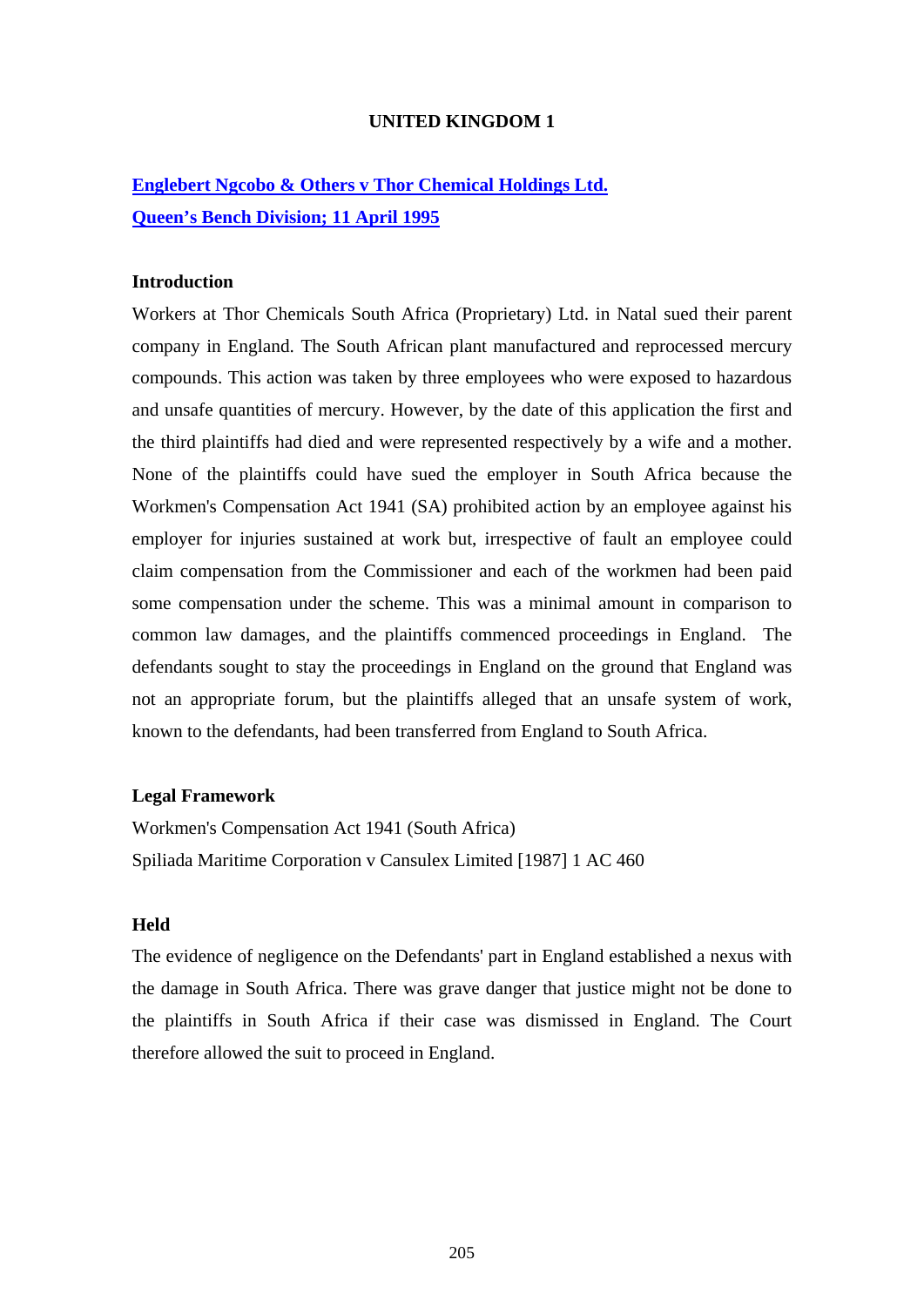# **[R v Secretary of State for Trade & Industry Ex p Duddridge](#page-13-0) [Queen's Bench Division; 7 Journal of Environmental Law 224](#page-13-0)**

## **Introduction**

This was an application for judicial review of the decision of the Secretary of State for Trade and Industry for declining to issue regulations to the National Grid Company and other licence holders under the Electricity Act 1989 to restrict the electromagnetic fields from electric cables which were being laid as part of the national grid. The application was brought on behalf of three children who lived in the area where the National Grid Company was laying a new high voltage underground cable. The applicants alleged that the non-ionizing radiation to be emitted from the new cables would enter their homes and schools and expose them to leukaemia. They required the Secretary of State to issue regulations to remove the risk by restricting the level of the electromagnetic fields. There was no evidence of possible risk to the health of those exposed to such fields.

### **Legal Framework**

The Electricity Act 1989 Article 130r(2) (now Art 174(2)) EU Treaty

# **Held**

That Community Law did not impose upon member states an immediate obligation to apply the precautionary principle in considering legislation relating to the environment or human health. The applicants had therefore failed to show any ground for challenging the decision of the Secretary of State not to issue regulations.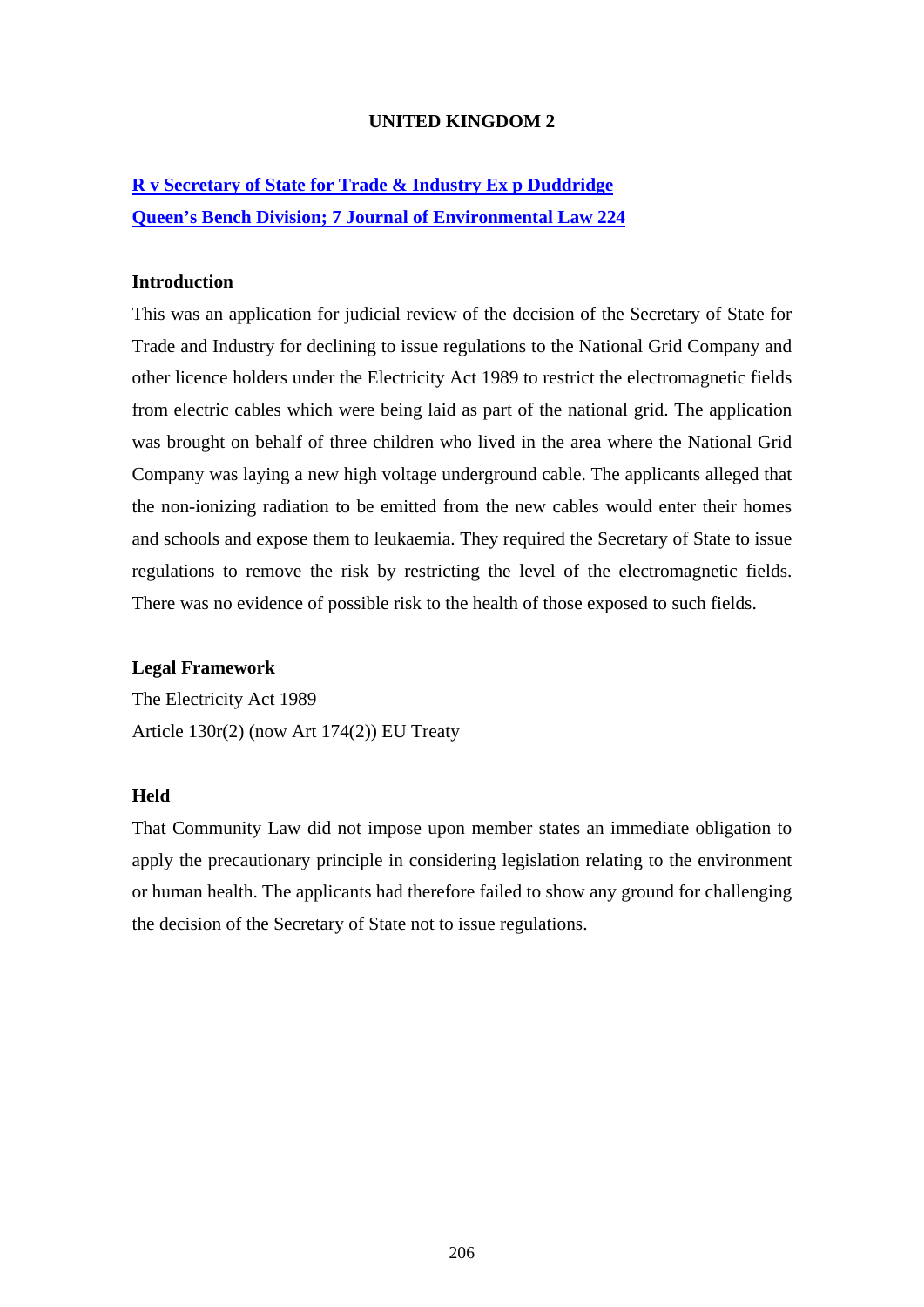# **[Lubbe v Cape PLC House of Lords; \[2000\] 4 All ER 268](#page-13-0)**

## **Introduction**

There were 3,000 plaintiffs. Each of them claimed damages in one of the 11 writs issued against the defendant between February 1997 and July 1999. All plaintiffs claimed damages for personal injuries (and in some cases death) suffered as the result of exposure to asbestos and related products in South Africa. The central issue is whether proceedings brought by the plaintiffs against the defendant should be tried in England or in South Africa. The defendant sought a stay of the proceedings in England.

# **Legal Framework**

Public Interest Principle Article 6 European Convention on Human Rights Article 2 Brussels Convention

#### **Held**

The court refused to stay the proceedings. The court decided that in the interest of justice the matter should be tried in England. One judge stated, "I cannot conceive that this court would grant a stay in any case where adequate funding and legal representation of the plaintiff were judged to be necessary to the doing of justice and these were clearly shown to be unavailable in the foreign forum although shown to be available here."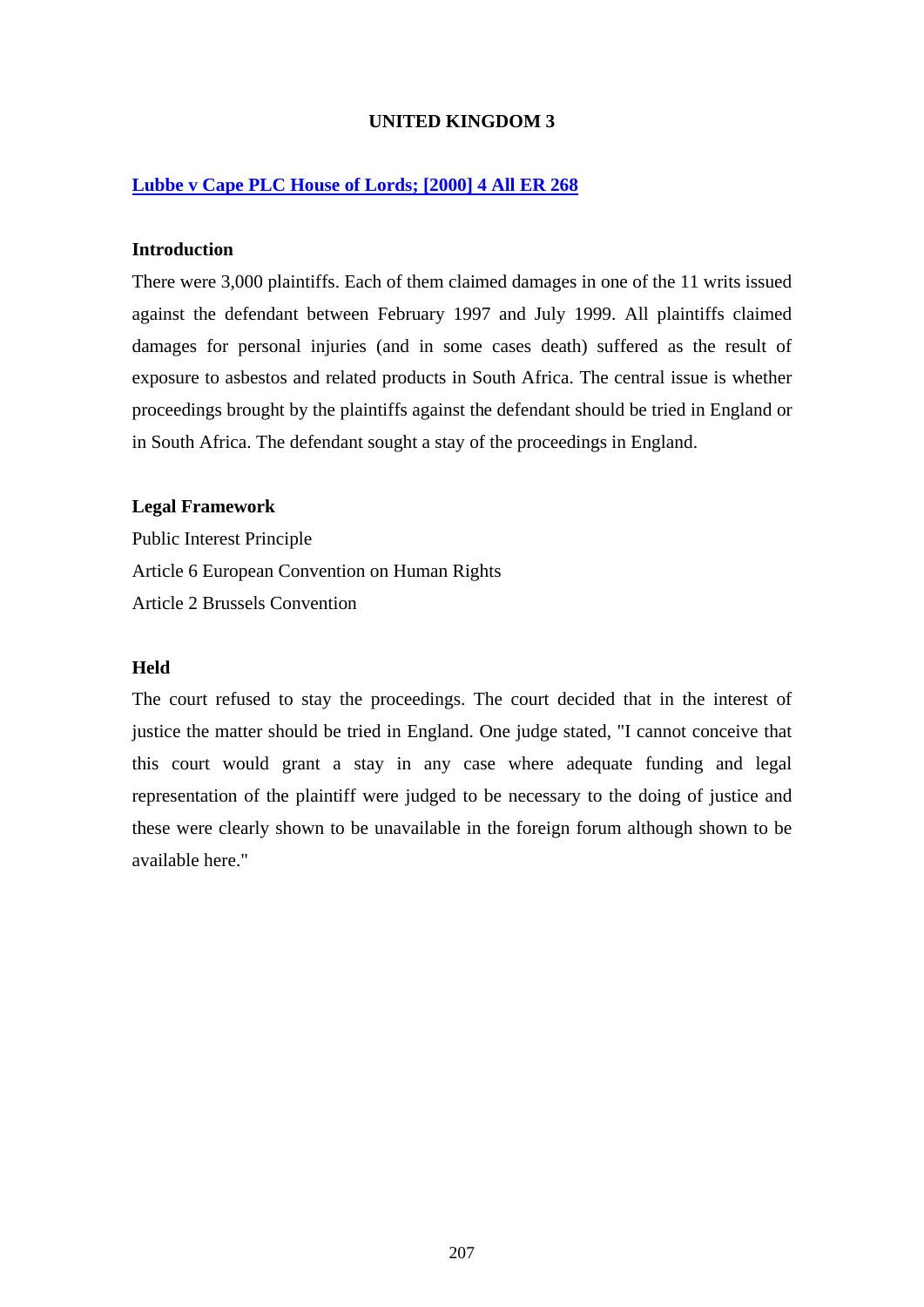# **[Empress Cars Ltd v National Rivers Authority House of Lords; \[1999\] 2 AC 22](#page-13-0)**

## **Introduction**

This was a water pollution case. The appellant maintained a diesel tank in a yard that stored cars and was alongside a river. The tank was surrounded by a bund to contain spillage, but the appellant had overridden that protection by fixing an extension pipe to the outlet of the tank so as to connect it to a drum standing outside the bund. On 20 March 1995 the tap was opened by a person unknown suspected to be a trespasser and the entire contents ran into the drum. The drum overflowed into the yard and down the drain into the river. The appellant was charged with causing pollution matter to enter controlled waters contrary to section 85 (1) of the Water Resources Act 1991. He was convicted by the Justices and his appeals to the Crown Court and OBD were dismissed.

# **Legal Framework**

Section 85 of the Water Resources Act 1991

## **Held**

The Law Lords dismissed the appeal. On a prosecution for causing pollution under Section 85 (1) of the Water Resources Act 1991 it was necessary to identify what the defendant was alleged to have done to cause the pollution. There was ample evidence upon which the lower courts had been entitled to find that the appellant had caused the pollution. It was sufficient that the company did something that allowed a state of affairs in which polluting matter could escape, whether or not this was the immediate cause of water pollution.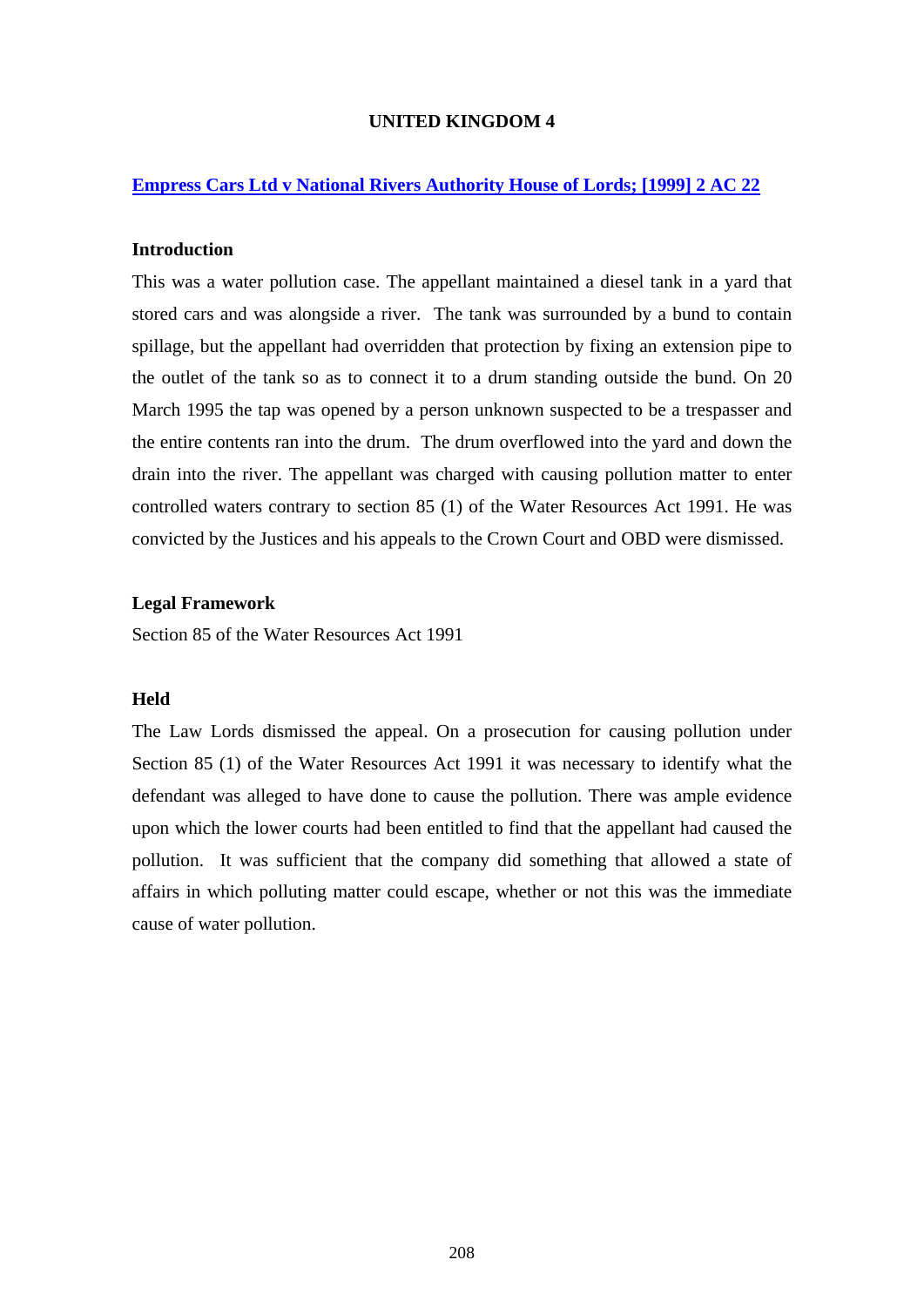# **[Environment Agency v Brock Queen's Bench Division; \[1998\] 4 PLR 37](#page-13-0)**

## **Introduction**

It was alleged that on 2 December 1996, Brock Plc had caused polluting matter, namely tip leachate, to enter a ditch, a tributary of the River Dibbin from Hooton landfill site at Ellesmere Port contrary to Section 85 (1) and (6) of the Water Resources Act 1991. The Magistrates acquitted the company but stated a case for the opinion of the High Court. The central question was whether on the facts found by the Magistrates they were able to find that the company had not caused the entry of the leachate into the ditch because the company had not known of its escape.

## **Legal Framework**

The Water Resources Act 1991

## **Held**

The Magistrates were not aware at the time of their decision of the decision of the House of Lords in the Empress Car Co. Case (UK Case 4, above) making it clear that liability under Section 85 (1) is not based on negligence but is strict. The matter was remitted back to the Magistrates with a direction to convict the company.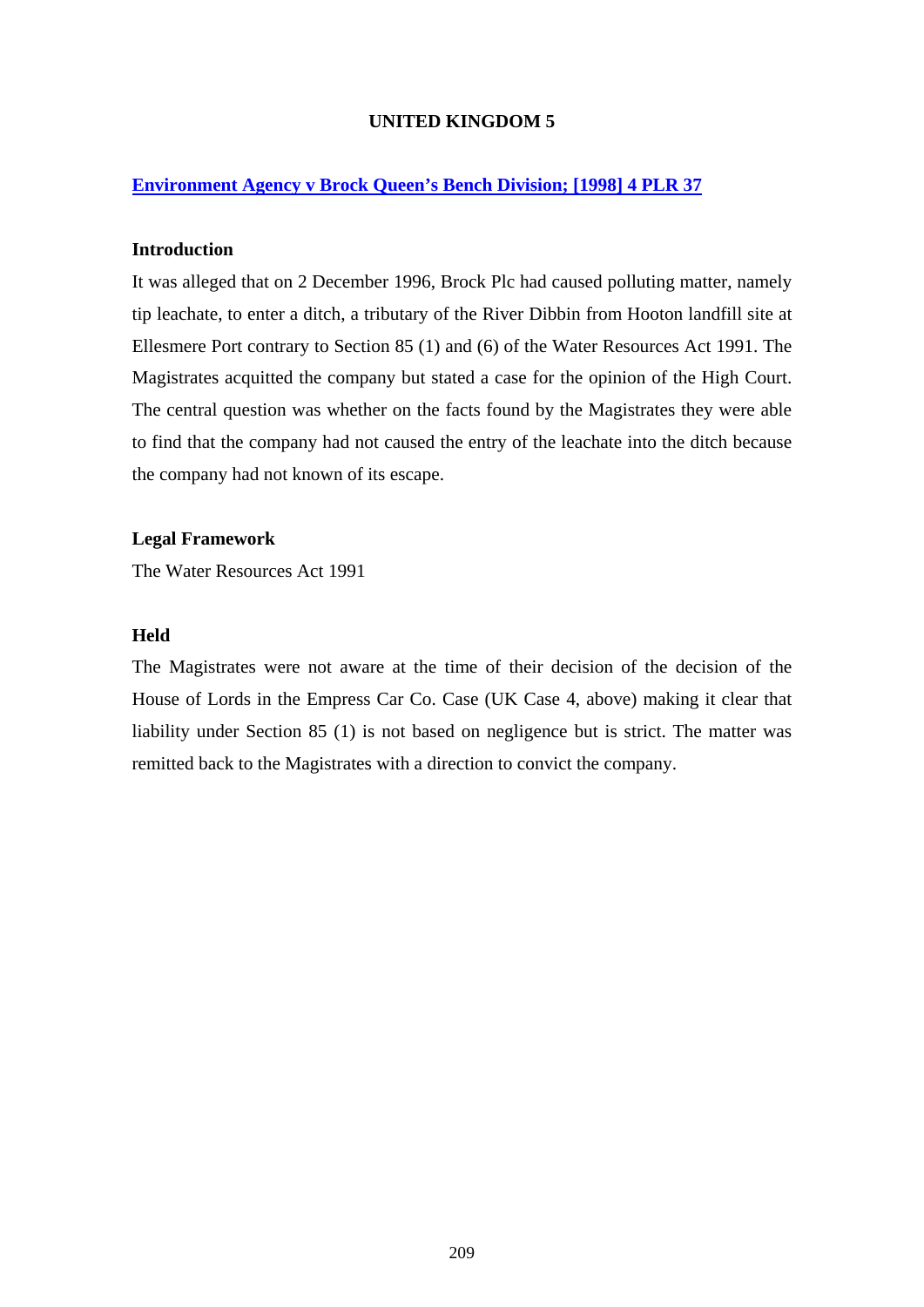# **[R v Her Majesty's Inspectorate of Pollution, Ex P. Greenpeace Ltd \(No 2\)](#page-13-0) [Queen's Bench Division; \[1994\] 4 All ER 329](#page-13-0)**

#### **Introduction**

British Nuclear Fuels (BNFL) had been granted authorizations subject to specified conditions, permitting it to dispose of liquid and gaseous radioactive waste from its premises. The authorizations were varied to allow it to test its new thermal oxide processing plant which was in the process of completion. The applicant, an organization which had about 400,000 supporters (2,500 of whom were in the region of the company's site) and which campaigned for the protection of the national environment, sought judicial review of the decision to vary the authorizations. The company contended that the applicant did not have sufficient interest in the matter to bring the proceedings.

### **Legal Framework**

The Radioactive Substances Act 1960

#### **Held**

"Premises" as defined in the Radioactive Substances Act 1960 Section 19(1) included plant on site and the company were already permitted to dispose of waste from their premises. Testing of the new plant was within the purpose of any undertaking carried on by the company at the premises in accordance with the licensing regime. It was appropriate, therefore, for the respondents as the regulatory authority to supervise this activity by variations of the licence. Nonetheless, the applicant had sufficient interest in the issues raised for it to be granted *locus standi*. Its supporters may not have an effective opportunity to bring action individually and it was entirely appropriate that an established body with a genuine interest in the issues should do so on behalf of its members.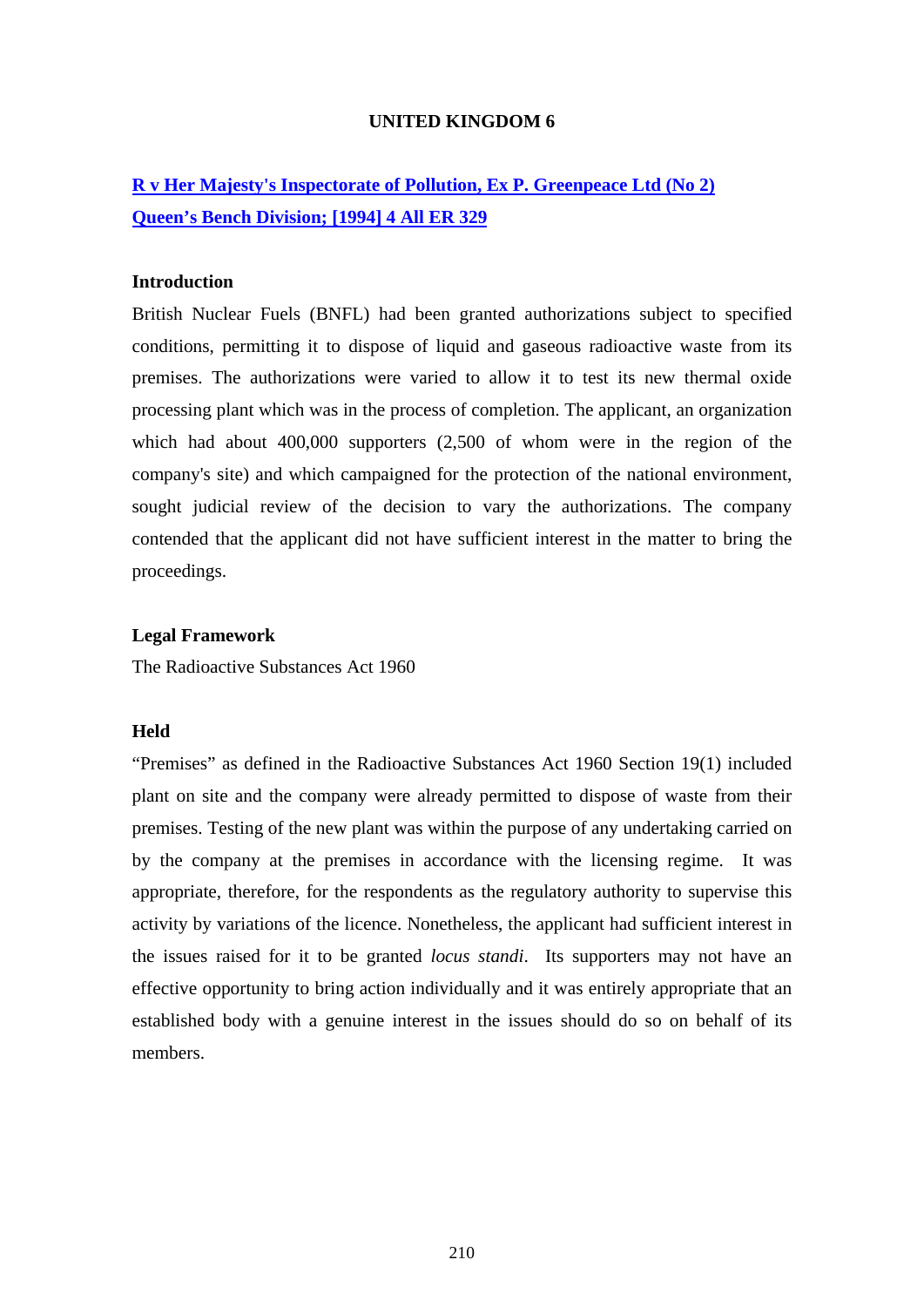# **[R v Secretary of State for the Environment Ex P. Greenpeace Ltd.](#page-13-0)** [Queen's Bench Division; \[1994\] 4 All ER 352](#page-13-0)

### **Introduction**

The applicant environmental pressure group and the local council applied for judicial review of the decision of the Secretary of State for Environment not to call in applications from a nuclear fuel company for authorizations to discharge radioactive waste from a plant and not to hold a local inquiry, and of the decision of the Secretary of State for Environment, the Minister of Agriculture Fisheries and Food and the Inspectorate of Pollution to grant authorizations pursuant to the Radioactive Substances Act 1993.

## **Legal Framework**

The Radioactive Substances Act 1960 and1993 Euratom Treaty, Articles 30 and 31. Council Directive (Euratom) 80/836 and (EEC) 85/337

### **Held**

Although the 1993 Act did not require prior justification of radioactivity in terms of the net benefit, Council Directive (EC) 85/337 did concern itself with justification of certain practices. There was a legal obligation to justify the grant of the authorizations and although the Ministers had erred in concluding that justification was not relevant, their general approach to justification could not be faulted as they had weighed the benefits against the detriments in reaching their conclusion that there was a good economic case for proceeding with the new thermal oxide reprocessing plant. The 1993 Act gave wide discretion to the Ministers on whether to hold a local inquiry, and the Secretary of State in refusing to direct a local inquiry, acted lawfully within the wide powers conferred on him by Parliament. Accordingly the application was dismissed.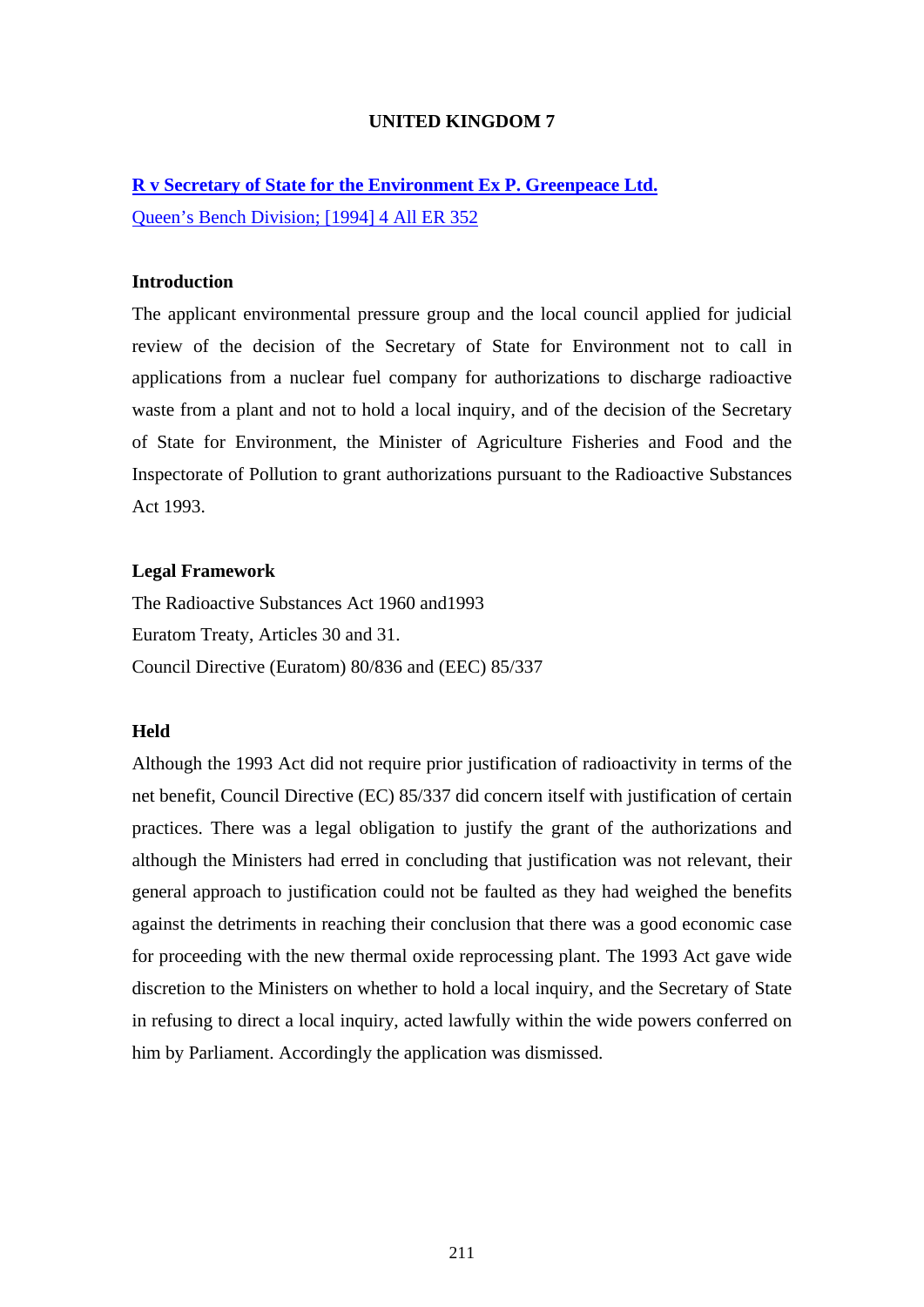# **[R v Inspectorate of Pollution, Ex p. Greenpeace Ltd.](#page-13-1) Court of Appeal; [1994] 4 All ER 321**

### **Introduction**

The Inspectorate of Pollution and the Minister of Agriculture, Fisheries and Food granted the application of a nuclear fuel company (BNFL) to vary the existing authorizations it had been granted to allow it to carry out a testing programme and thereafter operate a nuclear waste reprocessing plant. The applicant, an environmental pressure group was granted leave to apply for judicial review of the decision but its application for a stay of the implementation of the variations was refused. The applicant appealed against the refusal.

#### **Legal Framework**

The Radioactive Substances Act 1960

#### **Held**

There was evidence that the company already had authorization to discharge radioactive material within permitted limits, and that the emissions envisaged as part of the testing programme, would not exceed those limits. The applicant was unable to any cross undertaking in damages and the judge had applied the correct principles in refusing the stay, namely to examine the balance of convenience as between the parties. The appeal was dismissed.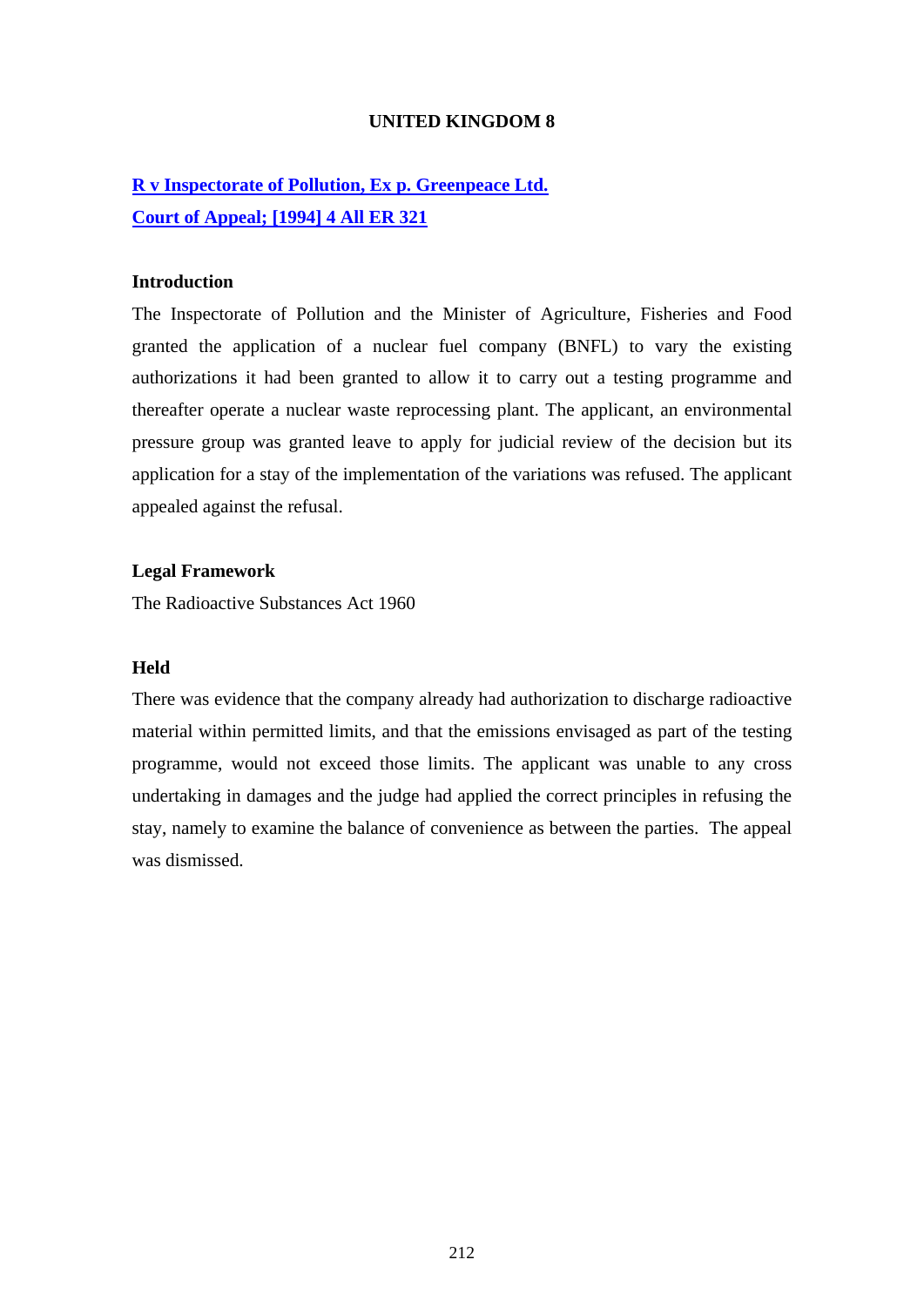## **[Merlin & another v British Nuclear Fuels plc, QBD; \[1990\] 2 QB 557](#page-13-1)**

## **Introduction**

In 1973 the plaintiffs, a married couple, purchased a house overlooking an estuary some six miles south of a nuclear reprocessing plant operated by the defendants. In 1977 a public inquiry was held to examine the defendants' plans to extend the plant. The plaintiffs collected a sample of house dust from their vacuum cleaner which was sent to the USA for analysis. The test indicated high levels of radioactive contamination. The plaintiff moved to another house and sold their old house for less than they had expected and claimed compensation under S.12(1) of the Nuclear Installation Act 1965 for financial loss due to the diminution in the value of their house caused by the radioactive contamination.

# **Legal Framework**

Nuclear Installation Act 1965 The Vienna Convention on Civil Liability For Nuclear Damage 1963

## **Held**

Liability under the 1965 Act for nuclear damage did not extend to any loss or damage other than proved physical or mental personal injury and physical damage to property. The ingress of radiation into a house did not amount to such injury within Section 7 of the 1965 Act. It followed that a claim for compensation could not be founded against the operators of the nuclear site from which the radioactivity had emanated. The plaintiffs' action was dismissed.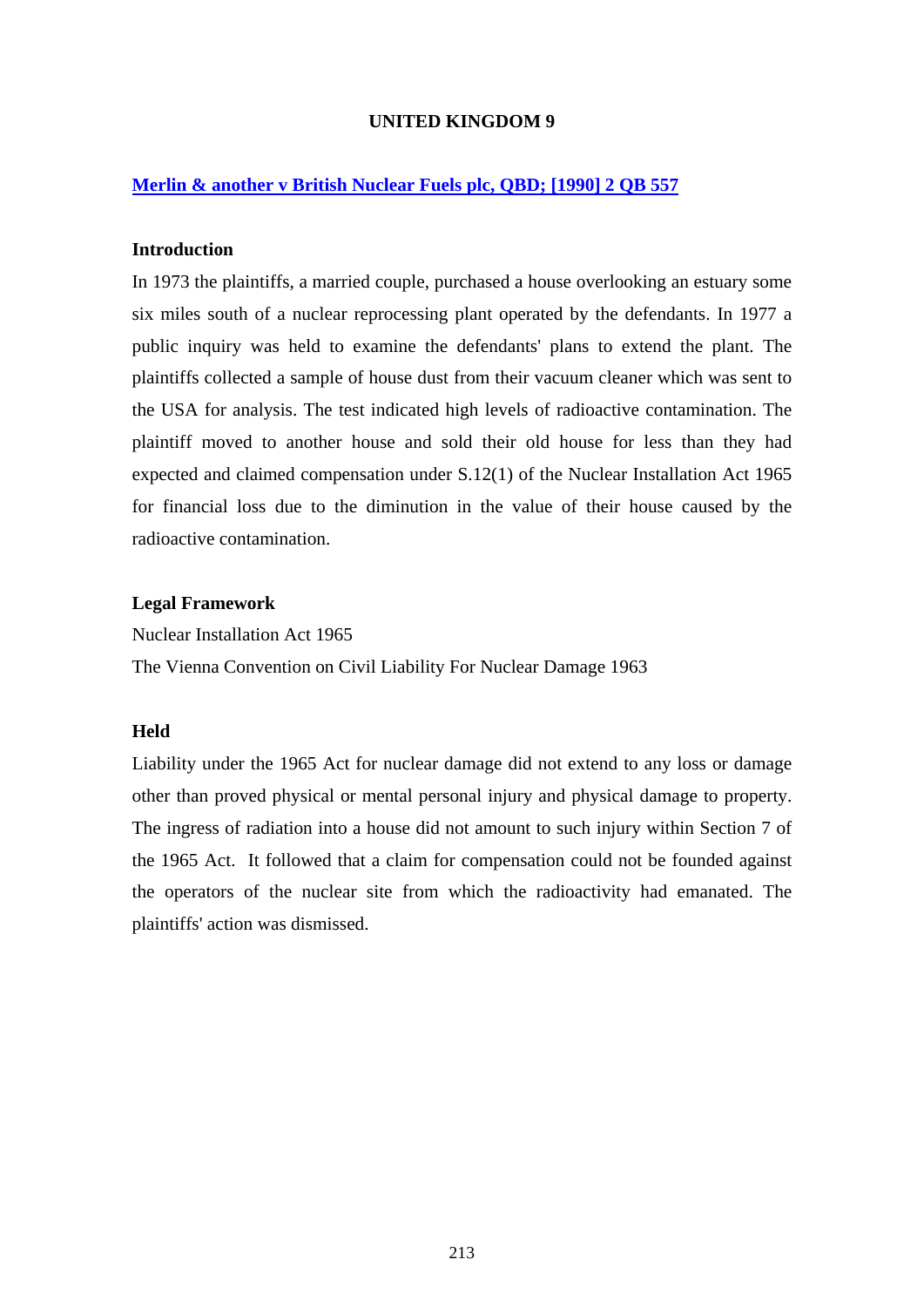# **[R v Secretary of State for the Environment, ex p Friends of the Earth](#page-13-1)  Court of Appeal; [1994] 2 CMLR 760**

### **Introduction**

A declaration was made by the European Court of Justice that the United Kingdom had failed to properly implement and apply Council Directive (EC) 80/778. The UK had failed to ensure that the quality of water supplied conformed with the Directive's requirements regarding nitrates. In order to rectify the breach of the Directive, the Secretary of State decided that he would accept undertakings from two water companies that they would take appropriate steps to comply with their duties under the Water Industry Act 1991 concerning the supply of wholesome water. He also decided that he would not make enforcement orders against the companies under section 18 of the Water Industry Act 1991. On the applicants' application for judicial review of the decisions, a judge held that the UK's obligation was to rectify the breach of the Directive as soon as possible and not merely as soon as practicable, but that it might not be possible to achieve a result earlier than was practicable. The applicants then appealed against the dismissal of their application.

## **Legal Framework**

The Water Industry Act 1991

EC Council Directive 80/778 relating to the Quality of Water for Human Consumption. Water Quality (Water Supply) Regulations 1989.

# **Held**

The judge had correctly recognized the nature and extent of the UK's duty to remedy the breach of its obligations. However, there were practical difficulties in bringing all drinking water up to the required standard. The fact that the Secretary of State had accepted the undertakings did not preclude him from serving an enforcement notice at a later stage. Accordingly the appeal was dismissed.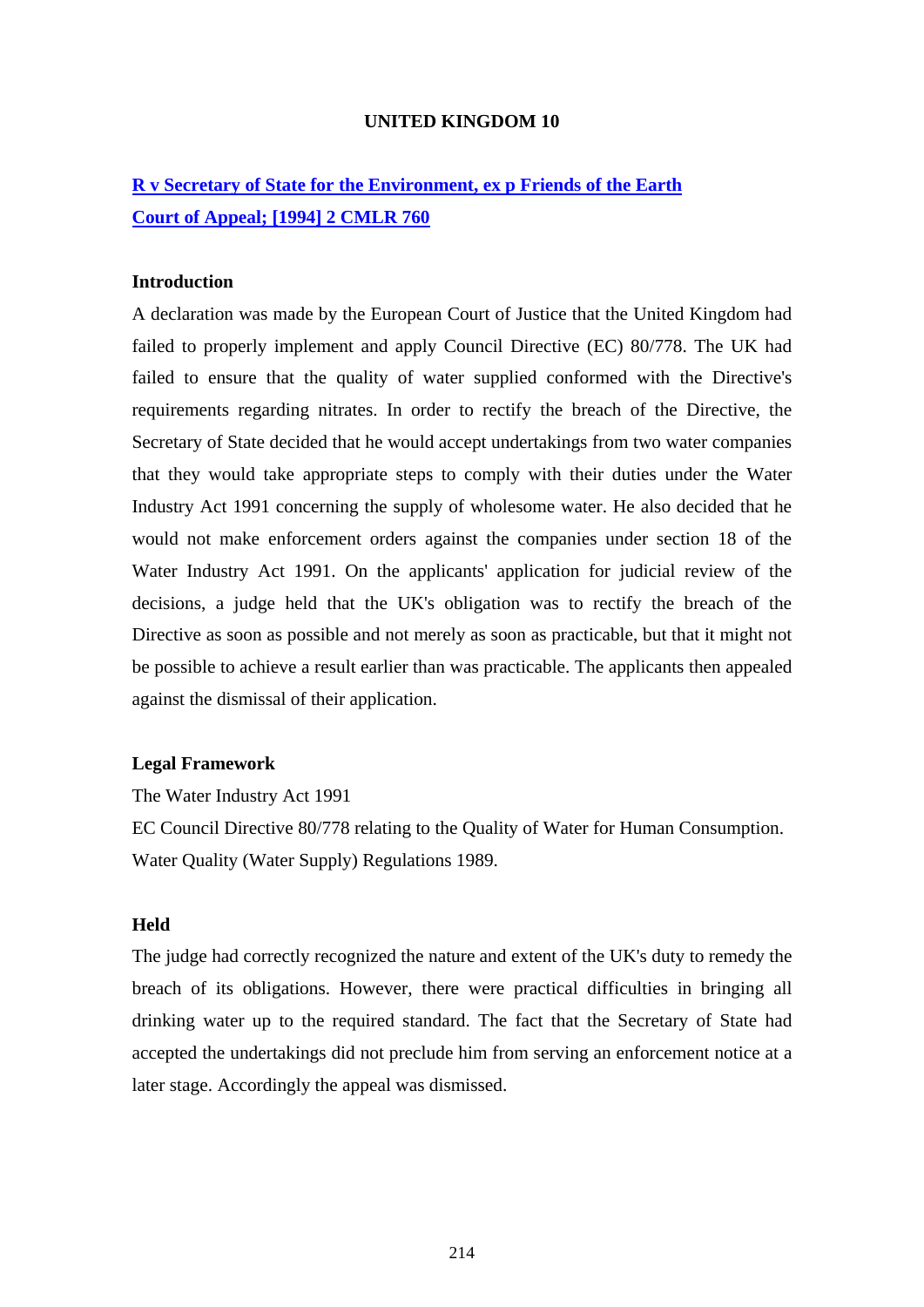# **[R v North Yorkshire County Council, ex parte Brown & Another](#page-13-1)** House of Lords; [2000] 1 AC 397

### **Introduction**

In 1947 planning permission was granted for a quarry near a village in a conservation area just outside a national park. The permission was indefinite in duration and not subject to any environmental conditions. The respondent council, acting as the local mineral authority, carried out wide consultations and considered representations before imposing certain conditions. The applicants, who owned houses in the nearby village, were dissatisfied with the conditions and applied for judicial review to quash the council's decision contending that the council had made its decision as to the conditions to be imposed on the operation of the quarry without carrying out an environmental impact assessment as required by EEC Council Directive 85/337. The local council contended that imposition of conditions was not a "development consent" within the meaning of the Directive.

#### **Legal Framework**

Planning and Compensation Act 1991

EEC Directive 85/337 on the Assessment of the Effects of Certain Public and Private Projects on the Environment.

## **Held**

Although the source of the right to operate the quarry was and remained the permission granted in 1947, the determination pursuant to S22 of and Sch.2 to the 1991 Act of conditions under which the quarry could be operated was a necessary condition for future operation. That was sufficient to bring the determination of conditions within the concept of a "development consent" regulated by EEC Council Directive 85/337. The Appeal was therefore dismissed.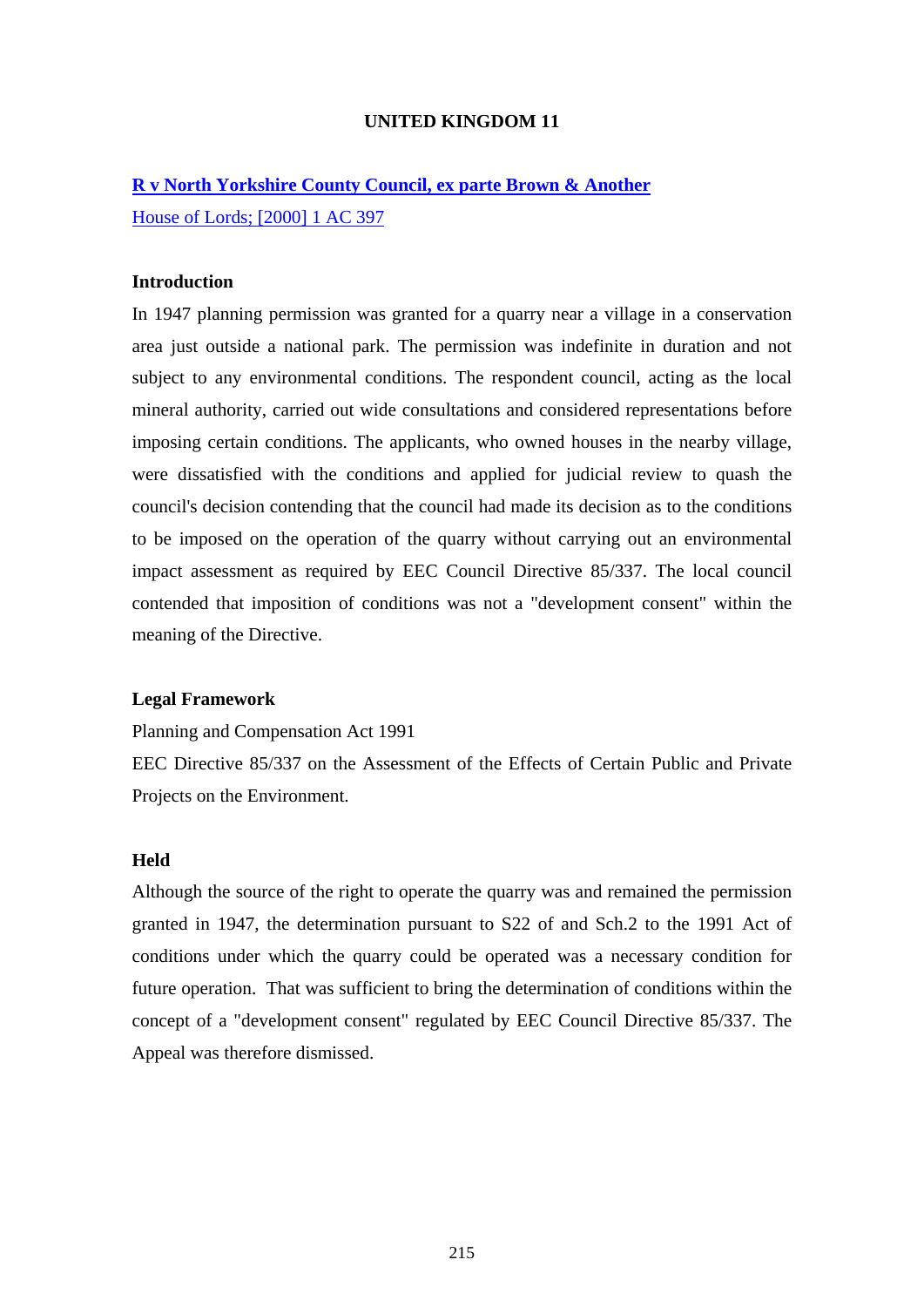# **[R v Secretary of State for the Environment ex p Rochford District Council](#page-13-1)  Queen's Bench Division; [2000] 3 ALL ER 1018**

## **Introduction**

Following an appeal against the non-determination of a planning application by Rochford District Council (the authority), the developers asked the Inspector to award them their costs in exercise of his power under the Town and Country Planning Act 1990 and the Local Government Act 1972. The Inspector decided that the authority had behaved unreasonably in two respects, both of them relating to its non-determination of the planning application rather than its conduct in the appeal. He therefore made a costs order in favour of the developers. The authority applied for judicial review, contending that its conduct before the appeal was irrelevant to the award of costs.

# **Legal Framework**

Town & Country Planning Act 1990 Local Government Act 1972

# **Held**

The Inspector was not precluded from taking into account conduct before the appeal proceedings in making a cost order. The planning responsibilities were plainly linked to the principle that the planning system should not prevent or delay development which could reasonably be permitted. Consequently the Inspector's decision could not be faulted and the application was dismissed.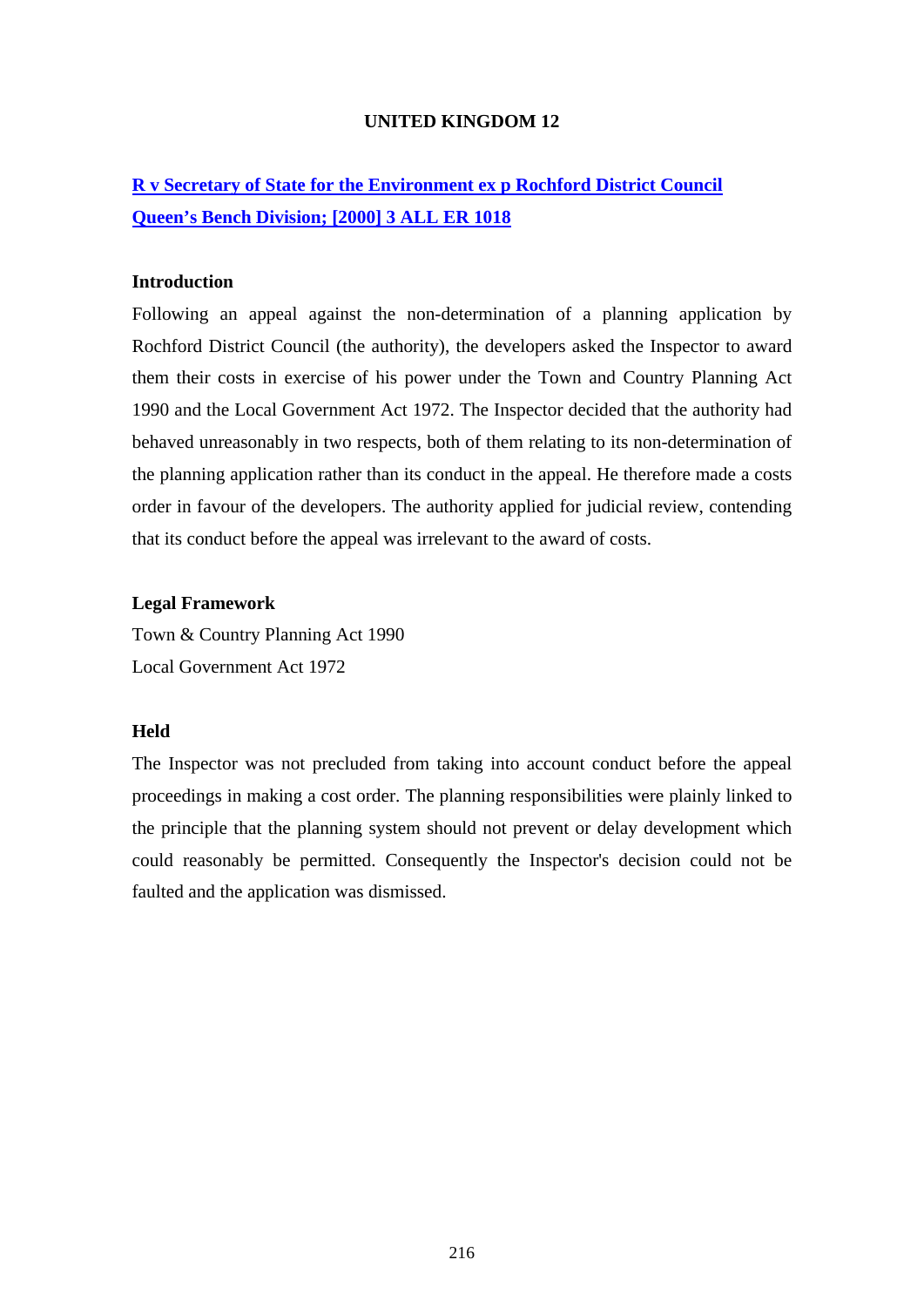# **[R v Secretary of State for the Environment ex. p.](#page-13-1) Billson Queen's Bench Division; [1998] 2 ALL ER 587**

#### **Introduction**

Robert Billson applied for judicial review by way of an order of certiorari to quash the decision of the Secretary of State for the Environment. In 1929, owners of a common traversed by public footpaths, bridleways and tracks, by deed pursuant to the Law of Property Act 1925, granted to members of the public rights of access to the common for air and exercise. In 1984 part of the common was purchased by a company that sought to block public access to the common. The applicant applied to the county council for and obtained an order under the Wildlife and Countryside Act 1981 to include eight tracks as bridleways in the area map. The Inspector appointed by the Secretary of State to decide whether the order should be confirmed refused to do so. The applicant applied for judicial review of the Inspector's decision.

#### **Legal Framework**

The Law of Property Act 1925 The Wildlife and Countryside Act 1981 The Highways Act 1980

#### **Held**

The Inspector was entitled to conclude that the formal execution of the 1929 deed and the depositing of it with the appropriate government department was an overt act indicating the landowner's intention not to dedicate. In this case the members of the public were doing what they were permitted to do under the 1925 Act by virtue of the deed and no more. Their enjoyment of the tracks was by licence and not as of right. Therefore the Inspector was right not to confirm the order and the application for judicial review failed.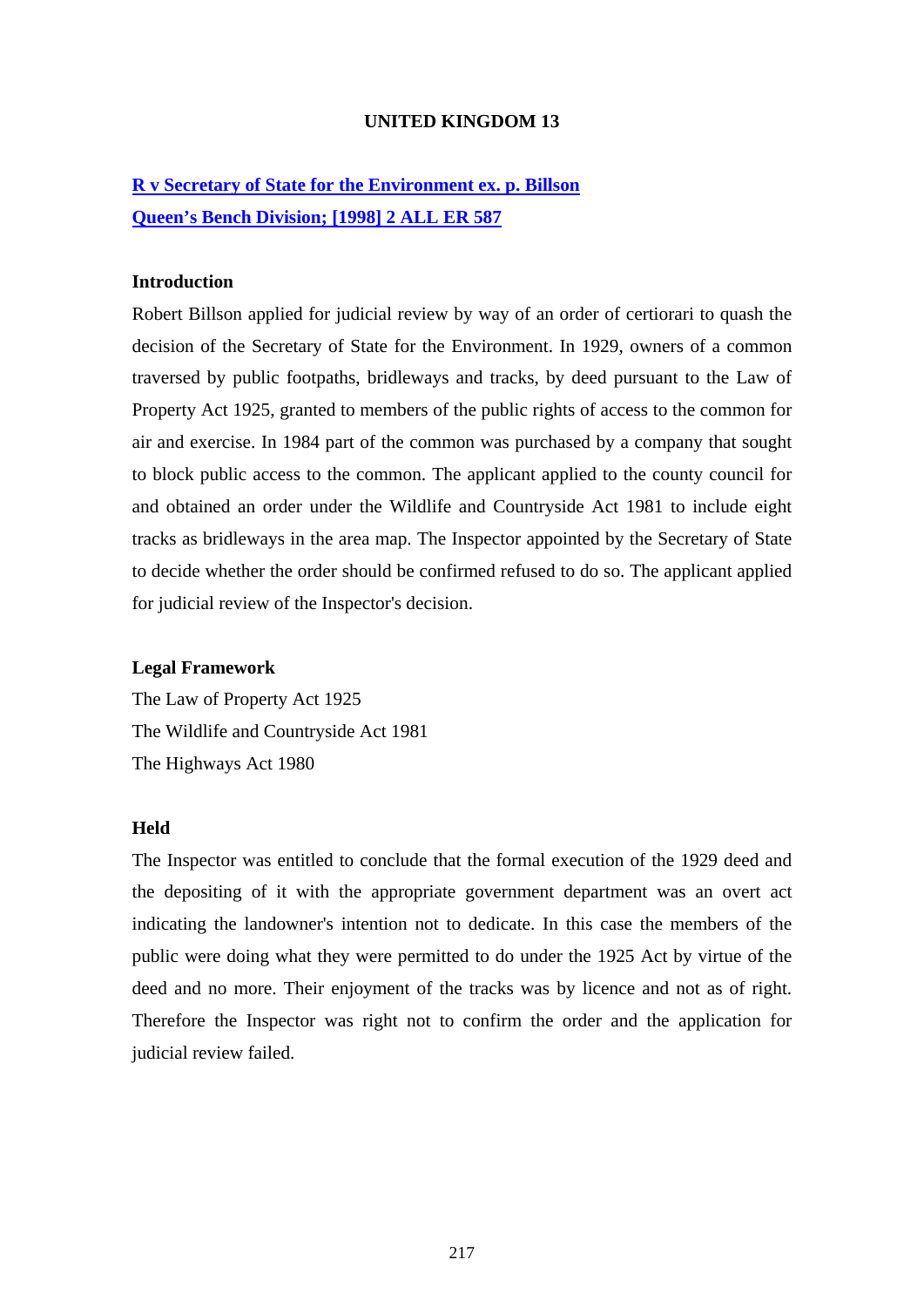# **AUSTRALIA 1**

# **[Greenpeace Australia Ltd v Redbank Power Co Pty Ltd & Singleton Council,](#page-14-0)  [Land & Environment Court of NSW 86 Lgera 143 \(1994\) Pearlman Cj.](#page-14-0)**

### **Introduction**

In March 1994 Singleton Council granted development consent to Redbank Power Company for the construction of a power station at Warkworth in the Hunter Valley. Greenpeace Australia objected pursuant to section 98 of the Environmental Planning and Assessment Act 1979 (NSW) which allows a third party objector the right of appeal against development consent.

Greenpeace's main argument was that the impact of air emissions from the power station would unacceptably exacerbate the greenhouse effect in the earth's atmosphere, and that the court should apply the precautionary principle of the National Environmental Protection Agency (NEPA) and refuse development consent for the project.

## **Legal Framework**

Section 98 Environmental Planning and Assessment Act 1979 (NSW). Australian Intergovernmental Agreement on the Environment Australian National Greenhouse Response Strategy 1992 United Nations Framework Convention on Climate Change

## **Held**

The court held that the development project would be allowed to proceed. The application of the precautionary principle mandates a cautious approach in evaluating the various factors to determine whether a development consent should be granted. This principle does not require, however, that the greenhouse effect issue be given precedence over all others.

The Framework Convention on Climate Change, the Intergovernmental Agreement on the Environment and the National Greenhouse Response Strategy outline policy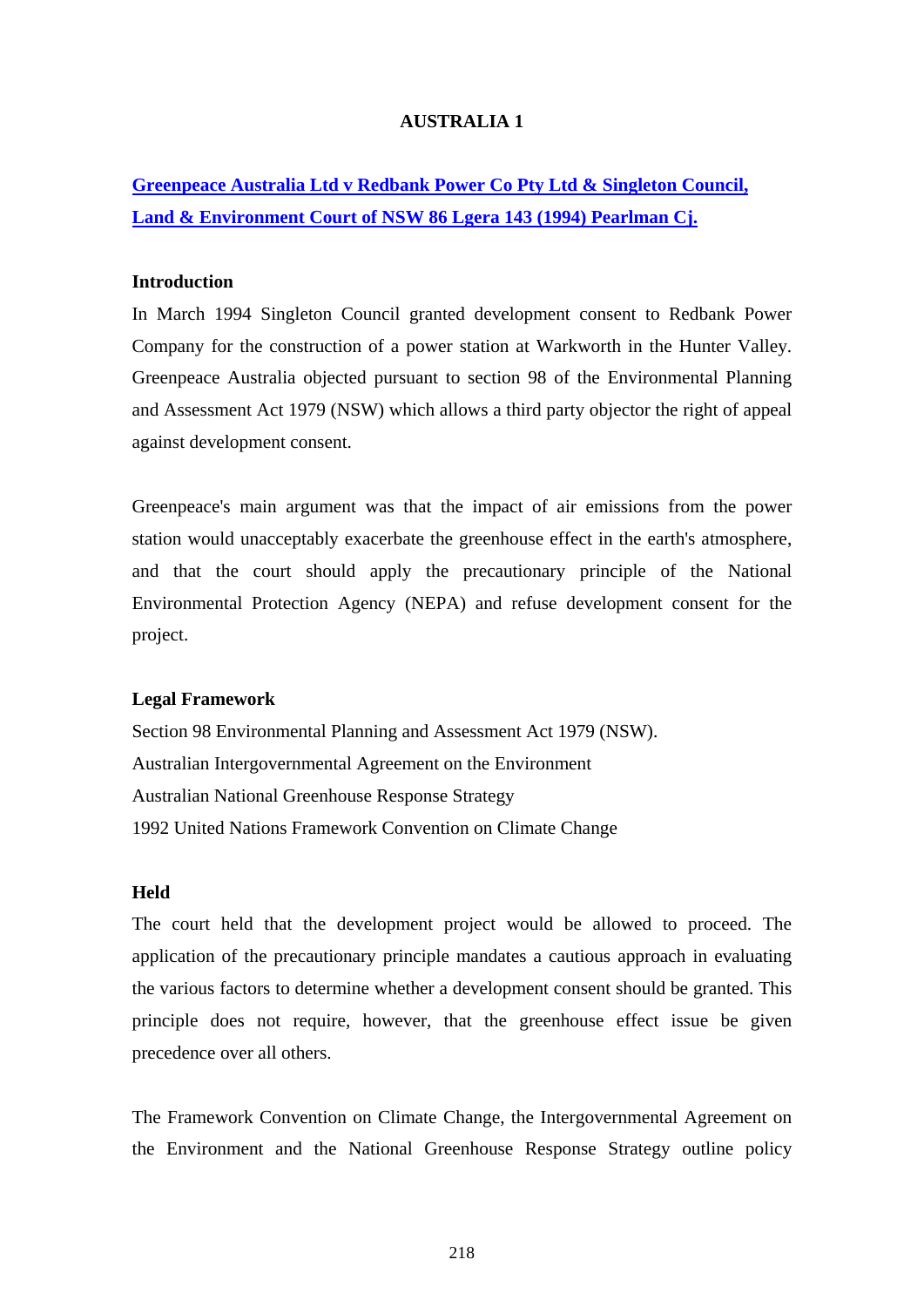objectives to address the problem of greenhouse gases, but they do not expressly prohibit any energy development which would emit such gases.

This power plant, a fluidised-bed combustion power plant, will produce energy for 100,000 homes. The power plant will use tailing as fuel, and thereby avoid the detrimental environmental effects of tailing disposal in dams, and it will produce lower emissions of sulphur dioxide and carbon dioxide, in comparison with the coal-fired power stations it is meant to displace. It will also reduce the amount of land sterilised by tailing dams, and convert a waste product into a usable one. The court stated that a review of these considerations demonstrates that the development application should be approved.

# **Cases Cited**

Leatch v. National Parks & Wildlife Service (1993) 81 LGERA 270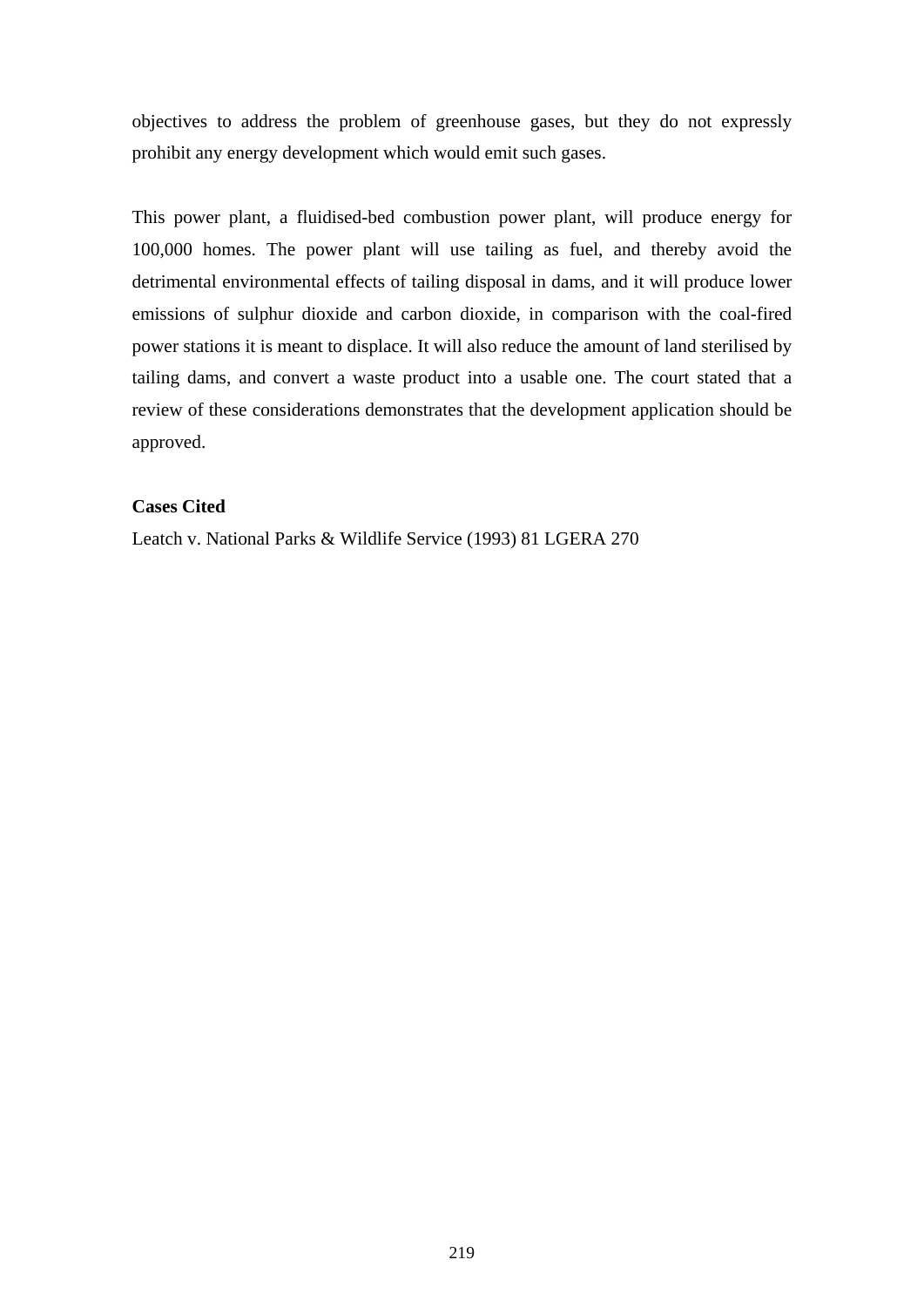# **AUSTRALIA 2**

# **[Nicholls v Director General Of Private National Parks And Wildlife & others,](#page-14-0)  [Land And Environment Court Of New South Wales 81 Lgera 397 Talbot, J.](#page-14-0)**

# **Introduction**

The Applicant appealed against the decision of the Director General of the National Wildlife Service under Section 92C of the National Park and Wildlife Act 1974, to grant a licence under Section 120 of that Act to the Forestry Commission of New South Wales to take or kill any protected fauna in the course of carrying out forestry operations within the Wingham Management Area.

# **Legal Framework**

The National Park and Wildlife Act 1974 The Endangered Fauna (Interim Protection) Act 1991 (NSW)

# **Held**

The Court held that the Fauna Impact Statement on the whole contained information to the extent required by Section 92D of the National Park and Wildlife Act 1974. While expressing concern for the workability of the precautionary principle, it was, the court said, 'a practical approach which the court finds axiomatic.'

# **Cases Cited**

Leatch v National Parks and Wildlife Service and Shoalhaven City Council (1993) 81 LGERA 270; Schaffer Corporation Ltd. v Hawkesburty City Council (1992) 77 LGRA 21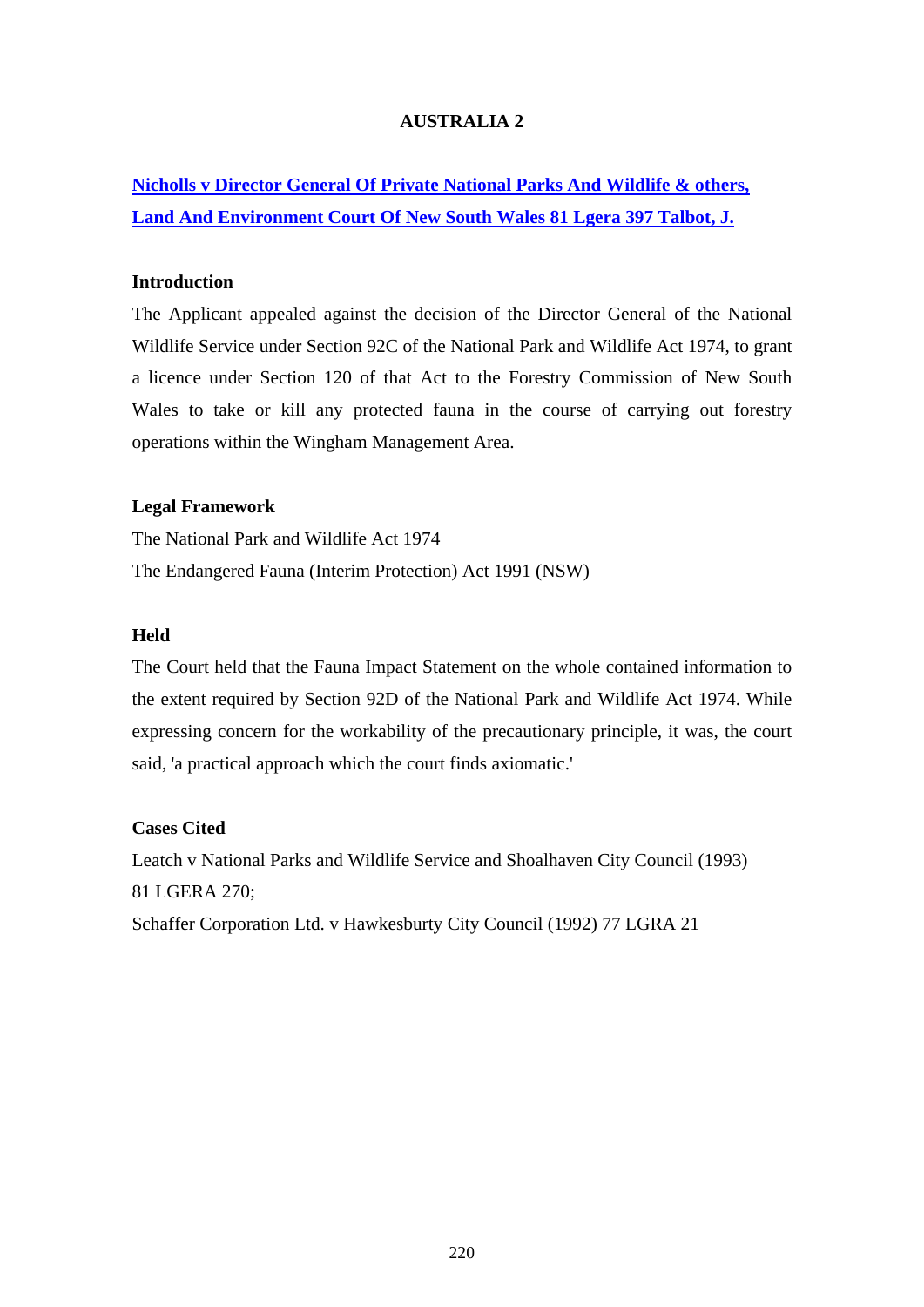# **AUSTRALIA 3**

# **[Leatch v. National Parks And Wildlife Service And Shoalhaven City Council](#page-14-0) [Land And Environment Court Of NSW 81 Lgera 270 \(1993\) Stein, J.](#page-14-0)**

# **Introduction**

This Appeal sought to challenge a licence issued by the Director General of the National Wildlife Service to the Shoalhaven City Council to take or kill protected fauna in the course of carrying out a road development project.

## **Legal Framework**

Under the National Parks and Wildlife Act l974 the Director General is empowered to issue licences 'to take or kill' endangered fauna. A licence so issued to Shoalhaven City Council was challenged by an objector submitting that the fauna impact statement is invalid or legally inadequate, as failing to comply with the requirements for a fauna impact statement as set out in Section 92(d) of the Act.

### **Held**

In the course of the judgment Stein J. observed that:

1. A licence to take or kill endangered fauna should not in most circumstances be "general" in its coverage of endangered species but should specify the species which it permits to be taken.

2. The period of a licence to take or kill endangered fauna should be confined, so far as reasonable, because of possible changes in the physical environment and state of scientific knowledge.

3. The provisions allowing the Director General to seek further information from an applicant is clearly to assist the decision-maker in his task to inform the public and enable its participation and to supplement the fauna impact statement. Like an Environment Impact Statement, a fauna impact statement is not the decision, rather it is a tool to aid the decision-maker.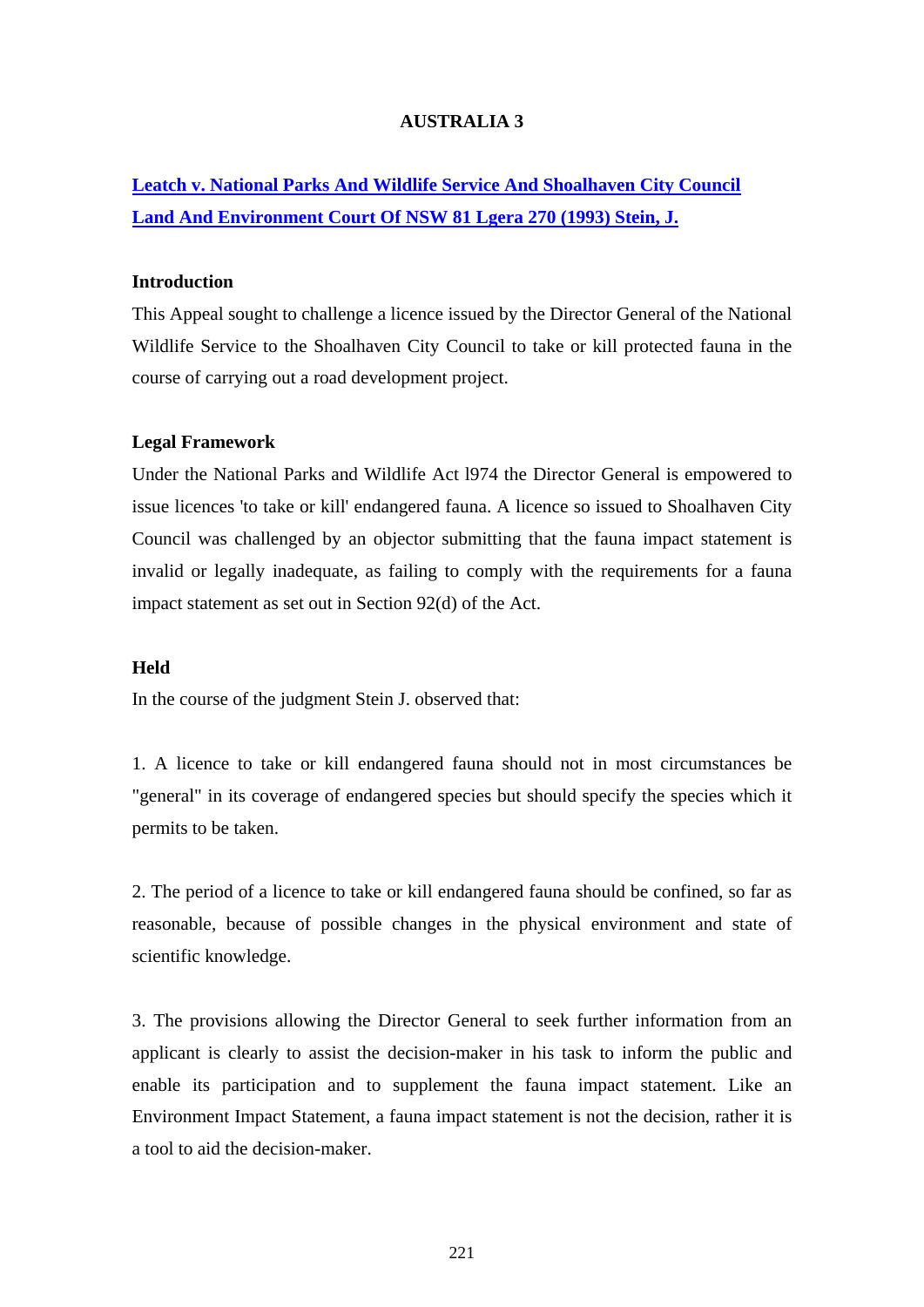4. The Court also observed that when there is a threat of significant reduction or loss of biological diversity, lack of full scientific certainty should not be used as a reason for postponing measures to avoid or minimise such a threat. It was noted that this principle is directed towards the prevention of serious or irreversible harm to the environment in situations of scientific uncertainty. Its premise is that, where uncertainty or ignorance exists concerning the nature or scope of environmental harm (whether this follows from policies, decisions or activities), decision-makers should be cautious. Application of the precautionary principle appears to be most apt in a situation of a scarcity of scientific knowledge of species population, habitat and impacts. Indeed, one permissible approach is to conclude that the state of knowledge is such that one should not grant a licence to '"take or kill" the species until much more is known.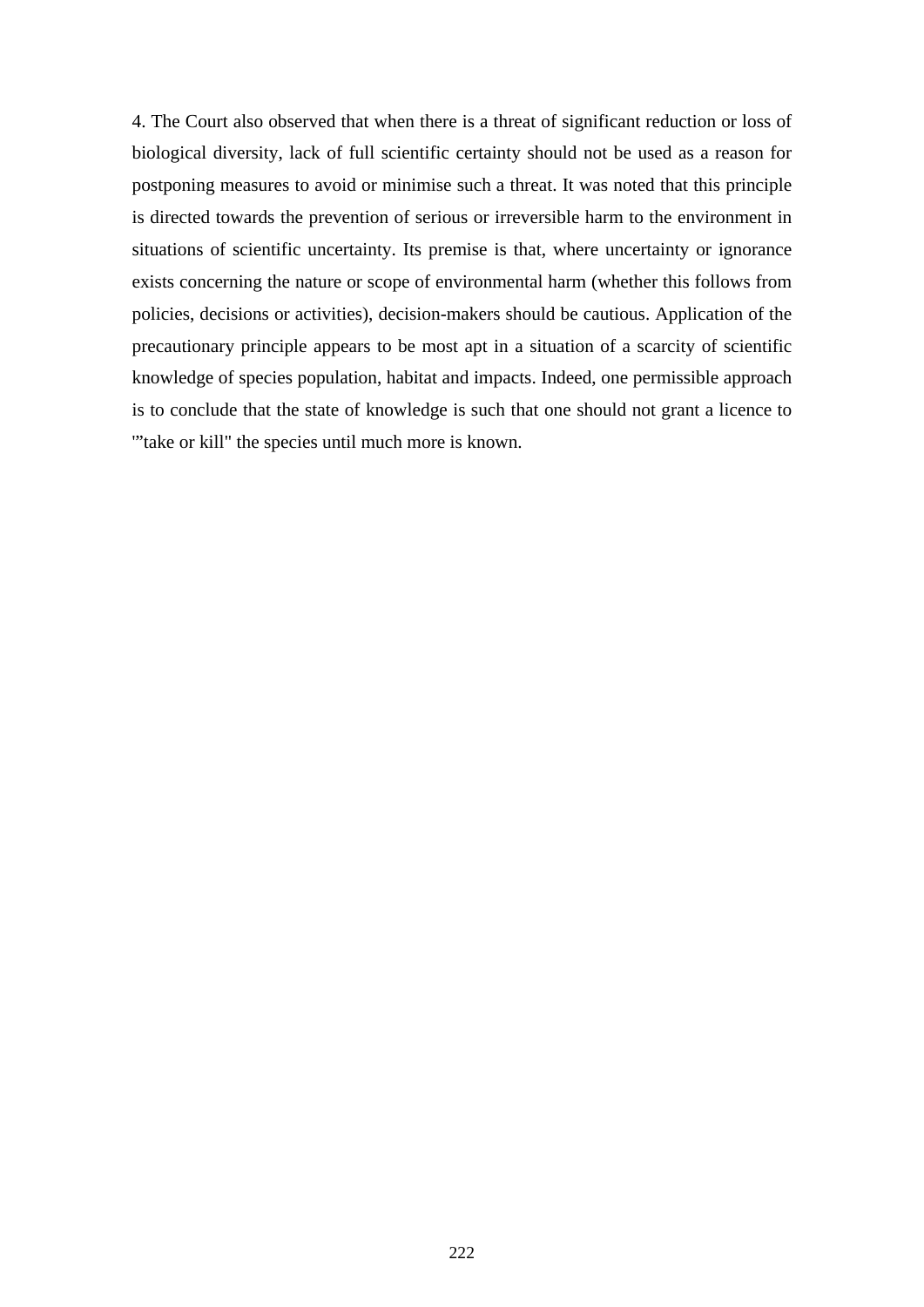## **AUSTRALIA 4**

## **[Yanner v Eaton \(1999\) HCA 53, High Court of Australia \(Culture & Environment\)](#page-14-0)**

# **Introduction**

The appellant is a member of the Gunnamulla Clan of the Gangalidda tribe of Aboriginal Australia. Between 31st October and 1st December 1994 he used a traditional form of harpoon to catch two juvenile estuarine crocodiles in Cliffdale Creek in the Gulf of Carpentaria, area of Queensland. He and members of his clan ate some of the crocodile meat, he froze the rest and kept the crocodile skins at home. The appellant had no licence, permit, certificate or authority under the Fauna Conservation Act 1994. He was charged and acquitted by the Magistrate Court which found that the taking of juvenile rather than the adult crocodiles had "tribal totemic significance and was based on spiritual belief". The informant appealed. The High Court set aside the order of the Magistrate. The appellant appealed to the Court of Appeal.

### **Legal Framework**

The Fauna Conservation Act 1994

### **Held**

The evidence and findings of the court pointed inexorably to a direct collision between the custom or right claimed, of taking and eating crocodiles, and the ownership of them by the state of Queensland. Opinion was divided but the Court eventually allowed the appeal, holding that regulating the way in which rights and interest may be exercised was not inconsistent with their continued existence. Regulating particular aspects or the usufructuary relation with traditional land does not sever the connection of the Aboriginal peoples with their land.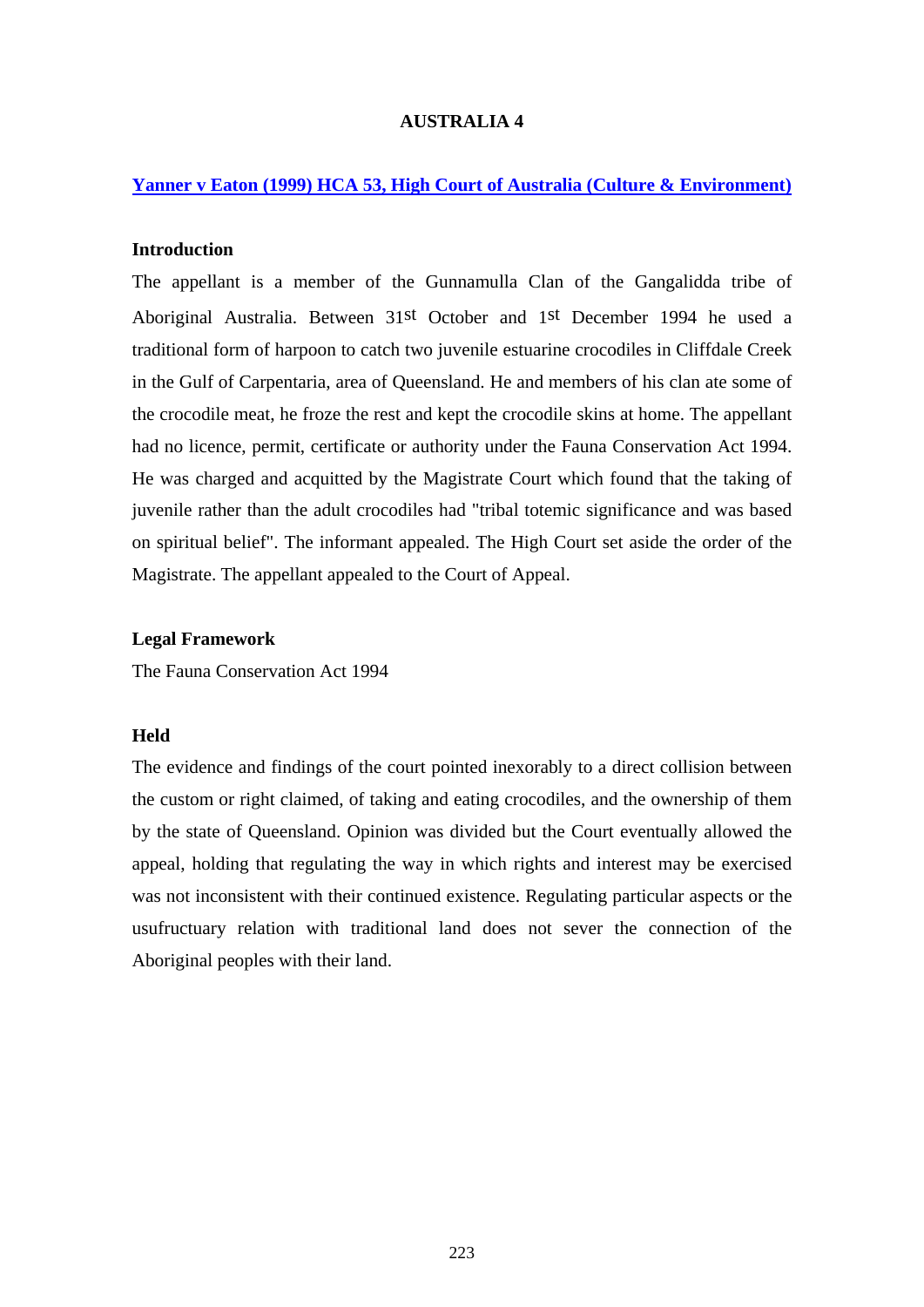# **AUSTRALIA 5**

# **[Booth v Bosworth \[2001\] FCA 1453 \(17 October 2001\) Federal Court of Australia](#page-14-0) [\(Protection of World Heritage Area\)](#page-14-0)**

#### **Introduction**

Dr. Booth applied to the Federal Court of Australia for an injunction restraining the respondents, mother and son, from killing spectacled flying foxes on or near their lychee orchard at Dallacy Creek Kennedy, in Queensland. The orchard is approximately 60 hectares in area. A series of 14 aerial electric fences erected in a Grid pattern has been constructed within the lychee orchard to electrocute flying foxes that approach, fly between or depart over the respondents' orchard. The orchard is in close proximity to the Wet Tropics Heritage Area which is a listed property under the International Convention For the Protection of World Cultural and National Heritage. The Australian Parliament has enacted The Environmental Protection and Biodiversity Conservation Act 1999 for implementing Australia's international obligations under the World Heritage Convention. 377 spectacled flying foxes were being electrocuted per night and expert evidence showed that the number killed by the Grid during 2000 - 2001 lychee season was between 9,900 - 10,800. The respondents did not give evidence and chose not to participate at all in the proceedings.

### **Legal Framework**

The Environment Protection and Biodiversity Conservation Act 1999 The Evidence Act 1995 Convention for the Protection of the World Cultural and National Heritage 1972.

#### **Held**

The court accepted expert evidence and concluded that the probable impact of the Grid will be to halve the Australian population of spectacled flying foxes in less than five years rendering the species endangered within that time frame. The Court was satisfied that the spectacled flying fox contributes to the heritage values of the Wet Tropics World Heritage Area, a very significant regional ecosystem of the World and concluded that an injunction should be issued restraining the operation of the Grid. But as the respondents' action in operating the Grid constitutes a contravention of the Act only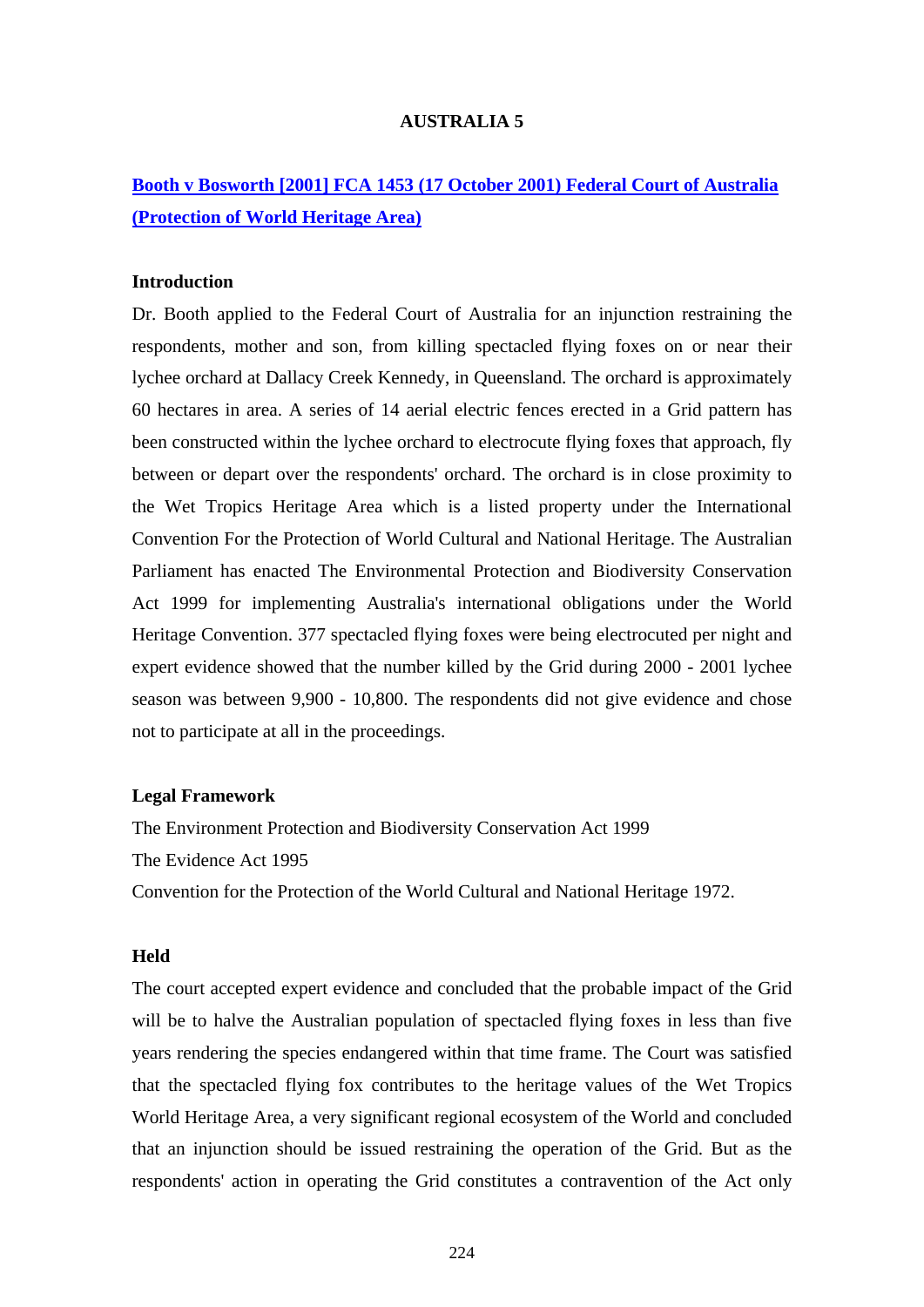while there is no approval of the taking of the action by the respondents in operation under the Act, the injunction will be conditional as the person authorized by the Act to grant such approval is the Minister for the Environment.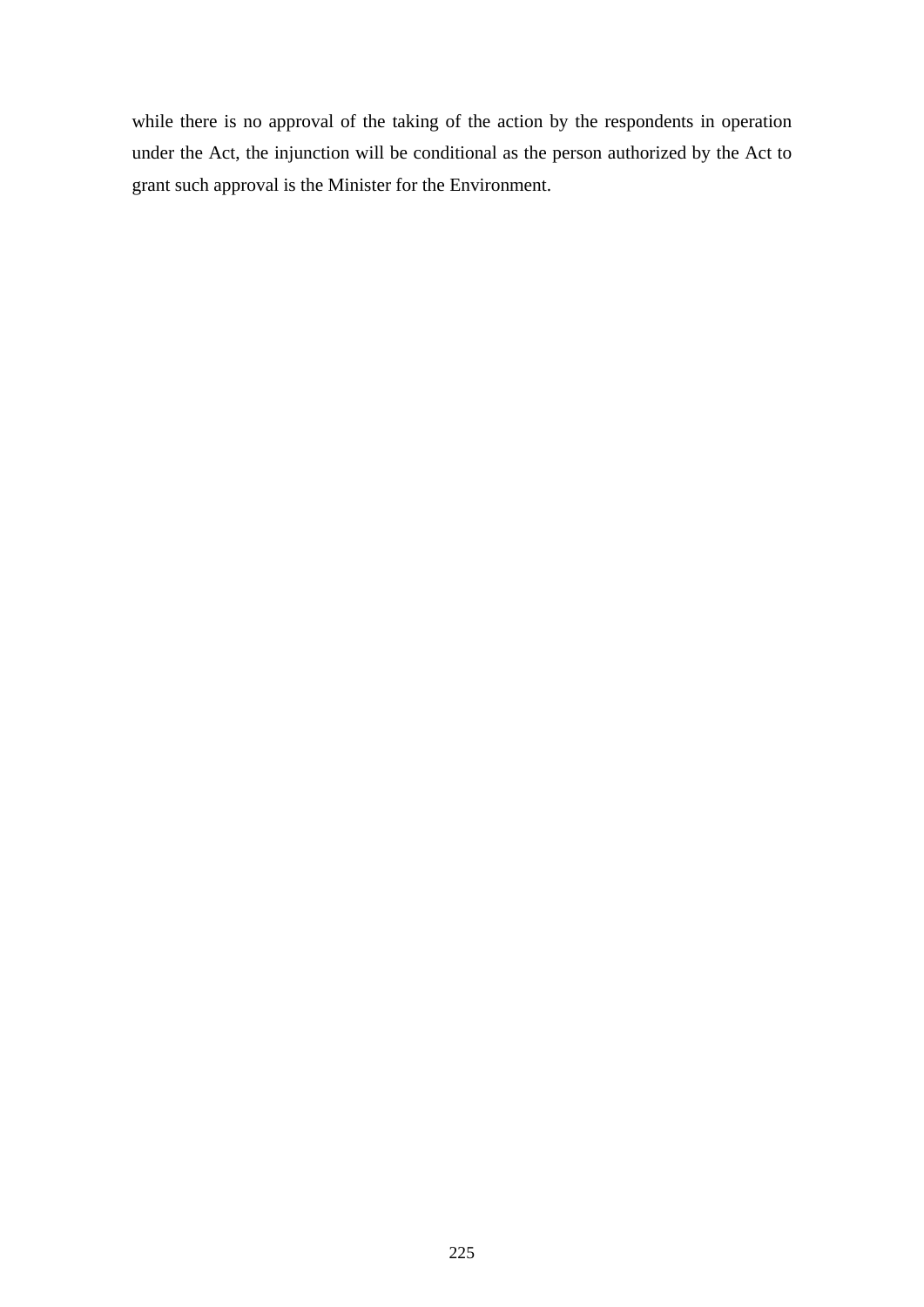## **[Ryan v Great Lakes Council \[1999\] FCA 177 5 March 1999 Federal Ct of Australia](#page-14-0)**

## **Introduction**

The Applicant filed suit against the Great Lakes Council and others for damages for contracting hepatitis A from eating contaminated oysters from Wallis Lake. The claim was grounded in negligence and a duty of care said to arise at common law although the Applicant also relied on statutory provisions. The Applicant argued that the Council ought to have used its powers to eliminate or reduce the risk of viral contamination of Wallis Lake because the Council knew of the pollution of the Lake and was entrusted with the management of the human/environment relationship in the specific context of effluent control. The Council denied any duty to test and warn the Applicant.

#### **Legal Framework**

Common Law Negligence Trade Practice Act 1974 Local Government Act Clean Waters Act

### **Held**

The Council at all material times knew that the waters of Lake Wallis were used for the growing of oysters for human consumption. It was aware also that the numerous facilities (septic tanks, pit toilets etc) within the lake catchment area constituted potential sources of human faecal contamination of the waters of the Lake, and that oyster consumers were likely to be adversely affected by any failure by the Council to take reasonable steps to minimize human faecal contamination of the Lake from faecal effluent from the said facilities. The Court entered judgment for the Applicant for his personal claim in the sum of \$30,000 against the respondents.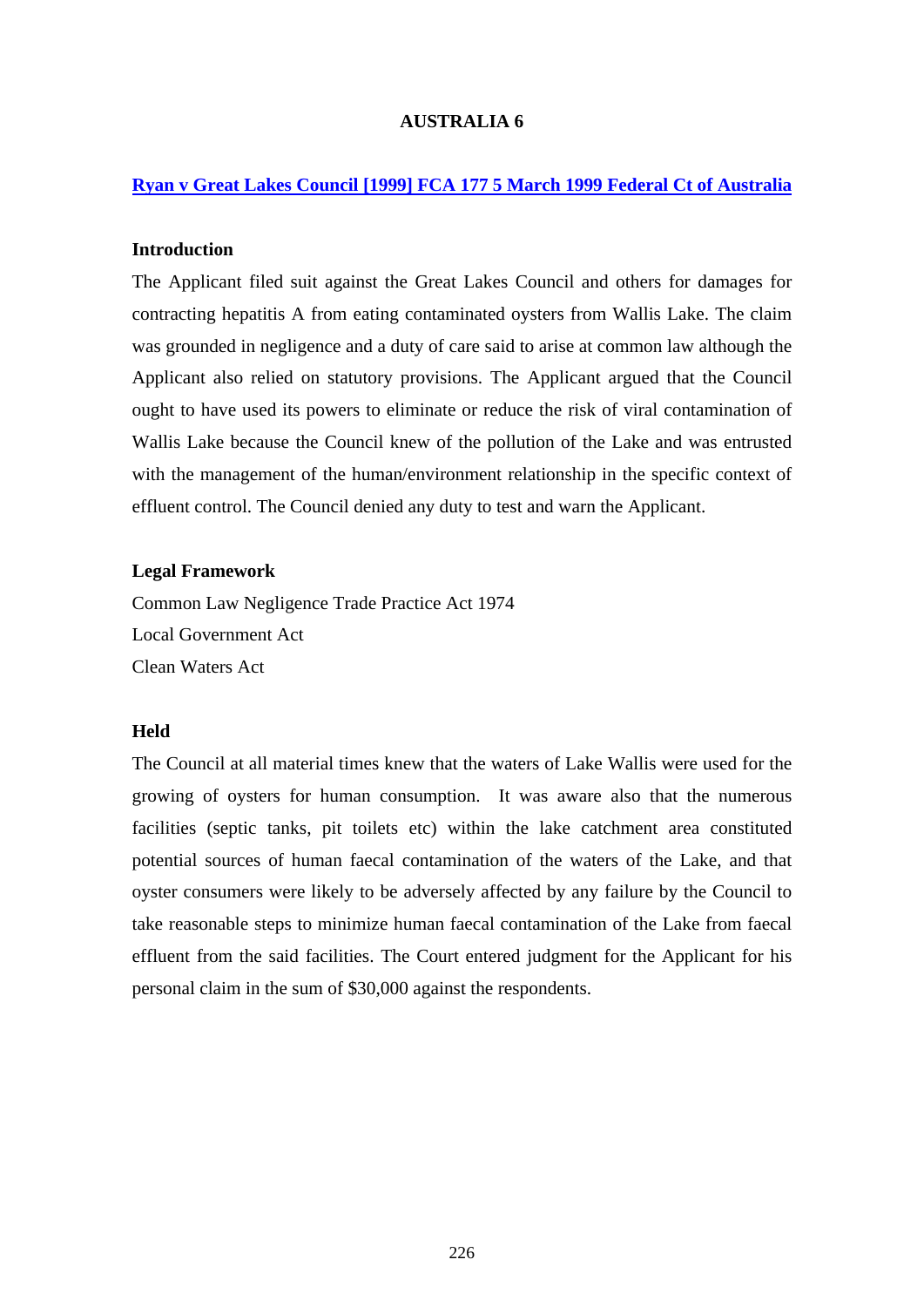## **[Environment Protection Authority v Charles Gardner Land and Environment](#page-14-0)  [Court of New South Wales Matter No: 50072/96 and 50074/96](#page-14-0)**

#### **Introduction**

Charles Gardner was charged that he wilfully disposed of waste in a manner likely to harm the environment contrary to Section 5(1) of the Environmental Offences and Penalties Act 1989. The Court found that the accused and his wife owned and operated a caravan and relocatable home park at Karuah Jetty Village. Throughout a period between 1993 and 1996 he pumped effluent, including human faeces and urine from the Village into the waters of the Karuah River, and concealed the pumping and piping system. The accused denied the offence.

#### **Legal Framework**

The Environmental Offences and Penalties Act 1989

#### **Held**

The Court found that the pumping of effluent to the river caused harm to the environment within the meaning of Section 5(1) of the Act by changing the physical, chemical and biological condition of the waters of the river. There was evidence of smells in the Village emanating from the discharge, which degraded the aesthetic factors relating to the human surroundings, and the sediments near the outlet of the pipe were found to have accumulated viruses for a long period. This resulted in viral contamination of the waters adjacent to the discharge point, posing a grave health risk to the oyster leases located in the vicinity of the pipe outlet. The accused was convicted of the offence as charged, sentenced to 12 months imprisonment and to pay \$250,000 and the prosecutor's costs of \$170,000.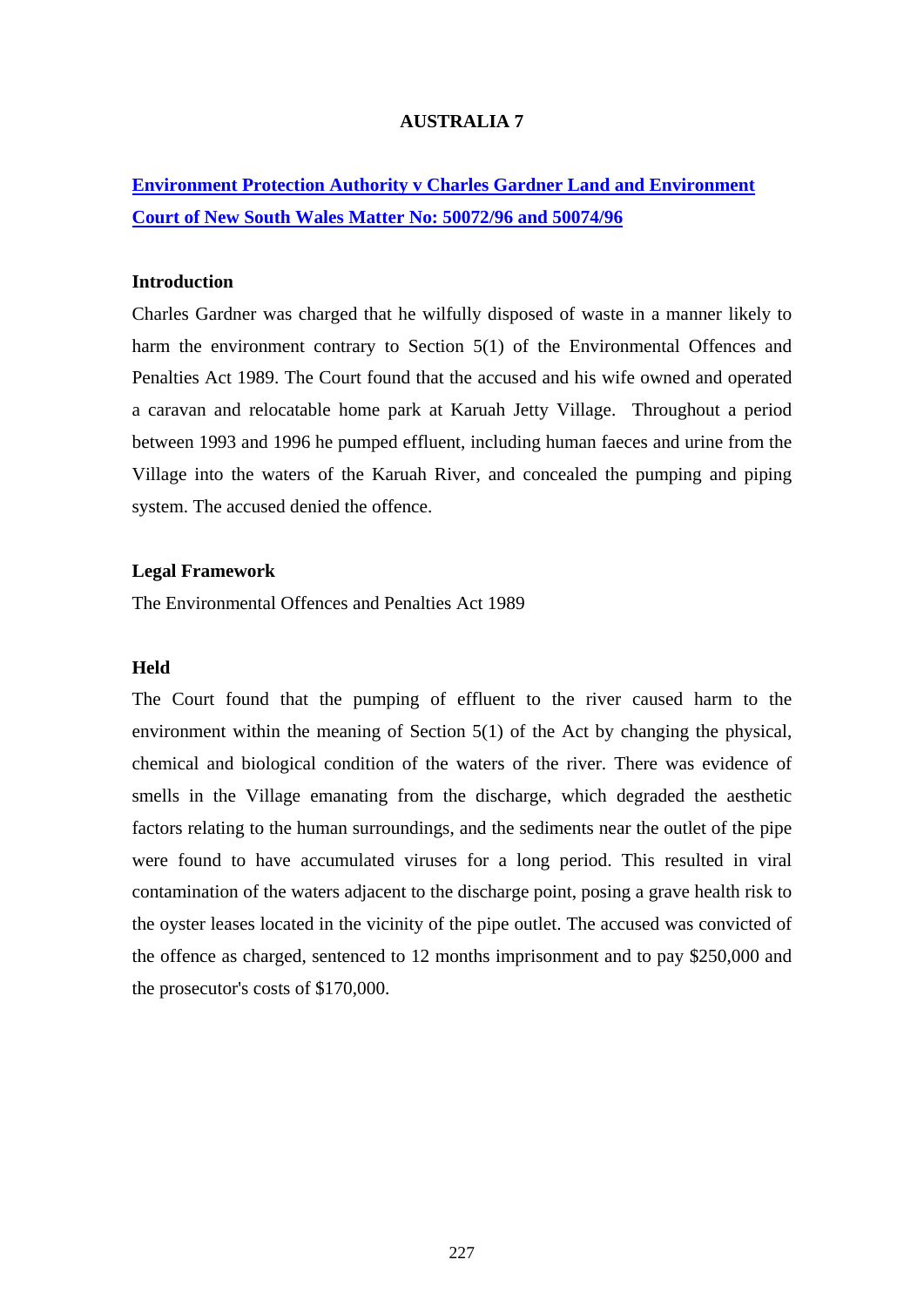# **[Byron Shire Businesses for the Future Inc. v Byron Council and Holiday Villages](#page-14-0)  [\(Byron Bay\) PTY Ltd. Land And Environment Court of New South Wales](#page-14-0)  [\(1994\) LGERA 434 Pearlman CJ](#page-14-0)**

#### **Introduction**

On 11 November 1993 the Council granted development consent, subject to conditions, to the second respondent for the construction of a coastal tourist village on land at Byron Bay. The land comprised an area of 91 hectares most of which was owned by the second respondent and the remainder by the Council and Crown. Parts of the land were wetlands. Reports, before the Council at the time of its determination of the development application, indicated several species of endangered fauna within or near the site. At the time of its determination the Council had not received a fauna impact statement or an environmental impact statement in respect of the development proposal. The applicant claimed a declaration that, for several reasons, the development consent was void, and injunction to prevent the proposal from proceeding.

### **Legal Framework**

Environmental Planning and Assessment Act 1979 (NSW) National Parks and Wildlife Act 1974 (NSW).

#### **Held**

The Application was upheld. It was not reasonably open to the Council, on the material before it, to conclude that there was not likely to be a significant effect on the environment of endangered fauna.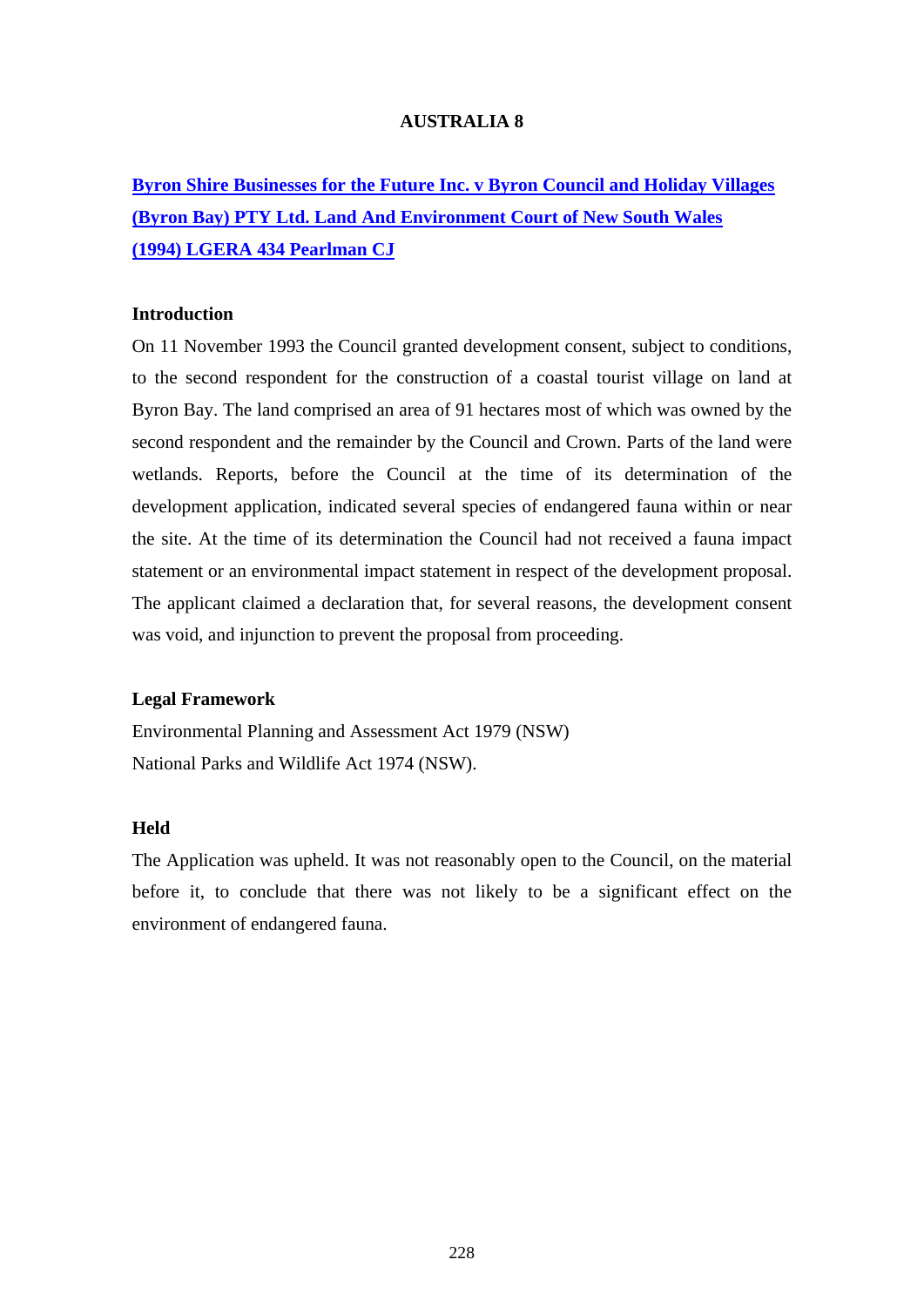# **[Worimi Local Aboriginal Land Council v Minister Administering The Crown](#page-14-0)  [Lands Act and Another Land And Environment Court of New South Wales](#page-14-0) [72 LGRA \(1991\) Stein J](#page-14-0)**

## **Introduction**

The appellant made a claim under the Aboriginal Land Rights Act 1983 for land below mean highwater mark comprising 17 hectares of the waters of Port Stephens. Part of the claim included an area that was the subject of a development application for a proposed tourist hotel and extensions to an existing marina. The developer had made representations to the Minister to issue a certificate under the Act and to refuse the claim. The appellant was not given notice nor an opportunity to be heard prior to the Minister issuing the certificate stating the land was needed for essential public purposes of recreation, access, coastal environment protection and tourism.

The Certificate was issued after the Minister had refused the claim and after the appeal had been lodged.

## **Legal Framework**

The Aboriginal Land Rights Act 1983.

## **Held**

- 1. The Minister was not precluded in terms of time from issuing an otherwise valid certificate under the 1983 Act after he had refused the claim.
- 2. The appellant had been denied natural justice by not being afforded an opportunity to be heard and the certificate was a nullity.
- 3. But the claim failed as the land was not claimable Crown land and was lawfully used for essential public purposes.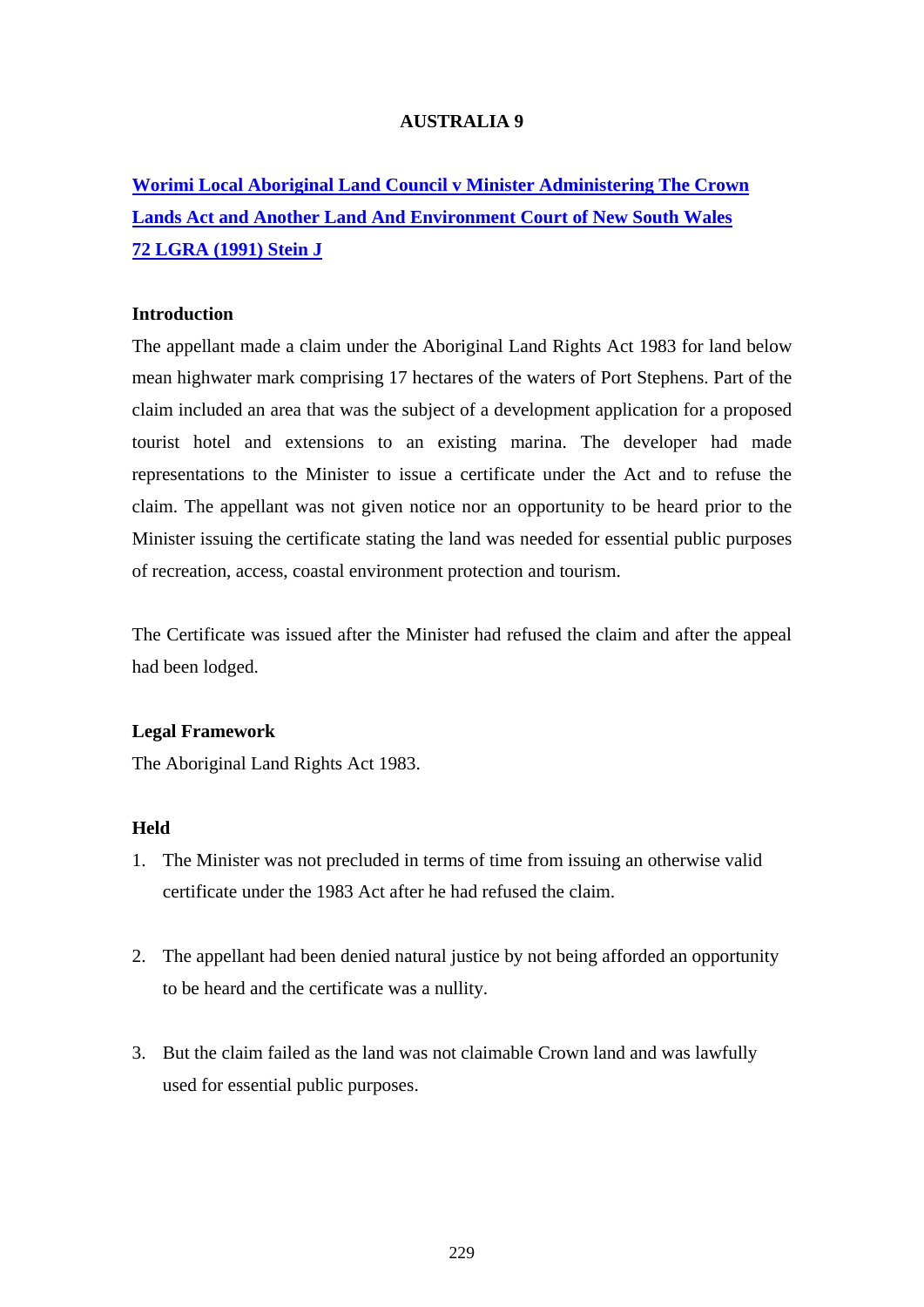# **[Summers v The Far North District Council and others](#page-14-1) Environment Court Decision A 132/98.**

## **Introduction**

The case concerned flooding and drainage of farms in the Motutangi district near Houhora, some 35 kilometers north of Kaitaia. Summers, a farm owner claimed that, as a result of overdrainage and inadequate clearing of public drains, the condition of his farm had deteriorated. He sought enforcement orders for the overdrainage to cease and restoration of the condition of his farm. The District Council contended that the drainage works were for the benefit of the whole district under a management plan.

## **Legal Framework**

Section 314 of the Resource Management Act 1991.

## **Held**

The court declined to make any of the enforcement orders sought by Summers and dismissed his application. The court commended to the parties the value of the proposed management plan for the drainage district and the opportunities for them to take part in the formulation of its content.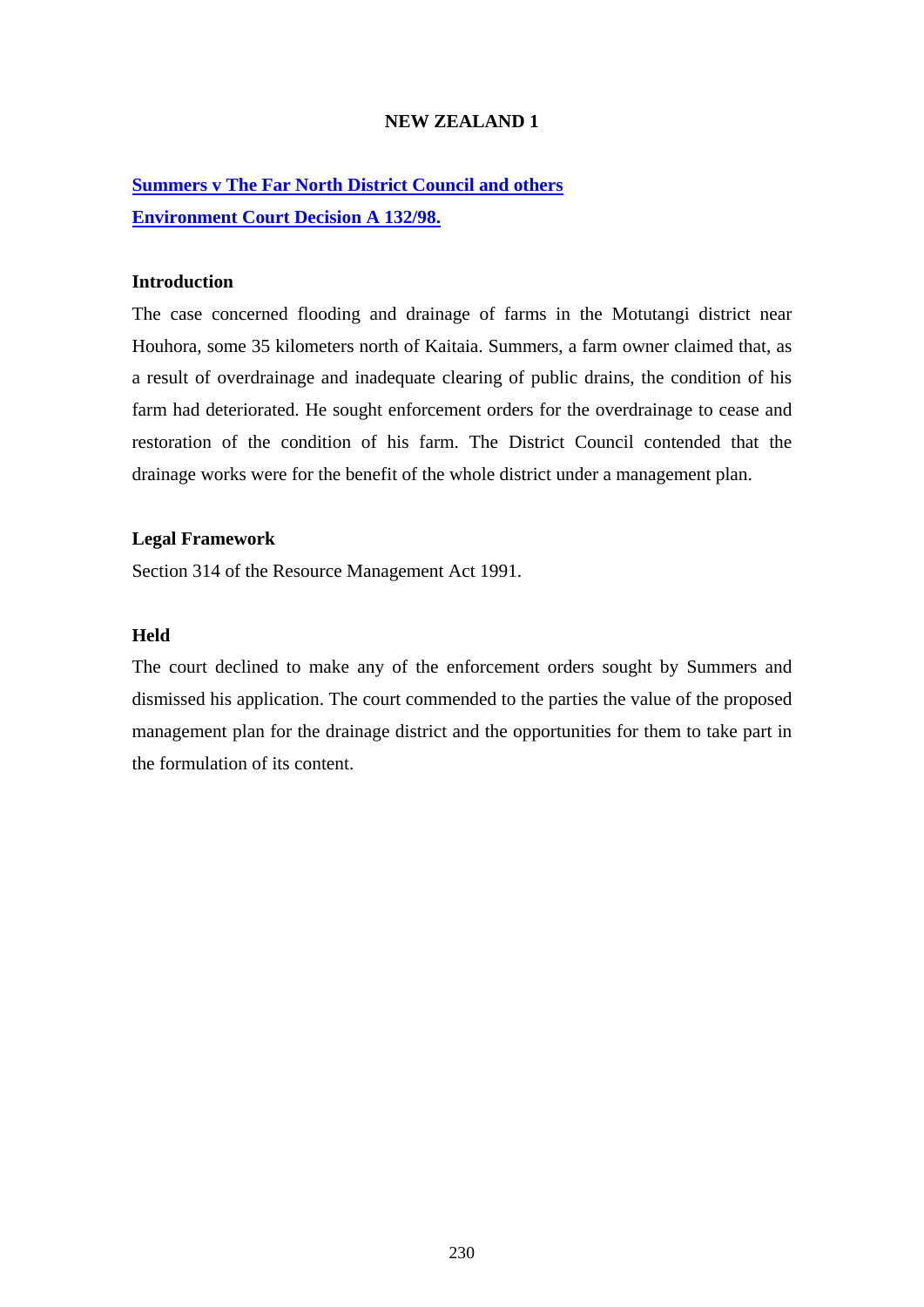## **[Paykel v The Northland Regional Council, Environment Court Decision No. A8/99](#page-14-1)**

## **Introduction**

This case related to a proposal to develop a fishing lodge and associated facilities. The Regional Council had granted coastal permits for a boat ramp and a dingy pull mooring, discharge permits for waste water and storm water and a water permit to take water from a deep bore. The appellants contended that the proposed lodge and fishing facilities would be inappropriate at the location in view of the proposed scale, intensity, function and design of the development.

## **Legal Framework**

The Resource Management Amendment Act 1997 The Town and Country Planning Act 1977

## **Held**

The court found that if the development was carried out in conformity with certain amended conditions it would not fail to sustain the potential of the resources involved nor fail to safeguard the ecosystems or the environment. The court granted the requisite consents.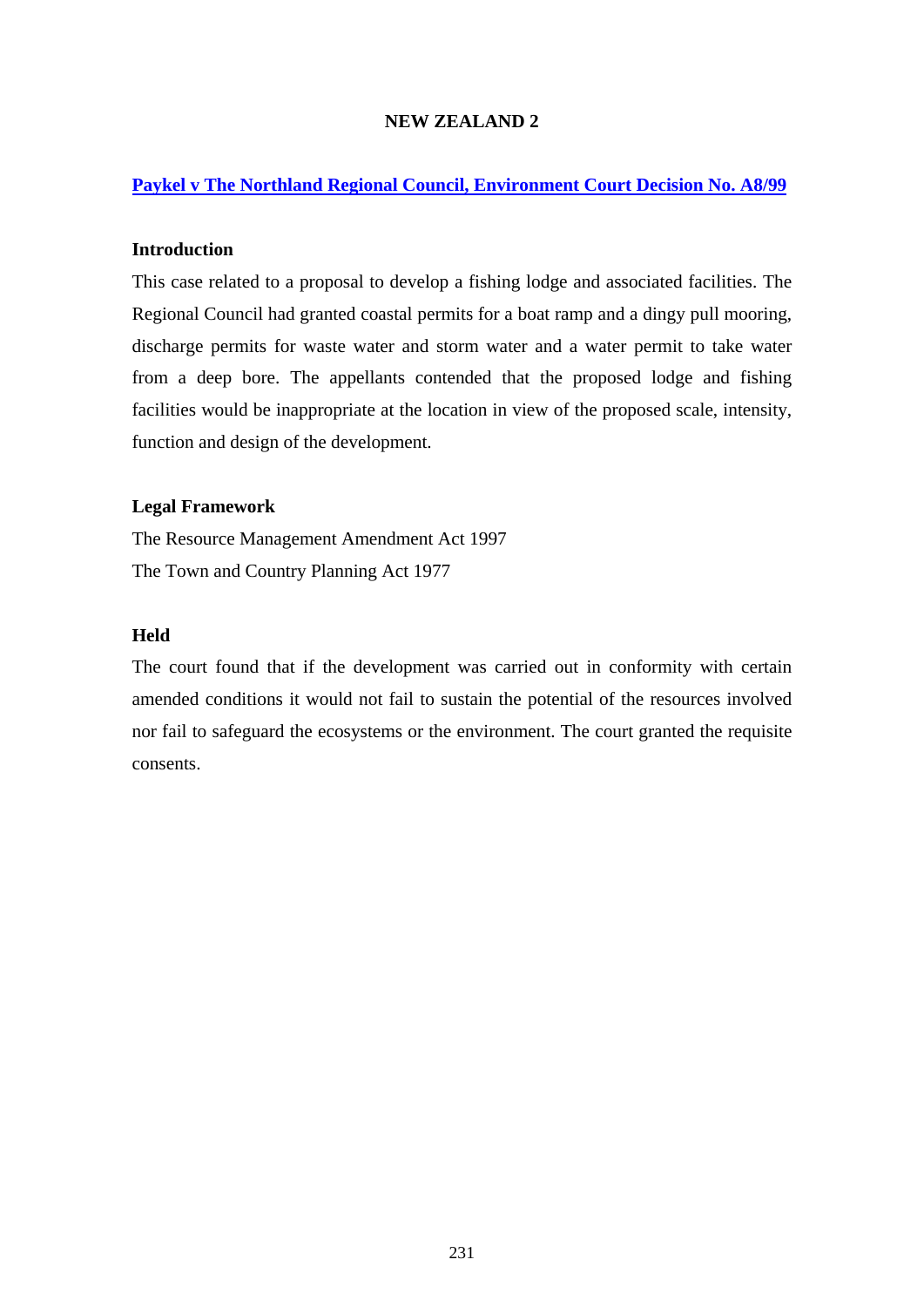# **[Ravensdown Fertilizer Co-op Ltd and Smith v Otago Regional](#page-14-1) Council; Environment Court Decision No. A86/99**

## **Introduction**

The appellant sought amendments to various conditions attached to coastal and air discharge permits. He also sought to overturn and vary the Council's decision allowing discharges to the atmosphere for not affording adequate protection to property and the residential environment of Ravensdown generally.

#### **Legal Framework**

The Resource Management Act 1991

## **Held**

The conditions for discharges to the atmosphere as formulated represented the best practicable options for mitigating the various actual and potential effects upon the amenity values of the surrounding areas and the quality of the environment, while efficiently utilizing the substantial plant and resources represented by the works.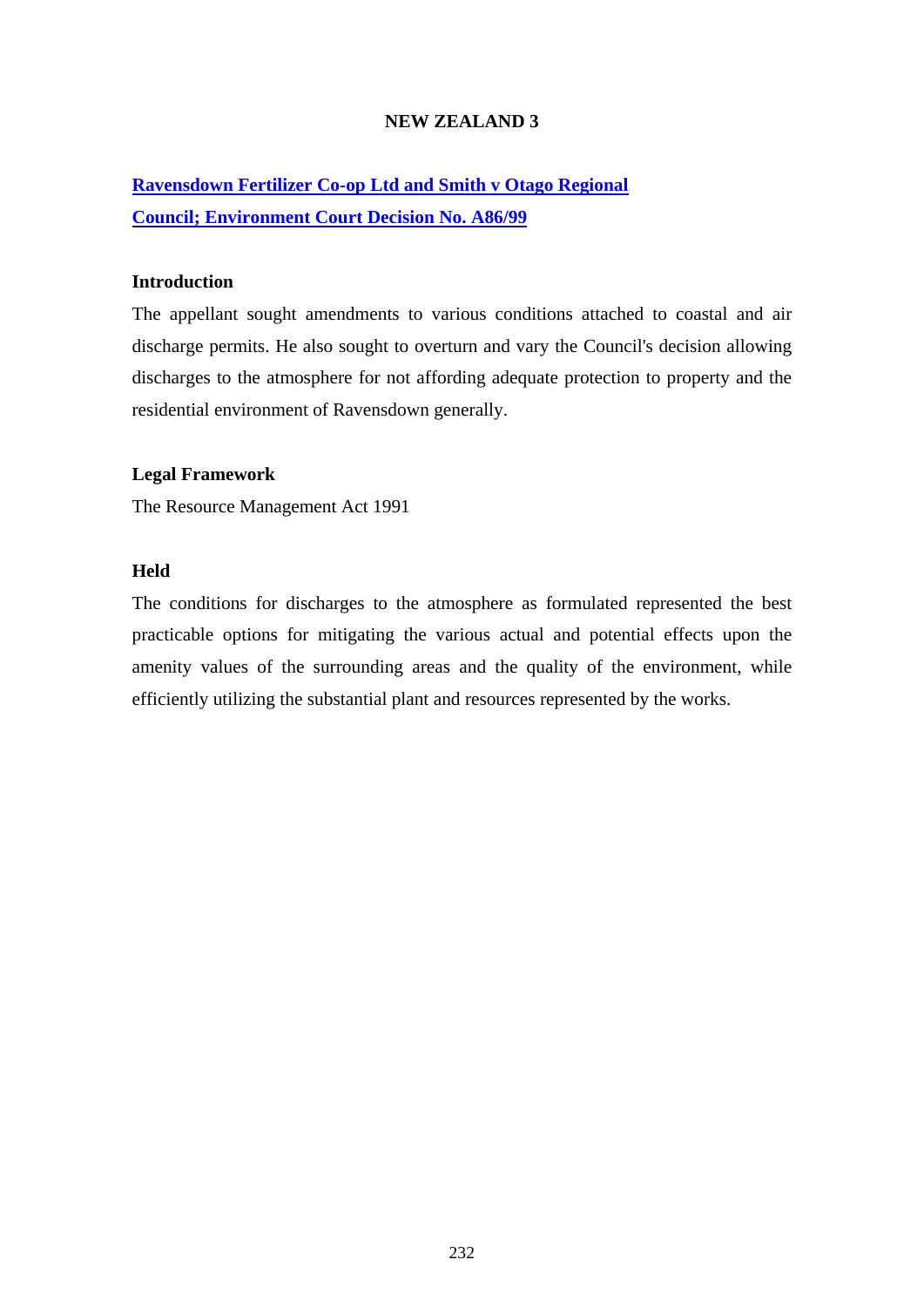## **[Hatton v The Far North District Council Environment Court Decision No. A25/98](#page-14-1)**

## **Introduction**

By notice dated 13 June, 1996 the Council gave notice to the Hattons of its intention to take parts of their land for road development. The Council proposed to seal the road from State Highway 10 to the existing sealed section. The Hattons objected, contending inter alia, that the taking of the land was to further a private rather than the public interest, and that the Council had failed to meet the statutory responsibility to negotiate in good faith to acquire the land.

#### **Legal Framework**

Public Works Act 1928 Public Works Act 1981

### **Held**

The court dismissed the objections, holding that the area of land to be taken for the road was not for private but for the public interest; that to define the land to be taken leaving strips of it under the Hattons' ownership and control would diminish the public purpose of the road for the private benefit of the Hattons; that allowing adjacent properties frontages was a proper exercise of the Council's power. There was no award of costs as, on the one hand, the Hattons lodged their objection to protect their interest on receiving the Council's notice, and, on the other hand, it was inappropriate to order the Council to pay costs as the objections failed.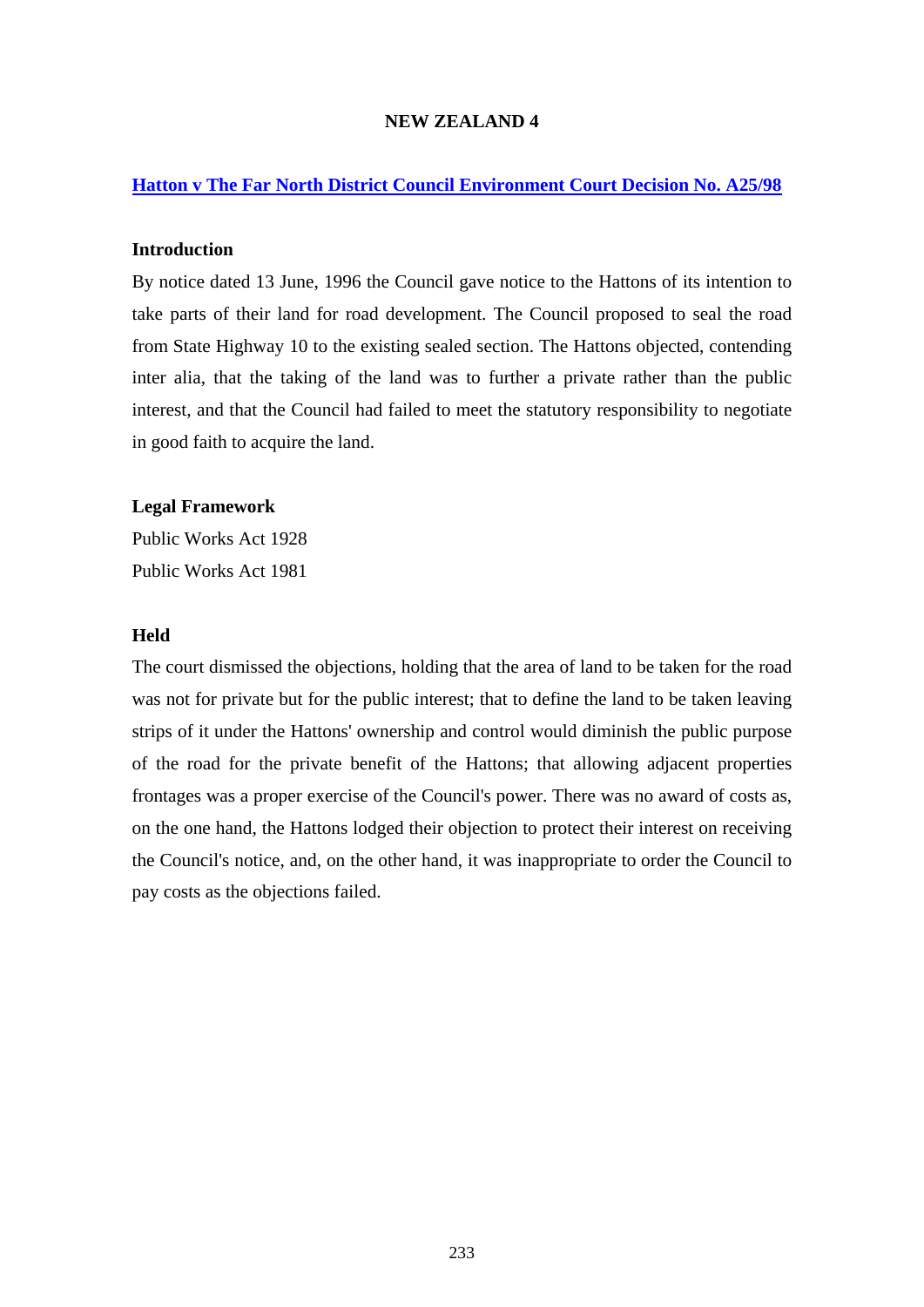## **[Daroux v The Minister of Lands & others Environment Court Decision No. A88/99](#page-14-1)**

## **Introduction**

These proceedings resulted from the need for the town of Pukekohe to have a secure power supply. The option chosen was to upgrade power lines supply in the town from 33 Kilovolts to 110 kilovolts. The existing 33 Kilovolt lines transverse a number of properties. Counties Power have negotiated easements over some of those properties, and over other properties, it has negotiated permission to obtain access to the lines for upgrading work. The objectors lodged objections with the court under section 23 (3) of the Public Works Act 1981.

### **Legal Framework**

The Public Works Act 1981: Section 23 The Resource Management Act Section 186

#### **Held**

The Court considered the adequacy of the consideration given to alternative routes and methods for achieving the objective and found the memoranda of consent filed by the parties were appropriate and that the easements should be granted for an unspecified term. The memoranda of consent was found to be fair, sound and reasonably necessary for achieving the objectives of the Minister and for granting the easements for an unspecified term.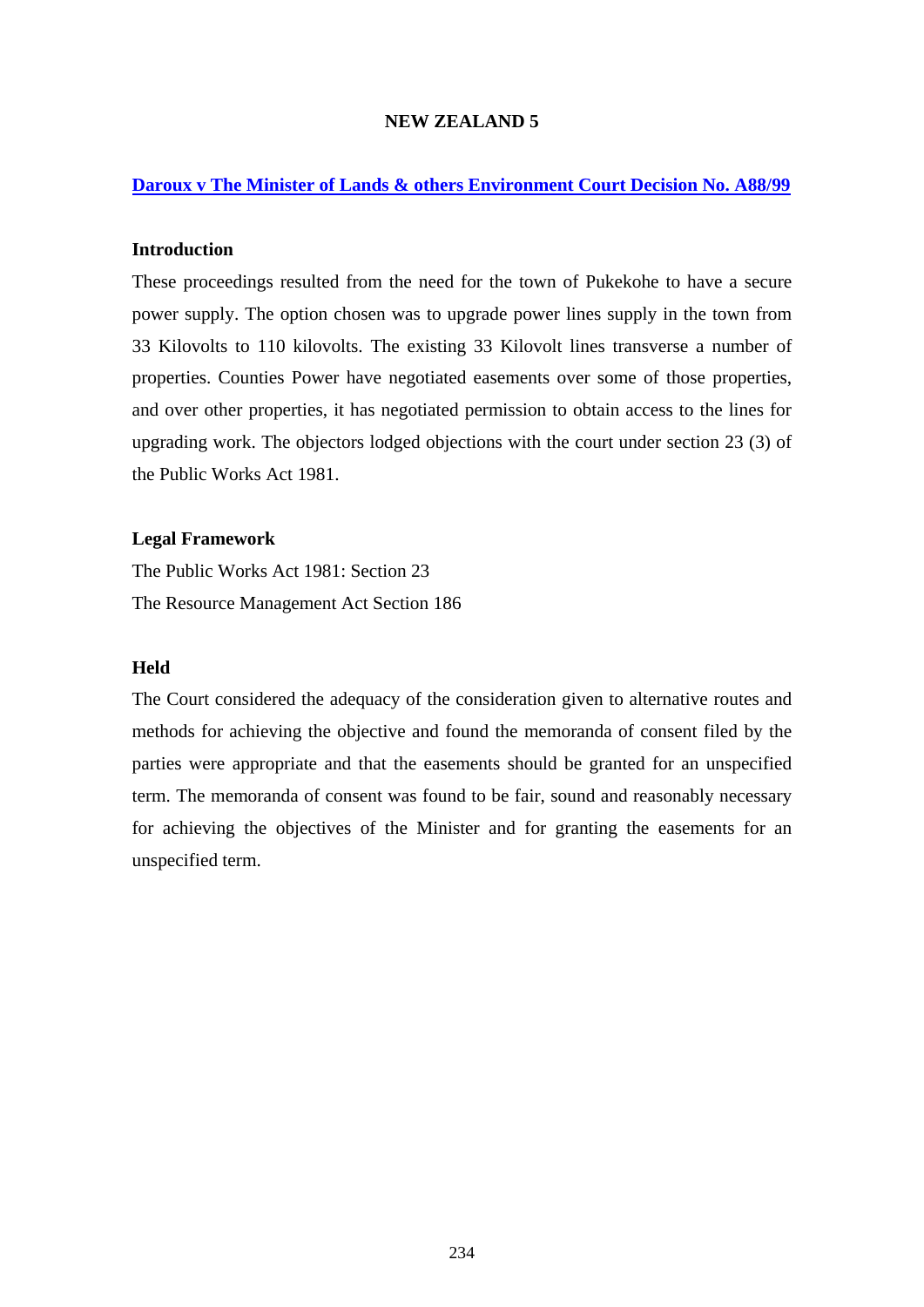# **[Kotuku Parks Ltd v The Coast District Council](#page-14-1) Environment Court Decision No. A73/2000**

## **Introduction**

These four appeals concerned a proposal for subdivision of land at the mouth of Waikanae River for residential development. Kotoku Parks Ltd bought the land there in the 1970s and had already completed subdivision and development of considerable areas which are now occupied by houses. The decisions of the Kapiti Coast District Council in relation to Stage IV of the development in granting subdivision consents and for the required earthworks and the conditions imposed gave rise to these appeals. There was testimony that the Waikanae River is a central feature of the tribal lands with profound landscape and cultural associations which would be adversely affected.

## **Legal Framework**

Resource Management Act 1991

### **Held**

Giving as much weight as possible to the positive benefits, the longstanding residential zoning, and the concept plan approval prior to the present regime, those factors are outweighed by the cumulative effects of the damage, of: failing to protect the adjacent significant habitat of indigenous fauna; the adverse visual effects; and the impairment to Kai Itakitanga. The proposal was too intensive and would have had too great an effect on the environment. The appeals were allowed, the respondents' decision cancelled, and the resource consent applications were refused.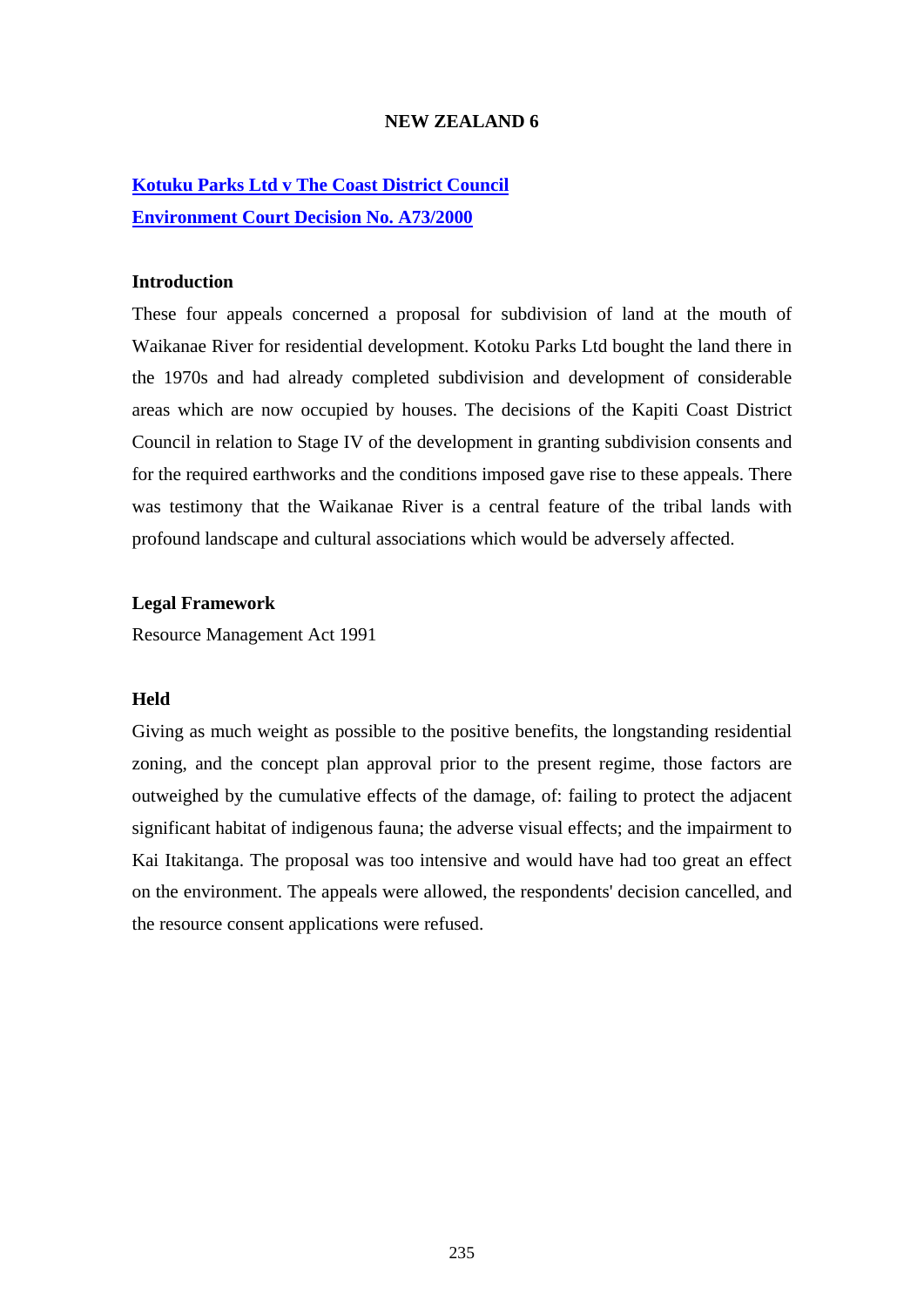## **[Robert Te Kotahi Mahuta v The Waikato Regional Council & Anchor Products](#page-14-1) Ltd, Environment Court Decision No. A91/98**

#### **Introduction**

Four appeals to the Environment Court arose from a joint decision of the Waikato Regional Council and the Waikato District Council granting resource consents. The resource consent that was granted by the primary consent authorities imposed numerous conditions. In their appeals the appellants sought the cancellation of the decisions of the Councils and the denial of the consents granted. In reply to the appeals, the Regional Council maintained that the conditions imposed were appropriate to ensure that the potential adverse effects on the Waikato River are avoided, remedied or mitigated.

#### **Legal Framework**

The Resource Management Act 1991

#### **Held**

The court considered the proposal, the contribution to community well-being of the dairy industry and to the country's economy, and in particular the contribution by Anchor Products which it was asserted would be enhanced by the proposed expansion at Te Rapa and the effects on the environment. The Court found that the proposed expansion of the dairy factory would represent managing the use, development and protection of the natural and physical resources involved in a way and at a rate which would enable the Waikato Dairy Community to provide for their economic well-being while achieving the goals of sustainability. The Court determined that the resource consents granted by the District Council and the Regional Council be confirmed, subject to amendments consequential on reduction in the capacity of the proposed cogeneration plant to 45 megawatts. Save in those respects the appeal was disallowed.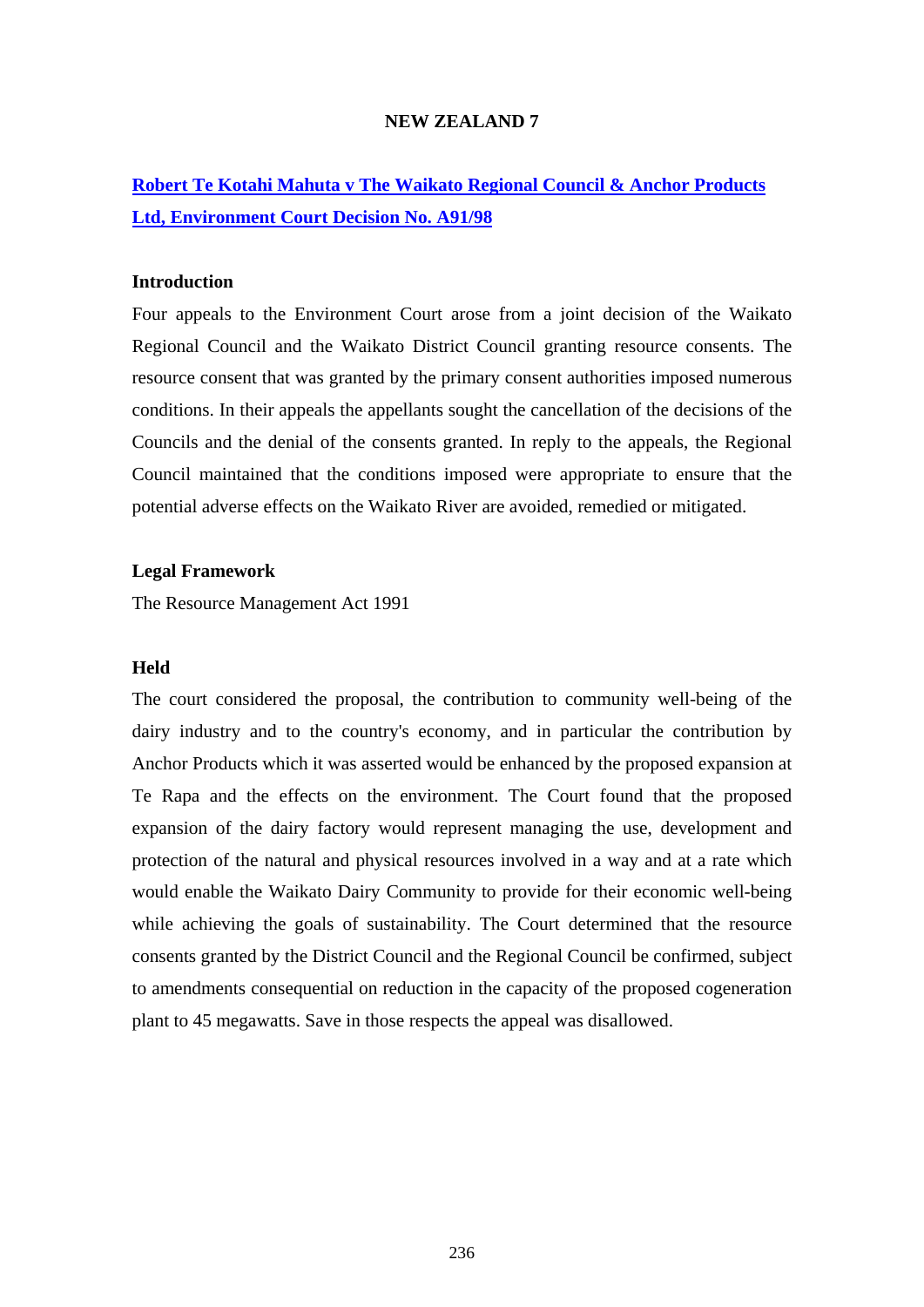# **[Contact Energy Ltd v Waikato Regional Council](#page-14-1) Environment Court Decision No. A 04/2000**

## **Introduction**

Contact Energy appealed against the decisions of the Waikato Regional Council and Tampo District Council for refusing consent for a proposed geothermal power station near Taupo. Opponents of the application included the Tauhara Middle Trusts (TMT) holding over 1635 hectares of land in part of the Tauhara Geothermal Field in trust for 2400 members for the Tauhara Hapu. TMT's case was that the Tauhara Hapu have a special relationship with the Tauhara geothermal resource which they regard as highly valued taonga. They sought exclusive and undisturbed possession of the resource and did not want Contract Energy to have access to any more of "the limited and nonrenewable geothermal resource from the Wairakei/Tauhara geothermal system." The District Council submitted that to grant the consents the Court must have a high degree of assurance and certainty about the extent, location and probability of adverse effects and that the effects can and will be avoided or remedied, or very substantially mitigated.

### **Legal Framework**

The Resource Management Act 1991

#### **Held**

The appropriate scale or degree to ascribe to the relevant significance of the concerns advocated by the opponents, including the uncertainty of the predictions about adverse environmental effects, is not enough to warrant refusing the consents. The court found that the modified proposal would overall serve the purpose of sustainable management of natural and physical resources, and that the resource consents needed should be granted subject to conditions imposed by the court.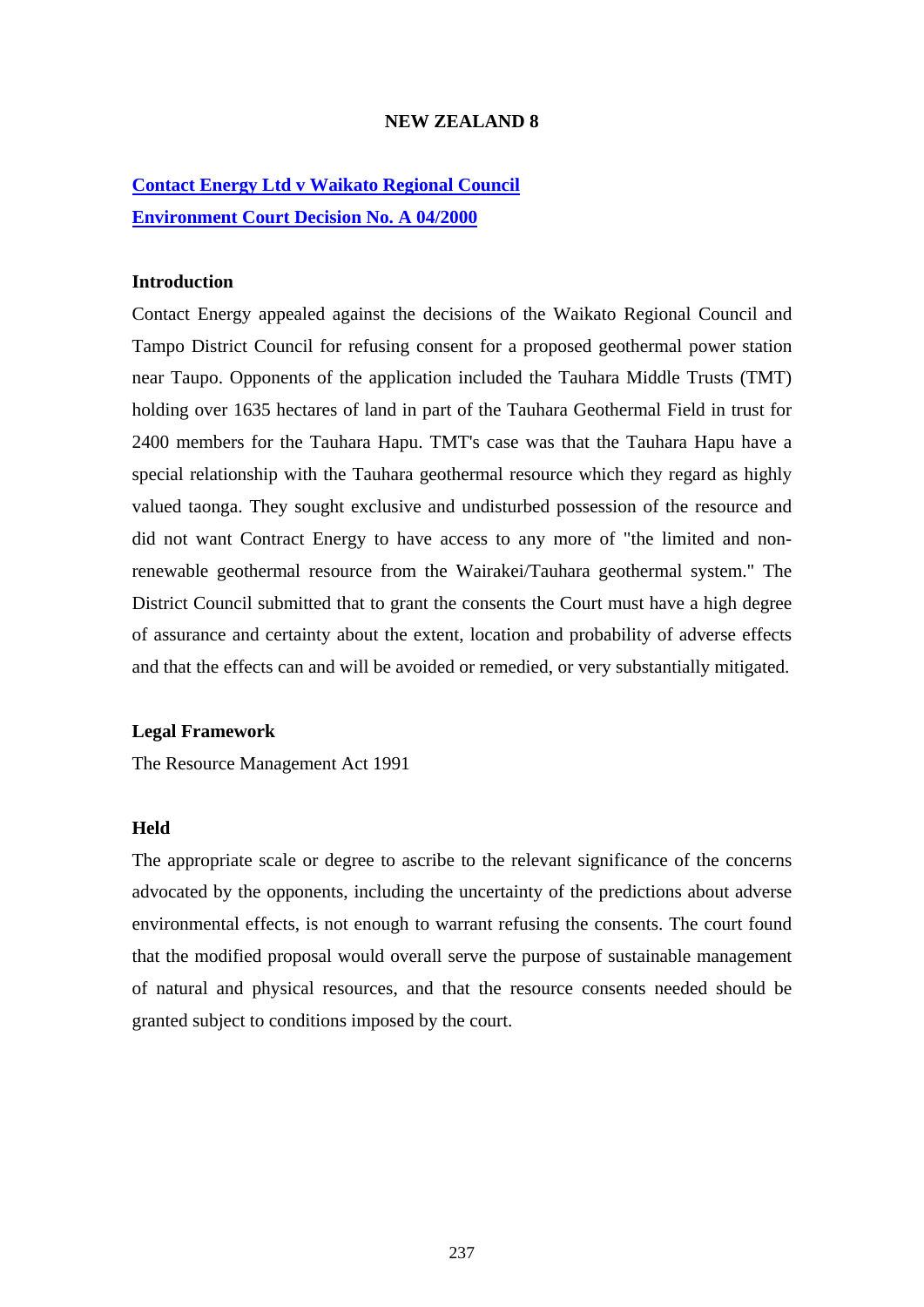## **[H Te M Parata v the Northland Regional Council](#page-15-0) [Environment Court Decision A 53/99](#page-15-0)**

#### **Introduction**

The Northland Port Corporation (NZ) Ltd proposed to establish a new deep - water port in the Whangarei Harbour at Marsden Point and required resource consents to do so. The applications for some twenty four consents were opposed. There were ten appeals from the committees' decisions. To the extent that the proposed activities were classified as restricted coastal activities, the appeals were deemed inquiries and the court's function was not to decide the resource consent applications but to conduct an inquiry on the committees' recommendations and to report to the Minister of Conservation. Mr. Parata is of Te Waiariki descent and appealed against the decision to grant consent on the ground of the relationship of Maori and their culture and traditions with their ancestral land, water and sites and the impact of the consents on these.

#### **Legal Framework**

The Resource Management Act 1991

## **Held**

The hearing proceeded on the basis that if the court decided that consent should be granted, the parties would then confer about the terms and conditions of the consent. Accordingly the court invited counsel to confer and to submit a draft formal order granting the consent needed for the modified proposal. In default of agreement the court will receive written submissions or hold a public sitting to hear submissions.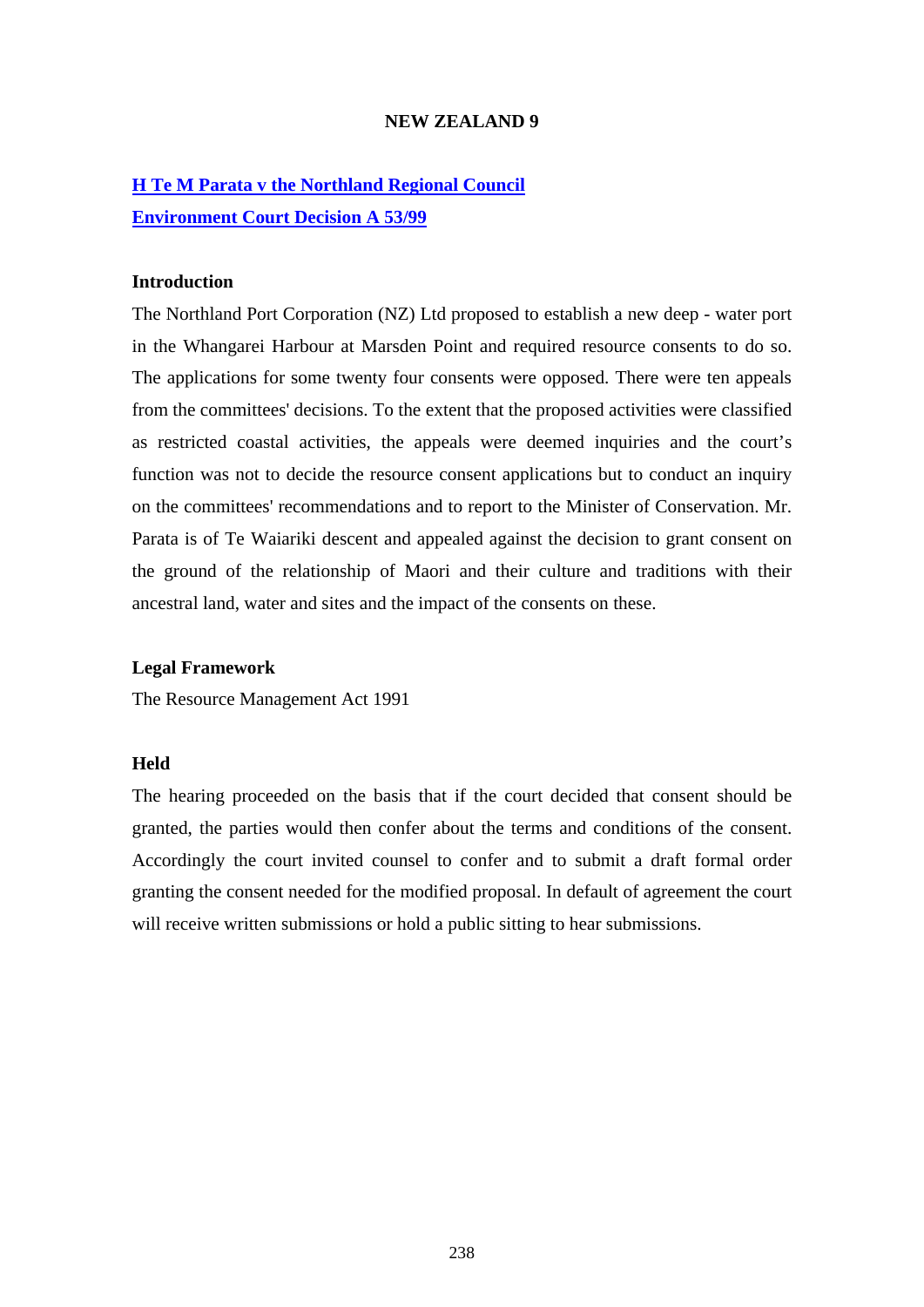# **[Auckland City Council and TranzRail Ltd v the Auckland Regional Council,](#page-15-0) [Decision No. A 28/99](#page-15-0)**

## **Introduction**

This case raised the issue of compliance with land development plans by a proposed development project. It concerned appeals against decisions refusing consents in relation to a proposal for an underground transport and parking centre in Central Auckland.

## **Legal Framework**

Resource Management Act 1991.

## **Held**

The appeals were allowed. The Court held that the site was an area where the natural character of the coastal environment had long since been compromised and the diversion and taking of groundwater would not have an adverse effect on the environment.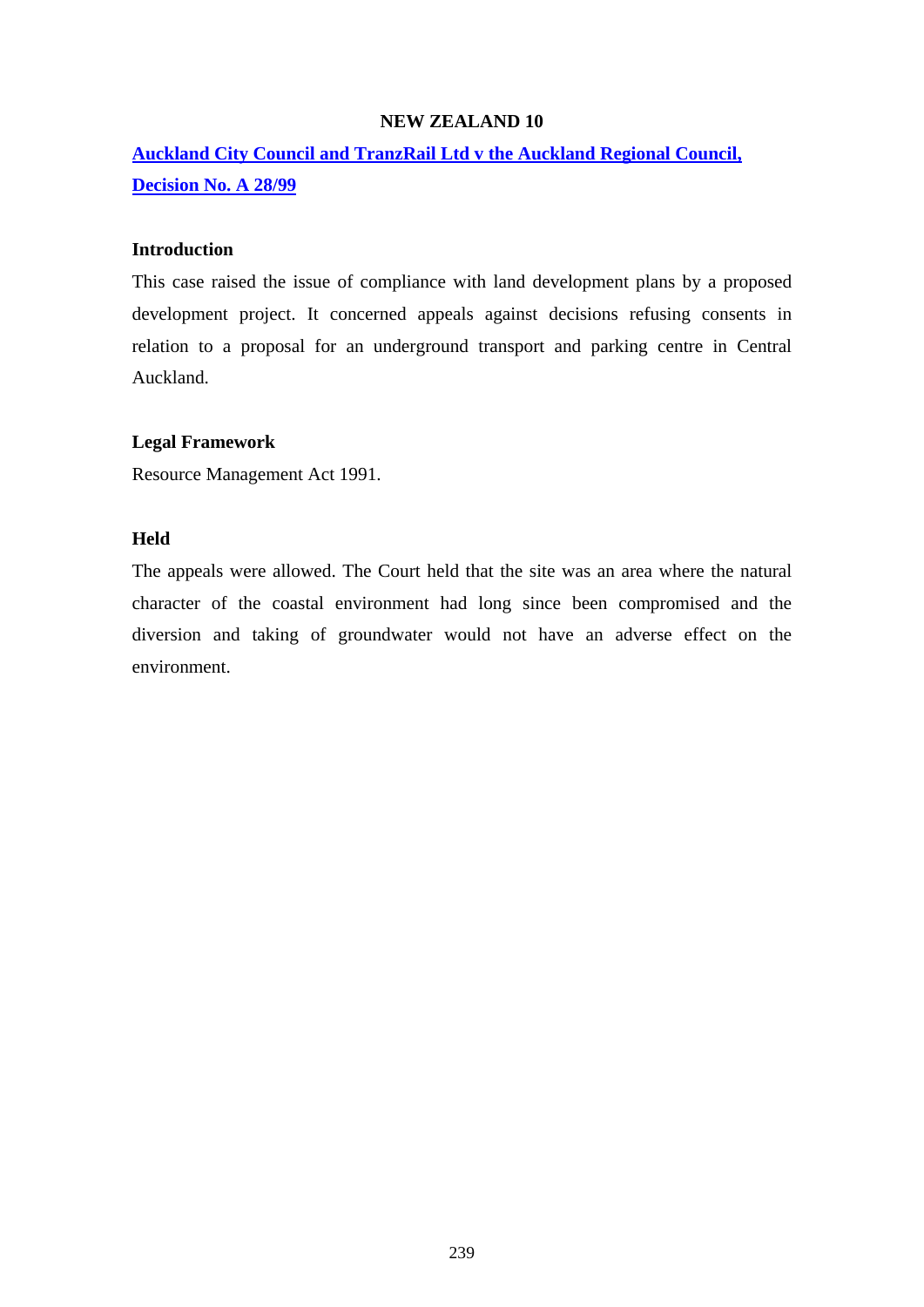## **[Greenpeace International v European Commission](#page-15-0) [Case No. C-321/95-p; 1998 EC 620](#page-15-0)**

#### **Introduction**

Stitchting Greenpeace Council (Greenpeace) and others appealed under Article 49 of the E.C. Treaty of the Court of Justice against the order of the Court of First Instance (contested order) that declared inadmissible their action for annulment of the Commission's decision to disburse to Spain up to ECU 108m under the financial assistance scheme of the European Regional Development Fund for the construction of two power stations in the Canary Islands (Gran Canaris and Tenerife).The basis of the Greenpeace action was the alleged failure by the Construction Company, Union Electrica de Canaris (Unelco) to carry out an environmental impact assessment study in accordance with EC Council Directive 85/377/EEC 1985 on the effects of certain public and private projects on the environment. It sought the intervention of the court to stop the works, and also challenged the validity of the administrative authorizations issued to Unelco by the Gran Canary Government. The Commission objected to the proceedings on grounds of inadmissibility and for lack of locus standi had refused to make full disclosure of all information relating to certain measures taken by it on the grounds that it concerned the internal decision making procedures of the Commission. The Court of First Instance had upheld the Commission's objections and declared the action inadmissible.

## **Legal Framework**

Article 49 EC Statute of the Court of Justice Article 173 EC Treaty Principle 10 of Rio Principles EC Convention on Civil Liability for Damage from Activities Dangerous to the Environment

### **Held**

The Appellate Court found that neither the natural persons suing as applicants nor the association claiming to have locus standi on behalf of the persons they represented were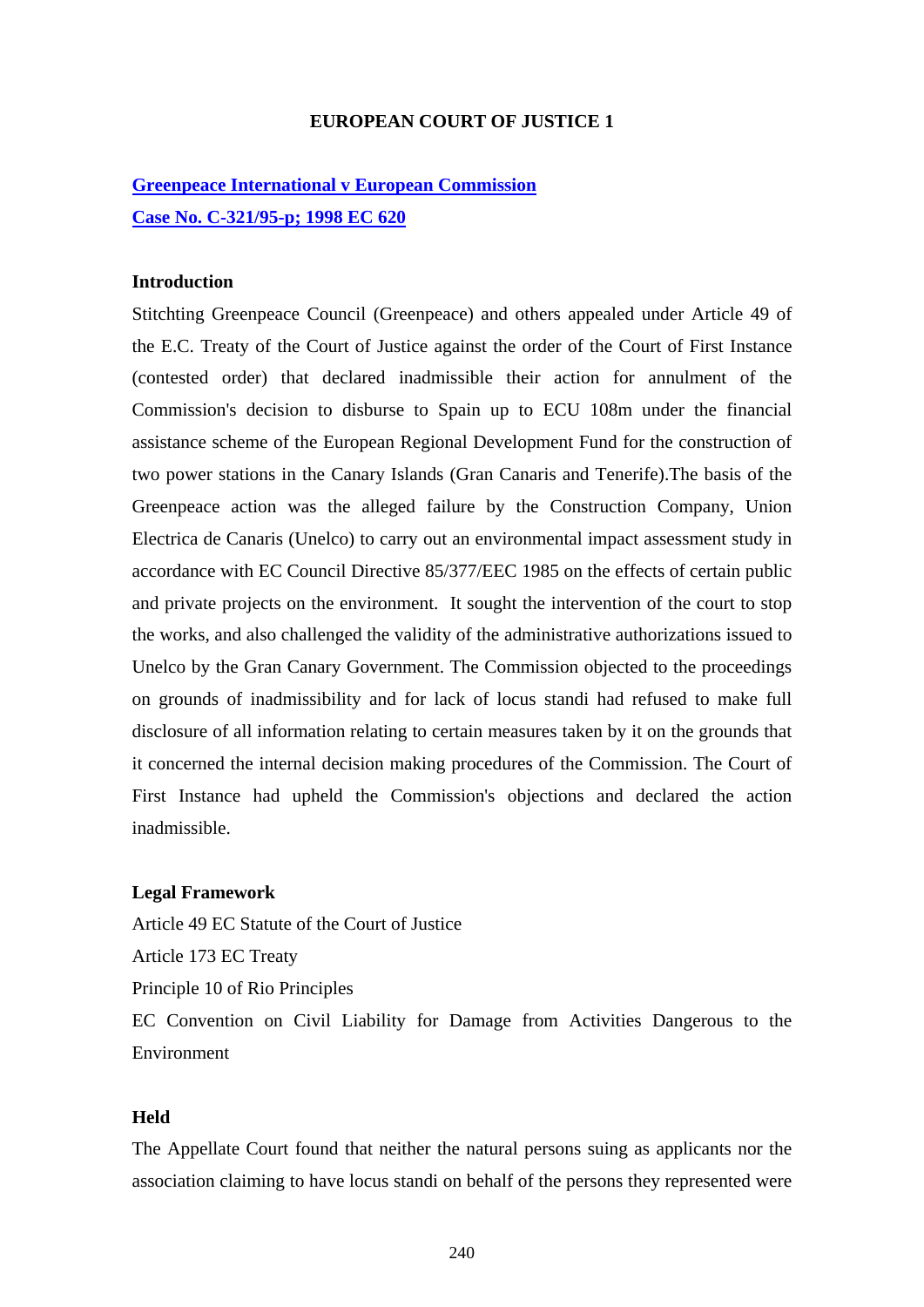affected by the contested order. Regarding the environmental interests underpinning the action, the Court emphasized that it was the decision to build the two power stations which was liable to affect the environmental rights arising under Directive 85/337 that the appellants sought to invoke. Therefore the contested order concerning the Community financing of the power stations affected those rights only indirectly. The rights of the applicants were fully protected by the national courts which may, if need be, refer a question to the EC Court for a preliminary ruling under article 177 of the Treaty. The appeal was therefore dismissed with costs against the appellants but Spain was to bear its own costs.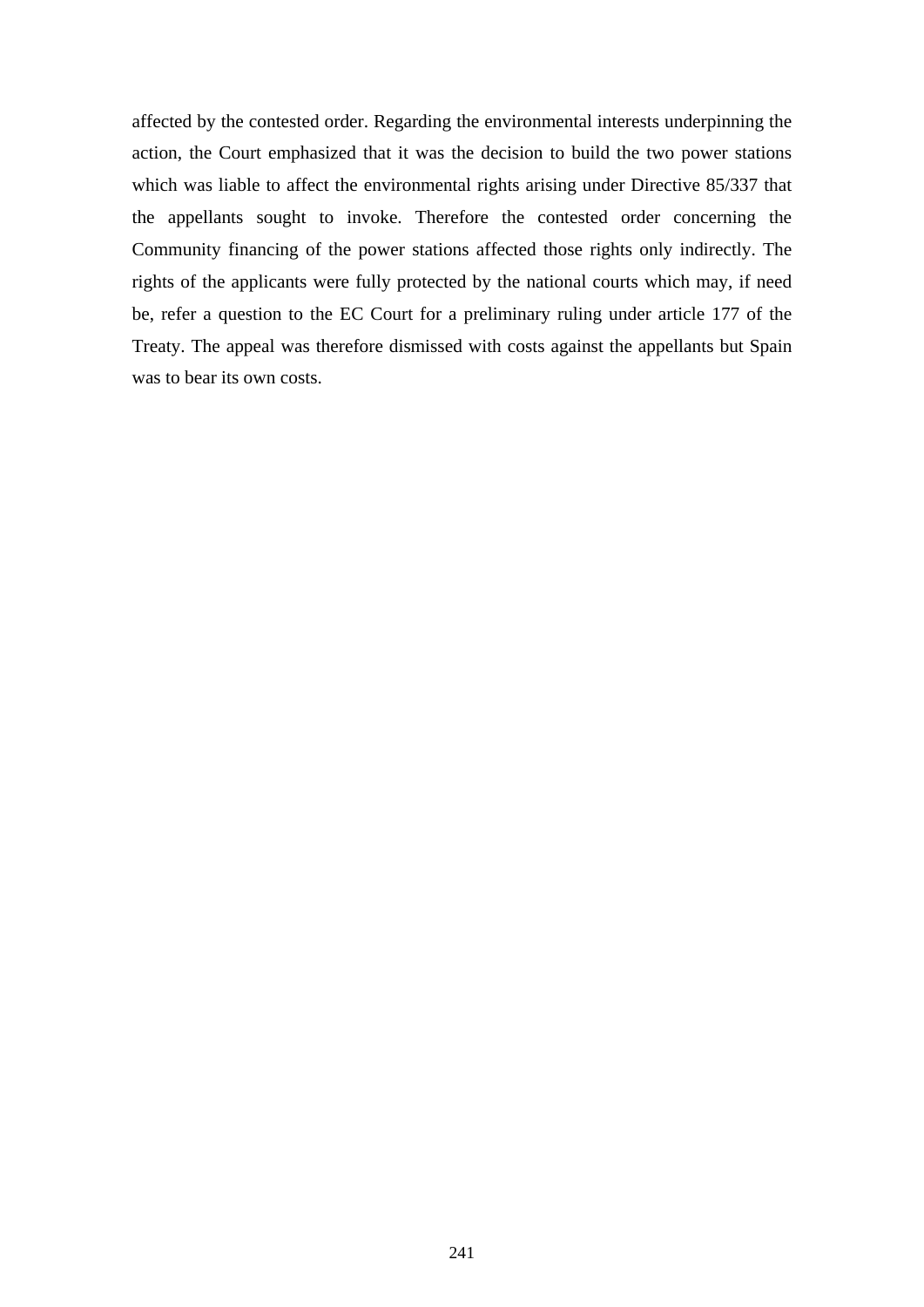# **[Commission of the European Communities v United Kingdom](#page-15-0) [C-337/89 \(1993\); ECJ Failure to Implement Directive](#page-15-0)**

#### **Introduction**

Council Directive 80/778/EEC stipulates the maximum permissible concentration of nitrate in water for human consumption and requires member states to bring into force the laws, regulations and administrative provisions necessary to ensure compliance with those provisions within a specified period of time. The Commission instituted proceedings under the EEC Treaty Art 169 for a declaration that the United Kingdom had failed to implement the Directive because water supplied in a number of supply zones throughout the UK contained levels of nitrate which exceeded the permitted amounts. The UK Government contended that the Directive did not impose an obligation to achieve an objective but merely required member states to take all practical steps to comply with the standards laid down, and argued that the failure to reduce the concentration of nitrate to a permissible level was due to matters beyond its control, namely the effect of techniques used in agriculture.

#### **Legal Framework**

EEC Treaty Article 169 Directive 80/778/EEC

### **Held**

The Directive required member states to ensure that certain results were achieved, and, except within the limits of certain derogations laid down in the Directive, they could not rely on special circumstances to justify a failure to discharge that obligation. The effect of agricultural techniques on nitrate levels was not a ground for derogation from the provisions of the Directive and, accordingly, the UK had failed to fulfil its obligations under the EEC Treaty.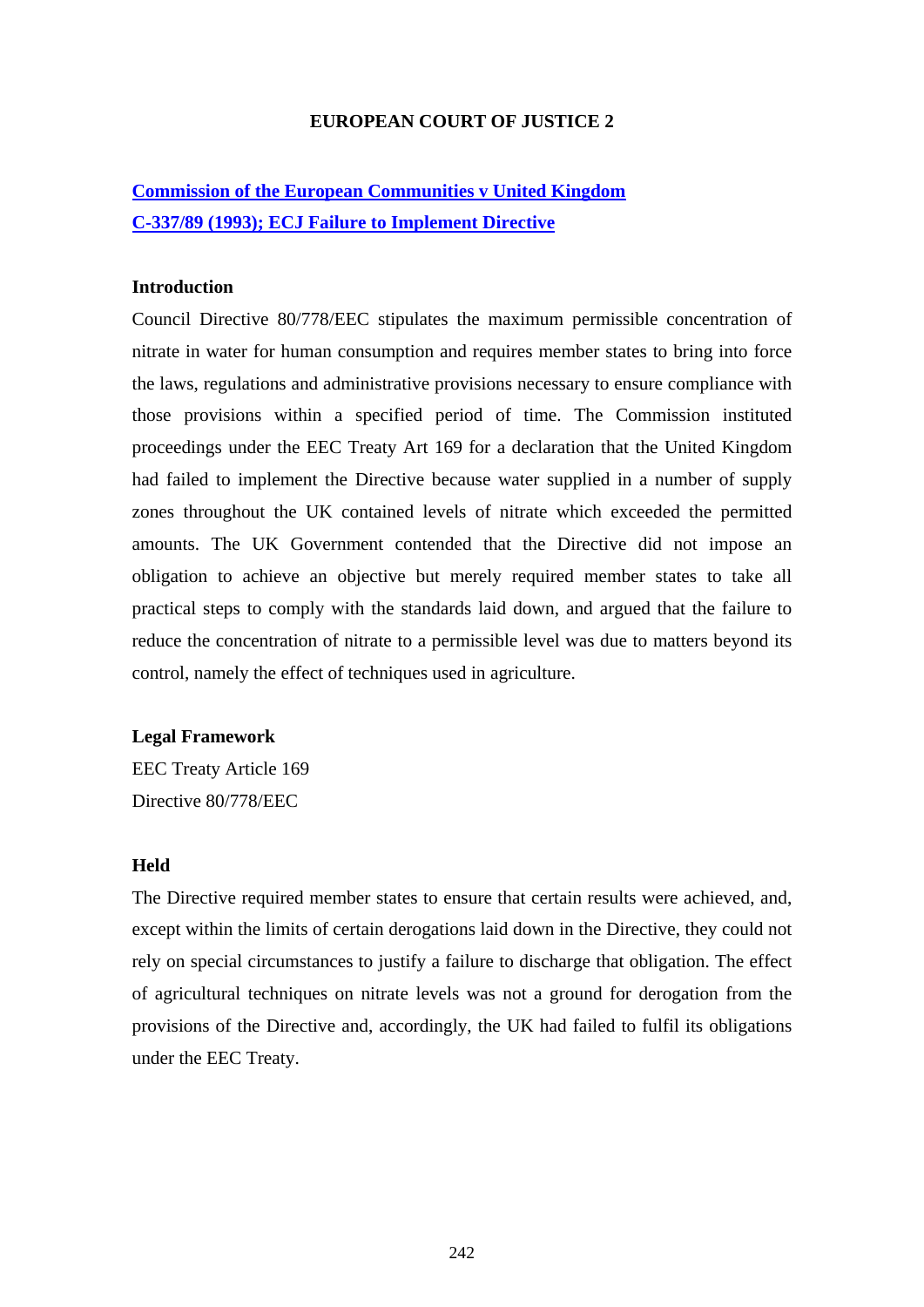# **[Case 7/71 Re Euratom Supply Agency, EC Commission v France \[1972\]](#page-15-0) [CMCR 453, ECJ](#page-15-0)**

#### **Introduction**

Under Article 76 (2) of the Euratom Treaty provisions under Title II Chapter IV of the Treaty, measures relating to the supply of ores and nuclear fuels to member states, were to be confirmed seven years after coming into force of the Treaty on 1 January 1958 or be replaced. The provisions were therefore due to be confirmed or replaced on 1 January 1965. The French Government, from 1965 onwards failed to inform the Supply Agency of transactions regarding the import, supply and processing of enriched uranium and plutonium, in contravention of the provisions. The French Government maintained that since the provisions had been neither confirmed nor replaced after the expiry of 7 years, they were no longer applicable and could have no effect pending the issue of new provisions.

### **Legal Framework**

Euratom Treaty provisions

#### **Held**

The French Government had failed to fulfil the obligation imposed on it by Title II Chapter IV of the Treaty establishing the European Atomic Energy Community.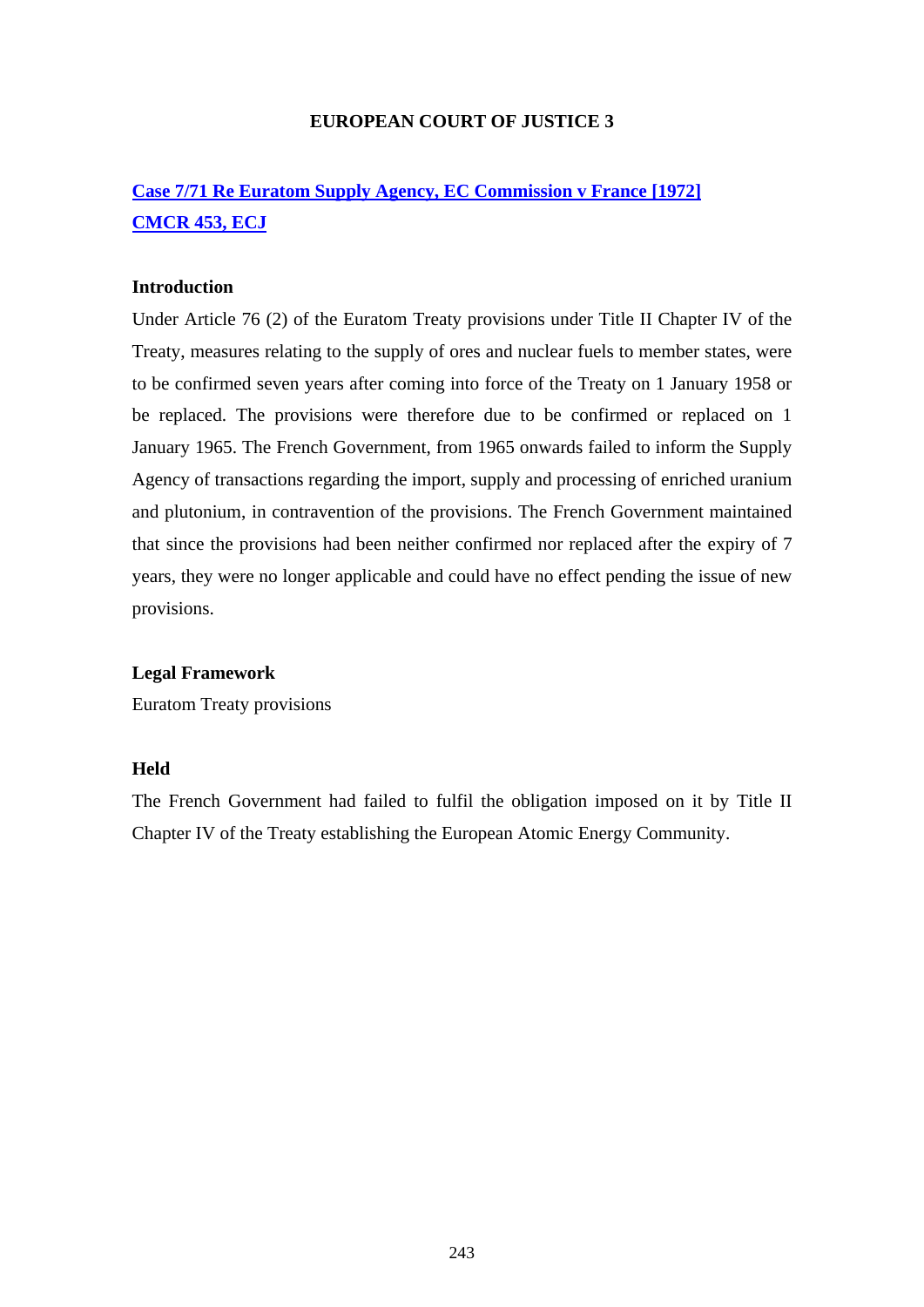# **[The Commission of the European Communities v French Republic \(Supported by](#page-15-0)  [Kingdom of Spain\) European Court of Justice Case No. C-258/00](#page-15-0)**

#### **Introduction**

This was an application by the European Commission under Article 226 EC. It sought a declaration that, by failing to take the appropriate steps to identify waters affected by pollution, and consequent failure to designate the corresponding vulnerable zones, in accordance with Article 3 of and Annex 1 to Council Directive 91/676/EEC of 12 December 1991 Concerning the Protection of Waters against Pollution caused by Nitrates from Agricultural Sources, the French Republic has failed to fulfil its obligations under that Directive.

Spain was given leave to intervene in support of the form of order sought by France. In its application the Commission made several complaints against France and in particular that by failing to identify the Seine bay as waters which contain or could contain a concentration of nitrates greater than 50 mg/L, France failed to apply correctly Article 3(1) of and Annex 1 to the Directive. France contended in defence that the circular of 5 November 1992 had been amended by a circular of 24 July 2000 in order to take account of the significant – though not predominant - nature of pollution by nitrates of agricultural origin. It also pointed out that the Department of the Oise had been designated as a vulnerable zone. The Commission withdrew the complaints of pollution by nitrates of agricultural origin in the waters of the Oise.

### **Legal Framework**

Community Law and Council Directive 91/676/EEC The French Environment Ministry Circulars 1992 and 2000

#### **Held**

On the remaining issues the Court found that the objective of the Directives was to: protect human health and living resources; to protect aquatic ecosystems and to safeguard other legitimate uses of water; to reduce water pollution caused or induced by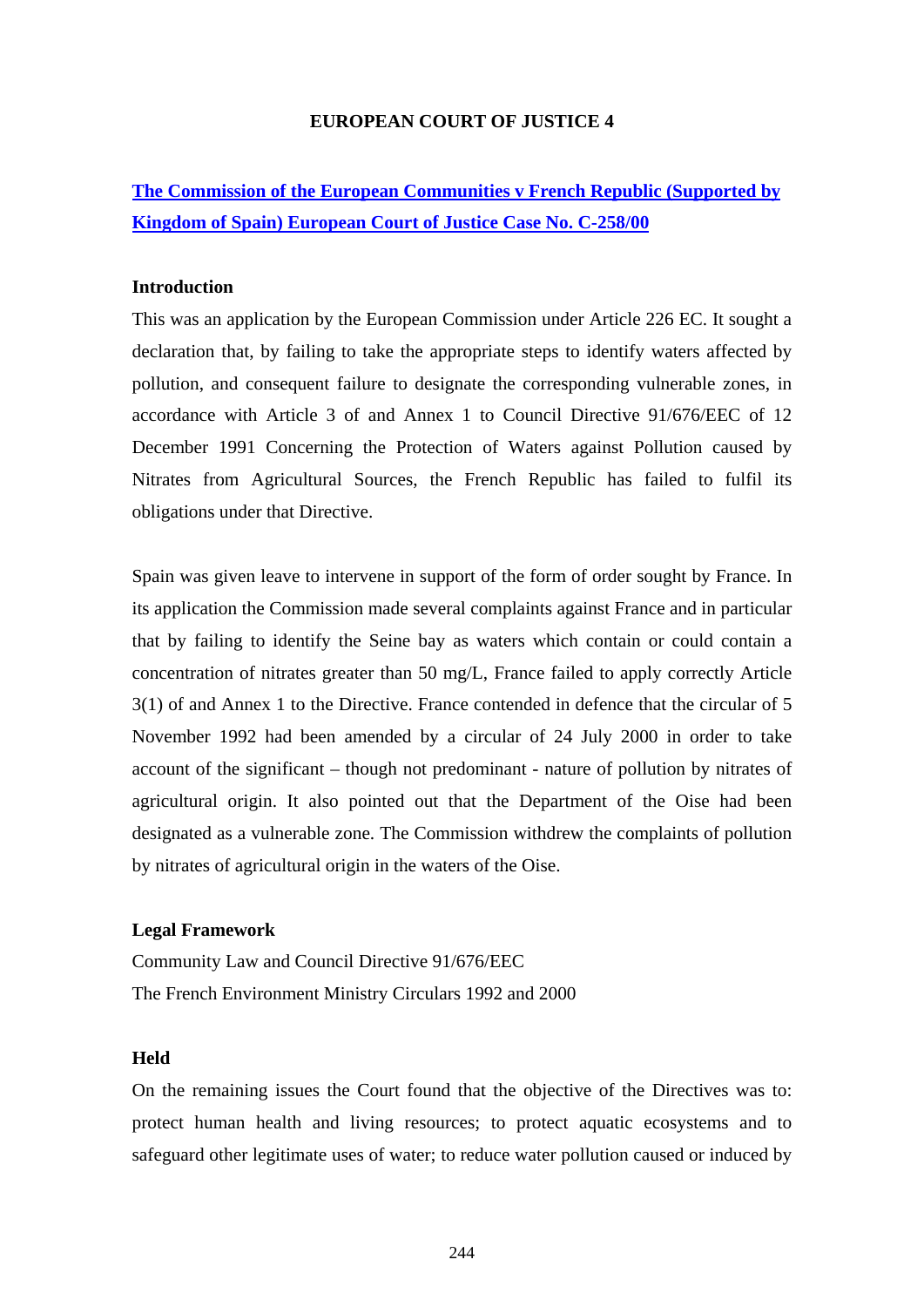nitrates; and to prevent such pollution. The Court held that, by failing to take appropriate steps to identify waters affected by pollution and to designate vulnerable zones, the French Republic had failed to fulfil its obligations under Article 3 of Annex 1 to Council Directive 91/676/EEC of 12 December 1991. France was ordered to pay costs and the Kingdom of Spain to bear its own costs.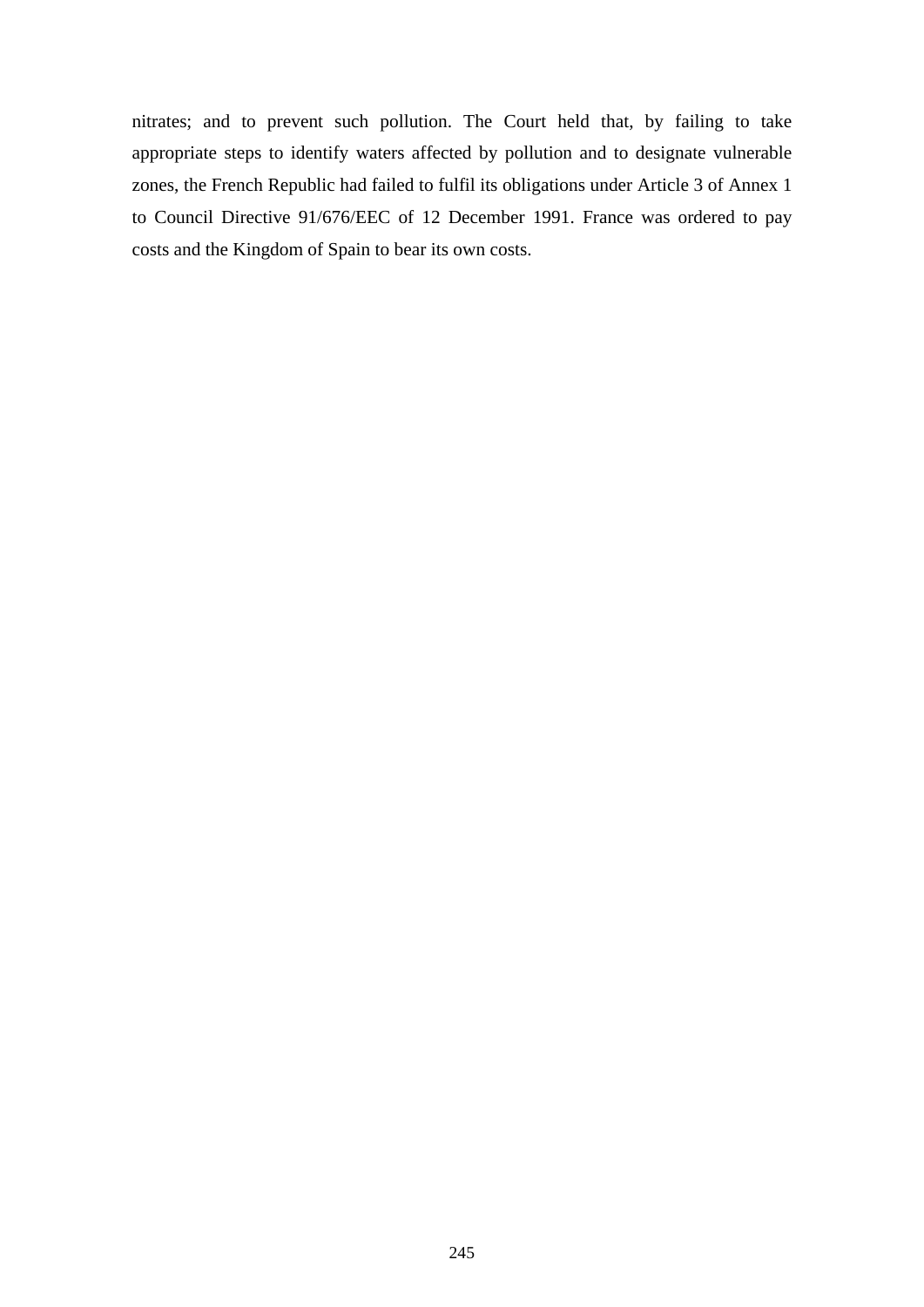# **[Commission of the European Communities v French Republic European Court of](#page-15-0)  [Justice Case No. C-60/01](#page-15-0)**

### **Introduction**

By application lodged at the Court Registry on 12 February 2001 the Commission brought action under Article 226 EC for a declaration that France had failed to adopt all the necessary and appropriate measures to ensure that all incinerators currently operating in France are either operated in accordance with the combustion conditions laid down by Council Directive 89/369/EEC of 8 June 1989 on the Prevention of Air Pollution from New Municipal Waste Incineration Plants and Council Directive 89/429/EEC of 21 June 1989 on the Reduction of Air Pollution, taken out of operation by due date of 1 December 1990. France replied that Council Directives had been transposed into French Law by January 1991 and as a result of incinerators shutting down or being modified to comply with the rules the number of incinerators not meeting the prescribed condition had gone down from 27 in 1998 to 7 at end of 1999.

#### **Legal Framework**

Community Legislation & Directives 89/369/EEC and 89/429/EEC

#### **Held**

The Court declared that by failing to adopt all the necessary and appropriate measures to ensure that all incinerators in France are operated in accordance with the combustion conditions laid down by Council Directive 89/369/EEC of 8 June 1989 and 89/429/EEC of 21 June 1989, France has failed to fulfil its obligations under Article 4(1) of the said Directives.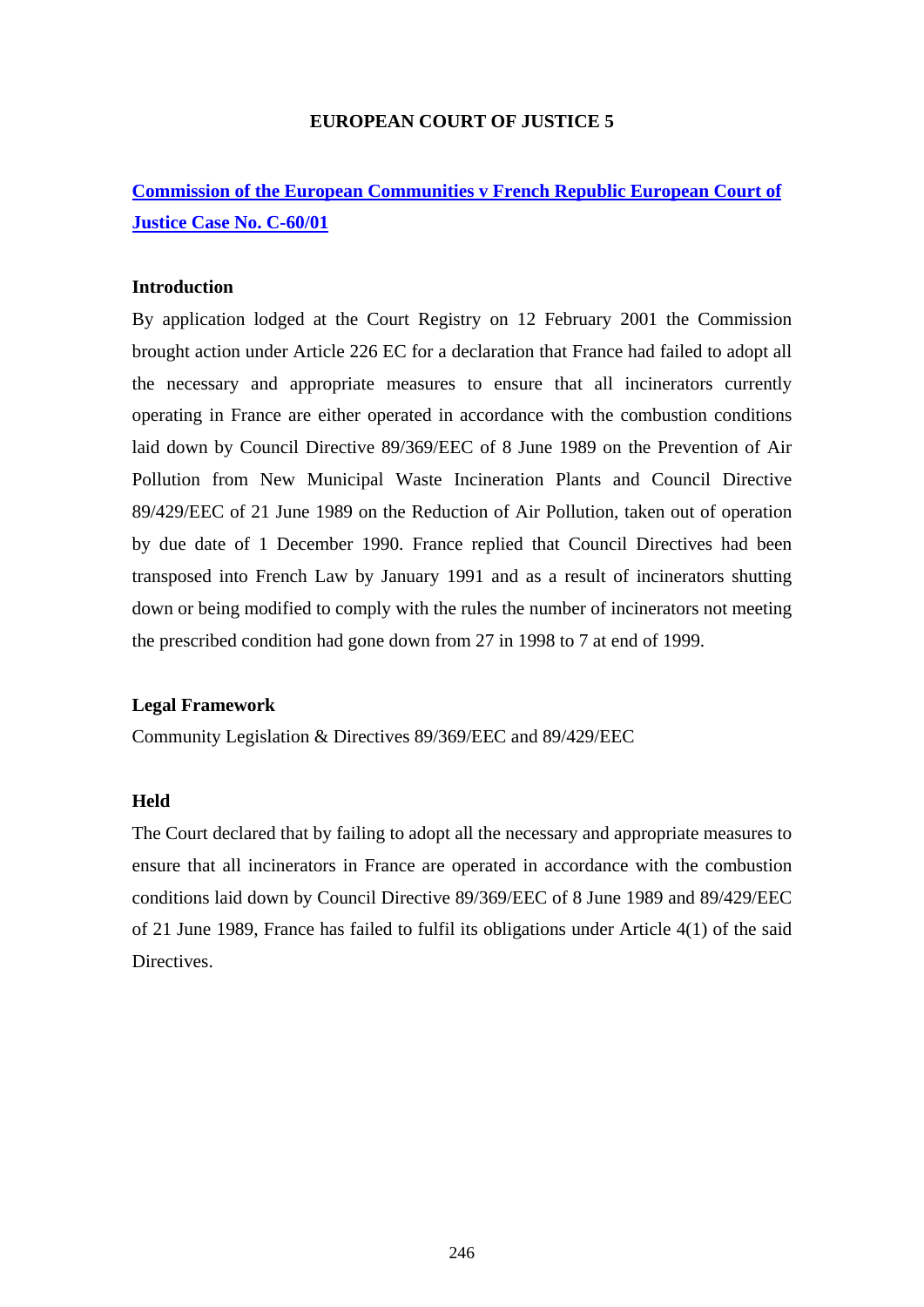# **[Commission of the European Communities v Ireland](#page-15-0)  [European Court of Justice Case No. C-117/00](#page-15-0)**

#### **Introduction**

The Commission lodged an application and an action under Article 226 EC for a declaration that, by failing to take all the measures necessary to comply with Articles 3 and 4(4) of Council Directive 79/409/EEC of 2 April 1979 on the Conservation of Wild Birds in respect of the red grouse and Article 6(2) of Council Directive 92/43/EEC of 21 May 1992 on the Conservation of Natural Habitats and of Wild Fauna and Flora in respect of the Owenduff - Nephin Beg Complex special protection area, Ireland failed to comply with those Directives and failed to fulfil its obligations under the EC Treaty. The Irish Government responded that the Commission failed to establish that the full facts of which it complained. The habitat of the red grouse had reduced to such a degree that it was no longer sufficient for its conservation.

## **Legal Framework**

Community Law and Directives 79/409/EEC and 92/43/EEC Rural Environment Protection Scheme adopted by Irish Authorities

### **Held**

The Court declared that by failing to take the measures necessary to safeguard a sufficient diversity and area of habitats for the red grouse and by failing to take appropriate steps to avoid, in the Owenduff - Nephin Beg Complex special protection area, the deterioration of the habitats of the species for which the special protection area was designated, Ireland had failed to fulfil its obligations under Articles 3 and 6(2) of Council Directives 79/409/EEC of 2 April 1979 and 92/43/EEC of 21 May 1992. Ireland was ordered to pay the costs.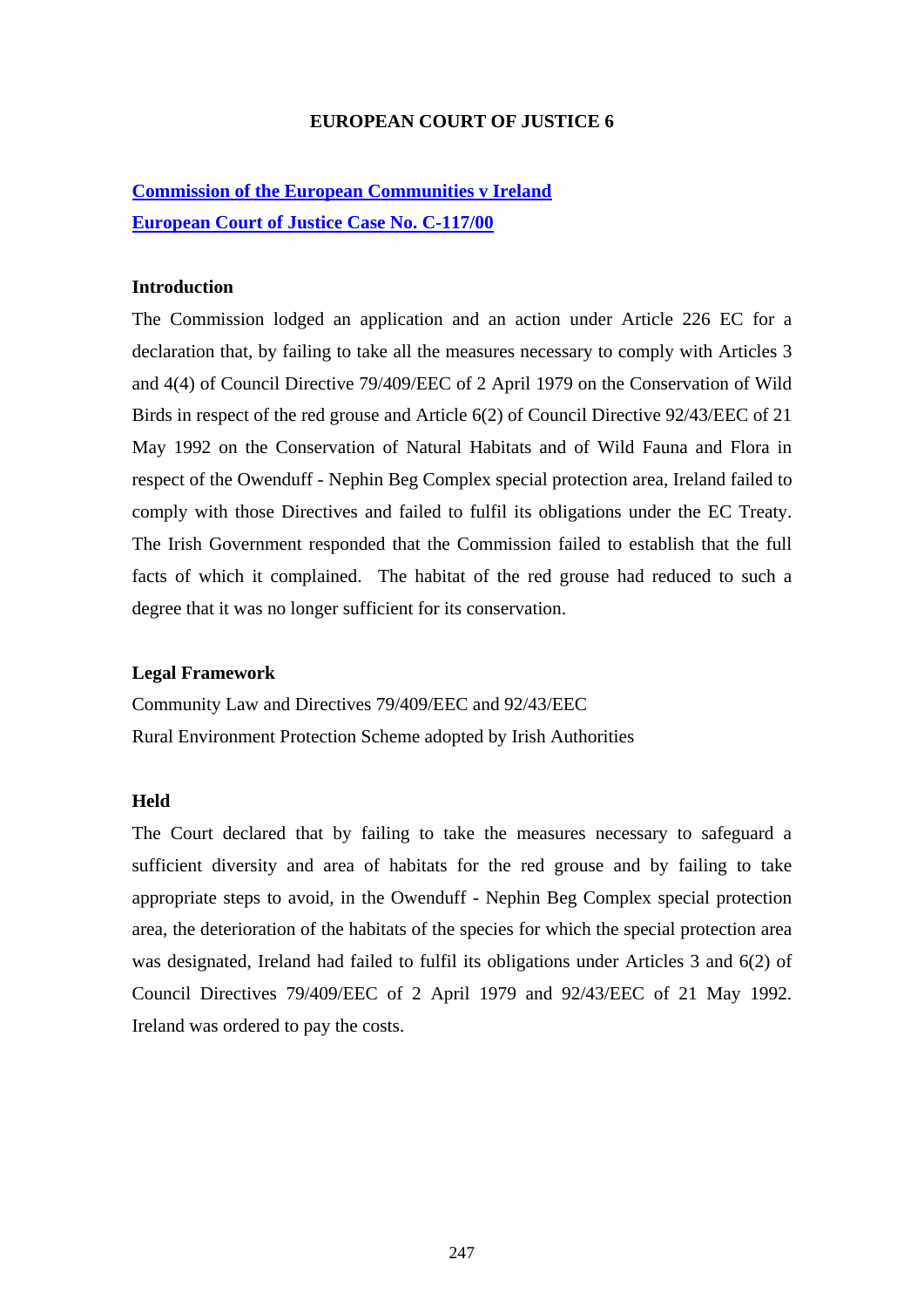# **[Commission of the European Communities v Hellenic Republic](#page-15-0)  [European Court of Justice Case No. C-33/01](#page-15-0)**

#### **Introduction**

The Commission brought action under Article 226/EC for a declaration that by failing to send to it, within the prescribed period, the information concerning every establishment or undertaking which carries out disposal and or recovery of hazardous waste required under Article 8(3) of Council Directive 91/689/EEC of 12 December 1991 on Hazardous Waste (as amended by Directive 94/31/EC of 27 June 1994) the Hellenic Republic failed to fulfil its obligation under the EC Treaty and the said Directive. In reply the Greek authorities pointed out that they had sent to the Commission by letter of 30 December 1998 the required information on behalf of third parties, adding that the hazardous waste produced in 1989 was 287,000 tons, of which 65,000 tons had been recovered.

## **Legal Framework**

Community Law and Directives 91/689/EEC and 94/31/EC Article 69(2) of the Rules of Procedure

### **Held**

The Court declared that by failing to send to the Commission within the prescribed period all the information required under Article 8(3) of the Council Directive 91/689/EEC of 12 December 1991 on Hazardous Waste, in the version introduced by Council Directive 94/31/EC of 27 June 1994, the Hellenic Republic failed to fulfil its obligations under the Directive. The Hellenic Republic was ordered to pay costs.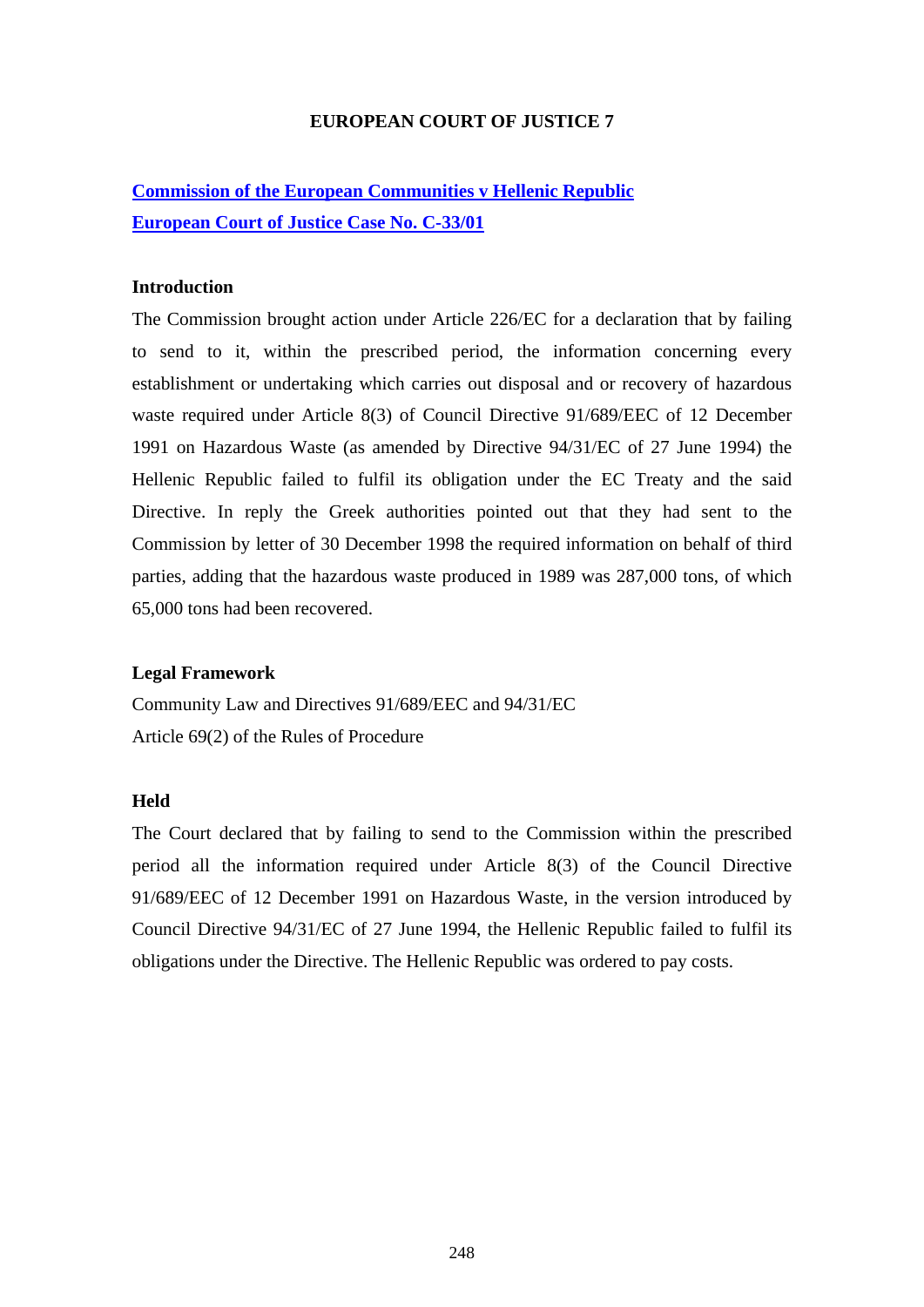# **[Commission of the European Communities v Kingdom of Spain](#page-15-0)  [European Court of Justice Case No. C-474/99](#page-15-0)**

### **Introduction**

The Commission brought action under Article 226 EC for a declaration that Spain failed to fulfil its obligations under various EEC directives. The allegation was that Spain failed to adopt the measures necessary to transpose correctly the obligation arising from Articles 2(1) and 4(2) of Council Directive 85/337/EEC of 27 June 1985 on the Assessment of the Effects of Certain Public and Private Projects on the Environment and by maintaining in force legislation, in breach of those provisions, that did not enable an assessment of the environmental effects of certain projects to be carried out in the whole of the national territory. Spain challenged the Commission's case by pointing out that Article 4(2) of the Directive granted Member States considerable latitude to decide whether the classes of projects listed must be made subject to an assessment.

#### **Legal Framework**

Community Law and Directive 85/337/EEC Royal Decree - Law No. 2/2000 and 9/2000 Law No. 46/1999 Law No. 29/1985 Law No. 1836/1999

#### **Held**

By failing to adopt within the prescribed period all the laws, regulations and administrative measures to comply with Article 2(1) and 4(2) of Council Directive 85/337/EEC of 27 June 1985 on the assessment of the effects of certain public and private projects on the environment, in conjunction with Annex II thereto, the Kingdom of Spain has failed to fulfil its obligations under that directive.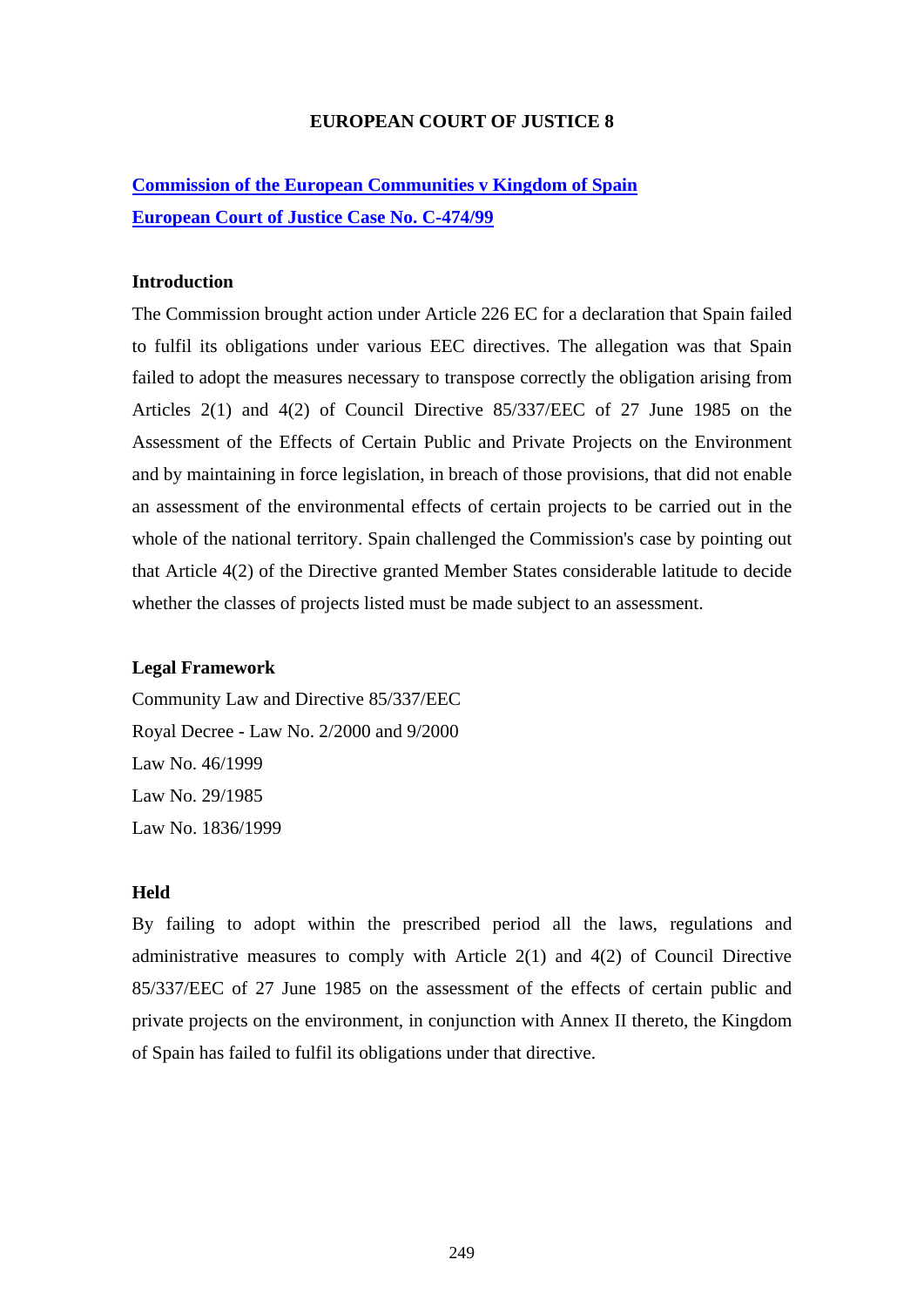# **[Commission of the European Communities v French Republic](#page-15-0)  [European Court of Justice Case No C - 292/99](#page-15-0)**

### **Introduction**

The Commission brought action under Article 226 EC for a declaration that France had failed to fulfil its obligations under EEC directives. The basis was that France failed to draw up management plans either for the whole of its territory or for all waste, and to include a chapter relating to packaging waste in all of the waste plans adopted pursuant to: Article 7(1) of Council Directive 75/442/EEC of 15th July 1975 as amended by Directive 9/156/EEC of 18 March/991; Article 6(1) of Council Directive 91/689/EEC of 12 December 1991 on Hazardous Waste and under Article 14 of European Parliament and Council Directive 94/62/EC on Packaging and Packaging Waste. France rejected the allegations and invited the Court to find that the course of action prescribed by the directives concerning waste had already been commenced in all the departments and regions and that, where plans are lacking, any delay in their preparation was not the result of negligence on the part of the French authorities.

#### **Legal Framework**

Community Legislation - Directive 75/492/EEC Law No. 92 - 646 of 13 July 1992 Various National Laws (No. 75 - 633; No. 95 - 101 of 2 February 1995)

## **Held**

That by failing to draw up waste management plans for the whole of its territory and, by failing to draw up for certain regions or departments, such plans for waste containing polychlorinated biphenyls, medical waste and special domestic waste, and by failing to include a specific chapter relating to packaging waste in all of the waste management plans which it had adopted, the French Republic had failed to fulfil its obligations under Article 7(1) of Council Directive 75/442/EEC, Article 6 (1) of Directive 91/689/EEC and Article 14 of European Parliament and Council Directive 94/62/EC.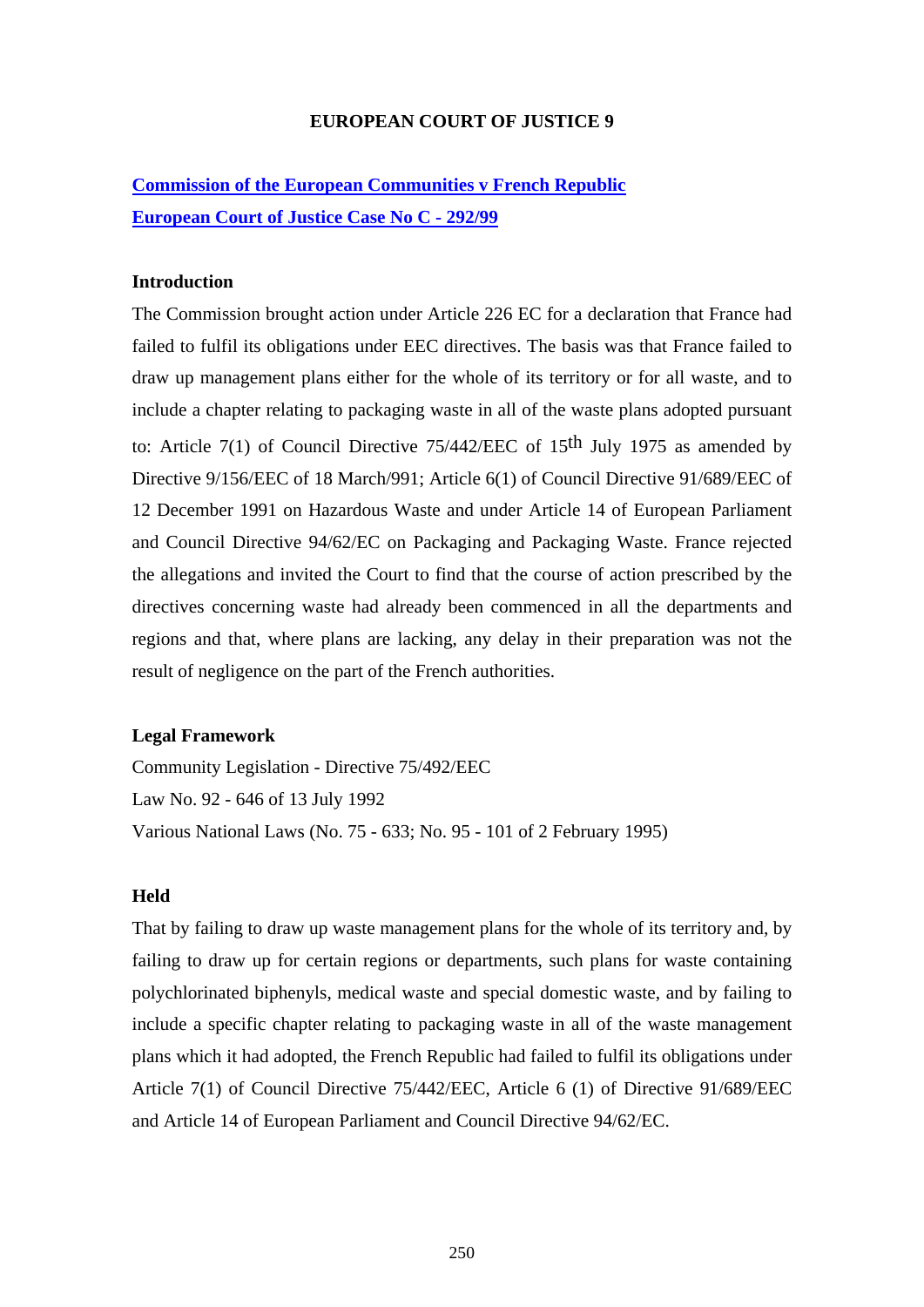# **[Commission of the European Communities v Italian Republic](#page-15-1) European Court of Justice Case No. C - 396/00**

#### **Introduction**

The Commission brought action against the Italian Republic on 26 October 2000 for a declaration that Italy had failed to fulfil its obligation under Council Directives. The basis was that Italy had not ensured that by 31 December 1998 at the latest the discharges of urban waste water of the city of Milan were subject to stringent treatment requirements demanded by EC Directives. Milan is located within a catchment area draining into areas of the delta of the River Po and the north west coast of the Adriatic Sea. The Italian Government argued that the city area is neither part of either a sensitive area nor a relevant catchment area of a sensitive area; and that the relevant Decree has not defined the whole of Italy as a sensitive area.

#### **Legal Framework**

Article 226 EC Treaty Decree - Law No. 152 of the Italian Republic of 11 May 1999 Council Directives 91/271/EEC; 91/676/EEC

### **Held**

Italy has failed to fulfil its obligations under Article 5(2) of the Council Directives 91/676/EEC of 12 December 1991 and 19/271/EEC of 21 May 1991 by not ensuring that by 31 December 1998 at the latest, discharges of urban waste water of the city of Milan (within a relevant catchment area draining into the areas of the delta of the River Po and the north - west coast of the Adriatic Sea as defined by Decree - Law 152 of the Italian Republic of 11 May 1999) and provisions for prevention of water pollution, and urban waste - water treatment were subjected to the treatment prescribed by Articles 4 and 5(2) of the said Directives.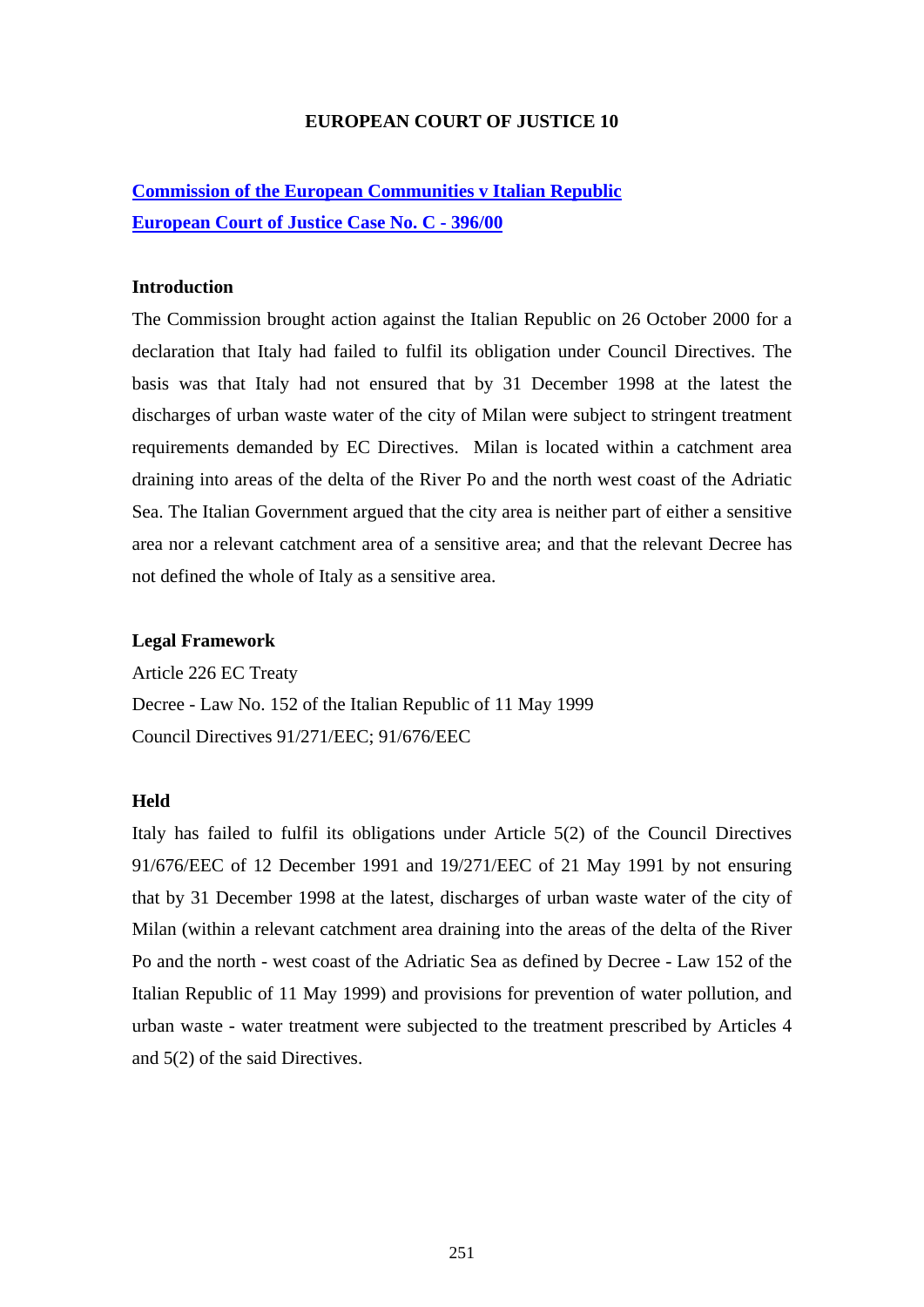### **[Palin Granit Oy European Court of Justice Case No. C- 9/00](#page-15-1)**

## **Introduction**

This was a reference to the Court under Article 234 EC by the Supreme Administrative Court of Finland Korkein hallinto - oikeus for a preliminary ruling in the proceedings pending before the Court instituted by Palin Granit Oy.

The Finnish Court referred to the European Court of Justice, for a ruling under Article 234 EC, certain questions on the interpretation of Council Directive 75/442/EEC of 15 July 1975 on waste as amended by Council Directive 91/156/EEC of 18 March 1991. Those questions were raised in appeal proceedings challenging the grant of an environment licence by the Yehmassalo Public Health Municipal Joint Board, to a company, Palin Granit Oy, to operate a granite quarry. Under Finnish Law, the municipal authorities are not competent to grant an environmental licence for a landfill and, consequently, the outcome of the main proceedings depends on whether leftover stone resulting from stone quarrying is to be regarded as waste.

#### **Legal Framework**

Article 234 EC and Community Legislation Council Directives 75/442 and 91/156 EEC Finnish National Laws on Waste

#### **Held**

The Court in answer to the questions referred to it by the Korkein Hallinto - oikeus ruled that the holder of leftover stone resulting from stone quarrying which is stored for an indefinite length of time to await possible use discards or intends to discard that leftover stone, which is accordingly to be classified as waste within the meaning of Council Directive 75/442/EEC of 15 July 1975 on waste. The place of storage of leftover stone, its composition and the fact, even if proven, that the stone does not pose any real risk to human health or the environment are not relevant criteria for determining whether or not the stone is to be regarded as waste. The costs incurred by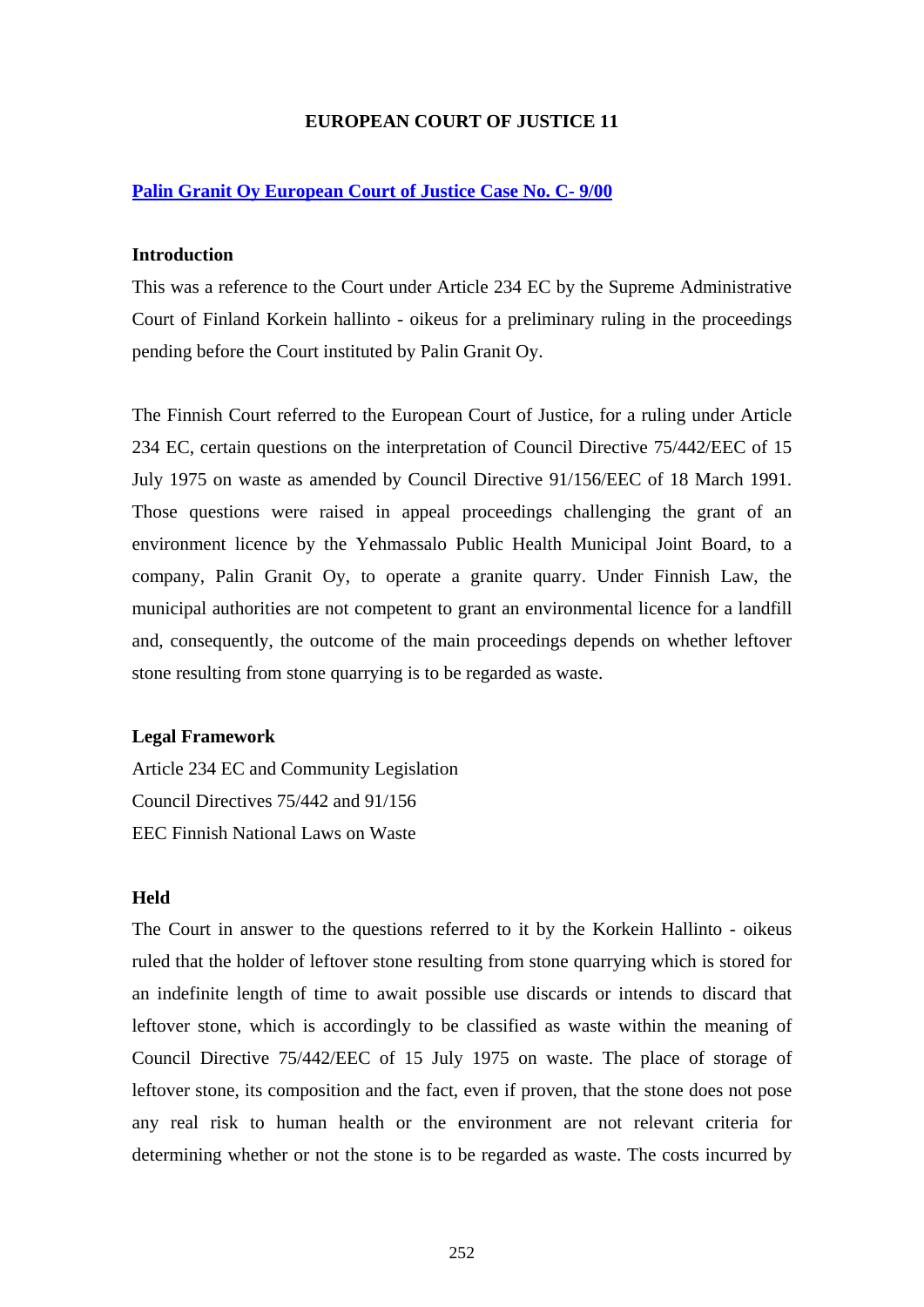the Finnish Government and by the Commission, which have submitted observations to the Court, are not recoverable. Since for the parties to the main proceedings, this is one step in the action pending before the national Court, the decision on costs is a matter for that Court.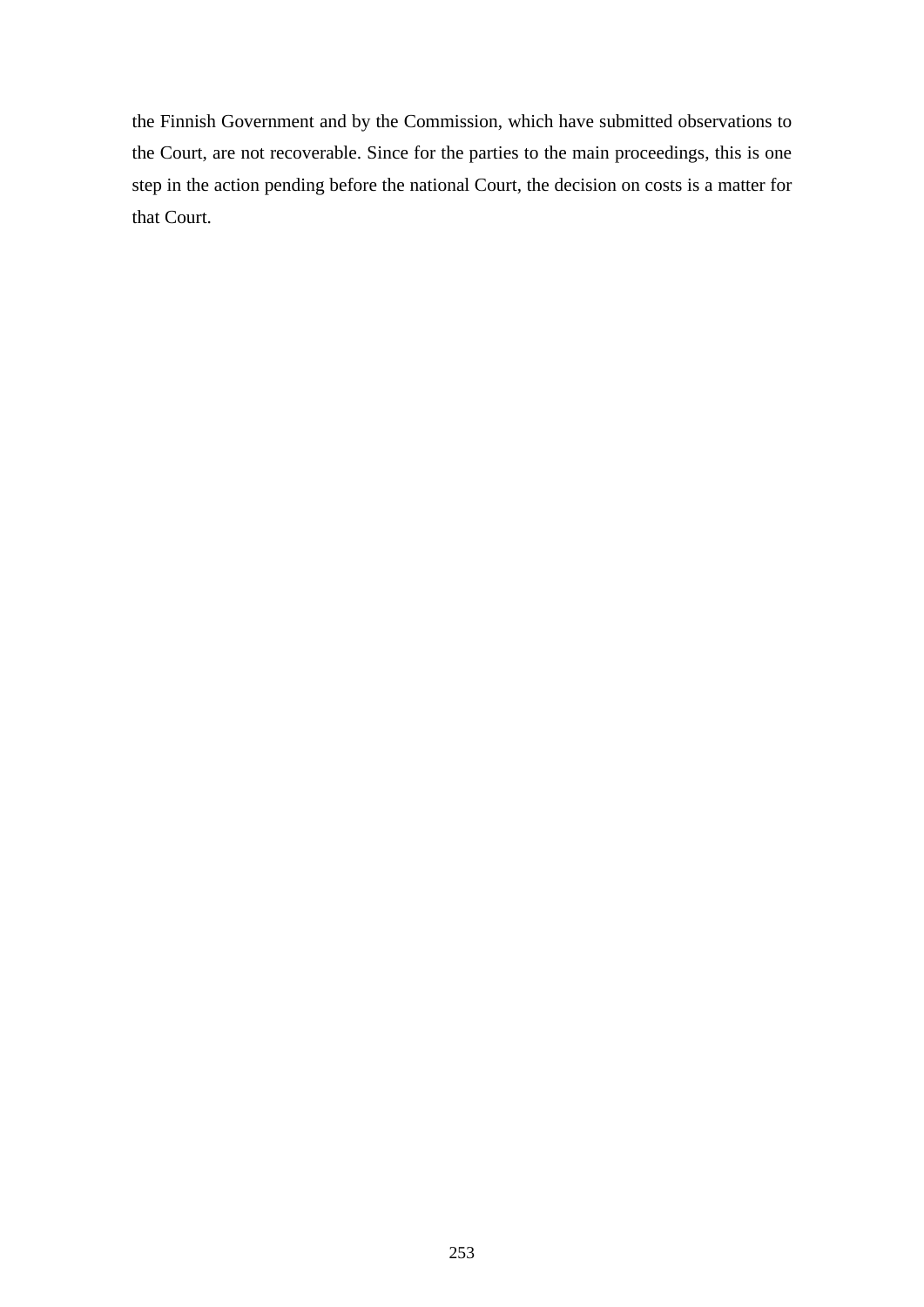## **Commission of the European Communities v Germany [\(Spain and Netherlands Supporting\) European Court of Justice Case No. c - 161/00](#page-15-1)**

#### **Introduction**

The Commission brought action against the Respondent under Article 226 EC alleging failure by Germany to fulfil Council Directives. The Commission alleged that the Respondent had failed to take measures necessary to comply with the obligations in Article 5(4)(a) and point 2 of Annex III to Council Directive 91/676/EEC of 12 December 1991 concerning the Protection of Waters against Pollution caused by Nitrates from Agricultural Sources. The German Government contended that, given the wording, the purpose and the scheme of the Directive, making allowance for inevitable losses through evaporation was in conformity with the rules on maximum concentrations and that German Government regulations respected the general scheme of the Directive. The Netherlands maintained that point 2 of the Annex III to the Directive allowed a derogation from the nitrogen amounts and Spain submitted that since atmospheric deposition of vaporized ammonia from livestock manure is not the only source of emission of the gas, this must also be regulated in a comprehensive framework in vulnerable areas.

#### **Legal Framework**

Community Law and Directive 91/676/EEC

German Government Regulations on the Principles of Good Manuring and Fertilizing Practice (The Dungeverordnung) of 26 January 1996.

#### **Held**

The Federal Republic of Germany had not fulfilled its obligations under the stated Directive by its failure to adopt all the laws, regulations and administrative provisions necessary to comply with the obligations in Article 5(4)(a) and point 2 of Annex III to the Council Directive 91/676/EEC of 12 December 1991. Germany was ordered to pay the costs and Spain and Netherlands to bear their own costs.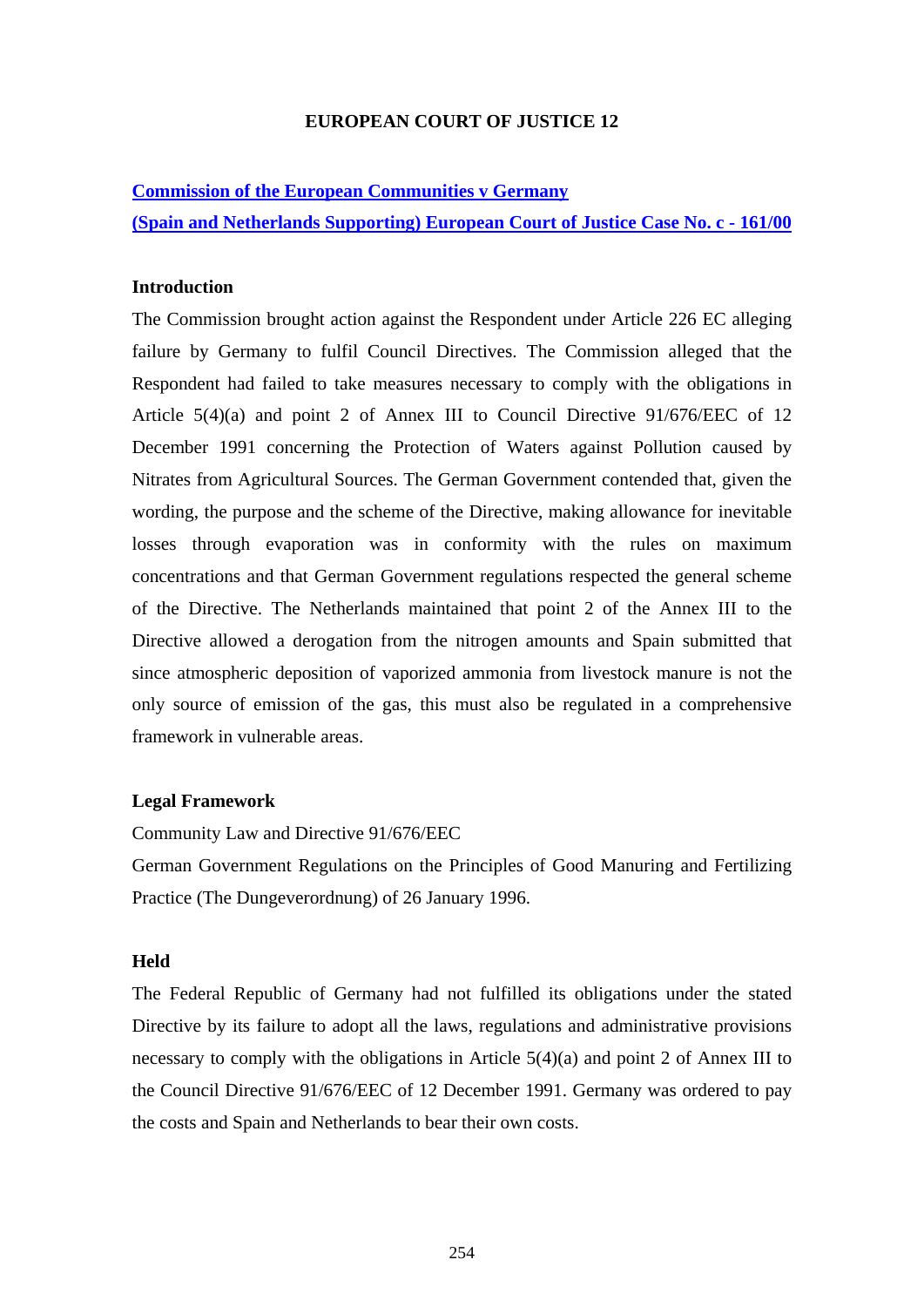# **[Commission of the European Communities v Kingdom of the Netherlands](#page-15-1) European Court of Justice Case No. C - 268/00**

## **Introduction**

The Commission brought action under Article 226 EC for a declaration that Netherlands has failed to fulfil its obligations under Community Law. The complaint was that Netherlands had failed to fulfil, within the periods prescribed by Council Directive 76/160/EEC of 8 December 1975 concerning the Quality of Bathing Water, its obligations under Articles 4(1) and 6(1) of that Directive. The aim of the Directive was to protect the environment and public health by measures to reduce the pollution of bathing water including freshwater and seawater. The Netherlands Government replied that national legislation had been amended in line with the Directive and the situation had improved appropriately. The Commission was not satisfied.

## **Legal Framework**

Community Law and Directive 76/160/EEC

## **Held**

That by failing to fulfil its obligations as regards the quality of bathing water and the frequency of sampling within the periods prescribed by Council Directive 76/160/EEC the Netherlands has failed to fulfil its obligations under Articles 4(1) and 6(1) of that directive.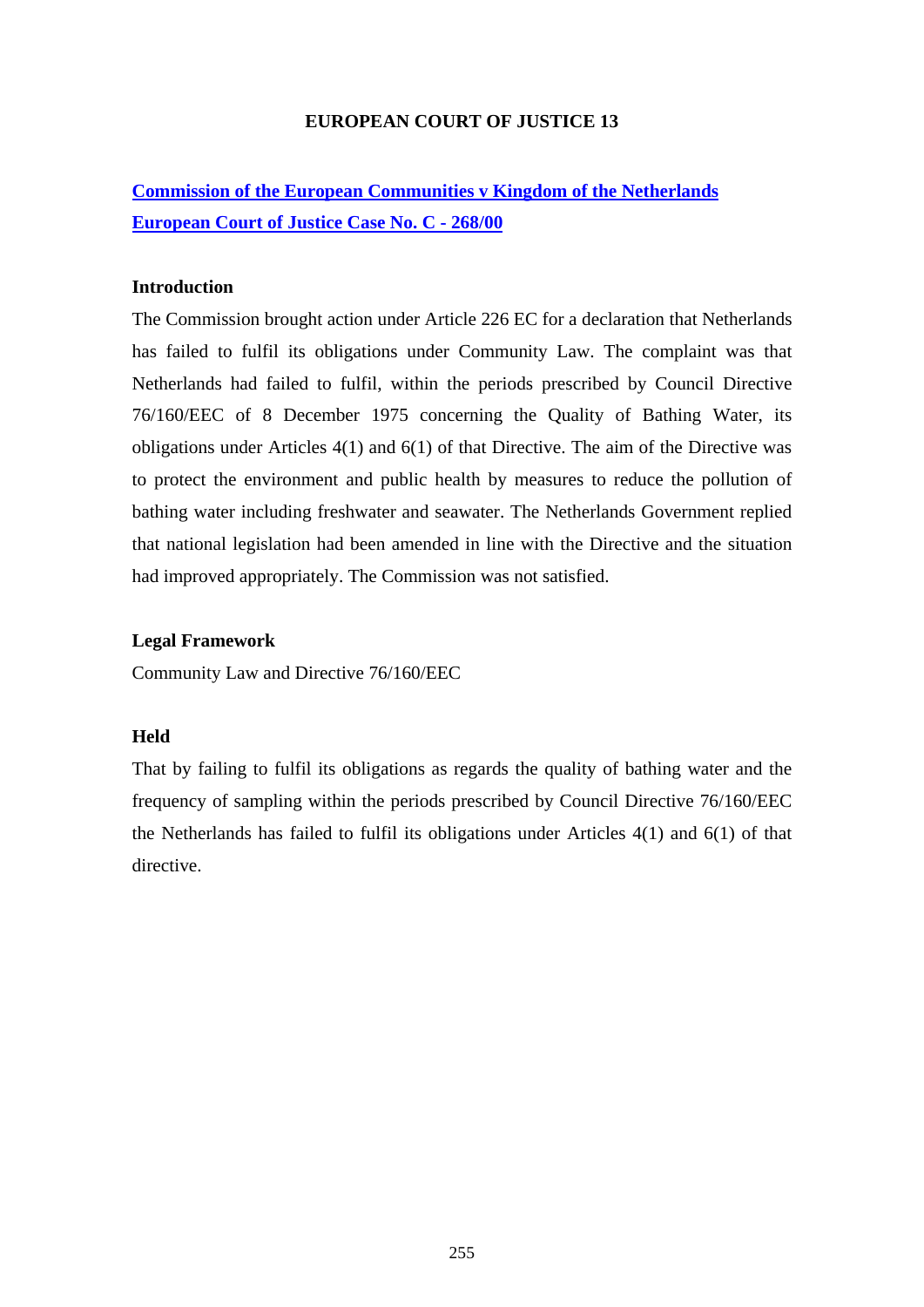# **[Intervet International BV v Commission of European Communities](#page-15-1) European Court of Justice Case No. T - 212/99**

#### **Introduction**

This was an application for the annulment of an alleged Commission decision by letter of 16 July 1999 rejecting an application by the applicant for the insertion of the substance altrenogest in Annex III to Council Regulation (EEC) No 2377/90 of 26 June 1990 laying down a Community Procedure for the Establishment of Maximum Residue Limits of Veterinary Medicinal Products in Foodstuffs of Animal Origin. The applicants sought in the alternative, a declaration that the Commission unlawfully failed to prepare a draft of measures to be taken, with a view to such insertion and to initiate the procedure laid down in Article 8 of the regulation. The Commission contended that the application be dismissed, and challenged the admissibility of the claim for annulment, submitting that its letter of 16 July 1999 did not constitute a decision that can be subject of an action.

#### **Legal Framework**

Regulation EEC No 2377/90 Article 230 EC

#### **Held**

The Court found that the letter of 16 July 1999 was confined to explaining the reasons for the delays in including altrenogest in one of the annexes to the 1990 Regulation and stating the Commission's intention to take the procedural steps laid down by that Regulation once a new opinion it had requested was available. Therefore the letter of 16 July 1999 did not incorporate a decision that could be subject to annulment under Article 230 EC. The claim for a declaration was therefore inadmissible and there was no need to adjudicate on the Commission's alleged failure to act; but the Commission was ordered to bear its own costs and to pay one half of the applicant's costs.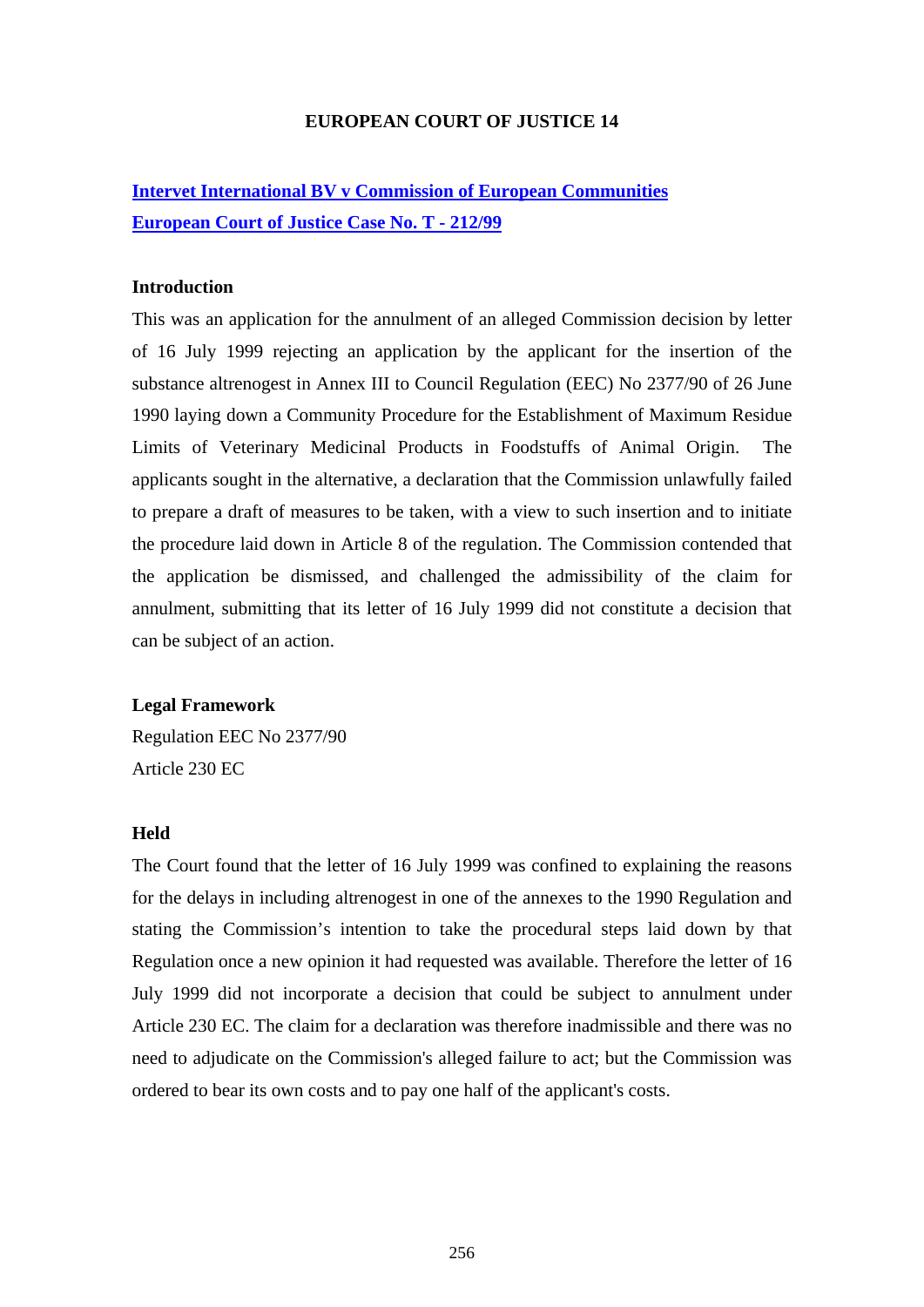# **[Abfall Service AG \(ASA\) v Bundesminister fur Unwelt, Jugend und Familie](#page-15-1) European Court of Justice Case No. C - 6/00**

#### **Introduction**

By order of 16 December 1999 the Austrian Administrative Court referred to the European Court for a preliminary ruling under Article 234 EC certain questions on the interpretation of Council Regulation EEC 259/93 of 1st February 1993 on the Supervision and Control of Shipments of Waste Within, Into and Out of the European Community. The questions were raised in proceedings between Abfall Service AG (ASA) and the Bundesminister, Jugend und Familie concerning the legality of a decision by which the Bundesminister had objected to a shipment of waste planned by Abfall Service. The waste was to be deposited in a former salt-mine at Kochendorf, Germany, to secure hollow spaces (mine-sealing). The ground of objection was that the planned shipment constituted a disposal operation and not recovery operation.

## **Legal Framework**

Article 234 EC Treaty and EC Council Regulation 259/93 (as amended)

## **Held**

That the competent authority of dispatch is competent to verify whether a proposed shipment classified in the notification as a shipment of waste for recovery does in fact correspond to that classification and the deposit of waste in a disused mine does not necessarily constitute a disposal operation for purposes of Council Directive 75/442/EEC of 15 July 1975 on waste. The deposit must therefore be assessed on a case-by-case basis to determine whether the operation is a disposal or a recovery operation within the meaning of that Directive. A deposit constitutes a recovery if its principal objective is that the waste serves a useful purpose in replacing other materials which would have had to be used instead.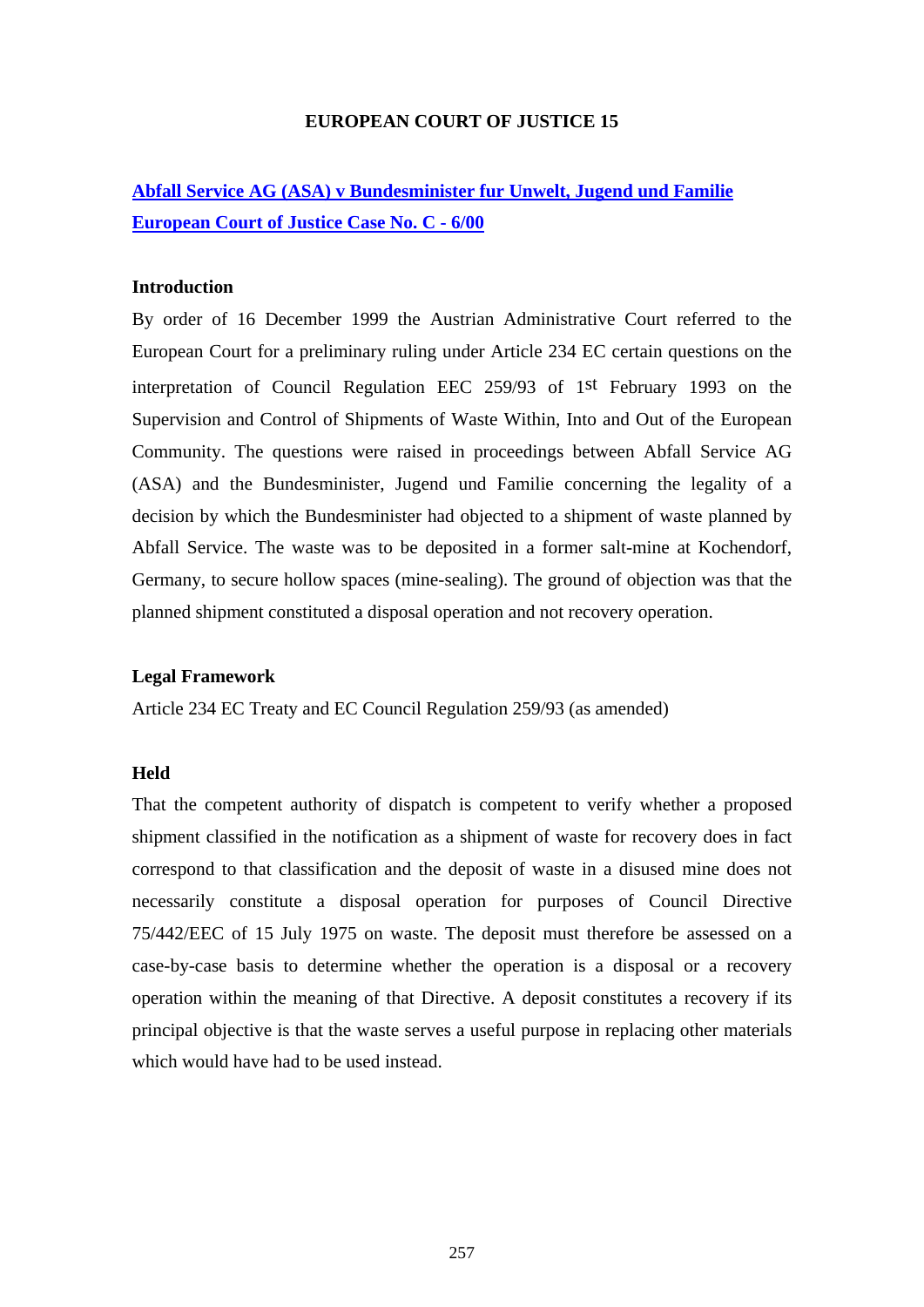# **[Xavier Tridon v Federation Rhone - Alpes de Protection de la Nature](#page-15-1) European Court of Justice Case No. C - 510/99**

#### **Introduction**

The Regional Court, Grenoble, referred to the European Court for a preliminary ruling under Article 234 EC two questions on the interpretation of Articles 30 and 36 of the EC Treaty (see now Articles 28 and 30) and Council Regulation EEC No. 3626/82 of 3 December 1982 on the Implementation in the Community of the Convention on International Trade in Endangered Species of Wild Fauna and Flora (CITES) by regulating trade therein. The questions were raised in criminal proceedings against Mr. Tridon who was charged with selling captive born and bred specimens of macaw whose use for commercial purposes was prohibited in Guyane (France). The French Government submitted that no system of controls (other than an outright ban) would discourage fraudulent practices of passing off eggs or birds taken in the wild as those laid in captivity. The Commission submitted that the absolute prohibition of trade in specimens of species in Appendix II to CITES or Annex B to Regulation No. 338/97 with respect to captive born and bred specimens, goes beyond measures necessary to ensure the effective protection of those species, and constituted a barrier to trade.

### **Legal Framework**

The CITES Convention Ministerial Decree of 15 May 1986 Community Law

#### **Held**

That Council Regulation EEC 3626/82 must be interpreted as not precluding the legislation of a Member State laying down general prohibition in its territory of all commercial use of captive born and bred specimens. Further Regulation 3626/82 does not prohibit the commercial use of those species apart from cases where the specimens have been introduced contrary to Article 5 of that regulation.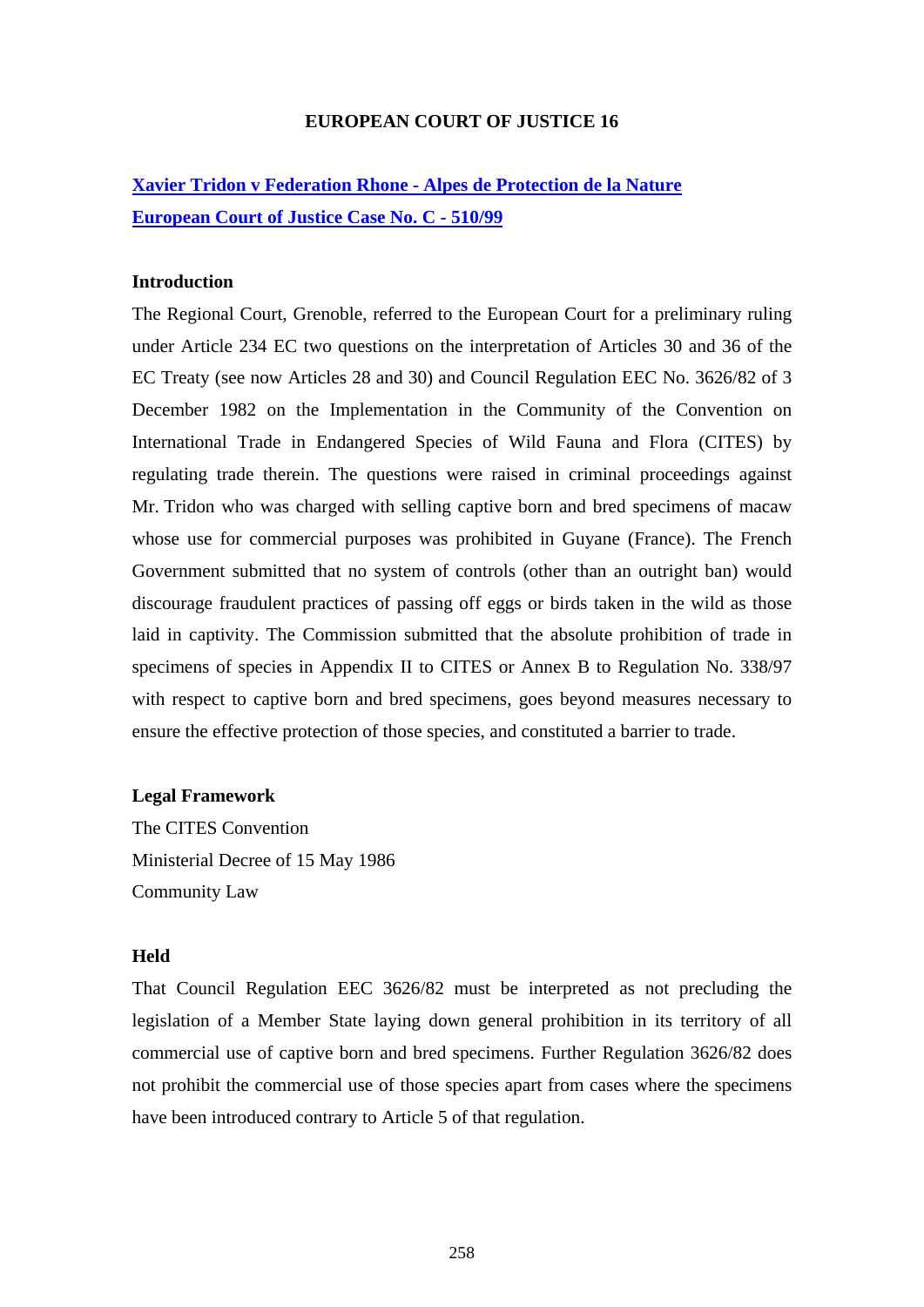# **[Commission of European Communities v Kingdom of Sweden](#page-15-1) European Court of Justice Case No. 368/00**

## **Introduction**

The Commission brought action under Article 226 EC for a declaration that Sweden has failed to fulfil the obligations under Article 4(1) and 6(1) of Council Directive 76/160/EEC of 8 December 1975. The basis was that Sweden had failed to take measures to ensure that the quality of bathing water conformed to the limit values laid down in the Directive and to adhere to the minimum sampling frequencies, which it laid down. Sweden responded that the samples taken in 1999 and 2000 indicated that, with a few exceptions, the quality of Swedish bathing water complied with the Directive.

### **Legal Framework**

Article 226 EC Treaty Council Directive 76/160/EEC

## **Held**

That the Kingdom of Sweden had failed to fulfil its obligations under Articles 4(1) and 6(1) of Council Directive 76/160/EEC by not taking all necessary measures to ensure that the quality of bathing water conforms to the mandatory limit values laid down by the Directive and also by failing to adhere to the minimum sampling frequencies laid down by the Directive.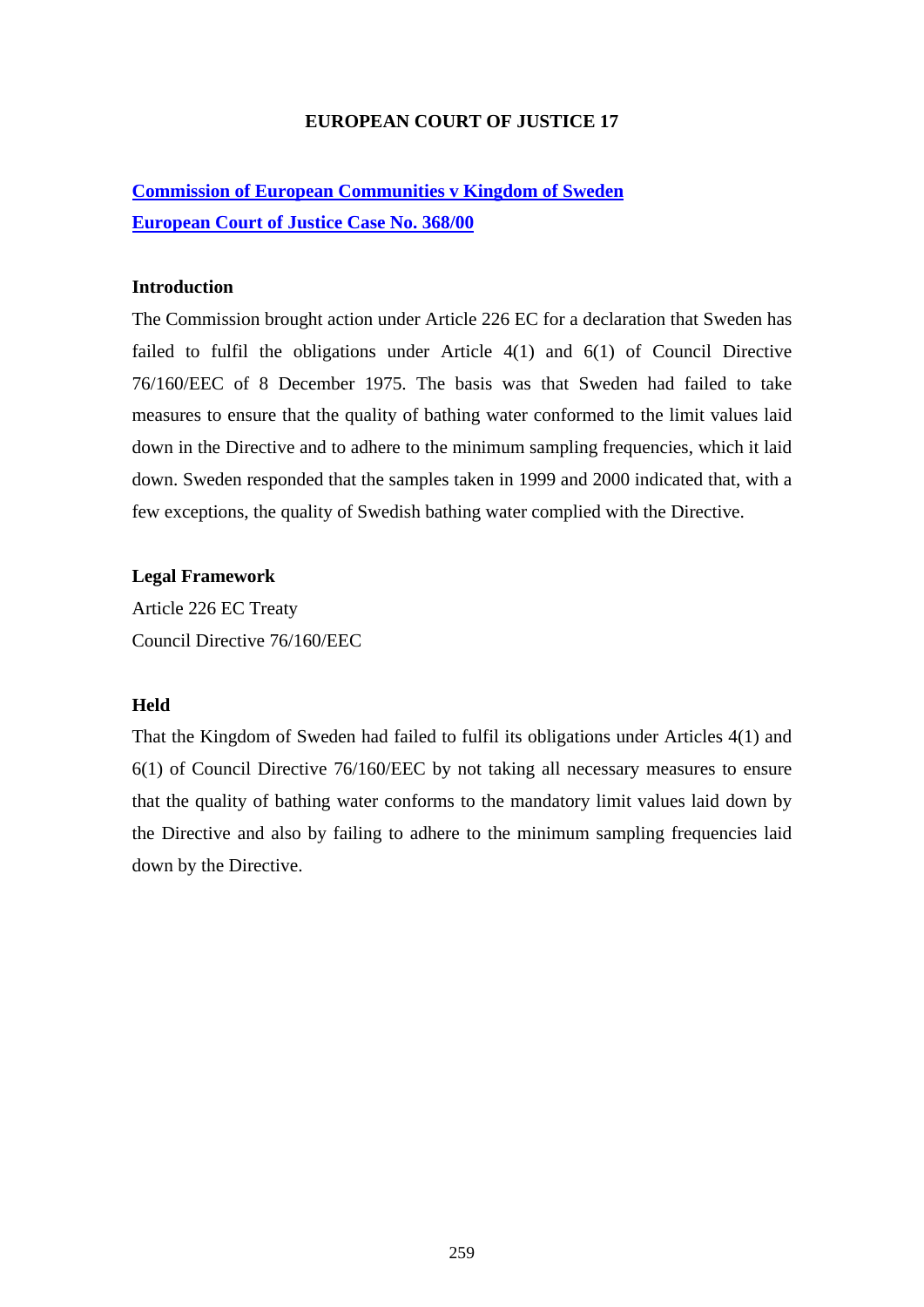# **[Commission of the European Communities v Hellenic Republic](#page-16-0)  European Court of Justice Case No. C - 64/01**

## **Introduction**

The Commission brought action against Greece for failing to take measures for pollution prevention and control. The allegation is that Greece failed within the prescribed period to adopt laws, regulations and administrative measures necessary to comply with Council Directive 96/61/EC of 24 September 1996 concerning Integrated Pollution Prevention and Control, or alternatively to communicate the same to the Commission. The Greek Government responded that the transposition of Directive 96/61 into national law was to be effected in two stages, was under way and should be completed before end of 2001.

## **Legal Framework**

Article 226 EC Treaty Council Directive 96/61/EC

## **Held**

That the Hellenic Republic has breached its obligations under the Directive by failing to adopt laws regulations and administrative measures necessary to comply with Council Directive 96/61/EC of 24 September 1996 concerning integrated pollution prevention and control.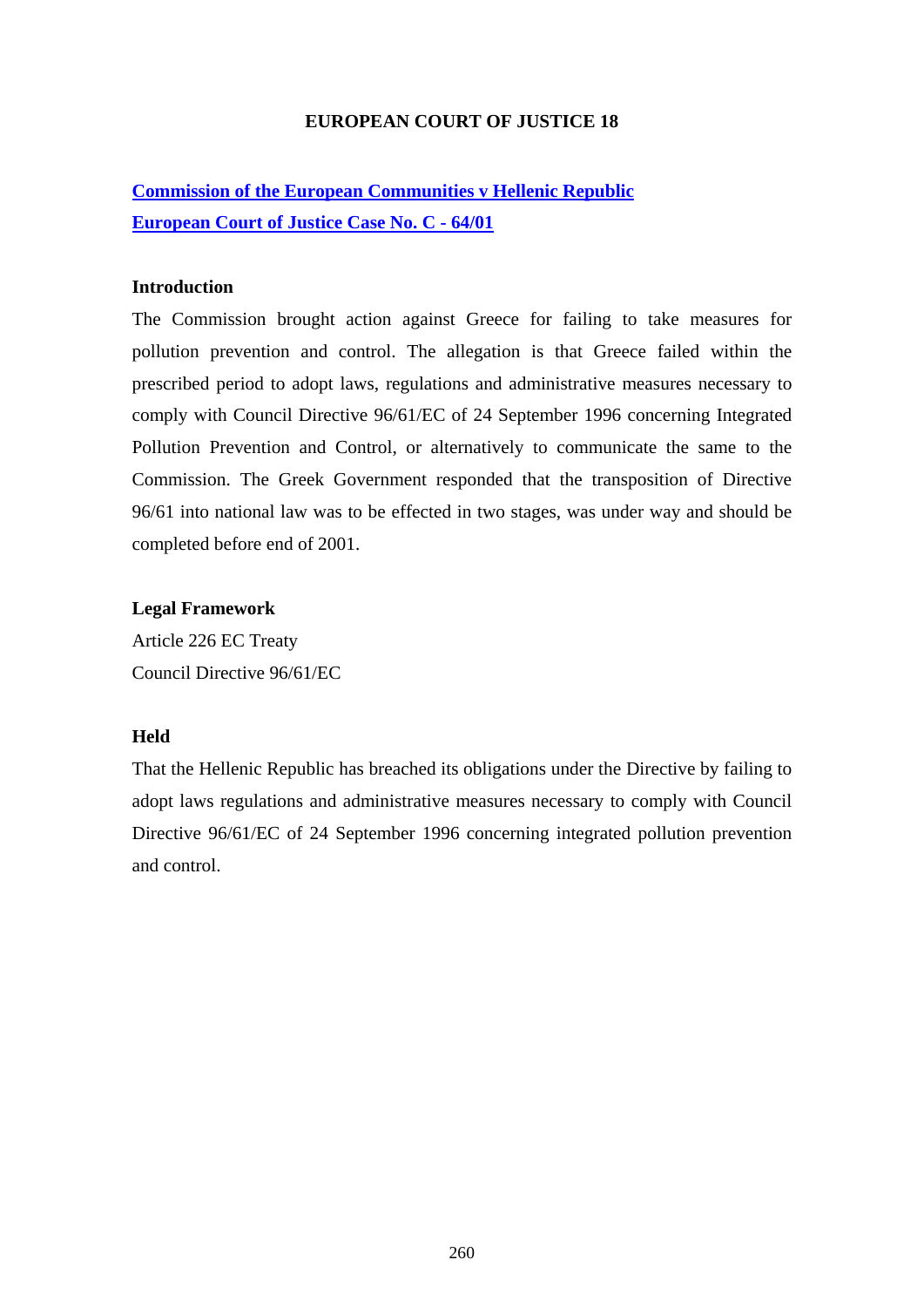# **EUROPEAN COURT OF JUSTICE 19**

# **[Commission of European Communities v Luxembourg](#page-16-0) [European Court of Justice Case No. 366/00](#page-16-0)**

### **Introduction**

The Commission brought action under Article 266 EC for a declaration that the Grand Duchy of Luxembourg had failed to fulfil its obligations under the EEC Treaty. The particulars are that Luxembourg had not adopted (or notified the Commission) within the prescribed period, the laws, regulations and administrative provisions necessary fully to comply with Council Directive 97/11/EC of 3 March 1997 amending Directive 85/33/EEC on the Assessment of the Effects of Certain Public and Private Projects on the Environment. The Luxembourg Government did not dispute the allegation but claimed that all measures had been taken to enable it to carry out the transposition at the earliest possible opportunity, so that the Commission should withdraw its action.

### **Legal Framework**

Article 226 EC Treaty Council Directives 85/33/EEC and 97/11/EC

### **Held**

That the Grand Duchy of Luxembourg had failed to fulfil its obligations under Article 3(1) of Directive 85/33/EEC and under the EC Treaty for failing to bring into force within the prescribed period the laws, regulations and administrative provisions necessary to comply with the said Directive.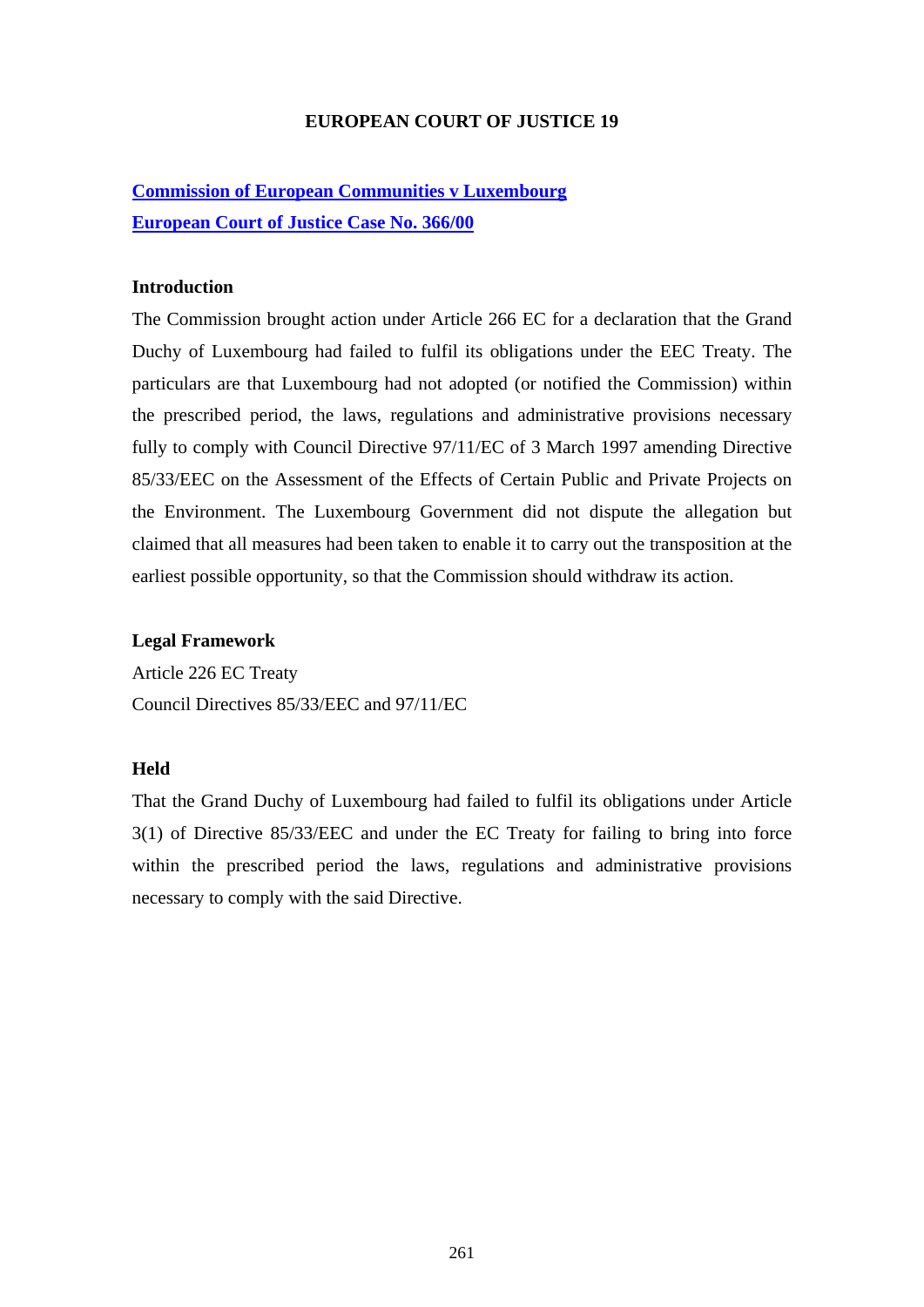### **EUROPEAN COURT OF JUSTICE 20**

# **[Daimler Chrysler AG v Land Baden - Wurttemberg](#page-16-0) [European Court of Justice Case No. 324/99](#page-16-0)**

### **Introduction**

The Federal Administrative Court of Germany referred to the European Court of Justice for a preliminary ruling under Article 234 EC certain questions on the interpretation of Council Regulation (EC) No. 259/93 of 1 February 1993 on the Supervision of and Control of Shipments of Waste Within, Into and Out of the European Community. The questions were raised in proceedings between Daimler Chrysler AG and Land Baden - Wurttemberg concerning the legality of a decree of the Government and the Minister for the Environment and Transport of that Land making it compulsory to offer certain waste for disposal to an approved body – in this case only to an incinerator in Hamburg.

# **Legal Framework**

Articles 34, 36 and 234 EC Treaty Council Regulation 259/93

### **Held**

Where a national measure generally prohibiting export of waste for disposal is justified by the principles of proximity, priority for recovery and self-sufficiency, in accordance with Council Regulation (EEC) No. 259/93 it is not necessary for that national measure to be subject to a further and separate review of its compatibility with Articles 34 and 36 of the EC Treaty. The Court also considered whether Article 4(3) of the Regulation authorises a Member State which has adopted legislation, of the type above, allowing disposal to an approved body only to prescribe that transhipment to another Member State will only be permitted subject to the intended disposal satisfying the requirements of environmental protection legislation in that other State. The Court ruled that the Regulation did not allow the adoption of such a provision.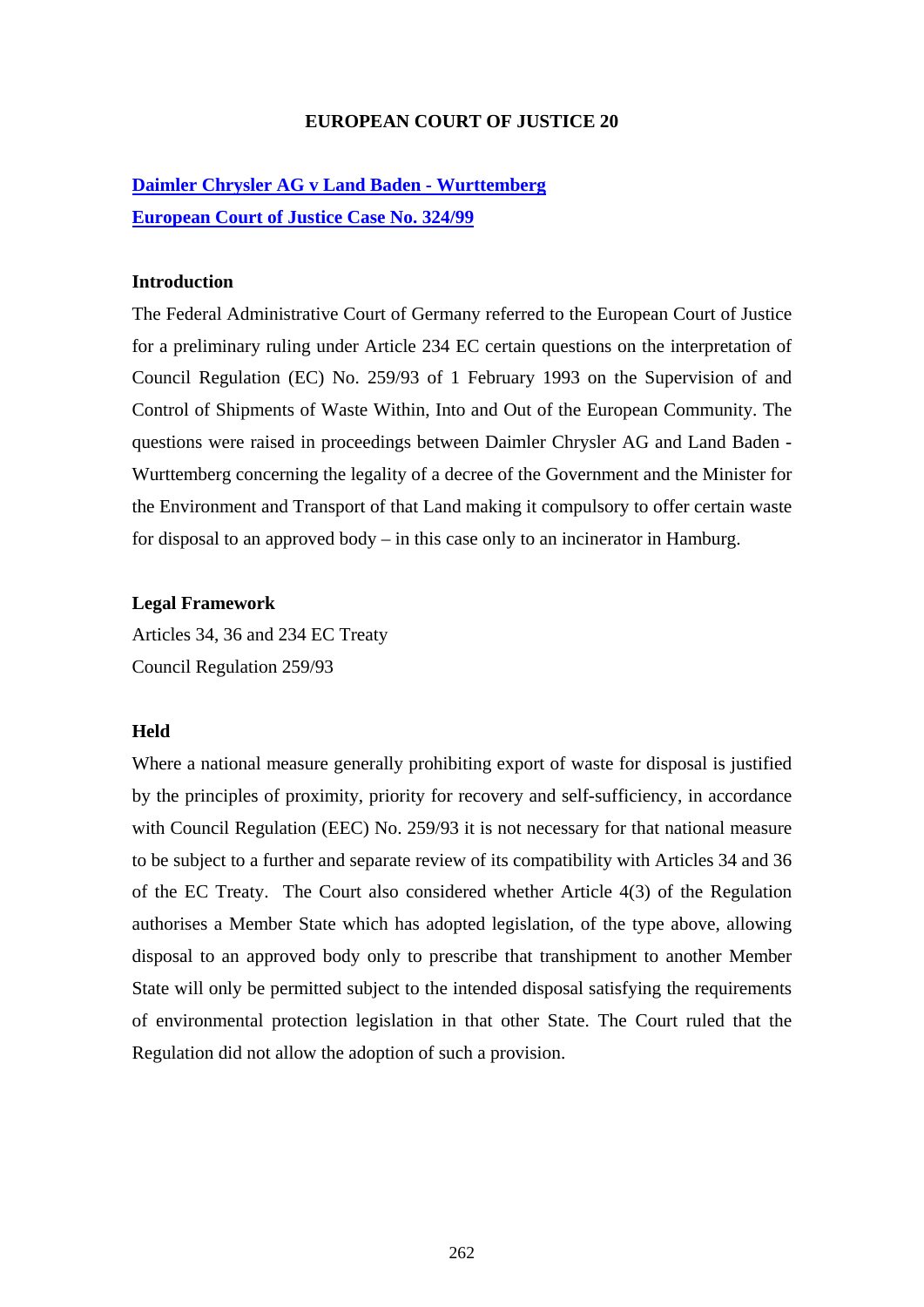**[Legality Of The Threat Or Use Of Nuclear Weapons. Advisory Opinion Of The](#page-16-0)  [International Court Of Justice \(Request For Advisory Opinion By The General](#page-16-0)  [Assembly Of The United Nations\) 1996](#page-16-0)**

### **Introduction**

The International Court of Justice complied with the request for an advisory opinion, and delivered its opinion by a vote of thirteen to one.

# **Held**

1. There is in neither customary nor conventional international law any specific authorization of the threat or use of nuclear weapons; (Unanimously).

2. There is in neither customary nor conventional international law any comprehensive and universal prohibition of the threat or use of nuclear weapons as such; (By eleven votes to three).

3. A threat or use of force by means of nuclear weapons that is contrary to Article 2, paragraph 4, of the United Nations Charter and that fails to meet all the requirements of Article 51, is unlawful; (Unanimously).

4. A threat or use of nuclear weapons should also be compatible with the requirements of the international law applicable in armed conflict particularly those of the principles and rules of international humanitarian law, as well as with specific obligations under treaties and other undertakings which expressly deal with nuclear weapons: (Unanimously).

5. It follows from the above-mentioned requirements that the threat or use of nuclear weapons would generally be contrary to the rules of international law applicable in armed conflict, and in particular the principles and rules of humanitarian law.

6. However, in view of the current state of International law, and of the elements of facts at its disposal, the Court cannot conclude definitively whether the threat or use of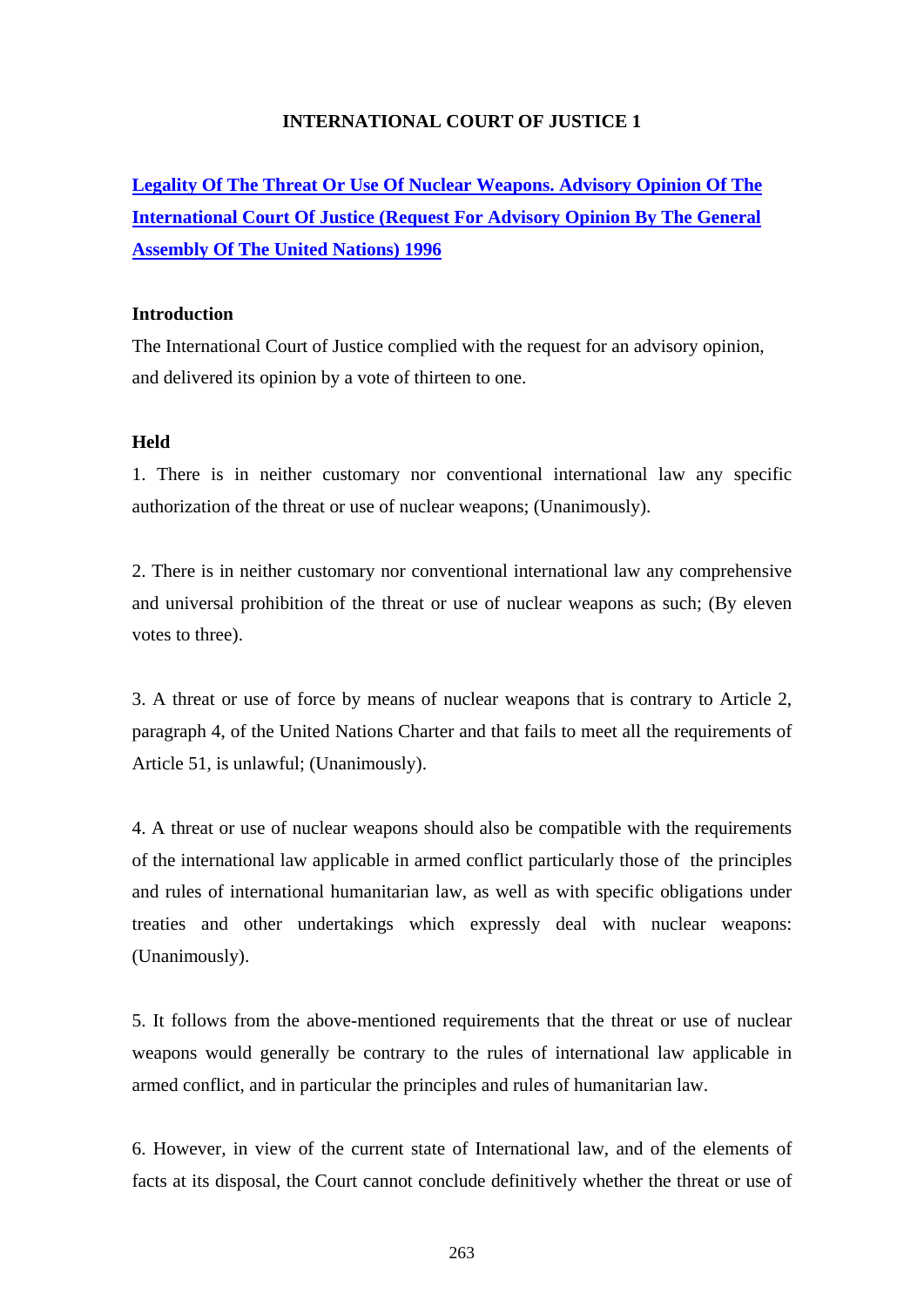nuclear weapons would be lawful or unlawful in an extreme circumstance of selfdefence, in which the very survival of a State would be at stake; (By seven votes to seven, by the President's casting vote).

7. There exists an obligation to pursue in good faith and bring to a conclusion negotiations leading to nuclear disarmament in all its aspects under strict and effective international control; (Unanimously).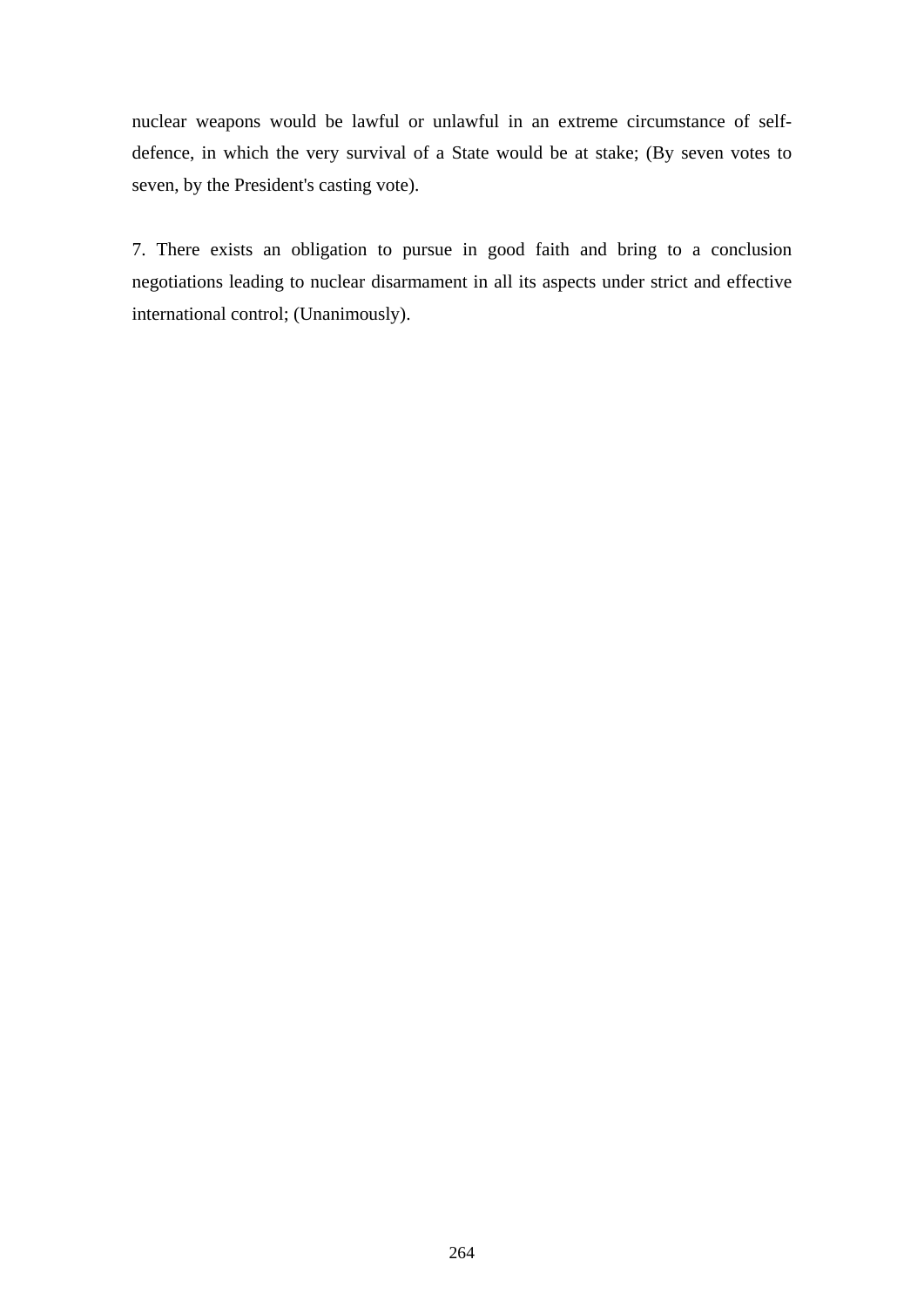# **[Legality Of The Use By A State Of Nuclear Weapons In Armed Conflict:](#page-16-0) [Request For Advisory Opinion By The World Health Organisation 8 July 1996](#page-16-0)**

### **Introduction**

The Director General of the World Health Organisation, by a letter dated 27 August. 1993 sought an advisory opinion from the ICJ. The question reads as follows: "In view of the health and environmental effects, would the use of nuclear weapons by a State in war or other armed conflict be a breach of its obligations under international law including the WHO Constitution?"

The Court considered that there are three conditions which must be satisfied in order to found the jurisdiction of the Court when a request for an advisory opinion is submitted to it by a specialised agency: The agency requesting the Opinion must be duly authorized under the Charter to request opinion from the Court, and the opinion requested must be on a legal question, and this question must be one arising within the scope of the activities of the requesting agency.

### **Held**

The first two conditions had been met. With regard to the third, the Court found that although according to its Constitution the World Health Organisation is authorized to deal with the effects on health of the use of nuclear weapons, or of any other hazardous activity, and to take preventive measures aimed at protecting the health of populations in the event of such weapons being used or such activities engaged in, the question put to the Court in the present case relates not to the effects of the use of nuclear weapons on health, but to the legality of the use of such weapons in view of their health and environmental effects. The Court further pointed out that international organisations do not, unlike States, possess a general competence, but are governed by the "principle of speciality" that is to say, they are invested by the States which create them with powers, the limits of which are a function of the common interests whose promotion those States entrust to them. Besides, the WHO is an international organisation of a particular kinda "specialised agency" forming a part of a system based in the Charter of the United Nations, which is designed to organise international co-operation in a coherent fashion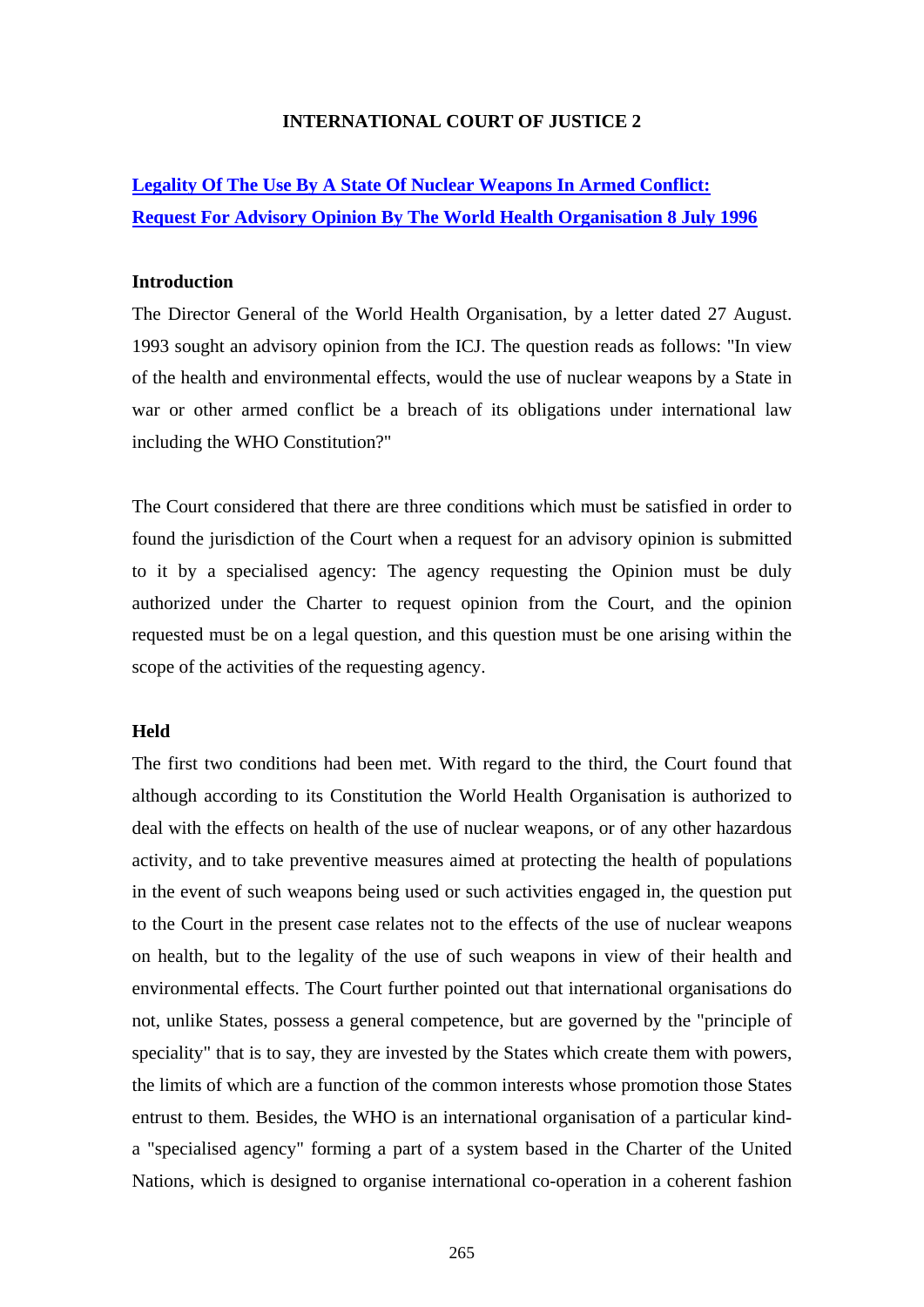by bringing the United Nations, invested with powers of general scope, into relationship with various autonomous and complementary organisations, invested with sectoral powers. The Court therefore concluded that the responsibilities of the WHO are necessarily restricted to the sphere of public "health" and cannot encroach on the responsibilities of other parts of the United Nations system. And that there is no doubt that the questions concerning the use of force, the regulation of armament and disarmament are within the competence of the United Nations and lie outside that of the specialised agencies.

The request for an advisory opinion submitted by the WHO thus does not relate to a question which arises "within the scope of the activities" of the organisation.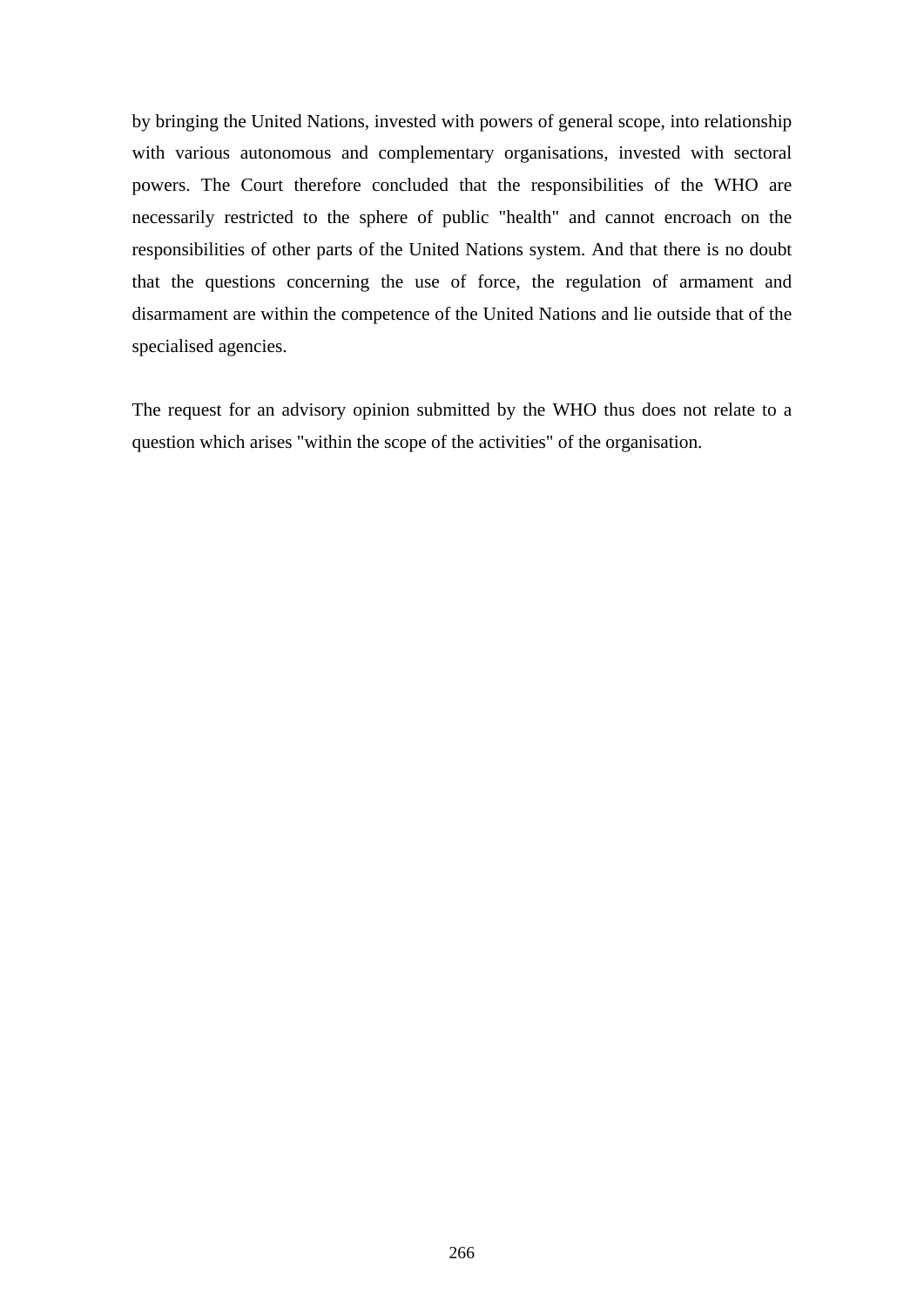**[Request For An Examination Of The Situation In Accordance With Paragraph 63](#page-16-0)  [Of International Court Judgment Of 20 December 1974 In Nuclear Tests Cases](#page-16-0) [New Zealand v France 22 September 1995, General List No. 97](#page-16-0)**

#### **Introduction**

On August 21, 1995, the New Zealand Government filed a "Request for an Examination of the Situation" with the International Court of Justice, following an announcement by France that it would conduct a final series of underground nuclear weapons tests in the South Pacific starting in September 1995. In a December 20, 1974 in a judgment between these two same countries over atmospheric nuclear testing, this Court found that it was not required to give a decision on New Zealand's claim because France had stated that it would not carry out further atmospheric nuclear tests, and thus New Zealand's claim no longer had any basis. In paragraph 63 of this 1974 judgement, however, the Court stated that "if the basis of this judgement were to be affected", New Zealand could request an examination of the situation. New Zealand argued that the France's planned September 1995 underground testing affected the basis of the 1974 judgment because had New Zealand realised in 1974 that France would switch to underground testing, the dispute would not have been resolved.

# **Held**

The Court stated that the special procedure provided for by paragraph 63 was linked to the existence of circumstances set out in the judgment, and if those circumstances did not arise, that special procedure was not available. In deciding whether that basis of the 1974 judgment has been affected by the facts referred to by New Zealand, the Court held it is limited to an analysis of the 1974 judgment, and cannot now consider the question of broader objectives which New Zealand might have had in filing its application in 1973. The 1974 judgment dealt exclusively with atmospheric nuclear tests. Thus, this "Request for an Examination of the Situation" does not fall within the provisions of paragraph 63 and must be dismissed. This order is without prejudice to the obligations of States to respect and protect the natural environment.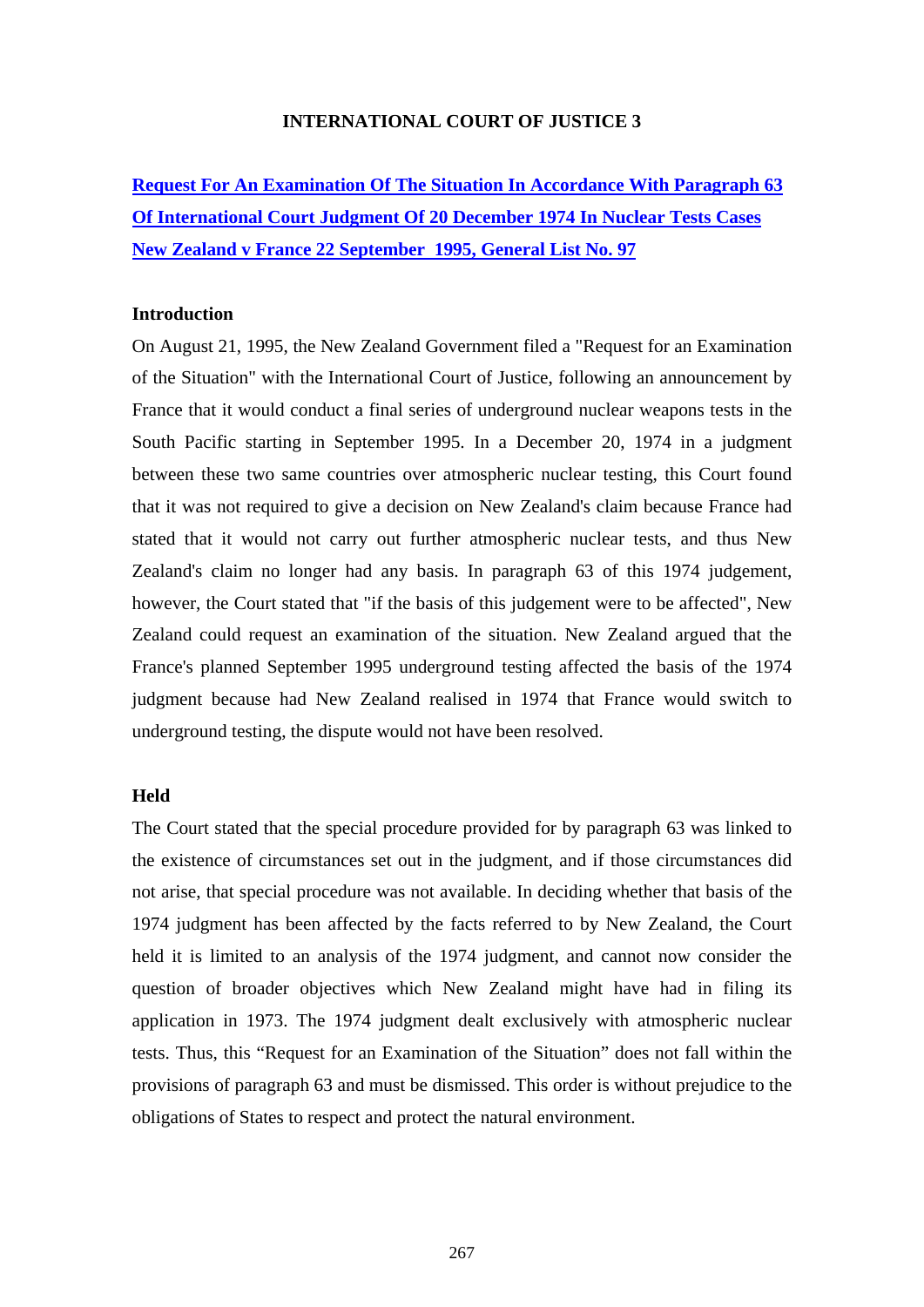# **[Nuclear Tests Cases I.C.J. Rep. 1974, Pp. 253, 457](#page-16-1)**

# **Introduction**

In 1973 both Australia and New Zealand protested against announced forthcoming French nuclear tests to be held in the Pacific and instituted proceedings before the World Court, by unilateral application in accordance with the General Act for the Pacific Settlement of International Disputes as well as Article 36 of the Court's Statute. France denied the Court's competence and refused to appear. Australia and New Zealand also requested the Court to indicate interim measures of protection on the ground that radioactive fallout from any tests held before the final judgment of the Court on the legality of such tests would prejudice the interests of the two countries concerned. In 1973 the court issued the requested Order. France ignored the Order and announced a further series of tests. Australia and New Zealand asked the Court to declare such atmospheric tests as illegal and to order France to abstain in the future.

#### **Held**

The Court considered the hearing as related to preliminary matters and stated that it would avoid decisions on the substance. After the institution of proceedings, the French Government issued a number of statements intimating that no further tests would be held and the Court decided by 9 votes to 6 that the claims no longer had any object and that it was therefore not called upon to give a decision.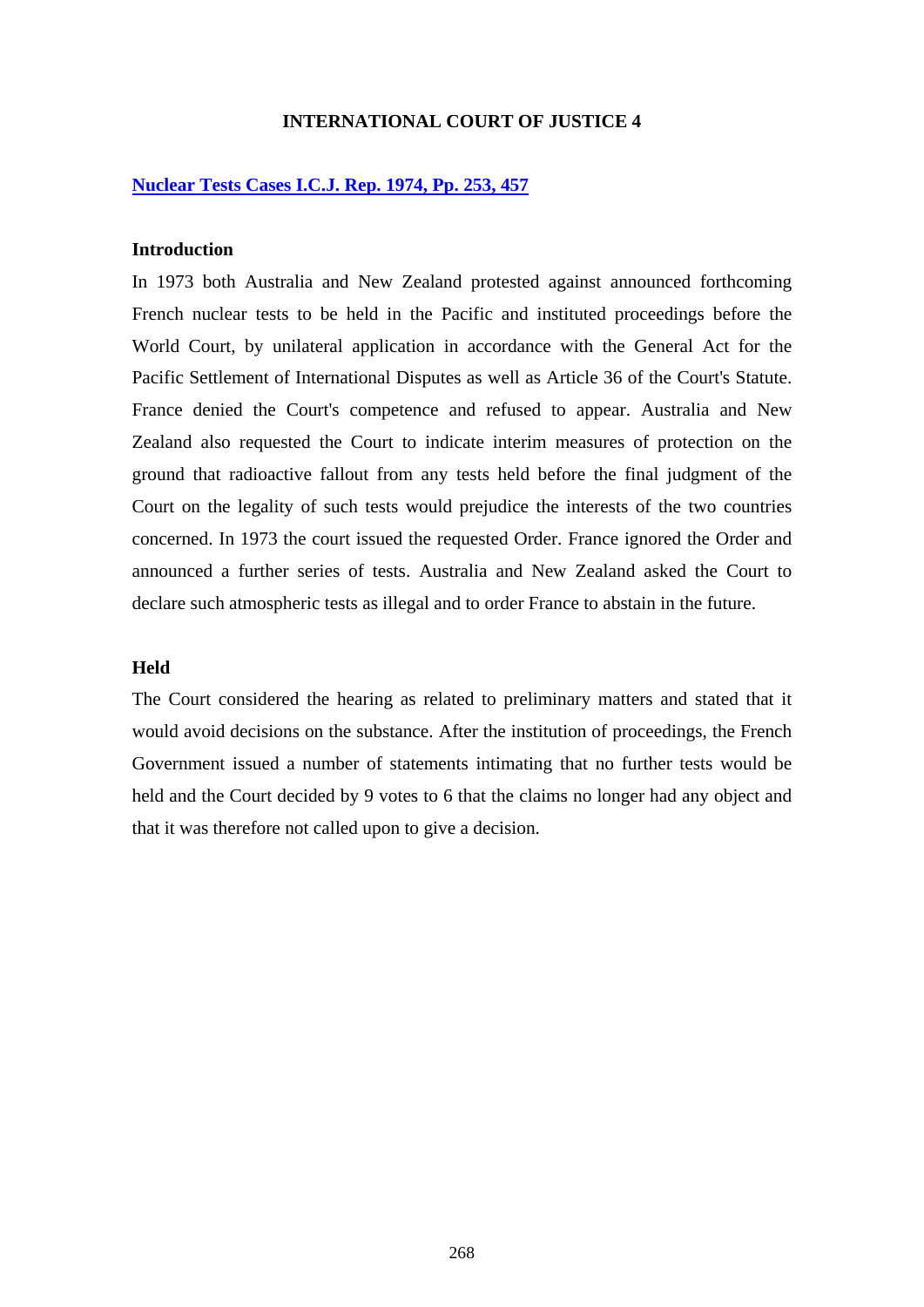# **[United Kingdom v Iceland I.C.J. Reports 1974, P. 3](#page-16-1)**

# **Introduction**

The International Court of Justice considered a dispute between Iceland and the United Kingdom regarding a proposed extension by Iceland of its fisheries jurisdiction. Iceland failed to appear or to plead its objection in this case.

In 1948, Iceland's Parliament passed a law directing the Ministry of Fisheries to issue regulations establishing explicitly bounded conservation zones for fishing. A 4-mile zone was subsequently drawn in 1952. In 1958 this zone was extended to 12 miles, establishing a new 12-mile fishery limit around Iceland which was reserved for Icelandic fisherman. The United Kingdom did not accept the validity of the new regulations, and its fisherman continued to fish inside the 12-mile limit.

After the 1960 Second United Nations Conference on the Law of the Sea, England and Iceland began a series of negotiations to resolve their differences, and in 1961 reached a settlement in an Exchange of Notes agreeing to a 12-mile fishery zone around Iceland. In 1971, Iceland decided to extend its fisheries jurisdiction to a 50-mile zone, and maintained that the 1961 Exchange of Notes was no longer in effect. These actions form the core of this dispute.

#### **Legal Framework**

Anglo-Danish Convention of 1901

1948 "Law concerning the Scientific Conservation of the Continental Shelf Fisheries" (Iceland)

Geneva Convention on the High Seas of 1958

1958 Convention on the Territorial Sea and the Contingency Zone

1958 "Regulations concerning the Fisheries Limits off Iceland"

1959 North-East Atlantic Fisheries Convention.

- 1961 United Kingdom-Iceland Exchange of Notes re: Fisheries Limits.
- 1972 Icelandic Regulations
- 1973 United Kingdom-Iceland "Interim Agreement in the Fisheries Dispute"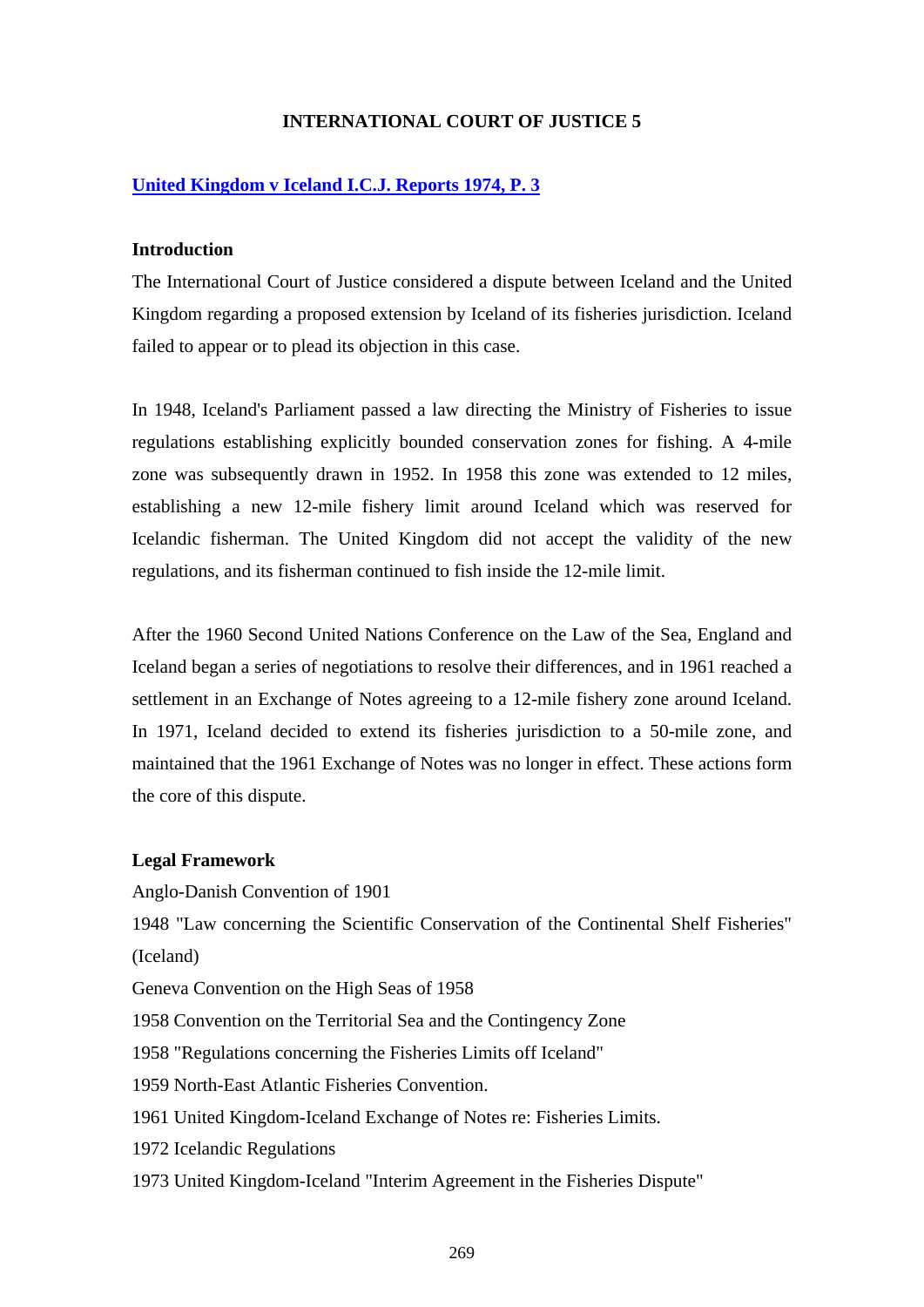# **Held**

The 1972 Icelandic Regulations constitute a unilateral extension of the exclusive fishing rights of Iceland to 50 nautical miles. Iceland cannot unilaterally exclude the United Kingdom from areas between the fishery limits agreed to the 1961 Exchange of Notes.

Iceland and the United Kingdom must undertake negotiations in good faith to find an equitable solution to their differences concerning their respective fishery rights. The parties are to consider that Iceland is entitled to a preferential share in the distribution of fishing resources due to the special dependence of its people upon coastal fisheries, as well as the principle that each state must pay due regard to the interests of the other in the conservation and equitable exploitation of these resources.

The court noted two concepts that had been accepted as part of customary law: (1) the idea of a fishery zone in which each state may claim exclusive fishery jurisdiction independently of its territorial sea, and that a fishery zone up to a 12-mile limit from the baseline is generally accepted; and (2) the concept of preferential rights of fishing in adjacent waters in favour of the coastal state which has special dependence on its coastal fisheries.

### **Cases Cited**

Fisheries Cases, I.C.J. Reports 1951, p. 116 Northern Cameroons, Judgement, I.C.J. Reports 1963, p. 33 North Sea Continental Shelf, I.C.J. Reports 1969, p. 47 Fisheries Jurisdiction (United Kingdom v. Iceland), Interim Protection, Order 17August 1972, I.C.J. Reports 1972, p. 12 Fisheries Jurisdiction (United Kingdom v. Iceland), Interim Measures, Order of 12 July 1973, I.C.J. Reports 1973, p. 303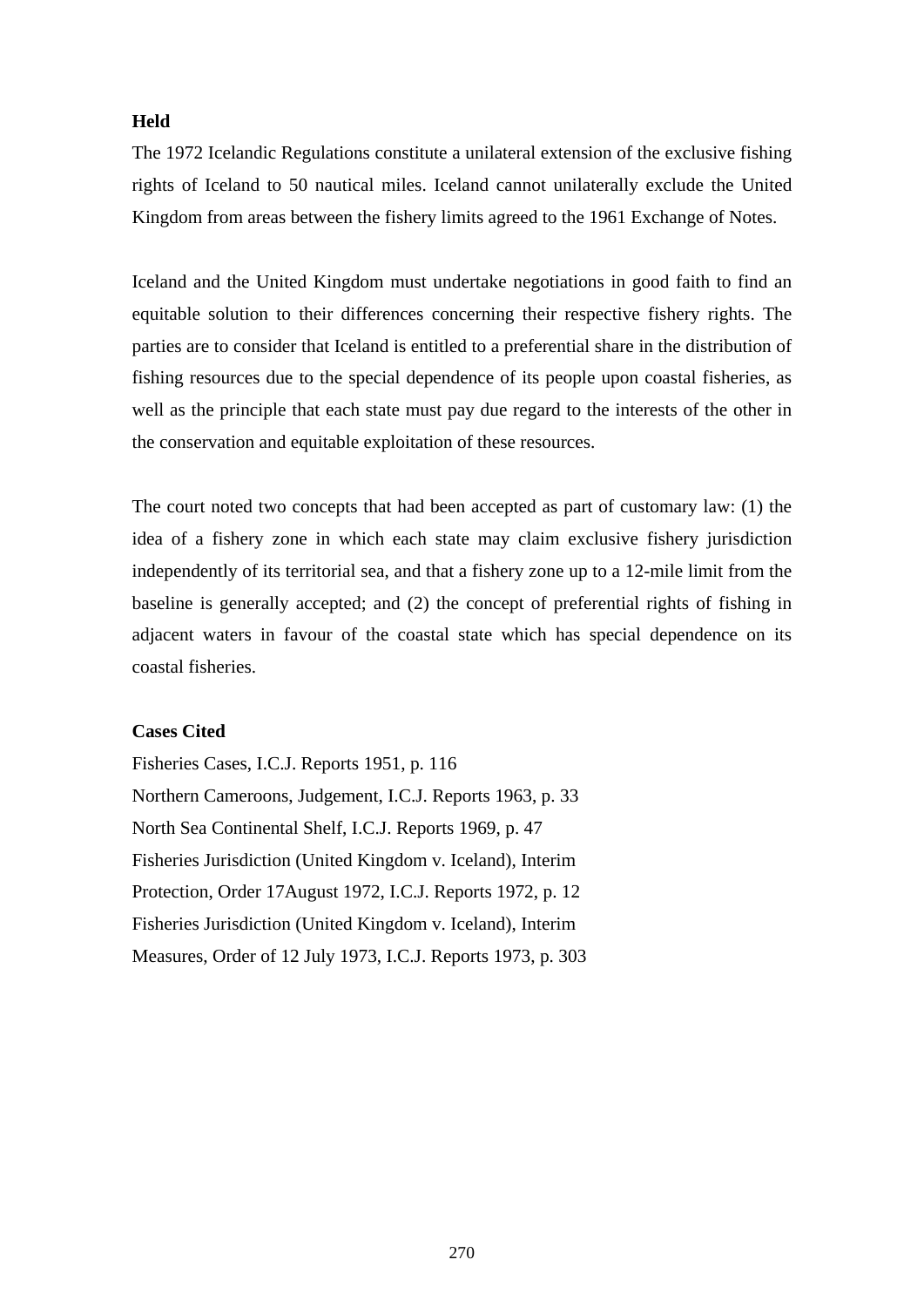# **[The Corfu Channel Case \(Merits\) I.C.J. Reports 1949, P. 4 Per Curiam](#page-16-1)**

# **Introduction**

In May 1946 British warships passed through the Corfu Channel, in Albanian territorial waters, and were fired upon by Albanian coastal batteries. In October 1946, when two British warships passed through the Corfu Channel the ships struck mines and were damaged. In November 1946 the British Royal Navy swept for mines in the Corfu Channel in Albanian waters without Albanian consent.

### **Legal Framework**

Geneva Convention on the Territorial Sea. 1958. Art. 14. 516 U.N.T.S. 205.

## **Held**

Albania is responsible for the October 1946 explosion in Albanian waters, and for the damage and loss of human life that resulted. A decision regarding the amount of compensation is reserved for further consideration. International decisions recognise circumstantial evidence, and such evidence in this case indicates that the laying of the minefield which caused the explosions in October 1946 could not have been accomplished without the knowledge of the Albanian government. Albania had the responsibility to warn British warships of the danger the minefields exposed them to. This responsibility flowed from well-recognized principles of humanity which are even more exacting in time of peace than in war, from the principle of freedom of maritime communication, and from the obligation of all states not to knowingly allow their territory to be used contrary to the rights of other states.

The United Kingdom did not violate the sovereignty of Albania when it passed through Albanian waters in October 1946. In times of peace, states have the right to send their warships through straits used for international navigation between two parts of the high seas without the previous authorization of a coastal state, provided the passage is innocent.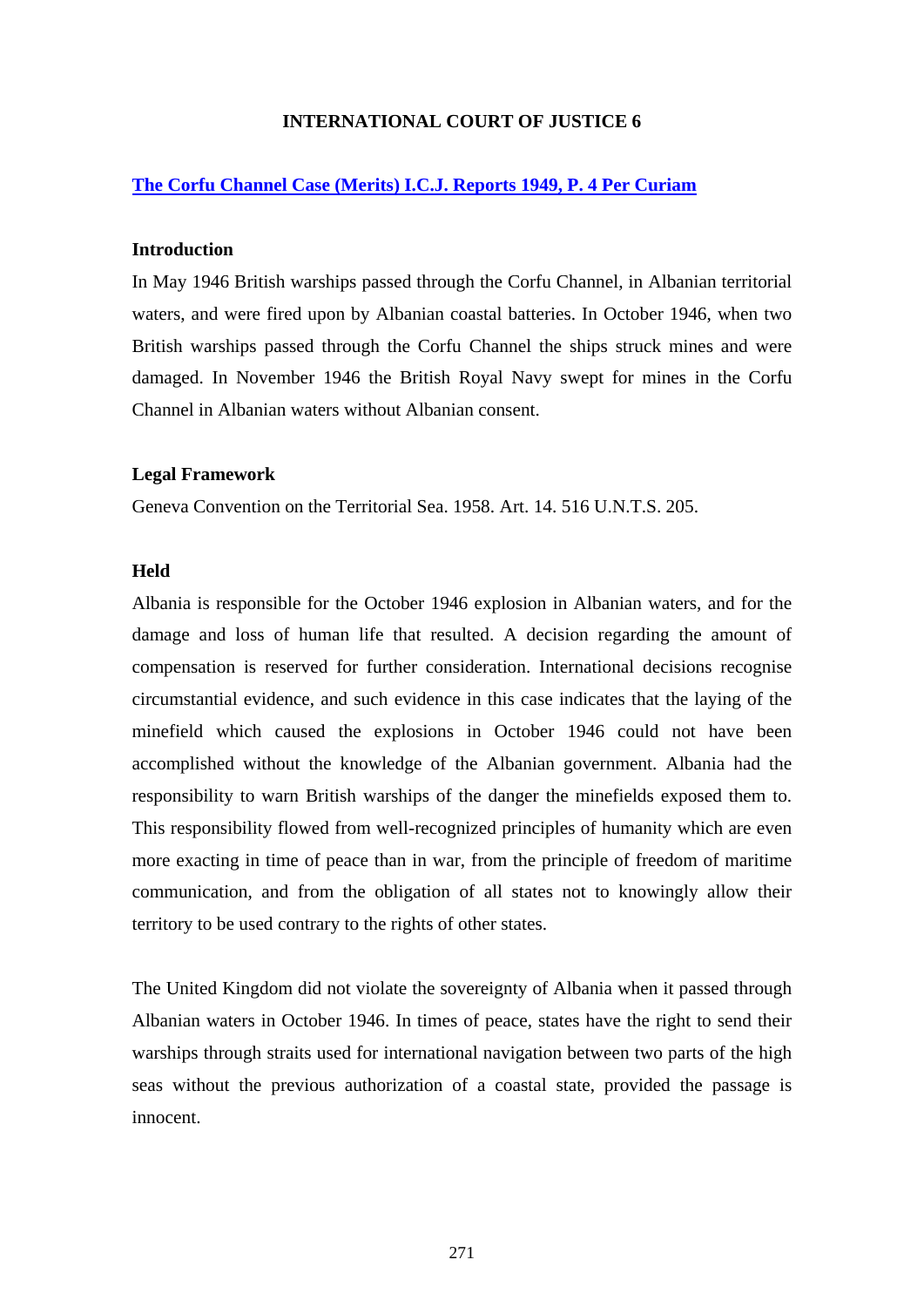However, when the Royal Navy swept for mines in November 1946, it violated the sovereignty of Albania. This operation did not have the consent of international mine clearance organisations, could not be justified as the exercise of a right of innocent passage, and international law does not allow a state to assemble a large number of warships in the territorial waters of another state and to carry out mine-sweeping in those waters. The United Kingdom's arguments regarding intervention and selfprotection are not persuasive.

# **Cases Cited**

U.S., ex rel. Amabile v. Italian Republic (1952) 14 R.I.A.A. 115 Corfu Channel (Assessment of Compensation) I.C.J. Rep. 1 949, p.224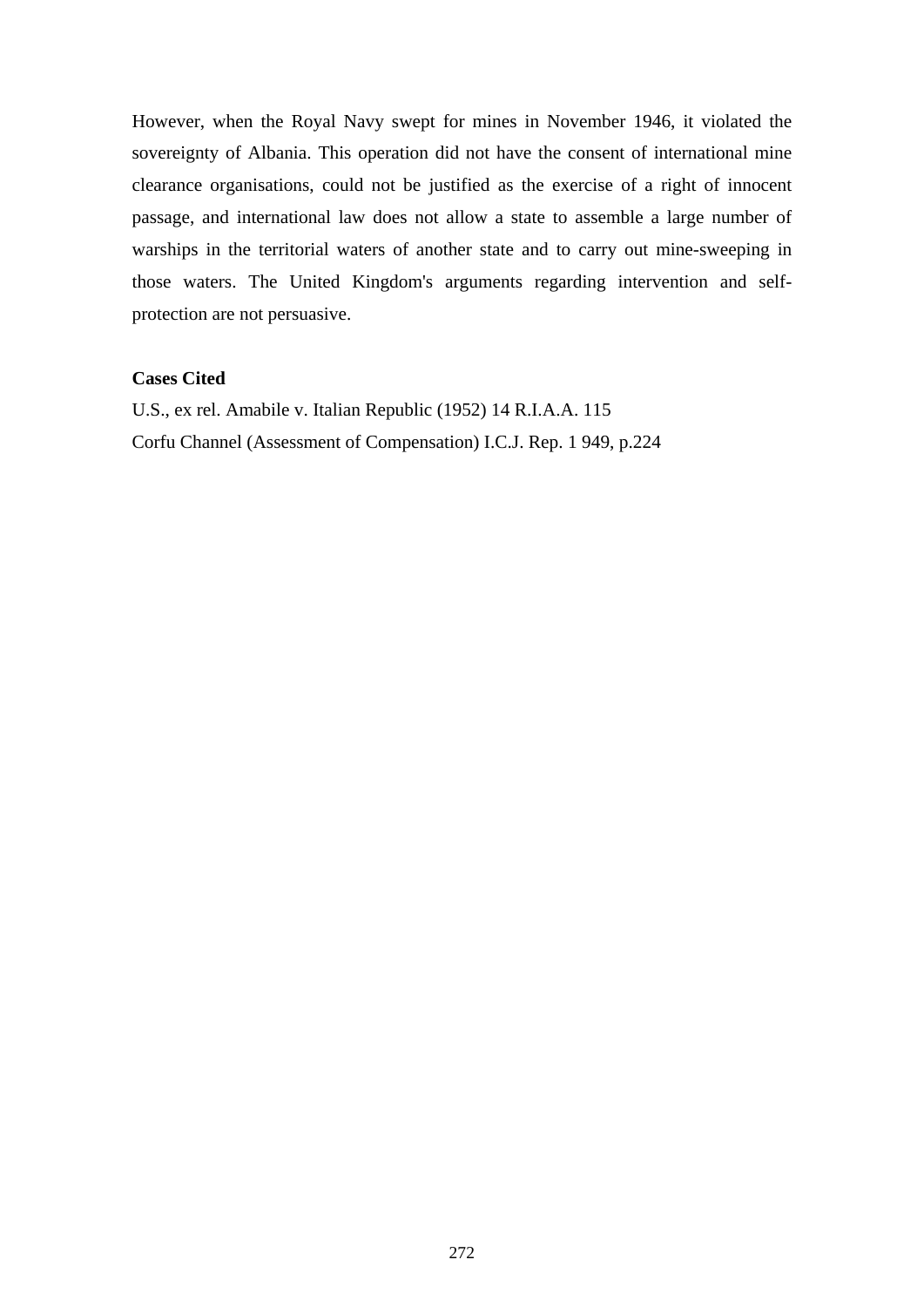# **[Trail Smelter Arbitration \(1938/1941\) 3 R.I.A.A. 1905](#page-16-1) Arbitral; Tribunal: U.S. And Canada**

### **Introduction**

The Columbia River rises in Canada and flows past a lead and zinc smelter at Trail, British Columbia. The climate from beyond Trail on the United States boundary is dry, but not arid. The smelter had been built under U.S. auspices, but had been taken over by a Canadian company in 1906. In 1925 and 1927, stacks, 409 feet high, were erected and the smelter increased its output, resulting in more sulphur dioxide fumes. The higher stacks increased the area of damage in the United States. From 1925 to 1931, damage had been caused in the State of Washington by the sulphur dioxide coming from the Trail Smelter, and the International Joint Commission recommended payment of \$350,000 in respect of damage to 1 January, 1932. The United States informed Canada that the conditions were still unsatisfactory and an Arbitral Tribunal was set up to "finally decide": whether further damage had been caused in Washington and the indemnity due; whether the smelter should be required to cease operation; the measures to be adopted to this end; and compensation due. The Tribunal was directed to apply the law and practice of the United States as well as international law and practice.

### **Held**

Referring to international law on various matters from the Alabama Case and decisions of the U.S. Supreme Court, the Tribunal found that taken as a whole, these decisions constitute an adequate basis for its conclusions, namely, that under the principles of international law, as well as the law of the United States, no state has the right to use or permit the use of its territory in such a manner as to cause injury by fumes in or to the territory or the properties or persons therein, when the case is of serious consequence and the injury is established by clear and convincing evidence.

Considering the circumstances of the case, the Tribunal held that the Dominion of Canada is responsible by international law for the conduct of the Trail Smelter. Apart from the undertakings of the Convention, it is therefore the duty of the Government of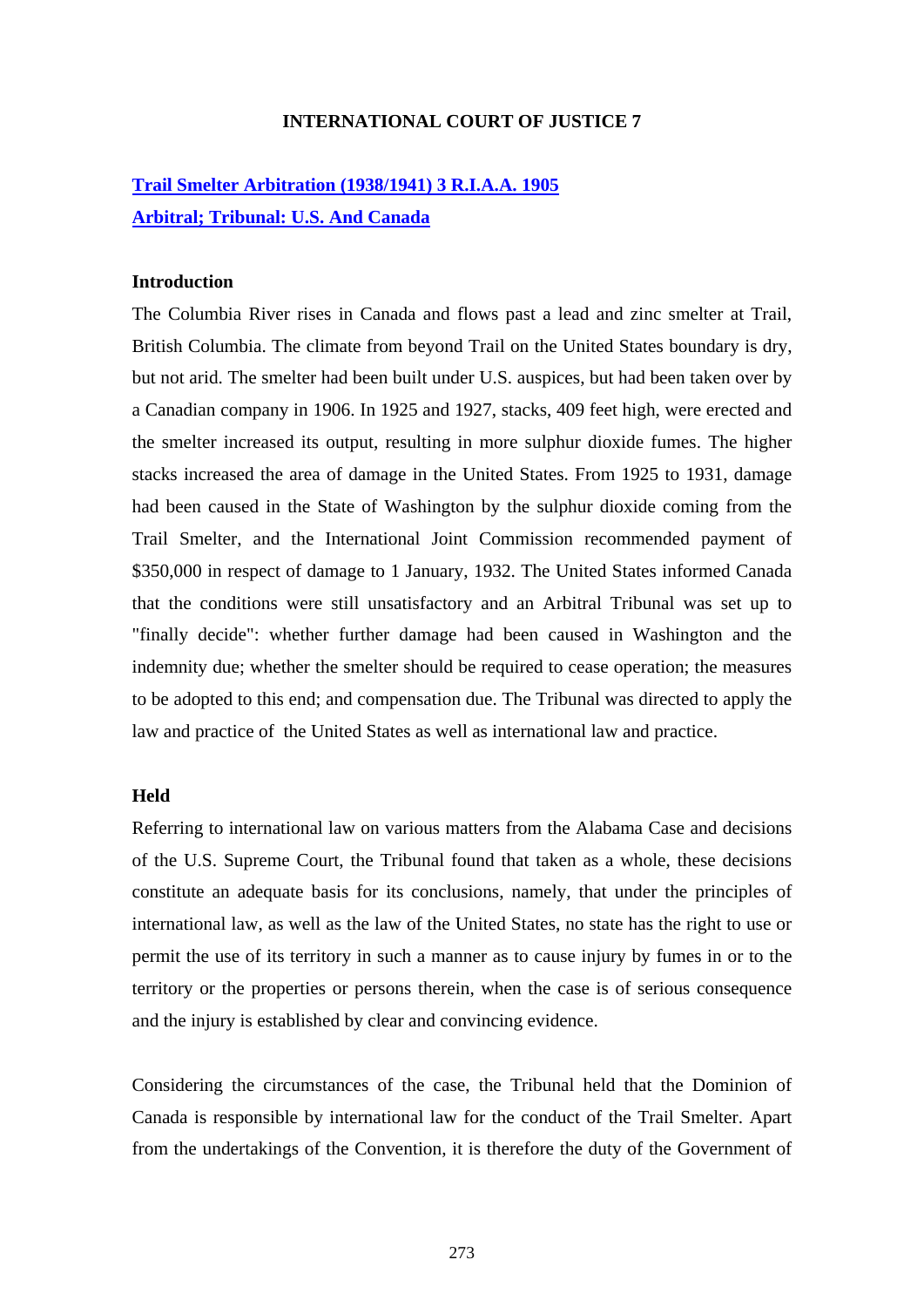the Dominion of Canada to see to it that this conduct should be in conformity with the obligation of the Dominion under international law as herein determined.

Therefore, so long as the present conditions in the Columbia River Valley prevail, the Trail Smelter shall be required to refrain from causing any damage through fumes in the State of Washington; the damage herein referred to and its extent being such as would be recoverable under the decisions of the courts of the United States in suits between private individuals. The indemnity for such damage should be fixed in such a manner as the Governments should agree upon.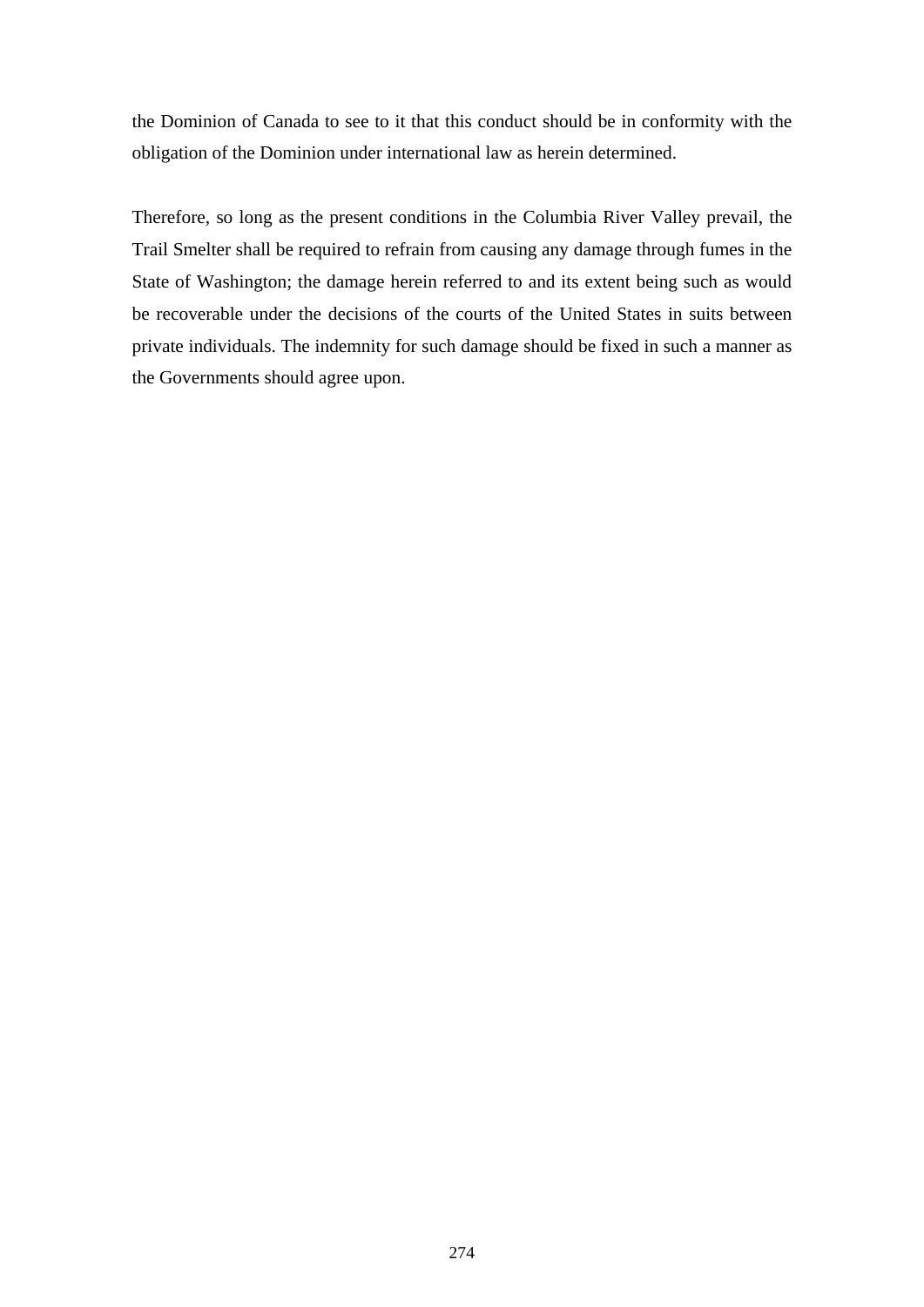# **[ICJ 1997 General List No. 92, 25 September 1997, Case Concerning The](#page-16-1) Gabcikovo-Nagymaros Project (Hungary/Slovakia)**

### **Introduction**

Several differences had arisen between Czechoslovakia and Hungary regarding the implementation and the termination of the Treaty on the Construction and Operation of the Gabcikovo-Nagymaros Barrage System signed in Budapest on 16 September 1977 concerning the construction and operation of the Gabcikovo-Nagymaros System of Locks and related instruments, and on the construction and operation of the "provisional solution". By a Special Agreement that had been signed at Brussels on 7 April 1993 Hungary and Slovakia submitted to the International Court of Justice the following questions for adjudication:

(a) Whether the Republic of Hungary was entitled to suspend and subsequently abandon, in 1989, the works on the Nagymaros Project and on the part of the Gabcikovo Project for which the Treaty attributed responsibility to Hungary?

(b) Whether the Czech and Slovak Federal Republic was entitled to proceed, in November 1991, to the "provisional solution" and to put into operation from October 1992 this system, described in the Report of the Working Group of Independent Experts of the Commission of the European Communities, the Republic of Hungary and the Czech and Slovak Federal Republic dated 23 November 1992 (damming up of the Danube at river kilometre 1851.7 on Czechoslovak territory and resulting consequences on water and navigation course)?

(c) What are the legal effects of the notification, on 19 May 1992, of the termination of the Treaty by the Republic of Hungary?

### **Held**

The Court held, *inter alia,* 

A. that Hungary was not entitled to suspend and subsequently abandon, in 1989, the works on the Nagymaros Project and on the part of the Gabcikovo Project for which the Treaty of 16 September 1977 and related instruments attributed responsibility to it (by fourteen votes to one);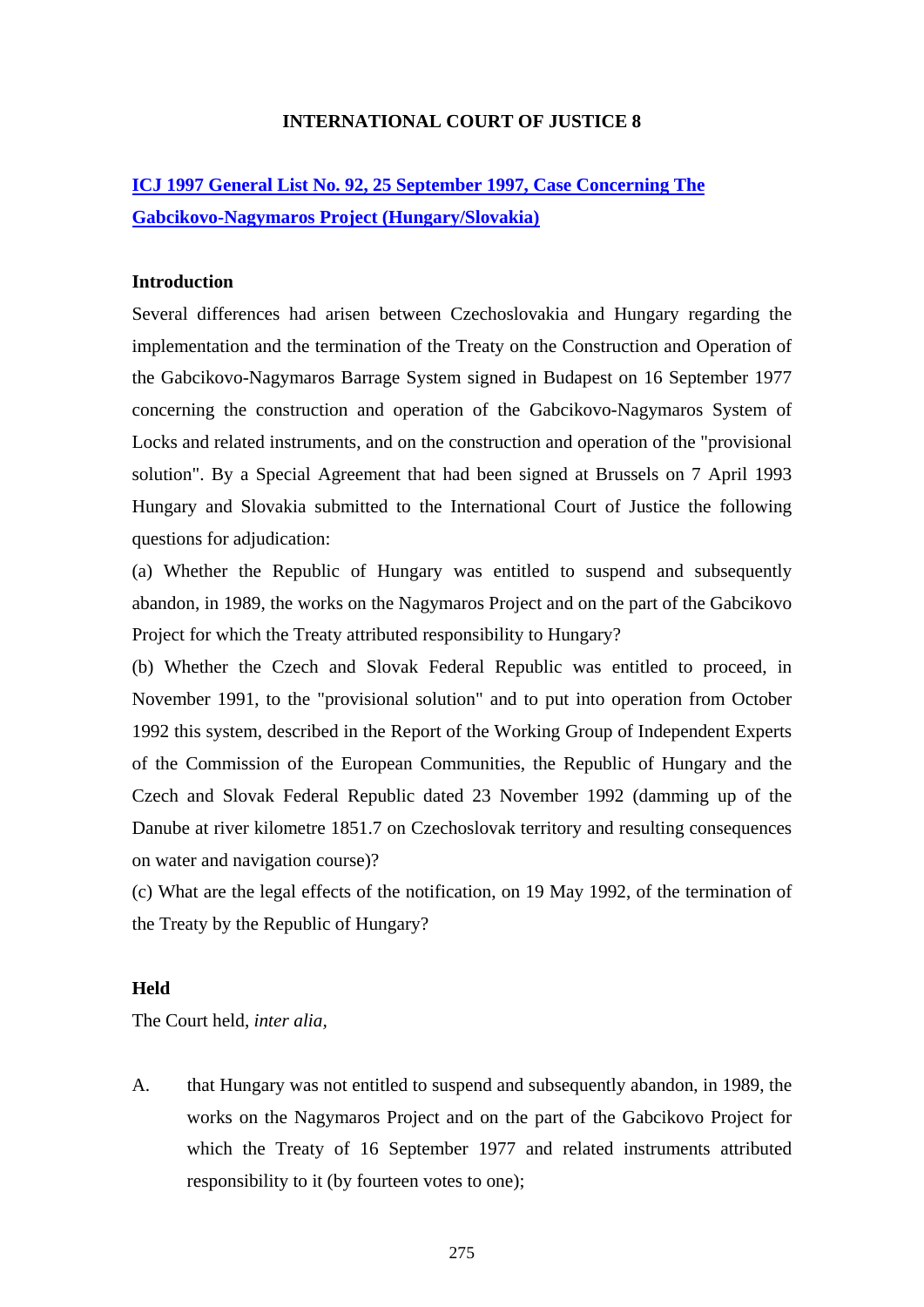- B. that Czechoslovakia was entitled to proceed, in November 1991, to the "provisional solution" as described in the terms of the Special Agreement (by nine votes to six);
- C. that Czechoslovakia was not entitled to put into operation, from October 1992, this "provisional solution" (by ten votes to five);
- D. that the notification, on 19 May 1992, of the termination of the Treaty of 16 September 1977 and related instruments by Hungary did not have the legal effect of terminating them (by eleven votes to four);
- E. that the settlement of accounts for the construction and operation of the works must be effected in accordance with the relevant provisions of the Treaty of 16 September 1977 and related instruments, taking due account of such measures as will have been taken by the Parties in application of points 2 B and C of the present operative paragraph (by thirteen votes to two).

The Court recalled that it has recently had occasion to stress, in the following terms, the great significance that it attaches to respect for the environment, not only for States but also for the whole of mankind:

"The environment is not an abstraction but represents the living space, the quality of life and the very health of human beings, including generations unborn. The existence of the general obligation of States to ensure that activities within their jurisdiction and control respect the environment of other States or of areas beyond national control is now part of the corpus of international law relating to the environment." (Legality of the Threat or Use of Nuclear Weapons, Advisory Opinion, I.C.J Reports 1996, pp. 241-242, para. 29.)

The Court stated further that it was mindful that, in the field of environmental protection, vigilance and prevention are required on account of the often irreversible character of damage to the environment and of the limitations inherent in the very mechanism of reparation of this type of damage.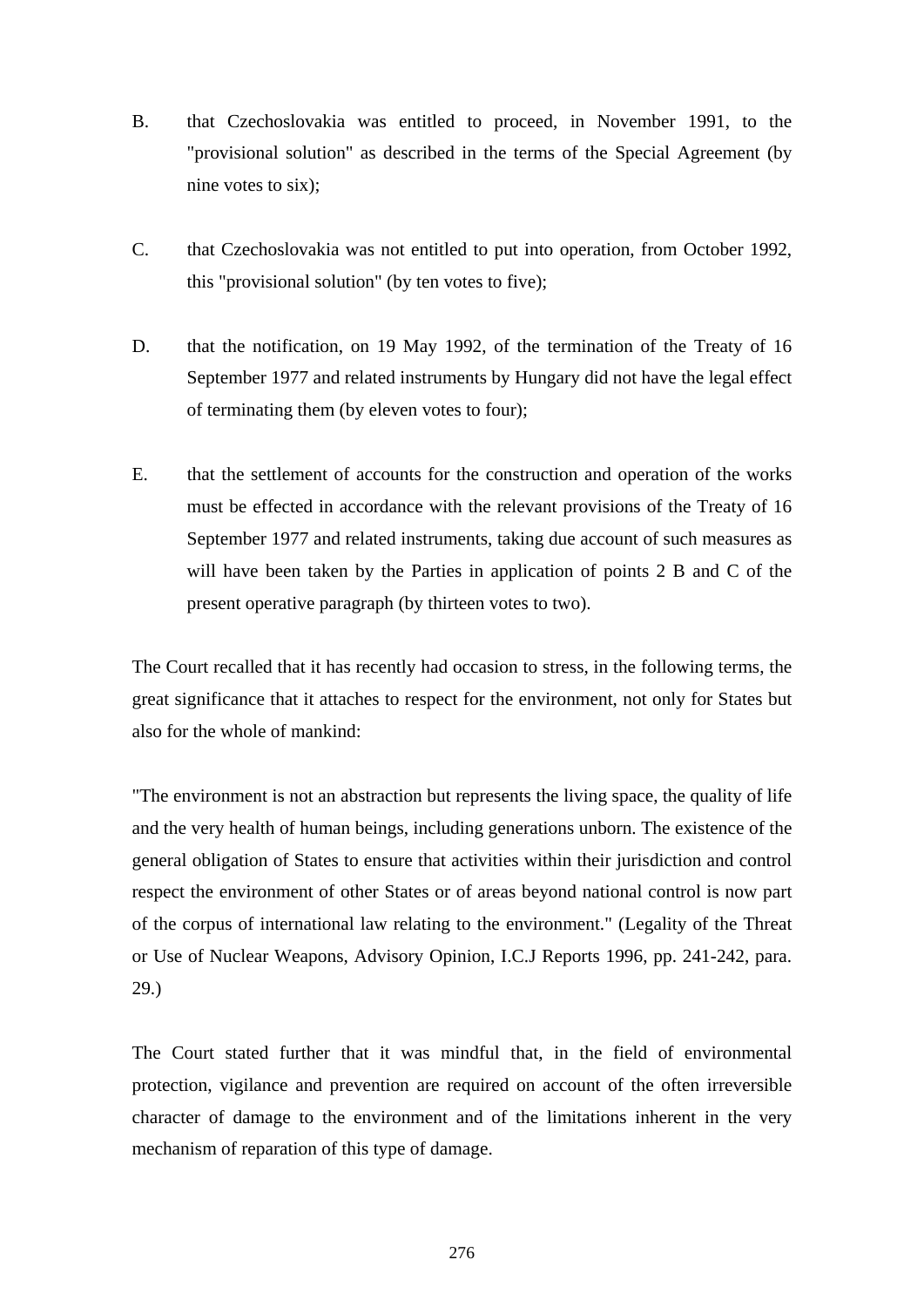Throughout the ages, mankind has, for economic and other reasons, constantly interfered with nature. In the past, this was often done without consideration of the effects upon the environment. Owing to new scientific insights and to a growing awareness of the risks for mankind - for present and future generations - of pursuit of such interventions at an unconsidered and unabated pace, new norms and standards have been developed, and set forth in a great number of instruments during the last two decades. Such new norms have to be taken into consideration, and such new standards given proper weight, not only when States contemplate new activities but also when continuing with activities begun in the past. This need to reconcile economic development with protection of the environment is aptly expressed in the concept of sustainable development.

### **Separate Opinion Of Vice-President Weeramantry**

(The Separate Opinion of Vice-President Weeramantry is reproduced in full.)

## **Introduction**

This case raises a rich array of environmentally related legal issues. A discussion of some of them is essential to explain my reasons for voting as I have in this very difficult decision. Three issues on which I wish to make some observations, supplementary to those of the Court, are the role played by the principle of sustainable development in balancing the competing demands of development and environmental protection; the protection given to Hungary by what I would describe as the principle of continuing environmental impact assessment; and the appropriateness of the use of inter partes legal principles, such as estoppel, for the resolution of problems with an erga omnes connotation such as environmental damage.

### **A. The Concept of Sustainable Development**

Had the possibility of environmental harm been the only consideration to be taken into account in this regard, the contentions of Hungary could well have proved conclusive.

Yet there are other factors to be taken into account - not the least important of which is the developmental aspect, for the Gabcikovo scheme is important to Slovakia from the point of view of development. The Court must hold the balance even between the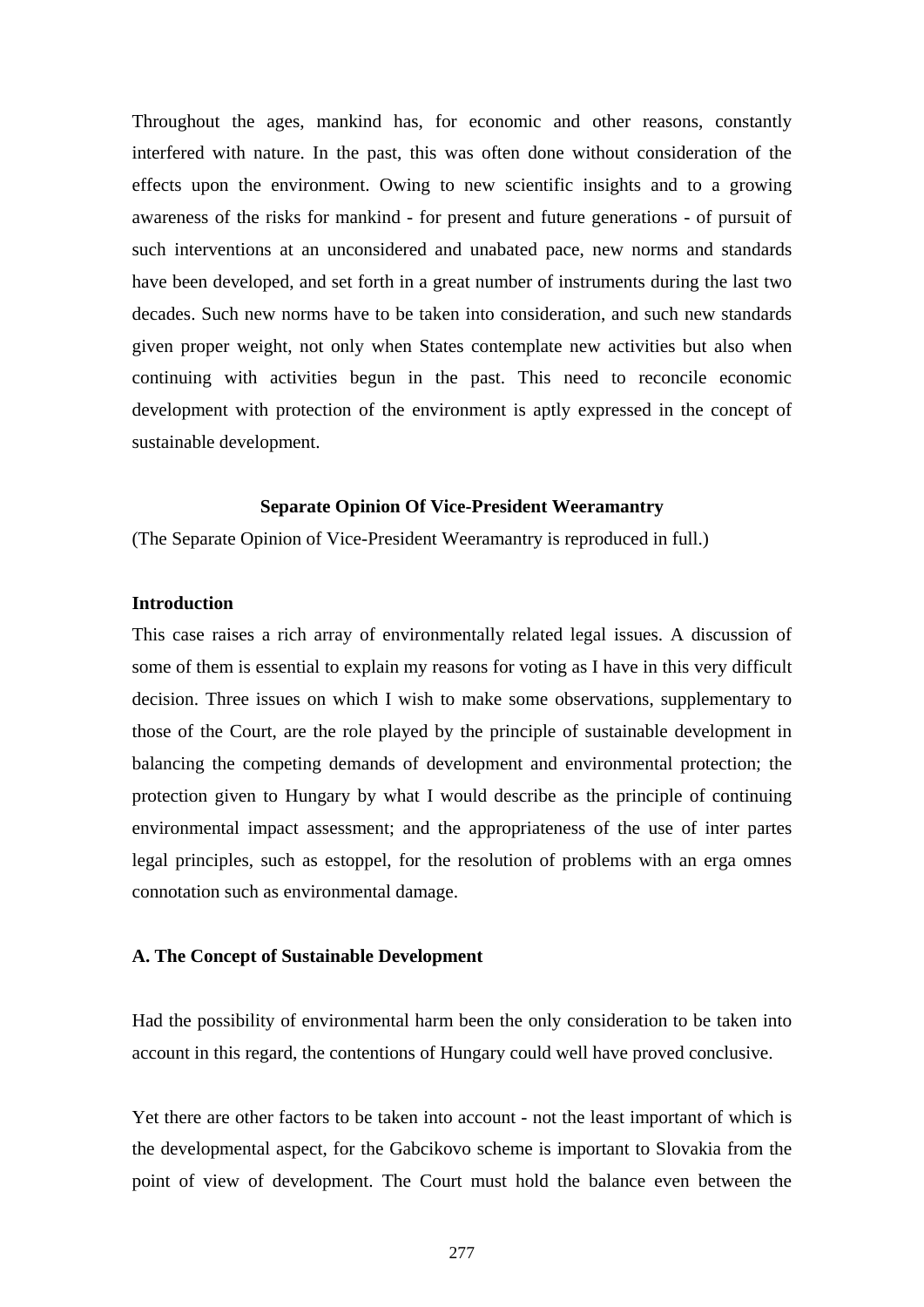environmental considerations and the developmental considerations raised by the respective Parties. The principle that enables the Court to do so is the principle of sustainable development.

The Court has referred to it as a concept in paragraph 140 of its Judgement. However, I consider it to be more than a mere concept, but as a principle with normative value which is crucial to the determination of this case. Without the benefits of its insights, the issues involved in this case would have been difficult to resolve.

Since sustainable development is a principle fundamental to the determination of the competing considerations in this case, and since, although it has attracted attention only recently in the literature of international law, it is likely to play a major role in determining important environmental disputes of the future, it calls for consideration in some detail. Moreover, this is the first occasion on which it has received attention in the jurisprudence of this Court.

When a major scheme, such as that under consideration in the present case, is planned and implemented, there is always the need to weigh considerations of development against environmental considerations, as their underlying juristic bases the right to development and the right to environmental protection - are important principles of current international law.

In the present case we have, on the one hand, a scheme which, even in the attenuated form in which it now remains, is important to the welfare of Slovakia and its people, who have already strained their own resources and those of their predecessor State to the extent of over two billion dollars to achieve these benefits. Slovakia, in fact, argues that the environment would be improved through the operation of the project as it would help to stop erosion of the river bed, and that the scheme would be an effective protection against floods. Further, Slovakia has traditionally been short of electricity, and the power generated would be important to its economic development. Moreover, if the project is halted in its tracks, vast structural works constructed at great expense, even prior to the repudiation of the Treaty, would be idle and unproductive, and would pose an economic and environmental problem in themselves.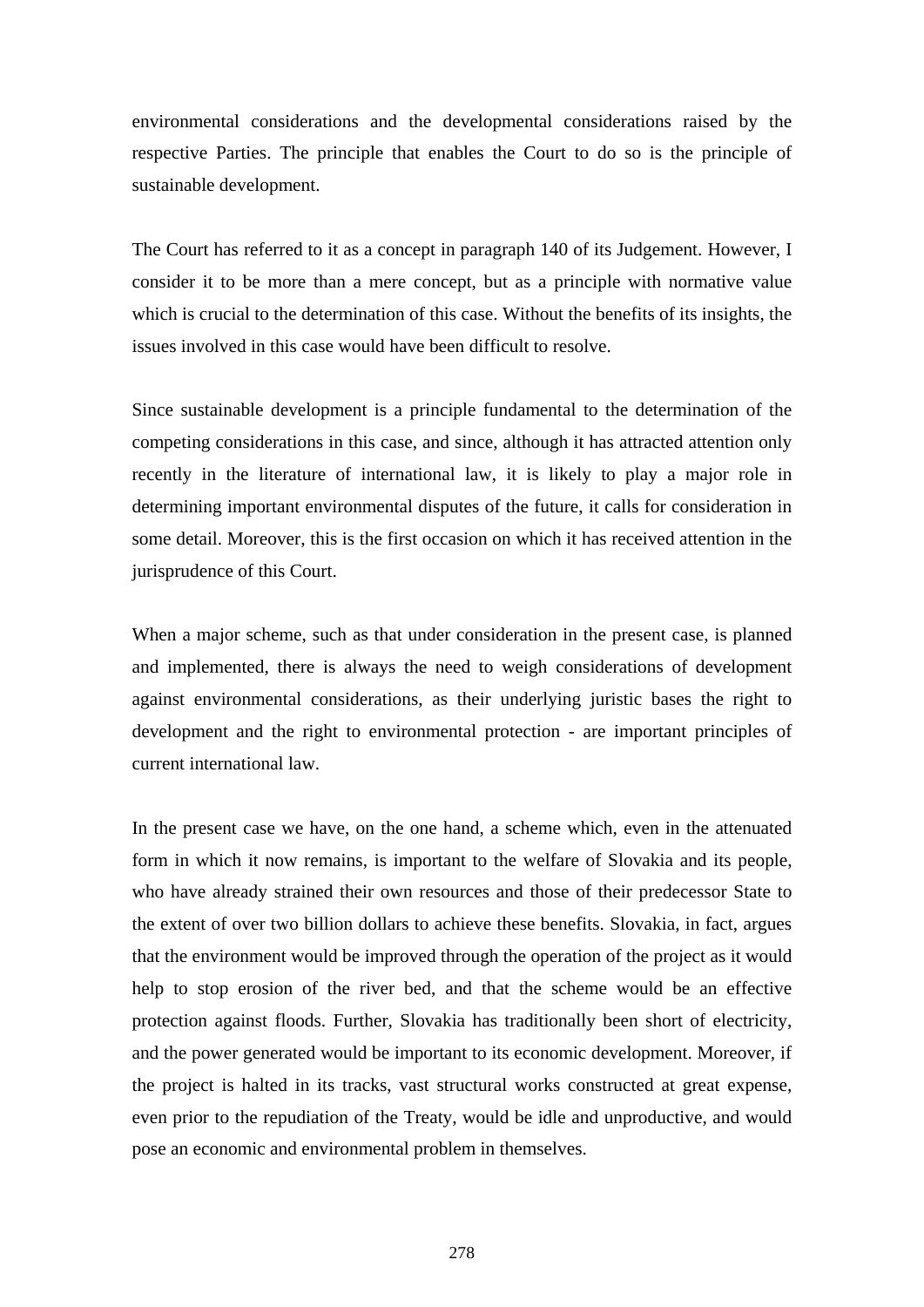On the other hand, Hungary alleges that the project produces, or is likely to produce, ecological damage of many varieties, including harm to river bank fauna and flora, damage to fish breeding, damage to surface water quality, eutrophication, damage to the groundwater regime, agriculture, forestry and soil, deterioration of the quality of drinking water reserves, and sedimentation. Hungary alleges that many of these dangers have already occurred and more will manifest themselves, if the scheme continues in operation. In the material placed before the Court, each of these dangers is examined and explained in considerable detail.

How does one handle these considerations? Does one abandon the project altogether for fear that the latter consequences might emerge? Does one proceed with the scheme because of the national benefits it brings, regardless of the suggested environmental damage? Or does one steer a course between with due regard to both considerations, but ensuring always a continuing vigilance in respect of environmental harm?

It is clear that a principle must be followed which pays due regard to both considerations. Is there such a principle, and does it command recognition in international law? I believe the answer to both questions is in the affirmative. The principle is the principle of sustainable development and, in my view, it is an integral part of modern international law. It is clearly of the utmost importance, both in this case and more generals.

I would observe, moreover, that both Parties in this case agree on the applicability to this dispute of the principle of sustainable development. Thus, Hungary states in its pleadings that:

"Hungary and Slovakia agree that the principle of sustainable development, as formulated in the Brundtland Report, the Rio Declaration and Agenda 21 is applicable to this dispute... International law in the field of sustainable development is now sufficiently well established, and both Parties appear to accent this." $<sup>1</sup>$  $<sup>1</sup>$  $<sup>1</sup>$ </sup>

<span id="page-306-0"></span><sup>1</sup>  $<sup>1</sup>$  See HR, paras. 1.45 and 1.47</sup>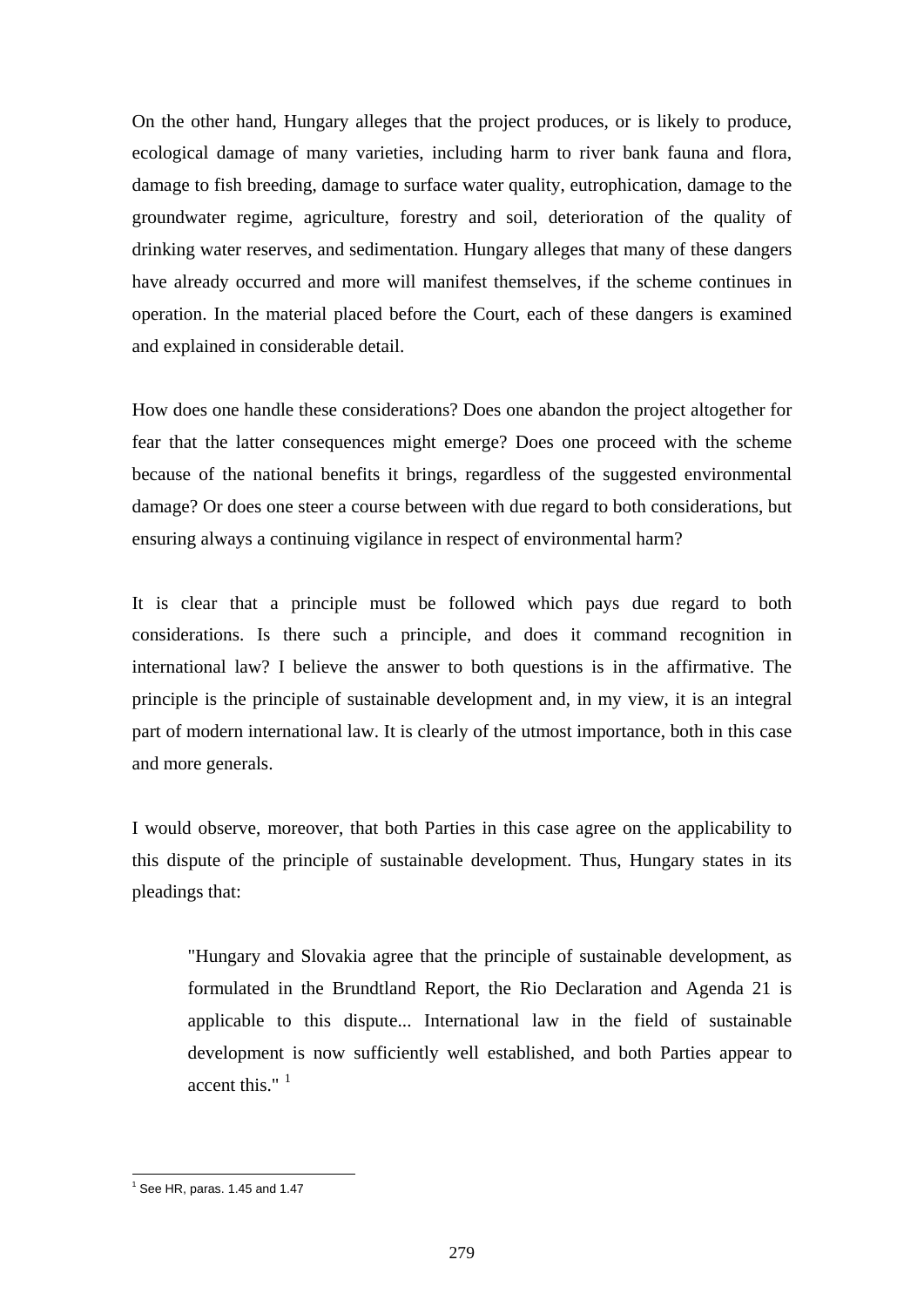Slovakia states that "inherent in the concept of sustainable development is the principle that developmental needs are to be taken into account in interpreting and applying environmental obligations"<sup>[2](#page-307-0)</sup>

Their disagreement seems to be not as to the existence of the principle but, rather, as to the way in which it is to be applied to the facts of this case<sup>[3](#page-307-1)</sup>.

The problem of steering a course between the needs of development and the necessity to protect the environment is a problem alike of the law of development and of the law of the environment. Both these vital and developing areas of law require, and indeed assume, the existence of a principle which harmonizes both needs.

To hold that no such principle exists in the law is to hold that current law recognises the juxtaposition of two principles which could operate in collision with each other, without providing the necessary basis of principle for their reconciliation. The untenability of the supposition that the law sanctions such a state of normative anarchy suffices to condemn a hypothesis that leads to so unsatisfactory a result.

Each principle cannot be given free rein, regardless of the other. The law necessarily contains within itself the principle of reconciliation. That principle is the principle of sustainable development.

This case offers a unique opportunity for the application of that principle, for it arises from a Treaty which had development as its objective, and has been brought to a standstill over arguments concerning environmental considerations.

The people of both Hungary and Slovakia are entitled to development for the furtherance of their happiness and welfare. They are likewise entitled to the preservation of their human right to the protection of their environment. Other cases raising environmental questions have been considered by this Court in the context of environmental pollution arising from such sources as nuclear explosions, which are far removed from development projects. The present case thus focuses attention, as no

<sup>1</sup>  $^{2}$  SCM, para 9.53 See also paras. 9.54-9.59

<span id="page-307-1"></span><span id="page-307-0"></span> $<sup>3</sup>$  HR, para. 1.45</sup>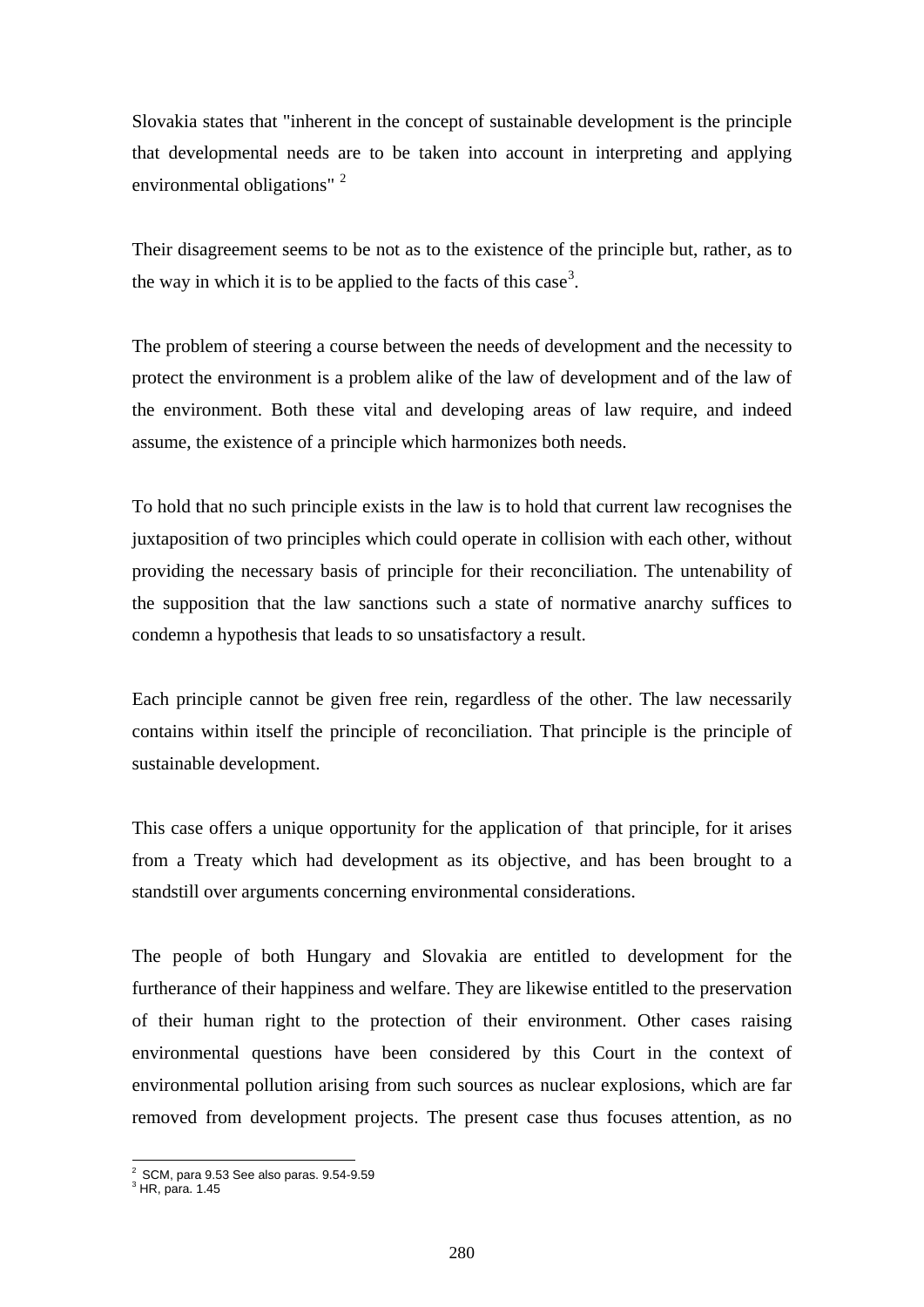other case has done in the jurisprudence of this Court, on the question of the harmonization of developmental and environmental concepts.

# *(a) Development as a Principle of International Law*

Article 1 of the Declaration on the Right to Development, 1986, asserted that "The right to development is an inalienable human right". This Declaration had the overwhelming support of the international community<sup>[4](#page-308-0)</sup> and has been gathering strength since then<sup>[5](#page-308-1)</sup>. Principle 3 of the Rio Declaration, 1992, reaffirmed the need for the right to development to be fulfiled.

"Development" means, of course, development not merely for the sake of development and the economic gain it produces, but for its value in increasing the sum total of human happiness and welfare<sup>[6](#page-308-2)</sup>. That could perhaps be called the first principle of the law relating to development.

To the end of improving the sum total of human happiness and welfare, it is important and inevitable that development projects of various descriptions, both minor and major, will be launched from time to time in all parts of the world.

# *(b) Environmental Protection as a Principle of International Law*

<span id="page-308-0"></span> 4 146 votes in favour, with one vote against. Nor was the principle without influential voices in its support from the developed world as well. Indeed, the genealogy of the idea can be traced much further back even to the conceptual stages of the Universal Declaration of Human Rights, 1948.

<span id="page-308-1"></span>Mrs. Eleanor Roosevelt, who from 1946 to 1952 served as the Chief United States representative to Committee III, Humanitarian, Social and Cultural Affairs, and was the first Chairperson, from 1946-1951, of the United Nations Human Rights Commission, had observed in 1947, "We will have to bear in mind that we are writing a bill of rights for the world and that one of the most important rights is the opportunity for development". (M. Glen Johnson, "The Contribution of Eleanor and Franklin Roosevelt to the Development of the Intentional Protection for Human Rights", 9 Human Rights Quarterly (1987), p. 19, quoting Mrs. Roosevelt's column, "My Day", 6 Feb. 1947.) General Assembly resolution 642 (VII) of 1952, likewise, referred expressly to "integrated economic and social development".

<sup>&</sup>lt;sup>5</sup> Many years prior to the Declaration of 1986, this right had received strong support in the field of human rights. As early as 1972, at the Third Session of the Institute Internationale de Droits de I'Homme, Judge Keba Mbaye, President of the Supreme Court of Senegal and later to be a Vice-President of this Court, argued strongly that such a right existed. He adduced detailed argument in support of his contention from economic, political and moral standpoints. (See K. Mbaye, " Le droit au development comme un droit l'homme", 5 Reveu des Droits de I' homme (1972), p. 503)

<span id="page-308-2"></span> $6$  The Preamble to the Declaration on the Right to Development (1986) recites that development is a comprehensive, economic, social and cultural process which aims at the constant improvement and well-being of the entire population and of all individuals on the basis of their active, free and meaningful participation in development and in the fair distribution of the benefits resulting therefrom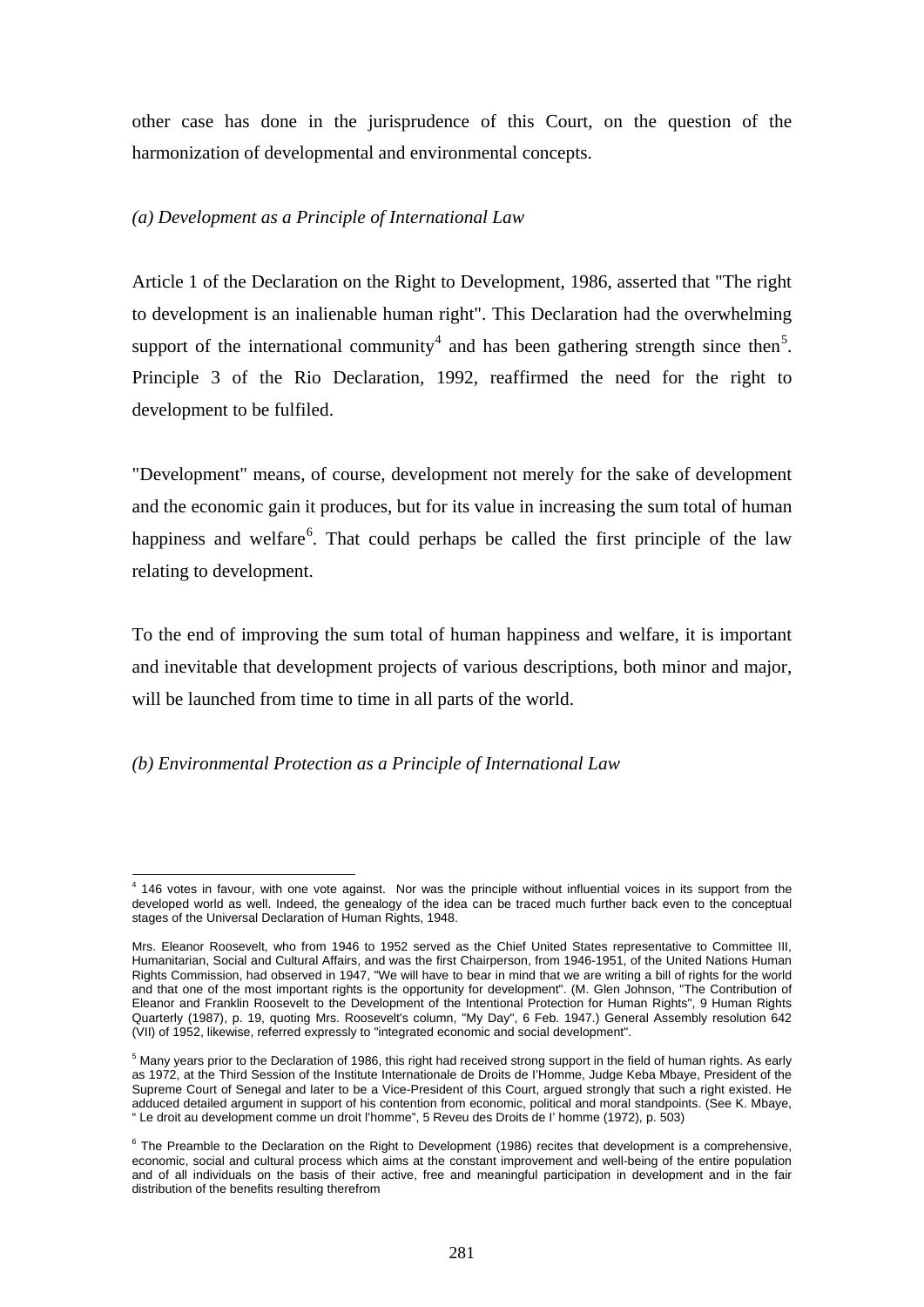The protection of the environment is likewise a vital part of contemporary human rights doctrine, for it is a sine qua non for numerous human rights such as the right to health and the right to life itself. It is scarcely necessary to elaborate on this as damage to the environment can impair and undermine all the human rights spoken of in the Universal Declaration and other human rights instruments.

While, therefore, all peoples have the right to initiate development projects and enjoy their benefits, there is likewise a duty to ensure that those projects do not significantly damage the environment.

### *(c) Sustainable Development as a Principle of International Law*

After the early formulations of the concept of development, it has been recognized that development cannot be pursued to such a point as to result in substantial damage to the environment within which it is to occur. Therefore development can only be prosecuted in harmony with the reasonable demands of environmental protection. Whether development is sustainable by reason of its impact on the environment will, of course, be a question to be answered in the context of the particular situation involved.

It is thus the correct formulation of the right to development that that right does not exist in the absolute sense, but is relative always to its tolerance by the environment. The right to development as thus refined is clearly part of modern international law. It is compendiously referred to as sustainable development.

The concept of sustainable development can be traced back, beyond the Stockholm Conference of 1972, to such events as the Founex meeting of experts in Switzerland in June 19[7](#page-309-0)1<sup>7</sup>; the conference on environment and development in Canberra in 1971; and United Nations General Assembly resolution 2849 (XXVI). It received a powerful impetus from the Stockholm Declaration which, by Principle 11, stressed the essentiality of development as well as the essentiality of bearing environmental considerations in mind in the developmental process. Moreover, many other Principles of that Declarationg<sup>[8](#page-309-1)</sup> provided a setting for the development of the concept of

<sup>1</sup>  $^7$  See Sustainable Development in International Law, Winfried Land Lang (ed.), 1995, p. 143<br><sup>8</sup> For example, Principles 2, 3, 4, 5, 8, 9, 12, 13, and 14.

<span id="page-309-1"></span><span id="page-309-0"></span>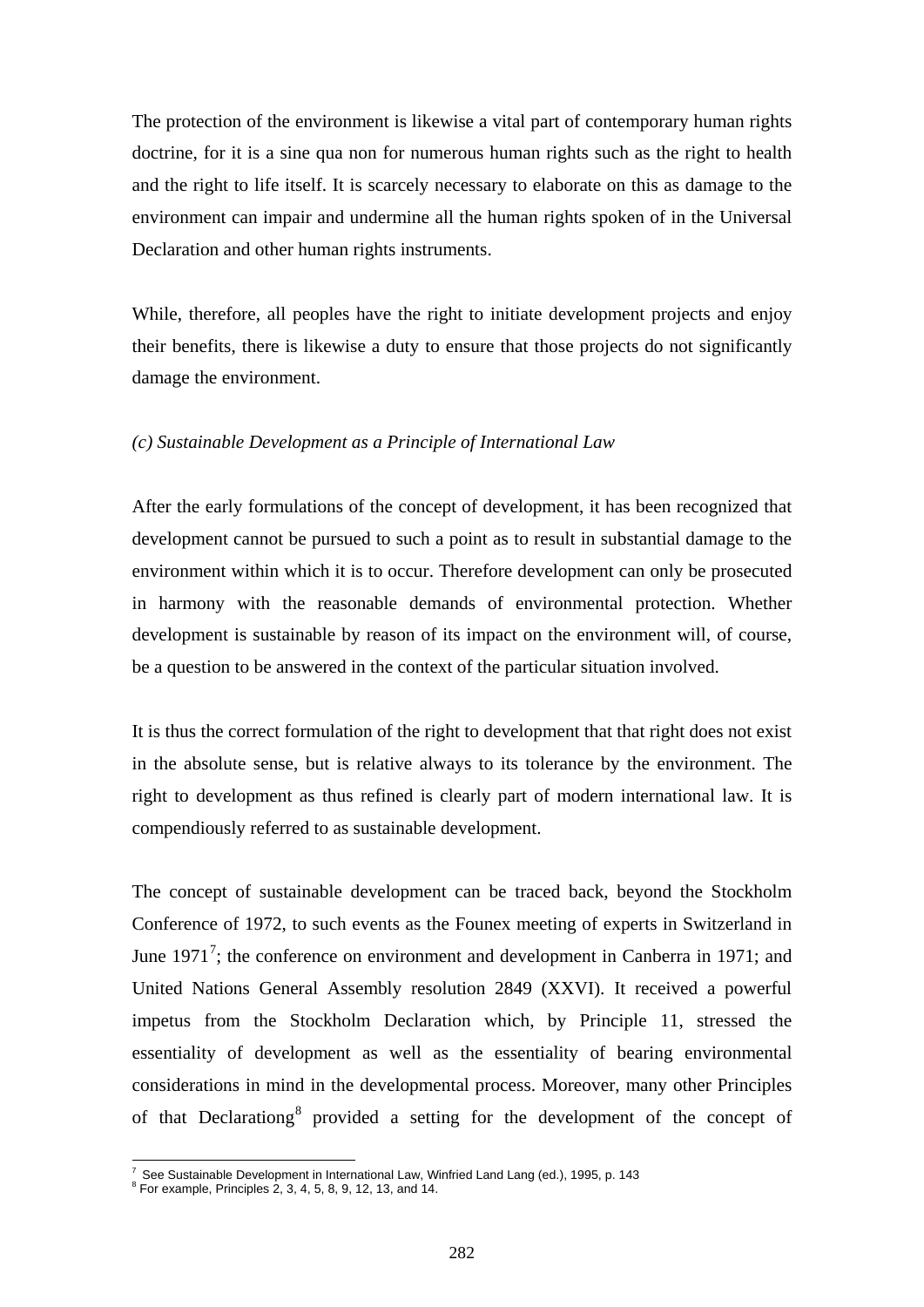sustainable development<sup>[9](#page-310-0)</sup> and more than one-third of the Stockholm Declaration related to the harmonization of environment and development<sup>10</sup>. The Stockholm Conference also produced an Action Plan for the Human Environment $^{11}$ .

The international community had thus been sensitised to this issue even as early as the early 1970s, and it is therefore no cause for surprise that the 1977 Treaty, in Articles 15 and 19, made special reference to environmental considerations. Both Parties to the Treaty recognized the need for the developmental process to be in harmony with the environment and introduced a dynamic element into the Treaty which enabled the Joint Project to be kept in harmony with developing principles of international law.

Since then, it has received considerable endorsement from all sections of the international community, and at all levels.

Whether in the field of multilateral treaties<sup>[12](#page-310-3)</sup>, international declarations<sup>[13](#page-310-4)</sup>; the foundation documents of international organisations<sup>14</sup>, the practices of international financial institutions<sup>15</sup>; regional declarations and planning documents<sup>16</sup>, or State practice<sup>17</sup>, there is a wide and general recognition of the concept. The Bergen ECE

<span id="page-310-0"></span> 9 'These principles are thought to be based to a large extent on the Founex Report - see Sustainable Development and International Laev, Winfried Lang (ed.), supra,

the United Nations Framework Convention on Climate Change, 1992, (XXXI ILM (1992) 849, Arts. 2 and 3); and the<br>Convention on Biological Diversity (XXXI ILM (1992) 818, Preamble, Arts. 1 and 10 - "sustainable use of biodive

<span id="page-310-2"></span><span id="page-310-1"></span><sup>&</sup>lt;sup>10</sup> Ibid<br><sup>11</sup> Action Plan for the Human Environment UN Doc. A/CONF.48/14/Rev. 1. See especially Chapter II which devoted its final section to development and the environment<br>
<sup>12</sup> Expression to development and the environment<br>
<sup>12</sup> Expression in the state of the state of the state of the state of the state of the state of the state of the state

<span id="page-310-3"></span><sup>12</sup> For example, the United Nations Convention to Combat Desertification (The United Nations Convention to Combat Desertification in those Countries Experiencing Serious Droughts and/or Desertification, Particularly in Africa), 1994,

<span id="page-310-4"></span>Preamble. Art.<br><sup>13</sup> For example, the Rio Declaration on Environment and Development 1992, emphasizes sustainable development in several of its Principles (e.g., Principles 4, 5, 7, 8, 9, 20, 21, 22, 24 and 27 refer expressly to "sustainable development" which can be described as the central concept of the entire document); and the Copenhagen Declaration, 1995 (paras.

<span id="page-310-5"></span><sup>6 &</sup>amp; 8), following on the Copenhagen World Summit for Social DeveloDment 1995.<br><sup>14</sup> For example, the North American Free Trade Agreement (Canada, Mexico, United States) (NAFTA, Preamble, XXXII ILM (1993), p. 289); the World Trade organisation (WTO) (paragraph I of the Preamble of the Marrakesh Agreement of 15 April 1994, establishing the World Trade Organisation speaks of the "optimal use of the world's resources in accordance with the objective of sustainable development" XXXIII ILM(1994), pp. 1143-1144); and the European Union  $(Art. 2 of the ECT).$ 

<span id="page-310-6"></span><sup>15</sup> For example, the World Bank Group, the Asian Development Bank, the African Development Bank, the InterAmerican Development Bank, and the European Bank for Reconstruction and Development all subscribe to the principle of sustainable development. Indeed, since 1993, the World Bank has convened an annual conference related to advancing environmentally and socially sustainable development (ESSD).<br><sup>16</sup> For experient and socially sustainable development (ESSD).

<span id="page-310-7"></span><sup>16</sup> For example, the Langkawi Declaration on the Environment, 1989, adopted by the "Heads of Government of the Commonwealth representing a quarter of the world's population" which adopted wsustainable development" as its central theme; Ministerial Declaration on Environmentally Sound and Sustainable Development in Asia and the Pacific, Bangkok, 1990 (Doc.38a, p.567); and Action Plan for the Protection and Management of the Marine and Coastal Environment of the South Asian Seas Region, 1983 (para. 10 - "sustainable, environmentally sound development").<br><sup>17</sup> For example, in 1990, the Dublin Declaration by the European Council on the Environmental Imperative stat

<span id="page-310-8"></span>there must be an acceleration of effort to ensure that economic development in the Community is "sustainable and environmentally sound" (Bulletin of the European Communities, 6-1990, Ann. 11, p. 18). It urged the Community and Member States to play a major role to assist developing countries in their efforts to achieve "long-term sustainable development" (ibid., p. 19). It said, in regard to countries of Central and Eastem Europe, that remedial measures must be taken "to ensure that their future economic development is sustainable" (ibid.). It also expressly recited that: "As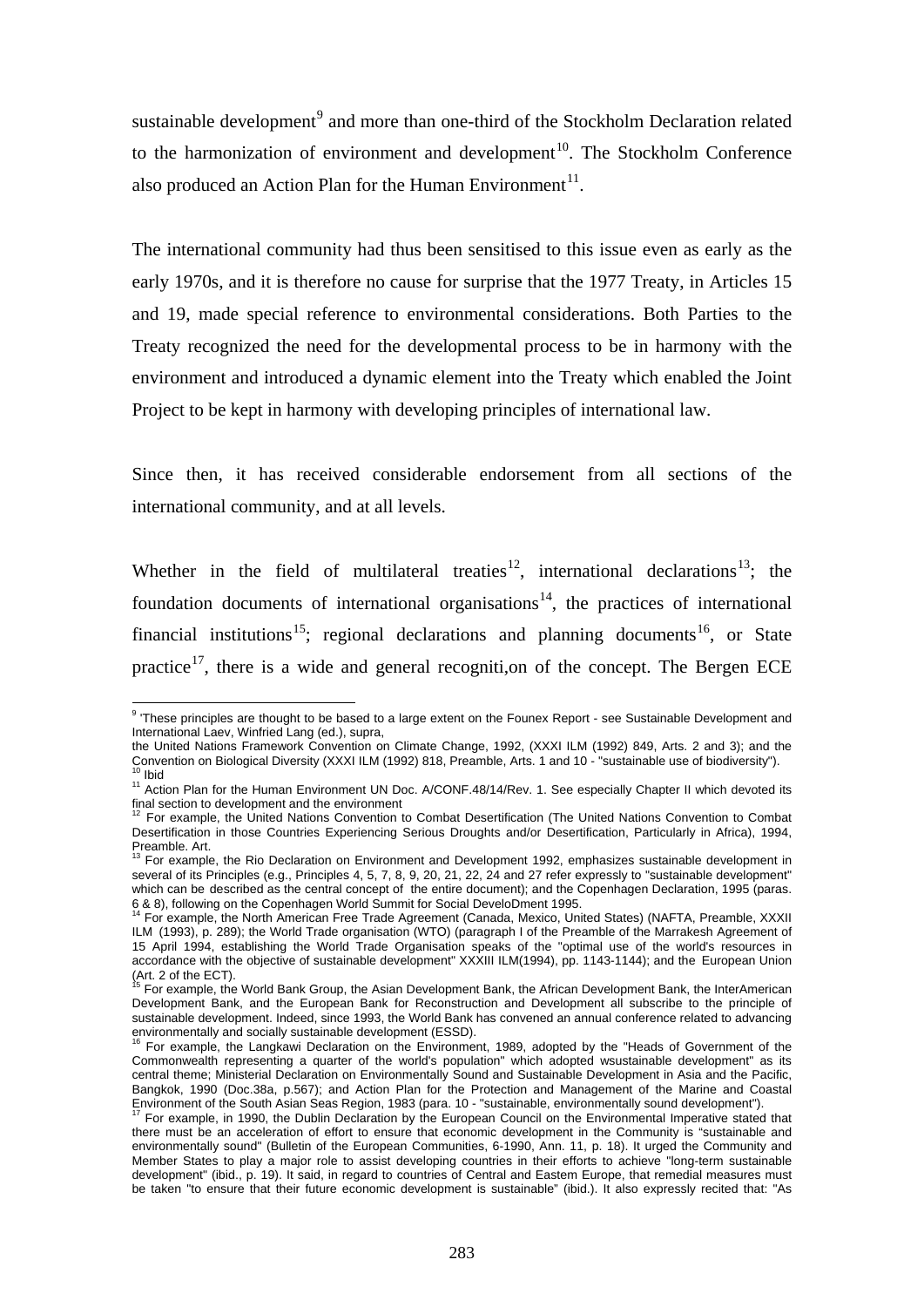Ministerial Declaration on Sustainable Development of 15 May 1990, resulting from a meeting of Ministers from 34 countries in the ECE region, and the Commissioner for the Environment of the European Community, addressed "The challenge of sustainable development of humanity" (para. 6), and prepared a Bergen Agenda for Action which included a consideration of the Economics of Sustainability, Sustainable Energy Use, Sustainable Industrial Activities, and Awareness Raising and Public Participation. It sought to develop "sound national indicators for sustainable development" (para. 13 (b)) and sought to encourage investors to apply environmental standards required in their home country to investments abroad. It also sought to encourage UNEP, UNIDO, UNDP, IBRD, ILO, and appropriate international organisations to support member countries in ensuring environmentally sound industrial investment, observing that industry and government should co-operate for this purpose (para. 15  $(f)$ )<sup>[18](#page-311-0)</sup>. A Resolution of the Council of Europe, 1990, propounded a European Conservation Strategy to meet, inter alia, the legitimate needs and aspirations of all Europeans by seeking to base economic, social and cultural development on a rational and sustainable use of natural resources, and to suggest how sustainable development can be achieved<sup>[19](#page-311-1)</sup>.

The concept of sustainable development is thus a principle accepted not merely by the developing countries, but one which rests on a basis of worldwide acceptance.

In 1987, the Brundtland Report brought the concept of sustainable development to the forefront of international attention. In 1992, the Rio Conference made it a central feature of its Declaration, and it has been a focus of attention in all questions relating to development in the developing countries.

The principle of sustainable development is thus a part of modern international law by reason not only of its inescapable logical necessity, but also by reason of its wide and general acceptance by the global community.

The concept has a significant role to play in the resolution of environmentally related disputes. The components of the principle come from well-established areas of

1

<span id="page-311-1"></span>Heads of State or Government of the European Community, ... [w]e intend that action by the Community and its Member States will be developed ... on the principles of sustainable development and preventive and precautionary actionW (ibid., Conclusions of the Presidency, Point 1.36, pp.17-18).<br><sup>18</sup> Basic Documents of International Environmental Law, Harald Hohmann (ed.), Vol. 1, 1992, p. 558

<span id="page-311-0"></span>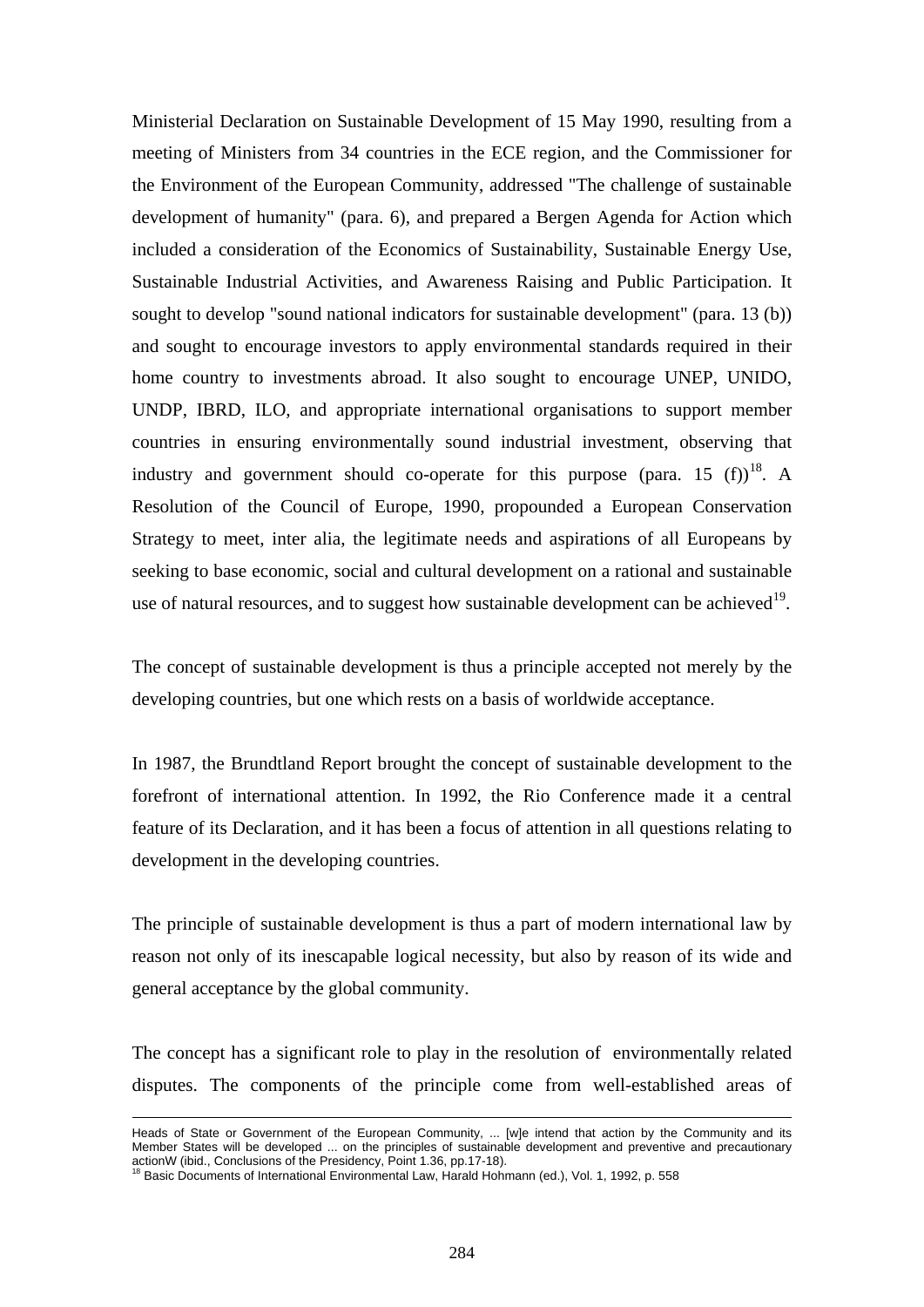international law human rights, State responsibility, environmental law, economic and industrial law, equity, territorial sovereignty, abuse of rights, good neighbourliness to mention a few. It has also been expressly incorporated into a number of binding and farreaching international agreements, thus giving it binding force in the context of those agreements. It offers an important principle for the resolution of tensions between two established rights. It reaffirms in the arena of international law that there must be both development and environmental protection, and that neither of these rights can be neglected.

The general support of the international community does not of course mean that each and every member of the community of nations has given its express and specific support to the principle nor is this a requirement for the establishment of a principle of customary international law.

As Brierly observes:

"It would hardly ever be practicable, and all but the strictest of positivists admit that it is not necessary, to show that every state has recognized a certain practice, just as in English law the existence of a valid local custom or custom of trade can be established without proof that every individual in the locality, or engaged in the trade, has practised the custom. This test of general recognition is necessarily a vague one; but it is of the nature of customary law, whether national or international..."<sup>[20](#page-312-0)</sup>

Evidence appearing in international instruments and State practice (as in development assistance and the practice of international financial institutions) likewise amply supports a contemporary general acceptance of the concept.

Recognition of the concept could thus, fairly, be said to be worldwide.<sup>[21](#page-312-1)</sup>

<span id="page-312-1"></span>

<span id="page-312-0"></span><sup>&</sup>lt;sup>19</sup> Ibid., p. 598<br><sup>20</sup> J Brierly, The Law of Nattons, 6th ed., 1963, p. 61; emphasis supplied.<br><sup>21</sup> See, further, L. Kramer, E.C. Treaty and Environmental Law, 2nd ed., 1995, p. 63, analysing the environmental connotation in the word "sustainable" and tracing it to the Brundtland Report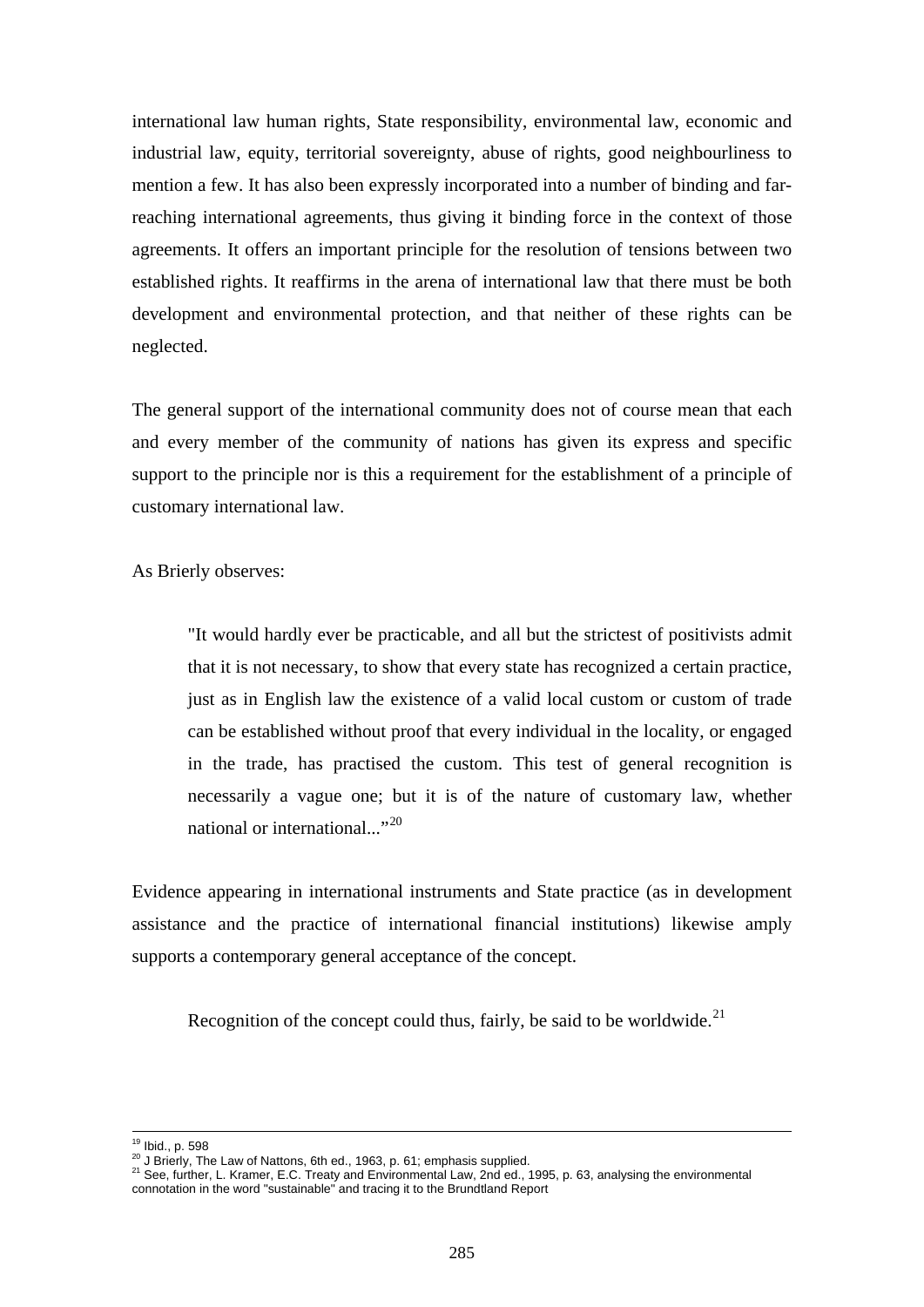# *(d) The Need for International Law to Draw upon the World's Diversity of Cultures in Harmonizing Development and Environmental Protection*

This case, which deals with a major hydraulic project, is an opportunity to tap the wisdom of the past and draw from it some principles which can strengthen the concept of sustainable development, for every development project clearly produces an effect upon the environment, and humanity has lived with this problem for generations.

This is a legitimate source for the enrichment of international law, which source is perhaps not used to the extent which its importance warrants.

In drawing into international law the benefits of the insights available from other cultures, and in looking to the past for inspiration, international environmental law would not be departing from the traditional methods of international law, but would, in fact, be following in the path charted out by Grotius. Rather than laying down a set of principles a priori for the new discipline of international law, he sought them also a posteriori from the experience of the past, searching through the whole range of cultures available to him for this purpose<sup>[22](#page-313-0)</sup>. From them, he drew the durable principles which had weathered the ages, on which to build the new international order of the future. Environmental law is now in a formative stage, not unlike international law in its early stages. A wealth of past experience from a variety of cultures is available to it. It would be pity indeed if it were left untapped merely because of attitudes of formalism which see such approaches as not being entirely de rigueur.

I cite in this connection an observation of Sir Robert Jennings that, in taking note of different legal traditions and cultures, the International Court (as it did in the Western Sahara case):

"...was asserting, not negating, the Grotian subjection of the totality of international relations to international law. It seems to the writer, indeed, that at the present juncture in the development of the international legal system it may be more important to stress the imperative need to develop international law to

<span id="page-313-0"></span><sup>1</sup>  $^{22}$  Julius Stone, Human Law and Human Justice, 1965, p. 66: "It was for this reason that Grotius added to his theoretical deductions such a mass of concrete examples from history."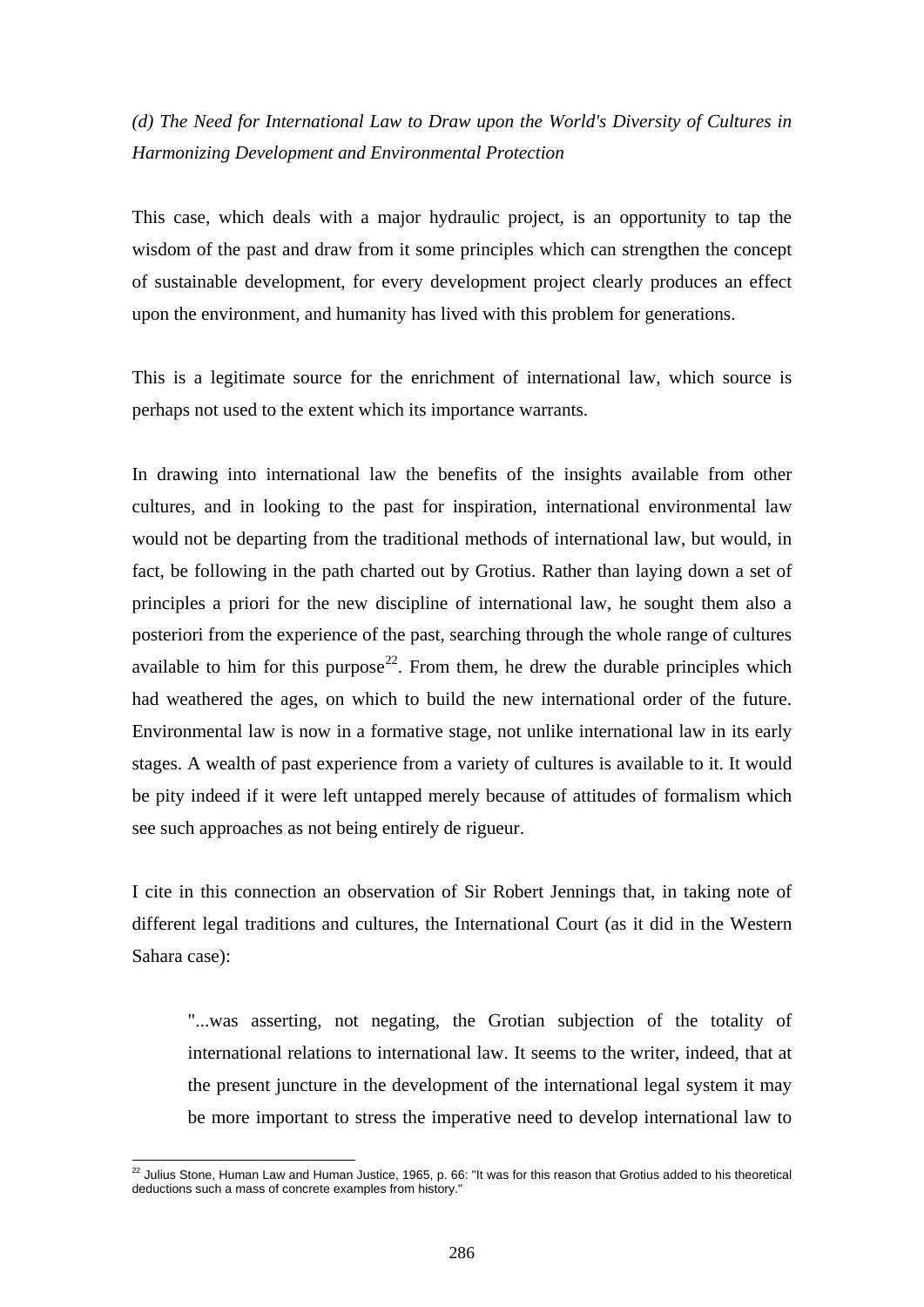comprehend within itself the rich diversity of cultures, civilisations and legal traditions . . .<sup>,[23](#page-314-0)</sup>

Moreover, especially at the frontiers of the discipline of international law, it needs to be multi-disciplinary, drawing from other disciplines such as history, sociology, anthropology, and psychology such wisdom as may be relevant for its purpose. On the need for the international law of the future to be interdisciplinary, I refer to another recent extra-judicial observation of that distinguished former President of the Court that:

"there should be a much greater, and a practical, recognition by international lawyers that the rule of law in international affairs, and the establishment of international justice, are inter-disciplinary subjects<sup>"[24](#page-314-1)</sup>

Especially where this Court is concerned, "the essence of true universality"<sup>[25](#page-314-2)</sup> of the institution is captured in the language of Article 9 of the Statute of the International Court of Justice which requires the "representation of the main forms of civilization and of the principal legal systems of the world" (emphasis added). The struggle for the insertion of the italicized words in the Court's Statute was a hard one, led by the Japanese representative, Mr. Adatci<sup>[26](#page-314-3)</sup>, and, since this concept has thus been integrated into the structure and the Statute of the Court, I see the Court as being charged with a duty to draw upon the wisdom of the world's several civilizations, where such a course can enrich its insights into the matter before it. The Court cannot afford to be monocultural, especially where it is entering newly developing areas of law.

This case touches an area where many such insights can be drawn to the enrichment of the developing principles of environmental law and to a clarification of the principles the Court should apply.

<span id="page-314-0"></span><sup>1</sup>  $^{23}$  Sir Robert Y. Jennings, Universal International Law in a Multicultural World", in International Law and The Grotian Heritage: A Commemorative ColloquXum on the occasion of the fourth centenary of the birth of Hugo Grotius, ed & published by the T.M.C. Asser Institute, The Hague, 1985,P. 195<br><sup>24</sup> "Intemational Lawyers and the Progressive Development of Intemational Law", Theory of International Law at the

<span id="page-314-1"></span>Threshold of the 21st Century, Jerzy Makarozyk (ed.). 1996. D. 423.

<sup>25</sup> Jennings, "Universal Intemational Law in a Multicultural World", supra, p. 189.

<span id="page-314-3"></span><span id="page-314-2"></span> $26$  On this subject of contention, see Proces- Verbaux of the Proceedings of the Committee, 16 June-24 July 1920, esp. p. 136.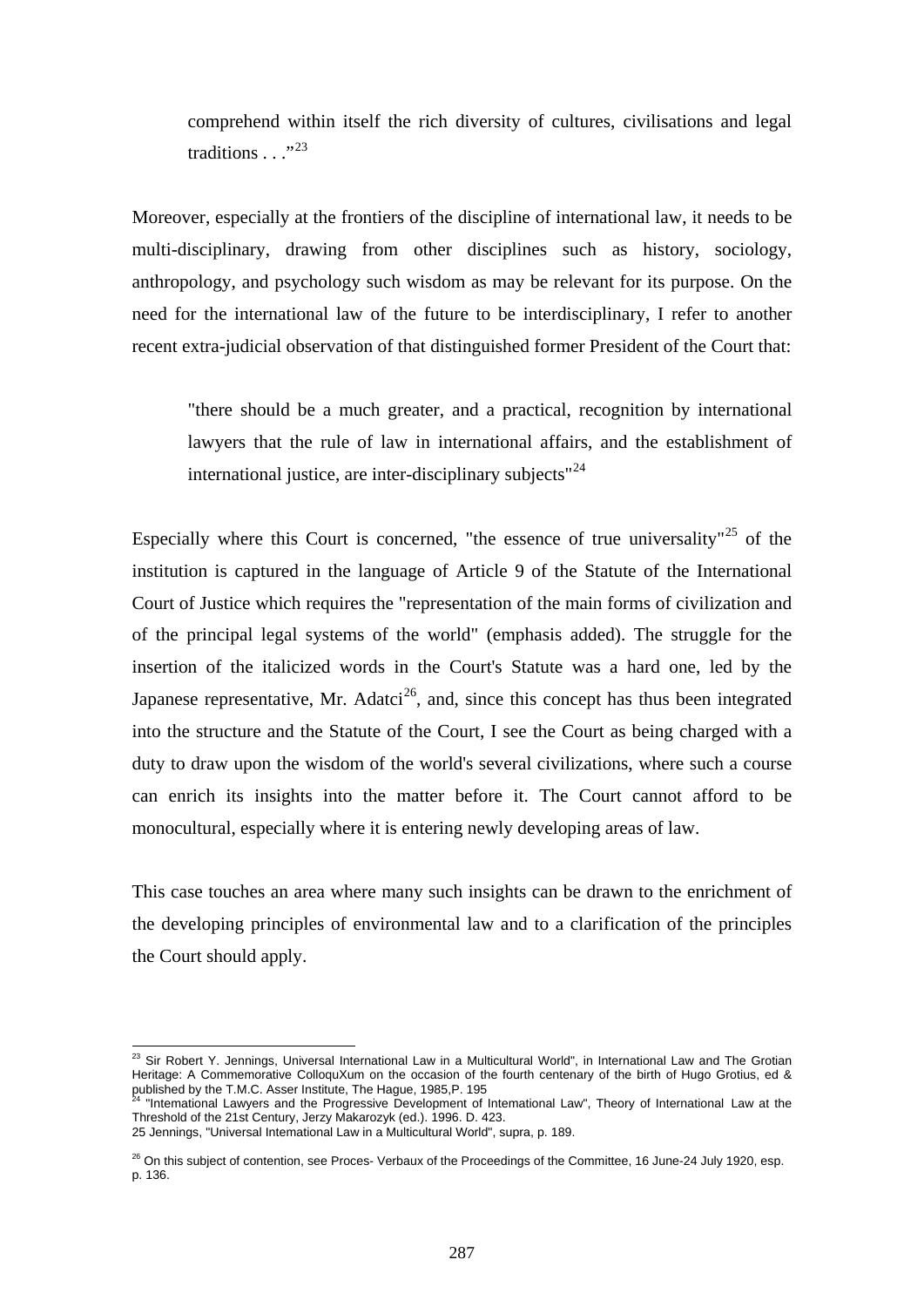It is in this spirit that I approach a principle which, for the first time in its jurisprudence, the Court is called upon to apply a principle which will assist in the delicate task of balancing two considerations of enormous importance to the contemporary international scene and, potentially, of even greater importance to the future.

# *(e) Some Wisdom from the Past Relating to Sustainable Development*

There are some principles of traditional legal systems that can be woven into the fabric of modern environmental law. They are specially pertinent to the concept of sustainable development which was well recognized in those systems. Moreover, several of these systems have particular relevance to this case, in that they relate to the harnessing of streams and rivers and show a concern that these acts of human interference with the course of nature should always be conducted with due regard to the protecticn of the environment. In the context of environmental wisdom generally, there is much to be derived from ancient civilizations and traditional legal systems in Asia, the Middle East, Africa, Europe, the Americas, the Pacific, and Australia - in fact, the whole world. This is a rich source which modern environmental law has left largely untapped.

As the Court has observed, "Throughout the ages mankind has, for economic and other reasons, constantly interfered with nature." (Para. 140.)

The concept of reconciling the needs of development with the protection of the environment is thus not new. Millennia ago these concerns were noted and their twin demands well reconciled in a manner so meaningful as to carry a message to our age.

I shall start with a system with which I am specially familiar, which also happens to have specifically articulated these two needs - development and environmental protection - in its ancient literature. I refer to the ancient irrigation-based civilization of Sri Lanka<sup>[27](#page-315-0)</sup>. It is a system which, while recognising the need for development and

<span id="page-315-0"></span> $^{27}$  This was not an isolated civilization, but one which maintained international relations with China, on the one hand, and with Rome (Ist C) and Byzantium (4th C), on the other. The presence of its ambassadors at the Court of Rome is recorded by Pliny (lib. vi c.24), and is noted by Grotius - De Jure Praedae Commentarius, G.L. Williams and W.H. Zeydol (eds.), Classics of International Law, Jarnes B. Scott (ed.), 1950, pp. 240-241. This diplomatic representation also receives mention in world literature (e.g., Milton, Paradise Regained, Book IV). See also Grotius' reference to the detailed knowledge of Ceylon possessed by the Romans - Grotius, Mare Liberum (Freedom oJthe Seas), tr. R. van Deman Magoffin, p. 12. The island was known as Taprobane to the Greeks, Serendib to the Arabs, Lanka to the Indians, Ceilao to the Portuguese and Zeylan to the Dutch. Its trade with the Roman Empire and the Far East was noted by Gibbon.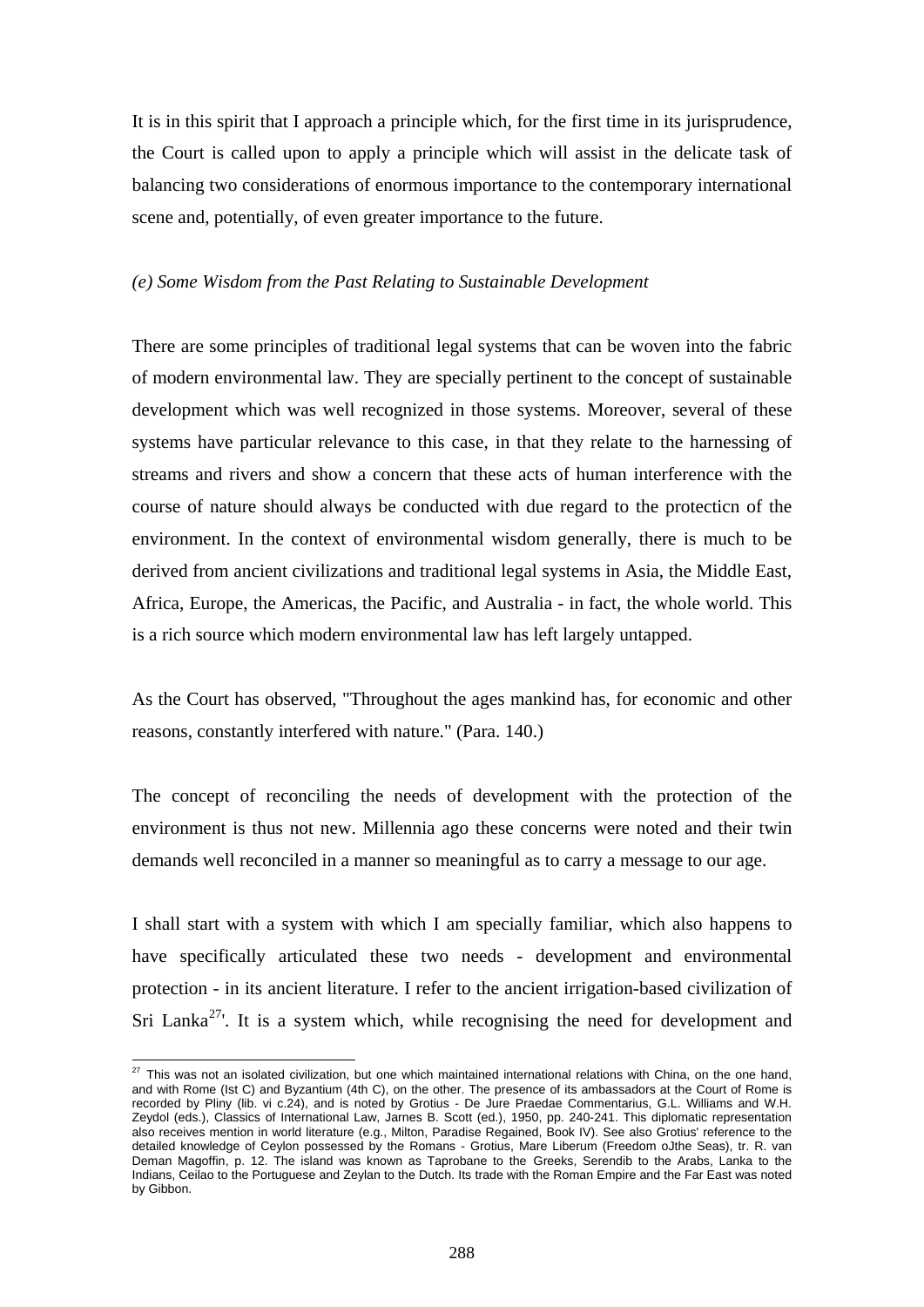vigorously implementing schemes to this end, at the same time specifically articulated the need for environmental protection and ensured that the technology it employed paid due regard to environmental considerations. This concern for the environment was reflected not only in its literature and its technology, but also in its legal system, for the felling of certain forests was prohibited, garn sanctuaries were established, and royal edicts decreed that the natural resource of water was to be used to the last drop without any wastage.

This system, some details of which I shall touch on<sup>28</sup>, is described by Arnold Toynbee in his panoramic survey of civilisations. Referring to it as an "amazing system of waterworks"<sup>29</sup> Toynbee describes<sup>30</sup> how hill streams were tapped and their water guided into giant storage tanks, some of them four thousand acres in extent<sup>[31](#page-316-3)</sup>, from which channels ran on to other larger tanks<sup>[32](#page-316-4)</sup>. Below each great tank and each great channel were hundreds of little tanks, each the nucleus of a village.

The concern for the environment shown by this ancient irrigation system has attracted study in a recent survey of the Social and Environmental Effects of Large Dams<sup>[33](#page-316-5)</sup>. which observes that among the environmentally related aspects of its irrigation systems were the "erosion control tank" which dealt with the problem of silting by being so designed as to collect deposits of silt before they entered the main water storage tanks. Several erosion control tanks were associated with each village irrigation system. The significance of this can well be appreciated in the context of the present case, where the problem of silting has assumed so much importance.

Another such environmentally related measure consisted of the "forest tanks" which were built in the jungle above the village, not for the purpose of irrigating land, but to provide water to wild animals  $34$ .

<span id="page-316-0"></span> $^{28}$  It is an aid to the recapitulation of the matters mentioned that the edicts and works I shall refer to have been the subject of written records, maintained ontemporaneously and over the centuries. See note 41 below<br><sup>29</sup> Arnold J. Toynbee, A Shdv of History, Somervell's Abridgment, 1960, Vol. 1, p. 257.<br><sup>30</sup> Ibid, p. Ro 1, citing Jonn Sti

<span id="page-316-2"></span><span id="page-316-1"></span>

<span id="page-316-3"></span><sup>(275</sup> A.D.); the Kalawewa (Sth C, A.D.), and the Parakrama Samudra (Sea of Parakraina, I Ith C, A.D.).<br><sup>32</sup> The technical sophistication of this irrigation system has been noted also in Joseph

<span id="page-316-4"></span>

Needham's monumental work on Science and Civilization in China. Needham, in describing the ancient irrigation works of China, makes numerous references to the contemporary irrigation works of Ceylon, which he discusses at some length. See especially, Vol. 4, Physics and Physical Technolog,v, 1971, pp. 368 et seq. Also p. 215: "We shall see how skilled the ancient Ceylonese were in this art"<br><sup>33</sup> Edward Goldsmith and Nicholas Hildyard, The Social and Envfronmental Effects of Large Darz,ts, 1985, pp. 291-304.<br><sup>34</sup> For these details, see Goldsmith and Hildyard. ibi

<span id="page-316-6"></span><span id="page-316-5"></span>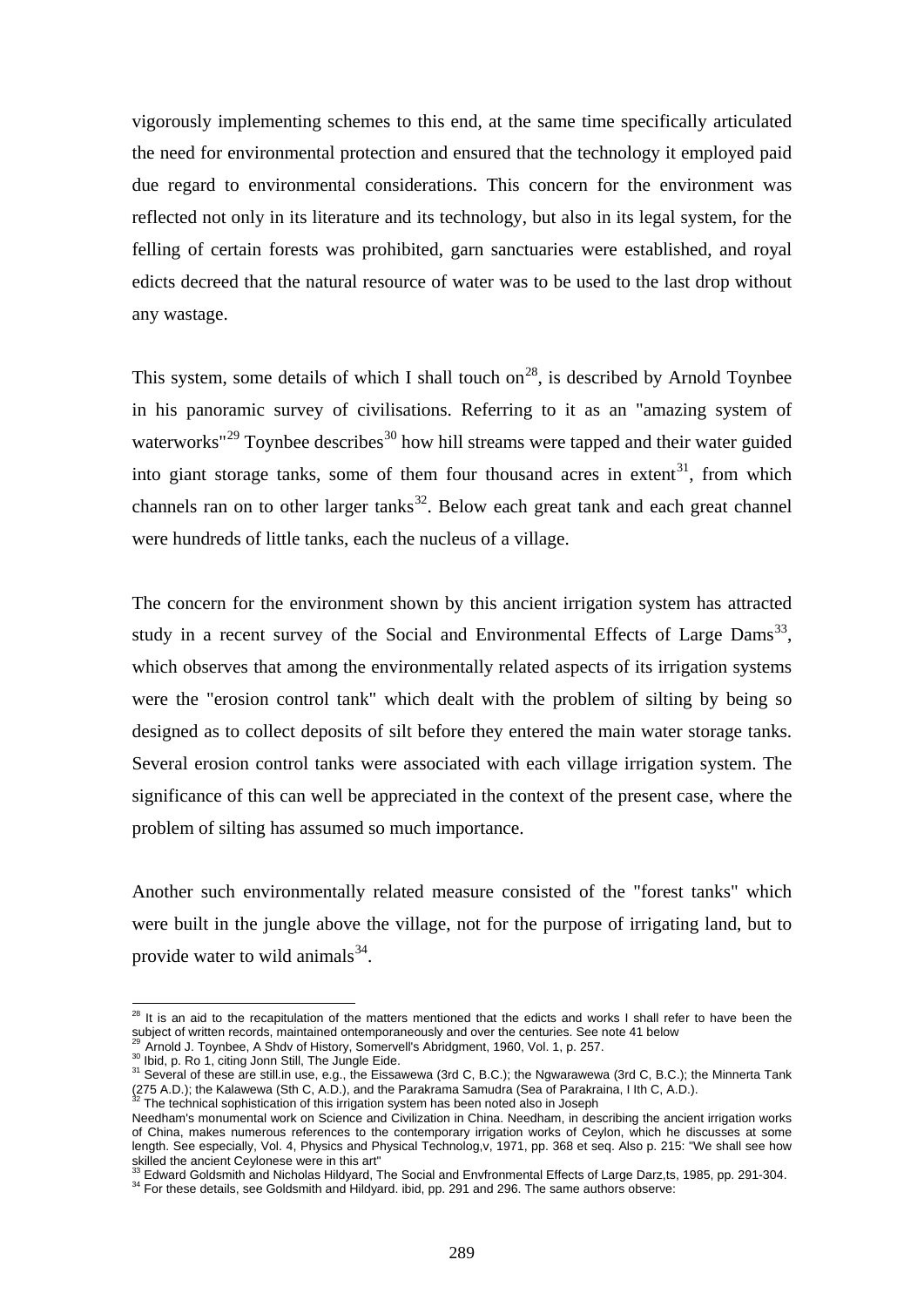This system of tanks and channels, some of them two thousand years old, constitute in their totality several multiples of the irrigation works involved in the present scheme. They constituted development as it was understood at the time, for they achieved in Toynbee's words, "the arduous feat of conquering the parched plains of Ceylon for agriculture<sup> $35$ </sup>. Yet they were executed with meticulous regard for environmental concerns, and showed that the concept of sustainable development was consciously practised over two millennia ago with much success.

Under this irrigation system, major rivers were dammed and reservoirs created, on a scale and in a manner reminiscent of the damming which the Court saw on its inspection of the dams in this case. This ancient concept of development was carried out on such a large scale that, apart from the major reservoirs<sup>36</sup>, of which there were several dozen, between 25,000 and 30,000 minor reservoirs were fed from these reservoirs through an intricate network of canals $^{37}$ .

<span id="page-317-1"></span>Carnegie, Round the World 1879, (1933 ed.), pp. (155-160.)<br><sup>36</sup> The first of these major tanks was tbought to haw been constructed in 504 B.C. (Sir James Emerson Tennent, Ceylon. 1859, Vol. 1, p. 367). A few examples, straddling IS centuries. were:

- the Minneriya tank (275 A.D.) "The reservoir upwards of twenty miles in circumference ... the great embankment remains nearly perfect" - Tennent, supra Vol. 11, p. 600;
- the Topawewa (4th C, A.D.), area considerably in excess of 1,000 acres;

- the Kalawewa (Sth C, A.D.) embankment 3.25 miles long, rising to a height of 40 feet, tapping the river Kala Oya and supplying water to the capital Anuradhapura through a canal 50 miles in length;
- the Yodawewa (5th C, A.D.). Needham describes this as "A most grandiose conception ... the culmination of Ceylonese hydraulics ... an artificial lake with a six-and-a-half mile embankment on three sides of a square, sited on a sloping plain and not in a river valley at all." It was fed by a 50-mile canal from the river Malvatu-Oya;

Sri Lanka is covered with a network of thousands of man-made lakes and ponds, known locally as tanks (after tanque, the Portuguese word for reservoir). Some are truly massive, many are thousands of years old, and almost all show a high degree of sophistication in their construction and design. Sir Jarnes Emerson Tennent, the nineteenth c entury historian, marvelled in particular at the numerous channels that were dug undemeath the bed of each lake in order to ensure that the flow of water was 'constant and equal as long as any water remained in the tank'."

<span id="page-317-0"></span>Toynbee, supra p. 81. Andrew Carnegie, the donor of the Peace Palace, the seat of tbis Court, has described this ancient work of development in the following terms: tThe posibon held by Ceylon in ancient days as the great granary of Southern Asia explains the precedence accorded to agricultural pursuits. Under native rule the whole island was brought under irrigation by means of artificial lakes, constructed by dams across ravines, many of them of great extent one sull existing is twenty miles in circumference - but the system has been allowed to fall into decay." (Andrew

the Vavumk-kulam (3rd C, B.C.) (1,97S acres water surface, 596 million cubic feet water capacity), the Pavatkulam (3rd or 2nd C, B.C.) (2,029 acres water surface, 770 million cubic feet water capacity) - Parker, Ancient Ceylon 1909, DD. 363. 373

the Tissawewa (3rd C, B.C.); and the Nuwarawewa (3rd C, B.C.), both still in service and still supplying water to the ancient capital Anuradhapura, which is now a provincial capital;

the Parakrama Samudra (Sea of Parakraina) (I Ith C, A.D.), embankment 9 miles long, up to 40 feet high, enclosing 6,000 acres of water area. (Brohier, Ancient Irrtgation Works in Ceylon, 1934, p. 9.)

<span id="page-317-2"></span><sup>37</sup> On the irrigation systems, generally, see H. Parker, Ancient Ceylon, supra; R.L. Brohier, Ancient Irrigation Worlss in Ceylon, 1934; Edward Goldsmith and Nicholas Hildyard, op. cit., pp. 291-304. Needham, describing the ancient canal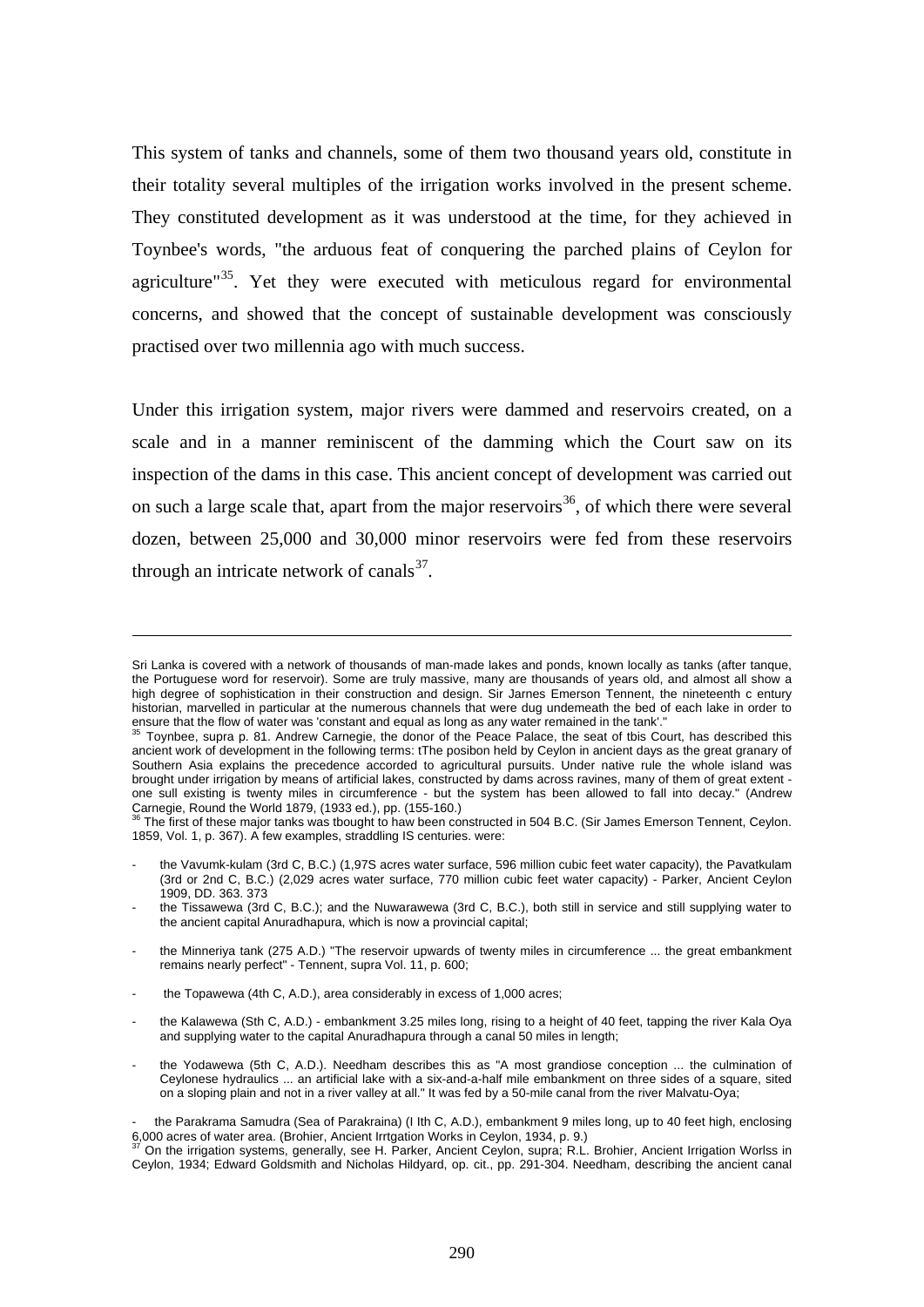The philosophy underlying this gigantic system<sup>[38](#page-318-0)</sup>, which for upwards of two thousand years served the needs of man and nature alike, was articulated in a famous principle laid down by an outstanding monarch<sup>[39](#page-318-1)</sup> that "not even a little water that comes from the rain is to flow into the ocean without being made useful to man"[40.](#page-318-2) According to the ancient chronicles<sup>[41](#page-318-3)</sup>, these works were undertaken "for the benefit of the country", and "out of compassion for all living creatures"<sup>[42](#page-318-4)</sup>. This complex of irrigation works was aimed at making the entire country a granary. They embodied the concept of development par excellence.

Just as development was the aim of this system, it was accompanied by a systematic philosophy of conservation dating back to at least the third century, B.C. The ancient chronicles record that when the King (Devanampiya Tissa, 247-207 B.C.) was on a hunting trip (around 223 B.C.), the Arahat<sup>[43](#page-318-5)</sup> Mahinda, son of the Emperor Asoka of India, preached to him a sermon on Buddhism which converted the king. Here are excerpts from that sermon:

"O great King, the birds of the air and the beasts have as equal a right to live and move about in any part of the land as thou. The land belongs to the people and all living beings; thou art only the guardian of  $it^{44}$ ."

system of China, observes that "it was comparable only with the irrigation contour canais of Ceylon. not with any work in Europet (op. cit., Vol. 4, p. 359).

<span id="page-318-0"></span><sup>38 &</sup>quot;so vast were the dimensions of some of these gigantic tanks that many still in existence cover an area from fifteen to twenty miles in circumference" (Tennent supra, Vol. 1, p. 364).

<span id="page-318-1"></span><sup>39</sup> King Parakrama Bahu (1153-1186 A.D.). This monarch constructed or restored 163 major tanks, 2,376 minor tanks, 3,910 canals, and 165 dams. His masterpiece was the Sea of Parakrama, referred to in note 36. All of this was<br>conceived within the envirorunental philosophy of avoiding any wastage of natural resources

<span id="page-318-2"></span>See Toynbee's reference to this. "The idea underlying the system was very great. It was intended by the tank-building kings that none of the rain which fell in such abundance in the mountains should reach the sea without paying tribute to man on the way." (Toynbee, op. cit, P. 81.)<br><sup>41</sup> The Mahavamsa, Tumour's translation, Chap. xxxvii, p. 242. The Mahavamsa was the ancient historicai chronicle of

<span id="page-318-3"></span>Sri Lanka, maintained contemporaneously by Buddhist monks, and an important source of dating for South Asian history. Commencing at the close of the 4tb century, A.D., and incorporating earlier chronicles and orai traditions dating back a further eight centuries, this constitutes a continuous record for over 15 centuries - see The Mahavamsa or The Great Chronzle of Ceylon, translated into English by Wilhelm Geiger, 1912, Introduction, pp. ix-xii. The King's statement earlier referred to, is recorded in the Mahavamsa as follows:

<sup>&</sup>quot;In the realm that is subject to me are ... but few fields which are dependent on rivers with permanent flow ... Also by many mountains, thick jungles and by widespread swamps my kingdom is much straitened. Truly, in such a country not even a little water that awmes from the rain must flow into the ocean without being made useful to man." lbid, Chap. LXVIII, verses 8-12.)<br><sup>42</sup> See also, on this matter, Emerson Tennent, supra, Vol. 1, p. 311.

<span id="page-318-5"></span><span id="page-318-4"></span><sup>42</sup> See also, on this matter, Emerson Tennent, supra, Vol. 1, p. 311. 43 A person who has attained a very high state of enlightenment. For its more technical meaning, see Walpola Rahula, History of Buddhism in Ceylon, 1956. pp. 217-221

<span id="page-318-6"></span><sup>&</sup>lt;sup>44</sup> This sermon is recorded in the Mahavamsal, Chap. 14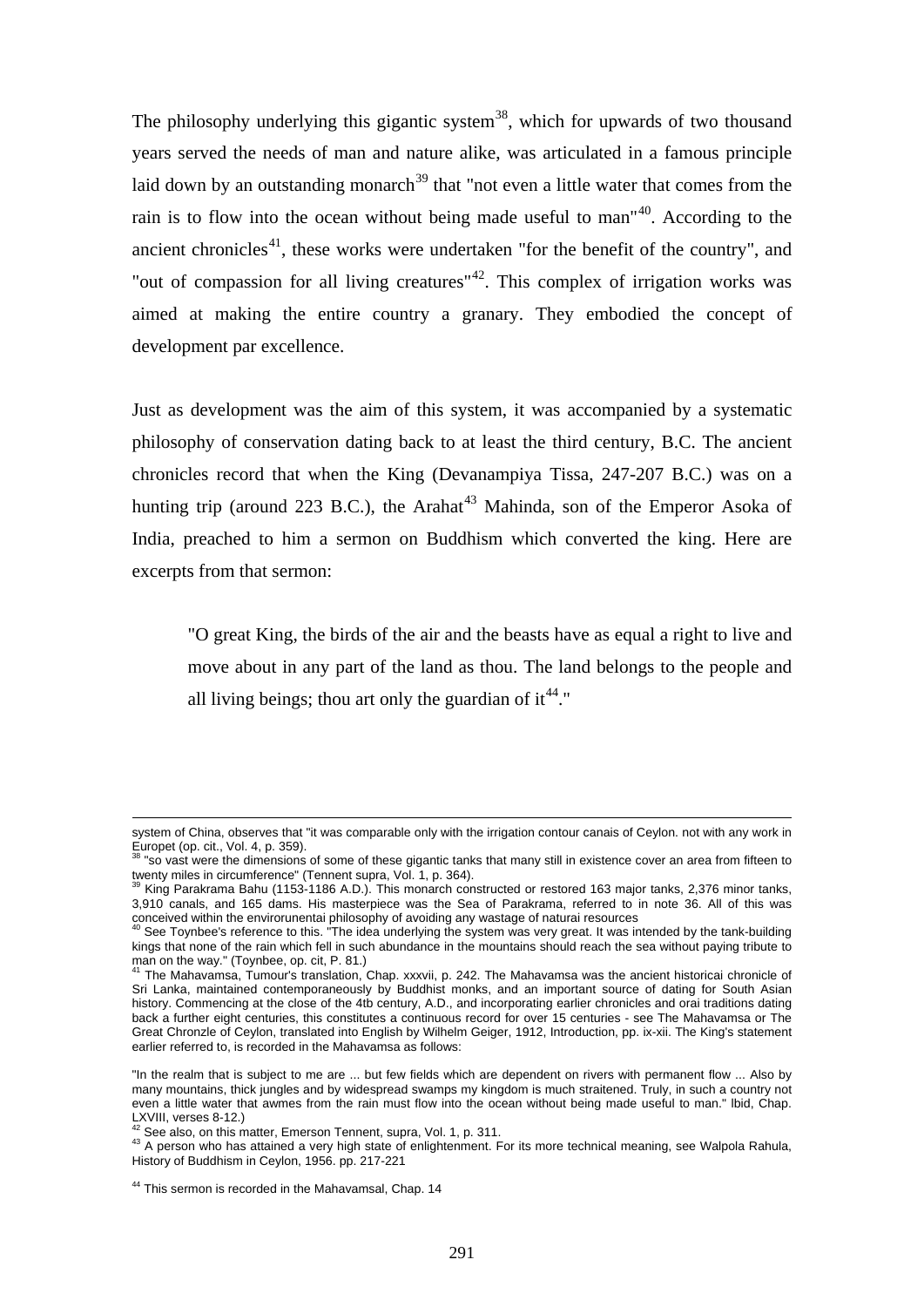This sermon, which indeed contained the first principle of modern environmental law the principle of trusteeship of earth resources - caused the king to start sanctuaries for wild animals - a concept which continued to be respected for over twenty centuries. The traditional legal system's protection of fauna and flora, based on this Buddhist teaching, extended well into the 18th century<sup>[45](#page-319-0)</sup>.

The sermon also pointed out that even birds and beasts have a right to freedom from  $fear^{46}$  $fear^{46}$  $fear^{46}$ 

The notion of not causing harm to others and hence sic utere tuo ut alienum non laedas was a central notion of Buddhism. It translated well into environmental attitudes. 'Alienum" in this context would be extended by Buddhism to future generations as well, and to other component elements of the natural order beyond man himself, for the Buddhist concept of duty had an enormously long reach.

This marked concern with environmental needs was reflected also in royal edicts, dating back to the third century B.C., which ordained that certain primeval forests should on no account be felled. This was because adequate forest cover in the highlands was known to be crucial to the irrigation system as the mountain jungles intercepted and stored the monsoon rains<sup>[47](#page-319-2)</sup>. They attracted the rain which fed the river and irrigation systems of the country, and were therefore considered vital.

Environmental considerations were reflected also in the actual work of construction and engineering. The ancient engineers devised an answer to the problem of silting (which has assumed much importance in the present case), and they invented a device (the bisokotuwa or valve pit), the counterpart of the sluice, for dealing with this environmental problem<sup>[48](#page-319-3)</sup>, by controlling the pressure and the quantity of the outflow of

<span id="page-319-0"></span><sup>&</sup>lt;sup>45</sup> See K. N. Iayatilleke, "The Principles of International Law in Buddhist Doctrine", 120 Recueil des Cows (1967-l), p.

For this idea in the scriptures of Buddhism, see Digha Nikaya, 111, Pali Text Society, p. 850.

<span id="page-319-2"></span><span id="page-319-1"></span><sup>47</sup> Goldsmith and Hildyard, supra, p. 299. See, also, R.L. Brohier, "The Interrelation of Groups of Ancient Reservoirs and Channels in Ceylon", Journal of the Royal Asiatic Society (Ceylon), Vol. 34, No. 90, 1937, p. 65. Brohier's study is one of the foremost authorities on the subject.<br><sup>48</sup> H. Parker, Ancrent Ceylon, supra, p. 379:

<span id="page-319-3"></span>

<sup>&</sup>quot;Since about the middle of the last century, open wells, called 'valve towers' when they stand clear of the embankment or'valve pits' when they are in it have been built in numerous reservoirs in Europe. Their duty is to hold the valves, and the lifting-gear for working them, by means of which the outward flow of water is regulated or totally stopped. Such also was the function of the bisokotuwa of the Sinhalese engineers; they were the first inventors ofthe valve-pit more than 2,100 vears avo."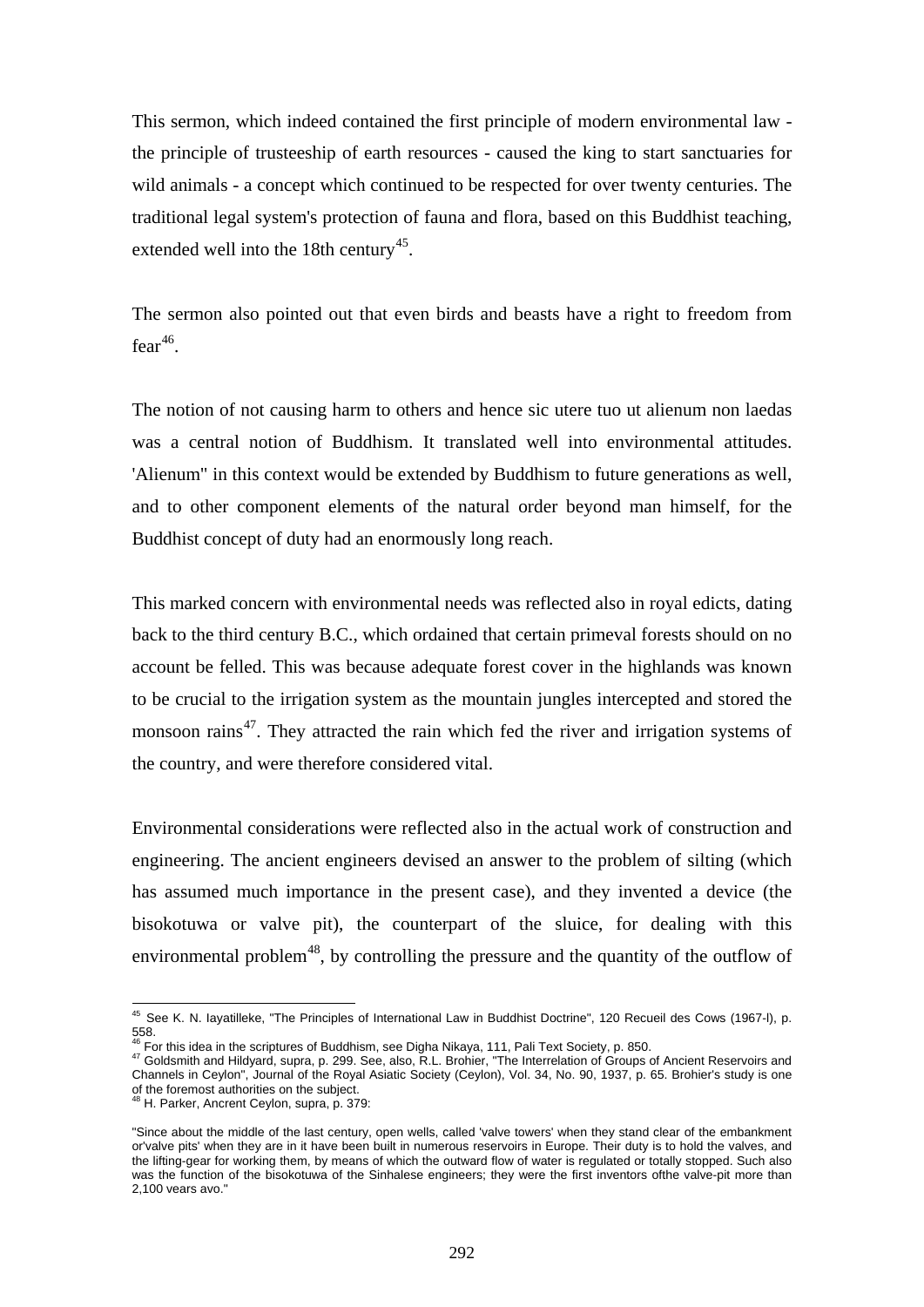water when it was released from the reservoir<sup>49</sup>. Weirs were also built, as in the case of the construction involved in this case, for raising the levels of river water and regulating its flow<sup>50</sup>.

This juxtaposition in this ancient heritage of the concepts of development and environmental protection invites comment immediately from those familiar with it. Anyone interested in the human future would perceive the connection between the two concepts and the manner of their reconciliation.

Not merely from the legal perspective does this become apparent, but even from the approaches of other disciplines.

Thus Arthur C. Clarke, the noted futurist, with that vision which has enabled him to bring high science to the service of humanity, put his finger on the precise legal problem we are considering when he observed: "the small Indian Ocean island ... provides textbook examples of many modern dilemmas: *development versus environment"[51](#page-320-2)*, and proceeds immediately to recapitulate the famous sermon, already referred to, relating to the trusteeship of land, observing, "For as King Devanampiya Tissa was told three centuries before the birth of Christ, we are its guardians - not its owners<sup>"[52](#page-320-3)</sup>.

The task of the law is to convert such wisdom into practical terms - and the law has often lagged behind other disciplines in so doing. Happily for international law, there are plentiful indications, as recited earlier in this opinion, of that degree of "general

<span id="page-320-0"></span><sup>1</sup> <sup>49</sup> H. Parka, op. cit. Needham observes:

<sup>&</sup>quot;AIready in the first century, A.D. they [the Sinhalese engineers] understood the principle of the oblique weir ... But perhaps the most striking invention was the intaketowas or valve towas (Bisokotuwa) which were fitted in the reservoirs perhaps from the 2nJ Century B.C. onwards, certainly from the 2nd Century A.D.... In this way silt and scum-free water could be obtained and at the same time the pressure-head was so reduced as to make the outflow controllable." (loseph Needham, Science and Civilization in Chrna, op. cit., Vol 4, p. 372.)<br><sup>50</sup> K.M. de Silva, A History of Sri Lanka, 1981, p. 30

<span id="page-320-3"></span><span id="page-320-2"></span><span id="page-320-1"></span><sup>51</sup> Arthur C. Clarke, "Sri Lanka's Wildlife Heritage", National Ceographic magazine, Aug. 1983, No. 2, p. 254; emphasis added.<br><sup>52</sup> Arthur C. Clarke has also written:

<sup>&</sup>quot;Of all Ceylon's architectural wonders, however, the most remarkable - and certainly the most useful - is the enormous irrigation system which, for over two thousand years, has brought prosperity to the rice farmers in regions where it may not rain for six months at a time. Frequently ruined, abandoned and rebuilt, this legacy of the ancient engineers is one of the island's most precious possessions. Some of its artificial lakes are ten or twenty kilometres in circumference, and abound with birds and wildlife." (The View from Serendip, 1977, p. 121.)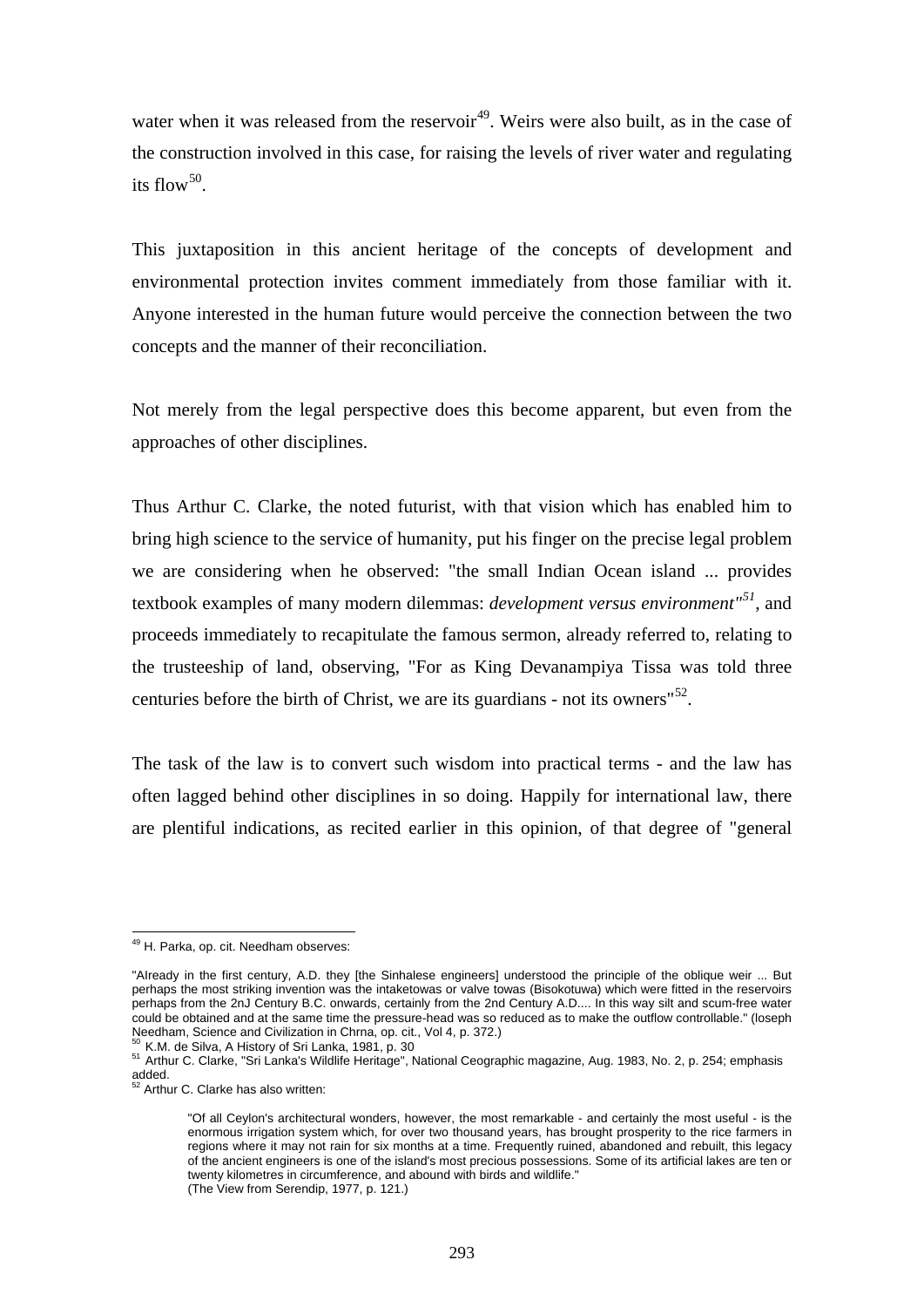recognition among states of a certain practice as obligatory<sup> $53$ </sup> to give the principle of sustainable development the nature of customary law.

This reference to the practice and philosophy of a major irrigation civilization of the premodern world $<sup>54</sup>$  illustrates that when technology on this scale was attempted it was</sup> accompanied by a due concern for the environment. Moreover, when so attempted, the necessary response from the traditional legal system, as indicated above, was one of affirmative steps for environmental protection, often taking the form of royal decrees, apart from the practices of a sophisticated system of customary law which regulated the manner in which the irrigation facilities were to be used and protected by individual members of the public.

The foregoing is but one illustrative example of the concern felt by prior legal systems for the preservation and protection of the environment. There are other examples of complex irrigation systems that have sustained themselves for centuries, if not millennia.

My next illustration comes from two ancient cultures of sub-Saharan Africa - those of the Sonjo and the Chagga, both Tanzanian tribes<sup>55</sup>. Their complicated networks of irrigation furrows, collecting water from the mountain streams and transporting it over long distances to the fields below, have aroused the admiration of modern observers not merely for their technical sophistication, but also for the durability of the complex irrigation systems they fashioned. Among the Sonjo, it was considered to be the sacred duty of each generation to ensure that the system was kept in good repair and all able-bodied men in the villages were expected to take part<sup>[56](#page-321-3)</sup>. The system comprised a fine network of small canals, reinforced by a superimposed network of larger channels. The water did not enter the irrigation area unless it was strictly required, and was not

1

<span id="page-321-3"></span><span id="page-321-1"></span><span id="page-321-0"></span><sup>&</sup>lt;sup>53</sup> J. Brierly, The Law of Nations, sunra, p. 61<br><sup>54</sup> "It is possible that in no other part of the world are there to be found within the same space the remains of so many works for irrigation, which are at the same time of such great antiquity and of such vast magnitude as in Ceylon ... (Bailey, Report on Irrigation in Uva, 1859; see also R.L. Brohier, Ancient Irrigation Works in Ceylon, supra, p. 1);

<sup>&</sup>quot;No people in any age or country had so great practice and experience in the construction of works for irrigation." (Sir Jarnes Emerson Tennent, op. cit., Vol. 1, p. 468);

<sup>&</sup>quot;The stupendous ruins of their reservoirs are the proudest monuments which remain of the former greatness of their country ... Excepting the exaggerated dimensions of Lake Moeris in Central Egypt, and the mysterious 'Basin of Al Aram' ... no similar constructions formed by any race, whether ancient or modern, exceed in colossal magnitude the stupendous tanks of Ceylon." (Sir Emerson Tennent, quoted in Brohier, supra, p. 1.)<br><sup>55</sup> Goldsmith and Hildyard, op. ciL, pp. 282-291

<span id="page-321-2"></span>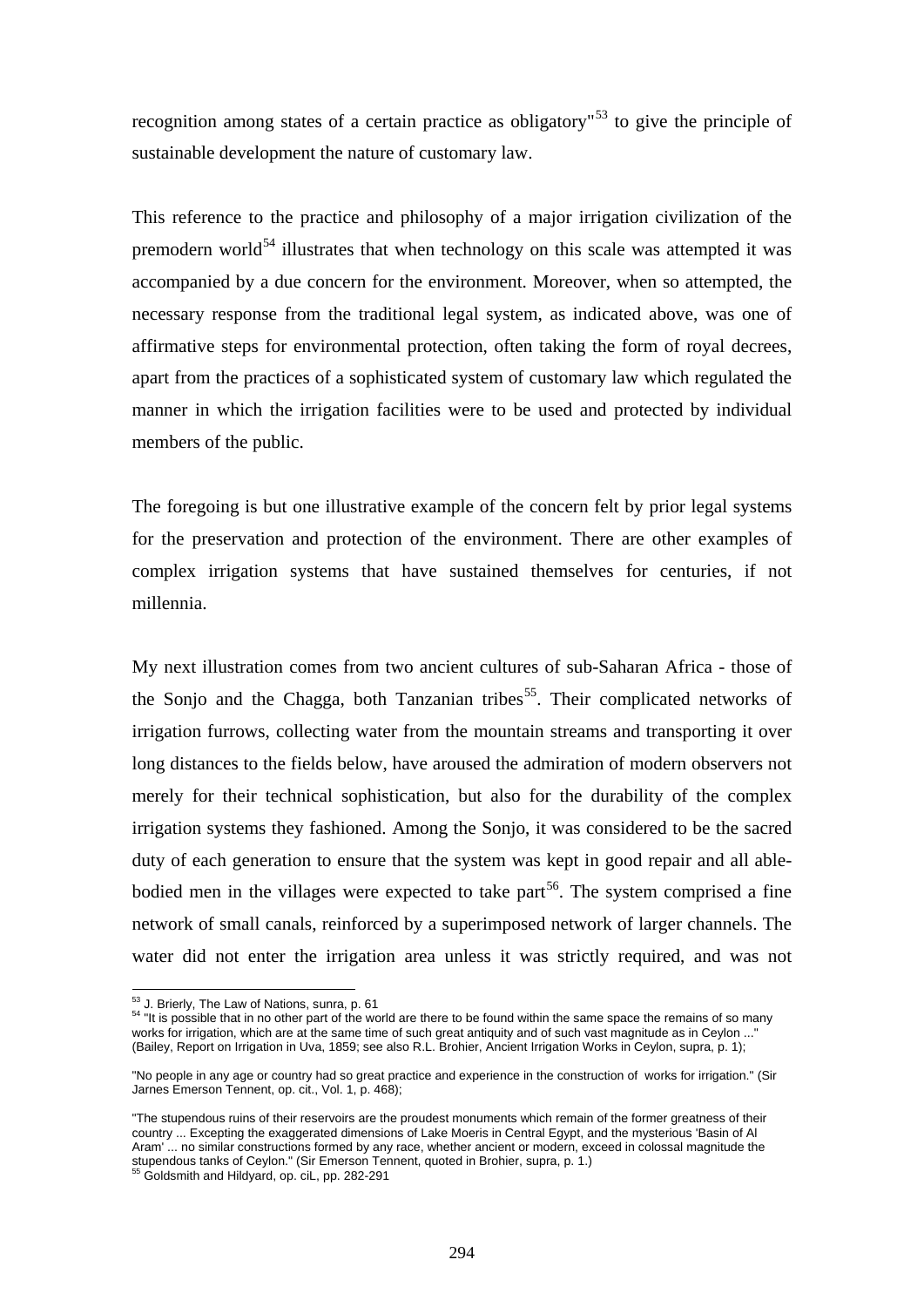allowed to pass through the plots in the rainy season. There was thus no over-irrigation, salinity was reduced, and waterborne diseases avoided $57$ .

Sir Charles Dundas, who visited the Chagga in the first quarter of this century, was much impressed by the manner in which, throughout the long course of the furrows, society was so organized that law and order prevailed<sup>[58](#page-322-1)</sup>. Care of the furrows was a prime social duty, and if a furrow was damaged, even accidentally, one of the elders would sound a horn in the evening (which was known as the call to the furrows), and next morning everyone would leave their normal work and set about the business of repair<sup>59</sup>. The furrow was a social asset owned by the clan<sup>[60](#page-322-3)</sup>.

Another example is that of the qanats<sup>61</sup> of Iran, of which there were around 22,000, comprising more than  $170,000$  miles<sup>[62](#page-322-5)</sup> of underground irrigation channels built thousands of years ago, and many of them still functioning<sup>[63](#page-322-6)</sup>. Not only is the extent of this system remarkable, but also the fact that it has functioned for thousands of years and, until recently, supplied Iran with around 75 per cent of the water used for both irrigation and domestic purposes.

By way of contrast, where the needs of the land were neglected, and massive schemes launched for urban supply rather than irrigation, there was disaster. The immense works in the Euphrates Valley in the third millennium B.C. aimed not at improving the irrigation system of the local tribesmen, but at supplying the requirements of a rapidly growing urban society (e.g., a vast canal built around 2400 B.C. by King Entemenak) led to seepage, flooding and over-irrigation<sup>64</sup>. Traditional farming methods and later irrigation systems helped to overcome the resulting problems of waterlogging and salinization.

<span id="page-322-1"></span>

<span id="page-322-3"></span><span id="page-322-2"></span>

<span id="page-322-0"></span><sup>&</sup>lt;sup>56</sup> Ibid, pp. 284-285.<br><sup>57</sup> Ibid., p. 284.<br><sup>58</sup> Sir Charles Dundas, Kilimanjaro and Its Peoples, 1924, p. 262<br><sup>59</sup> Goldsmith and Hildyard, op. cit., p. 289<br><sup>60</sup> See further Fidelio T. Masao, "The Irrigation System in Ucha Secords, No. 75, 1974

<span id="page-322-4"></span>Qanats comprise a series of vertical shafls dug down to the aquifer and joined by a horizontal canal - see Goldsmith and Hildyard, supra, p. 277

<span id="page-322-5"></span>Some idea of the immensity of this work can be gathered from the fact that it would cost around one million dollars to build an eight kilometres qanat with an average tunnel depth of 15 metres (ibid, p. 280).<br><sup>63</sup> Ibid., p. 277.<br><sup>64</sup> Goldsnith and Hildyard, supra, p.308

<span id="page-322-7"></span><span id="page-322-6"></span>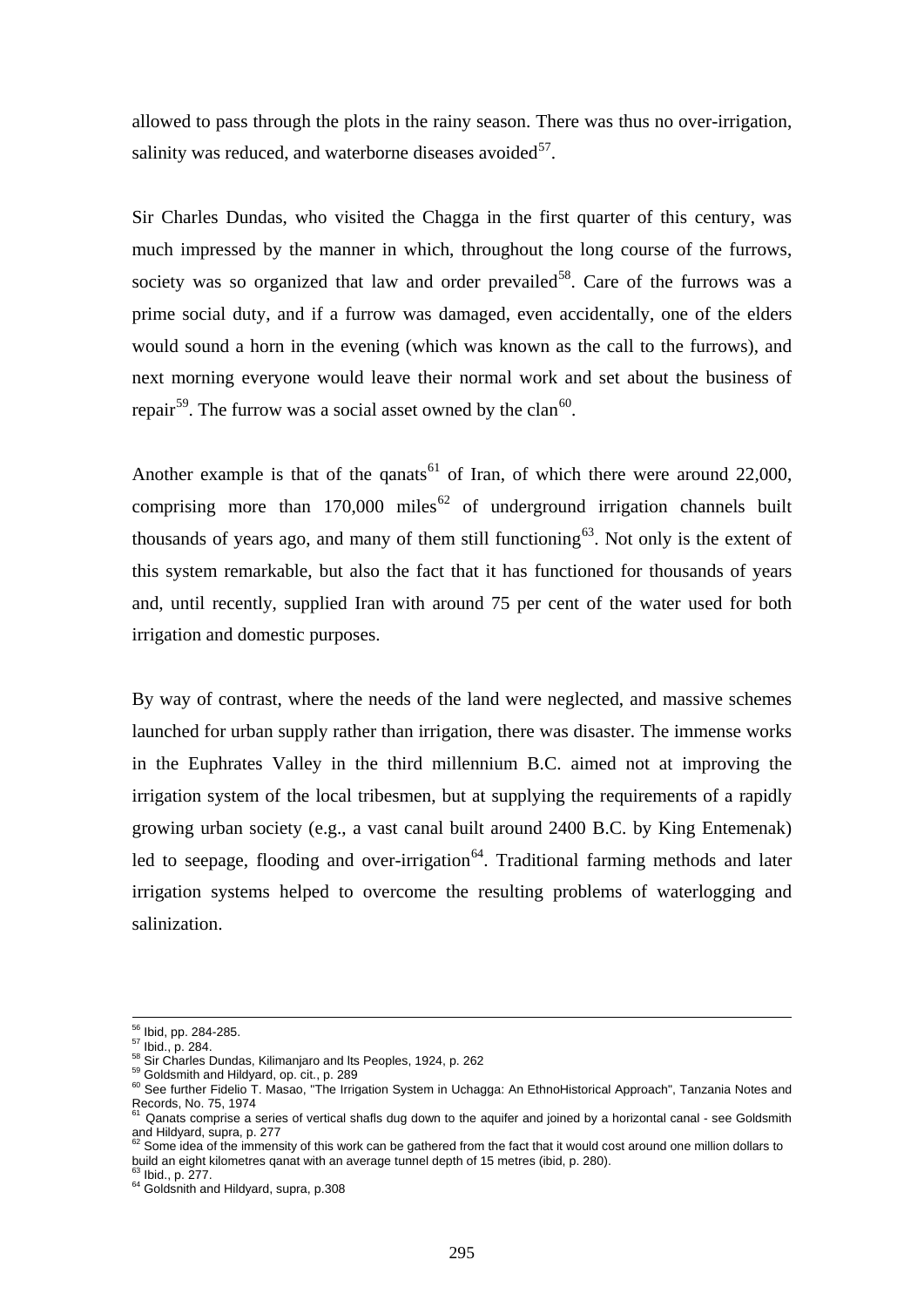China was another site of great irrigation works, some of which are still in use over two millennia after their construction. For example, the ravages of the Mo river were overcome by an excavation through a mountain and the construction of two great canals. Needham describes this as "one of the greatest of Chinese engineering operations which, now 2,200 years old, is still in use today<sup>[65"](#page-323-0)</sup>. An ancient stone inscription teaching the art of river control says that its teaching "holds good for a thousand autumns<sup>"[66](#page-323-1)</sup>. Such action was often inspired by the philosophy recorded in the Tao Te Ching which "with its usual gemlike brevity says 'Let there be no action [contrary to Nature] and there will be nothing that will not be well regulated<sup> $67$ </sup>. Here, from another ancient irrigation civilization, is yet another expression of the idea of the rights of future generations being served through the harmonization of human developmental work with respect for the natural environment.

Regarding the Inca civilization at its height, it has been observed that it continually brought new lands under cultivation by swamp drainage, expansion of irrigation works, terracing of hillsides and construction of irrigation works in dry zones, the goal being always the same - better utilization of all resources so as to maintain an equilibrium between production and consumption<sup>[68](#page-323-3)</sup>. In the words of a noted writer on this civilization, "in this respect we can consider the Inca civilization triumphant, since it conquered the eternal problem of maximum use and conservation of soil"<sup>[69](#page-323-4)</sup>. Here, too, we note the harmonization of developmental and environmental considerations.

Many more instances can be cited of irrigation cultures which accorded due importance to environmental considerations and reconciled the rights of present and future generations. I have referred to some of the more outstanding. Among them, I have examined one at greater length, partly because it combined vast hydraulic development projects with a meticulous regard for environmental considerations, and partly because both development and environmental protection are mentioned in its ancient records. That is sustainable development par excellence; and the principles on which it was based must surely have a message for modern law.

<sup>65</sup> Op. ciL, Vol. 4, p. 288.

<span id="page-323-4"></span><span id="page-323-3"></span><span id="page-323-2"></span>

<span id="page-323-1"></span><span id="page-323-0"></span><sup>&</sup>lt;sup>66</sup> Ibid., p.295<br><sup>66</sup> Ibid., p.295<br><sup>67</sup> Needham, Science and Civiltzation in China, Vol. 2, Histo)y of Scientifc Thought, 1969, p.69<br><sup>68</sup> Jorge, E. Hardoy, Pre-Columbian Cities, 1973, p.415<br><sup>69</sup> Jolul Collier, Los indios of civilization on the coast of Peru" in Irrigatfon Civilization: A Comparative Studj, Julian H. Steward (ed.), 1955.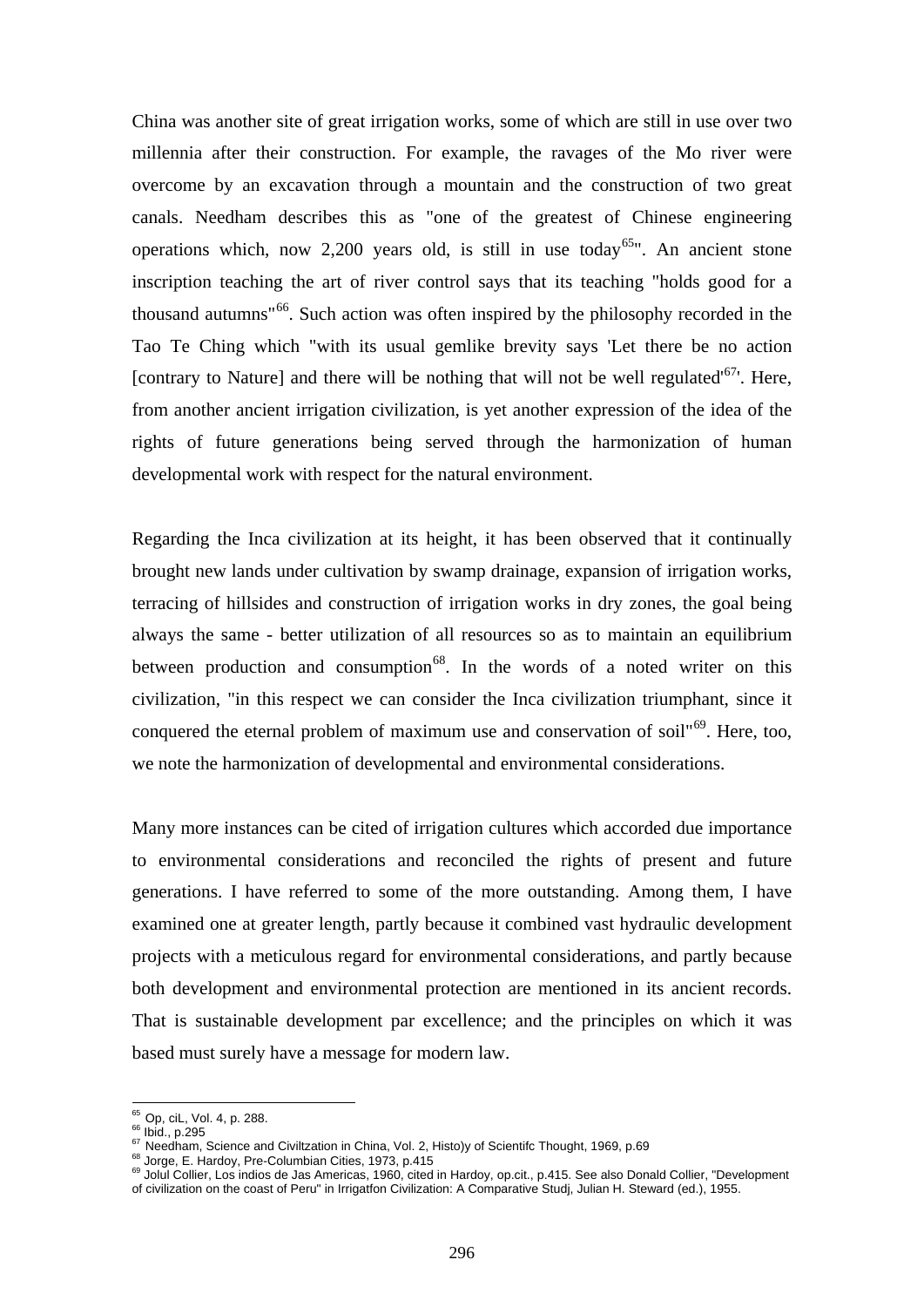Traditional wisdom which inspired these ancient legal systems was able to handle such problems. Modern legal systems can do no less, achieving a blend of the concepts of development and of conservation of the environment, which alone does justice to humanity's obligations to itself and to the planet which is its home. Another way of viewing the problem is to look upon it as involving the imperative of balancing the needs of the present generation with those of posterity.

In relation to concern for the environment generally, examples may be cited from nearly every traditional system, ranging from Australasia and the Pacific Islands, through Amerindian and African cultures to those of ancient Europe. When Native American wisdom, with its deep love of nature, ordained that no activity affecting the larld should be undertaken without giving thought to its impact on the land for seven generations to come<sup>70</sup>; when African tradition viewed the human community as threefold - past, present and future - and refused to adopt a one eyed vision of concentration on the present; when Pacific tradition despised the view of land as merchandise that could be bought and sold like a common article of commerce<sup>71</sup>, and viewed land as a living entity which lived and grew with the people and upon whose sickness and death the people likewise sickened and died; when Chinese and Japanese culture stressed the need for harmony with nature; and when Aboriginal custom, while maximizing the use of all species of plant and animal life, yet decreed that no land should be used by man to the point where it could not replenish itself<sup>72</sup>, these varied cultures were reflecting the ancient wisdom of the human family which the legal systems of the time and tribe absorbed, reflected and turned into principles whose legal validity cannot be denied.

1

<span id="page-324-0"></span> $^{70}$  On Native American attitudes to land, see Guruswamy, Palmer, and Weston (eds.), International Environmental Law and World Order, 1994, pp. 298-299. On American Indian attitudes, see further J. Callicott, "The Traditional American Indian and Western European Attitudes Towards Nature: An Overview", 4 Environmental Ethics 293 (1982); A. Wiggins, "Indian Rights and the Environment", 18 Yale JInt'l Law 345 (1993); J. Hughes, American Indian Ecology (1983).

<span id="page-324-1"></span><sup>71</sup> A Pacific Islander, giving evidence before the first Land Commission in the British Solomons (1919-1924), poured scorn on the concept that land could be treated "as if it were a thing like a box" which could be bought and sold, pointing out that land was treated in his society with respect and with due regard for the rights of future generations. (Peter G.

<span id="page-324-2"></span>Sack, Land Between Two Laws, 1993, p. 33.)<br><sup>72</sup> On Aboriginal attitudes to land, see E. M. Eggleston, Fear, Favour and Affection, 1976. For all their concern with the envifonment, the Aboriginal people were not without their own development proiects.

<sup>&</sup>quot;There were remarkable Aboriginal water control schemes at Lake Condah, Toolondo and Mount William in south western Victoria. These were major engineering feats, each involving several kilometers of stone channels connecting swamp and watercourses.

At Lake Condah, thousands of years before Leonardo da Vinci studied the hydrology of the norther Italian lakes, the original inhavitants of Australia perfectly understood the hydrology of the site. A sophisticated network of traps, weirs and sluices were designed…" (Stephen Johnson et al, Engineering and Society:An Australia perspective, 1995, p. 35)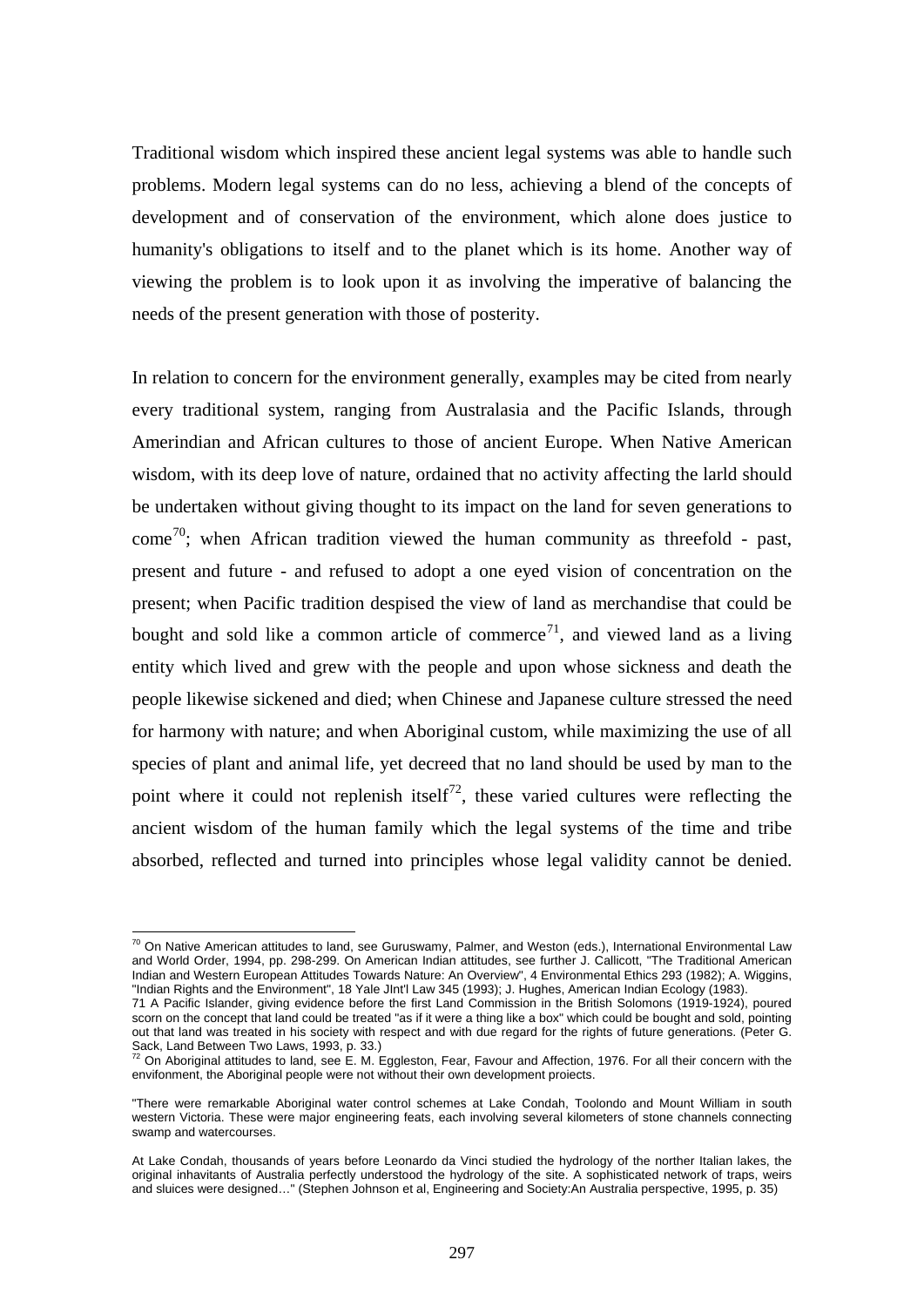Ancient Indian teaching so respected the environment that it was illegal to cause wanton damage, even to an enemy's territory in the course of military conflict<sup>[73](#page-325-0)</sup>.

Europe, likewise, had a deep-seated tradition of love for the environment, a prominent feature of Europe culture, until the industrial revolution pushed these concerns into the background. Wardsworth in England, Thoreau in the United States, Rousseau in France, Tolstoy and Chekhov in Russia, Goethe in Germany spoke not only for themselves, but represented a deep-seated love of nature that was instinct in the ancient traditions of Europe - traditions whose gradual disappearance these writers lamented in their various ways<sup>[74](#page-325-1)</sup>. Indeed, European concern with the environment can be traced back through the millennia to such writers as Virgil, whose Georgics, composed between 37 and 30 B.C., extols the beauty of the Italian countryside and pleads for the restoration of the traditional agricultural life of Italy, which was being damaged by the drift to the cities<sup>75</sup>.

This survey would not be complete without a reference also to the principles of Islamic law that in as much as all land belongs to God, land is never the subject of human ownership, but is only held in trust, with all the connotations that follow of due care, wise management, and custody for future generations. The first principle of modern environmental law - the principle of trusteeship of earth resources - is thus categorically formulated in this system.

The ingrained values of any civilization are the source from which its legal concepts derive, and the ultimate yardstick and touchstone of their validity. This is so in international and domestic legal systems alike, save that international law would require a worldwide recognition of those values. It would not be wrong to state that the love of nature, the desire for its preservation, and the need for human activity to respect the requisites for its maintenance and continuance are among those pristine and universal values which command international recognition.

<span id="page-325-2"></span><span id="page-325-0"></span><sup>&</sup>lt;sup>73</sup> Nagendra Singh, Human Rights an dthe Future of Mankind, 1981, p. 93

<span id="page-325-1"></span><sup>&</sup>lt;sup>74</sup> Commenting on the rise of naturalism in all the arts in Europe in the later Middle Ages, one of this country's outstanding philosophers of science has observed:

<sup>&</sup>quot; The whole atmosphere of every art exhigited direct joy in the apprehension of the things around us. The craftsmen who executed the later mediaeval decorative sculpture, Giotto, Chaucer, Wordsworth, Walt Whitman, and at the present day the New England poet Robert Frost, are all akin to each other in this respect." (Alfred North Whitehead, Science and the Modern World, 1926, p. 17)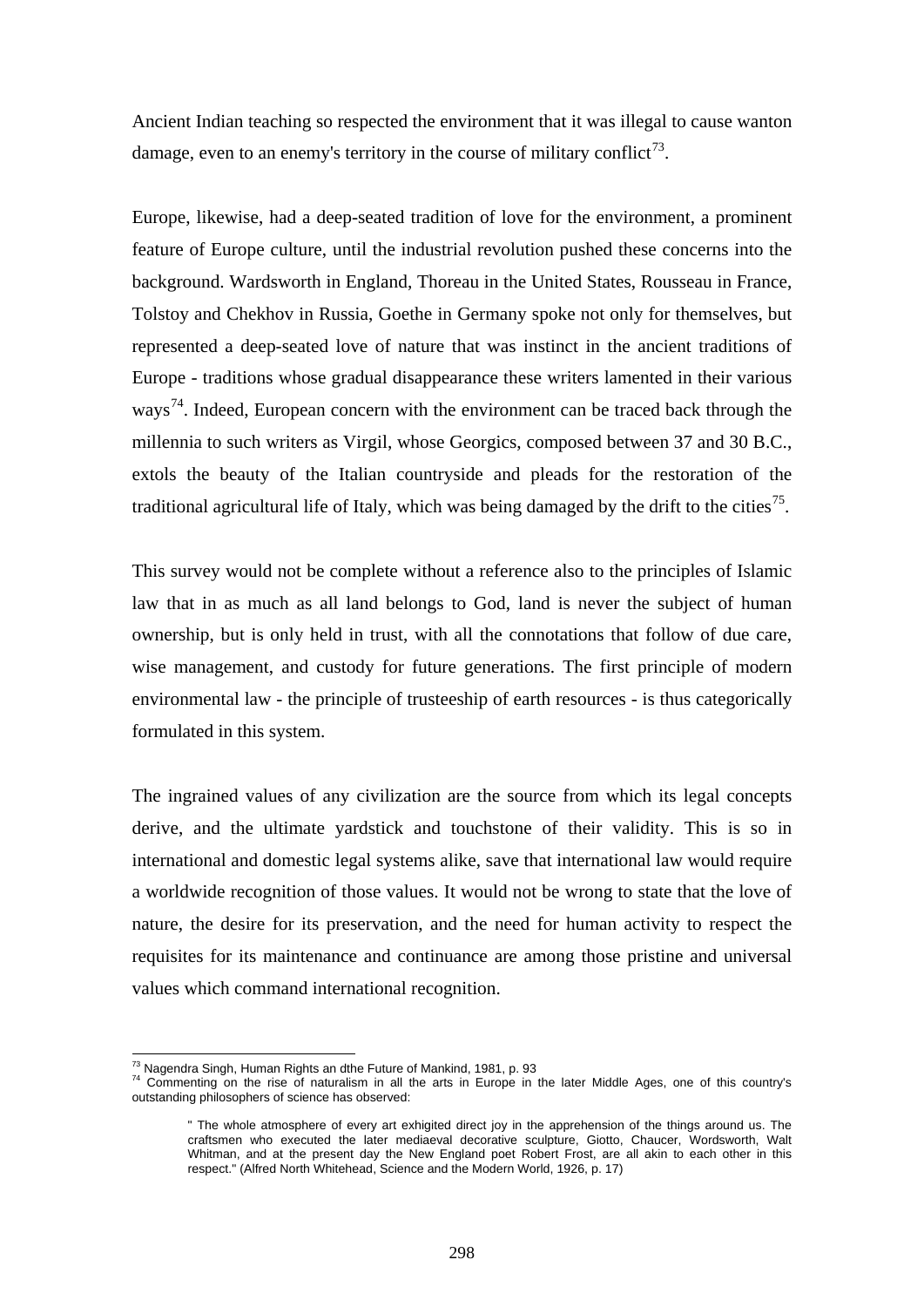The formalism of modern legal systems may cause us to lose sight of such principles, but the time has come when they must once more be integrated into the corpus of the living law. As stated in the exhaustive study of The Social and Environmental Effects of Large Dams, already cited, "We should examine not only what has caused modern irrigation systems to fail; it is much more important to understand what has made traditional irrigation societies to succeed  $76$ . Observing that various societies have practised sustainable irrigation agriculture over thousands of years, and that modern irrigation systems rarely last more than a few decades, the authors pose the question whether it was due to the achievement of a "congruence of fit'' between their methods and "the nature of land, water and climate"<sup>[77](#page-326-1)</sup>. Modern environmental law needs to take note of the experience of the past in pursuing this "congruence of fit" between development and environmental imperatives.

By virtue of its representation of the main forms of civilization, this Court constitutes a unique forum for the reflection and the revitalization of those global legal traditions. There were principles ingrained in these civilizations as well as embodied in their legal systems, for legal systems include not merely written legal systems but traditional legal systems as well, which modern researchers have shown to be no less legal systems than their written cousins, and in some respects even more sophisticated and finely tuned than the latter $^{78}$ .

Living law which is daily observed by members of the community, and compliance with which is so axiomatic that it is taken for granted, is not deprived of the character of law by the extraneous test and standard of reduction to writing. Writing is of course useful for establishing certainty, but when a duty such as the duty to protect the environment is so well accepted that all citizens act upon it, that duty is part of the legal system in question<sup>[79](#page-326-3)</sup>.

75 See the Georgics, Book 11, 1. 36 ff.; 1. 458 ff. Also Encyclopacdia Britannica, 1992, Vol. 29, pp. 499-500. 16Goldsmith and Hildyard, op. cit., p. 316.<br><sup>76</sup> Goldsmith and Hildyard, op. Cit., p.3 16.

<span id="page-326-2"></span>

<span id="page-326-1"></span><span id="page-326-0"></span><sup>77</sup> Ibid.<br><sup>77</sup> Ibid.<br><sup>78</sup> See, for exarnple, M. Gluckman, African Traditional Law in Historical Perspective 1974, The Ideas in Barotse Jurisprudence, 2nd ed., 1972, and The Judicial Process among the Barotse, 1955; A. L. Epstein, Juridical Techniques and the Judicial ProcessA Study in African Customary Law, 1954.<br><sup>79</sup> On the precision with which these systems assigned duties to their members, see Malinowski, Crime and Custom in

<span id="page-326-3"></span>Savage Society, 1926.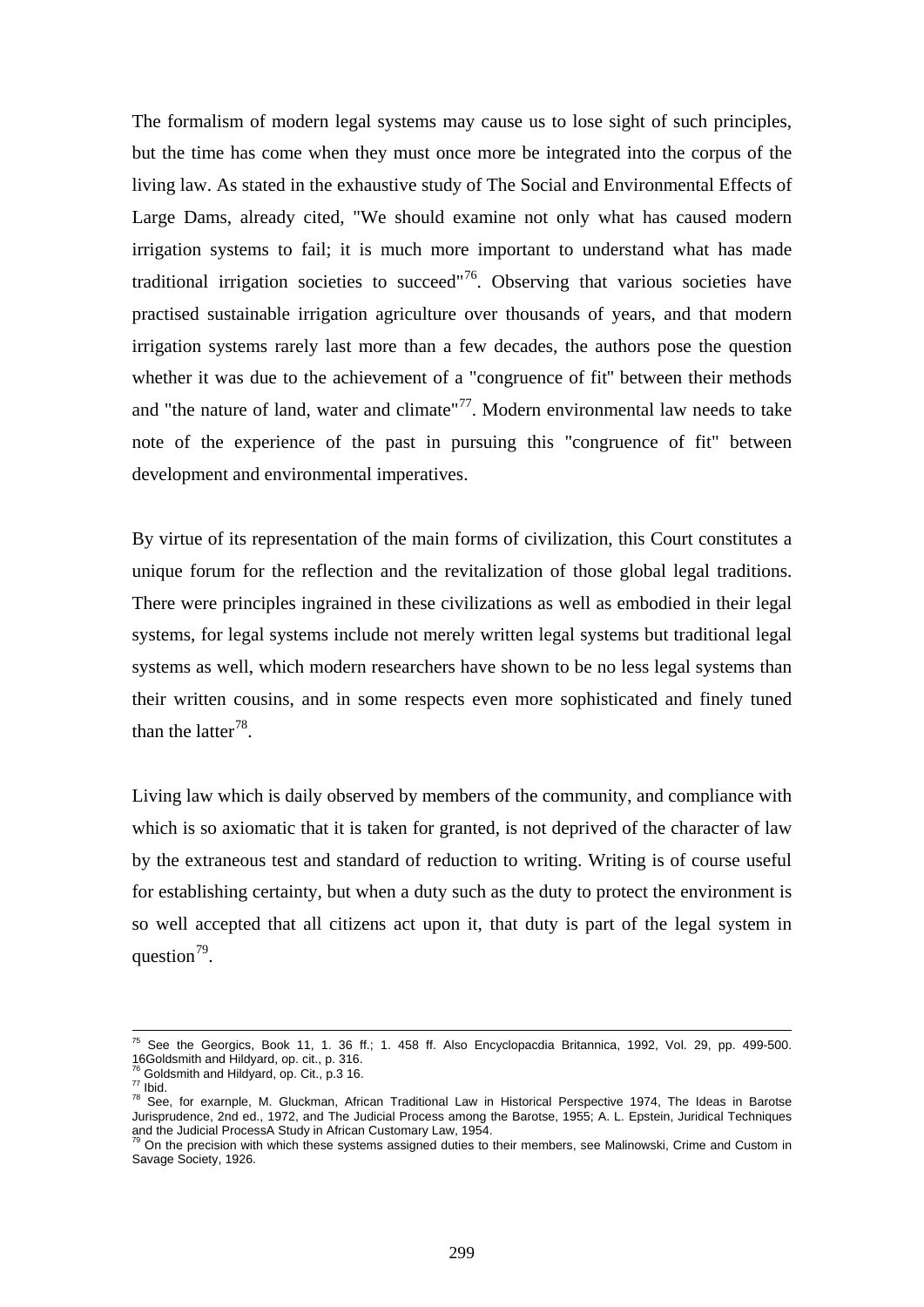Moreover, when the Statute of the Court described the sources of international law as including the "general principles of law recognized by civilized nations", it expressly opened a door to the entry of such principles into modern international law.

*(f) Traditional Principles that can assist in the Development of Modern Environmental Law* 

As modern environmental law develops, it can, with profit to itself, take account of the perspectives and principles of traditional systems, not merely in a general way, but with reference to specific principles, concepts, and aspirational standards.

Among those which may be extracted from the systems already referred to are such far reaching principles as the principle of trusteeship of earth resources, the principle of intergenerational rights, and the principle that development and environmental conservation must go hand in hand. Land is to be respected as having a vitality of its own and being integrally linked to the welfare of the community. When it is used by humans, every opportunity should be afforded to it to replenish itself. Since flora and fauna have a niche in the ecological system, they must be expressly protected. There is a duty lying upon all members of the community to preserve the integrity and purity of the environment.

Natural resources are not individually, but collectively, owned, and a principle of their use is that they should be used for the maximum service of people. There should be no waste, and there should be a maximization of the use of plant and animal species, while preserving their regenerative powers. The purpose of development is the betterment of the condition of the people.

Most of them have relevance to the present case, and all of them can greatly enhance the ability of international environmental law to cope with problems such as these if and when they arise in the future. There are many routes of entry by which they can be assimilated into the international legal system, and modern international law would only diminish itself were it to lose sight of them - embodying as they do the wisdom which enabled the works of man to function for centuries and millennia in a stable relationship with the principles of the environment. This approach assumes increasing importance at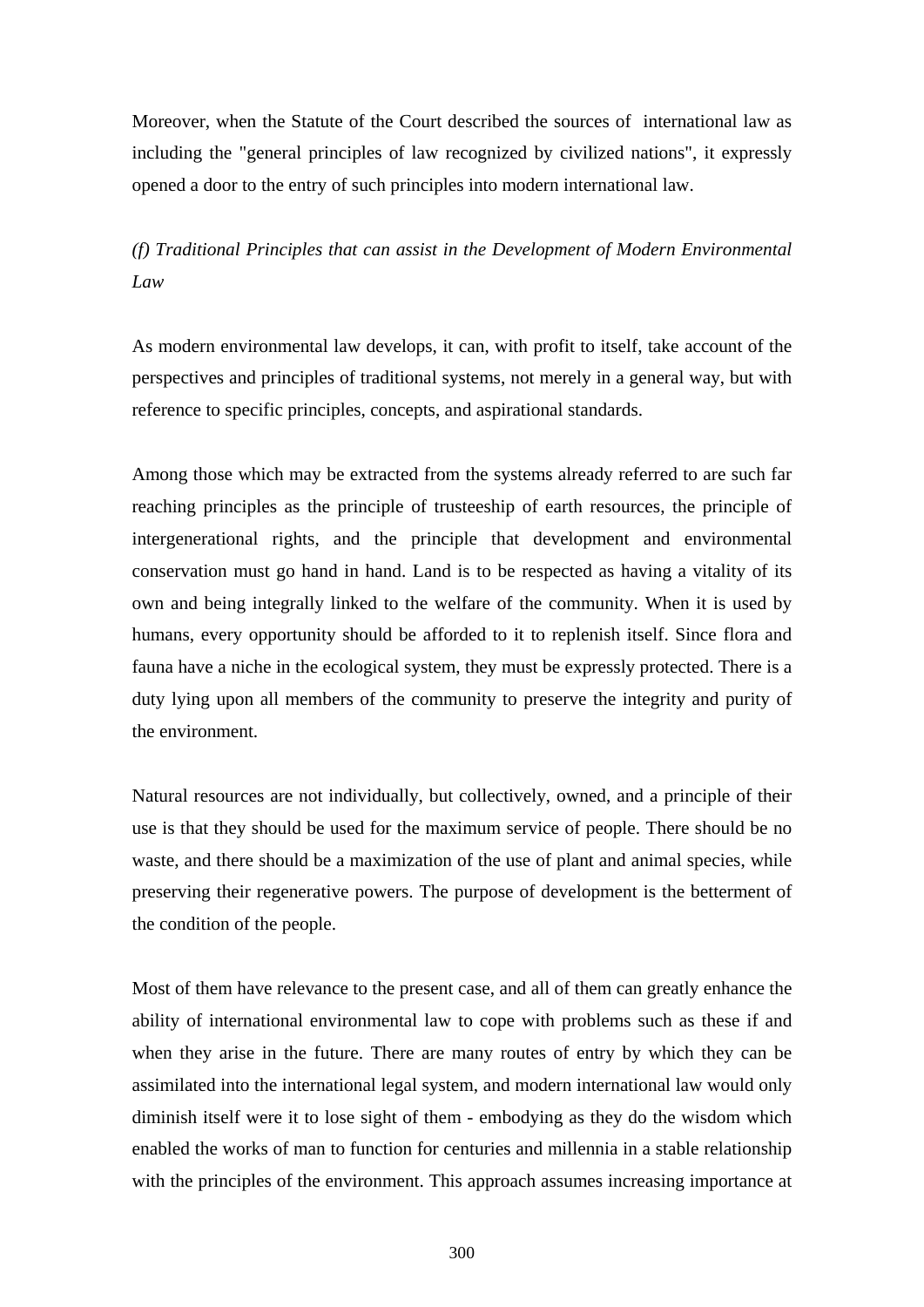a time when such a harmony between humanity and its planetary inheritance is a prerequisite for human survival.

\* \* \*

Sustainable development is thus not merely a principle of modern international law. It is one of the most ancient of ideas in the human heritage. Fortified by the rich insights that can be gained from millennia of human experience, it has an important part to play in the service of international law.

### **B. The Principle of Continuing Environmental Impact Assessment**

### *(a) The Principle of Continuing Environmental Impact Assessment*

Environmental Impact Assessment (EIA) has assumed an important role in this case.

In a previous opinion<sup>[80](#page-328-0)</sup> I have had occasion to observe that this principle was gathering strength and international acceptance, and had reached the level of general recognition at which this Court should take notice of  $it^{81}$  $it^{81}$  $it^{81}$ .

I wish in this opinion to clarify further the scope and extent of the environmental impact principle in the sense that environmental impact assessment means not merely an assessment prior to the commencement of the project, but a continuing assessment and evaluation as long as the project is in operation. This follows from the fact that EIA is a dynamic principle and is not confined to a pre-project evaluation of possible environmental consequences. As long as a project of some magnitude is in operation, EIA must continue, for every such project can have unexpected consequences; and considerations of prudence would point to the need for continuous monitoring $82$ .

-

<span id="page-328-0"></span><sup>&</sup>lt;sup>80</sup> Request for an Examination of the Situation in Accordance with Paragraph 63 of the Court's Judgment of 20 December 1974 in Nuclear Tests (New Zealand v. France Case, ICJ Reports 1995, p. 344. See, also, Legality of the Use by a State of Nuclear Weapons in Armed Conflict, I.C.J Reports 1996, p. 140.

<span id="page-328-1"></span>Major international documents recognizing this principle (first established in domestic law under the 1972 National Environmental Protection Act of the United States) are the 1992 Rio Declaration (Principle 17), United Nations General Assembly resolution 2995 (XXVII), 1972; the 1978 UNEP DraR Principles of Conduct (Principle 5); Agenda 21 (paras. 7.41 (b) and 8.4), the 1974 Nordic Environmental Protection Convention (Art. 6); the 1985 EC Environmental Assessment Directive (Art. 3); and the 1991 Espoo Convention. The status of the principle in actual practice is indicated also by the fact that multilateral development banks have adopted it as an essential precaution (World Bank Operational Directive 4.00).<br><sup>82</sup> Trail Smelter Arbitration (I11 UNRIIA (1941), p. 1907).

<span id="page-328-2"></span>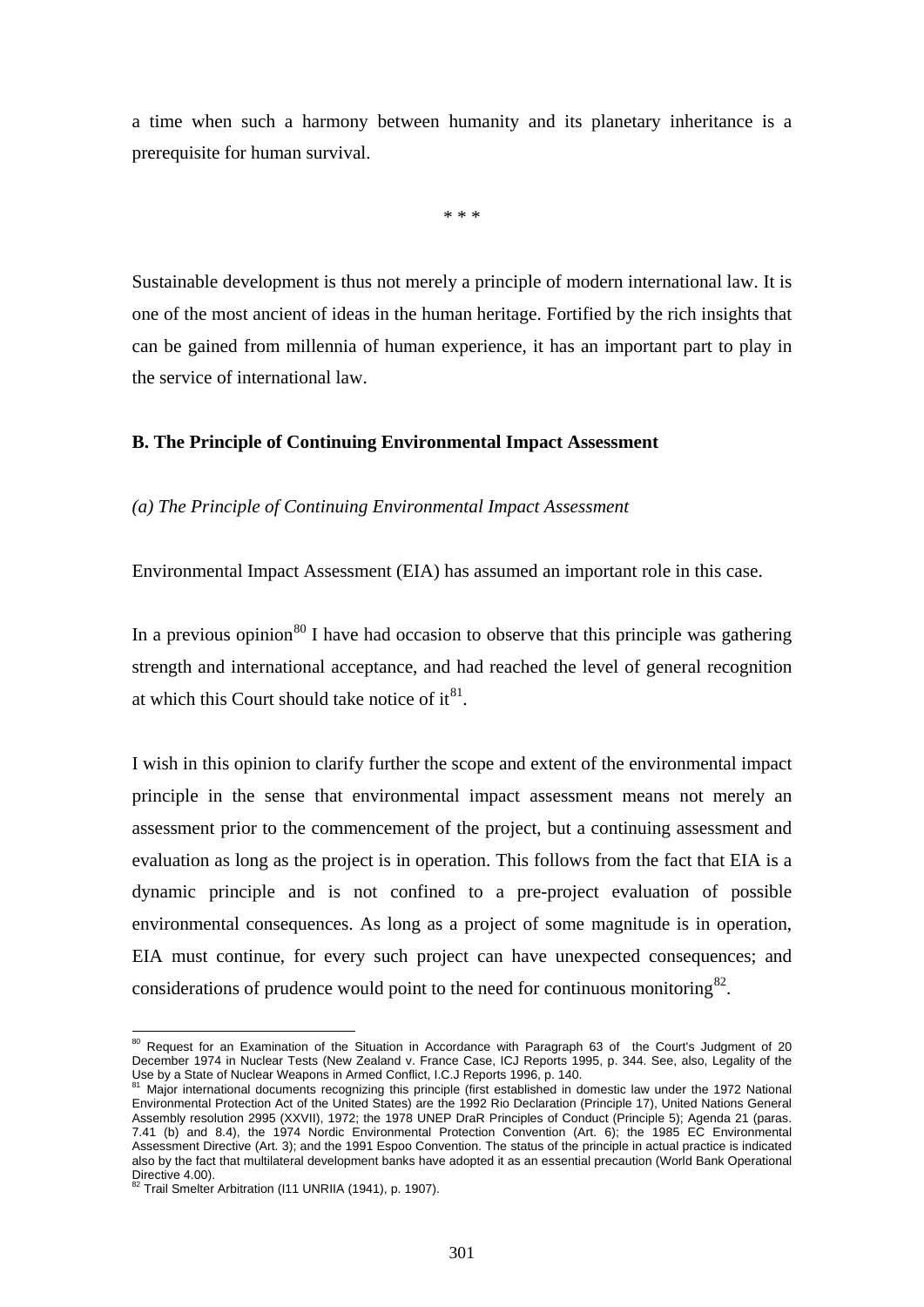The greater the size and scope of the project, the greater is the need for a continuous monitoring of its effects, for EIA before the scheme can never be expected, in a matter so complex as the environment, to anticipate every possible environmental danger.

In the present case, the incorporation of environmental considerations into the Treaty by Articles 15 and 19 meant that the principle of EIA was also built into the Treaty. These provisions were clearly not restricted to EIA before the project commenced, but also included the concept of monitoring during the continuance of the project. Article 15 speaks expressly of monitoring of the water quality during the operation of the System of Locks, and Article 19 speaks of compliance with obligations for the protection of nature arising in connection with the construction and operation of the System of Locks.

Environmental law in its current state of development would read into treaties which may reasonably be considered to have a significant impact upon the environment, a duty of environmental impact assessment and this means also, whether the treaty expressly so provides or not, a duty of monitoring the environmental impacts of any substantial project during the operation of the scheme.

Over half a century ago the Trail Smelter Arbitration<sup>83</sup> recognized the importance of continuous monitoring when, in a series of elaborate provisions, it required the parties to monitor subsequent performance under the decision  $84$ . It directed the Trail Smelter to install observation stations, equipment necessary to give information of gas conditions and sulphur dioxide recorders, and to render regular reports which the Tribunal would consider at a future meeting. In the present case, the Judgement of the Court imposes a requirement of joint supervision which must be similarly understood and applied.

The concept of monitoring and exchange of information has gathered much recognition in international practice. Examples are the Co-operative Programme for the Monitoring and Evaluation of the Long-Range Transmission of Air Pollutants in Europe, under the ECE Convention, the Vienna Convention for the Protection of the Ozone Layer, 1985 (Arts. 3 & 4), and the Convention on Long-Range Transboundary Air Pollution, 1979

<span id="page-329-0"></span><sup>1</sup> <sup>83</sup> III UNRIIA (1941), p. 1907<br><sup>84</sup> See ibid., pp. 1934-1937

<span id="page-329-1"></span>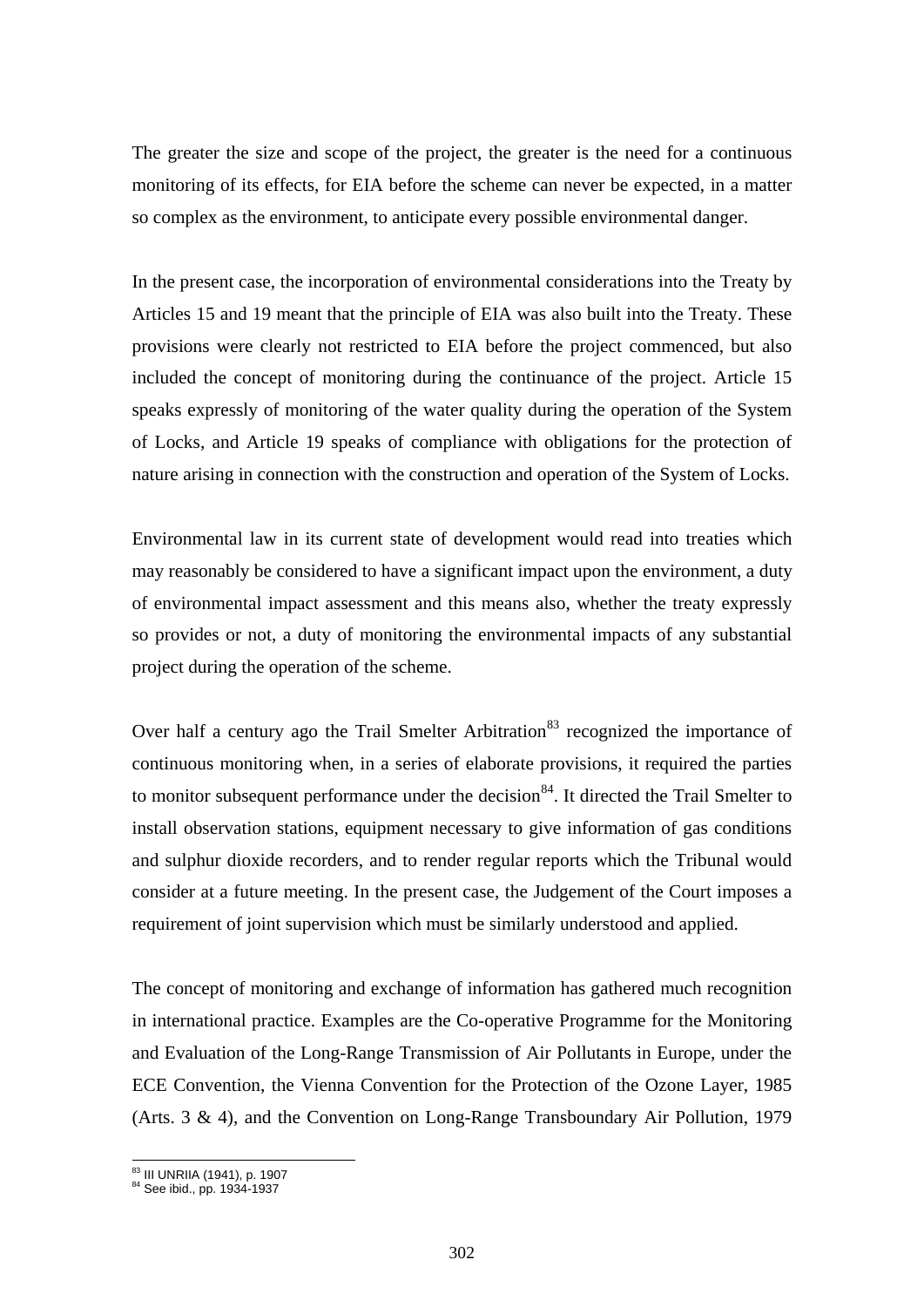(Art. 9)<sup>[85](#page-330-0)</sup>. There has thus been growing international recognition of the concept of continuing monitoring as part of EIA.

The Court has indicated in its Judgement (para. 155 2 C) that a joint operational regime must be established in accordance with the Treaty of 16 September 1977. A continuous monitoring of the scheme for its environmental impacts will accord with the principles outlined, and be a part of that operational regime. Indeed, the 1977 Treaty, with its contemplated regime of joint operation and joint supervision, had itself a built-in regime of continuous joint environmental monitoring. This principle of

environmental law, as reinforced by the terms of the Treaty and as now incorporated into the Judgement of the Court (para. 140), would require the Parties to take upon themselves an obligation to set up the machinery for continuous watchfulness, anticipation and evaluation at every stage of the project's progress, throughout its period of active operation.

Domestic legal systems have shown an intense awareness of this need and have even devised procedural structures to this end. In India, for example, the concept has evolved of the "continuous mandamus" - a court order which specifies certain environmental safeguards in relation to a given project, and does not leave the matter there, but orders a continuous monitoring of the project to ensure compliance with the standards which the court has ordained $^{86}$ .

EIA, being a specific application of the larger general principle of caution, embodies the obligation of continuing watchfulness and anticipation.

## *(b) The Principle of Contemporaneity in the Application of Environmental Norms*

This is a principle which supplements the observations just made regarding continuing assessment. It provides the standard by which the continuing assessment is to be made.

<span id="page-330-0"></span><sup>85</sup> XVIII ILM (1979), p. 1442.

<span id="page-330-1"></span><sup>86</sup> For a reference to environmentally-related judicial initiatives of the courts of the SAARC Region, see the Proceedings of the Regional Symposium on the Role of the Judiciary in Promoting the Rule of Law in the Area of Sustainable Development, held in Colombo, Sri Lanka, 4-6 July 1997, shortly to be published.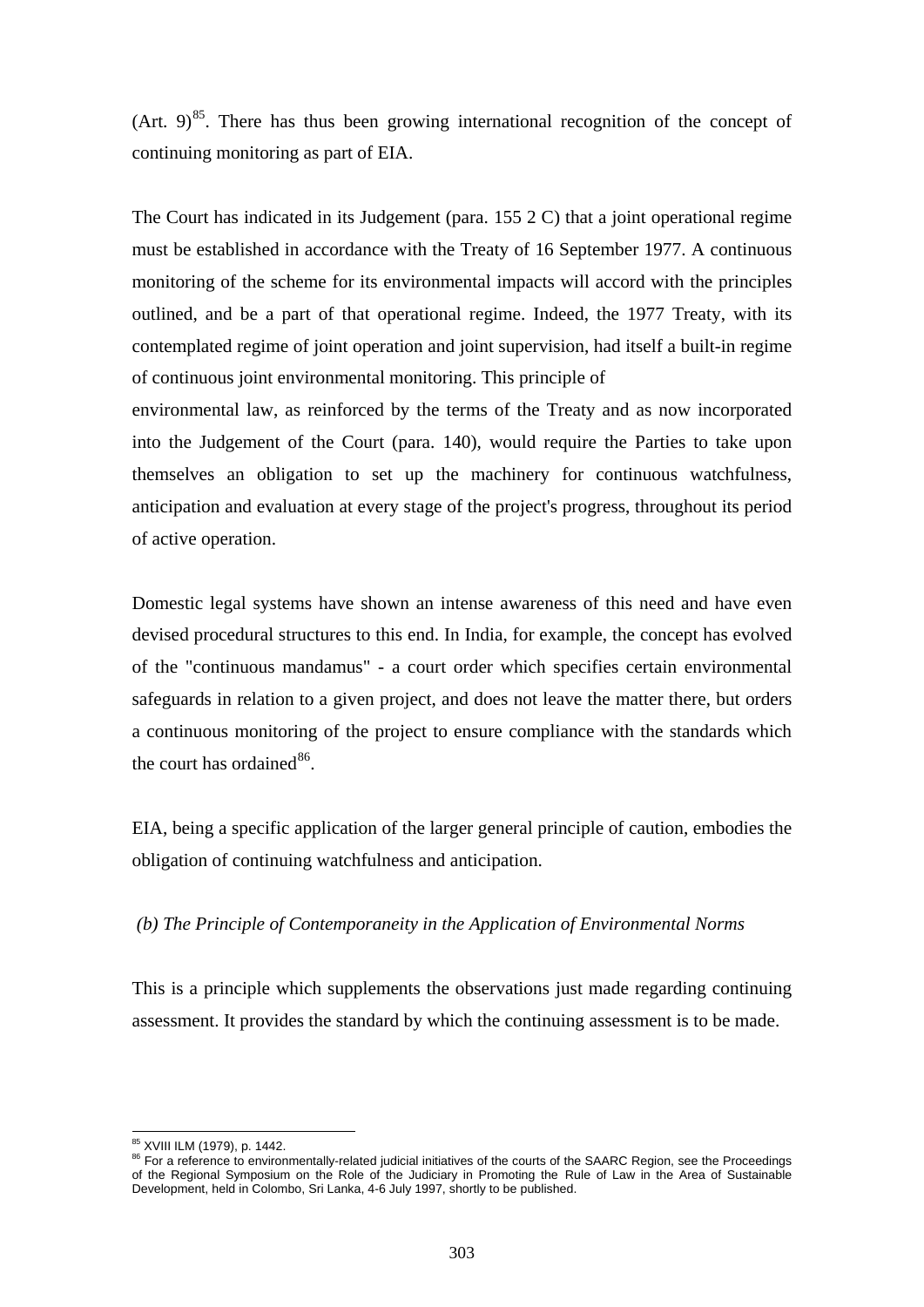This case concerns a treaty that was entered into in 1977. Environmental standards and the relevant scientific knowledge of 1997 are far in advance of those of 1977. As the Court has observed, new scientific insights and a growing awareness of the risks for mankind have led to the development of new norms and standards.

"Such new norms have to be taken into consideration, and such new standards given proper weight, not only when States contemplate new activities but also when continuing with activities begun in the past." (Para. 140.)

This assumes great practical importance in view of the continued joint monitoring that will be required in terms of the Court's Judgement.

Both Parties envisaged that the project they had agreed upon was not one which would be operative for just a few years. It was to reach far into the long-term future, and be operative for decades, improving in a permanent way the natural features that it dealt with, and forming a lasting contribution to the economic welfare of both participants.

If the Treaty was to operate for decades into the future, it could not operate on the basis of environmental norms as though they were frozen in time when the Treaty was entered into.

This inter-temporal aspect of the present case is of importance to all treaties dealing with projects impacting on the environment. Unfortunately, the Vienna Convention offers very little guidance regarding this matter which is of such importance in the environmental field. The provision in Article 31, paragraph 3 (c), providing that "any relevant rules of international law applicable in the relations between the parties" shall be taken into account, scarcely covers this aspect with the degree of clarity requisite to so important a matter.

Environmental concerns are live and continuing concerns whenever the project under which they arise may have been inaugurated. It matters little that an undertaking has been commenced under a treaty of 1950, if in fact that undertaking continues in operation in the year 2000. The relevant environmental standards that will be applicable will be those of the year 2000.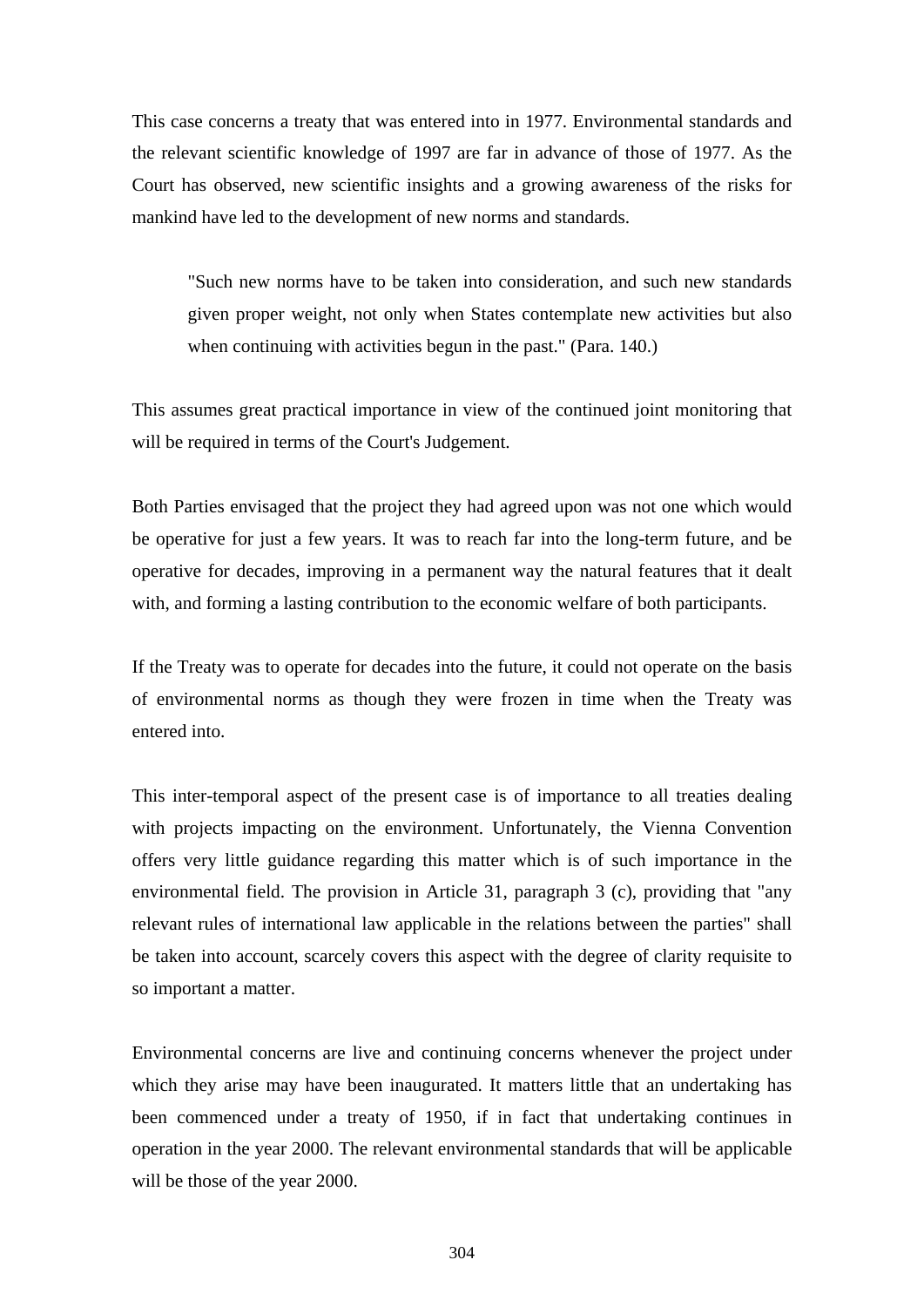As this Court observed in the Namibia case, "an international instrument has to be interpreted and applied within the framework of the entire legal system prevailing at the time of the interpretation"[87](#page-332-0), and these principles are "not limited to the rules of international law applicable at the time the treaty was concluded<sup>88</sup>".

Environmental rights are human rights. Treaties that affect human rights cannot be applied in such a manner as to constitute a denial of human rights as understood at the time of their application. A Court cannot endorse actions which are a violation of human rights by the standards of their time merely because they are taken under a treaty which dates back to a period when such action was not a violation of human rights.

Support for this proposition can be sought from the opinion of Judge Tanaka in South West Africa, when he observed that a new customary law could be applied to the interpretation of an instrument entered into more than 40 years previously $89$ . The ethical and human rights related aspects of environmental law bring it within the category of law so essential to human welfare that we cannot apply to today's problems in this field the standards of yesterday. Judge Tanaka reasoned that a party to a humanitarian instrument has no right to act in a manner which is today considered inhuman, even though the action be taken under an instrument of 40 years ago. Likewise, no action should be permissible which is today considered enviromnentally unsound, even though it is taken under an instrument of more than 20 years ago.

Mention may also be made in this context of the observation of the European Court of Human Rights in the Tyrer case that the Convention is a "living instrument" which must be interpreted "in the light of present-day conditions"<sup>90</sup>.

It may also be observed that we are not here dealing with questions of the validity of the Treaty which fall to be determined by the principles applicable at the time of the Treaty, but with the application of the Treaty<sup>91</sup>. In the application of an environmental treaty, it

1

<span id="page-332-2"></span>

<span id="page-332-4"></span><span id="page-332-3"></span>

<span id="page-332-1"></span><span id="page-332-0"></span><sup>&</sup>lt;sup>87</sup> I.C.J. Reports 1971, p. 31, para. 53.<br><sup>88</sup> Oppenheim's International Law, R. Y. Jennings and A. Watts (eds.), 1992, p. 1275, Note 2 1.<br><sup>89</sup> I.C.J Reports 1966, pp. 293-294<br><sup>90</sup> Judgement of the Court, Tyrer case, 25 International Law at the Threshold of the 215' C,enturv, supra, p. 173.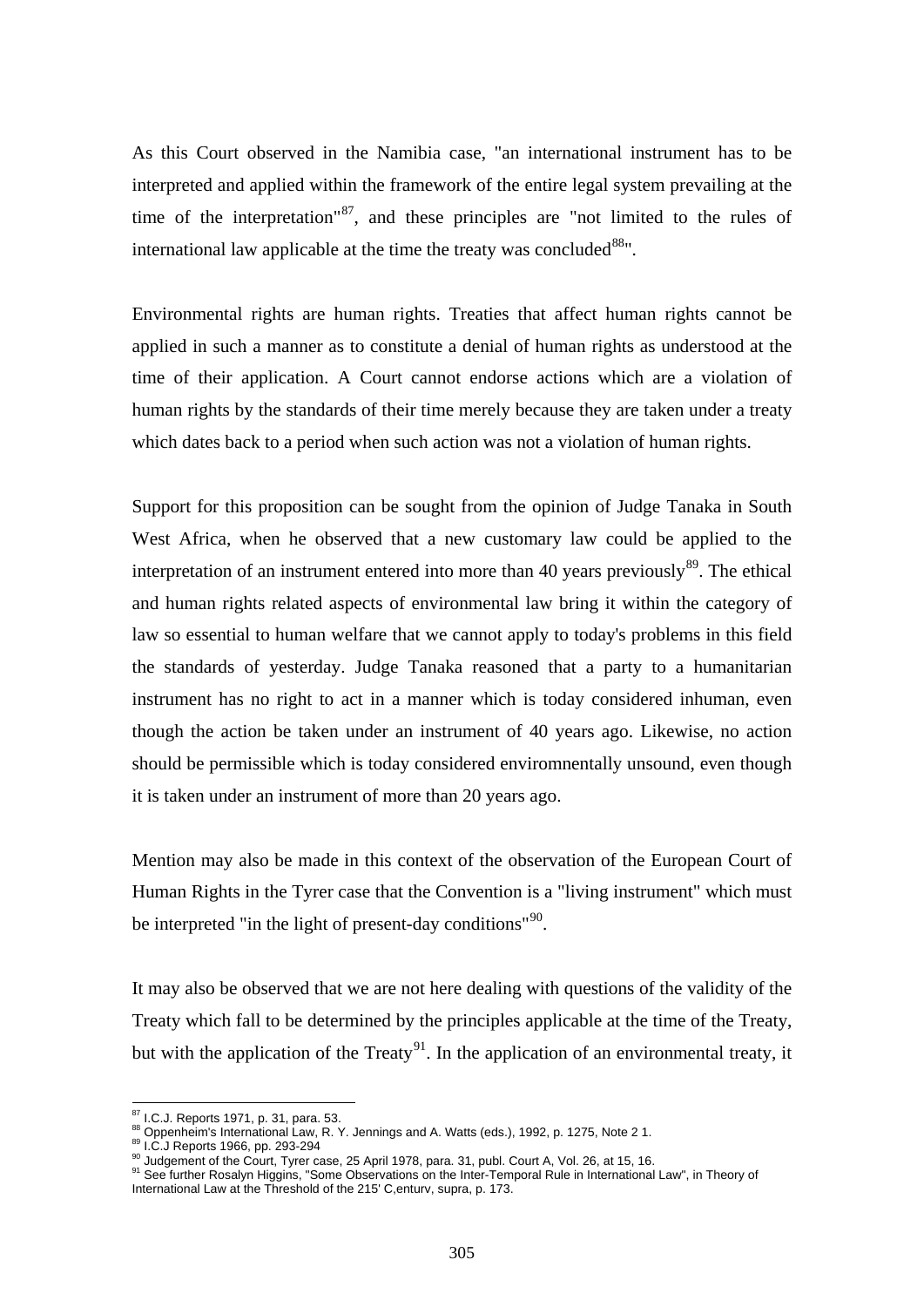is vitally important that the standards in force at the time of application would be the governing standards.

A recognition of the principle of contemporaneity in the application of environmental norms applies to the joint supervisory regime envisaged in the Court's Judgement, and will be an additional safeguard for protecting the environmental interests of Hungary.

## **C. The Handling of erga omnes Obligations in inter partes Judicial Procedure**

## *(a) The Factual Background. The presence of the elements of estoppel*

It is necessary to bear in mind that the Treaty of 1977 was not one that suddenly materialized and was hastily entered into, but that it was the result of years of negotiation and study following the first formulations of the idea in the 1960s. During the period of negotiation and implementation of the Treaty, numerous detailed studies were conducted by many experts and organizations, including the Hungarian Academy of Sciences.

The first observation to be made on this matter is that Hungary went into the 1977 Treaty, despite very clear warnings during the preparatory studies that the project might involve the possibility of environmental damage. Hungary, with a vast amount of material before it, both for and against, thus took a considered decision, despite warnings of possible danger to its ecology on almost all the grounds which are advanced today.

Secondly, Hungary, having entered into the Treaty, continued to treat it as valid and binding for around 12 years. As early as 1981, the Government of Hungary had ordered a reconsideration of the project and researchers had then suggested a postponement of the construction, pending more detailed ecological studies. Yet Hungary went ahead with the implementation of the Treaty.

Thirdly, not only did Hungary devote its own effort and resources to the implementation of the Treaty but, by its attitude, it left Czechoslovakia with the impression that the binding force of the Treaty was not in doubt. Under this impression, and in pursuance of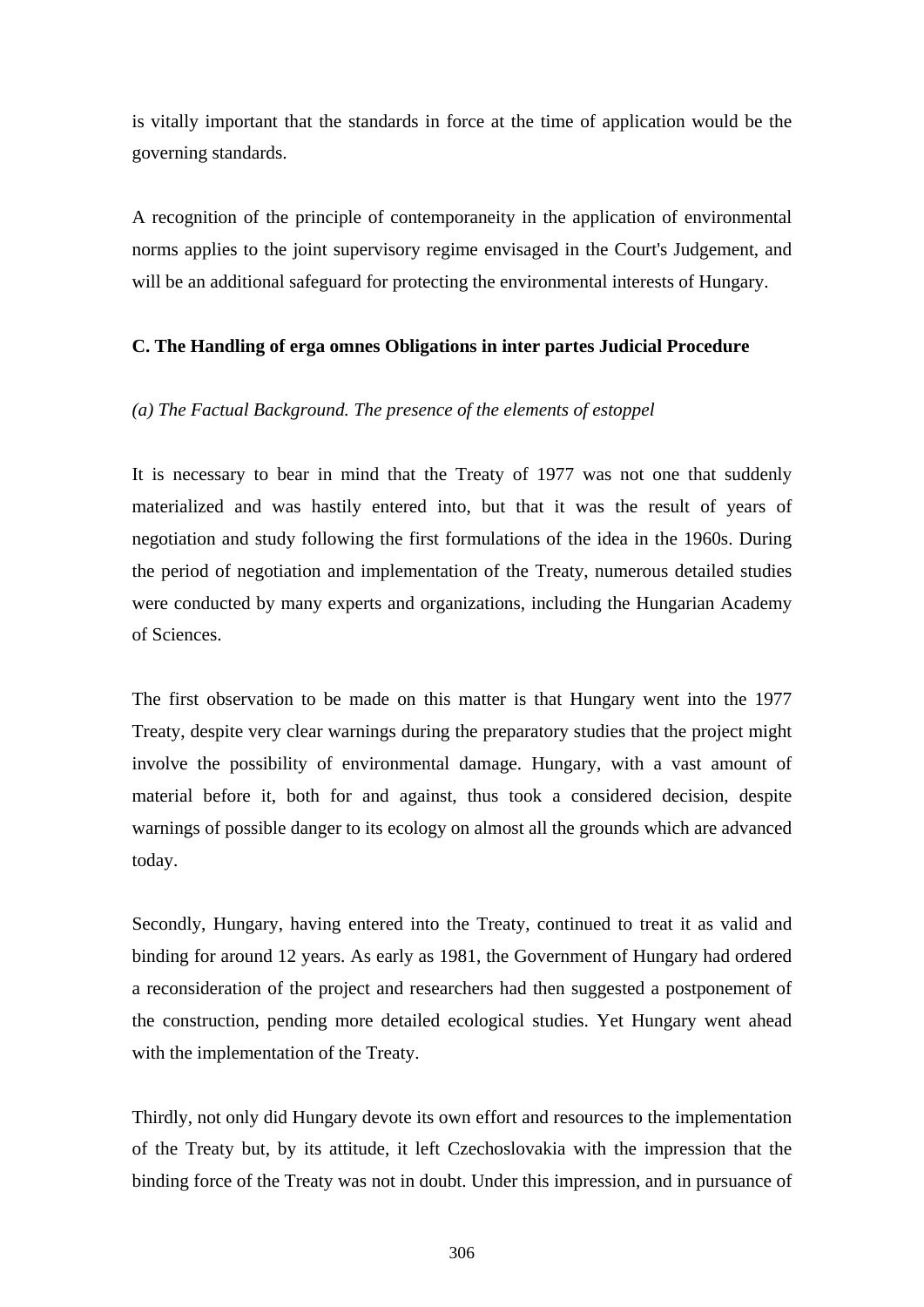the Treaty which bound both Parties, Czechoslovakia committed enormous resources to the project. Hungary looked on without comment or protest and, indeed, urged Czechoslovakia to more expeditious action. It was clear to Hungary that Czechoslovakia was spending vast funds on the Project - resources clearly so large as to strain the economy of a State whose economy was not particularly strong.

Fourthly, Hungary's action in so entering into the Treaty in 1977 was confirmed by it as late as October 1988 when the Hungarian Parliament approved of the Project, despite all the additional material available to it in the intervening space of 12 years. A further reaffirmation of this Hungarian position is to be found in the signing of a Protocol by the Deputy Chairman of the Hungarian Council of Ministers on 6 February 1989, reaffirming Hungary's commitment to the 1977 Project. Hungary was in fact interested in setting back the date of completion from 1995 to 1994.

Ninety-six days after the 1989 Protocol took effect, i.e., on 13 May 1989, the Hungarian Government announced the immediate suspension for two months of work at the Nagymaros site. It abandoned performance on 20 July 1989, and thereafter suspended work on all parts of the Project. Formal termination of the 1977 Treaty by Hungary took place in May 1992.

It seems to me that all the ingredients of a legally binding estoppel are here present<sup>92</sup>.

The other Treaty partner was left with a vast amount of useless project construction on its hands and enormous incurred expenditure which it had fruitlessly undertaken.

## *(b) The Context of Hungary's Actions*

In making these observations, one must be deeply sensitive to the fact that Hungary was passing through a very difficult phase, having regard to the epochal events that had

<span id="page-334-0"></span><sup>-</sup> $92$  On the application of principles of estoppel in the jurisprudence of this Court and its predecessor, see Legal Status of Eastern Greenland, P. C. I J, Series A/IB, No. 53, p. 22; Fisheries (IJnited Kingdom v. Norway), I C.J Reports 1951, p. 116; Temple of Preah Vihear, I.C.J Reports 1962, p. 6. For an analysis of this jurisprudence, see the separate opinion of Judge Ajibola in Territorial Dispute (Libyan Arab JamahirEya/Chad), I.C.J Reports 1994, pp. 77-83.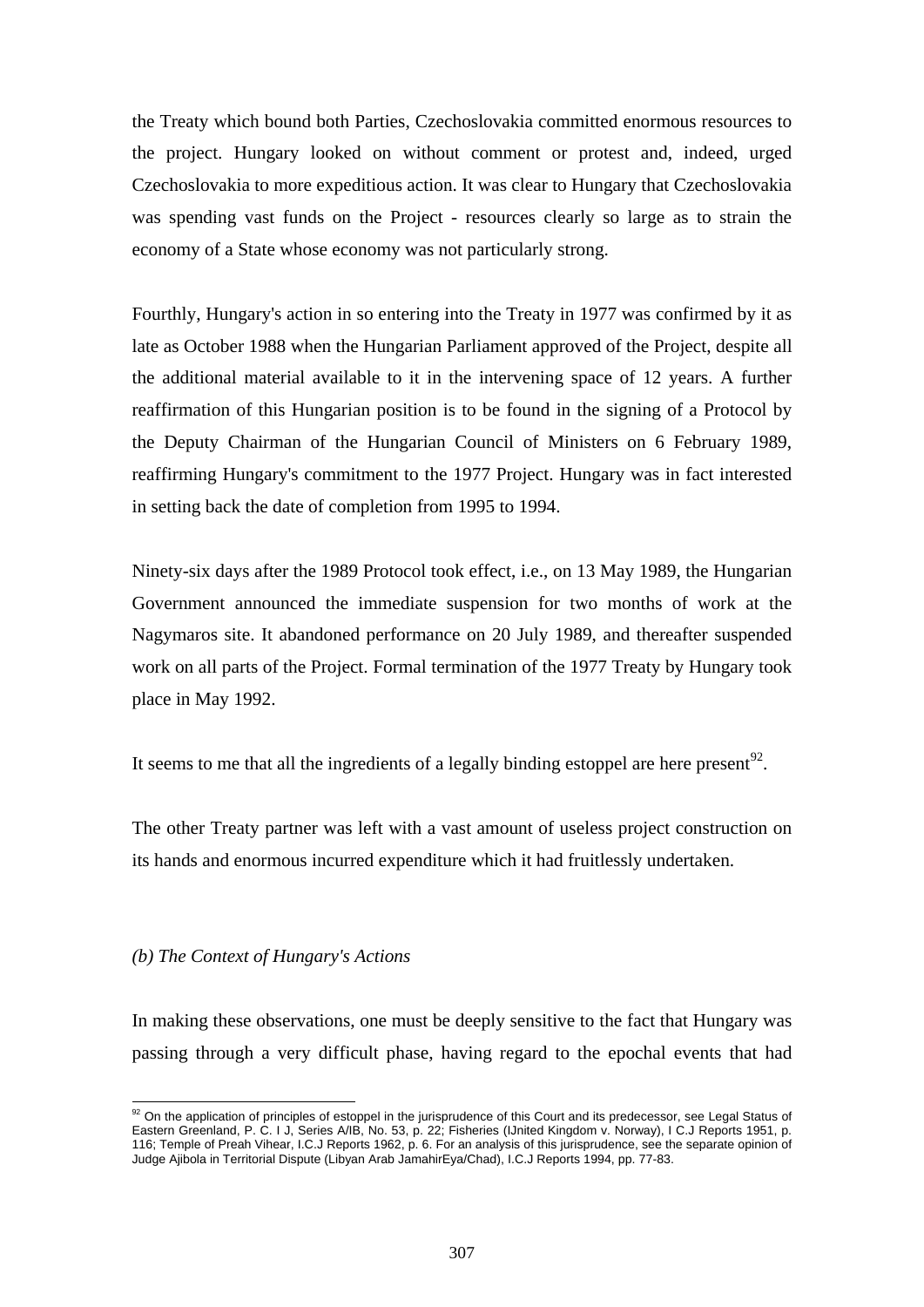recently taken place in Eastern Europe. Such historic events necessarily leave their aftermath of internal tension. This may well manifest itself in shifts of official policy as different emergent groups exercise power and influence in the new order that was in the course of replacing that under which the country had functioned for close on half a century. One cannot but take note of these realities in understanding the drastic official changes of policy exhibited by Hungary.

Yet the Court is placed in the position of an objective observer, seeking to determine the effects of one State's changing official attitudes upon a neighbouring State. This is particularly so where the latter was obliged, in determining its course of action, to take into account the representations emanating from the official repositories of power in the first State.

Whatever be the reason for the internal changes of policy, and whatever be the internal pressures that might have produced this, the Court can only assess the respective rights of the two States on the basis of their official attitudes and pronouncements. Viewing the matter from the standpoint of an external observer, there can be little doubt that there was indeed a marked change of official attitude towards the Treaty, involving a sharp shift from full official acceptance to full official rejection. It is on this basis that the legal consequence of estoppel would follow.

# *(c) Is it appropriate to use the Rules of inter partes Litigation to Determine erga omnes Obligations?*

This recapitulation of the facts brings me to the point where I believe a distinction must be made between litigation involving issues inter partes and litigation which involves issues with an erga omnes connotation.

An important conceptual problem arises when, in such a dispute inter partes, an issue arises regarding an alleged violation of rights or duties in relation to the rest of the world. The Court, in the discharge of its traditional duty of deciding between the parties, makes the decision which is in accordance with justice and fairness between the parties. The procedure it follows is largely adversarial. Yet this scarcely does justice to rights and obligations of an erga omnes character - least of all in cases involving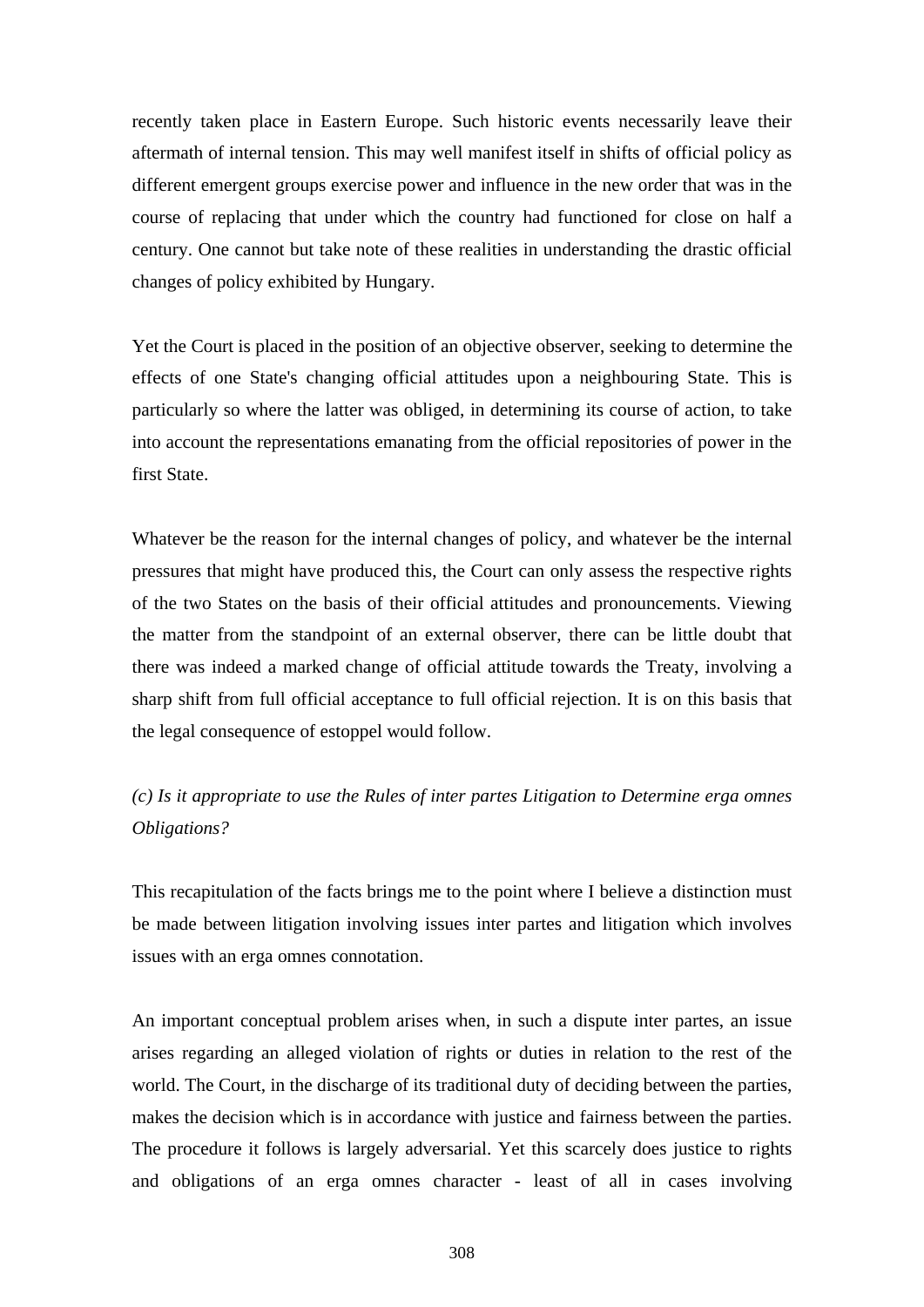environmental damage of a far-reaching and irreversible nature. I draw attention to this problem as it will present itself sooner or later in the field of environmental law, and because (though not essential to the decision actually reached) the facts of this case draw attention to it in a particularly pointed form.

There has been conduct on the part of Hungary which, in ordinary inter partes litigation, would prevent it from taking up wholly contradictory positions. But can momentous environmental issues be decided on the basis of such inter partes conduct? In cases where the erga omnes issues are of sufficient importance, I would think not.

This is a suitable opportunity, both to draw attention to the problem and to indicate concern at the inadequacies of such inter partes rules as determining factors in major environmental disputes.

I stress this for the reason that inter partes adversarial procedures, eminently fair and reasonable in a purely inter partes issue, may need reconsideration in the future, if ever a case should arise of the imminence of serious or catastrophic environmental danger, especially to parties other than the immediate litigants.

Indeed, the inadequacies of technical judicial rules of procedure for the decision of scientific matters has for long been the subject of scholarly comment<sup>[93](#page-336-0)</sup>.

We have entered an era of international law in which international law subserves not only the interests of individual States, but looks beyond then and their parochial concerns to the greater interests of humanity and planetary welfare. In addressing such problems, which transcend the individual rights need to look beyond procedure rules fashioned for purely inter partes litigation.

<span id="page-336-0"></span>When we enter the arena of obligations which operate erga omnes rather than inter partes, rules based on individual fairness and procedural compliance may be inadequate. The great ecological questions now surfacing will call for thought upon this matter. International environmental law will need to proceed beyond weighing the rights and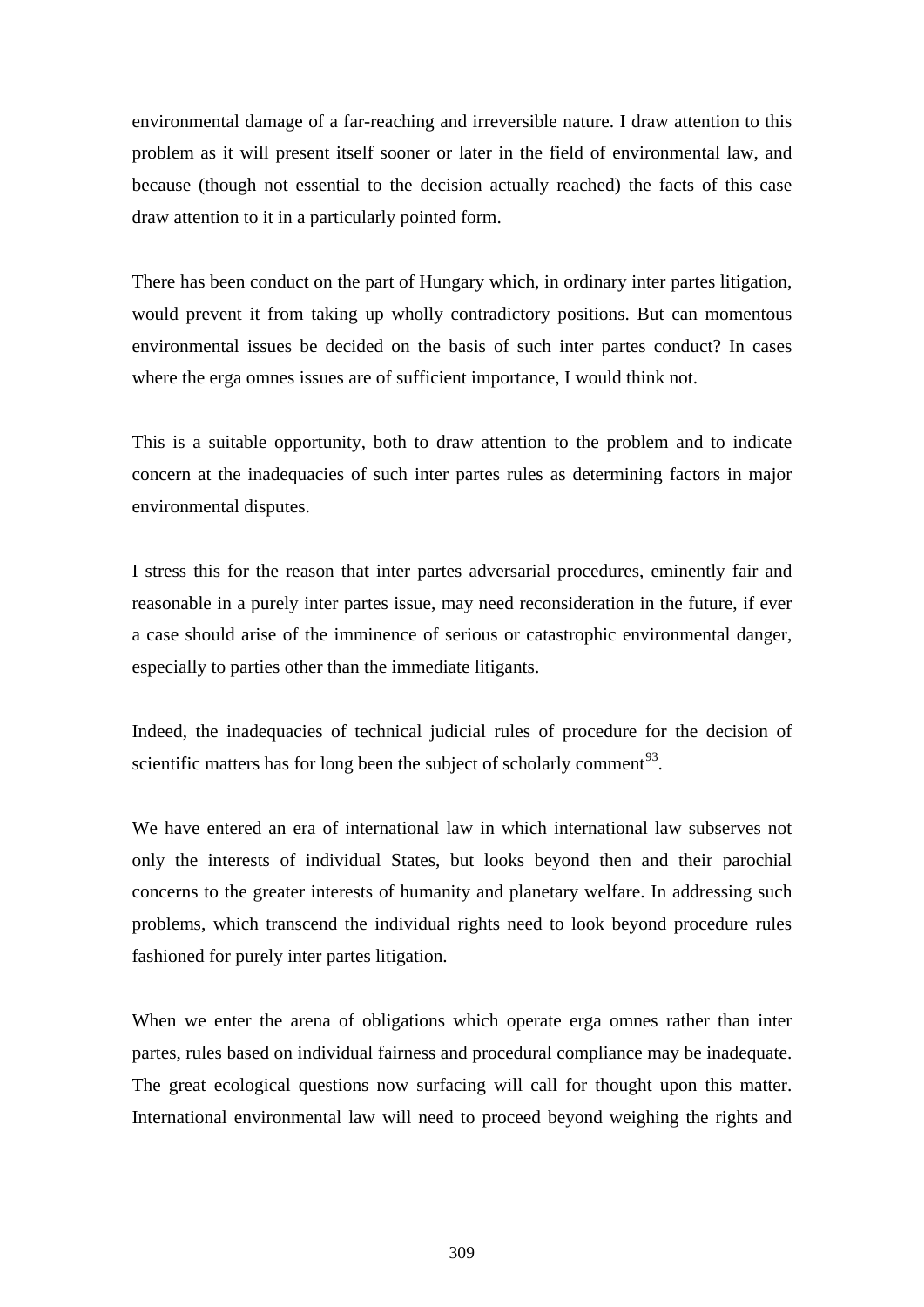obligations of parties within a closed compartment of individual State self-interest, unrelated to the global concerns of humanity as a whole.

The present case offers an opportunity for such reflection.

\* \* \*

Environmental law is one of the most rapidly developing areas of international law and I have thought it fit to make these observations on a few aspects which have presented themselves for consideration in this case. As this vital branch of law proceeds to develop, it will need all the insights available from the human experience, crossing cultural and disciplinary boundaries which have traditionally hemmed in the discipline of international law.

> *(Signed)*  Christopher Gregory WEERAMANTRY.

<sup>93</sup> See, for example, Peter Brett, "Implications of Science for the Law", 18 McGil Law Journal (1972), p. 170, at p. 191. For a well known comment from the perspective of sociology, see Jacques Ellul, the Technological Society, tr. John Wilkinson, 1964, pp. 251, 291-300.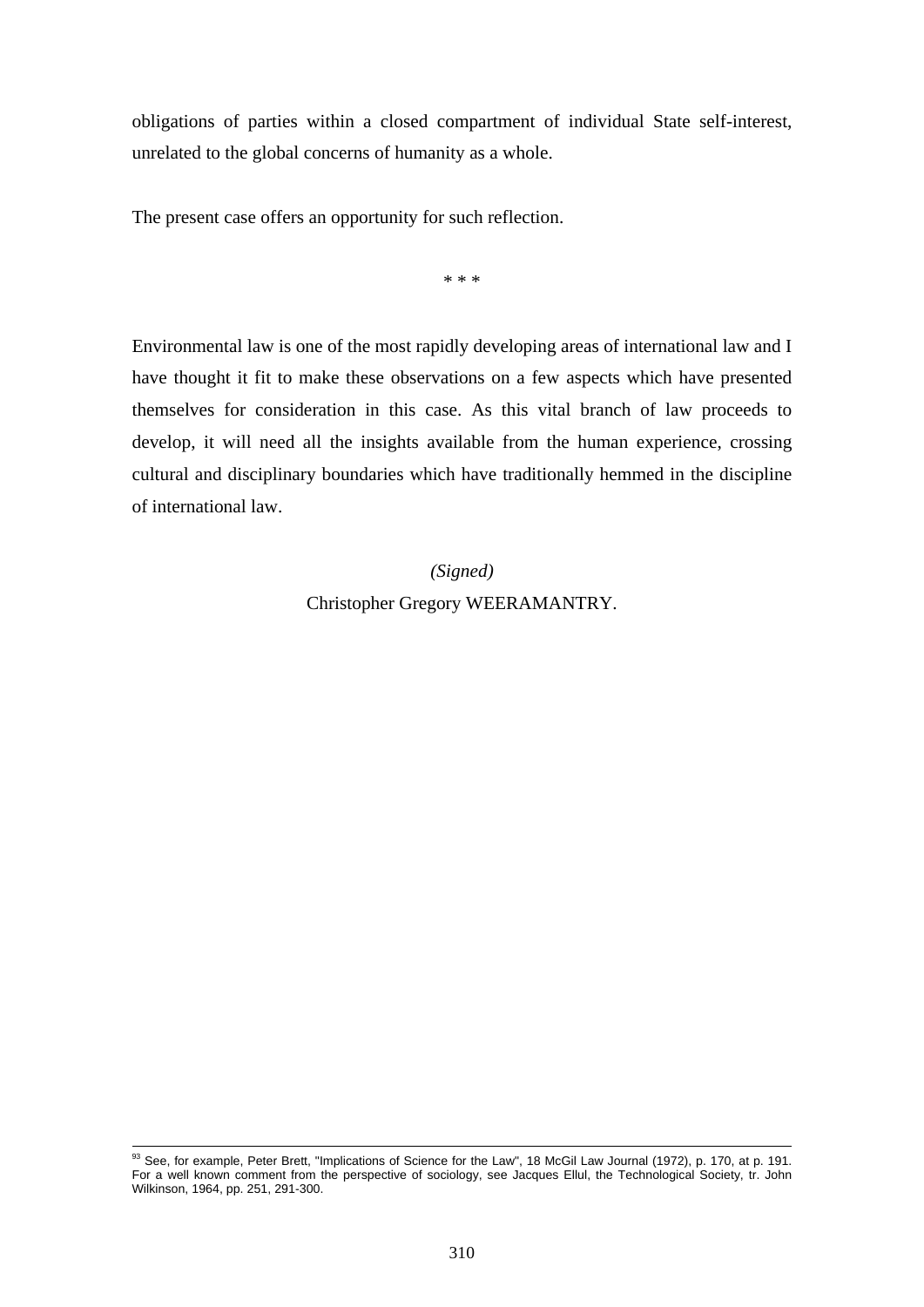### **INTERNATIONAL TRADE AGREEMENTS 1**

# **Mexico v United States of America, GATT Panel [Panel Report Circulated 3 September 1991, unadopted](#page-16-0)**

### **Introduction**

The Marine Mammal Protection Act of the United States of America (MMPA) banned importations of yellowfin tuna caught in purse-seine nets<sup>[1](#page-338-0)</sup> in the Eastern Tropical Pacific Ocean. Based on the MMPA, in 1990 the US Government prohibited imports of yellowfin tuna and yellowfin tuna products harvested in the said marine area by Mexican vessels, unless the corresponding importer declared that none of its products had been harvested with purse-seine nets.

A GATT Panel was established on February 1991, at request of the Mexican Government to settle the dispute. Mexico argued that the import embargos imposed by the USA were restrictions on importation inconsistent with USA obligations under GATT Article XI (General Elimination on Quantitative Restrictions). Conversely, the USA said that the former were measures that constituted an enforcement at the time or point of importation of the requirements of the MMPA, and were therefore permitted, and also allowed under GATT Article  $XX(b)$  and  $XX(g)$ , which provided a general exception from GATT obligations for measures "necessary to protect human, animal or plant life or health" and "relating to the conservation of exhaustible natural resources", respectively.

#### **Held**

1

The Panel held that the afore-mentioned prohibition of imports was contrary to GATT Article XI:1. According to the Panel, it was true that GATT parties were allowed to impose internal regulations on imported products, on a non-discriminatory basis. Nevertheless the Panel considered that the MMPA regulated the harvesting of tuna, but not tuna as a product.

<span id="page-338-0"></span><sup>&</sup>lt;sup>1</sup> In the words of the Panel, according to this technique a fishing vessel "locates a school of fish and sends out a motor boat (a seine skiff) to hold one end of the purse-seine net. The vessel motors around the perimeter of the school of fish, unfurling the net and encircling the fish, and the seine skiff then attaches its end of the net to the fishing vessel". Bearing in mind that in the Eastern Tropical Pacific Ocean dolphins use to mingle with tuna schools, the announced method frequently results in incidental takes of dolphins while fishing for tuna.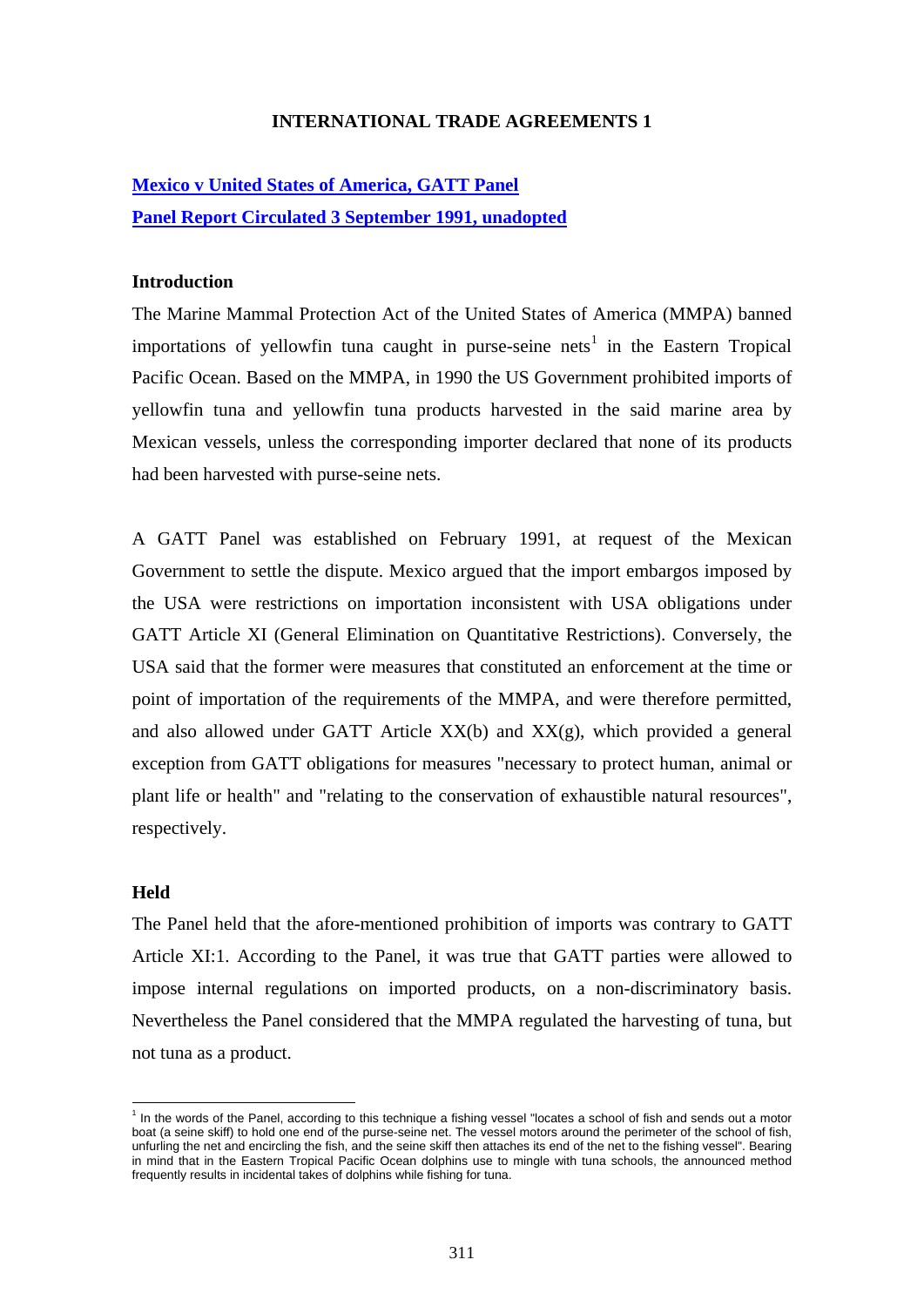The Panel also held that Articles  $XX(b)$  and  $XX(g)$  could not be applied to the case because of their restricted scope of jurisdiction. Regarding this matter, the Panel established that the announced articles were intended to protect the life and health of humans, animals and plants, as well as to regulate the consumption of exhaustible natural resources within the jurisdiction of the importing country (the USA).

The Panel entitled GATT contracting parties to impose non-discriminatory taxes or regulations that served environmental purposes, but prevented them from restricting imports of a country that had different environmental policies.